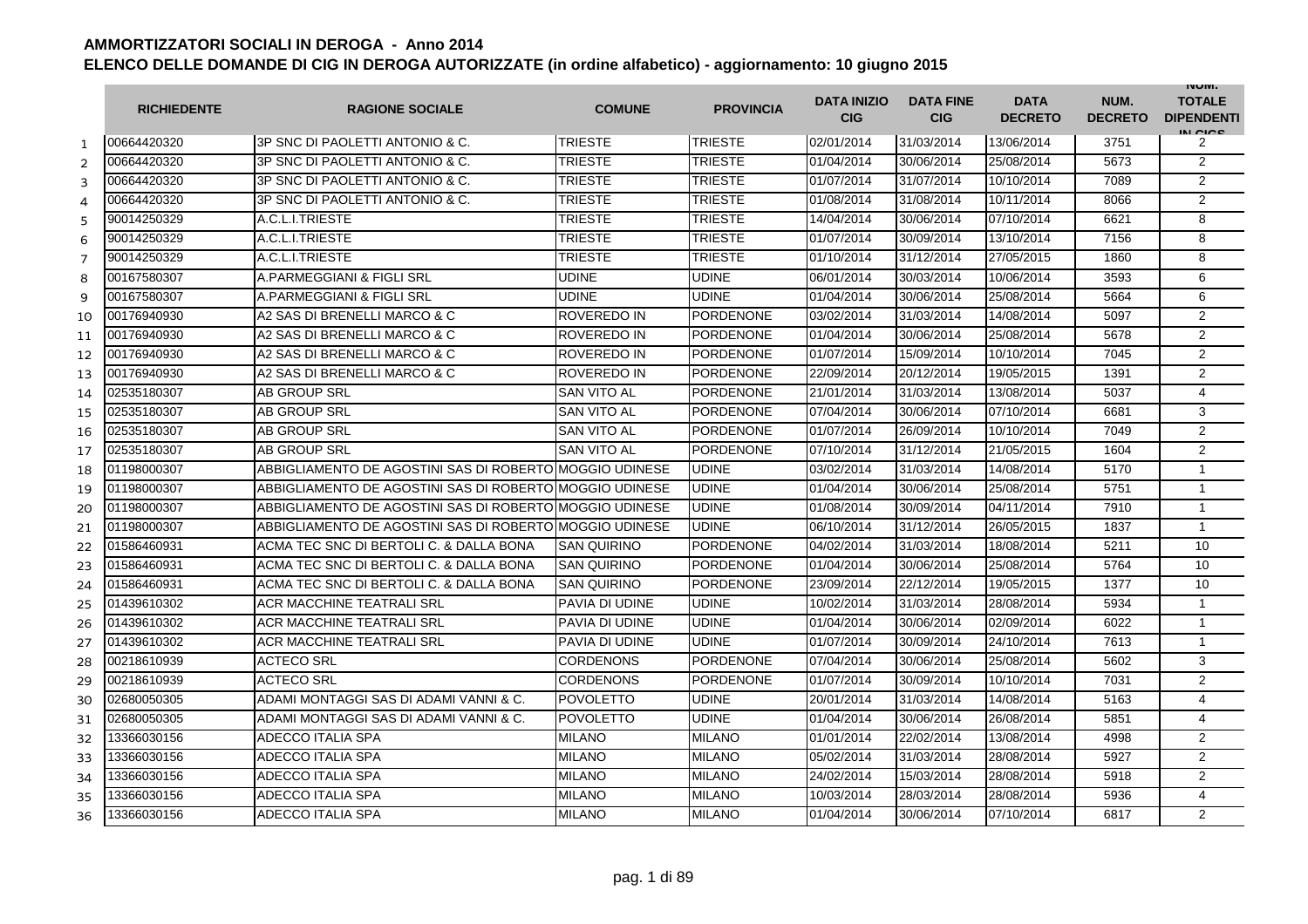|    | <b>RICHIEDENTE</b> | <b>RAGIONE SOCIALE</b>                   | <b>COMUNE</b>         | <b>PROVINCIA</b> | <b>DATA INIZIO</b><br><b>CIG</b> | <b>DATA FINE</b><br><b>CIG</b> | <b>DATA</b><br><b>DECRETO</b> | NUM.<br><b>DECRETO</b> | <b>INUIVI.</b><br><b>TOTALE</b><br><b>DIPENDENTI</b><br>IN CIGO |
|----|--------------------|------------------------------------------|-----------------------|------------------|----------------------------------|--------------------------------|-------------------------------|------------------------|-----------------------------------------------------------------|
| 37 | 13366030156        | <b>ADECCO ITALIA SPA</b>                 | <b>MILANO</b>         | <b>MILANO</b>    | 25/09/2014                       | 04/10/2014                     | 19/05/2015                    | 1402                   | 12                                                              |
| 38 | 13366030156        | ADECCO ITALIA SPA                        | <b>MILANO</b>         | <b>MILANO</b>    | 15/09/2014                       | 12/12/2014                     | 20/05/2015                    | 1515                   | $\mathbf{1}$                                                    |
| 39 | 13366030156        | ADECCO ITALIA SPA                        | <b>MILANO</b>         | <b>MILANO</b>    | 01/10/2014                       | 30/11/2014                     | 26/05/2015                    | 1769                   | $\mathbf{1}$                                                    |
| 40 | 13366030156        | <b>ADECCO ITALIA SPA</b>                 | <b>MILANO</b>         | <b>MILANO</b>    | 17/10/2014                       | 20/12/2014                     | 09/06/2015                    | 2247                   | $\mathbf{1}$                                                    |
| 41 | 00435070313        | <b>ADRIA GORIZIA SRL</b>                 | SAVOGNA D'ISONZO      | <b>GORIZIA</b>   | 01/07/2014                       | 30/09/2014                     | 08/10/2014                    | 6963                   | $\mathbf{1}$                                                    |
| 42 | 00435070313        | <b>ADRIA GORIZIA SRL</b>                 | SAVOGNA D'ISONZO      | <b>GORIZIA</b>   | 01/10/2014                       | 31/12/2014                     | 19/05/2015                    | 1404                   | $\mathbf{1}$                                                    |
| 43 | 02458830300        | <b>ADRIA MOTOR SRL</b>                   | LATISANA              | <b>UDINE</b>     | 07/01/2014                       | 31/03/2014                     | 14/08/2014                    | 5127                   | $\mathbf{1}$                                                    |
| 44 | 02458830300        | <b>ADRIA MOTOR SRL</b>                   | LATISANA              | <b>UDINE</b>     | 17/02/2014                       | 31/03/2014                     | 28/08/2014                    | 5923                   | $\overline{7}$                                                  |
| 45 | 02458830300        | <b>ADRIA MOTOR SRL</b>                   | LATISANA              | <b>UDINE</b>     | 01/04/2014                       | 30/06/2014                     | 02/09/2014                    | 5983                   | $\overline{7}$                                                  |
| 46 | 02458830300        | <b>ADRIA MOTOR SRL</b>                   | LATISANA              | <b>UDINE</b>     | 07/04/2014                       | 21/06/2014                     | 02/09/2014                    | 6012                   | $\mathbf{1}$                                                    |
| 47 | 02458830300        | <b>ADRIA MOTOR SRL</b>                   | LATISANA              | <b>UDINE</b>     | 01/07/2014                       | 31/08/2014                     | 10/10/2014                    | 7101                   | $\overline{7}$                                                  |
| 48 | 02458830300        | <b>ADRIA MOTOR SRL</b>                   | LATISANA              | <b>UDINE</b>     | 01/09/2014                       | 30/11/2014                     | 14/05/2015                    | 1200                   | $\overline{7}$                                                  |
| 49 | 01391870936        | ADRIA SRL - ALBERGO PRATA VERDE          | <b>PRATA DI</b>       | <b>PORDENONE</b> | 17/01/2014                       | 31/03/2014                     | 13/08/2014                    | 5018                   | $\mathbf{1}$                                                    |
| 50 | 01391870936        | ADRIA SRL - ALBERGO PRATA VERDE          | <b>PRATA DI</b>       | <b>PORDENONE</b> | 18/04/2014                       | 30/06/2014                     | 07/10/2014                    | 6742                   | $\mathbf{1}$                                                    |
| 51 | 00887720324        | <b>ADRIACITRUS SRL</b>                   | <b>TRIESTE</b>        | <b>TRIESTE</b>   | 17/02/2014                       | 31/03/2014                     | 20/08/2014                    | 5380                   | $\mathbf{1}$                                                    |
| 52 | 00887720324        | <b>ADRIACITRUS SRL</b>                   | TRIESTE               | <b>TRIESTE</b>   | 01/04/2014                       | 30/06/2014                     | 06/10/2014                    | 6551                   | $\mathbf{1}$                                                    |
| 53 | 00887720324        | <b>ADRIACITRUS SRL</b>                   | <b>TRIESTE</b>        | <b>TRIESTE</b>   | 15/07/2014                       | 30/09/2014                     | 13/10/2014                    | 7159                   | $\mathbf{1}$                                                    |
| 54 | 01051420311        | <b>ADRIMAR DB SRL</b>                    | STARANZANO            | <b>GORIZIA</b>   | 17/02/2014                       | 31/03/2014                     | 19/08/2014                    | 5308                   | $\overline{2}$                                                  |
| 55 | 01879050308        | AGENZIA ATHENIDE DI CLEMENTE E G. S.A.S. | <b>SPILIMBERGO</b>    | <b>PORDENONE</b> | 07/01/2014                       | 31/03/2014                     | 13/08/2014                    | 5014                   | $\mathbf{1}$                                                    |
| 56 | 01879050308        | AGENZIA ATHENIDE DI CLEMENTE E G. S.A.S. | <b>SPILIMBERGO</b>    | <b>PORDENONE</b> | 01/04/2014                       | 30/06/2014                     | 06/10/2014                    | 6550                   | $\mathbf{1}$                                                    |
| 57 | 01879050308        | AGENZIA ATHENIDE DI CLEMENTE E G. S.A.S. | <b>SPILIMBERGO</b>    | <b>PORDENONE</b> | 01/07/2014                       | 31/07/2014                     | 28/10/2014                    | 7680                   | $\mathbf{1}$                                                    |
| 58 | 01400330930        | AGORA' S.R.L.                            | <b>SACILE</b>         | PORDENONE        | 03/02/2014                       | 31/03/2014                     | 18/08/2014                    | 5217                   | $\mathbf{1}$                                                    |
| 59 | 00072910938        | AGRIT S.A.S. DI MORO FRANCESCO E LU      | <b>PORDENONE</b>      | <b>PORDENONE</b> | 07/01/2014                       | 31/03/2014                     | 13/06/2014                    | 3774                   | $\overline{2}$                                                  |
| 60 | 00072910938        | AGRIT S.A.S. DI MORO FRANCESCO E LU      | <b>PORDENONE</b>      | <b>PORDENONE</b> | 01/04/2014                       | 30/06/2014                     | 03/09/2014                    | 6050                   | $\overline{2}$                                                  |
| 61 | 00072910938        | AGRIT S.A.S. DI MORO FRANCESCO E LU      | <b>PORDENONE</b>      | <b>PORDENONE</b> | 01/07/2014                       | 31/07/2014                     | 17/10/2014                    | 7317                   | 2                                                               |
| 62 | 00072910938        | AGRIT S.A.S. DI MORO FRANCESCO E LU      | <b>PORDENONE</b>      | <b>PORDENONE</b> | 01/09/2014                       | 30/11/2014                     | 13/05/2015                    | 1104                   | 2                                                               |
| 63 | 02153780305        | AGRIVERDE PICCOLA SOCIETA' COOPERAT      | <b>CHIUSAFORTE</b>    | <b>UDINE</b>     | 01/01/2014                       | 31/03/2014                     | 13/06/2014                    | 3837                   | $\overline{2}$                                                  |
| 64 | 02153780305        | AGRIVERDE PICCOLA SOCIETA' COOPERAT      | <b>CHIUSAFORTE</b>    | <b>UDINE</b>     | 01/04/2014                       | 30/06/2014                     | 02/09/2014                    | 6027                   | 2                                                               |
| 65 | 02153780305        | AGRIVERDE PICCOLA SOCIETA' COOPERAT      | <b>CHIUSAFORTE</b>    | <b>UDINE</b>     | 01/08/2014                       | 30/09/2014                     | 07/11/2014                    | 8032                   | 2                                                               |
| 66 | 02394610303        | AGROTEKNIKA S.R.L.                       | TOLMEZZO              | <b>UDINE</b>     | 07/07/2014                       | 30/09/2014                     | 28/10/2014                    | 7722                   | 2                                                               |
| 67 | 02426130304        | AIDIA SNC DI SAVIO STEFANO ARMANDO E C   | <b>REMANZACCO</b>     | <b>UDINE</b>     | 10/03/2014                       | 31/03/2014                     | 25/08/2014                    | 5633                   | $\mathbf{1}$                                                    |
| 68 | 00992720300        | <b>AIPEM SRL</b>                         | <b>UDINE</b>          | <b>UDINE</b>     | 14/07/2014                       | 30/09/2014                     | 28/10/2014                    | 7694                   | 2                                                               |
| 69 | 00992720300        | <b>AIPEM SRL</b>                         | <b>UDINE</b>          | <b>UDINE</b>     | 13/10/2014                       | 31/12/2014                     | 03/06/2015                    | 2031                   | 2                                                               |
| 70 | 01401830300        | AIR ELETTRONIC SNC                       | <b>SAN GIORGIO DI</b> | <b>UDINE</b>     | 05/06/2014                       | 30/06/2014                     | 08/10/2014                    | 6921                   | 2                                                               |
| 71 | 01401830300        | AIR ELETTRONIC SNC                       | <b>SAN GIORGIO DI</b> | <b>UDINE</b>     | 01/08/2014                       | 30/09/2014                     | 07/11/2014                    | 8016                   | 2                                                               |
| 72 | 02031860303        | <b>AL PRINCIPE SRL</b>                   | <b>UDINE</b>          | <b>UDINE</b>     | 06/05/2014                       | 30/06/2014                     | 07/10/2014                    | 6789                   | 2                                                               |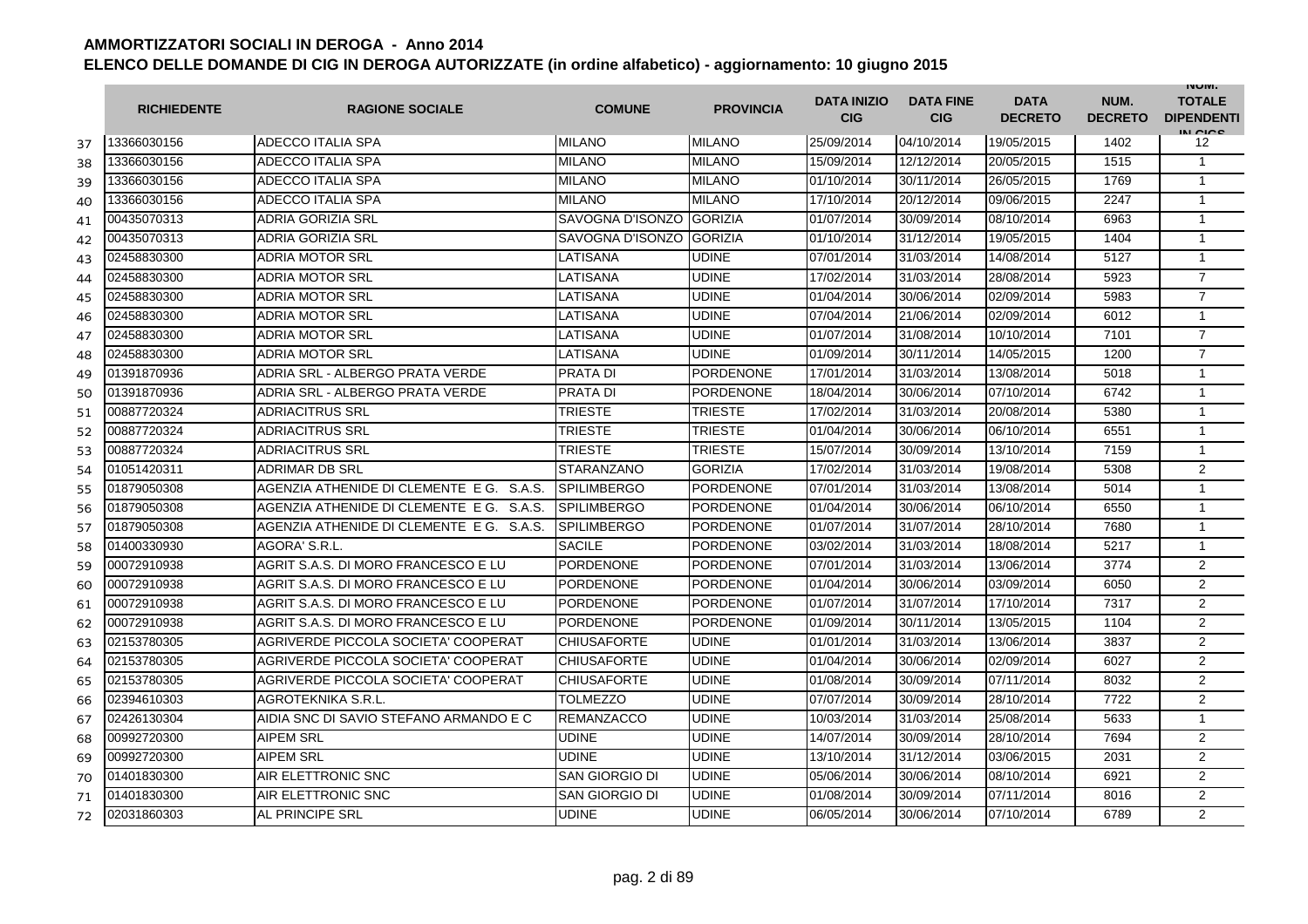|     | <b>RICHIEDENTE</b> | <b>RAGIONE SOCIALE</b>               | <b>COMUNE</b>          | <b>PROVINCIA</b> | <b>DATA INIZIO</b><br><b>CIG</b> | <b>DATA FINE</b><br><b>CIG</b> | <b>DATA</b><br><b>DECRETO</b> | NUM.<br><b>DECRETO</b> | <b>INUIVI.</b><br><b>TOTALE</b><br><b>DIPENDENTI</b><br>IN CIGO |
|-----|--------------------|--------------------------------------|------------------------|------------------|----------------------------------|--------------------------------|-------------------------------|------------------------|-----------------------------------------------------------------|
| 73  | 01034670321        | AL.TRI                               | <b>TRIESTE</b>         | <b>TRIESTE</b>   | 13/01/2014                       | 31/03/2014                     | 28/04/2014                    | 2971                   | 6                                                               |
| 74  | 01034670321        | AL.TRI                               | TRIESTE                | <b>TRIESTE</b>   | 01/04/2014                       | 27/04/2014                     | 06/10/2014                    | 6542                   | 6                                                               |
| 75  | 01034670321        | AL.TRI                               | <b>TRIESTE</b>         | <b>TRIESTE</b>   | 28/04/2014                       | 30/04/2014                     | 07/10/2014                    | 6757                   | 6                                                               |
| 76  | LBNNTN46L17L424D   | <b>ALBANESE ANTONIO</b>              | <b>TRIESTE</b>         | <b>TRIESTE</b>   | 19/03/2014                       | 31/03/2014                     | 25/08/2014                    | 5616                   | $\mathbf{1}$                                                    |
| 77  | BNNTN46L17L424D    | <b>ALBANESE ANTONIO</b>              | <b>TRIESTE</b>         | <b>TRIESTE</b>   | 01/04/2014                       | 30/06/2014                     | 02/09/2014                    | 5974                   | $\overline{1}$                                                  |
| 78  | BNNTN46L17L424D    | <b>ALBANESE ANTONIO</b>              | <b>TRIESTE</b>         | <b>TRIESTE</b>   | 07/07/2014                       | 30/09/2014                     | 31/10/2014                    | 7804                   | $\overline{1}$                                                  |
| 79  | _BNNTN46L17L424D   | <b>ALBANESE ANTONIO</b>              | <b>TRIESTE</b>         | <b>TRIESTE</b>   | 01/10/2014                       | 31/12/2014                     | 29/05/2015                    | 1980                   | $\overline{1}$                                                  |
| 80  | 00046320321        | ALBERTI S.R.L.                       | <b>TRIESTE</b>         | <b>TRIESTE</b>   | 17/02/2014                       | 31/03/2014                     | 22/08/2014                    | 5447                   | $\overline{2}$                                                  |
| 81  | 03788980278        | ALESIA S.R.L.                        | <b>VENEZIA</b>         | <b>VENEZIA</b>   | 13/01/2014                       | 29/03/2014                     | 18/08/2014                    | 5230                   | 3                                                               |
| 82  | 02033950268        | ALFA S.R.L.                          | <b>VILLORBA</b>        | <b>TREVISO</b>   | 07/01/2014                       | 31/03/2014                     | 13/06/2014                    | 3804                   | $\overline{2}$                                                  |
| 83  | 02033950268        | ALFA S.R.L.                          | <b>VILLORBA</b>        | <b>TREVISO</b>   | 01/04/2014                       | 30/06/2014                     | 02/09/2014                    | 5997                   | $\overline{2}$                                                  |
| 84  | 02033950268        | ALFA S.R.L.                          | <b>VILLORBA</b>        | <b>TREVISO</b>   | 18/08/2014                       | 28/09/2014                     | 13/05/2015                    | 1094                   | 3                                                               |
| 85  | 00511990319        | <b>ALLEST SRL</b>                    | <b>MOSSA</b>           | <b>GORIZIA</b>   | 01/02/2014                       | 31/03/2014                     | 18/08/2014                    | 5239                   | $\overline{7}$                                                  |
| 86  | 00511990319        | <b>ALLEST SRL</b>                    | <b>MOSSA</b>           | <b>GORIZIA</b>   | 01/04/2014                       | 30/06/2014                     | 25/08/2014                    | 5793                   | $\overline{7}$                                                  |
| 87  | 00511990319        | <b>ALLEST SRL</b>                    | <b>MOSSA</b>           | <b>GORIZIA</b>   | 01/07/2014                       | 31/08/2014                     | 17/10/2014                    | 7368                   | $\overline{7}$                                                  |
| 88  | 00511990319        | <b>ALLEST SRL</b>                    | <b>MOSSA</b>           | <b>GORIZIA</b>   | 13/10/2014                       | 31/12/2014                     | 08/06/2015                    | 2215                   | $\overline{7}$                                                  |
| 89  | 00658510300        | ALPINA DI VISINTINI E SBRIZZO SNC    | <b>SAN GIOVANNI AL</b> | <b>UDINE</b>     | 14/04/2014                       | 30/06/2014                     | 07/10/2014                    | 6688                   | 6                                                               |
| 90  | 00658510300        | ALPINA DI VISINTINI E SBRIZZO SNC    | <b>SAN GIOVANNI AL</b> | <b>UDINE</b>     | 08/09/2014                       | 30/11/2014                     | 15/05/2015                    | 1241                   | 6                                                               |
| 91  | 01551520305        | ALSAF DI CUDICIO STEFANO & C. SNC    | <b>FAEDIS</b>          | <b>UDINE</b>     | 27/01/2014                       | 31/03/2014                     | 20/08/2014                    | 5374                   | 5                                                               |
| 92  | 01551520305        | ALSAF DI CUDICIO STEFANO & C. SNC    | <b>FAEDIS</b>          | <b>UDINE</b>     | 01/04/2014                       | 30/06/2014                     | 06/10/2014                    | 6539                   | 5                                                               |
| 93  | 01551520305        | ALSAF DI CUDICIO STEFANO & C. SNC    | <b>FAEDIS</b>          | <b>UDINE</b>     | 14/07/2014                       | 30/09/2014                     | 04/11/2014                    | 7913                   | 6                                                               |
| 94  | 00567430301        | ALUNORD S.R.L.                       | <b>MAJANO</b>          | <b>UDINE</b>     | 07/01/2014                       | 31/03/2014                     | 11/06/2014                    | 3644                   | $\overline{2}$                                                  |
| 95  | MDALNV50T12A530U   | AMADIO LUCIANO VIRGINIO              | PASIANO DI             | <b>PORDENONE</b> | 07/04/2014                       | 30/06/2014                     | 26/08/2014                    | 5863                   | 3                                                               |
| 96  | 00976620302        | AMBIENTE 80 SNC DI SORAVITO E.& C    | <b>MOIMACCO</b>        | <b>UDINE</b>     | 03/06/2014                       | 30/06/2014                     | 08/10/2014                    | 6949                   | 6                                                               |
| 97  | 00976620302        | AMBIENTE 80 SNC DI SORAVITO E.& C    | <b>MOIMACCO</b>        | <b>UDINE</b>     | 18/08/2014                       | 30/09/2014                     | 13/05/2015                    | 1080                   | $\overline{2}$                                                  |
| 98  | 02406170304        | ANGOLO DELLA MUSICA SRL              | <b>UDINE</b>           | <b>UDINE</b>     | 15/01/2014                       | 31/03/2014                     | 13/08/2014                    | 5054                   | $\mathbf{1}$                                                    |
| 99  | 02406170304        | ANGOLO DELLA MUSICA SRL              | <b>UDINE</b>           | <b>UDINE</b>     | 03/04/2014                       | 30/06/2014                     | 02/09/2014                    | 5990                   | $\mathbf{1}$                                                    |
| 100 | 02406170304        | ANGOLO DELLA MUSICA SRL              | <b>UDINE</b>           | <b>UDINE</b>     | 03/07/2014                       | 15/09/2014                     | 15/10/2014                    | 7245                   | $\mathbf{1}$                                                    |
| 101 | NTNRRT64H05L424B   | <b>ANTONI ROBERTO</b>                | <b>TRIESTE</b>         | <b>TRIESTE</b>   | 01/07/2014                       | 30/09/2014                     | 10/10/2014                    | 7095                   | $\overline{4}$                                                  |
| 102 | NTNRRT64H05L424B   | <b>ANTONI ROBERTO</b>                | TRIESTE                | <b>TRIESTE</b>   | 24/10/2014                       | 31/12/2014                     | 08/06/2015                    | 2213                   | 3                                                               |
| 103 | 00676380322        | <b>ANTONINI LEGNAMI SRL</b>          | TRIESTE                | <b>TRIESTE</b>   | 15/05/2014                       | 30/06/2014                     | 10/10/2014                    | 7047                   | 3                                                               |
| 104 | 00676380322        | <b>ANTONINI LEGNAMI SRL</b>          | <b>TRIESTE</b>         | <b>TRIESTE</b>   | 01/07/2014                       | 30/09/2014                     | 20/10/2014                    | 7436                   | 3                                                               |
| 105 | 00994640308        | ANTONIO ZUZZI E C. SNC.              | <b>VARMO</b>           | <b>UDINE</b>     | 03/03/2014                       | 31/03/2014                     | 25/08/2014                    | 5585                   | $\overline{2}$                                                  |
| 106 | 01516300934        | AR DI ANTONIOLLI ROBERTO & C. S.A.S. | <b>AZZANO DECIMO</b>   | <b>PORDENONE</b> | 19/05/2014                       | 30/06/2014                     | 08/10/2014                    | 6847                   | 10                                                              |
| 107 | 02569770304        | AR.TE.CO. COSTRUZIONI GENERALI SRL   | <b>PALMANOVA</b>       | <b>UDINE</b>     | 17/03/2014                       | 31/03/2014                     | 25/08/2014                    | 5559                   | 11                                                              |
| 108 | 02569770304        | AR.TE.CO. COSTRUZIONI GENERALI SRL   | <b>PALMANOVA</b>       | <b>UDINE</b>     | 01/04/2014                       | 30/06/2014                     | 25/08/2014                    | 5658                   | 11                                                              |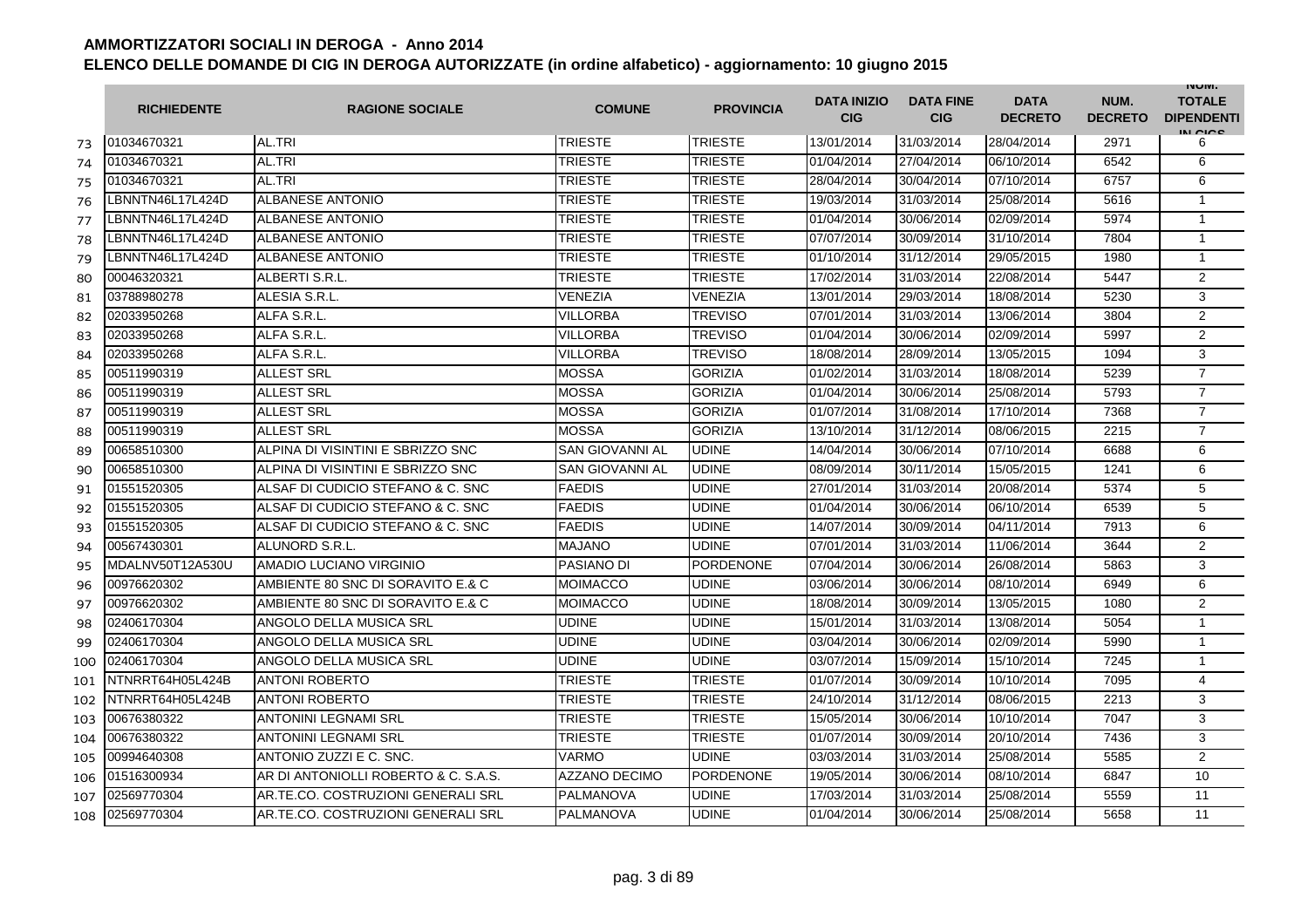|     | <b>RICHIEDENTE</b> | <b>RAGIONE SOCIALE</b>                                | <b>COMUNE</b>           | <b>PROVINCIA</b> | <b>DATA INIZIO</b><br><b>CIG</b> | <b>DATA FINE</b><br><b>CIG</b> | <b>DATA</b><br><b>DECRETO</b> | NUM.<br><b>DECRETO</b> | <b>INUIVI.</b><br><b>TOTALE</b><br><b>DIPENDENTI</b><br>IN CICS |
|-----|--------------------|-------------------------------------------------------|-------------------------|------------------|----------------------------------|--------------------------------|-------------------------------|------------------------|-----------------------------------------------------------------|
| 109 | 02569770304        | AR.TE.CO. COSTRUZIONI GENERALI SRL                    | <b>PALMANOVA</b>        | <b>UDINE</b>     | 01/07/2014                       | 30/09/2014                     | 17/10/2014                    | 7364                   | -11                                                             |
| 110 | 02569770304        | AR.TE.CO. COSTRUZIONI GENERALI SRL                    | <b>PALMANOVA</b>        | <b>UDINE</b>     | 01/10/2014                       | 31/12/2014                     | 29/05/2015                    | 1979                   | 10                                                              |
| 111 | PJRPPL51H26A952Y   | ARCA IMMOBILIARE .UD DI PAJER PIERPAOLO               | <b>UDINE</b>            | <b>UDINE</b>     | 01/04/2014                       | 30/06/2014                     | 25/08/2014                    | 5613                   | 1                                                               |
| 112 | PJRPPL51H26A952Y   | ARCA IMMOBILIARE .UD DI PAJER PIERPAOLO               | <b>UDINE</b>            | <b>UDINE</b>     | 01/07/2014                       | 30/09/2014                     | 08/10/2014                    | 6962                   | $\mathbf{1}$                                                    |
| 113 | PJRPPL51H26A952Y   | ARCA IMMOBILIARE .UD DI PAJER PIERPAOLO               | <b>UDINE</b>            | <b>UDINE</b>     | 01/10/2014                       | 31/12/2014                     | 20/05/2015                    | 1502                   | $\mathbf{1}$                                                    |
| 114 | 01249620939        | ARCHMAN DI PITTAU GIOVANNI & C. S.N.C.                | <b>MANIAGO</b>          | <b>PORDENONE</b> | 21/07/2014                       | 30/09/2014                     | 07/11/2014                    | 8009                   | 2                                                               |
| 115 | 01249620939        | ARCHMAN DI PITTAU GIOVANNI & C. S.N.C.                | <b>MANIAGO</b>          | <b>PORDENONE</b> | 01/10/2014                       | 31/12/2014                     | 27/05/2015                    | 1868                   | $\mathbf{1}$                                                    |
| 116 | 02546710308        | <b>ARCONTEA SRL</b>                                   | <b>REANA DEL ROIALE</b> | <b>UDINE</b>     | 01/08/2014                       | 30/09/2014                     | 11/11/2014                    | 8109                   | 5                                                               |
| 117 | 02546710308        | <b>ARCONTEA SRL</b>                                   | <b>REANA DEL ROIALE</b> | <b>UDINE</b>     | 01/10/2014                       | 31/12/2014                     | 09/06/2015                    | 2239                   | 5                                                               |
| 118 | 01032400937        | AREA MARKETING E COMUNICAZIONE S.R.L.                 | <b>PORDENONE</b>        | <b>PORDENONE</b> | 13/01/2014                       | 31/03/2014                     | 13/06/2014                    | 3836                   | $\overline{2}$                                                  |
| 119 | 01892730308        | AREA SPORT DI PIVIDORI DANIELE & C. SNC               | <b>RIVE D'ARCANO</b>    | <b>UDINE</b>     | 27/01/2014                       | 29/03/2014                     | 12/08/2014                    | 4966                   | $\mathbf{1}$                                                    |
| 120 | 01533000939        | AREAGRAFICA S.R.L.                                    | <b>MEDUNO</b>           | <b>PORDENONE</b> | 03/03/2014                       | 29/03/2014                     | 25/08/2014                    | 5587                   | $\overline{4}$                                                  |
| 121 | 01533000939        | AREAGRAFICA S.R.L.                                    | <b>MEDUNO</b>           | <b>PORDENONE</b> | 07/04/2014                       | 30/06/2014                     | 03/10/2014                    | 6409                   | $\overline{4}$                                                  |
| 122 | 00094040938        | ARR. MOBILI SAS DI SCARAMUZZA & C.                    | <b>SAN QUIRINO</b>      | <b>PORDENONE</b> | 17/02/2014                       | 31/03/2014                     | 20/08/2014                    | 5416                   | 3                                                               |
| 123 | 00094040938        | ARR. MOBILI SAS DI SCARAMUZZA & C.                    | <b>SAN QUIRINO</b>      | <b>PORDENONE</b> | 01/04/2014                       | 30/06/2014                     | 06/10/2014                    | 6481                   | 3                                                               |
| 124 | 00094040938        | ARR. MOBILI SAS DI SCARAMUZZA & C.                    | <b>SAN QUIRINO</b>      | <b>PORDENONE</b> | 01/07/2014                       | 30/09/2014                     | 28/10/2014                    | 7675                   | $\overline{2}$                                                  |
| 125 | 00094040938        | ARR. MOBILI SAS DI SCARAMUZZA & C.                    | <b>SAN QUIRINO</b>      | <b>PORDENONE</b> | 01/10/2014                       | 31/12/2014                     | 29/05/2015                    | 1955                   | $\overline{2}$                                                  |
| 126 | 00499910305        | ARR.GON DI GON G. & C. SNC                            | <b>RUDA</b>             | <b>UDINE</b>     | 14/04/2014                       | 30/06/2014                     | 07/10/2014                    | 6708                   | 6                                                               |
| 127 | 00499910305        | ARR.GON DI GON G. & C. SNC                            | <b>RUDA</b>             | <b>UDINE</b>     | 29/10/2014                       | 31/12/2014                     | 09/06/2015                    | 2230                   | 6                                                               |
| 128 | 01249570936        | <b>ARRBEN SNC</b>                                     | <b>SAN VITO AL</b>      | <b>PORDENONE</b> | 07/01/2014                       | 31/03/2014                     | 12/08/2014                    | 4918                   | 2                                                               |
| 129 | 01249570936        | <b>ARRBEN SNC</b>                                     | SAN VITO AL             | <b>PORDENONE</b> | 01/04/2014                       | 30/06/2014                     | 03/10/2014                    | 6442                   | $\overline{2}$                                                  |
| 130 | 01249570936        | <b>ARRBEN SNC</b>                                     | SAN VITO AL             | <b>PORDENONE</b> | 01/07/2014                       | 06/09/2014                     | 21/10/2014                    | 7482                   | 2                                                               |
| 131 | 01249570936        | <b>ARRBEN SNC</b>                                     | SAN VITO AL             | <b>PORDENONE</b> | 10/09/2014                       | 06/12/2014                     | 15/05/2015                    | 1238                   | 2                                                               |
| 132 | 01280070937        | ARSAP - IMPRESA SOCIALE                               | <b>PORDENONE</b>        | <b>PORDENONE</b> | 03/03/2014                       | 29/03/2014                     | 22/08/2014                    | 5478                   | $\overline{4}$                                                  |
| 133 | 01280070937        | <b>ARSAP - IMPRESA SOCIALE</b>                        | <b>PORDENONE</b>        | PORDENONE        | 07/04/2014                       | 28/06/2014                     | 03/09/2014                    | 6049                   | $\overline{4}$                                                  |
| 134 | 01280070937        | ARSAP - IMPRESA SOCIALE                               | PORDENONE               | <b>PORDENONE</b> | 01/07/2014                       | 30/09/2014                     | 21/10/2014                    | 7487                   | $\mathbf{1}$                                                    |
| 135 | 01280070937        | ARSAP - IMPRESA SOCIALE                               | PORDENONE               | <b>PORDENONE</b> | 01/10/2014                       | 31/12/2014                     | 26/05/2015                    | 1797                   | 4                                                               |
| 136 | 01075550309        | ARTCO SERVIZI COOP.                                   | PALMANOVA               | <b>UDINE</b>     | 24/04/2014                       | 30/06/2014                     | 07/10/2014                    | 6818                   | $\overline{7}$                                                  |
| 137 | 01710080936        | ARTE MAP S.R.L.                                       | <b>AZZANO DECIMO</b>    | <b>PORDENONE</b> | 20/01/2014                       | 31/03/2014                     | 14/08/2014                    | 5114                   | $\mathbf{1}$                                                    |
| 138 | 01823660301        | ARTE VIDEO DI ZORZENON C. E TISSINO G. SNC            | <b>PALMANOVA</b>        | <b>UDINE</b>     | 03/02/2014                       | 31/03/2014                     | 19/08/2014                    | 5333                   | $\overline{4}$                                                  |
| 139 | 01823660301        | ARTE VIDEO DI ZORZENON C. E TISSINO G. SNC IPALMANOVA |                         | <b>UDINE</b>     | 01/04/2014                       | 30/06/2014                     | 26/08/2014                    | 5862                   | 4                                                               |
| 140 | 01823660301        | ARTE VIDEO DI ZORZENON C. E TISSINO G. SNC  PALMANOVA |                         | <b>UDINE</b>     | 01/07/2014                       | 30/09/2014                     | 23/10/2014                    | 7552                   | 4                                                               |
| 141 | 01823660301        | ARTE VIDEO DI ZORZENON C. E TISSINO G. SNC IPALMANOVA |                         | <b>UDINE</b>     | 01/10/2014                       | 31/12/2014                     | 27/05/2015                    | 1865                   | 4                                                               |
| 142 | DRIMRC74T19L483B   | ARTIGIAN MARMI DI DRI MARCO                           | <b>SAN GIORGIO DI</b>   | <b>UDINE</b>     | 13/01/2014                       | 31/03/2014                     | 12/08/2014                    | 4941                   | 2                                                               |
| 143 | DRIMRC74T19L483B   | ARTIGIAN MARMI DI DRI MARCO                           | SAN GIORGIO DI          | <b>UDINE</b>     | 12/05/2014                       | 30/06/2014                     | 07/10/2014                    | 6843                   | $\mathbf{1}$                                                    |
| 144 | 01682820939        | ARTLINEA S.N.C. DI PASSADOR ANDREA E                  | <b>PORDENONE</b>        | <b>PORDENONE</b> | 03/03/2014                       | 31/03/2014                     | 22/08/2014                    | 5499                   | 5                                                               |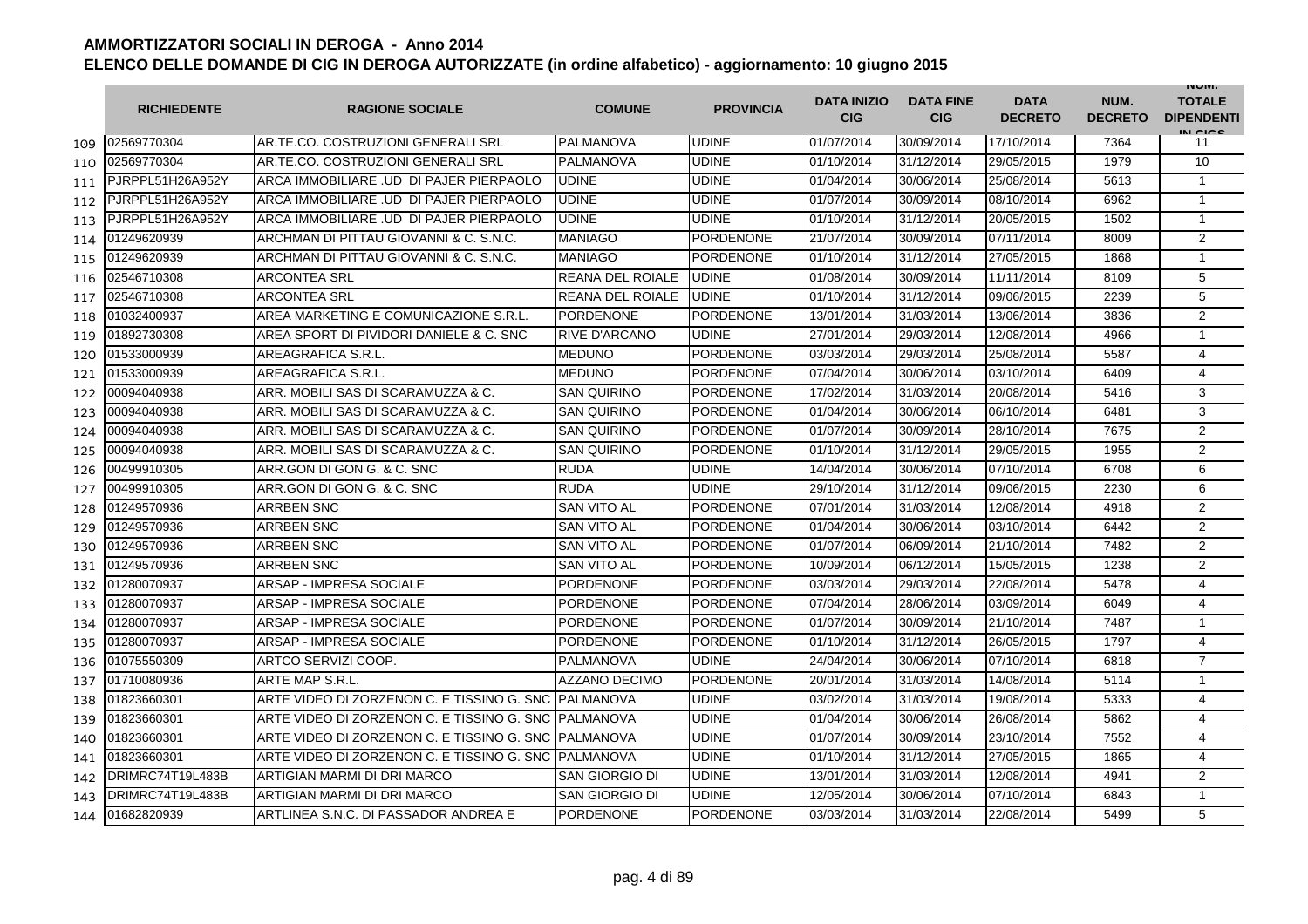|     | <b>RICHIEDENTE</b> | <b>RAGIONE SOCIALE</b>                   | <b>COMUNE</b>                   | <b>PROVINCIA</b> | <b>DATA INIZIO</b><br><b>CIG</b> | <b>DATA FINE</b><br><b>CIG</b> | <b>DATA</b><br><b>DECRETO</b> | NUM.<br><b>DECRETO</b> | <b>INUIVI.</b><br><b>TOTALE</b><br><b>DIPENDENTI</b><br>IN CIGO |
|-----|--------------------|------------------------------------------|---------------------------------|------------------|----------------------------------|--------------------------------|-------------------------------|------------------------|-----------------------------------------------------------------|
| 145 | 01682820939        | ARTLINEA S.N.C. DI PASSADOR ANDREA E     | PORDENONE                       | <b>PORDENONE</b> | 01/04/2014                       | 30/06/2014                     | 25/08/2014                    | 5601                   | 5                                                               |
| 146 | 01682820939        | ARTLINEA S.N.C. DI PASSADOR ANDREA E     | <b>PORDENONE</b>                | <b>PORDENONE</b> | 01/07/2014                       | 31/07/2014                     | 10/10/2014                    | 7038                   | 5                                                               |
| 147 | 01682820939        | ARTLINEA S.N.C. DI PASSADOR ANDREA E     | <b>PORDENONE</b>                | <b>PORDENONE</b> | 29/10/2014                       | 31/12/2014                     | 09/06/2015                    | 2224                   | 5                                                               |
| 148 | STBLFA65E04A516S   | AS DI STABARIN ALFIO                     | <b>AVIANO</b>                   | PORDENONE        | 20/01/2014                       | 31/03/2014                     | 13/08/2014                    | 5038                   | 3                                                               |
| 149 | 00656070307        | AS.EL. SNC DI MARELLI E C.               | <b>PRATO CARNICO</b>            | <b>UDINE</b>     | 03/02/2014                       | 29/03/2014                     | 18/08/2014                    | 5179                   | 2                                                               |
| 150 | 00656070307        | AS.EL. SNC DI MARELLI E C.               | <b>PRATO CARNICO</b>            | <b>UDINE</b>     | 07/04/2014                       | 30/06/2014                     | 07/10/2014                    | 6663                   | 2                                                               |
| 151 | 00656070307        | AS.EL. SNC DI MARELLI E C.               | <b>PRATO CARNICO</b>            | <b>UDINE</b>     | 07/07/2014                       | 09/08/2014                     | 04/11/2014                    | 7901                   | $\mathbf{1}$                                                    |
| 152 | 90043410324        | ASSOC.ITALIANA INGEGNERIA NATURALIS      | <b>TRIESTE</b>                  | <b>TRIESTE</b>   | 01/01/2014                       | 31/03/2014                     | 28/04/2014                    | 2957                   | $\mathbf{1}$                                                    |
| 153 | 90043410324        | ASSOC.ITALIANA INGEGNERIA NATURALIS      | <b>TRIESTE</b>                  | TRIESTE          | 01/04/2014                       | 30/06/2014                     | 25/08/2014                    | 5548                   | $\mathbf{1}$                                                    |
| 154 | 90043410324        | ASSOC.ITALIANA INGEGNERIA NATURALIS      | <b>TRIESTE</b>                  | <b>TRIESTE</b>   | 01/07/2014                       | 30/09/2014                     | 10/10/2014                    | 7027                   | $\mathbf{1}$                                                    |
| 155 | 91001020311        | ASSOCIAZIONE "KULTURNI DOM GORICA" -     | <b>GORIZIA</b>                  | <b>GORIZIA</b>   | 01/07/2014                       | 30/09/2014                     | 08/10/2014                    | 6940                   | 6                                                               |
| 156 | 91001160307        | ASSOCIAZIONE "LA CINETECA DEL FRIULI"    | <b>GEMONA DEL FRIULI JUDINE</b> |                  | 02/11/2014                       | 31/12/2014                     | 09/06/2015                    | 2231                   | $\mathbf{1}$                                                    |
| 157 | 01009740315        | <b>ASSOM SRL</b>                         | <b>MOSSA</b>                    | <b>GORIZIA</b>   | 01/02/2014                       | 31/03/2014                     | 18/08/2014                    | 5236                   | $\mathbf{1}$                                                    |
| 158 | 01009740315        | <b>ASSOM SRL</b>                         | <b>MOSSA</b>                    | <b>GORIZIA</b>   | 01/04/2014                       | 30/06/2014                     | 25/08/2014                    | 5761                   | $\mathbf{1}$                                                    |
| 159 | 01009740315        | <b>ASSOM SRL</b>                         | <b>MOSSA</b>                    | <b>GORIZIA</b>   | 01/07/2014                       | 31/08/2014                     | 17/10/2014                    | 7367                   | $\mathbf{1}$                                                    |
| 160 | 01009740315        | <b>ASSOM SRL</b>                         | <b>MOSSA</b>                    | <b>GORIZIA</b>   | 13/10/2014                       | 31/12/2014                     | 08/06/2015                    | 2164                   | $\mathbf{1}$                                                    |
| 161 | 01133500320        | ATEC ENGINEERING SRL                     | <b>TRIESTE</b>                  | <b>TRIESTE</b>   | 01/01/2014                       | 31/03/2014                     | 10/06/2014                    | 3586                   | $\mathbf{1}$                                                    |
| 162 | 01133500320        | <b>ATEC ENGINEERING SRL</b>              | TRIESTE                         | TRIESTE          | 01/04/2014                       | 30/06/2014                     | 25/08/2014                    | 5537                   | 1                                                               |
| 163 | 01133500320        | <b>ATEC ENGINEERING SRL</b>              | TRIESTE                         | TRIESTE          | 01/07/2014                       | 09/08/2014                     | 10/10/2014                    | 7057                   | $\mathbf{1}$                                                    |
| 164 | 01133500320        | <b>ATEC ENGINEERING SRL</b>              | <b>TRIESTE</b>                  | <b>TRIESTE</b>   | 25/08/2014                       | 13/09/2014                     | 10/10/2014                    | 7056                   | $\mathbf{1}$                                                    |
| 165 | 01133500320        | <b>ATEC ENGINEERING SRL</b>              | <b>TRIESTE</b>                  | <b>TRIESTE</b>   | 15/09/2014                       | 13/12/2014                     | 13/05/2015                    | 1117                   | $\mathbf{1}$                                                    |
| 166 | 00225210939        | AUDIO VIDEO SERVICE SAS DI COTALI SERGIO | <b>PORDENONE</b>                | <b>PORDENONE</b> | 20/10/2014                       | 31/12/2014                     | 04/06/2015                    | 2072                   | $\mathbf{1}$                                                    |
| 167 | 02361060300        | <b>AURESA SRL</b>                        | <b>UDINE</b>                    | <b>UDINE</b>     | 13/01/2014                       | 31/03/2014                     | 13/08/2014                    | 5019                   | 10                                                              |
| 168 | 02361060300        | <b>AURESA SRL</b>                        | <b>UDINE</b>                    | <b>UDINE</b>     | 07/04/2014                       | 30/06/2014                     | 07/10/2014                    | 6660                   | 9                                                               |
| 169 | MCCDNS73L21E098V   | AUTOCARROZZERIA NUOVA NATISONE DI        | <b>SAN GIOVANNI AL</b>          | <b>UDINE</b>     | 01/10/2014                       | 31/12/2014                     | 26/05/2015                    | 1815                   | $\overline{2}$                                                  |
| 170 | 00256450305        | AUTOCARROZZERIA SANDANIELESE DI          | <b>SAN DANIELE DEL</b>          | <b>UDINE</b>     | 10/02/2014                       | 31/03/2014                     | 19/08/2014                    | 5326                   | 3                                                               |
| 171 | 00256450305        | AUTOCARROZZERIA SANDANIELESE DI          | SAN DANIELE DEL                 | <b>UDINE</b>     | 01/04/2014                       | 30/06/2014                     | 25/08/2014                    | 5654                   | 3                                                               |
| 172 | 00256450305        | AUTOCARROZZERIA SANDANIELESE DI          | <b>SAN DANIELE DEL</b>          | <b>UDINE</b>     | 01/07/2014                       | 08/08/2014                     | 22/10/2014                    | 7514                   | 3                                                               |
| 173 | 00256450305        | AUTOCARROZZERIA SANDANIELESE DI          | <b>SAN DANIELE DEL</b>          | <b>UDINE</b>     | 15/09/2014                       | 12/12/2014                     | 19/05/2015                    | 1427                   | 3                                                               |
| 174 | 00523380327        | AUTODEMOLIZIONI ADRIANO SAS              | <b>TRIESTE</b>                  | <b>TRIESTE</b>   | 01/03/2014                       | 31/03/2014                     | 25/08/2014                    | 5536                   | $\overline{4}$                                                  |
| 175 | 00523380327        | AUTODEMOLIZIONI ADRIANO SAS              | <b>TRIESTE</b>                  | TRIESTE          | 01/04/2014                       | 30/06/2014                     | 06/10/2014                    | 6602                   | $\overline{4}$                                                  |
| 176 | PLSCLD64D27Z133L   | AUTOFFICINA PILOSIO CLAUDIO              | <b>FAGAGNA</b>                  | <b>UDINE</b>     | 24/02/2014                       | 31/03/2014                     | 20/08/2014                    | 5430                   | $\mathbf{1}$                                                    |
| 177 | PLSCLD64D27Z133L   | AUTOFFICINA PILOSIO CLAUDIO              | <b>FAGAGNA</b>                  | <b>UDINE</b>     | 01/04/2014                       | 30/06/2014                     | 06/10/2014                    | 6572                   | $\mathbf{1}$                                                    |
| 178 | PLSCLD64D27Z133L   | AUTOFFICINA PILOSIO CLAUDIO              | <b>FAGAGNA</b>                  | <b>UDINE</b>     | 01/07/2014                       | 16/08/2014                     | 23/10/2014                    | 7551                   | $\mathbf{1}$                                                    |
| 179 | ZNNFNC73T55E098M   | AUTOGAMMA DI FRANCESCA ZANINELLO         | <b>CORNO DI ROSAZZO UDINE</b>   |                  | 03/06/2014                       | 28/06/2014                     | 08/10/2014                    | 6925                   | 2                                                               |
| 180 | ZNNFNC73T55E098M   | AUTOGAMMA DI FRANCESCA ZANINELLO         | <b>CORNO DI ROSAZZO UDINE</b>   |                  | 01/07/2014                       | 30/09/2014                     | 24/10/2014                    | 7645                   | $\overline{2}$                                                  |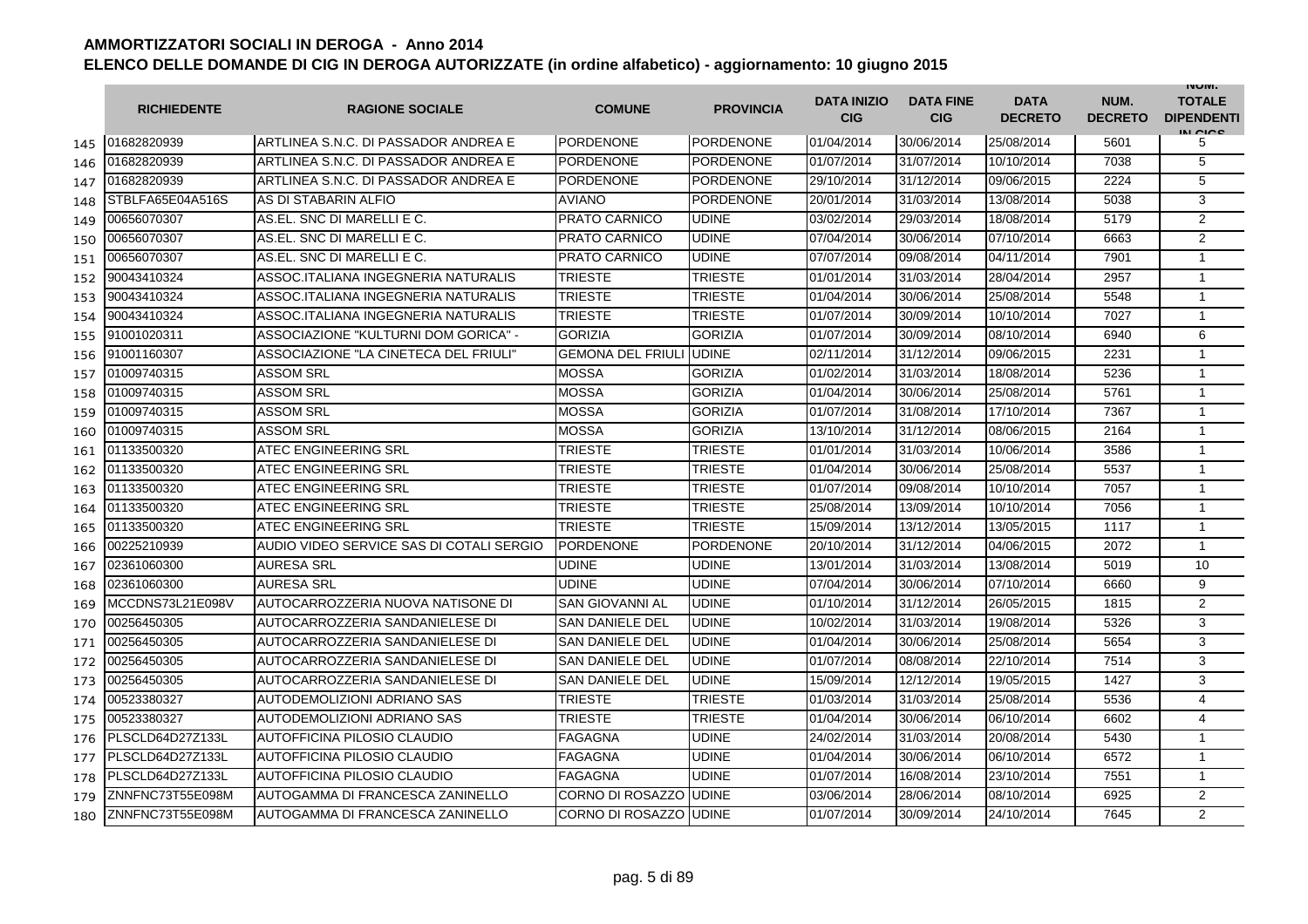|     | <b>RICHIEDENTE</b> | <b>RAGIONE SOCIALE</b>                                 | <b>COMUNE</b>                  | <b>PROVINCIA</b> | <b>DATA INIZIO</b><br>CIG | <b>DATA FINE</b><br><b>CIG</b> | <b>DATA</b><br><b>DECRETO</b> | NUM.<br><b>DECRETO</b> | <b>INUIVI.</b><br><b>TOTALE</b><br><b>DIPENDENTI</b><br>IN CICS |
|-----|--------------------|--------------------------------------------------------|--------------------------------|------------------|---------------------------|--------------------------------|-------------------------------|------------------------|-----------------------------------------------------------------|
| 181 | ZNNFNC73T55E098M   | AUTOGAMMA DI FRANCESCA ZANINELLO                       | <b>CORNO DI ROSAZZO JUDINE</b> |                  | 06/10/2014                | 31/12/2014                     | 29/05/2015                    | 1963                   | 2                                                               |
| 182 | 00805210325        | AUTOSALONE GP MOTORS F.LLI ZAMPA SN                    | <b>DUINO-AURISINA</b>          | <b>TRIESTE</b>   | 03/02/2014                | 31/03/2014                     | 19/08/2014                    | 5287                   | 2                                                               |
| 183 | 00805210325        | AUTOSALONE GP MOTORS F.LLI ZAMPA SN                    | <b>DUINO-AURISINA</b>          | TRIESTE          | 01/04/2014                | 30/06/2014                     | 02/09/2014                    | 5975                   | 1                                                               |
| 184 | 00805210325        | AUTOSALONE GP MOTORS F.LLI ZAMPA SN                    | <b>DUINO-AURISINA</b>          | <b>TRIESTE</b>   | 01/07/2014                | 30/09/2014                     | 10/10/2014                    | 7030                   | $\mathbf{1}$                                                    |
| 185 | 00805210325        | AUTOSALONE GP MOTORS F.LLI ZAMPA SN                    | DUINO-AURISINA                 | <b>TRIESTE</b>   | 01/10/2014                | 31/12/2014                     | 28/05/2015                    | 1912                   | $\mathbf{1}$                                                    |
| 186 | 00250190303        | AUTOSCUOLA ALPINA SNC                                  | <b>TOLMEZZO</b>                | <b>UDINE</b>     | 07/04/2014                | 30/06/2014                     | 07/10/2014                    | 6629                   | $\mathbf{1}$                                                    |
| 187 | 01719420307        | <b>AUTOTIR DI TREPPO GIUSEPPE &amp; C. SNC</b>         | <b>TARCENTO</b>                | <b>UDINE</b>     | 10/02/2014                | 31/03/2014                     | 20/08/2014                    | 5406                   | $\mathbf{1}$                                                    |
| 188 | 01719420307        | AUTOTIR DI TREPPO GIUSEPPE & C. SNC                    | TARCENTO                       | <b>UDINE</b>     | 01/04/2014                | 30/06/2014                     | 25/08/2014                    | 5721                   | $\mathbf{1}$                                                    |
| 189 | DLPDNC57T16G130C   | AUTOTRASPORTI DI DEL PRETE DOMENICO                    | <b>PORCIA</b>                  | <b>PORDENONE</b> | 13/01/2014                | 31/03/2014                     | 27/06/2014                    | 4324                   | $\overline{2}$                                                  |
| 190 | 01248970939        | AUTOTRASPORTI DONDA ANTONIO SRL                        | SAN GIORGIO DELLA PORDENONE    |                  | 07/01/2014                | 29/03/2014                     | 27/06/2014                    | 4266                   | $\overline{4}$                                                  |
| 191 | PCCPLA75E01G888I   | AUTOTRASPORTI PICCINI DI PICCINI PAOLO                 | <b>VIVARO</b>                  | <b>PORDENONE</b> | 20/01/2014                | 31/03/2014                     | 18/08/2014                    | 5248                   | $\mathbf{1}$                                                    |
| 192 | PRDNDR66E23I690G   | AUTOTRASPORTI PRADOLIN ANDREA                          | <b>MANIAGO</b>                 | <b>PORDENONE</b> | 03/02/2014                | 29/03/2014                     | 19/08/2014                    | 5343                   | $\mathbf{1}$                                                    |
| 193 | PRDNDR66E23I690G   | AUTOTRASPORTI PRADOLIN ANDREA                          | <b>MANIAGO</b>                 | <b>PORDENONE</b> | 22/04/2014                | 30/06/2014                     | 07/10/2014                    | 6734                   | $\mathbf{1}$                                                    |
| 194 | PRDNDR66E23I690G   | AUTOTRASPORTI PRADOLIN ANDREA                          | <b>MANIAGO</b>                 | <b>PORDENONE</b> | 01/07/2014                | 30/09/2014                     | 20/10/2014                    | 7443                   | 1                                                               |
| 195 | PRDNDR66E23I690G   | AUTOTRASPORTI PRADOLIN ANDREA                          | <b>MANIAGO</b>                 | <b>PORDENONE</b> | 16/10/2014                | 31/12/2014                     | 08/06/2015                    | 2199                   | $\mathbf{1}$                                                    |
| 196 | BNTMSM69L05L424F   | <b>AUTOVEGA DI MASSIMO BINETTI</b>                     | <b>TRIESTE</b>                 | <b>TRIESTE</b>   | 01/02/2014                | 31/03/2014                     | 18/08/2014                    | 5254                   | $\overline{7}$                                                  |
| 197 | BNTMSM69L05L424F   | AUTOVEGA DI MASSIMO BINETTI                            | <b>TRIESTE</b>                 | TRIESTE          | 01/04/2014                | 30/06/2014                     | 25/08/2014                    | 5669                   | $\overline{7}$                                                  |
| 198 | MRASFN56A18D027N   | <b>AVV.TO MAURO STEFANO</b>                            | <b>CORNO DI ROSAZZO UDINE</b>  |                  | 01/01/2014                | 31/03/2014                     | 10/06/2014                    | 3592                   | $\overline{2}$                                                  |
| 199 | MRASFN56A18D027N   | <b>AVV.TO MAURO STEFANO</b>                            | CORNO DI ROSAZZO IUDINE        |                  | 12/05/2014                | 30/06/2014                     | 08/10/2014                    | 6859                   | 1                                                               |
| 200 | MRASFN56A18D027N   | AVV.TO MAURO STEFANO                                   | CORNO DI ROSAZZO IUDINE        |                  | 01/07/2014                | 31/08/2014                     | 09/10/2014                    | 6978                   | $\mathbf{1}$                                                    |
| 201 | CMLTLL60T29I562J   | AZ. AGR. CEMULINI OTELLO                               | SEDEGLIANO                     | <b>UDINE</b>     | 24/03/2014                | 31/03/2014                     | 25/08/2014                    | 5619                   | $\mathbf{1}$                                                    |
| 202 | CMLTLL60T29I562J   | AZ. AGR. CEMULINI OTELLO                               | SEDEGLIANO                     | <b>UDINE</b>     | 01/04/2014                | 30/06/2014                     | 03/10/2014                    | 6393                   | 2                                                               |
| 203 | 00352560312        | AZ. AGR. LORENZON ENZO & C. SOC. AGRICOLA ISAN CANZIAN |                                | <b>GORIZIA</b>   | 09/01/2014                | 31/03/2014                     | 10/06/2014                    | 3577                   | 2                                                               |
| 204 | 00352560312        | AZ. AGR. LORENZON ENZO & C. SOC. AGRICOLA ISAN CANZIAN |                                | <b>GORIZIA</b>   | 27/09/2014                | 26/12/2014                     | 26/05/2015                    | 1761                   | $\overline{2}$                                                  |
| 205 | 05756360482        | AZIENDAL.MENTE SRL                                     | <b>FIRENZE</b>                 | <b>FIRENZE</b>   | 10/01/2014                | 31/03/2014                     | 27/06/2014                    | 4232                   | $\mathbf{1}$                                                    |
| 206 | 05756360482        | <b>AZIENDAL.MENTE SRL</b>                              | <b>FIRENZE</b>                 | <b>FIRENZE</b>   | 01/04/2014                | 30/06/2014                     | 26/08/2014                    | 5879                   | $\mathbf{1}$                                                    |
| 207 | 05756360482        | AZIENDAL.MENTE SRL                                     | <b>FIRENZE</b>                 | <b>FIRENZE</b>   | 01/07/2014                | 31/07/2014                     | 20/10/2014                    | 7454                   | $\mathbf{1}$                                                    |
| 208 | CSRMNG59P49L483Y   | AZZURRA DI CASARSA MARIA ANGELA                        | <b>REMANZACCO</b>              | <b>UDINE</b>     | 28/01/2014                | 31/03/2014                     | 18/08/2014                    | 5196                   | 10                                                              |
| 209 | CSRMNG59P49L483Y   | AZZURRA DI CASARSA MARIA ANGELA                        | <b>REMANZACCO</b>              | <b>UDINE</b>     | 01/04/2014                | 30/06/2014                     | 25/08/2014                    | 5629                   | 10                                                              |
| 210 | CSRMNG59P49L483Y   | AZZURRA DI CASARSA MARIA ANGELA                        | <b>REMANZACCO</b>              | <b>UDINE</b>     | 02/09/2014                | 30/11/2014                     | 14/05/2015                    | 1222                   | 11                                                              |
| 211 | 01740420938        | B & A S.N.C. DI UZAIRI ADEM & C.                       | <b>SACILE</b>                  | <b>PORDENONE</b> | 08/09/2014                | 30/09/2014                     | 20/05/2015                    | 1507                   | $\mathbf{1}$                                                    |
| 212 | 01740420938        | B & A S.N.C. DI UZAIRI ADEM & C.                       | <b>SACILE</b>                  | <b>PORDENONE</b> | 01/10/2014                | 31/12/2014                     | 26/05/2015                    | 1798                   | $\mathbf{1}$                                                    |
| 213 | 01172620328        | <b>B &amp; B SAS DI BULICH CHRISTIAN</b>               | <b>TRIESTE</b>                 | TRIESTE          | 01/01/2014                | 31/03/2014                     | 13/06/2014                    | 3753                   | $\mathbf{1}$                                                    |
| 214 | 01172620328        | <b>B &amp; B SAS DI BULICH CHRISTIAN</b>               | TRIESTE                        | <b>TRIESTE</b>   | 01/04/2014                | 30/06/2014                     | 25/08/2014                    | 5552                   | $\mathbf{1}$                                                    |
| 215 | 01533620934        | <b>B &amp; Q SRL UNIPERSONALE</b>                      | PRATA DI                       | <b>PORDENONE</b> | 07/01/2014                | 31/03/2014                     | 13/06/2014                    | 3763                   | 5                                                               |
| 216 | 01533620934        | <b>B &amp; Q SRL UNIPERSONALE</b>                      | <b>PRATA DI</b>                | <b>PORDENONE</b> | 01/04/2014                | 30/06/2014                     | 25/08/2014                    | 5667                   | 5                                                               |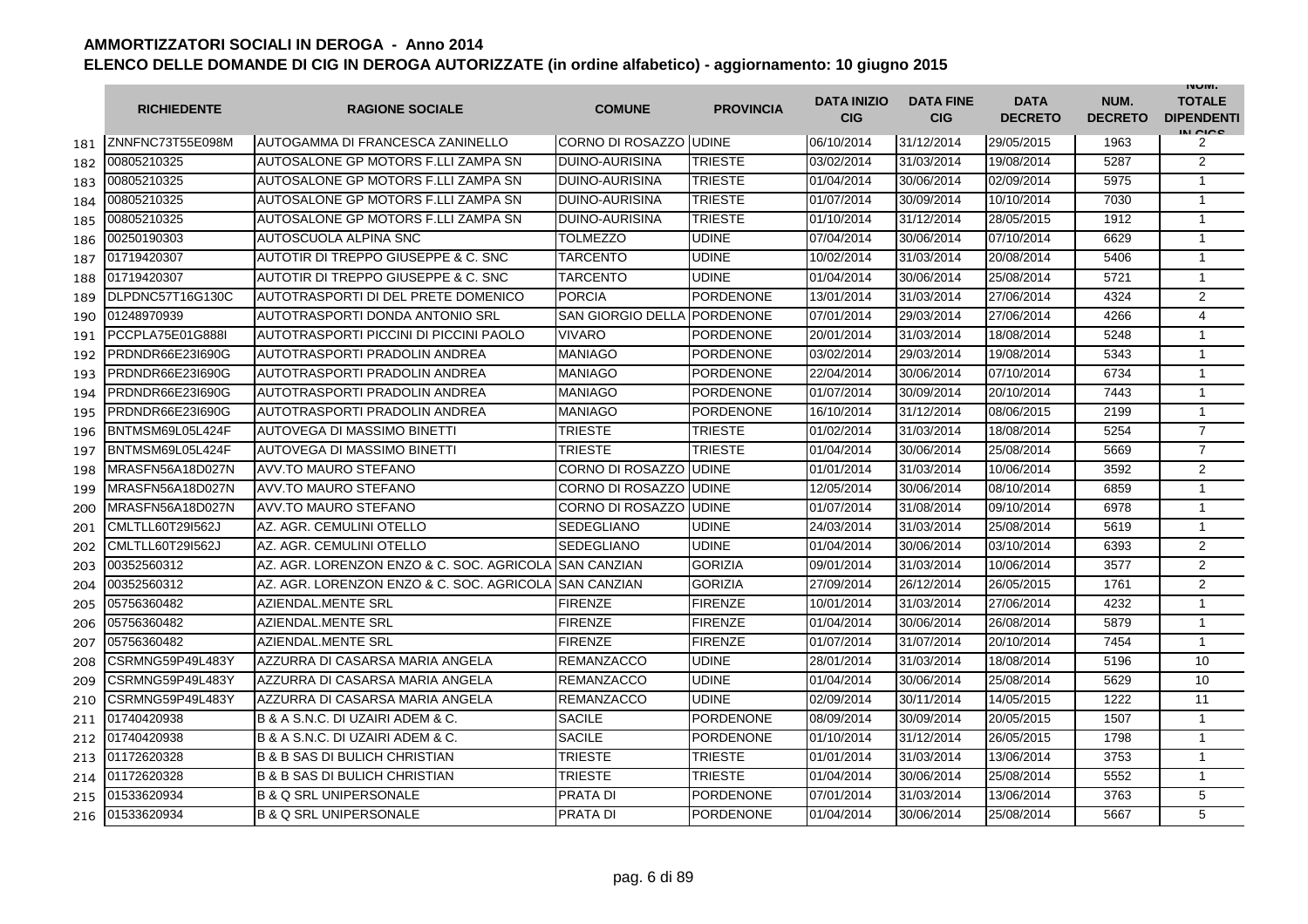|     | <b>RICHIEDENTE</b> | <b>RAGIONE SOCIALE</b>                             | <b>COMUNE</b>          | <b>PROVINCIA</b> | <b>DATA INIZIO</b><br><b>CIG</b> | <b>DATA FINE</b><br><b>CIG</b> | <b>DATA</b><br><b>DECRETO</b> | NUM.<br><b>DECRETO</b> | <b>INUIVI.</b><br><b>TOTALE</b><br><b>DIPENDENTI</b><br>IN CIGO |
|-----|--------------------|----------------------------------------------------|------------------------|------------------|----------------------------------|--------------------------------|-------------------------------|------------------------|-----------------------------------------------------------------|
| 217 | 01533620934        | <b>B &amp; Q SRL UNIPERSONALE</b>                  | <b>PRATA DI</b>        | <b>PORDENONE</b> | 06/10/2014                       | 31/12/2014                     | 05/06/2015                    | 2123                   | 5                                                               |
| 218 | 02649250301        | B & T IMPIANTI S.N.C. DI BUONGIORNO NICOLA         | <b>OSOPPO</b>          | <b>UDINE</b>     | 07/01/2014                       | 31/03/2014                     | 27/06/2014                    | 4237                   | 2                                                               |
| 219 | 00880770268        | B. & B.LINE DI BAZZO P. & BERNARDI V. SNC          | CANEVA                 | <b>PORDENONE</b> | 08/01/2014                       | 31/03/2014                     | 13/06/2014                    | 3822                   | $\overline{4}$                                                  |
| 220 | 00880770268        | B. & B.LINE DI BAZZO P. & BERNARDI V. SNC          | CANEVA                 | PORDENONE        | 01/04/2014                       | 30/06/2014                     | 06/10/2014                    | 6566                   | 1                                                               |
| 221 | 01632090930        | B. & V. CAPPE S.R.L.                               | <b>PORCIA</b>          | <b>PORDENONE</b> | 22/04/2014                       | 30/06/2014                     | 07/10/2014                    | 6687                   | 4                                                               |
| 222 | 00200040301        | <b>B.&amp; P.MECCANICA SAS DI PASSONI I.&amp;C</b> | <b>SAN GIOVANNI AL</b> | <b>UDINE</b>     | 12/05/2014                       | 30/06/2014                     | 07/10/2014                    | 6769                   | 3                                                               |
| 223 | 02196400309        | IB.C.M. MECCANICA SRL                              | <b>MORTEGLIANO</b>     | <b>UDINE</b>     | 07/07/2014                       | 30/09/2014                     | 31/10/2014                    | 7829                   | 3                                                               |
| 224 | 02196400309        | <b>B.C.M. MECCANICA SRL</b>                        | <b>MORTEGLIANO</b>     | <b>UDINE</b>     | 01/10/2014                       | 27/12/2014                     | 28/05/2015                    | 1921                   | 2                                                               |
| 225 | 02662210307        | <b>BABY EXPERT S.R.L.</b>                          | CORNO DI ROSAZZO       | <b>UDINE</b>     | 28/05/2014                       | 30/06/2014                     | 08/10/2014                    | 6914                   | 14                                                              |
| 226 | 02662210307        | <b>BABY EXPERT S.R.L.</b>                          | CORNO DI ROSAZZO       | <b>UDINE</b>     | 01/07/2014                       | 30/09/2014                     | 21/10/2014                    | 7491                   | 14                                                              |
| 227 | QHLRDN67L10Z100E   | <b>BACI DI QAHALLIU RAMADAN</b>                    | <b>PORDENONE</b>       | <b>PORDENONE</b> | 01/01/2014                       | 31/03/2014                     | 11/06/2014                    | 3614                   | 1                                                               |
| 228 | QHLRDN67L10Z100E   | BACI DI QAHALLIU RAMADAN                           | <b>PORDENONE</b>       | <b>PORDENONE</b> | 19/05/2014                       | 30/06/2014                     | 08/10/2014                    | 6849                   | $\mathbf{1}$                                                    |
| 229 | 02472300306        | <b>BAGIGI SRL</b>                                  | <b>MARTIGNACCO</b>     | <b>UDINE</b>     | 01/01/2014                       | 28/02/2014                     | 13/06/2014                    | 3693                   | 3                                                               |
| 230 | 02472300306        | <b>BAGIGI SRL</b>                                  | <b>MARTIGNACCO</b>     | <b>UDINE</b>     | 01/03/2014                       | 31/03/2014                     | 25/08/2014                    | 5590                   | 3                                                               |
| 231 | 02472300306        | <b>BAGIGI SRL</b>                                  | <b>MARTIGNACCO</b>     | <b>UDINE</b>     | 01/04/2014                       | 30/06/2014                     | 06/10/2014                    | 7011                   | 2                                                               |
| 232 | 00475300315        | BALLARIN S.A.S. DI FABIO E SABRINA BALLARIN        | <b>IMONFALCONE</b>     | <b>GORIZIA</b>   | 20/01/2014                       | 31/03/2014                     | 13/08/2014                    | 5072                   | 3                                                               |
| 233 | 00475300315        | BALLARIN S.A.S. DI FABIO E SABRINA BALLARIN        | <b>MONFALCONE</b>      | <b>GORIZIA</b>   | 01/04/2014                       | 30/06/2014                     | 25/08/2014                    | 5606                   | 3                                                               |
| 234 | 00475300315        | BALLARIN S.A.S. DI FABIO E SABRINA BALLARIN        | <b>MONFALCONE</b>      | <b>GORIZIA</b>   | 01/07/2014                       | 15/09/2014                     | 21/10/2014                    | 7485                   | 1                                                               |
| 235 | 00475300315        | BALLARIN S.A.S. DI FABIO E SABRINA BALLARIN        | <b>MONFALCONE</b>      | <b>GORIZIA</b>   | 18/09/2014                       | 17/12/2014                     | 21/05/2015                    | 1579                   | $\mathbf{1}$                                                    |
| 236 | 02658220302        | BAR PORTANUOVA SNC DI CANOVA P.& C.                | <b>UDINE</b>           | <b>UDINE</b>     | 07/01/2014                       | 31/03/2014                     | 13/06/2014                    | 3798                   | $\mathbf{1}$                                                    |
| 237 | 02658220302        | BAR PORTANUOVA SNC DI CANOVA P.& C.                | UDINE                  | <b>UDINE</b>     | 01/04/2014                       | 30/06/2014                     | 03/10/2014                    | 6387                   | $\mathbf{1}$                                                    |
| 238 | 02658220302        | BAR PORTANUOVA SNC DI CANOVA P.& C.                | <b>UDINE</b>           | <b>UDINE</b>     | 01/07/2014                       | 05/09/2014                     | 15/10/2014                    | 7231                   | $\mathbf{1}$                                                    |
| 239 | 00186160305        | BARBIERATO ENO & C. SAS                            | <b>SAN GIOVANNI AL</b> | <b>UDINE</b>     | 05/05/2014                       | 28/06/2014                     | 07/10/2014                    | 6810                   | $\overline{7}$                                                  |
| 240 | 00186160305        | <b>BARBIERATO ENO &amp; C. SAS</b>                 | SAN GIOVANNI AL        | <b>UDINE</b>     | 07/07/2014                       | 28/09/2014                     | 24/10/2014                    | 7637                   | 9                                                               |
| 241 | 01885940302        | BARGAIN MARKET DI RUPIL VINICIO & C SAS            | TOLMEZZO               | <b>UDINE</b>     | 05/05/2014                       | 30/06/2014                     | 07/10/2014                    | 6831                   | 3                                                               |
| 242 | 01885940302        | BARGAIN MARKET DI RUPIL VINICIO & C SAS            | <b>TOLMEZZO</b>        | <b>UDINE</b>     | 01/08/2014                       | 30/09/2014                     | 10/11/2014                    | 8072                   | 3                                                               |
| 243 | BRTLRS48P13G300G   | IBARITUSSIO LORIS                                  | TOLMEZZO               | <b>UDINE</b>     | 20/01/2014                       | 31/03/2014                     | 14/08/2014                    | 5168                   | $\mathbf{1}$                                                    |
| 244 | BRTLRS48P13G300G   | <b>BARITUSSIO LORIS</b>                            | TOLMEZZO               | <b>UDINE</b>     | 01/04/2014                       | 30/06/2014                     | 06/10/2014                    | 6476                   | $\mathbf{1}$                                                    |
| 245 | BRTLRS48P13G300G   | <b>BARITUSSIO LORIS</b>                            | TOLMEZZO               | <b>UDINE</b>     | 01/07/2014                       | 19/09/2014                     | 17/10/2014                    | 7332                   | $\mathbf{1}$                                                    |
| 246 | 01610270934        | <b>BARIVIERA SRL</b>                               | AZZANO DECIMO          | <b>PORDENONE</b> | 03/03/2014                       | 31/03/2014                     | 22/08/2014                    | 5507                   | 3                                                               |
| 247 | 00669140329        | <b>BARONCELLI TRIESTE MOTO DI ALBERTO</b>          | <b>TRIESTE</b>         | <b>TRIESTE</b>   | 15/01/2014                       | 31/03/2014                     | 27/06/2014                    | 4280                   | $\overline{2}$                                                  |
| 248 | 00669140329        | <b>BARONCELLI TRIESTE MOTO DI ALBERTO</b>          | <b>TRIESTE</b>         | TRIESTE          | 03/04/2014                       | 30/06/2014                     | 25/08/2014                    | 5723                   | $\mathbf{1}$                                                    |
| 249 | 00669140329        | <b>BARONCELLI TRIESTE MOTO DI ALBERTO</b>          | <b>TRIESTE</b>         | <b>TRIESTE</b>   | 03/07/2014                       | 14/09/2014                     | 10/10/2014                    | 7072                   | $\mathbf{1}$                                                    |
| 250 | 00669140329        | <b>BARONCELLI TRIESTE MOTO DI ALBERTO</b>          | <b>TRIESTE</b>         | <b>TRIESTE</b>   | 15/09/2014                       | 14/12/2014                     | 18/05/2015                    | 1325                   | $\mathbf{1}$                                                    |
| 251 | 00404180317        | <b>BARTOLI SRL</b>                                 | <b>MONFALCONE</b>      | <b>GORIZIA</b>   | 15/09/2014                       | 13/12/2014                     | 14/05/2015                    | 1194                   | 15                                                              |
| 252 | 01768210302        | BARTOLINI P. & C. SAS                              | UDINE                  | <b>UDINE</b>     | 01/01/2014                       | 29/03/2014                     | 13/06/2014                    | 3767                   | 6                                                               |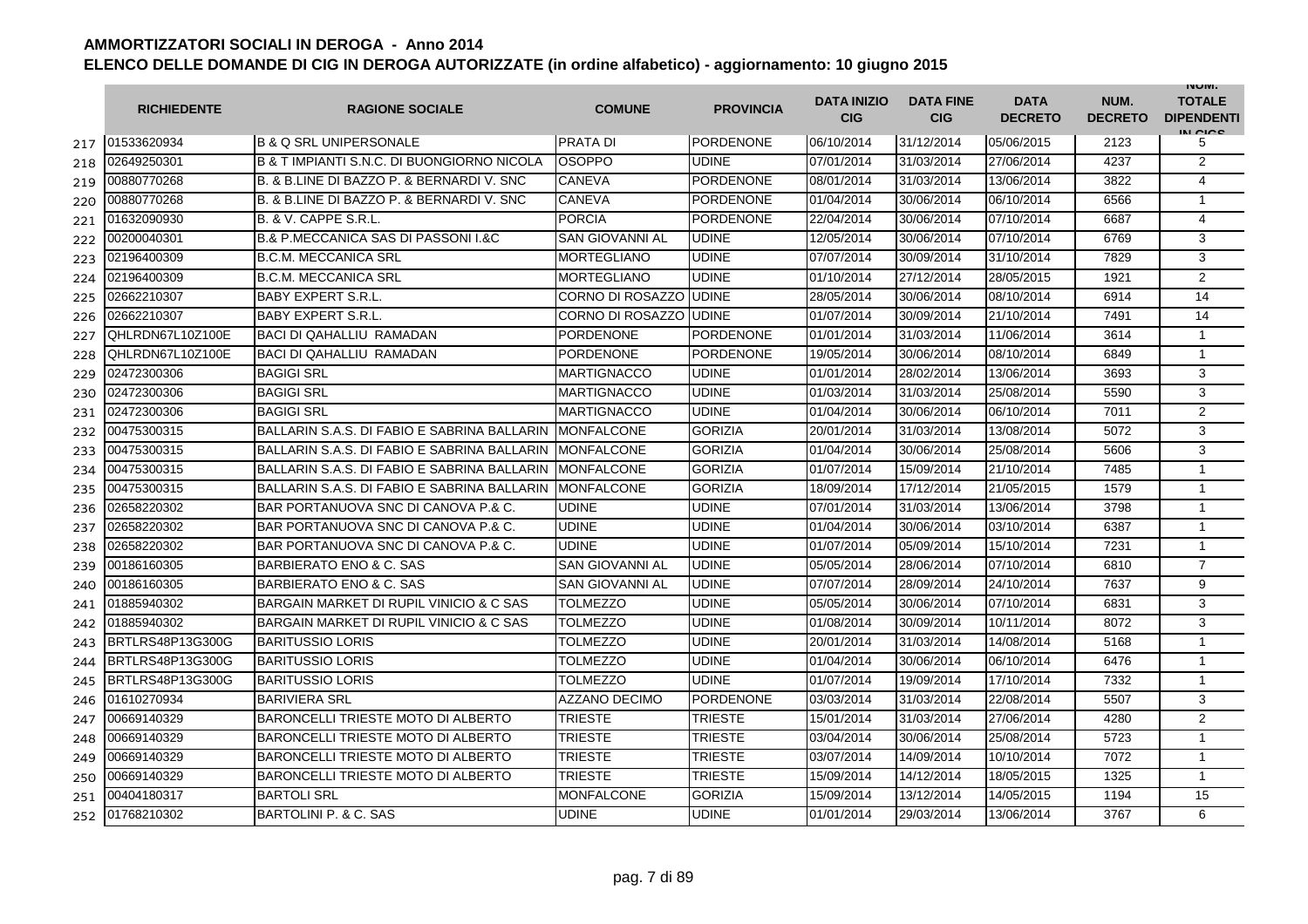|     | <b>RICHIEDENTE</b> | <b>RAGIONE SOCIALE</b>                  | <b>COMUNE</b>         | <b>PROVINCIA</b> | <b>DATA INIZIO</b><br><b>CIG</b> | <b>DATA FINE</b><br><b>CIG</b> | <b>DATA</b><br><b>DECRETO</b> | NUM.<br><b>DECRETO</b> | <b>INUIVI.</b><br><b>TOTALE</b><br><b>DIPENDENTI</b><br>IN CIGO |
|-----|--------------------|-----------------------------------------|-----------------------|------------------|----------------------------------|--------------------------------|-------------------------------|------------------------|-----------------------------------------------------------------|
| 253 | 00677050304        | <b>BASALDELLA SNC</b>                   | <b>MAJANO</b>         | <b>UDINE</b>     | 27/01/2014                       | 31/03/2014                     | 18/08/2014                    | 5206                   | 2                                                               |
| 254 | 00677050304        | <b>BASALDELLA SNC</b>                   | <b>MAJANO</b>         | <b>UDINE</b>     | 14/04/2014                       | 30/06/2014                     | 07/10/2014                    | 6683                   | 2                                                               |
| 255 | 02499440309        | <b>BASSI TIZIANO SRL</b>                | <b>UDINE</b>          | <b>UDINE</b>     | 10/02/2014                       | 31/03/2014                     | 20/08/2014                    | 5396                   | $\mathbf{1}$                                                    |
| 256 | 02499440309        | <b>BASSI TIZIANO SRL</b>                | <b>UDINE</b>          | <b>UDINE</b>     | 01/04/2014                       | 30/06/2014                     | 06/10/2014                    | 6590                   | 1                                                               |
| 257 | 02499440309        | <b>BASSI TIZIANO SRL</b>                | <b>UDINE</b>          | <b>UDINE</b>     | 01/09/2014                       | 30/11/2014                     | 14/05/2015                    | 1184                   | 3                                                               |
| 258 | BTTGNN60D26L195O   | <b>BATTELLINO GIANNI</b>                | PALUZZA               | <b>UDINE</b>     | 10/03/2014                       | 31/03/2014                     | 22/08/2014                    | 5500                   | 2                                                               |
| 259 | BTTGNN60D26L195O   | <b>BATTELLINO GIANNI</b>                | PALUZZA               | <b>UDINE</b>     | 13/10/2014                       | 31/12/2014                     | 05/06/2015                    | 2122                   | 5                                                               |
| 260 | 02360610303        | <b>BATTILANA SRL</b>                    | <b>MANZANO</b>        | <b>UDINE</b>     | 01/07/2014                       | 30/09/2014                     | 17/10/2014                    | 7369                   | $\mathbf{1}$                                                    |
| 261 | 02360610303        | <b>BATTILANA SRL</b>                    | <b>MANZANO</b>        | <b>UDINE</b>     | 01/10/2014                       | 31/12/2014                     | 27/05/2015                    | 1863                   | $\mathbf{1}$                                                    |
| 262 | ZRZDNL72C52D014P   | BATTISTUTTA MOTORS DI ZORZENON DANIELA  | <b>VILLESSE</b>       | <b>GORIZIA</b>   | 07/01/2014                       | 31/03/2014                     | 12/08/2014                    | 4934                   | $\mathbf{1}$                                                    |
| 263 | 00977900323        | <b>BD ARCHITENDENZE SRL</b>             | <b>TRIESTE</b>        | <b>TRIESTE</b>   | 01/04/2014                       | 30/06/2014                     | 25/08/2014                    | 5554                   | 3                                                               |
| 264 | 01588880300        | <b>BDM LEGNAMI SNC DI BORIA FRANCO</b>  | <b>VILLA SANTINA</b>  | <b>UDINE</b>     | 20/01/2014                       | 31/03/2014                     | 13/08/2014                    | 5020                   | 8                                                               |
| 265 | TMDNLS69D46L144M   | <b>BEAUTYLINE DI TOMADUZ ANNALISA</b>   | TERZO DI AQUILEIA     | <b>UDINE</b>     | 13/01/2014                       | 31/03/2014                     | 13/08/2014                    | 5056                   | $\mathbf{1}$                                                    |
| 266 | TMDNLS69D46L144M   | <b>BEAUTYLINE DI TOMADUZ ANNALISA</b>   | TERZO DI AQUILEIA     | <b>UDINE</b>     | 05/05/2014                       | 30/06/2014                     | 07/10/2014                    | 6771                   | 1                                                               |
| 267 | BCCMRA63L24I904U   | <b>BECCARO MAURO</b>                    | <b>SPILIMBERGO</b>    | <b>PORDENONE</b> | 07/01/2014                       | 29/03/2014                     | 13/06/2014                    | 3805                   | $\mathbf{1}$                                                    |
| 268 | BCCMRA63L24I904U   | <b>BECCARO MAURO</b>                    | <b>SPILIMBERGO</b>    | <b>PORDENONE</b> | 31/03/2014                       | 30/06/2014                     | 06/10/2014                    | 6527                   | $\mathbf{1}$                                                    |
| 269 | BCCMRA63L24I904U   | <b>BECCARO MAURO</b>                    | <b>SPILIMBERGO</b>    | PORDENONE        | 15/09/2014                       | 13/12/2014                     | 20/05/2015                    | 1494                   | $\mathbf{1}$                                                    |
| 270 | BLLGRG65A18L424D   | <b>BELLANOVA GIORGIO</b>                | <b>TRIESTE</b>        | TRIESTE          | 15/01/2014                       | 31/03/2014                     | 13/06/2014                    | 3694                   | 1                                                               |
| 271 | 02425830300        | BELTRAME IMP.TI DI BELTRAME NICOLA & C. | SANTA MARIA LA        | <b>UDINE</b>     | 24/02/2014                       | 31/03/2014                     | 22/08/2014                    | 5511                   | 2                                                               |
| 272 | 02425830300        | BELTRAME IMP.TI DI BELTRAME NICOLA & C. | <b>SANTA MARIA LA</b> | <b>UDINE</b>     | 01/04/2014                       | 30/04/2014                     | 26/08/2014                    | 5859                   | $\mathbf{1}$                                                    |
| 273 | 00636420226        | BERNARDI GROUP SPA - A SOCIO UNICO-     | <b>ROMA</b>           | <b>ROMA</b>      | 01/01/2014                       | 31/03/2014                     | 06/10/2014                    | 6599                   | 1                                                               |
| 274 | 02081670305        | BERTMARK E MAXGEE CONSTRUCTIONS SAS     | <b>FAGAGNA</b>        | <b>UDINE</b>     | 12/05/2014                       | 30/06/2014                     | 07/10/2014                    | 6840                   | 2                                                               |
| 275 | 01496010933        | BERTOLI ROBERTO & FIGLI SNC             | PINZANO AL            | PORDENONE        | 02/01/2014                       | 31/03/2014                     | 13/06/2014                    | 3777                   | $\overline{7}$                                                  |
| 276 | 01496010933        | <b>BERTOLI ROBERTO &amp; FIGLI SNC</b>  | PINZANO AL            | <b>PORDENONE</b> | 01/04/2014                       | 30/06/2014                     | 06/10/2014                    | 6526                   | $\overline{7}$                                                  |
| 277 | 01496010933        | <b>BERTOLI ROBERTO &amp; FIGLI SNC</b>  | <b>PINZANO AL</b>     | <b>PORDENONE</b> | 01/07/2014                       | 30/08/2014                     | 24/10/2014                    | 7604                   | 6                                                               |
| 278 | 01496010933        | <b>BERTOLI ROBERTO &amp; FIGLI SNC</b>  | PINZANO AL            | <b>PORDENONE</b> | 01/09/2014                       | 29/11/2014                     | 18/05/2015                    | 1309                   | 6                                                               |
| 279 | BRTCLL45H04A530B   | <b>BERTOLLA ACHILLE</b>                 | ZOPPOLA               | <b>PORDENONE</b> | 03/02/2014                       | 31/03/2014                     | 14/08/2014                    | 5103                   | 2                                                               |
| 280 | BRTCLL45H04A530B   | <b>BERTOLLA ACHILLE</b>                 | ZOPPOLA               | <b>PORDENONE</b> | 07/04/2014                       | 30/06/2014                     | 06/10/2014                    | 6474                   | 2                                                               |
| 281 | BRTCLL45H04A530B   | <b>BERTOLLA ACHILLE</b>                 | ZOPPOLA               | <b>PORDENONE</b> | 01/07/2014                       | 12/08/2014                     | 10/10/2014                    | 7062                   | 2                                                               |
| 282 | BRTCLL45H04A530B   | <b>BERTOLLA ACHILLE</b>                 | ZOPPOLA               | <b>PORDENONE</b> | 06/10/2014                       | 31/12/2014                     | 25/05/2015                    | 1679                   | $\overline{2}$                                                  |
| 283 | BRTNTN80D21L483E   | <b>BERTOSSIO ANTONIO</b>                | <b>UDINE</b>          | <b>UDINE</b>     | 07/01/2014                       | 31/03/2014                     | 27/06/2014                    | 4231                   | $\overline{4}$                                                  |
| 284 | BRTNTN80D21L483E   | <b>BERTOSSIO ANTONIO</b>                | <b>UDINE</b>          | <b>UDINE</b>     | 01/04/2014                       | 30/06/2014                     | 26/08/2014                    | 5853                   | 4                                                               |
| 285 | BRTNTN80D21L483E   | <b>BERTOSSIO ANTONIO</b>                | <b>UDINE</b>          | <b>UDINE</b>     | 01/07/2014                       | 31/07/2014                     | 10/10/2014                    | 7120                   | 4                                                               |
| 286 | BRTNTN80D21L483E   | <b>BERTOSSIO ANTONIO</b>                | <b>UDINE</b>          | <b>UDINE</b>     | 22/09/2014                       | 19/12/2014                     | 20/05/2015                    | 1496                   | 4                                                               |
| 287 | 00622940302        | <b>BIANCHI SNC</b>                      | <b>MARTIGNACCO</b>    | <b>UDINE</b>     | 15/01/2014                       | 31/03/2014                     | 27/06/2014                    | 4275                   | 4                                                               |
| 288 | 00622940302        | <b>BIANCHI SNC</b>                      | <b>MARTIGNACCO</b>    | <b>UDINE</b>     | 01/04/2014                       | 30/06/2014                     | 25/08/2014                    | 5567                   | 4                                                               |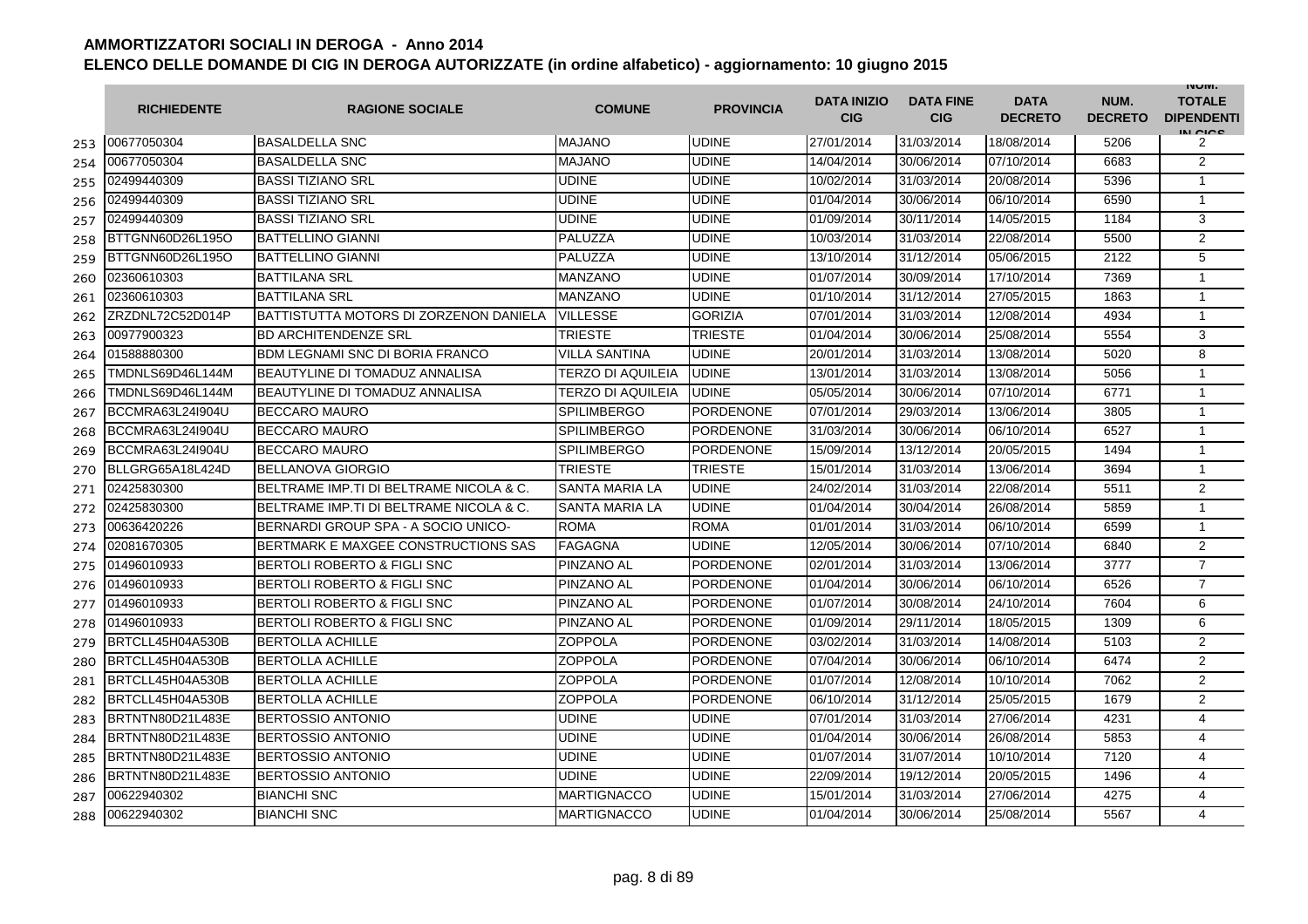|     | <b>RICHIEDENTE</b> | <b>RAGIONE SOCIALE</b>                | <b>COMUNE</b>           | <b>PROVINCIA</b> | <b>DATA INIZIO</b><br><b>CIG</b> | <b>DATA FINE</b><br><b>CIG</b> | <b>DATA</b><br><b>DECRETO</b> | NUM.<br><b>DECRETO</b> | <b>INUIVI.</b><br><b>TOTALE</b><br><b>DIPENDENTI</b><br>IN CIGO |
|-----|--------------------|---------------------------------------|-------------------------|------------------|----------------------------------|--------------------------------|-------------------------------|------------------------|-----------------------------------------------------------------|
| 289 | 00622940302        | <b>BIANCHI SNC</b>                    | <b>MARTIGNACCO</b>      | <b>UDINE</b>     | 01/09/2014                       | 30/11/2014                     | 14/05/2015                    | 1187                   | 4                                                               |
| 290 | BNCLSN73P06G284Q   | <b>BIANCHIN ALESSANDRO</b>            | <b>FIUMICELLO</b>       | <b>UDINE</b>     | 07/01/2014                       | 31/03/2014                     | 27/06/2014                    | 4238                   | $\overline{1}$                                                  |
| 291 | BNCLSN73P06G284Q   | <b>BIANCHIN ALESSANDRO</b>            | <b>FIUMICELLO</b>       | <b>UDINE</b>     | 01/04/2014                       | 30/06/2014                     | 25/08/2014                    | 5661                   | $\mathbf{1}$                                                    |
| 292 | 00413540931        | <b>BIASOTTO ROBERTO SPA</b>           | <b>BRUGNERA</b>         | PORDENONE        | 01/01/2014                       | 31/03/2014                     | 28/04/2014                    | 2969                   | 11                                                              |
| 293 | 00413540931        | <b>BIASOTTO ROBERTO SPA</b>           | <b>BRUGNERA</b>         | <b>PORDENONE</b> | 01/04/2014                       | 30/06/2014                     | 25/08/2014                    | 5733                   | 11                                                              |
| 294 | 00413540931        | <b>BIASOTTO ROBERTO SPA</b>           | <b>BRUGNERA</b>         | <b>PORDENONE</b> | 01/07/2014                       | 31/08/2014                     | 10/10/2014                    | 7028                   | 11                                                              |
| 295 | 00413540931        | <b>BIASOTTO ROBERTO SRL</b>           | <b>BRUGNERA</b>         | <b>PORDENONE</b> | 01/09/2014                       | 30/11/2014                     | 14/05/2015                    | 1181                   | 11                                                              |
| 296 | BDLGPL54C01C918O   | <b>BIDOLI GIANPAOLO</b>               | <b>COMEGLIANS</b>       | <b>UDINE</b>     | 14/04/2014                       | 04/06/2014                     | 20/08/2014                    | 5383                   | 15                                                              |
| 297 | 01166340933        | BIDUE DI BRESSAN STEFANO S. & BARAZZA | <b>SACILE</b>           | <b>PORDENONE</b> | 07/01/2014                       | 31/03/2014                     | 13/08/2014                    | 5012                   | 14                                                              |
| 298 | 01166340933        | BIDUE DI BRESSAN STEFANO S. & BARAZZA | <b>SACILE</b>           | PORDENONE        | 01/04/2014                       | 30/06/2014                     | 24/10/2014                    | 7571                   | 14                                                              |
| 299 | 01166340933        | BIDUE DI BRESSAN STEFANO S. & BARAZZA | <b>SACILE</b>           | <b>PORDENONE</b> | 01/07/2014                       | 30/09/2014                     | 24/10/2014                    | 7570                   | 14                                                              |
| 300 | 01166340933        | BIDUE DI BRESSAN STEFANO S. & BARAZZA | <b>SACILE</b>           | <b>PORDENONE</b> | 01/10/2014                       | 06/12/2014                     | 03/06/2015                    | 2029                   | 13                                                              |
| 301 | JKNRRT66A25Z118V   | <b>BIEFFE 2 DI JAKONCIC ROBERT</b>    | <b>GORIZIA</b>          | <b>GORIZIA</b>   | 03/02/2014                       | 31/03/2014                     | 19/08/2014                    | 5338                   | $\overline{2}$                                                  |
| 302 | JKNRRT66A25Z118V   | BIEFFE 2 DI JAKONCIC ROBERT           | <b>GORIZIA</b>          | <b>GORIZIA</b>   | 01/04/2014                       | 30/06/2014                     | 26/08/2014                    | 5820                   | 2                                                               |
| 303 | 01428860306        | <b>BIEFFE SEGATI SRL</b>              | <b>PORPETTO</b>         | <b>UDINE</b>     | 13/01/2014                       | 31/03/2014                     | 13/06/2014                    | 3703                   | $\mathbf{2}$                                                    |
| 304 | 01428860306        | <b>BIEFFE SEGATI SRL</b>              | <b>PORPETTO</b>         | <b>UDINE</b>     | 01/04/2014                       | 30/06/2014                     | 25/08/2014                    | 5598                   | $\overline{2}$                                                  |
| 305 | 01428860306        | <b>BIEFFE SEGATI SRL</b>              | <b>PORPETTO</b>         | <b>UDINE</b>     | 01/10/2014                       | 19/12/2014                     | 25/05/2015                    | 1725                   | $\overline{2}$                                                  |
| 306 | 02054860305        | <b>BINUTTI SRL</b>                    | <b>UDINE</b>            | <b>UDINE</b>     | 07/04/2014                       | 29/06/2014                     | 25/08/2014                    | 5648                   | 5                                                               |
| 307 | 02054860305        | <b>BINUTTI SRL</b>                    | <b>UDINE</b>            | <b>UDINE</b>     | 30/06/2014                       | 28/09/2014                     | 08/10/2014                    | 6968                   | 5                                                               |
| 308 | 09824071006        | <b>BIO GENETIX SRL</b>                | <b>FIUMICINO</b>        | <b>ROMA</b>      | 29/09/2014                       | 31/12/2014                     | 25/05/2015                    | 1673                   | $\overline{7}$                                                  |
| 309 | 01599550306        | BIOCLIMA SNC DI BIGOTTI GIUSEPPE &.C. | <b>UDINE</b>            | <b>UDINE</b>     | 01/01/2014                       | 16/02/2014                     | 13/06/2014                    | 3688                   | 14                                                              |
| 310 | 01056490319        | BIRBE & CO. COOP. SOC. ONLUS          | <b>FOGLIANO</b>         | <b>GORIZIA</b>   | 07/01/2014                       | 31/03/2014                     | 14/08/2014                    | 5154                   | 2                                                               |
| 311 | 01056490319        | BIRBE & CO. COOP. SOC. ONLUS          | <b>FOGLIANO</b>         | <b>GORIZIA</b>   | 01/04/2014                       | 30/06/2014                     | 07/10/2014                    | 6649                   | $\mathbf{2}$                                                    |
| 312 | 01056490319        | BIRBE & CO. COOP, SOC. ONLUS          | <b>FOGLIANO</b>         | <b>GORIZIA</b>   | 01/07/2014                       | 31/08/2014                     | 10/10/2014                    | 7106                   | 3                                                               |
| 313 | 01056490319        | BIRBE & CO. COOP, SOC. ONLUS          | <b>FOGLIANO</b>         | <b>GORIZIA</b>   | 01/09/2014                       | 30/11/2014                     | 19/05/2015                    | 1396                   | 3                                                               |
| 314 | BLFLGU55E08E833T   | <b>BLC BULFON LUIGI CARPENTERIE</b>   | <b>MAJANO</b>           | <b>UDINE</b>     | 13/10/2014                       | 20/12/2014                     | 04/06/2015                    | 2087                   | 8                                                               |
| 315 | 02266890306        | <b>BLIFASE SRL</b>                    | CORNO DI ROSAZZO IUDINE |                  | 03/02/2014                       | 28/03/2014                     | 19/08/2014                    | 5323                   | 3                                                               |
| 316 | 02266890306        | <b>BLIFASE SRL</b>                    | CORNO DI ROSAZZO IUDINE |                  | 07/10/2014                       | 31/12/2014                     | 05/06/2015                    | 2121                   | 3                                                               |
| 317 | 00472160308        | BLT S.A.S. DI BUCOVAZ FABIANO & C.    | <b>SAN GIOVANNI AL</b>  | <b>UDINE</b>     | 07/01/2014                       | 31/03/2014                     | 13/06/2014                    | 3732                   | 4                                                               |
| 318 | 00472160308        | BLT S.A.S. DI BUCOVAZ FABIANO & C.    | SAN GIOVANNI AL         | <b>UDINE</b>     | 01/04/2014                       | 30/06/2014                     | 03/10/2014                    | 6433                   | 4                                                               |
| 319 | 00472160308        | BLT S.A.S. DI BUCOVAZ FABIANO & C.    | SAN GIOVANNI AL         | <b>UDINE</b>     | 18/09/2014                       | 16/12/2014                     | 19/05/2015                    | 1406                   | 4                                                               |
| 320 | 01479140939        | <b>BLU ELECTRA SRL</b>                | <b>CORDENONS</b>        | <b>PORDENONE</b> | 03/02/2014                       | 31/03/2014                     | 10/11/2014                    | 8058                   | 2                                                               |
| 321 | 01479140939        | <b>BLU ELECTRA SRL</b>                | <b>CORDENONS</b>        | <b>PORDENONE</b> | 07/04/2014                       | 30/06/2014                     | 12/11/2014                    | 8172                   | 2                                                               |
| 322 | 01479140939        | <b>BLU ELECTRA SRL</b>                | <b>CORDENONS</b>        | <b>PORDENONE</b> | 07/07/2014                       | 30/09/2014                     | 13/11/2014                    | 8210                   | 10                                                              |
| 323 | 01479140939        | <b>BLU ELECTRA SRL</b>                | <b>CORDENONS</b>        | <b>PORDENONE</b> | 13/10/2014                       | 31/12/2014                     | 25/05/2015                    | 1683                   | 8                                                               |
| 324 | 01118360930        | <b>BOER GROUP S.R.L.</b>              | <b>CORDENONS</b>        | <b>PORDENONE</b> | 02/01/2014                       | 31/03/2014                     | 13/06/2014                    | 3709                   | 3                                                               |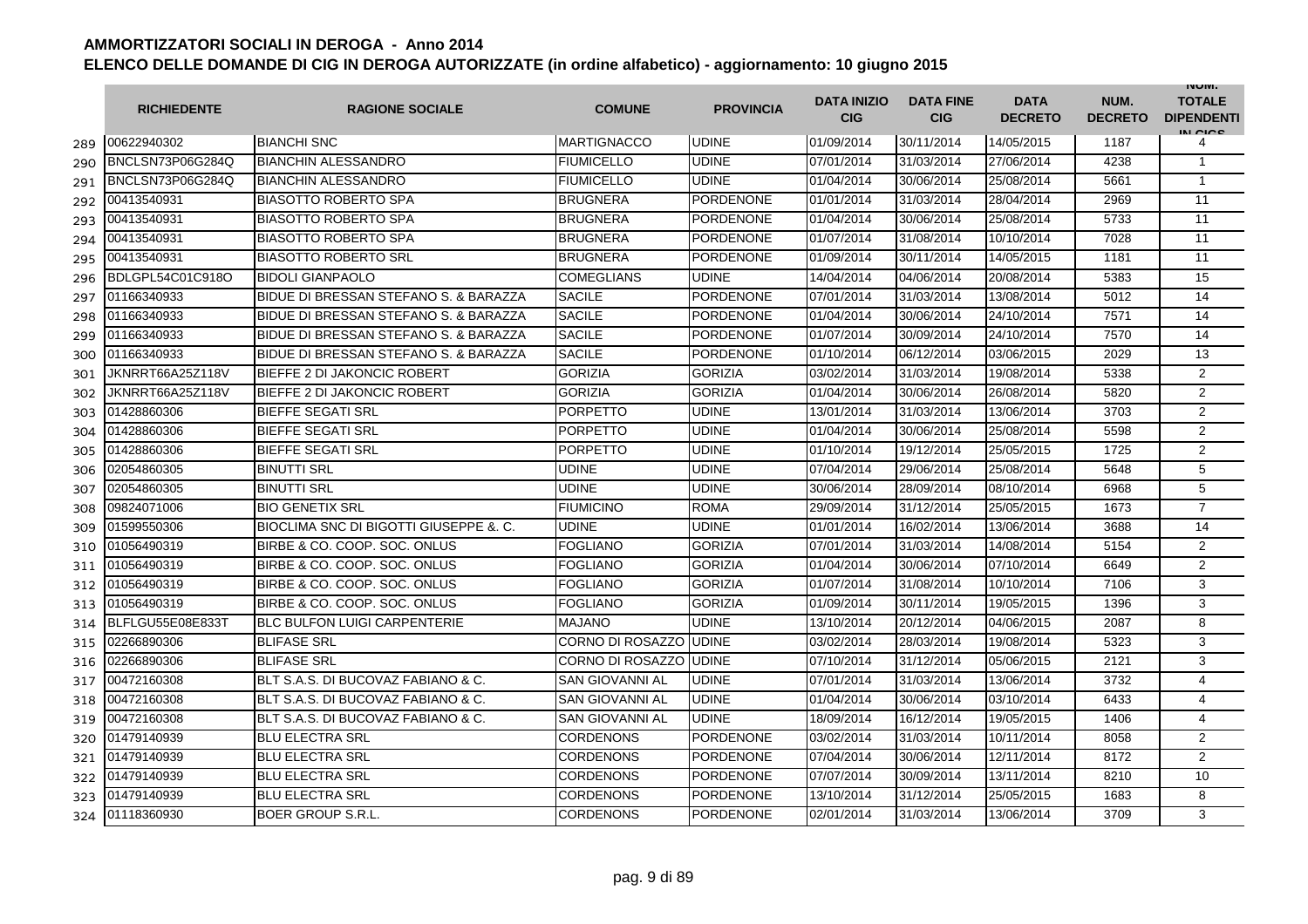|     | <b>RICHIEDENTE</b> | <b>RAGIONE SOCIALE</b>                   | <b>COMUNE</b>                   | <b>PROVINCIA</b> | <b>DATA INIZIO</b><br><b>CIG</b> | <b>DATA FINE</b><br><b>CIG</b> | <b>DATA</b><br><b>DECRETO</b> | NUM.<br><b>DECRETO</b> | <b>INUIVI.</b><br><b>TOTALE</b><br><b>DIPENDENTI</b><br>IN CIGO |
|-----|--------------------|------------------------------------------|---------------------------------|------------------|----------------------------------|--------------------------------|-------------------------------|------------------------|-----------------------------------------------------------------|
| 325 | 01118360930        | <b>BOER GROUP S.R.L.</b>                 | <b>CORDENONS</b>                | PORDENONE        | 07/04/2014                       | 30/06/2014                     | 07/10/2014                    | 6664                   | 3                                                               |
| 326 | 01148540931        | BOMBARDELLA GIOVANNI E MAURIZIO SNC      | <b>SAN VITO AL</b>              | <b>PORDENONE</b> | 13/01/2014                       | 31/01/2014                     | 12/08/2014                    | 4948                   | $\overline{1}$                                                  |
| 327 | 01148540931        | BOMBARDELLA GIOVANNI E MAURIZIO SNC      | <b>SAN VITO AL</b>              | <b>PORDENONE</b> | 05/02/2014                       | 31/03/2014                     | 20/08/2014                    | 5393                   | $\overline{1}$                                                  |
| 328 | 01148540931        | BOMBARDELLA GIOVANNI E MAURIZIO SNC      | SAN VITO AL                     | PORDENONE        | 01/04/2014                       | 21/05/2014                     | 06/10/2014                    | 6547                   | $\mathbf{1}$                                                    |
| 329 | 00548200310        | BONAZZA SERGIO S.A.S. DI BONAZZA MICHELE | <b>TURRIACO</b>                 | <b>GORIZIA</b>   | 19/02/2014                       | 31/03/2014                     | 22/08/2014                    | 5448                   | 5                                                               |
| 330 | 00548200310        | BONAZZA SERGIO S.A.S. DI BONAZZA MICHELE | <b>TURRIACO</b>                 | <b>GORIZIA</b>   | 01/04/2014                       | 30/06/2014                     | 26/08/2014                    | 5821                   | 5                                                               |
| 331 | BNGMRN44T17G888C   | <b>BONGIORNO MARINO</b>                  | <b>CORDENONS</b>                | <b>PORDENONE</b> | 04/02/2014                       | 31/03/2014                     | 22/08/2014                    | 5489                   | 2                                                               |
| 332 | BNGMRN44T17G888C   | <b>BONGIORNO MARINO</b>                  | <b>CORDENONS</b>                | <b>PORDENONE</b> | 01/04/2014                       | 30/06/2014                     | 02/09/2014                    | 5981                   | 2                                                               |
| 333 | BNGMRN44T17G888C   | <b>BONGIORNO MARINO</b>                  | <b>CORDENONS</b>                | <b>PORDENONE</b> | 01/07/2014                       | 31/08/2014                     | 17/10/2014                    | 7316                   | 2                                                               |
| 334 | BNGMRN44T17G888C   | <b>BONGIORNO MARINO</b>                  | <b>CORDENONS</b>                | PORDENONE        | 10/09/2014                       | 09/12/2014                     | 14/05/2015                    | 1182                   | $\overline{2}$                                                  |
| 335 | BNLMCL64E15L219V   | <b>BONIOLI IMPIANTI</b>                  | <b>FAEDIS</b>                   | <b>UDINE</b>     | 17/02/2014                       | 31/03/2014                     | 22/08/2014                    | 5458                   | $\overline{1}$                                                  |
| 336 | BNLMCL64E15L219V   | <b>BONIOLI IMPIANTI</b>                  | <b>FAEDIS</b>                   | <b>UDINE</b>     | 01/04/2014                       | 30/06/2014                     | 06/10/2014                    | 6579                   | $\mathbf{1}$                                                    |
| 337 | 02008720308        | BORDER TRANS SERVICE INTERNAZIONALE      | <b>PONTEBBA</b>                 | <b>UDINE</b>     | 03/06/2014                       | 30/06/2014                     | 08/10/2014                    | 6872                   | $\mathbf{1}$                                                    |
| 338 | 02165760303        | <b>BORTOLUSSI SRL</b>                    | <b>UDINE</b>                    | <b>UDINE</b>     | 07/01/2014                       | 31/03/2014                     | 14/08/2014                    | 5125                   | 5                                                               |
| 339 | 02165760303        | <b>BORTOLUSSI SRL</b>                    | <b>UDINE</b>                    | <b>UDINE</b>     | 01/04/2014                       | 30/06/2014                     | 03/09/2014                    | 6051                   | 3                                                               |
| 340 | 02165760303        | <b>BORTOLUSSI SRL</b>                    | <b>UDINE</b>                    | <b>UDINE</b>     | 01/09/2014                       | 30/11/2014                     | 15/05/2015                    | 1247                   | 3                                                               |
| 341 | 00045000320        | BOSCO ANTONIO S.N.C. SUPERMERCATI        | TRIESTE                         | <b>TRIESTE</b>   | 01/01/2014                       | 31/03/2014                     | 28/04/2014                    | 2947                   | 9                                                               |
| 342 | 00045000320        | BOSCO ANTONIO S.N.C. SUPERMERCATI        | <b>TRIESTE</b>                  | TRIESTE          | 01/04/2014                       | 30/06/2014                     | 25/08/2014                    | 5742                   | 10                                                              |
| 343 | 00045000320        | BOSCO ANTONIO S.N.C. SUPERMERCATI        | TRIESTE                         | TRIESTE          | 01/08/2014                       | 30/09/2014                     | 07/11/2014                    | 8013                   | 10                                                              |
| 344 | 00045000320        | BOSCO ANTONIO S.N.C. SUPERMERCATI        | <b>TRIESTE</b>                  | <b>TRIESTE</b>   | 01/10/2014                       | 31/12/2014                     | 25/05/2015                    | 1674                   | 10                                                              |
| 345 | 01787880309        | <b>BOSCO GIUSEPPE &amp; C.SNC</b>        | <b>MANZANO</b>                  | <b>UDINE</b>     | 04/02/2014                       | 31/03/2014                     | 18/08/2014                    | 5260                   | 4                                                               |
| 346 | 01787880309        | <b>BOSCO GIUSEPPE &amp; C.SNC</b>        | <b>MANZANO</b>                  | <b>UDINE</b>     | 07/04/2014                       | 30/06/2014                     | 06/10/2014                    | 6605                   | $\overline{4}$                                                  |
| 347 | 02253380303        | <b>BOST GROUP SRL</b>                    | LATISANA                        | <b>UDINE</b>     | 02/01/2014                       | 31/03/2014                     | 13/06/2014                    | 3718                   | 5                                                               |
| 348 | 02253380303        | <b>BOST GROUP SRL</b>                    | LATISANA                        | <b>UDINE</b>     | 01/04/2014                       | 30/06/2014                     | 06/10/2014                    | 6492                   | 4                                                               |
| 349 | 02253380303        | <b>BOST GROUP SRL</b>                    | LATISANA                        | <b>UDINE</b>     | 01/07/2014                       | 31/08/2014                     | 24/10/2014                    | 7639                   | 3                                                               |
| 350 | 00652670324        | <b>BRAICO GIORGIO &amp; C. SNC</b>       | TRIESTE                         | <b>TRIESTE</b>   | 15/01/2014                       | 31/03/2014                     | 27/06/2014                    | 4278                   | 4                                                               |
| 351 | 00652670324        | BRAICO GIORGIO & C. SNC                  | TRIESTE                         | TRIESTE          | 01/04/2014                       | 30/06/2014                     | 25/08/2014                    | 5718                   | 4                                                               |
| 352 | 00652670324        | <b>BRAICO GIORGIO &amp; C. SNC</b>       | TRIESTE                         | <b>TRIESTE</b>   | 01/07/2014                       | 14/09/2014                     | 08/10/2014                    | 6960                   | 4                                                               |
| 353 | 00652670324        | <b>BRAICO GIORGIO &amp; C. SNC</b>       | <b>TRIESTE</b>                  | <b>TRIESTE</b>   | 15/09/2014                       | 14/12/2014                     | 18/05/2015                    | 1324                   | 4                                                               |
| 354 | 01029310313        | <b>BRAVA SRL</b>                         | <b>CORMONS</b>                  | <b>GORIZIA</b>   | 03/02/2014                       | 31/03/2014                     | 18/08/2014                    | 5237                   | 5                                                               |
| 355 | 01029310313        | <b>BRAVA SRL</b>                         | <b>CORMONS</b>                  | <b>GORIZIA</b>   | 01/04/2014                       | 30/06/2014                     | 26/08/2014                    | 5822                   | 5                                                               |
| 356 | 01243580303        | BRAVI ABBIGLIAMENTO DI BRAVI SAS         | <b>GEMONA DEL FRIULI JUDINE</b> |                  | 02/01/2014                       | 29/03/2014                     | 13/06/2014                    | 3812                   | 12                                                              |
| 357 | 01243580303        | BRAVI ABBIGLIAMENTO DI BRAVI SAS         | <b>GEMONA DEL FRIULI</b>        | <b>UDINE</b>     | 01/04/2014                       | 28/06/2014                     | 26/08/2014                    | 5880                   | 11                                                              |
| 358 | 01337970303        | <b>BRICO FIERA SRL</b>                   | <b>MARTIGNACCO</b>              | <b>UDINE</b>     | 20/01/2014                       | 31/03/2014                     | 12/08/2014                    | 4957                   | 13                                                              |
| 359 | 01102250303        | <b>BRUGNOLO DISTRIBUZIONE SRL</b>        | <b>BUDOIA</b>                   | <b>PORDENONE</b> | 22/01/2014                       | 31/03/2014                     | 18/08/2014                    | 5249                   | 3                                                               |
| 360 | 01102250303        | <b>BRUGNOLO DISTRIBUZIONE SRL</b>        | <b>BUDOIA</b>                   | <b>PORDENONE</b> | 01/04/2014                       | 30/06/2014                     | 03/09/2014                    | 6039                   | 3                                                               |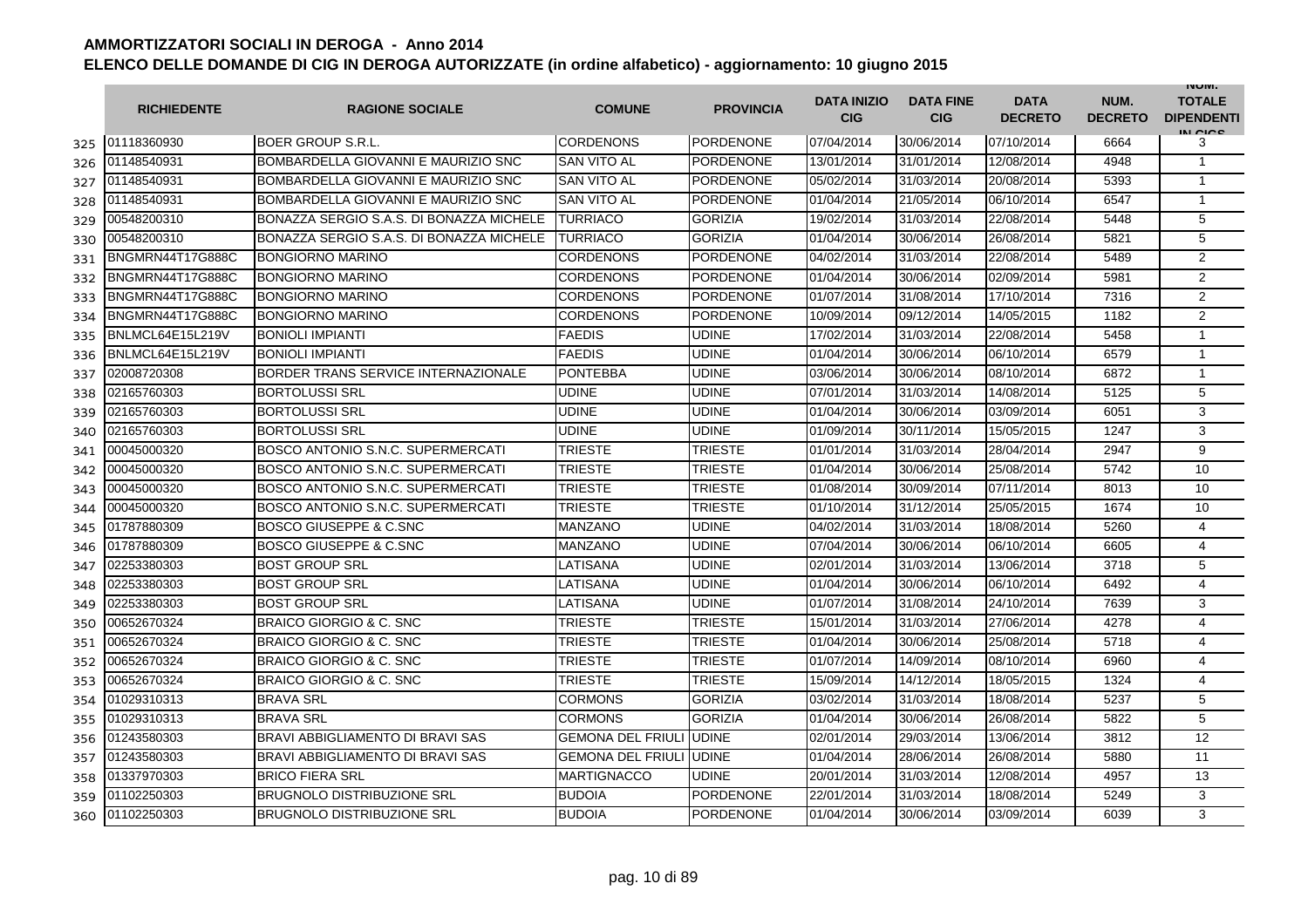|     | <b>RICHIEDENTE</b>      | <b>RAGIONE SOCIALE</b>                          | <b>COMUNE</b>          | <b>PROVINCIA</b> | <b>DATA INIZIO</b><br><b>CIG</b> | <b>DATA FINE</b><br><b>CIG</b> | <b>DATA</b><br><b>DECRETO</b> | NUM.<br><b>DECRETO</b> | <b>INUIVI.</b><br><b>TOTALE</b><br><b>DIPENDENTI</b><br>IN CICS |
|-----|-------------------------|-------------------------------------------------|------------------------|------------------|----------------------------------|--------------------------------|-------------------------------|------------------------|-----------------------------------------------------------------|
| 361 | 01102250303             | <b>BRUGNOLO DISTRIBUZIONE SRL</b>               | <b>BUDOIA</b>          | <b>PORDENONE</b> | 01/07/2014                       | 22/09/2014                     | 24/10/2014                    | 7611                   | 3                                                               |
| 362 | 01102250303             | <b>BRUGNOLO DISTRIBUZIONE SRL</b>               | <b>BUDOIA</b>          | PORDENONE        | 29/09/2014                       | 29/12/2014                     | 21/05/2015                    | 1601                   | 3                                                               |
| 363 | 00078990306             | <b>BRUNO ODORICO SAS</b>                        | <b>RIVIGNANO</b>       | <b>UDINE</b>     | 02/01/2014                       | 31/03/2014                     | 13/08/2014                    | 5013                   | $\overline{2}$                                                  |
| 364 | 00078990306             | <b>BRUNO ODORICO SAS</b>                        | <b>RIVIGNANO</b>       | <b>UDINE</b>     | 01/04/2014                       | 30/06/2014                     | 02/09/2014                    | 6029                   | 2                                                               |
| 365 | 00078990306             | <b>BRUNO ODORICO SAS</b>                        | <b>RIVIGNANO</b>       | <b>UDINE</b>     | 01/07/2014                       | 31/07/2014                     | 10/10/2014                    | 7098                   | $\mathbf{1}$                                                    |
| 366 | 00078990306             | <b>BRUNO ODORICO SAS</b>                        | <b>RIVIGNANO</b>       | <b>UDINE</b>     | 01/09/2014                       | 30/09/2014                     | 11/11/2014                    | 8111                   | $\mathbf{1}$                                                    |
| 367 | 00078990306             | <b>BRUNO ODORICO SAS</b>                        | <b>RIVIGNANO</b>       | <b>UDINE</b>     | 13/10/2014                       | 31/12/2014                     | 28/05/2015                    | 1933                   | $\mathbf{1}$                                                    |
| 368 | <b>BRSVNI68A13G888G</b> | <b>BRUSSOLO IVAN</b>                            | <b>AZZANO DECIMO</b>   | <b>PORDENONE</b> | 09/06/2014                       | 30/06/2014                     | 08/10/2014                    | 6906                   | $\overline{2}$                                                  |
| 369 | 01943810307             | <b>BSR CARPENTERIE METALLICHE SRL</b>           | <b>SEDEGLIANO</b>      | <b>UDINE</b>     | 03/07/2014                       | 30/09/2014                     | 06/11/2014                    | 7992                   | 3                                                               |
| 370 | 01943810307             | <b>BSR CARPENTERIE METALLICHE SRL</b>           | <b>SEDEGLIANO</b>      | <b>UDINE</b>     | 01/10/2014                       | 31/12/2014                     | 08/06/2015                    | 2205                   | $\overline{2}$                                                  |
| 371 | 00216920306             | <b>BUCOVAZ S.R.L</b>                            | SAN GIOVANNI AL        | <b>UDINE</b>     | 06/10/2014                       | 31/12/2014                     | 25/05/2015                    | 1734                   | 8                                                               |
| 372 | 02759380302             | BUCOVAZ SAS DI BUCOVAZ GIANFRANCO               | SAN GIOVANNI AL        | <b>UDINE</b>     | 25/08/2014                       | 30/09/2014                     | 13/05/2015                    | 1112                   | 3                                                               |
| 373 | BDUSRG55B07E083C        | <b>BUDAI SERGIO</b>                             | <b>GONARS</b>          | <b>UDINE</b>     | 07/01/2014                       | 31/03/2014                     | 27/06/2014                    | 4274                   | $\overline{4}$                                                  |
| 374 | BDUSRG55B07E083C        | <b>BUDAI SERGIO</b>                             | <b>GONARS</b>          | <b>UDINE</b>     | 01/04/2014                       | 30/06/2014                     | 06/10/2014                    | 6502                   | $\overline{4}$                                                  |
| 375 | BDUSRG55B07E083C        | <b>BUDAI SERGIO</b>                             | <b>GONARS</b>          | <b>UDINE</b>     | 01/07/2014                       | 31/07/2014                     | 21/10/2014                    | 7478                   | 4                                                               |
| 376 | BDUSRG55B07E083C        | <b>BUDAI SERGIO</b>                             | <b>GONARS</b>          | <b>UDINE</b>     | 01/09/2014                       | 30/11/2014                     | 15/05/2015                    | 1242                   | $\overline{4}$                                                  |
| 377 | 01476300304             | <b>BUIANI SNC DI BUIANI FAUSTO &amp; FLAVIO</b> | <b>SAN GIOVANNI AL</b> | <b>UDINE</b>     | 07/01/2014                       | 31/03/2014                     | 11/06/2014                    | 3643                   | 8                                                               |
| 378 | 01476300304             | <b>BUIANI SNC DI BUIANI FAUSTO &amp; FLAVIO</b> | <b>SAN GIOVANNI AL</b> | <b>UDINE</b>     | 01/04/2014                       | 28/06/2014                     | 03/10/2014                    | 6454                   | 8                                                               |
| 379 | 01411530304             | BULFONI FRANCO & C.SNC                          | SAN GIOVANNI AL        | <b>UDINE</b>     | 07/01/2014                       | 29/03/2014                     | 13/06/2014                    | 3794                   | 1                                                               |
| 380 | 01411530304             | <b>BULFONI FRANCO &amp; C.SNC</b>               | <b>SAN GIOVANNI AL</b> | <b>UDINE</b>     | 01/04/2014                       | 28/06/2014                     | 25/08/2014                    | 5769                   | 1                                                               |
| 381 | 01411530304             | <b>BULFONI FRANCO &amp; C.SNC</b>               | SAN GIOVANNI AL        | <b>UDINE</b>     | 01/07/2014                       | 31/07/2014                     | 10/11/2014                    | 8051                   | $\mathbf{1}$                                                    |
| 382 | 01411530304             | <b>BULFONI FRANCO &amp; C.SNC</b>               | SAN GIOVANNI AL        | <b>UDINE</b>     | 04/09/2014                       | 30/11/2014                     | 18/05/2015                    | 1310                   | $\mathbf{1}$                                                    |
| 383 | 02183900303             | <b>BULFONI FRANCO SRL</b>                       | SAN GIOVANNI AL        | <b>UDINE</b>     | 03/02/2014                       | 28/03/2014                     | 19/08/2014                    | 5316                   | 3                                                               |
| 384 | BRBGPP62L17L101N        | <b>BURBA GIUSEPPE</b>                           | RIVIGNANO TEOR         | <b>UDINE</b>     | 25/08/2014                       | 22/11/2014                     | 13/05/2015                    | 1075                   | $\mathbf{1}$                                                    |
| 385 | 00481410934             | BUSETTI ANDREA & C. S.N.C.                      | <b>CORDENONS</b>       | <b>PORDENONE</b> | 10/02/2014                       | 31/03/2014                     | 20/08/2014                    | 5352                   | 2                                                               |
| 386 | 01018090306             | <b>BUSOLINI FERRUCCIO &amp; COSTANTINI LUI</b>  | <b>TAVAGNACCO</b>      | <b>UDINE</b>     | 07/01/2014                       | 31/03/2014                     | 27/06/2014                    | 4270                   | $\overline{4}$                                                  |
| 387 | 01018090306             | <b>BUSOLINI FERRUCCIO &amp; COSTANTINI LUI</b>  | <b>TAVAGNACCO</b>      | <b>UDINE</b>     | 03/06/2014                       | 30/06/2014                     | 08/10/2014                    | 6908                   | 4                                                               |
| 388 | 01018090306             | <b>BUSOLINI FERRUCCIO &amp; COSTANTINI LUI</b>  | <b>TAVAGNACCO</b>      | <b>UDINE</b>     | 01/07/2014                       | 31/07/2014                     | 24/10/2014                    | 7589                   | 4                                                               |
| 389 | BZLLDA42T26G778I        | <b>BUZLETA ALDO</b>                             | <b>MONFALCONE</b>      | <b>GORIZIA</b>   | 01/02/2014                       | 31/03/2014                     | 19/08/2014                    | 5339                   | 3                                                               |
| 390 | BZLLDA42T26G778I        | <b>BUZLETA ALDO</b>                             | <b>MONFALCONE</b>      | <b>GORIZIA</b>   | 01/04/2014                       | 30/06/2014                     | 03/10/2014                    | 6395                   | 3                                                               |
| 391 | BZLLDA42T26G778I        | <b>BUZLETA ALDO</b>                             | <b>MONFALCONE</b>      | <b>GORIZIA</b>   | 03/06/2014                       | 30/06/2014                     | 08/10/2014                    | 6884                   | 3                                                               |
| 392 | BZLLDA42T26G778I        | <b>BUZLETA ALDO</b>                             | <b>MONFALCONE</b>      | <b>GORIZIA</b>   | 01/07/2014                       | 30/09/2014                     | 08/10/2014                    | 6958                   | 6                                                               |
| 393 | BZLLDA42T26G778I        | <b>BUZLETA ALDO</b>                             | <b>MONFALCONE</b>      | <b>GORIZIA</b>   | 01/10/2014                       | 27/12/2014                     | 29/05/2015                    | 1966                   | 6                                                               |
| 394 | 02230800308             | <b>BWB SRL</b>                                  | UDINE                  | <b>UDINE</b>     | 22/09/2014                       | 19/12/2014                     | 25/05/2015                    | 1681                   | $\mathbf{1}$                                                    |
| 395 | 02504730306             | C & D DI CLERI MATTEO SRL - SOCIETA' A          | SAN VITO AL TORRE      | <b>UDINE</b>     | 24/02/2014                       | 31/03/2014                     | 22/08/2014                    | 5457                   | $\overline{2}$                                                  |
| 396 | 02504730306             | C & D DI CLERI MATTEO SRL - SOCIETA' A          | SAN VITO AL TORRE      | <b>UDINE</b>     | 06/10/2014                       | 31/12/2014                     | 08/06/2015                    | 2154                   | 2                                                               |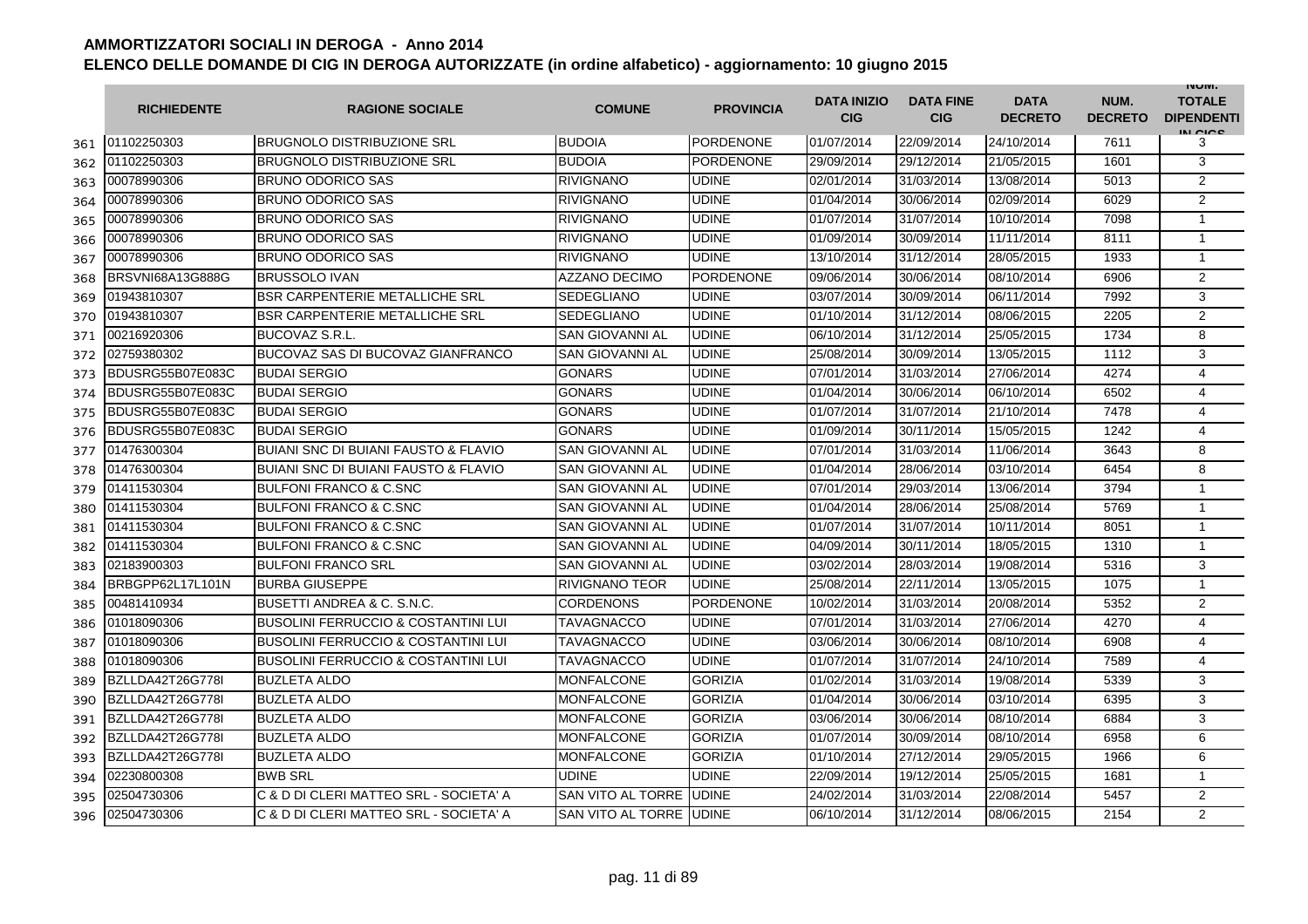|     | <b>RICHIEDENTE</b> | <b>RAGIONE SOCIALE</b>                    | <b>COMUNE</b>             | <b>PROVINCIA</b> | <b>DATA INIZIO</b><br><b>CIG</b> | <b>DATA FINE</b><br><b>CIG</b> | <b>DATA</b><br><b>DECRETO</b> | NUM.<br><b>DECRETO</b> | <b>INUIVI.</b><br><b>TOTALE</b><br><b>DIPENDENTI</b><br>IN CIGO |
|-----|--------------------|-------------------------------------------|---------------------------|------------------|----------------------------------|--------------------------------|-------------------------------|------------------------|-----------------------------------------------------------------|
| 397 | 00522170323        | C. ZERIAL SAS DI ZERJAL MASSIMO, ZERJAL   | <b>TRIESTE</b>            | <b>TRIESTE</b>   | 07/01/2014                       | 31/03/2014                     | 13/06/2014                    | 3727                   | 1                                                               |
| 398 | 00522170323        | C. ZERIAL SAS DI ZERJAL MASSIMO. ZERJAL   | TRIESTE                   | TRIESTE          | 01/04/2014                       | 30/06/2014                     | 25/08/2014                    | 5622                   | $\mathbf{1}$                                                    |
| 399 | 00522170323        | C. ZERIAL SAS DI ZERJAL MASSIMO. ZERJAL   | TRIESTE                   | <b>TRIESTE</b>   | 01/08/2014                       | 30/09/2014                     | 10/11/2014                    | 8064                   | $\mathbf{1}$                                                    |
| 400 | 00522170323        | C. ZERIAL SAS DI ZERJAL MASSIMO, ZERJAL   | TRIESTE                   | <b>TRIESTE</b>   | 01/10/2014                       | 31/12/2014                     | 29/05/2015                    | 1968                   | 1                                                               |
| 401 | 01509990931        | C.B.M. IMP.ELETTRICI DI CIPOLAT GOTET B.& | <b>AVIANO</b>             | PORDENONE        | 12/06/2014                       | 30/06/2014                     | 08/10/2014                    | 6944                   | $\mathbf{1}$                                                    |
| 402 | 01509990931        | C.B.M. IMP.ELETTRICI DI CIPOLAT GOTET B.& | <b>AVIANO</b>             | <b>PORDENONE</b> | 21/07/2014                       | 30/09/2014                     | 04/11/2014                    | 7885                   | $\mathbf{1}$                                                    |
| 403 | 01509990931        | C.B.M. IMP.ELETTRICI DI CIPOLAT GOTET B.& | <b>AVIANO</b>             | <b>PORDENONE</b> | 07/10/2014                       | 31/12/2014                     | 27/05/2015                    | 1867                   | $\mathbf{1}$                                                    |
| 404 | 00076980317        | C.E.I. S.R.L. COSTR. ED. ISONTINA         | <b>FOGLIANO</b>           | <b>GORIZIA</b>   | 17/02/2014                       | 31/03/2014                     | 20/08/2014                    | 5399                   | 8                                                               |
| 405 | 00986800308        | C.E.I. SNC DI ZULIANI & FABELLO           | <b>CAMPOFORMIDO</b>       | <b>UDINE</b>     | 03/03/2014                       | 31/03/2014                     | 22/08/2014                    | 5503                   | $\mathbf{1}$                                                    |
| 406 | 00986800308        | C.E.I. SNC DI ZULIANI & FABELLO           | <b>CAMPOFORMIDO</b>       | <b>UDINE</b>     | 01/04/2014                       | 30/06/2014                     | 06/10/2014                    | 6488                   | $\mathbf{1}$                                                    |
| 407 | 00986800308        | C.E.I. SNC DI ZULIANI & FABELLO           | <b>CAMPOFORMIDO</b>       | <b>UDINE</b>     | 01/07/2014                       | 31/07/2014                     | 20/10/2014                    | 7439                   | 1                                                               |
| 408 | 00986800308        | C.E.I. SNC DI ZULIANI & FABELLO           | <b>CAMPOFORMIDO</b>       | <b>UDINE</b>     | 01/09/2014                       | 30/11/2014                     | 15/05/2015                    | 1236                   | $\mathbf{1}$                                                    |
| 409 | 00157840307        | C.I.E. SRL                                | <b>MARTIGNACCO</b>        | <b>UDINE</b>     | 17/02/2014                       | 31/03/2014                     | 19/08/2014                    | 5280                   | 10                                                              |
| 410 | 00157840307        | C.I.E. SRL                                | <b>MARTIGNACCO</b>        | <b>UDINE</b>     | 01/04/2014                       | 30/06/2014                     | 25/08/2014                    | 5666                   | 11                                                              |
| 411 | 00157840307        | C.I.E. SRL                                | <b>MARTIGNACCO</b>        | <b>UDINE</b>     | 01/07/2014                       | 30/09/2014                     | 08/10/2014                    | 6967                   | 11                                                              |
| 412 | 00157840307        | C.I.E. SRL                                | <b>MARTIGNACCO</b>        | <b>UDINE</b>     | 01/10/2014                       | 31/12/2014                     | 22/05/2015                    | 1663                   | 6                                                               |
| 413 | 02293970303        | C.I.E.B. SNC DI BERNARDINIS PIERINO       | <b>RIVIGNANO</b>          | <b>UDINE</b>     | 20/01/2014                       | 31/03/2014                     | 14/08/2014                    | 5102                   | $\mathbf{1}$                                                    |
| 414 | 00553370313        | C.I.M.A. DI PUSSINI NEREO & C. SNC        | GRADISCA D'ISONZO GORIZIA |                  | 07/04/2014                       | 30/06/2014                     | 03/10/2014                    | 6384                   | 3                                                               |
| 415 | 00553370313        | C.I.M.A. DI PUSSINI NEREO & C. SNC        | GRADISCA D'ISONZO GORIZIA |                  | 04/07/2014                       | 30/09/2014                     | 13/10/2014                    | 7148                   | 3                                                               |
| 416 | 01163840935        | C.L.D. SRL                                | <b>PORDENONE</b>          | <b>PORDENONE</b> | 13/01/2014                       | 31/03/2014                     | 12/08/2014                    | 4988                   | $\overline{2}$                                                  |
| 417 | 01163840935        | C.L.D. SRL                                | <b>PORDENONE</b>          | <b>PORDENONE</b> | 01/07/2014                       | 30/09/2014                     | 17/10/2014                    | 7315                   | $\mathbf{1}$                                                    |
| 418 | 01163840935        | C.L.D. SRL                                | <b>PORDENONE</b>          | <b>PORDENONE</b> | 01/10/2014                       | 31/12/2014                     | 26/05/2015                    | 1792                   | $\mathbf{1}$                                                    |
| 419 | 00124570326        | C.L.U. "F. BASAGLIA" SOC.COOP ONLUS       | <b>TRIESTE</b>            | <b>TRIESTE</b>   | 17/03/2014                       | 30/03/2014                     | 28/08/2014                    | 5932                   | 14                                                              |
| 420 | 00124570326        | C.L.U. "F. BASAGLIA" SOC.COOP ONLUS       | TRIESTE                   | <b>TRIESTE</b>   | 07/04/2014                       | 29/06/2014                     | 16/10/2014                    | 7288                   | 110                                                             |
| 421 | 00124570326        | C.L.U. "F. BASAGLIA" SOC.COOP ONLUS       | <b>TRIESTE</b>            | <b>TRIESTE</b>   | 14/07/2014                       | 28/09/2014                     | 06/11/2014                    | 7995                   | 101                                                             |
| 422 | 01146890312        | C.M. PLUS IMPIANTI S.R.L.                 | <b>MONFALCONE</b>         | <b>GORIZIA</b>   | 18/03/2014                       | 31/03/2014                     | 25/08/2014                    | 5538                   | 3                                                               |
| 423 | 01331430932        | C.M. TERMOIDRAULICA SRL                   | <b>PRATA DI</b>           | <b>PORDENONE</b> | 07/01/2014                       | 31/03/2014                     | 28/04/2014                    | 2951                   | 5                                                               |
| 424 | 01331430932        | C.M. TERMOIDRAULICA SRL                   | <b>PRATA DI</b>           | <b>PORDENONE</b> | 01/04/2014                       | 30/06/2014                     | 25/08/2014                    | 5693                   | 3                                                               |
| 425 | 01331430932        | C.M. TERMOIDRAULICA SRL                   | <b>PRATA DI</b>           | <b>PORDENONE</b> | 01/07/2014                       | 06/09/2014                     | 15/10/2014                    | 7271                   | $\overline{4}$                                                  |
| 426 | 01331430932        | C.M. TERMOIDRAULICA SRL                   | PRATA DI                  | <b>PORDENONE</b> | 19/09/2014                       | 06/12/2014                     | 21/05/2015                    | 1600                   | 3                                                               |
| 427 | 02122880301        | C.M.C.COSTR.MECC.DI CELOTTI SNC           | <b>MAJANO</b>             | <b>UDINE</b>     | 07/01/2014                       | 31/03/2014                     | 12/08/2014                    | 4925                   | 1                                                               |
| 428 | 02122880301        | C.M.C.COSTR.MECC.DI CELOTTI SNC           | <b>MAJANO</b>             | <b>UDINE</b>     | 07/04/2014                       | 28/06/2014                     | 07/10/2014                    | 6637                   | $\mathbf{1}$                                                    |
| 429 | 01106750936        | C.P. STUDIO SRL                           | <b>PORDENONE</b>          | <b>PORDENONE</b> | 01/07/2014                       | 30/09/2014                     | 15/10/2014                    | 7238                   | $\overline{2}$                                                  |
| 430 | 02286950304        | C.S.V. CAR SRL                            | <b>CERVIGNANO DEL</b>     | <b>UDINE</b>     | 10/02/2014                       | 31/03/2014                     | 20/08/2014                    | 5371                   | $\overline{2}$                                                  |
| 431 | 02286950304        | C.S.V. CAR SRL                            | <b>CERVIGNANO DEL</b>     | <b>UDINE</b>     | 01/04/2014                       | 30/06/2014                     | 26/08/2014                    | 5834                   | $\overline{2}$                                                  |
| 432 | 01707840938        | <b>CAB SRL</b>                            | <b>BRUGNERA</b>           | <b>PORDENONE</b> | 05/05/2014                       | 30/06/2014                     | 07/10/2014                    | 6832                   | $\overline{2}$                                                  |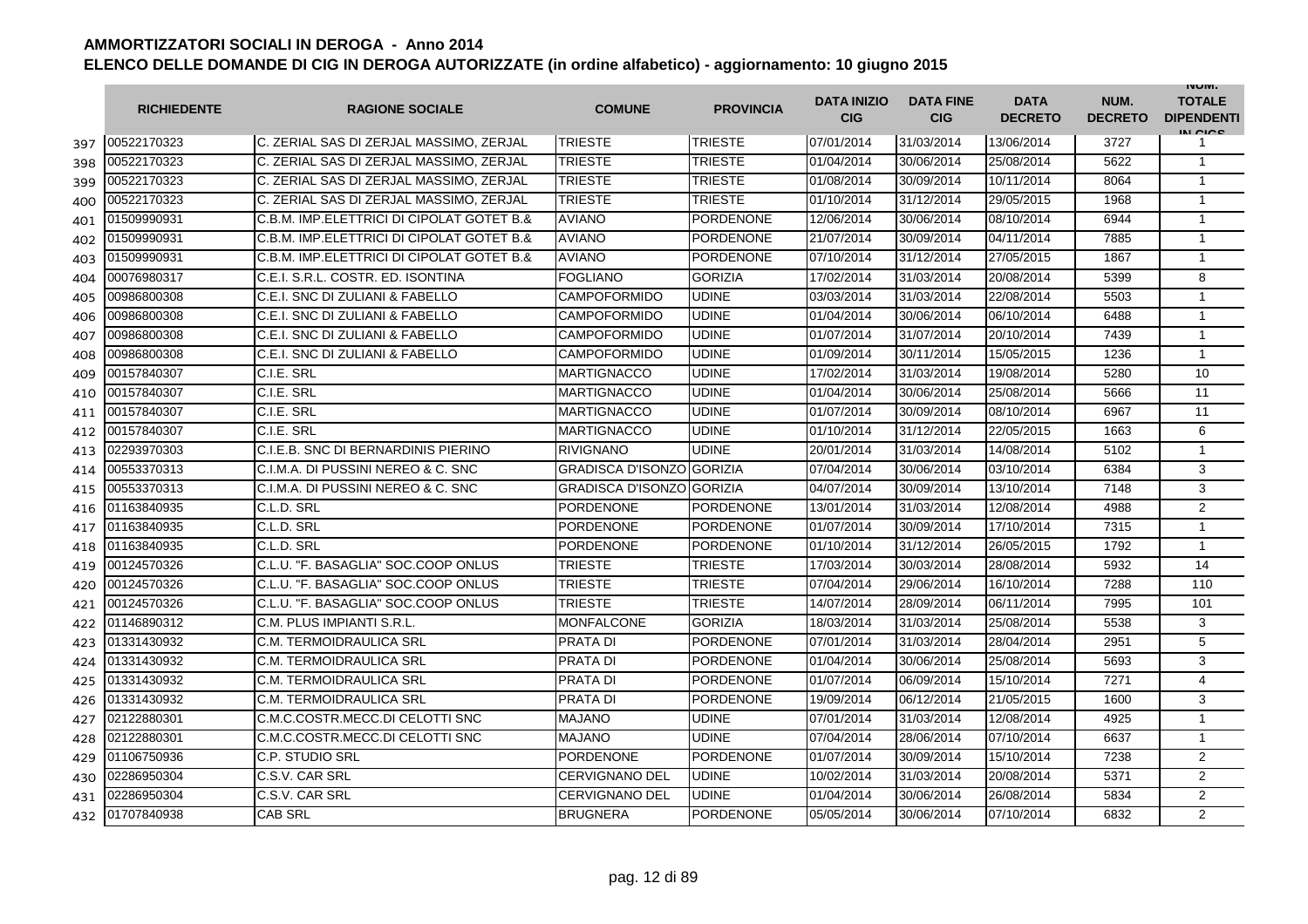|     | <b>RICHIEDENTE</b> | <b>RAGIONE SOCIALE</b>                   | <b>COMUNE</b>          | <b>PROVINCIA</b> | <b>DATA INIZIO</b><br><b>CIG</b> | <b>DATA FINE</b><br><b>CIG</b> | <b>DATA</b><br><b>DECRETO</b> | NUM.<br><b>DECRETO</b> | <b>INUIVI.</b><br><b>TOTALE</b><br><b>DIPENDENTI</b><br>IN CICO |
|-----|--------------------|------------------------------------------|------------------------|------------------|----------------------------------|--------------------------------|-------------------------------|------------------------|-----------------------------------------------------------------|
| 433 | 01707840938        | <b>CAB SRL</b>                           | <b>BRUGNERA</b>        | <b>PORDENONE</b> | 01/07/2014                       | 30/09/2014                     | 15/10/2014                    | 7239                   | 2                                                               |
| 434 | 01719460303        | CAF.FI. GROUP SRL (EX LINEA CAF.FI. SRL) | PAVIA DI UDINE         | <b>UDINE</b>     | 03/06/2014                       | 30/06/2014                     | 08/10/2014                    | 6904                   | $\mathbf{1}$                                                    |
| 435 | 01719460303        | CAF.FI. GROUP SRL (EX LINEA CAF.FI. SRL) | PAVIA DI UDINE         | <b>UDINE</b>     | 01/07/2014                       | 30/09/2014                     | 22/10/2014                    | 7508                   | $\mathbf{1}$                                                    |
| 436 | CLLGLC68H26D962U   | CALLIGARO STUDIO TECNICO                 | <b>BUJA</b>            | <b>UDINE</b>     | 07/01/2014                       | 31/03/2014                     | 27/06/2014                    | 4264                   | 1                                                               |
| 437 | CLLGLC68H26D962U   | CALLIGARO STUDIO TECNICO                 | <b>BUJA</b>            | <b>UDINE</b>     | 01/04/2014                       | 30/06/2014                     | 02/09/2014                    | 5986                   | $\mathbf{1}$                                                    |
| 438 | 01790790305        | CALORE S.N.C. DI CALORE MARIO E DELL'OVA | <b>UDINE</b>           | <b>UDINE</b>     | 01/03/2014                       | 31/03/2014                     | 25/08/2014                    | 5636                   | 2                                                               |
| 439 | 01790790305        | CALORE S.N.C. DI CALORE MARIO E DELL'OVA | <b>UDINE</b>           | <b>UDINE</b>     | 01/04/2014                       | 30/06/2014                     | 03/10/2014                    | 6380                   | 2                                                               |
| 440 | 01831120306        | CALZ.GIOVANNI VENUTI SNC                 | <b>RAGOGNA</b>         | <b>UDINE</b>     | 07/07/2014                       | 30/09/2014                     | 10/10/2014                    | 7075                   | 9                                                               |
| 441 | 01831120306        | CALZ.GIOVANNI VENUTI SNC                 | <b>RAGOGNA</b>         | <b>UDINE</b>     | 01/10/2014                       | 31/12/2014                     | 21/05/2015                    | 1586                   | 9                                                               |
| 442 | 01410270308        | CALZATURIFICIO MARY DI BATTIGELLI RENATO | <b>SAN DANIELE DEL</b> | <b>UDINE</b>     | 26/05/2014                       | 22/06/2014                     | 08/10/2014                    | 6877                   | 10                                                              |
| 443 | CMPGFR49B25G891T   | <b>CAMPANER GIANFRANCO</b>               | <b>PORPETTO</b>        | <b>UDINE</b>     | 07/04/2014                       | 30/06/2014                     | 06/10/2014                    | 6466                   | 5                                                               |
| 444 | CMPGFR49B25G891T   | <b>CAMPANER GIANFRANCO</b>               | <b>PORPETTO</b>        | <b>UDINE</b>     | 01/09/2014                       | 31/10/2014                     | 14/05/2015                    | 1192                   | 4                                                               |
| 445 | 02526980301        | <b>CANALIS - TEKNOFIM SRL</b>            | SAN GIORGIO DI         | <b>UDINE</b>     | 22/09/2014                       | 20/12/2014                     | 21/05/2015                    | 1594                   | 3                                                               |
| 446 | 02073760304        | CANDUSSO CARPENTERIE E LATTONERIE SRL    | <b>MORUZZO</b>         | <b>UDINE</b>     | 15/01/2014                       | 31/03/2014                     | 13/08/2014                    | 5067                   | 10                                                              |
| 447 | 02480200308        | <b>CANDUSSO ENZO SRL</b>                 | <b>MORUZZO</b>         | <b>UDINE</b>     | 20/01/2014                       | 31/03/2014                     | 13/08/2014                    | 5061                   | $\overline{4}$                                                  |
| 448 | 02480200308        | <b>CANDUSSO ENZO SRL</b>                 | <b>MORUZZO</b>         | <b>UDINE</b>     | 07/04/2014                       | 30/06/2014                     | 06/10/2014                    | 6604                   | $\overline{4}$                                                  |
| 449 | 02480200308        | <b>CANDUSSO ENZO SRL</b>                 | <b>MORUZZO</b>         | <b>UDINE</b>     | 01/07/2014                       | 31/07/2014                     | 17/10/2014                    | 7331                   | $\overline{4}$                                                  |
| 450 | 02480200308        | <b>CANDUSSO ENZO SRL</b>                 | <b>MORUZZO</b>         | <b>UDINE</b>     | 08/09/2014                       | 30/11/2014                     | 19/05/2015                    | 1390                   | $\overline{4}$                                                  |
| 451 | 91053030937        | CANEVESE S.R.L.                          | <b>PORDENONE</b>       | <b>PORDENONE</b> | 15/01/2014                       | 31/03/2014                     | 13/06/2014                    | 3755                   | $\mathbf{1}$                                                    |
| 452 | 91053030937        | CANEVESE S.R.L.                          | <b>PORDENONE</b>       | <b>PORDENONE</b> | 10/02/2014                       | 31/03/2014                     | 19/08/2014                    | 5315                   | $\overline{7}$                                                  |
| 453 | 91053030937        | CANEVESE S.R.L                           | <b>PORDENONE</b>       | <b>PORDENONE</b> | 01/04/2014                       | 30/06/2014                     | 25/08/2014                    | 5689                   | $\mathbf{1}$                                                    |
| 454 | 01682180300        | <b>CANOLA LINO &amp; FIGLI</b>           | <b>MAGNANO IN</b>      | <b>UDINE</b>     | 17/02/2014                       | 31/03/2014                     | 20/08/2014                    | 5394                   | $\mathbf{1}$                                                    |
| 455 | CNTFLV59R14D621S   | <b>CANTON FLAVIO</b>                     | <b>FIUME VENETO</b>    | PORDENONE        | 07/01/2014                       | 29/03/2014                     | 13/06/2014                    | 3799                   | 1                                                               |
| 456 | 01270260308        | CAON NIBE & GINO SNC                     | MANZANO                | <b>UDINE</b>     | 26/05/2014                       | 28/06/2014                     | 08/10/2014                    | 6885                   | 1                                                               |
| 457 | 01661390300        | CAPAI S.R.L.                             | UDINE                  | <b>UDINE</b>     | 09/06/2014                       | 08/09/2014                     | 08/10/2014                    | 6939                   | 2                                                               |
| 458 | 01661390300        | CAPAI S.R.L.                             | UDINE                  | <b>UDINE</b>     | 13/10/2014                       | 31/12/2014                     | 08/06/2015                    | 2211                   | 2                                                               |
| 459 | 02328620303        | CAR CENTER S.R.L. UNINOMINALE            | <b>MAJANO</b>          | <b>UDINE</b>     | 10/02/2014                       | 31/03/2014                     | 19/08/2014                    | 5278                   | 4                                                               |
| 460 | 02328620303        | CAR CENTER S.R.L. UNINOMINALE            | <b>MAJANO</b>          | <b>UDINE</b>     | 07/04/2014                       | 30/06/2014                     | 03/10/2014                    | 6422                   | 4                                                               |
| 461 | 02328620303        | CAR CENTER S.R.L. UNINOMINALE            | <b>MAJANO</b>          | <b>UDINE</b>     | 01/09/2014                       | 29/11/2014                     | 13/05/2015                    | 1090                   | 4                                                               |
| 462 | CRDNNA57P61A399Y   | CARDINALE D.SSA ANNA STUDIO              | UDINE                  | UDINE            | 14/02/2014                       | 31/03/2014                     | 19/08/2014                    | 5340                   | 3                                                               |
| 463 | CRDNNA57P61A399Y   | CARDINALE D.SSA ANNA STUDIO              | UDINE                  | <b>UDINE</b>     | 04/04/2014                       | 30/06/2014                     | 25/08/2014                    | 5568                   | 3                                                               |
| 464 | 00369320932        | <b>CARINI AUTO SRL</b>                   | <b>PORDENONE</b>       | <b>PORDENONE</b> | 01/03/2014                       | 31/03/2014                     | 25/08/2014                    | 5542                   | 6                                                               |
| 465 | 00369320932        | <b>CARINI AUTO SRL</b>                   | <b>PORDENONE</b>       | <b>PORDENONE</b> | 01/04/2014                       | 30/06/2014                     | 26/08/2014                    | 5895                   | 11                                                              |
| 466 | 00369320932        | <b>CARINI AUTO SRL</b>                   | <b>PORDENONE</b>       | <b>PORDENONE</b> | 01/07/2014                       | 30/09/2014                     | 16/10/2014                    | 7294                   | 11                                                              |
| 467 | 00369320932        | <b>CARINI AUTO SRL</b>                   | <b>PORDENONE</b>       | <b>PORDENONE</b> | 01/10/2014                       | 31/12/2014                     | 27/05/2015                    | 1850                   | $\mathbf{1}$                                                    |
| 468 | 00153950274        | CARLO DELLE VEDOVE SRL                   | <b>PORTOGRUARO</b>     | VENEZIA          | 15/01/2014                       | 31/03/2014                     | 12/08/2014                    | 4982                   | $\overline{7}$                                                  |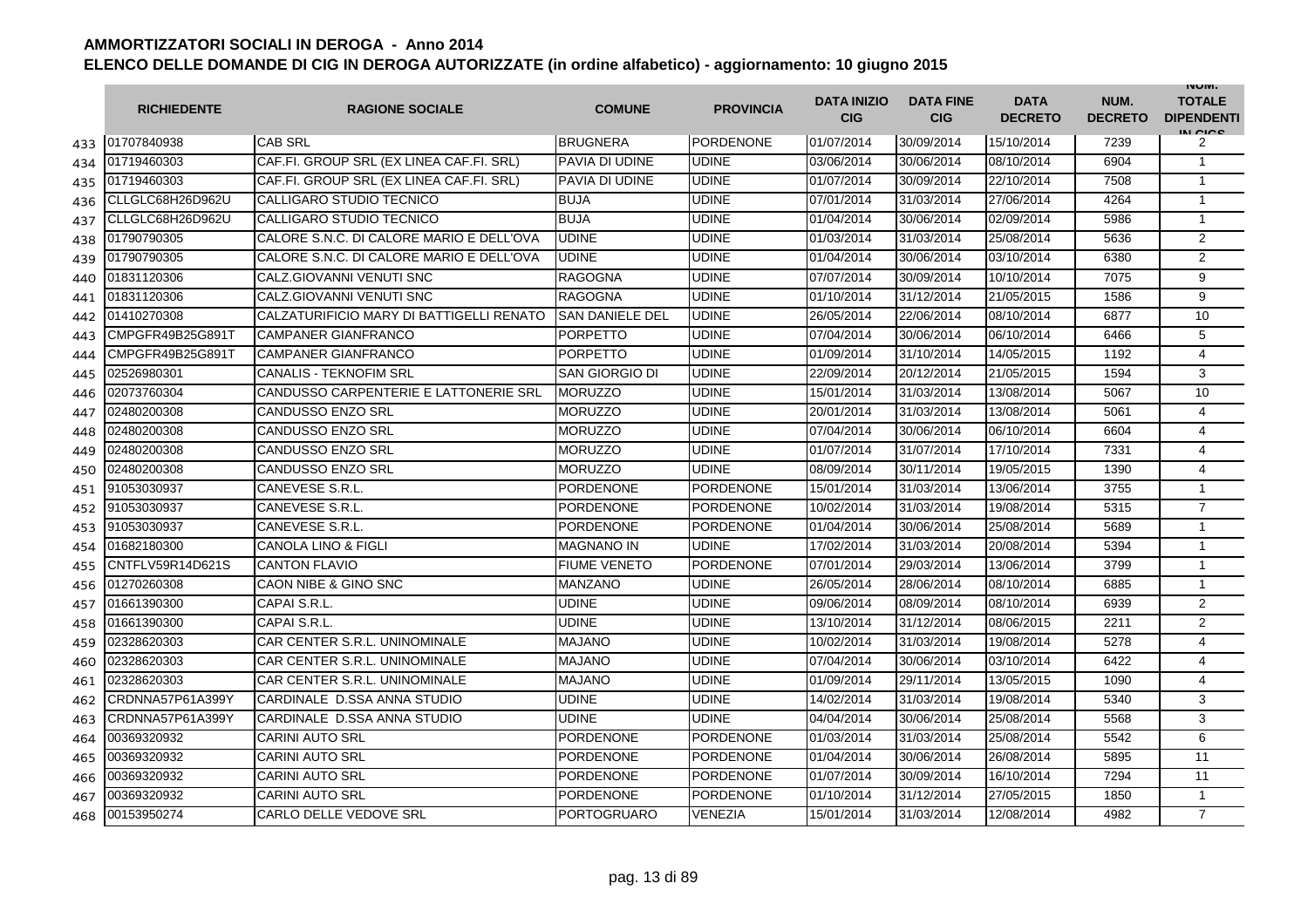|     | <b>RICHIEDENTE</b> | <b>RAGIONE SOCIALE</b>                    | <b>COMUNE</b>          | <b>PROVINCIA</b> | <b>DATA INIZIO</b><br><b>CIG</b> | <b>DATA FINE</b><br><b>CIG</b> | <b>DATA</b><br><b>DECRETO</b> | NUM.<br><b>DECRETO</b> | <b>INUIVI.</b><br><b>TOTALE</b><br><b>DIPENDENTI</b><br>IN CICS |
|-----|--------------------|-------------------------------------------|------------------------|------------------|----------------------------------|--------------------------------|-------------------------------|------------------------|-----------------------------------------------------------------|
| 469 | 00153950274        | <b>CARLO DELLE VEDOVE SRL</b>             | <b>PORTOGRUARO</b>     | <b>VENEZIA</b>   | 01/04/2014                       | 30/06/2014                     | 26/08/2014                    | 5875                   | 10                                                              |
| 470 | 00153950274        | CARLO DELLE VEDOVE SRL                    | <b>PORTOGRUARO</b>     | <b>VENEZIA</b>   | 01/04/2014                       | 30/06/2014                     | 26/08/2014                    | 5877                   | $\overline{4}$                                                  |
| 471 | 00153950274        | <b>CARLO DELLE VEDOVE SRL</b>             | <b>PORTOGRUARO</b>     | <b>VENEZIA</b>   | 01/04/2014                       | 30/06/2014                     | 26/08/2014                    | 5876                   | 6                                                               |
| 472 | 02546440302        | CARNIAGOMME SAS DI LOCATELLI G. & C.      | <b>TOLMEZZO</b>        | <b>UDINE</b>     | 07/01/2014                       | 31/03/2014                     | 13/06/2014                    | 3817                   | 2                                                               |
| 473 | 02546440302        | CARNIAGOMME SAS DI LOCATELLI G. & C.      | <b>TOLMEZZO</b>        | <b>UDINE</b>     | 01/04/2014                       | 30/06/2014                     | 26/08/2014                    | 5815                   | $\overline{2}$                                                  |
| 474 | 01483860308        | <b>CARNICA ARTE TESSILE SRL</b>           | <b>VILLA SANTINA</b>   | <b>UDINE</b>     | 13/01/2014                       | 31/03/2014                     | 13/08/2014                    | 5044                   | 4                                                               |
| 475 | 01483860308        | <b>CARNICA ARTE TESSILE SRL</b>           | <b>VILLA SANTINA</b>   | <b>UDINE</b>     | 01/04/2014                       | 30/06/2014                     | 06/10/2014                    | 6569                   | 4                                                               |
| 476 | 01483860308        | <b>CARNICA ARTE TESSILE SRL</b>           | <b>VILLA SANTINA</b>   | <b>UDINE</b>     | 14/07/2014                       | 31/07/2014                     | 04/11/2014                    | 7882                   | 4                                                               |
| 477 | 01483860308        | <b>CARNICA ARTE TESSILE SRL</b>           | <b>VILLA SANTINA</b>   | <b>UDINE</b>     | 15/09/2014                       | 12/12/2014                     | 20/05/2015                    | 1486                   | $\overline{4}$                                                  |
| 478 | CRNDNI55R04B215Y   | <b>CARNIELLO DINO</b>                     | <b>BRUGNERA</b>        | <b>PORDENONE</b> | 13/01/2014                       | 31/03/2014                     | 11/06/2014                    | 3633                   | 1                                                               |
| 479 | CRNDNI55R04B215Y   | CARNIELLO DINO                            | <b>BRUGNERA</b>        | PORDENONE        | 01/07/2014                       | 30/09/2014                     | 20/10/2014                    | 7453                   | $\mathbf{1}$                                                    |
| 480 | 01584990939        | CARPE DIEM SRL UNIPERSONALE               | <b>SPILIMBERGO</b>     | <b>PORDENONE</b> | 01/02/2014                       | 31/03/2014                     | 19/08/2014                    | 5281                   | $\mathbf{1}$                                                    |
| 481 | 01584990939        | CARPE DIEM SRL UNIPERSONALE               | <b>SPILIMBERGO</b>     | <b>PORDENONE</b> | 01/04/2014                       | 30/06/2014                     | 06/10/2014                    | 6524                   | $\mathbf{1}$                                                    |
| 482 | 01584990939        | CARPE DIEM SRL UNIPERSONALE               | <b>SPILIMBERGO</b>     | <b>PORDENONE</b> | 18/08/2014                       | 30/09/2014                     | 13/05/2015                    | 1082                   | $\mathbf{1}$                                                    |
| 483 | 01584990939        | CARPE DIEM SRL UNIPERSONALE               | <b>SPILIMBERGO</b>     | <b>PORDENONE</b> | 01/10/2014                       | 31/12/2014                     | 26/05/2015                    | 1836                   | $\mathbf{1}$                                                    |
| 484 | 00311670301        | CARPENTERIA MANZANESE DI MITTONE L        | <b>MANZANO</b>         | <b>UDINE</b>     | 10/03/2014                       | 31/03/2014                     | 25/08/2014                    | 5618                   | 13                                                              |
| 485 | 00311670301        | CARPENTERIA MANZANESE DI MITTONE L        | <b>MANZANO</b>         | <b>UDINE</b>     | 01/04/2014                       | 30/06/2014                     | 25/08/2014                    | 5770                   | 13                                                              |
| 486 | 00250350303        | CARROZZERIA ANDRIOLI SNC                  | PASIAN DI PRATO        | <b>UDINE</b>     | 03/02/2014                       | 31/03/2014                     | 18/08/2014                    | 5193                   | $\mathbf{1}$                                                    |
| 487 | 00250350303        | CARROZZERIA ANDRIOLI SNC                  | PASIAN DI PRATO        | <b>UDINE</b>     | 03/04/2014                       | 30/06/2014                     | 26/08/2014                    | 5847                   | 1                                                               |
| 488 | 00250350303        | CARROZZERIA ANDRIOLI SNC                  | <b>PASIAN DI PRATO</b> | <b>UDINE</b>     | 01/07/2014                       | 31/07/2014                     | 20/10/2014                    | 7440                   | 1                                                               |
| 489 | 00250350303        | CARROZZERIA ANDRIOLI SNC                  | PASIAN DI PRATO        | <b>UDINE</b>     | 01/09/2014                       | 30/11/2014                     | 18/05/2015                    | 1305                   | $\mathbf{1}$                                                    |
| 490 | 00091590935        | CARROZZERIA BOMBEN SRL                    | <b>PORDENONE</b>       | <b>PORDENONE</b> | 12/05/2014                       | 30/06/2014                     | 08/10/2014                    | 6857                   | 1                                                               |
| 491 | 00091590935        | CARROZZERIA BOMBEN SRL                    | <b>PORDENONE</b>       | <b>PORDENONE</b> | 01/07/2014                       | 30/09/2014                     | 24/10/2014                    | 7642                   | $\mathbf{1}$                                                    |
| 492 | 00091590935        | CARROZZERIA BOMBEN SRL                    | <b>PORDENONE</b>       | <b>PORDENONE</b> | 13/10/2014                       | 31/12/2014                     | 04/06/2015                    | 2082                   | 3                                                               |
| 493 | 00371110933        | CARROZZERIA EMILIANA DI GAVA RUFFINO & C. | <b>ROVEREDO IN</b>     | PORDENONE        | 10/02/2014                       | 31/03/2014                     | 19/08/2014                    | 5327                   | $\mathbf{1}$                                                    |
| 494 | 00188680938        | CARROZZERIA F.LLI DALL'ACQUA SNC          | <b>PORDENONE</b>       | <b>PORDENONE</b> | 10/01/2014                       | 31/03/2014                     | 12/08/2014                    | 4974                   | 3                                                               |
| 495 | FRGCLD67T16G381X   | CARROZZERIA FERIGO CLAUDIO                | <b>PAULARO</b>         | <b>UDINE</b>     | 07/01/2014                       | 31/03/2014                     | 27/06/2014                    | 4302                   | 3                                                               |
| 496 | FRGCLD67T16G381X   | CARROZZERIA FERIGO CLAUDIO                | <b>PAULARO</b>         | <b>UDINE</b>     | 07/04/2014                       | 28/06/2014                     | 07/10/2014                    | 6658                   | 3                                                               |
| 497 | FRGCLD67T16G381X   | CARROZZERIA FERIGO CLAUDIO                | <b>PAULARO</b>         | <b>UDINE</b>     | 01/09/2014                       | 29/11/2014                     | 13/05/2015                    | 1085                   | 3                                                               |
| 498 | 01224250934        | CARROZZERIA FRIULI DI SONEGO ANTONIO &    | <b>SACILE</b>          | <b>PORDENONE</b> | 20/01/2014                       | 31/03/2014                     | 27/06/2014                    | 4290                   | 3                                                               |
| 499 | 01224250934        | CARROZZERIA FRIULI DI SONEGO ANTONIO &    | <b>SACILE</b>          | <b>PORDENONE</b> | 01/04/2014                       | 30/06/2014                     | 06/10/2014                    | 6469                   | 3                                                               |
| 500 | 01224250934        | CARROZZERIA FRIULI DI SONEGO ANTONIO &    | <b>SACILE</b>          | <b>PORDENONE</b> | 01/07/2014                       | 19/09/2014                     | 10/10/2014                    | 7083                   | 3                                                               |
| 501 | 01161940935        | CARROZZERIA JOLLY DI FANTIN & C.SNC       | <b>CORDENONS</b>       | <b>PORDENONE</b> | 10/02/2014                       | 31/03/2014                     | 18/08/2014                    | 5225                   | 5                                                               |
| 502 | 01161940935        | CARROZZERIA JOLLY DI FANTIN & C.SNC       | <b>CORDENONS</b>       | <b>PORDENONE</b> | 01/04/2014                       | 30/06/2014                     | 06/10/2014                    | 6513                   | 5                                                               |
| 503 | 01161940935        | CARROZZERIA JOLLY DI FANTIN & C.SNC       | CORDENONS              | <b>PORDENONE</b> | 20/10/2014                       | 31/12/2014                     | 25/05/2015                    | 1729                   | 5                                                               |
| 504 | 01016580324        | CARROZZERIA KRAVOS DI KRAVOS              | TRIESTE                | <b>TRIESTE</b>   | 24/09/2014                       | 23/12/2014                     | 19/05/2015                    | 1425                   | 3                                                               |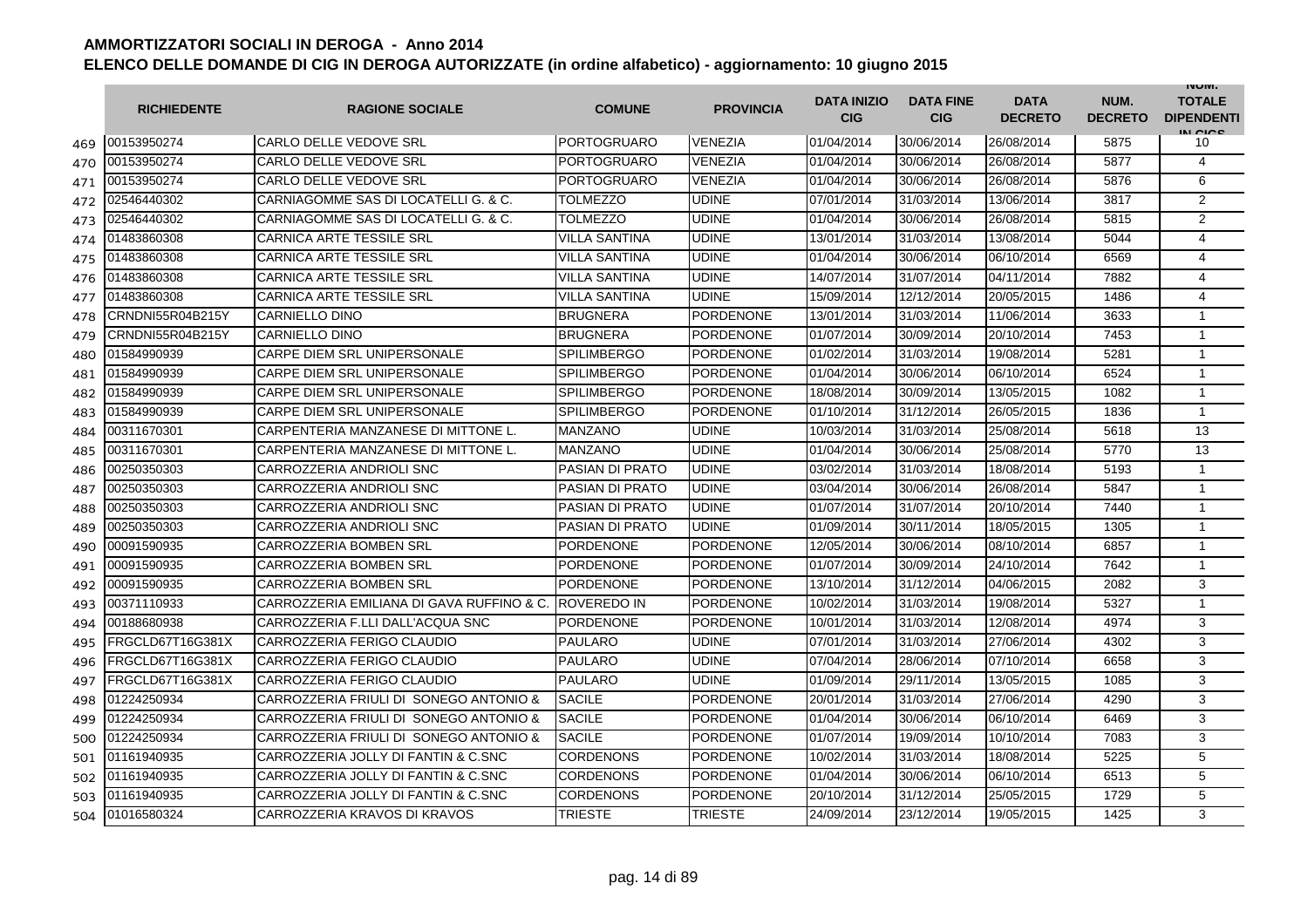|     | <b>RICHIEDENTE</b> | <b>RAGIONE SOCIALE</b>                            | <b>COMUNE</b>           | <b>PROVINCIA</b> | <b>DATA INIZIO</b><br><b>CIG</b> | <b>DATA FINE</b><br><b>CIG</b> | <b>DATA</b><br><b>DECRETO</b> | NUM.<br><b>DECRETO</b> | <b>INUIVI.</b><br><b>TOTALE</b><br><b>DIPENDENTI</b><br>IN CIGO |
|-----|--------------------|---------------------------------------------------|-------------------------|------------------|----------------------------------|--------------------------------|-------------------------------|------------------------|-----------------------------------------------------------------|
| 505 | CHTRDA54L26F760N   | CARROZZERIA MODERNA DI CHITTARO ARIEDO TAVAGNACCO |                         | <b>UDINE</b>     | 20/10/2014                       | 31/12/2014                     | 09/06/2015                    | 2254                   | 3                                                               |
| 506 | 01081570937        | CARROZZERIA UMBERTO DI CIGNOLINI RODIS            | FONTANAFREDDA           | PORDENONE        | 05/06/2014                       | 30/06/2014                     | 08/10/2014                    | 6871                   | 2                                                               |
| 507 | 01081570937        | CARROZZERIA UMBERTO DI CIGNOLINI RODIS            | <b>FONTANAFREDDA</b>    | <b>PORDENONE</b> | 01/07/2014                       | 30/09/2014                     | 13/10/2014                    | 7124                   | $\overline{2}$                                                  |
| 508 | 02235180235        | CARTIERA DI RIVIGNANO S.R.L.                      | <b>RIVIGNANO</b>        | <b>UDINE</b>     | 01/01/2014                       | 31/03/2014                     | 28/04/2014                    | 2940                   | 67                                                              |
| 509 | 02235180235        | CARTIERA DI RIVIGNANO S.R.L.                      | <b>RIVIGNANO</b>        | <b>UDINE</b>     | 01/04/2014                       | 31/05/2014                     | 27/06/2014                    | 4331                   | 67                                                              |
| 510 | 01113690935        | CARTOTECNICA FRIULANA SNC DI FASOLO               | AZZANO DECIMO           | <b>PORDENONE</b> | 22/09/2014                       | 20/12/2014                     | 19/05/2015                    | 1394                   | 10                                                              |
| 511 | 00550590319        | CASA DEL SALOTTO DI CESCHIA B&C SAS               | RONCHI DEI              | <b>GORIZIA</b>   | 27/01/2014                       | 31/03/2014                     | 18/08/2014                    | 5220                   | 3                                                               |
| 512 | 00550590319        | CASA DEL SALOTTO DI CESCHIA B&C SAS               | <b>RONCHI DEI</b>       | <b>GORIZIA</b>   | 07/04/2014                       | 30/06/2014                     | 26/08/2014                    | 5823                   | $\overline{4}$                                                  |
| 513 | 00550590319        | CASA DEL SALOTTO DI CESCHIA B&C SAS               | <b>RONCHI DEI</b>       | <b>GORIZIA</b>   | 01/10/2014                       | 31/12/2014                     | 22/05/2015                    | 1636                   | 4                                                               |
| 514 | 80003710318        | CASA DELLO STUDENTE SLOVENO                       | <b>GORIZIA</b>          | <b>GORIZIA</b>   | 01/07/2014                       | 13/09/2014                     | 08/10/2014                    | 6941                   | 9                                                               |
| 515 | 00158790303        | CASA DI CURA 'CITTA' DI UDINE' SPA                | <b>UDINE</b>            | <b>UDINE</b>     | 24/02/2014                       | 31/03/2014                     | 10/06/2014                    | 3576                   | 8                                                               |
| 516 | 00158790303        | CASA DI CURA 'CITTA' DI UDINE' SPA                | <b>UDINE</b>            | <b>UDINE</b>     | 01/04/2014                       | 30/06/2014                     | 12/08/2014                    | 4945                   | 9                                                               |
| 517 | 00158790303        | CASA DI CURA 'CITTA' DI UDINE' SPA                | <b>UDINE</b>            | <b>UDINE</b>     | 01/07/2014                       | 31/08/2014                     | 24/10/2014                    | 7572                   | 8                                                               |
| 518 | 00158790303        | CASA DI CURA 'CITTA' DI UDINE' SPA                | <b>UDINE</b>            | <b>UDINE</b>     | 01/09/2014                       | 23/10/2014                     | 19/05/2015                    | 1400                   | 8                                                               |
| 519 | 00158790303        | CASA DI CURA 'CITTA' DI UDINE' SPA                | <b>UDINE</b>            | <b>UDINE</b>     | 24/10/2014                       | 31/12/2014                     | 08/06/2015                    | 2168                   | 8                                                               |
| 520 | TBCGPP41L21H816Y   | CASA EDITRICE DI TABACCO GIUSEPPE                 | TAVAGNACCO              | <b>UDINE</b>     | 01/08/2014                       | 30/09/2014                     | 07/11/2014                    | 8015                   | 2                                                               |
| 521 | TBCGPP41L21H816Y   | CASA EDITRICE DI TABACCO GIUSEPPE                 | TAVAGNACCO              | <b>UDINE</b>     | 13/10/2014                       | 31/12/2014                     | 27/05/2015                    | 1855                   | $\overline{1}$                                                  |
| 522 | 04206650261        | CASA LIBELLA S.R.L.                               | <b>FORGARIA NEL</b>     | <b>UDINE</b>     | 21/07/2014                       | 30/09/2014                     | 31/10/2014                    | 7811                   | $\overline{2}$                                                  |
| 523 | 04206650261        | CASA LIBELLA S.R.L.                               | <b>FORGARIA NEL</b>     | <b>UDINE</b>     | 13/10/2014                       | 31/12/2014                     | 26/05/2015                    | 1825                   | $\mathbf{1}$                                                    |
| 524 | CSNDNL64S16F770Y   | <b>CASONATO DANIELE</b>                           | <b>CORDENONS</b>        | <b>PORDENONE</b> | 14/04/2014                       | 30/06/2014                     | 26/08/2014                    | 5885                   | 2                                                               |
| 525 | CSNDNL64S16F770Y   | <b>CASONATO DANIELE</b>                           | <b>CORDENONS</b>        | <b>PORDENONE</b> | 01/07/2014                       | 30/09/2014                     | 17/10/2014                    | 7335                   | 2                                                               |
| 526 | 01035160934        | CASSIN GIANCARLO & C. S.A.S.                      | <b>SESTO AL REGHENA</b> | <b>PORDENONE</b> | 20/01/2014                       | 31/03/2014                     | 13/06/2014                    | 3788                   | $\mathbf{1}$                                                    |
| 527 | 01035160934        | CASSIN GIANCARLO & C. S.A.S.                      | <b>SESTO AL REGHENA</b> | PORDENONE        | 01/04/2014                       | 30/06/2014                     | 03/10/2014                    | 6436                   | $\mathbf 1$                                                     |
| 528 | 00457660306        | CASSIN SNC. DI CASSIN TEODORO E C.                | <b>BERTIOLO</b>         | <b>UDINE</b>     | 01/08/2014                       | 30/09/2014                     | 07/11/2014                    | 8006                   | $\overline{1}$                                                  |
| 529 | 01554800308        | CATTARINO MARMI E GRANITI SNC                     | <b>BUJA</b>             | <b>UDINE</b>     | 13/01/2014                       | 31/03/2014                     | 13/08/2014                    | 5005                   | 5                                                               |
| 530 | 01554800308        | CATTARINO MARMI E GRANITI SNC                     | <b>BUJA</b>             | <b>UDINE</b>     | 01/04/2014                       | 30/06/2014                     | 06/10/2014                    | 6575                   | 5                                                               |
| 531 | 02515370308        | CATTELAN AUTO S.R.L.                              | <b>UDINE</b>            | <b>UDINE</b>     | 07/01/2014                       | 31/03/2014                     | 27/06/2014                    | 4325                   | $\mathbf{1}$                                                    |
| 532 | 02515370308        | CATTELAN AUTO S.R.L.                              | <b>UDINE</b>            | <b>UDINE</b>     | 01/04/2014                       | 30/06/2014                     | 03/10/2014                    | 6388                   | $\overline{1}$                                                  |
| 533 | 02515370308        | CATTELAN AUTO S.R.L.                              | <b>UDINE</b>            | <b>UDINE</b>     | 01/07/2014                       | 14/08/2014                     | 10/10/2014                    | 7079                   | $\overline{1}$                                                  |
| 534 | 02515370308        | CATTELAN AUTO S.R.L.                              | <b>UDINE</b>            | <b>UDINE</b>     | 01/09/2014                       | 19/09/2014                     | 10/11/2014                    | 8093                   | $\mathbf{1}$                                                    |
| 535 | 02413490307        | CBF-FRIULCOSTRUZIONI SRL                          | <b>CERVIGNANO DEL</b>   | <b>UDINE</b>     | 07/01/2014                       | 31/03/2014                     | 13/06/2014                    | 3754                   | 4                                                               |
| 536 | 02413490307        | <b>CBF-FRIULCOSTRUZIONI SRL</b>                   | <b>CERVIGNANO DEL</b>   | <b>UDINE</b>     | 01/04/2014                       | 30/06/2014                     | 25/08/2014                    | 5788                   | 4                                                               |
| 537 | 02413490307        | <b>CBF-FRIULCOSTRUZIONI SRL</b>                   | <b>CERVIGNANO DEL</b>   | <b>UDINE</b>     | 01/10/2014                       | 30/11/2014                     | 27/05/2015                    | 1861                   | 4                                                               |
| 538 | 01223660935        | <b>CEA ABRASIVI SNC</b>                           | <b>SPILIMBERGO</b>      | <b>PORDENONE</b> | 10/02/2014                       | 31/03/2014                     | 20/08/2014                    | 5364                   | 2                                                               |
| 539 | 01223660935        | <b>CEA ABRASIVI SNC</b>                           | <b>SPILIMBERGO</b>      | <b>PORDENONE</b> | 16/04/2014                       | 30/06/2014                     | 07/10/2014                    | 6705                   | $\mathbf{1}$                                                    |
| 540 | 01223660935        | <b>CEA ABRASIVI SNC</b>                           | <b>SPILIMBERGO</b>      | <b>PORDENONE</b> | 08/10/2014                       | 31/12/2014                     | 04/06/2015                    | 2080                   | 2                                                               |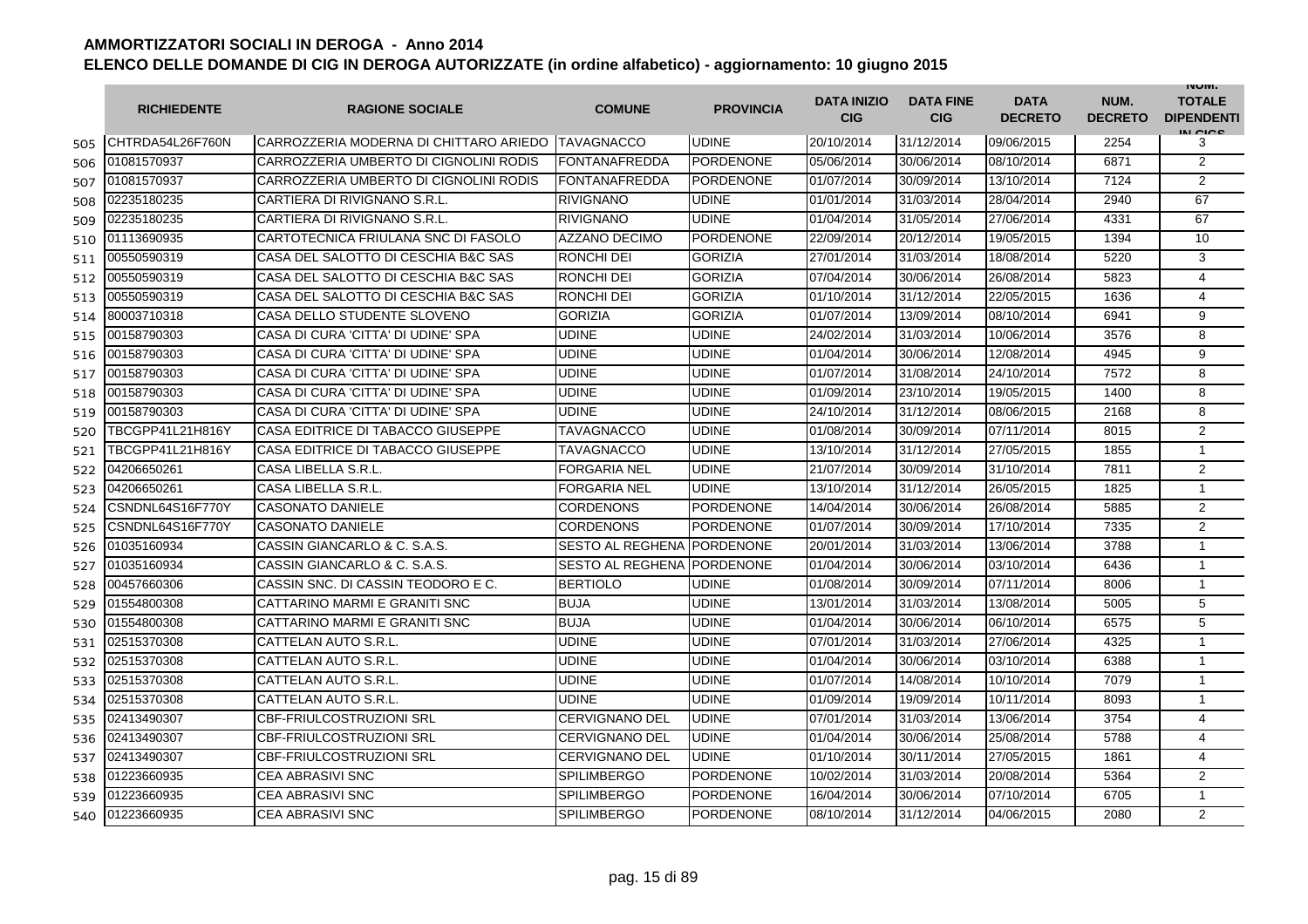|     | <b>RICHIEDENTE</b> | <b>RAGIONE SOCIALE</b>              | <b>COMUNE</b>          | <b>PROVINCIA</b> | <b>DATA INIZIO</b><br><b>CIG</b> | <b>DATA FINE</b><br><b>CIG</b> | <b>DATA</b><br><b>DECRETO</b> | NUM.<br><b>DECRETO</b> | <b>INUIVI.</b><br><b>TOTALE</b><br><b>DIPENDENTI</b><br>IN CICE |
|-----|--------------------|-------------------------------------|------------------------|------------------|----------------------------------|--------------------------------|-------------------------------|------------------------|-----------------------------------------------------------------|
| 541 | 00496900309        | <b>CECOTTI FRANCO &amp; C.SRL</b>   | <b>MANZANO</b>         | <b>UDINE</b>     | 10/01/2014                       | 31/03/2014                     | 18/08/2014                    | 5203                   | 9                                                               |
| 542 | CCTPLA47S20E083N   | CECOTTI PAOLO                       | <b>BICINICCO</b>       | <b>UDINE</b>     | 13/01/2014                       | 31/03/2014                     | 13/08/2014                    | 5069                   | $\mathbf{1}$                                                    |
| 543 | CCTPLA47S20E083N   | CECOTTI PAOLO                       | <b>BICINICCO</b>       | <b>UDINE</b>     | 07/04/2014                       | 30/06/2014                     | 06/10/2014                    | 6514                   | $\mathbf{1}$                                                    |
| 544 | 02326960305        | <b>CECOTTI SRL</b>                  | <b>PREMARIACCO</b>     | <b>UDINE</b>     | 22/09/2014                       | 19/12/2014                     | 22/05/2015                    | 1655                   | 5                                                               |
| 545 | 01784820308        | CEFRA DI D'URSO FRANCESCO & C.SNC   | <b>SAN GIOVANNI AL</b> | <b>UDINE</b>     | 07/01/2014                       | 31/03/2014                     | 11/06/2014                    | 3639                   | 3                                                               |
| 546 | 00872880323        | <b>CEG</b>                          | <b>TRIESTE</b>         | <b>TRIESTE</b>   | 07/01/2014                       | 31/03/2014                     | 27/06/2014                    | 4251                   | 4                                                               |
| 547 | 00872880323        | CEG                                 | <b>TRIESTE</b>         | <b>TRIESTE</b>   | 01/04/2014                       | 30/06/2014                     | 06/10/2014                    | 6519                   | 4                                                               |
| 548 | 00872880323        | <b>CEG</b>                          | <b>TRIESTE</b>         | <b>TRIESTE</b>   | 01/07/2014                       | 31/07/2014                     | 17/10/2014                    | 7360                   | 3                                                               |
| 549 | 00872880323        | <b>CEG</b>                          | <b>TRIESTE</b>         | <b>TRIESTE</b>   | 01/09/2014                       | 30/11/2014                     | 14/05/2015                    | 1208                   | $\overline{2}$                                                  |
| 550 | 00872880323        | <b>CEG</b>                          | <b>TRIESTE</b>         | <b>TRIESTE</b>   | 01/10/2014                       | 31/12/2014                     | 29/05/2015                    | 1967                   | $\overline{1}$                                                  |
| 551 | CLTRRT62M08H816O   | <b>CELOTTI ROBERTO</b>              | <b>MAJANO</b>          | <b>UDINE</b>     | 20/01/2014                       | 31/03/2014                     | 14/08/2014                    | 5165                   | 1                                                               |
| 552 | CLTRRT62M08H816O   | <b>CELOTTI ROBERTO</b>              | <b>MAJANO</b>          | UDINE            | 07/04/2014                       | 28/06/2014                     | 10/10/2014                    | 7015                   | $\mathbf{1}$                                                    |
| 553 | CLTRRT62M08H816O   | <b>CELOTTI ROBERTO</b>              | <b>MAJANO</b>          | <b>UDINE</b>     | 01/10/2014                       | 31/12/2014                     | 03/06/2015                    | 2023                   | $\mathbf{1}$                                                    |
| 554 | 02211870304        | CENTRO CONVEGNI PALAZZO DELLE       | <b>UDINE</b>           | <b>UDINE</b>     | 15/07/2014                       | 30/09/2014                     | 04/11/2014                    | 7880                   | 2                                                               |
| 555 | 01715260939        | <b>CENTRO RESTAURO SRL</b>          | <b>PORDENONE</b>       | <b>PORDENONE</b> | 08/01/2014                       | 31/03/2014                     | 12/08/2014                    | 4921                   | 3                                                               |
| 556 | 02120350307        | CENTRO SERVIZI UIL UDINE            | UDINE                  | <b>UDINE</b>     | 02/01/2014                       | 28/02/2014                     | 13/06/2014                    | 3747                   | $\mathbf{1}$                                                    |
| 557 | 00322710302        | CENTROEDILE DI DANELUTTI SNC        | TRASAGHIS              | <b>UDINE</b>     | 01/03/2014                       | 31/03/2014                     | 25/08/2014                    | 5580                   | 5                                                               |
| 558 | 00322710302        | CENTROEDILE DI DANELUTTI SNC        | TRASAGHIS              | <b>UDINE</b>     | 01/04/2014                       | 30/06/2014                     | 06/10/2014                    | 6509                   | 4                                                               |
| 559 | 00322710302        | CENTROEDILE DI DANELUTTI SNC        | TRASAGHIS              | <b>UDINE</b>     | 01/07/2014                       | 30/09/2014                     | 06/11/2014                    | 7999                   | 4                                                               |
| 560 | 00322710302        | CENTROEDILE DI DANELUTTI SNC        | TRASAGHIS              | <b>UDINE</b>     | 06/10/2014                       | 31/12/2014                     | 08/06/2015                    | 2167                   | 4                                                               |
| 561 | CLECLD58M19E617C   | <b>CEOLA CLAUDIO</b>                | <b>ARZENE</b>          | <b>PORDENONE</b> | 04/08/2014                       | 30/09/2014                     | 30/10/2014                    | 7751                   | $\overline{2}$                                                  |
| 562 | CLECLD58M19E617C   | CEOLA CLAUDIO                       | <b>ARZENE</b>          | <b>PORDENONE</b> | 06/10/2014                       | 31/12/2014                     | 04/06/2015                    | 2070                   | $\overline{2}$                                                  |
| 563 | 00216560300        | <b>CERAMICHE FABBRO SNC</b>         | <b>RIVIGNANO</b>       | <b>UDINE</b>     | 20/01/2014                       | 31/03/2014                     | 14/08/2014                    | 5105                   | 16                                                              |
| 564 | 00216560300        | <b>CERAMICHE FABBRO SNC</b>         | <b>RIVIGNANO</b>       | <b>UDINE</b>     | 05/05/2014                       | 30/06/2014                     | 07/10/2014                    | 6783                   | 16                                                              |
| 565 | 00216560300        | <b>CERAMICHE FABBRO SNC</b>         | <b>RIVIGNANO</b>       | <b>UDINE</b>     | 28/07/2014                       | 08/08/2014                     | 04/11/2014                    | 7931                   | 16                                                              |
| 566 | 00216560300        | <b>CERAMICHE FABBRO SNC</b>         | <b>RIVIGNANO TEOR</b>  | <b>UDINE</b>     | 01/09/2014                       | 31/10/2014                     | 14/05/2015                    | 1215                   | 16                                                              |
| 567 | 00269940300        | <b>CERAMICHE FLORIMAR SRL</b>       | <b>PRECENICCO</b>      | <b>UDINE</b>     | 07/01/2014                       | 31/03/2014                     | 27/06/2014                    | 4224                   | 4                                                               |
| 568 | 02424110308        | <b>CESCUTTI MARMI SRL</b>           | AIELLO DEL FRIULI      | <b>UDINE</b>     | 12/02/2014                       | 31/03/2014                     | 20/08/2014                    | 5409                   | 2                                                               |
| 569 | 02424110308        | <b>CESCUTTI MARMI SRL</b>           | AIELLO DEL FRIULI      | <b>UDINE</b>     | 14/04/2014                       | 30/06/2014                     | 07/10/2014                    | 6716                   | 2                                                               |
| 570 | 02424110308        | <b>CESCUTTI MARMI SRL</b>           | AIELLO DEL FRIULI      | <b>UDINE</b>     | 14/07/2014                       | 30/09/2014                     | 28/10/2014                    | 7707                   | $\mathbf{1}$                                                    |
| 571 | CTTLRA66T15C327E   | CETTOLO LAURO                       | <b>CASTIONS DI</b>     | <b>UDINE</b>     | 06/10/2014                       | 31/12/2014                     | 08/06/2015                    | 2157                   | 4                                                               |
| 572 | 01502130931        | CF S.A.S. DI LORENZUTTI ELVIRA & C. | <b>PORDENONE</b>       | <b>PORDENONE</b> | 03/03/2014                       | 31/03/2014                     | 22/08/2014                    | 5473                   | 2                                                               |
| 573 | 01502130931        | CF S.A.S. DI LORENZUTTI ELVIRA & C. | <b>PORDENONE</b>       | <b>PORDENONE</b> | 17/04/2014                       | 30/06/2014                     | 07/10/2014                    | 6643                   | $\overline{2}$                                                  |
| 574 | DRGDNL92H06L424D   | CHANEL DANY 92 DI DRAGO DANIEL      | <b>TRIESTE</b>         | <b>TRIESTE</b>   | 01/06/2014                       | 30/06/2014                     | 08/10/2014                    | 6924                   | 2                                                               |
| 575 | DRGDNL92H06L424D   | CHANEL DANY 92 DI DRAGO DANIEL      | <b>TRIESTE</b>         | <b>TRIESTE</b>   | 01/07/2014                       | 30/09/2014                     | 10/10/2014                    | 7097                   | $\overline{2}$                                                  |
| 576 | 02361950302        | CHEMIO TECNICA SNC                  | SAN VITO AL TORRE      | <b>UDINE</b>     | 07/01/2014                       | 31/03/2014                     | 12/08/2014                    | 4919                   | 5                                                               |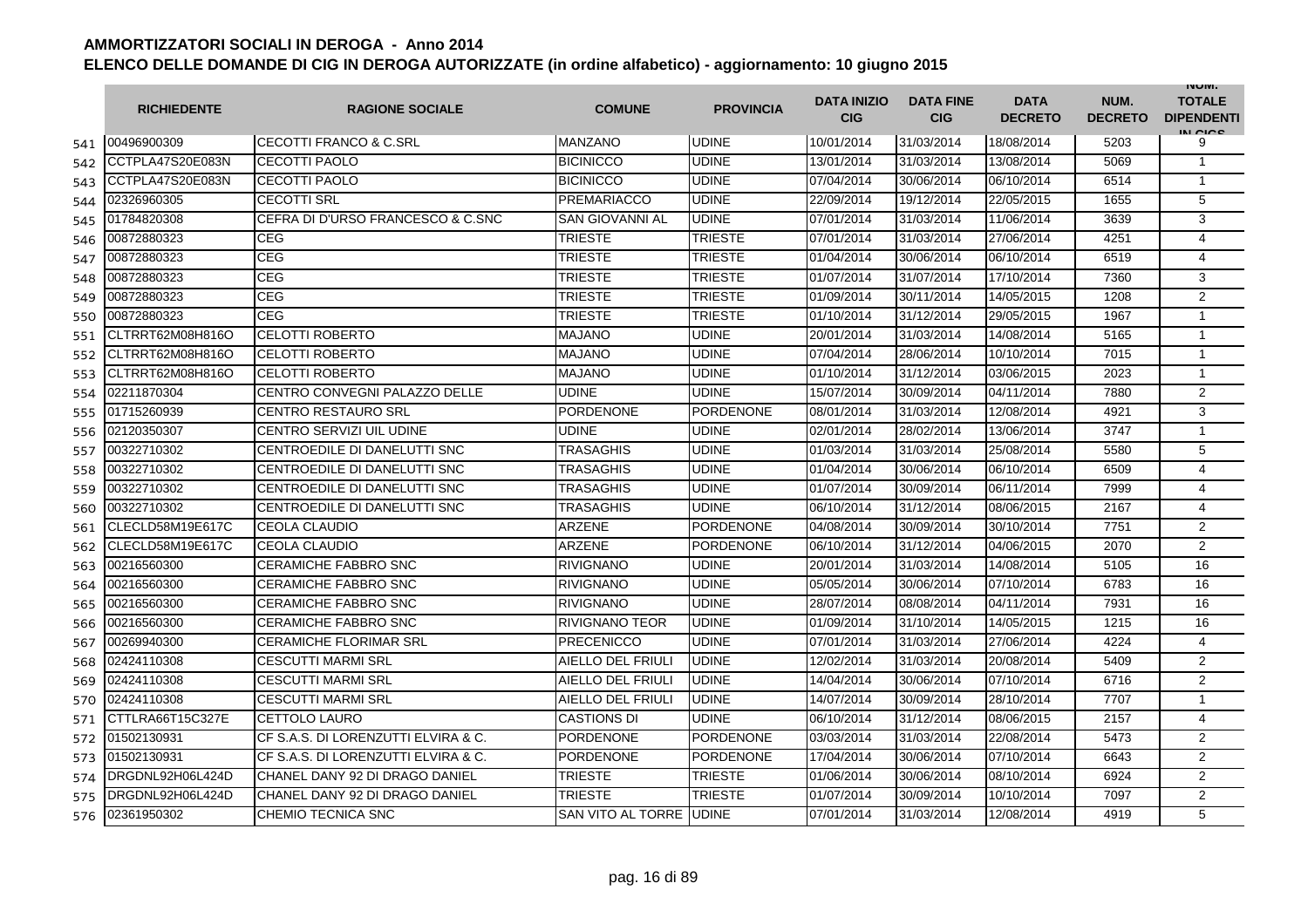|     | <b>RICHIEDENTE</b>      | <b>RAGIONE SOCIALE</b>                     | <b>COMUNE</b>                    | <b>PROVINCIA</b> | <b>DATA INIZIO</b><br><b>CIG</b> | <b>DATA FINE</b><br><b>CIG</b> | <b>DATA</b><br><b>DECRETO</b> | NUM.<br><b>DECRETO</b> | <b>INUIVI.</b><br><b>TOTALE</b><br><b>DIPENDENTI</b><br>IN CICS |
|-----|-------------------------|--------------------------------------------|----------------------------------|------------------|----------------------------------|--------------------------------|-------------------------------|------------------------|-----------------------------------------------------------------|
| 577 | 02361950302             | CHEMIO TECNICA SNC                         | <b>SAN VITO AL TORRE JUDINE</b>  |                  | 01/04/2014                       | 30/06/2014                     | 06/10/2014                    | 6571                   | 5                                                               |
| 578 | CHRGBT54B01H657C        | <b>CHERTI GIAMBATTISTA</b>                 | TRIESTE                          | TRIESTE          | 02/01/2014                       | 31/03/2014                     | 12/08/2014                    | 4915                   | $\mathbf{1}$                                                    |
| 579 | CHRGBT54B01H657C        | <b>CHERTI GIAMBATTISTA</b>                 | <b>TRIESTE</b>                   | <b>TRIESTE</b>   | 01/04/2014                       | 30/06/2014                     | 02/09/2014                    | 6024                   | 1                                                               |
| 580 | 02203510306             | <b>CHIARVESIO SRL</b>                      | <b>FAGAGNA</b>                   | <b>UDINE</b>     | 05/05/2014                       | 30/06/2014                     | 07/10/2014                    | 6739                   | $\mathbf{1}$                                                    |
| 581 | 02203510306             | <b>CHIARVESIO SRL</b>                      | <b>FAGAGNA</b>                   | <b>UDINE</b>     | 01/09/2014                       | 31/10/2014                     | 13/05/2015                    | 1091                   | 3                                                               |
| 582 | CHRSFN65C46L424J        | <b>CHIERINI STEFANIA</b>                   | <b>TRIESTE</b>                   | <b>TRIESTE</b>   | 03/03/2014                       | 31/03/2014                     | 22/08/2014                    | 5446                   | 2                                                               |
| 583 | CHRSFN65C46L424J        | <b>CHIERINI STEFANIA</b>                   | TRIESTE                          | <b>TRIESTE</b>   | 02/05/2014                       | 30/06/2014                     | 07/10/2014                    | 6776                   | $\overline{2}$                                                  |
| 584 | CHRSFN65C46L424J        | CHIERINI STEFANIA                          | TRIESTE                          | <b>TRIESTE</b>   | 21/07/2014                       | 30/09/2014                     | 31/10/2014                    | 7818                   | $\overline{2}$                                                  |
| 585 | 01482080932             | CIGANA BRUNO SNC DI D'ANDREA FRANCO & C    | <b>AVIANO</b>                    | <b>PORDENONE</b> | 03/03/2014                       | 31/03/2014                     | 22/08/2014                    | 5513                   | 2                                                               |
| 586 | 01482080932             | CIGANA BRUNO SNC DI D'ANDREA FRANCO & C    | <b>AVIANO</b>                    | <b>PORDENONE</b> | 01/04/2014                       | 30/06/2014                     | 03/10/2014                    | 6408                   | $\overline{2}$                                                  |
| 587 | 01482080932             | CIGANA BRUNO SNC DI D'ANDREA FRANCO & C    | <b>AVIANO</b>                    | <b>PORDENONE</b> | 24/07/2014                       | 30/09/2014                     | 04/11/2014                    | 7865                   | $\overline{2}$                                                  |
| 588 | 01482080932             | CIGANA BRUNO SNC DI D'ANDREA FRANCO & C    | <b>AVIANO</b>                    | <b>PORDENONE</b> | 07/10/2014                       | 31/12/2014                     | 27/05/2015                    | 1849                   | 2                                                               |
| 589 | 00274680305             | <b>CINELLI LUIGI SNC</b>                   | <b>CODROIPO</b>                  | <b>UDINE</b>     | 20/01/2014                       | 31/03/2014                     | 14/08/2014                    | 5111                   | 3                                                               |
| 590 | 00274680305             | <b>CINELLI LUIGI SNC</b>                   | <b>CODROIPO</b>                  | <b>UDINE</b>     | 01/04/2014                       | 30/06/2014                     | 25/08/2014                    | 5773                   | 3                                                               |
| 591 | 00274680305             | <b>CINELLI LUIGI SNC</b>                   | <b>CODROIPO</b>                  | <b>UDINE</b>     | 20/10/2014                       | 31/12/2014                     | 08/06/2015                    | 2166                   | 3                                                               |
| 592 | 01587330935             | CINZIA MANIFATTURA ITALIANA SAS            | <b>PRATA DI</b>                  | <b>PORDENONE</b> | 27/01/2014                       | 29/03/2014                     | 14/08/2014                    | 5094                   | $\mathbf{1}$                                                    |
| 593 | SCNGDU56P15E098G        | CIQUATTRO DI GUIDO SCANFERLA               | <b>GRADISCA D'ISONZO GORIZIA</b> |                  | 01/11/2014                       | 31/12/2014                     | 09/06/2015                    | 2235                   | $\mathbf{1}$                                                    |
| 594 | NNCRLF51A22E889I        | CIR DI INNOCENTE RODOLFO                   | <b>MANIAGO</b>                   | PORDENONE        | 17/02/2014                       | 31/03/2014                     | 20/08/2014                    | 5376                   | $\mathbf{1}$                                                    |
| 595 | NNCRLF51A22E889I        | CIR DI INNOCENTE RODOLFO                   | <b>MANIAGO</b>                   | <b>PORDENONE</b> | 24/02/2014                       | 31/03/2014                     | 22/08/2014                    | 5456                   | 1                                                               |
| 596 | <b>NNCRLF51A22E889I</b> | CIR DI INNOCENTE RODOLFO                   | <b>MANIAGO</b>                   | <b>PORDENONE</b> | 25/08/2014                       | 22/11/2014                     | 13/05/2015                    | 1115                   | $\overline{2}$                                                  |
| 597 | 00464110352             | CIR FOOD S.C                               | REGGIO NELL'EMILIA REGGIO EMILIA |                  | 01/01/2014                       | 31/03/2014                     | 12/08/2014                    | 4971                   | 5                                                               |
| 598 | 00464110352             | CIR FOOD S.C                               | REGGIO NELL'EMILIA REGGIO EMILIA |                  | 01/01/2014                       | 31/03/2014                     | 12/08/2014                    | 4970                   | 3                                                               |
| 599 | 00464110352             | CIR FOOD S.C                               | REGGIO NELL'EMILIA REGGIO EMILIA |                  | 01/04/2014                       | 30/06/2014                     | 02/09/2014                    | 6008                   | 3                                                               |
| 600 | 00464110352             | CIR FOOD S.C                               | REGGIO NELL'EMILIA REGGIO EMILIA |                  | 01/04/2014                       | 30/06/2014                     | 02/09/2014                    | 6009                   | 5                                                               |
| 601 | 00464110352             | CIR FOOD S.C                               | REGGIO NELL'EMILIA REGGIO EMILIA |                  | 04/09/2014                       | 30/11/2014                     | 19/05/2015                    | 1421                   | 5                                                               |
| 602 | 00464110352             | CIR FOOD S.C                               | REGGIO NELL'EMILIA REGGIO EMILIA |                  | 04/09/2014                       | 30/11/2014                     | 19/05/2015                    | 1422                   | 3                                                               |
| 603 | 01884900307             | <b>CIT SERVICE SRL</b>                     | <b>UDINE</b>                     | <b>UDINE</b>     | 01/03/2014                       | 31/03/2014                     | 28/08/2014                    | 5926                   | 3                                                               |
| 604 | 01884900307             | <b>CIT SERVICE SRL</b>                     | <b>UDINE</b>                     | <b>UDINE</b>     | 01/04/2014                       | 30/06/2014                     | 06/10/2014                    | 6511                   | 3                                                               |
| 605 | 02123940302             | CIVIDAL MARMI SNC DI PIENIZ LUCA, MARCO, & | <b>PULFERO</b>                   | <b>UDINE</b>     | 03/02/2014                       | 31/03/2014                     | 18/08/2014                    | 5257                   | $\overline{2}$                                                  |
| 606 | 02123940302             | CIVIDAL MARMI SNC DI PIENIZ LUCA, MARCO, & | <b>PULFERO</b>                   | <b>UDINE</b>     | 01/04/2014                       | 30/06/2014                     | 03/10/2014                    | 6432                   | $\overline{2}$                                                  |
| 607 | 02128070303             | CIZETA S.R.L.                              | <b>SAN GIOVANNI AL</b>           | <b>UDINE</b>     | 03/11/2014                       | 30/11/2014                     | 09/06/2015                    | 2234                   | 10                                                              |
| 608 | 00477350300             | <b>CLEMENTE SRL</b>                        | FORGARIA NEL                     | <b>UDINE</b>     | 25/02/2014                       | 31/03/2014                     | 20/08/2014                    | 5404                   | 6                                                               |
| 609 | 00477350300             | <b>CLEMENTE SRL</b>                        | <b>FORGARIA NEL</b>              | <b>UDINE</b>     | 01/04/2014                       | 28/06/2014                     | 25/08/2014                    | 5759                   | 5                                                               |
| 610 | 01674880305             | CLIMASERVICE SNC DI MUCIGNATO R. & C.      | <b>FAGAGNA</b>                   | <b>UDINE</b>     | 07/04/2014                       | 30/06/2014                     | 07/10/2014                    | 6632                   | $\overline{4}$                                                  |
| 611 | 00466350311             | <b>CLIPPER SRL</b>                         | RONCHI DEI                       | <b>GORIZIA</b>   | 27/01/2014                       | 31/03/2014                     | 18/08/2014                    | 5184                   | $\overline{4}$                                                  |
| 612 | 00466350311             | <b>CLIPPER SRL</b>                         | RONCHI DEI                       | <b>GORIZIA</b>   | 07/04/2014                       | 30/06/2014                     | 25/08/2014                    | 5655                   | $\overline{4}$                                                  |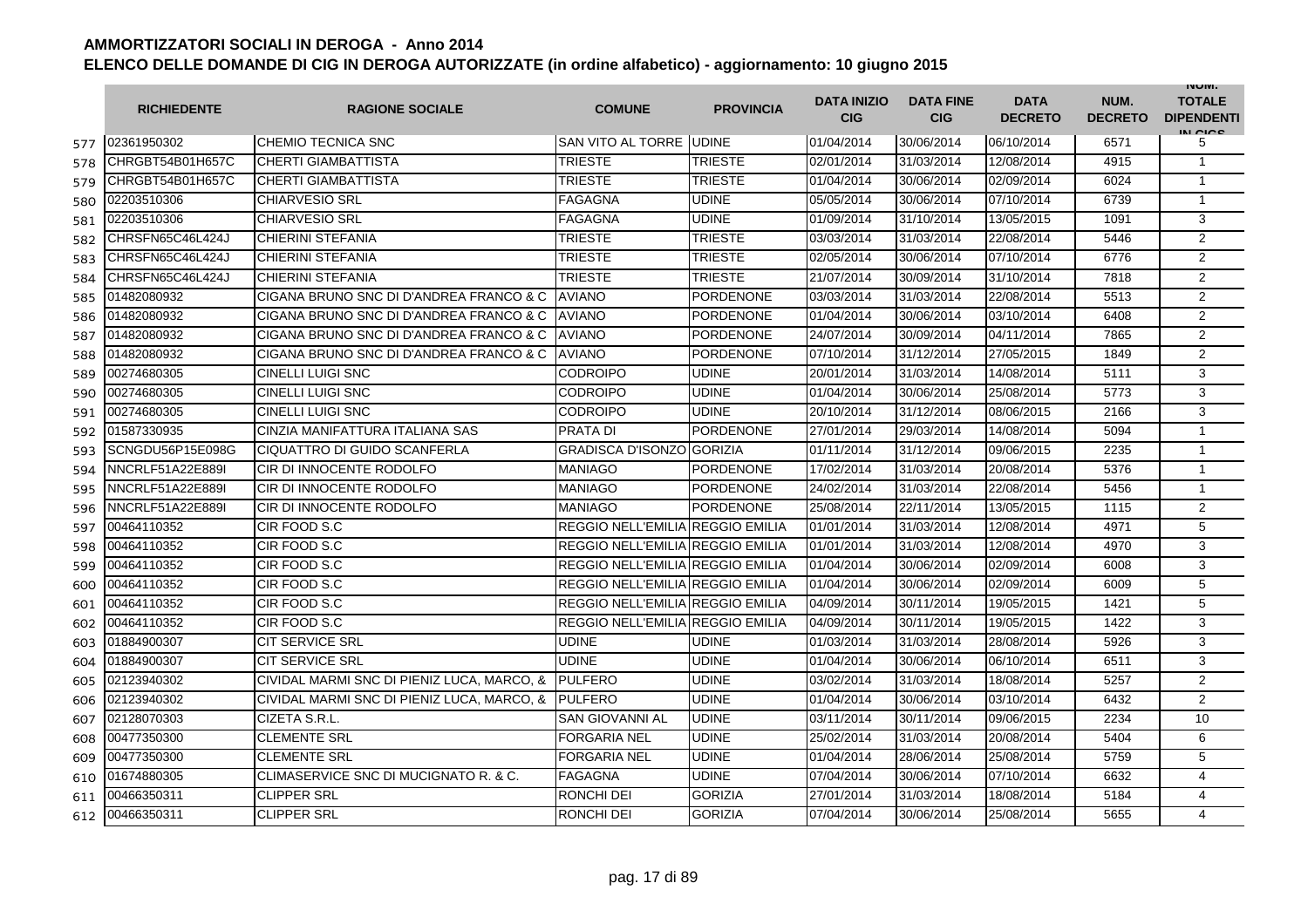|     | <b>RICHIEDENTE</b> | <b>RAGIONE SOCIALE</b>                            | <b>COMUNE</b>        | <b>PROVINCIA</b> | <b>DATA INIZIO</b><br><b>CIG</b> | <b>DATA FINE</b><br><b>CIG</b> | <b>DATA</b><br><b>DECRETO</b> | NUM.<br><b>DECRETO</b> | <b>INUIVI.</b><br><b>TOTALE</b><br><b>DIPENDENTI</b><br>IN CIGO |
|-----|--------------------|---------------------------------------------------|----------------------|------------------|----------------------------------|--------------------------------|-------------------------------|------------------------|-----------------------------------------------------------------|
| 613 | 00466350311        | <b>CLIPPER SRL</b>                                | RONCHI DEI           | <b>GORIZIA</b>   | 28/07/2014                       | 30/09/2014                     | 07/11/2014                    | 8022                   | 4                                                               |
| 614 | 00466350311        | <b>CLIPPER SRL</b>                                | RONCHI DEI           | <b>GORIZIA</b>   | 06/10/2014                       | 31/12/2014                     | 25/05/2015                    | 1691                   | 3                                                               |
| 615 | 01290620937        | CM DI CARNIELLO ALBERTO & C. S.A.S.               | <b>BRUGNERA</b>      | <b>PORDENONE</b> | 27/01/2014                       | 31/03/2014                     | 14/08/2014                    | 5167                   | $\overline{2}$                                                  |
| 616 | 01290620937        | CM DI CARNIELLO ALBERTO & C. S.A.S.               | <b>BRUGNERA</b>      | PORDENONE        | 11/08/2014                       | 30/09/2014                     | 07/11/2014                    | 8012                   | 3                                                               |
| 617 | 01290620937        | CM DI CARNIELLO ALBERTO & C. S.A.S.               | <b>BRUGNERA</b>      | <b>PORDENONE</b> | 01/10/2014                       | 31/12/2014                     | 03/06/2015                    | 2021                   | 3                                                               |
| 618 | 80018300329        | CNA PROVINCIALE TRIESTE                           | <b>TRIESTE</b>       | <b>TRIESTE</b>   | 01/07/2014                       | 30/09/2014                     | 15/10/2014                    | 7235                   | $\overline{4}$                                                  |
| 619 | CLCVDO85P10Z129K   | CO.GE.I.                                          | <b>TRIESTE</b>       | TRIESTE          | 24/02/2014                       | 31/03/2014                     | 25/08/2014                    | 5528                   | $\mathbf{1}$                                                    |
| 620 | CLCVDO85P10Z129K   | CO.GE.I.                                          | <b>TRIESTE</b>       | <b>TRIESTE</b>   | 01/04/2014                       | 30/06/2014                     | 30/10/2014                    | 7757                   | $\overline{1}$                                                  |
| 621 | CLCVDO85P10Z129K   | CO.GE.I.                                          | <b>TRIESTE</b>       | <b>TRIESTE</b>   | 01/07/2014                       | 23/08/2014                     | 30/10/2014                    | 7749                   | $\mathbf{1}$                                                    |
| 622 | 01716200306        | COBITEC COOP. SOC. IMPRESA SOCIALE                | <b>MONFALCONE</b>    | <b>GORIZIA</b>   | 01/01/2014                       | 31/03/2014                     | 12/08/2014                    | 4914                   | $\overline{1}$                                                  |
| 623 | 01716200306        | COBITEC COOP, SOC. IMPRESA SOCIALE                | <b>MONFALCONE</b>    | <b>GORIZIA</b>   | 08/08/2014                       | 30/09/2014                     | 11/11/2014                    | 8108                   | 3                                                               |
| 624 | 01609730930        | COCOZZA SERVICES S.R.L.                           | <b>PORDENONE</b>     | <b>PORDENONE</b> | 03/03/2014                       | 31/03/2014                     | 20/08/2014                    | 5420                   | 3                                                               |
| 625 | 01609730930        | COCOZZA SERVICES S.R.L.                           | <b>PORDENONE</b>     | <b>PORDENONE</b> | 01/04/2014                       | 30/06/2014                     | 26/08/2014                    | 5888                   | 3                                                               |
| 626 | 01278350937        | COFF DI PALADINI LUCIANO & C. SNC                 | <b>PORDENONE</b>     | <b>PORDENONE</b> | 05/03/2014                       | 31/03/2014                     | 25/08/2014                    | 5530                   | 2                                                               |
| 627 | 00208690321        | COGECO S.P.A.                                     | TRIESTE              | <b>TRIESTE</b>   | 02/01/2014                       | 31/03/2014                     | 13/06/2014                    | 3780                   | 5                                                               |
| 628 | 00208690321        | COGECO S.P.A.                                     | <b>TRIESTE</b>       | <b>TRIESTE</b>   | 01/04/2014                       | 30/06/2014                     | 10/10/2014                    | 7013                   | $\overline{2}$                                                  |
| 629 | CLTGFR60E19l917D   | COLAUTTI GIANFRANCO                               | <b>FIUME VENETO</b>  | <b>PORDENONE</b> | 20/01/2014                       | 31/03/2014                     | 13/08/2014                    | 5023                   | 5                                                               |
| 630 | CLTGFR60E19I917D   | <b>COLAUTTI GIANFRANCO</b>                        | <b>FIUME VENETO</b>  | <b>PORDENONE</b> | 14/04/2014                       | 30/06/2014                     | 26/08/2014                    | 5840                   | 4                                                               |
| 631 | 01976810307        | <b>COLORIFICIO BORTOLOTTI FABIEN &amp; C. SAS</b> | <b>BUJA</b>          | <b>UDINE</b>     | 03/06/2014                       | 30/06/2014                     | 08/10/2014                    | 6937                   | $\overline{1}$                                                  |
| 632 | 01976810307        | <b>COLORIFICIO BORTOLOTTI FABIEN &amp; C. SAS</b> | <b>BUJA</b>          | <b>UDINE</b>     | 01/07/2014                       | 30/09/2014                     | 11/11/2014                    | 8123                   | $\mathbf{1}$                                                    |
| 633 | 00600520308        | <b>COLORMARKET</b>                                | <b>TOLMEZZO</b>      | <b>UDINE</b>     | 02/01/2014                       | 31/03/2014                     | 13/06/2014                    | 3687                   | $\mathbf{1}$                                                    |
| 634 | 00600520308        | <b>COLORMARKET</b>                                | <b>TOLMEZZO</b>      | <b>UDINE</b>     | 03/04/2014                       | 27/06/2014                     | 25/08/2014                    | 5765                   | $\mathbf{1}$                                                    |
| 635 | 00600520308        | <b>COLORMARKET</b>                                | <b>TOLMEZZO</b>      | <b>UDINE</b>     | 03/07/2014                       | 29/08/2014                     | 28/10/2014                    | 7718                   | $\mathbf{1}$                                                    |
| 636 | 00600520308        | <b>COLORMARKET</b>                                | TOLMEZZO             | <b>UDINE</b>     | 04/09/2014                       | 29/11/2014                     | 19/05/2015                    | 1383                   | $\overline{1}$                                                  |
| 637 | 00074510934        | <b>COLTELLERIE CEM SRL</b>                        | <b>MANIAGO</b>       | <b>PORDENONE</b> | 01/07/2014                       | 30/09/2014                     | 10/10/2014                    | 7048                   | 2                                                               |
| 638 | 00074510934        | <b>COLTELLERIE CEM SRL</b>                        | <b>MANIAGO</b>       | <b>PORDENONE</b> | 29/10/2014                       | 31/12/2014                     | 08/06/2015                    | 2203                   | $\mathbf{1}$                                                    |
| 639 | 01347640938        | COLTELLERIE DEL BEN LUCIANO SNC DI DEL            | <b>MANIAGO</b>       | <b>PORDENONE</b> | 24/01/2014                       | 12/02/2014                     | 13/06/2014                    | 3711                   | $\mathbf{1}$                                                    |
| 640 | 01347640938        | COLTELLERIE DEL BEN LUCIANO SNC DI DEL            | <b>MANIAGO</b>       | <b>PORDENONE</b> | 17/02/2014                       | 31/03/2014                     | 20/08/2014                    | 5397                   | $\overline{2}$                                                  |
| 641 | 01347640938        | COLTELLERIE DEL BEN LUCIANO SNC DI DEL            | <b>MANIAGO</b>       | <b>PORDENONE</b> | 01/04/2014                       | 30/06/2014                     | 25/08/2014                    | 5728                   | $\overline{2}$                                                  |
| 642 | 01347640938        | COLTELLERIE DEL BEN LUCIANO SNC DI DEL            | <b>MANIAGO</b>       | <b>PORDENONE</b> | 01/07/2014                       | 23/09/2014                     | 10/10/2014                    | 7084                   | $\overline{2}$                                                  |
| 643 | CLSNNN57D09B940T   | <b>COLUSSI ANTONINO</b>                           | <b>CASARSA DELLA</b> | PORDENONE        | 27/01/2014                       | 28/03/2014                     | 27/06/2014                    | 4321                   | $\mathbf{1}$                                                    |
| 644 | CLSNNN57D09B940T   | <b>COLUSSI ANTONINO</b>                           | <b>CASARSA DELLA</b> | <b>PORDENONE</b> | 03/04/2014                       | 30/06/2014                     | 25/08/2014                    | 5645                   | $\overline{1}$                                                  |
| 645 | 02045560303        | <b>COLUSSI MARIO SNC DI COLUSSI M. &amp; L</b>    | <b>BAGNARIA ARSA</b> | <b>UDINE</b>     | 13/01/2014                       | 31/03/2014                     | 12/08/2014                    | 4977                   | $\mathbf{1}$                                                    |
| 646 | 02045560303        | COLUSSI MARIO SNC DI COLUSSI M. & L               | <b>BAGNARIA ARSA</b> | <b>UDINE</b>     | 01/04/2014                       | 30/06/2014                     | 26/08/2014                    | 5841                   | $\mathbf{1}$                                                    |
| 647 | 00584110308        | COM IM SPA                                        | <b>SPILIMBERGO</b>   | <b>PORDENONE</b> | 20/01/2014                       | 31/03/2014                     | 18/08/2014                    | 5204                   | $\mathbf{1}$                                                    |
| 648 | 00584110308        | <b>COM IM SPA</b>                                 | <b>SPILIMBERGO</b>   | <b>PORDENONE</b> | 01/08/2014                       | 31/08/2014                     | 24/10/2014                    | 7576                   | $\mathbf{1}$                                                    |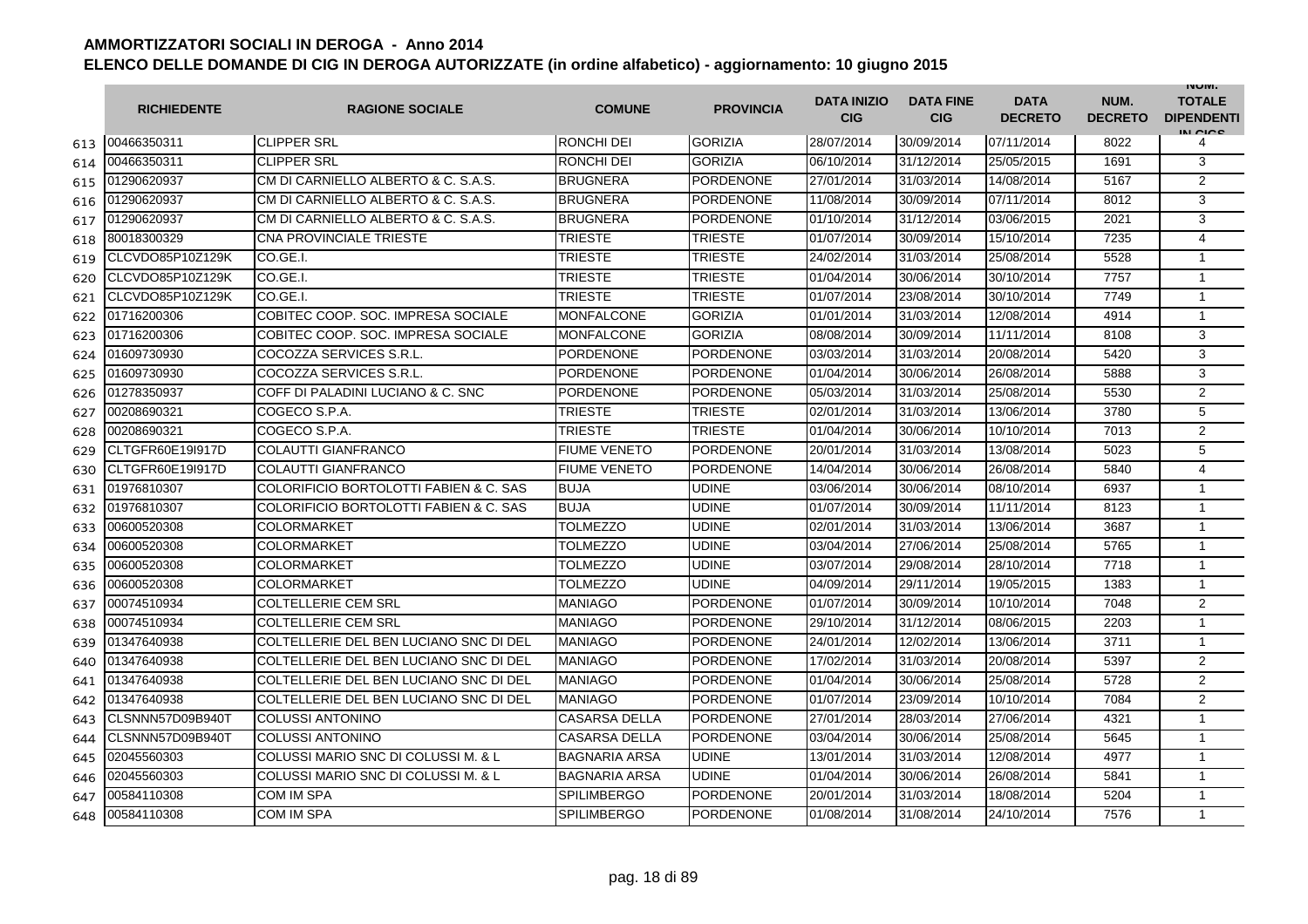|     | <b>RICHIEDENTE</b> | <b>RAGIONE SOCIALE</b>                   | <b>COMUNE</b>          | <b>PROVINCIA</b> | <b>DATA INIZIO</b><br><b>CIG</b> | <b>DATA FINE</b><br><b>CIG</b> | <b>DATA</b><br><b>DECRETO</b> | NUM.<br><b>DECRETO</b> | <b>INUIVI.</b><br><b>TOTALE</b><br><b>DIPENDENTI</b><br>IN CIGO |
|-----|--------------------|------------------------------------------|------------------------|------------------|----------------------------------|--------------------------------|-------------------------------|------------------------|-----------------------------------------------------------------|
| 649 | 02550100305        | <b>COM SERVICE SRL</b>                   | <b>UDINE</b>           | <b>UDINE</b>     | 01/04/2014                       | 30/06/2014                     | 25/08/2014                    | 5668                   | 4                                                               |
| 650 | 02550100305        | <b>COM SERVICE SRL</b>                   | UDINE                  | <b>UDINE</b>     | 01/07/2014                       | 30/09/2014                     | 21/10/2014                    | 7479                   | 4                                                               |
| 651 | 00415540319        | <b>COMAR COSTRUZIONI SRL</b>             | <b>STARANZANO</b>      | <b>GORIZIA</b>   | 14/04/2014                       | 30/06/2014                     | 07/10/2014                    | 6699                   | 11                                                              |
| 652 | 00042030312        | <b>COMAUTO SRL</b>                       | <b>GORIZIA</b>         | <b>GORIZIA</b>   | 01/04/2014                       | 30/06/2014                     | 25/08/2014                    | 5605                   | 1                                                               |
| 653 | 00042030312        | <b>COMAUTO SRL</b>                       | <b>GORIZIA</b>         | <b>GORIZIA</b>   | 01/07/2014                       | 31/08/2014                     | 17/10/2014                    | 7362                   | $\mathbf{1}$                                                    |
| 654 | 02053070302        | <b>COMCO NORDEST COOPERATIVA</b>         | <b>SAVOGNA</b>         | <b>UDINE</b>     | 20/01/2014                       | 31/03/2014                     | 27/06/2014                    | 4303                   | 2                                                               |
| 655 | 02053070302        | <b>COMCO NORDEST COOPERATIVA</b>         | <b>SAVOGNA</b>         | <b>UDINE</b>     | 15/04/2014                       | 30/06/2014                     | 07/10/2014                    | 6668                   | 2                                                               |
| 656 | 02053070302        | <b>COMCO NORDEST COOPERATIVA</b>         | <b>SAVOGNA</b>         | <b>UDINE</b>     | 07/07/2014                       | 31/07/2014                     | 22/10/2014                    | 7510                   | 2                                                               |
| 657 | 02053070302        | COMCO NORDEST COOPERATIVA                | <b>SAVOGNA</b>         | <b>UDINE</b>     | 13/10/2014                       | 31/12/2014                     | 04/06/2015                    | 2067                   | 2                                                               |
| 658 | 01429370933        | COMETA SERVICE S.R.L.                    | <b>SPILIMBERGO</b>     | PORDENONE        | 27/01/2014                       | 31/03/2014                     | 12/08/2014                    | 4951                   | 8                                                               |
| 659 | 01429370933        | COMETA SERVICE S.R.L.                    | <b>SPILIMBERGO</b>     | <b>PORDENONE</b> | 01/04/2014                       | 28/06/2014                     | 25/08/2014                    | 5665                   | 8                                                               |
| 660 | 01843910306        | <b>COMMERCIALE PNEUMATICI</b>            | PASIAN DI PRATO        | <b>UDINE</b>     | 03/02/2014                       | 31/03/2014                     | 13/08/2014                    | 5074                   | 8                                                               |
| 661 | 00580790939        | <b>COMPAGNIA ARTI &amp; MESTIERI</b>     | <b>PORDENONE</b>       | <b>PORDENONE</b> | 13/01/2014                       | 31/03/2014                     | 19/08/2014                    | 5291                   | $\mathbf{1}$                                                    |
| 662 | 00580790939        | <b>COMPAGNIA ARTI &amp; MESTIERI</b>     | <b>PORDENONE</b>       | <b>PORDENONE</b> | 01/04/2014                       | 30/06/2014                     | 07/10/2014                    | 6652                   | $\mathbf{1}$                                                    |
| 663 | 00580790939        | <b>COMPAGNIA ARTI &amp; MESTIERI</b>     | <b>PORDENONE</b>       | <b>PORDENONE</b> | 01/07/2014                       | 12/09/2014                     | 31/10/2014                    | 7794                   | $\mathbf{1}$                                                    |
| 664 | 02456070305        | COMPAGNIA INGROSSO FERRAMENTA S.R.L. IN  | <b>MARTIGNACCO</b>     | <b>UDINE</b>     | 20/01/2014                       | 31/03/2014                     | 14/08/2014                    | 5155                   | $\overline{7}$                                                  |
| 665 | 01155920323        | COMPOSITE TECHNICAL SYSTEMS - C.T.S. SRL | <b>TRIESTE</b>         | <b>TRIESTE</b>   | 07/01/2014                       | 07/03/2014                     | 13/08/2014                    | 5076                   | $\overline{2}$                                                  |
| 666 | 01155920323        | COMPOSITE TECHNICAL SYSTEMS - C.T.S. SRL | <b>TRIESTE</b>         | TRIESTE          | 10/03/2014                       | 31/03/2014                     | 25/08/2014                    | 5635                   | $\overline{2}$                                                  |
| 667 | 01155920323        | COMPOSITE TECHNICAL SYSTEMS - C.T.S. SRL | TRIESTE                | TRIESTE          | 22/09/2014                       | 21/12/2014                     | 20/05/2015                    | 1483                   | 2                                                               |
| 668 | CMZGPP54C08L065G   | <b>COMUZZO GIUSEPPE</b>                  | <b>TAVAGNACCO</b>      | <b>UDINE</b>     | 01/07/2014                       | 30/09/2014                     | 15/10/2014                    | 7268                   | $\mathbf{1}$                                                    |
| 669 | CMZGPP54C08L065G   | <b>COMUZZO GIUSEPPE</b>                  | <b>TAVAGNACCO</b>      | <b>UDINE</b>     | 01/10/2014                       | 31/12/2014                     | 25/05/2015                    | 1718                   | $\mathbf{1}$                                                    |
| 670 | 00382170934        | CONFEZIONI OMAR SNC DI MARIANNI E.       | <b>PASIANO DI</b>      | <b>PORDENONE</b> | 20/01/2014                       | 31/03/2014                     | 13/08/2014                    | 5045                   | 4                                                               |
| 671 | 00382170934        | CONFEZIONI OMAR SNC DI MARIANNI E.       | PASIANO DI             | PORDENONE        | 28/04/2014                       | 30/06/2014                     | 07/10/2014                    | 6639                   | 1                                                               |
| 672 | 00382170934        | CONFEZIONI OMAR SNC DI MARIANNI E.       | PASIANO DI             | PORDENONE        | 16/10/2014                       | 31/12/2014                     | 08/06/2015                    | 2139                   | 1                                                               |
| 673 | 01358860938        | CONFEZIONI PAGOTTO DI PAGOTTO ANDREA.    | <b>SACILE</b>          | <b>PORDENONE</b> | 03/02/2014                       | 31/03/2014                     | 19/08/2014                    | 5313                   | 2                                                               |
| 674 | 01358860938        | CONFEZIONI PAGOTTO DI PAGOTTO ANDREA.    | <b>SACILE</b>          | <b>PORDENONE</b> | 03/04/2014                       | 30/06/2014                     | 06/10/2014                    | 6842                   | $\overline{2}$                                                  |
| 675 | 01358860938        | CONFEZIONI PAGOTTO DI PAGOTTO ANDREA.    | <b>SACILE</b>          | <b>PORDENONE</b> | 01/07/2014                       | 16/09/2014                     | 10/10/2014                    | 7061                   | $\overline{2}$                                                  |
| 676 | 01358860938        | CONFEZIONI PAGOTTO DI PAGOTTO ANDREA.    | <b>SACILE</b>          | <b>PORDENONE</b> | 01/10/2014                       | 31/12/2014                     | 26/05/2015                    | 1766                   | 2                                                               |
| 677 | 00970890323        | CONFINI IMPRESA SOCIALE COOPERATIVA SRL  | <b>TRIESTE</b>         | <b>TRIESTE</b>   | 01/01/2014                       | 31/03/2014                     | 13/06/2014                    | 3793                   | $\mathbf{1}$                                                    |
| 678 | 00970890323        | CONFINI IMPRESA SOCIALE COOPERATIVA SRI  | <b>TRIESTE</b>         | <b>TRIESTE</b>   | 01/04/2014                       | 30/06/2014                     | 02/09/2014                    | 5999                   | $\mathbf{1}$                                                    |
| 679 | 00970890323        | CONFINI IMPRESA SOCIALE COOPERATIVA SRL  | <b>TRIESTE</b>         | <b>TRIESTE</b>   | 01/07/2014                       | 30/09/2014                     | 28/10/2014                    | 7677                   | 1                                                               |
| 680 | 00970890323        | CONFINI IMPRESA SOCIALE COOPERATIVA SRL  | <b>TRIESTE</b>         | TRIESTE          | 01/10/2014                       | 31/12/2014                     | 28/05/2015                    | 1905                   | $\mathbf{1}$                                                    |
| 681 | 02362330306        | CONSORZIO CISME.COM SRL                  | <b>PASIAN DI PRATO</b> | <b>UDINE</b>     | 13/01/2014                       | 31/03/2014                     | 28/04/2014                    | 2973                   | $\overline{2}$                                                  |
| 682 | 02362330306        | CONSORZIO CISME.COM SRL                  | <b>PASIAN DI PRATO</b> | <b>UDINE</b>     | 01/04/2014                       | 30/06/2014                     | 26/08/2014                    | 5883                   | $\overline{2}$                                                  |
| 683 | 02362330306        | CONSORZIO CISME.COM SRL                  | <b>PASIAN DI PRATO</b> | <b>UDINE</b>     | 01/07/2014                       | 31/07/2014                     | 17/10/2014                    | 7383                   | $\overline{2}$                                                  |
| 684 | 02362330306        | <b>CONSORZIO CISME.COM SRL</b>           | <b>PASIAN DI PRATO</b> | <b>UDINE</b>     | 01/09/2014                       | 30/11/2014                     | 14/05/2015                    | 1144                   | $\overline{2}$                                                  |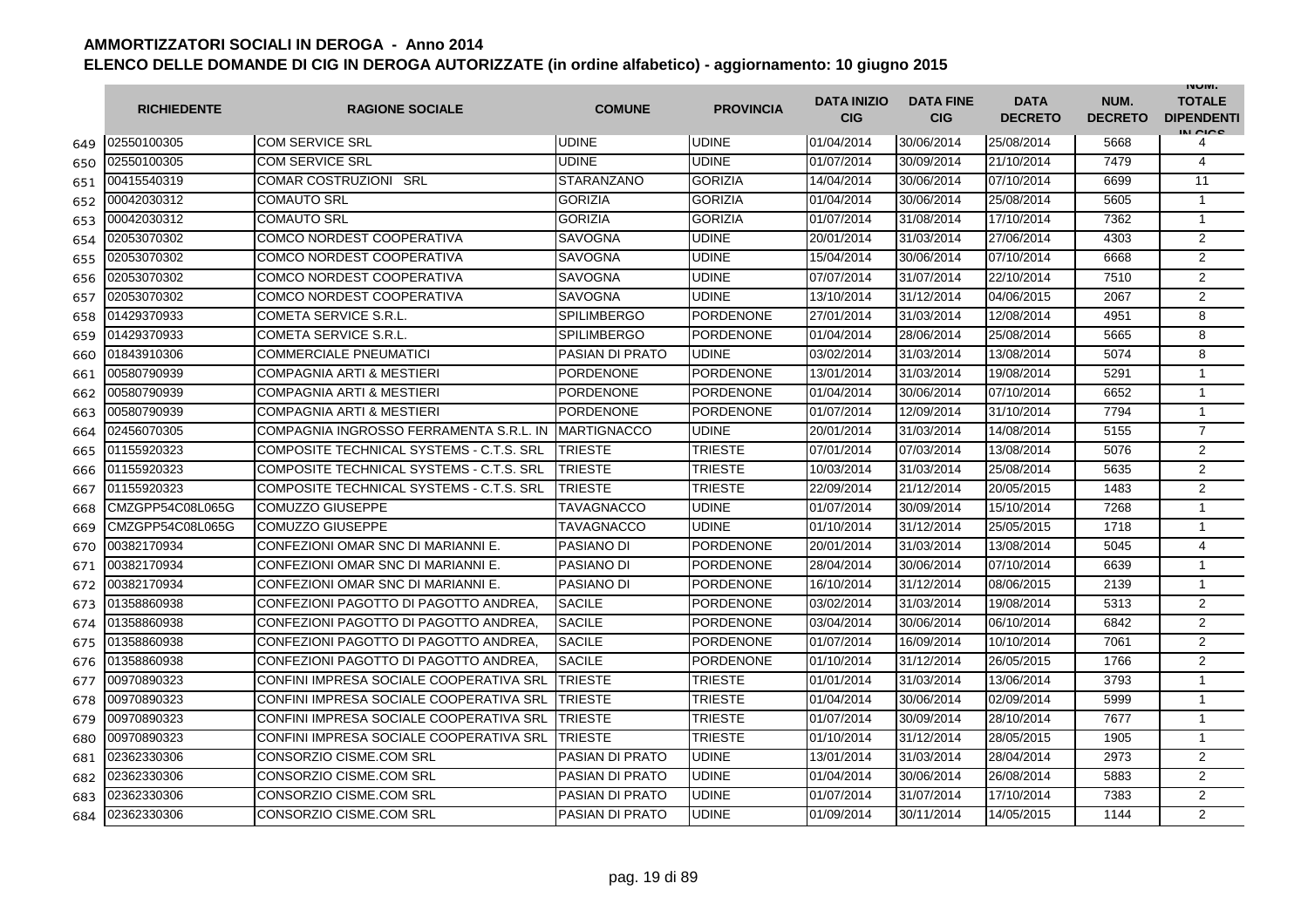|     | <b>RICHIEDENTE</b> | <b>RAGIONE SOCIALE</b>                 | <b>COMUNE</b>             | <b>PROVINCIA</b> | <b>DATA INIZIO</b><br><b>CIG</b> | <b>DATA FINE</b><br><b>CIG</b> | <b>DATA</b><br><b>DECRETO</b> | NUM.<br><b>DECRETO</b> | <b>INUIVI.</b><br><b>TOTALE</b><br><b>DIPENDENTI</b><br>IN CICS |
|-----|--------------------|----------------------------------------|---------------------------|------------------|----------------------------------|--------------------------------|-------------------------------|------------------------|-----------------------------------------------------------------|
| 685 | 01980520306        | CONSULENZA AMMINISTRATIVA E FISCALE DI | CIVIDALE DEL FRIULI UDINE |                  | 03/03/2014                       | 31/03/2014                     | 22/08/2014                    | 5497                   | 3                                                               |
| 686 | 01980520306        | CONSULENZA AMMINISTRATIVA E FISCALE DI | CIVIDALE DEL FRIULI UDINE |                  | 17/04/2014                       | 30/06/2014                     | 07/10/2014                    | 6743                   | 3                                                               |
| 687 | 01980520306        | CONSULENZA AMMINISTRATIVA E FISCALE DI | CIVIDALE DEL FRIULI UDINE |                  | 01/07/2014                       | 31/07/2014                     | 24/10/2014                    | 7582                   | 3                                                               |
| 688 | 01980520306        | CONSULENZA AMMINISTRATIVA E FISCALE DI | CIVIDALE DEL FRIULI UDINE |                  | 15/09/2014                       | 15/12/2014                     | 19/05/2015                    | 1412                   | 3                                                               |
| 689 | 01698190301        | CONSULT LAVORO SNC DI BEARZI EDOARDO & | <b>BUTTRIO</b>            | <b>UDINE</b>     | 20/01/2014                       | 31/03/2014                     | 13/06/2014                    | 3782                   | 3                                                               |
| 690 | 00480400316        | <b>CONTIAUTO SRL</b>                   | <b>TRIESTE</b>            | <b>TRIESTE</b>   | 02/01/2014                       | 31/03/2014                     | 12/08/2014                    | 4962                   | 2                                                               |
| 691 | 00480400316        | <b>CONTIAUTO SRL</b>                   | <b>TRIESTE</b>            | <b>TRIESTE</b>   | 02/01/2014                       | 31/03/2014                     | 12/08/2014                    | 4961                   | $\mathbf{1}$                                                    |
| 692 | 00480400316        | <b>CONTIAUTO SRL</b>                   | <b>TRIESTE</b>            | TRIESTE          | 13/01/2014                       | 28/02/2014                     | 19/08/2014                    | 5292                   | $\overline{2}$                                                  |
| 693 | 01556570933        | <b>CONTRATTICOMPANY SRL</b>            | <b>CHIONS</b>             | <b>PORDENONE</b> | 13/01/2014                       | 31/03/2014                     | 13/06/2014                    | 3806                   | 2                                                               |
| 694 | 01556570933        | <b>CONTRATTICOMPANY SRL</b>            | <b>CHIONS</b>             | <b>PORDENONE</b> | 10/03/2014                       | 31/03/2014                     | 25/08/2014                    | 5617                   | $\mathbf{1}$                                                    |
| 695 | 01556570933        | <b>CONTRATTICOMPANY SRL</b>            | <b>CHIONS</b>             | PORDENONE        | 01/04/2014                       | 30/06/2014                     | 03/10/2014                    | 6423                   | $\overline{2}$                                                  |
| 696 | 01556570933        | <b>CONTRATTICOMPANY SRL</b>            | <b>CHIONS</b>             | <b>PORDENONE</b> | 01/07/2014                       | 12/09/2014                     | 10/10/2014                    | 7039                   | 2                                                               |
| 697 | 01556570933        | <b>CONTRATTICOMPANY SRL</b>            | <b>CHIONS</b>             | <b>PORDENONE</b> | 15/09/2014                       | 13/12/2014                     | 18/05/2015                    | 1320                   | 2                                                               |
| 698 | 00153870308        | COOP CONSUMO S.MARIA ASSUNTA SCARL     | <b>FORNI DI SOPRA</b>     | <b>UDINE</b>     | 10/02/2014                       | 31/03/2014                     | 22/08/2014                    | 5488                   | $\mathbf{1}$                                                    |
| 699 | 00153870308        | COOP CONSUMO S.MARIA ASSUNTA SCARL     | <b>FORNI DI SOPRA</b>     | <b>UDINE</b>     | 01/04/2014                       | 30/06/2014                     | 03/09/2014                    | 6041                   | $\mathbf{1}$                                                    |
| 700 | 00153870308        | COOP CONSUMO S.MARIA ASSUNTA SCARL     | <b>FORNI DI SOPRA</b>     | <b>UDINE</b>     | 01/09/2014                       | 30/11/2014                     | 15/05/2015                    | 1243                   | $\mathbf{1}$                                                    |
| 701 | 00476590310        | COOP MAJA KULTURNA ZADRUGA SCARL       | <b>GORIZIA</b>            | <b>GORIZIA</b>   | 01/07/2014                       | 30/09/2014                     | 10/10/2014                    | 7067                   | 3                                                               |
| 702 | 00437790934        | COOP NONCELLO - SOCIETA' COOPERATIVA   | ROVEREDO IN               | PORDENONE        | 01/02/2014                       | 31/03/2014                     | 22/08/2014                    | 5484                   | $\overline{4}$                                                  |
| 703 | 00437790934        | COOP NONCELLO - SOCIETA' COOPERATIVA   | <b>ROVEREDO IN</b>        | <b>PORDENONE</b> | 01/04/2014                       | 30/06/2014                     | 07/10/2014                    | 6799                   | 3                                                               |
| 704 | 00437790934        | COOP NONCELLO - SOCIETA' COOPERATIVA   | <b>ROVEREDO IN</b>        | <b>PORDENONE</b> | 01/07/2014                       | 30/09/2014                     | 04/11/2014                    | 7890                   | 3                                                               |
| 705 | 00437790934        | COOP NONCELLO - SOCIETA' COOPERATIVA   | ROVEREDO IN               | <b>PORDENONE</b> | 01/10/2014                       | 31/12/2014                     | 03/06/2015                    | 2010                   | 3                                                               |
| 706 | 00507480317        | COOP SOCIALE ORIZZONTE SRL             | <b>GORIZIA</b>            | <b>GORIZIA</b>   | 01/10/2014                       | 31/12/2014                     | 28/05/2015                    | 1939                   | $\mathbf{1}$                                                    |
| 707 | 01407860301        | COOP. LAVORIAMO INSIEME SCARL          | <b>SEDEGLIANO</b>         | <b>UDINE</b>     | 02/01/2014                       | 31/03/2014                     | 12/08/2014                    | 4913                   | $\overline{4}$                                                  |
| 708 | 00931880298        | COOP.SERVIZI SOCIETA' COOPERATIVA DI   | <b>ROSOLINA</b>           | <b>ROVIGO</b>    | 02/01/2014                       | 31/03/2014                     | 27/06/2014                    | 4299                   | 8                                                               |
| 709 | 10957960155        | <b>COOPERATIVA ABBIATENSE</b>          | <b>MILANO</b>             | <b>MILANO</b>    | 01/01/2014                       | 31/03/2014                     | 12/08/2014                    | 4910                   | 18                                                              |
| 710 | 10957960155        | <b>COOPERATIVA ABBIATENSE</b>          | <b>MILANO</b>             | <b>MILANO</b>    | 01/04/2014                       | 30/06/2014                     | 07/10/2014                    | 6689                   | 18                                                              |
| 711 | 10957960155        | <b>COOPERATIVA ABBIATENSE</b>          | <b>MILANO</b>             | <b>MILANO</b>    | 01/07/2014                       | 08/08/2014                     | 04/11/2014                    | 7886                   | 18                                                              |
| 712 | 10957960155        | COOPERATIVA ABBIATENSE                 | <b>MILANO</b>             | <b>MILANO</b>    | 01/09/2014                       | 19/12/2014                     | 19/05/2015                    | 1375                   | 18                                                              |
| 713 | 00603720327        | COOPERATIVA FACCHINI ARIANNA           | <b>TRIESTE</b>            | <b>TRIESTE</b>   | 01/01/2014                       | 31/03/2014                     | 27/06/2014                    | 4243                   | 8                                                               |
| 714 | 00603720327        | COOPERATIVA FACCHINI ARIANNA           | TRIESTE                   | <b>TRIESTE</b>   | 01/04/2014                       | 30/06/2014                     | 07/10/2014                    | 6651                   | 10                                                              |
| 715 | 00603720327        | COOPERATIVA FACCHINI ARIANNA           | TRIESTE                   | TRIESTE          | 01/07/2014                       | 30/09/2014                     | 24/10/2014                    | 7615                   | 9                                                               |
| 716 | 00561460320        | <b>COOPERATIVA FLAVIA</b>              | TRIESTE                   | <b>TRIESTE</b>   | 01/02/2014                       | 31/03/2014                     | 28/08/2014                    | 5916                   | 19                                                              |
| 717 | 00561460320        | <b>COOPERATIVA FLAVIA</b>              | <b>TRIESTE</b>            | <b>TRIESTE</b>   | 01/04/2014                       | 30/06/2014                     | 06/10/2014                    | 6593                   | 19                                                              |
| 718 | 00561460320        | <b>COOPERATIVA FLAVIA</b>              | <b>TRIESTE</b>            | <b>TRIESTE</b>   | 01/07/2014                       | 31/08/2014                     | 28/10/2014                    | 7703                   | 19                                                              |
| 719 | 01026970937        | COOPERATIVA SOCIALE F.A.I. FAMIGLIE    | <b>PORDENONE</b>          | <b>PORDENONE</b> | 08/08/2014                       | 07/11/2014                     | 13/05/2015                    | 1093                   | $\mathbf{1}$                                                    |
| 720 | 01268820931        | COOPERATIVA SOCIALE LA SORGENTE -      | <b>RIVE D'ARCANO</b>      | <b>UDINE</b>     | 20/01/2014                       | 31/03/2014                     | 19/08/2014                    | 5303                   | 12                                                              |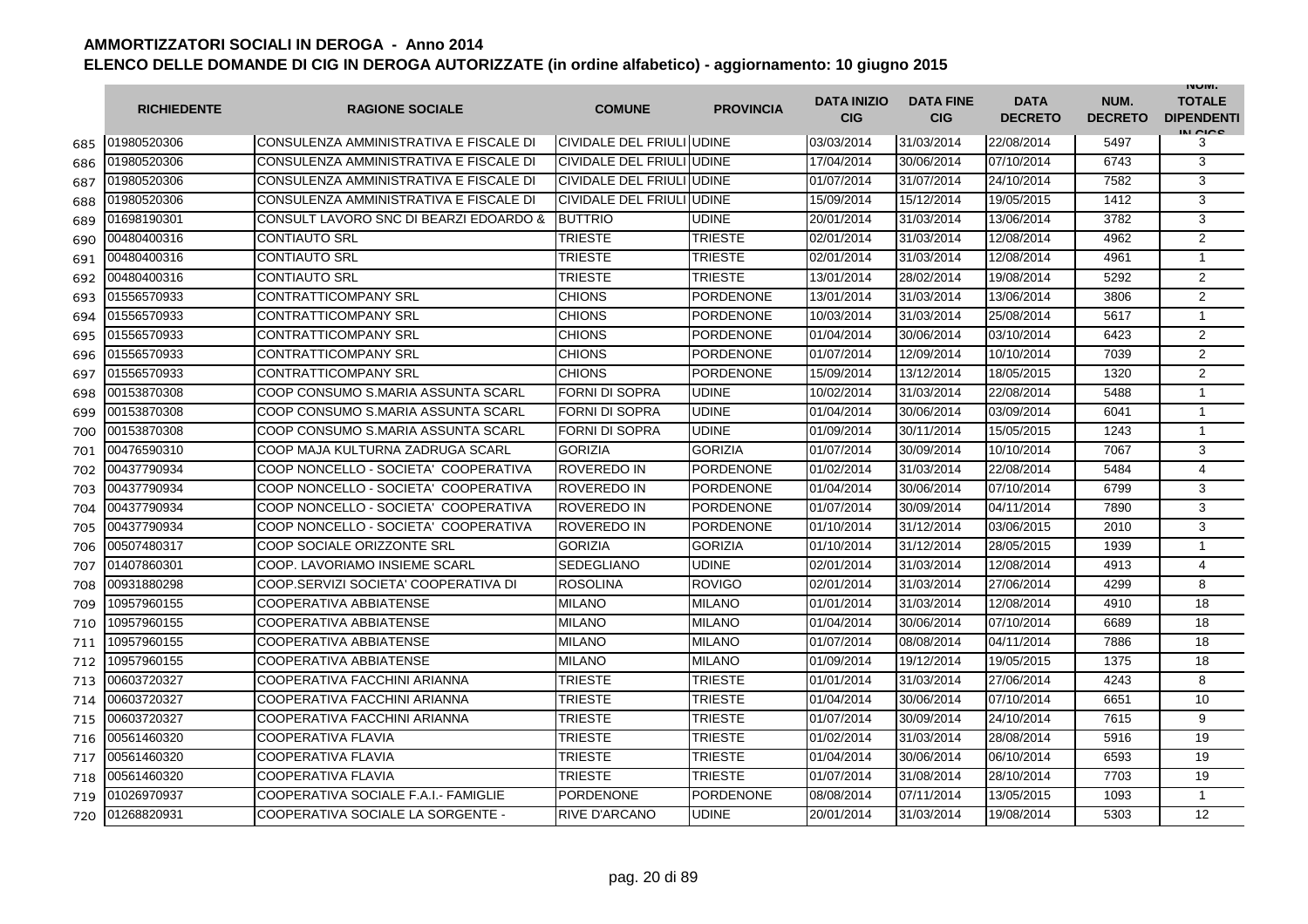|     | <b>RICHIEDENTE</b> | <b>RAGIONE SOCIALE</b>                 | <b>COMUNE</b>                    | <b>PROVINCIA</b> | <b>DATA INIZIO</b><br><b>CIG</b> | <b>DATA FINE</b><br><b>CIG</b> | <b>DATA</b><br><b>DECRETO</b> | NUM.<br><b>DECRETO</b> | <b>INUIVI.</b><br><b>TOTALE</b><br><b>DIPENDENTI</b><br>IN CICS |
|-----|--------------------|----------------------------------------|----------------------------------|------------------|----------------------------------|--------------------------------|-------------------------------|------------------------|-----------------------------------------------------------------|
| 721 | 01268820931        | COOPERATIVA SOCIALE LA SORGENTE -      | <b>RIVE D'ARCANO</b>             | <b>UDINE</b>     | 01/09/2014                       | 30/11/2014                     | 19/05/2015                    | 1397                   | 2                                                               |
| 722 | 03772490375        | COOPERATIVA SOCIALE SOCIETÀ DOLCE      | <b>BOLOGNA</b>                   | <b>BOLOGNA</b>   | 01/01/2014                       | 31/03/2014                     | 12/08/2014                    | 4972                   | $\overline{4}$                                                  |
| 723 | 00310180351        | COOPSERVICE S.COOP.P.A.                | REGGIO NELL'EMILIA REGGIO EMILIA |                  | 01/01/2014                       | 31/03/2014                     | 27/06/2014                    | 4250                   | 17                                                              |
| 724 | 00310180351        | COOPSERVICE S.COOP.P.A.                | REGGIO NELL'EMILIA REGGIO EMILIA |                  | 01/04/2014                       | 30/06/2014                     | 03/09/2014                    | 6047                   | 17                                                              |
| 725 | 00310180351        | COOPSERVICE S.COOP.P.A.                | REGGIO NELL'EMILIA REGGIO EMILIA |                  | 01/07/2014                       | 31/08/2014                     | 04/11/2014                    | 7917                   | 17                                                              |
| 726 | 00310180351        | COOPSERVICE S.COOP.P.A.                | REGGIO NELL'EMILIA REGGIO EMILIA |                  | 01/09/2014                       | 30/11/2014                     | 14/05/2015                    | 1197                   | 17                                                              |
| 727 | 02229200304        | COPETTI IMPIANTI SRL - CON SOCIO UNICO | <b>GEMONA DEL FRIULI</b>         | <b>UDINE</b>     | 13/01/2014                       | 31/03/2014                     | 13/08/2014                    | 5051                   | 10                                                              |
| 728 | 02229200304        | COPETTI IMPIANTI SRL - CON SOCIO UNICO | <b>GEMONA DEL FRIULI</b>         | <b>UDINE</b>     | 01/04/2014                       | 30/06/2014                     | 06/10/2014                    | 6578                   | 10                                                              |
| 729 | 02229200304        | COPETTI IMPIANTI SRL - CON SOCIO UNICO | <b>GEMONA DEL FRIULI</b>         | <b>UDINE</b>     | 14/07/2014                       | 10/08/2014                     | 31/10/2014                    | 7825                   | 5                                                               |
| 730 | CPTSDR67B56D962X   | <b>COPETTI SANDRA</b>                  | <b>GEMONA DEL FRIULI</b>         | <b>UDINE</b>     | 13/01/2014                       | 31/03/2014                     | 13/08/2014                    | 5053                   | $\overline{2}$                                                  |
| 731 | CPTSDR67B56D962X   | <b>COPETTI SANDRA</b>                  | <b>GEMONA DEL FRIULI</b>         | <b>UDINE</b>     | 01/04/2014                       | 30/06/2014                     | 06/10/2014                    | 6576                   | $\overline{2}$                                                  |
| 732 | CPTSDR67B56D962X   | <b>COPETTI SANDRA</b>                  | <b>GEMONA DEL FRIULI IUDINE</b>  |                  | 14/07/2014                       | 10/08/2014                     | 31/10/2014                    | 7823                   | $\mathbf{1}$                                                    |
| 733 | CPTSDR67B56D962X   | <b>COPETTI SANDRA</b>                  | <b>GEMONA DEL FRIULI JUDINE</b>  |                  | 06/10/2014                       | 31/12/2014                     | 27/05/2015                    | 1859                   | $\mathbf{1}$                                                    |
| 734 | 01403230939        | <b>CORAZZA PANNELLI SRL</b>            | <b>BRUGNERA</b>                  | <b>PORDENONE</b> | 07/01/2014                       | 31/03/2014                     | 13/06/2014                    | 3827                   | $\overline{4}$                                                  |
| 735 | 00404810301        | <b>CORNO SRL</b>                       | SAN GIOVANNI AL                  | <b>UDINE</b>     | 20/01/2014                       | 31/03/2014                     | 14/08/2014                    | 5166                   | 2                                                               |
| 736 | 00404810301        | <b>CORNO SRL</b>                       | <b>SAN GIOVANNI AL</b>           | <b>UDINE</b>     | 03/06/2014                       | 30/06/2014                     | 08/10/2014                    | 6883                   | $\overline{2}$                                                  |
| 737 | 00404810301        | <b>CORNO SRL</b>                       | <b>SAN GIOVANNI AL</b>           | <b>UDINE</b>     | 01/07/2014                       | 31/07/2014                     | 17/10/2014                    | 7326                   | 2                                                               |
| 738 | CRNGPT65B05C790C   | <b>CORONA GIANPIETRO</b>               | <b>ERTO E CASSO</b>              | PORDENONE        | 15/01/2014                       | 31/03/2014                     | 13/08/2014                    | 5036                   | $\overline{2}$                                                  |
| 739 | CRNGPT65B05C790C   | <b>CORONA GIANPIETRO</b>               | ERTO E CASSO                     | <b>PORDENONE</b> | 01/04/2014                       | 30/06/2014                     | 25/08/2014                    | 5652                   | $\overline{2}$                                                  |
| 740 | CRNGPT65B05C790C   | <b>CORONA GIANPIETRO</b>               | <b>ERTO E CASSO</b>              | <b>PORDENONE</b> | 01/09/2014                       | 29/11/2014                     | 18/05/2015                    | 1318                   | $\overline{2}$                                                  |
| 741 | 00963780325        | <b>CORONA SRL</b>                      | TRIESTE                          | <b>TRIESTE</b>   | 01/01/2014                       | 31/03/2014                     | 13/06/2014                    | 3769                   | $\mathbf{1}$                                                    |
| 742 | 00963780325        | <b>CORONA SRL</b>                      | TRIESTE                          | TRIESTE          | 01/04/2014                       | 30/06/2014                     | 03/09/2014                    | 6045                   | $\mathbf{1}$                                                    |
| 743 | 00963780325        | <b>CORONA SRL</b>                      | <b>TRIESTE</b>                   | <b>TRIESTE</b>   | 01/08/2014                       | 30/09/2014                     | 07/11/2014                    | 8030                   | $\mathbf{1}$                                                    |
| 744 | 00963780325        | <b>CORONA SRL</b>                      | TRIESTE                          | TRIESTE          | 01/10/2014                       | 31/12/2014                     | 26/05/2015                    | 1795                   | $\mathbf{1}$                                                    |
| 745 | 01185930326        | <b>CORTENUOVA SRL</b>                  | <b>TRIESTE</b>                   | <b>TRIESTE</b>   | 05/05/2014                       | 30/06/2014                     | 07/10/2014                    | 6790                   | $\mathbf{1}$                                                    |
| 746 | 01185930326        | <b>CORTENUOVA SRL</b>                  | <b>TRIESTE</b>                   | <b>TRIESTE</b>   | 01/07/2014                       | 30/09/2014                     | 14/10/2014                    | 7192                   | $\mathbf{1}$                                                    |
| 747 | 01185930326        | <b>CORTENUOVA SRL</b>                  | <b>TRIESTE</b>                   | <b>TRIESTE</b>   | 01/10/2014                       | 31/10/2014                     | 25/05/2015                    | 1686                   | $\mathbf{1}$                                                    |
| 748 | 01185930326        | <b>CORTENUOVA SRL</b>                  | <b>TRIESTE</b>                   | <b>TRIESTE</b>   | 03/11/2014                       | 31/12/2014                     | 09/06/2015                    | 2233                   | $\mathbf{1}$                                                    |
| 749 | 01724650302        | <b>COSATTO LEGNO SRL</b>               | <b>VARMO</b>                     | <b>UDINE</b>     | 12/05/2014                       | 30/06/2014                     | 07/10/2014                    | 6837                   | 9                                                               |
| 750 | 01826740308        | COSEANO IMPIANTI S.R.L.                | <b>PASIAN DI PRATO</b>           | <b>UDINE</b>     | 10/02/2014                       | 31/03/2014                     | 22/08/2014                    | 5490                   | $\overline{2}$                                                  |
| 751 | 01826740308        | COSEANO IMPIANTI S.R.L.                | <b>PASIAN DI PRATO</b>           | <b>UDINE</b>     | 01/04/2014                       | 30/06/2014                     | 08/10/2014                    | 6955                   | 2                                                               |
| 752 | 01826740308        | COSEANO IMPIANTI S.R.L                 | <b>PASIAN DI PRATO</b>           | <b>UDINE</b>     | 01/07/2014                       | 30/09/2014                     | 10/11/2014                    | 8050                   | $\overline{2}$                                                  |
| 753 | 01826740308        | COSEANO IMPIANTI S.R.L.                | <b>PASIAN DI PRATO</b>           | <b>UDINE</b>     | 01/10/2014                       | 31/12/2014                     | 04/06/2015                    | 2063                   | 9                                                               |
| 754 | 01040670307        | COSTR.MECCANICHE CORTINA SNC           | <b>COLLOREDO DI</b>              | <b>UDINE</b>     | 13/01/2014                       | 31/03/2014                     | 13/08/2014                    | 5043                   | 13                                                              |
| 755 | 01016000935        | COSTRUSION LEN DI BIANCHI E C. SNC     | <b>MORSANO AL</b>                | <b>PORDENONE</b> | 03/03/2014                       | 31/03/2014                     | 22/08/2014                    | 5460                   | 8                                                               |
| 756 | 01016000935        | COSTRUSION LEN DI BIANCHI E C. SNC     | <b>MORSANO AL</b>                | <b>PORDENONE</b> | 12/05/2014                       | 30/06/2014                     | 07/10/2014                    | 6778                   | 8                                                               |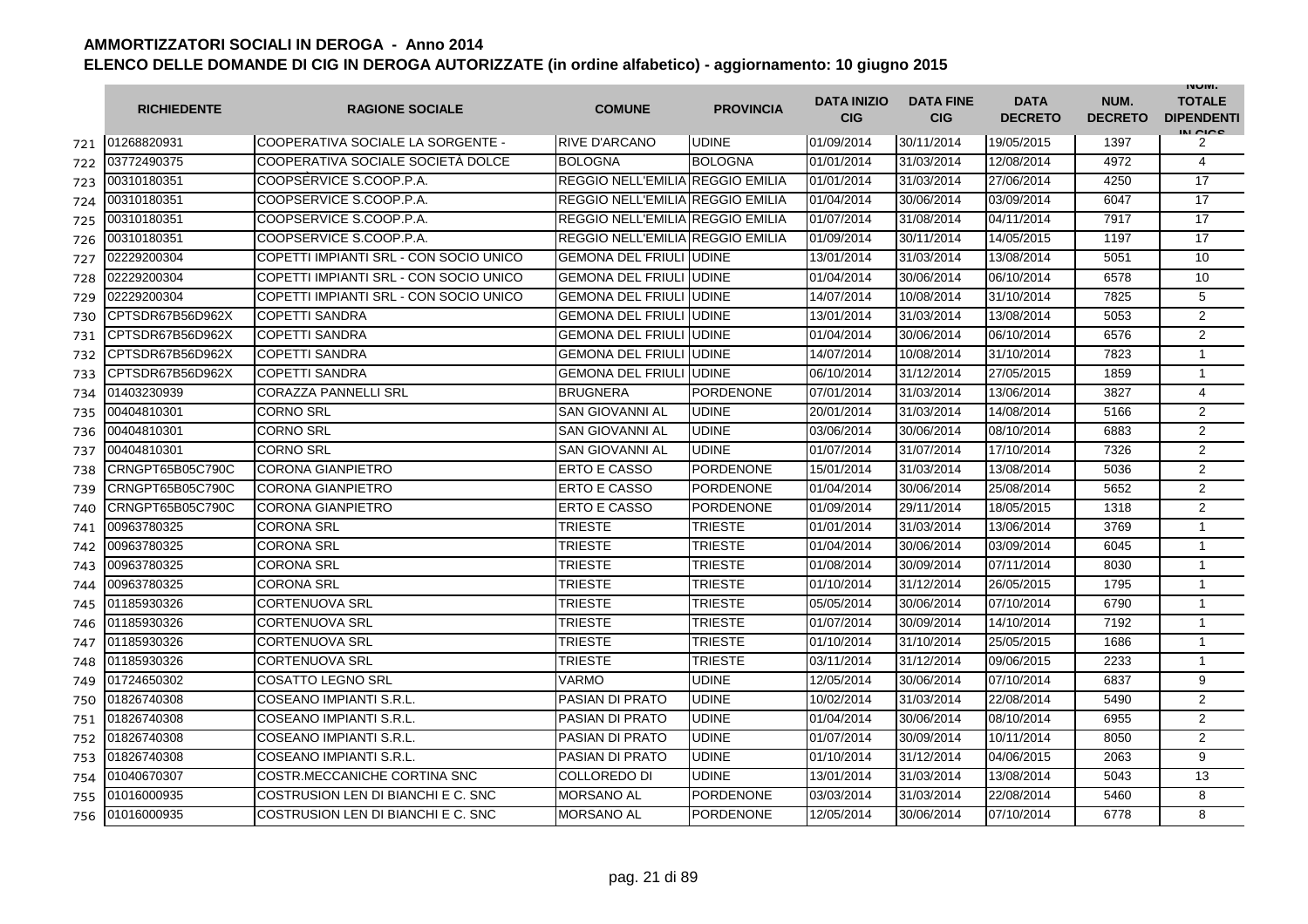|     | <b>RICHIEDENTE</b> | <b>RAGIONE SOCIALE</b>             | <b>COMUNE</b>          | <b>PROVINCIA</b> | <b>DATA INIZIO</b><br><b>CIG</b> | <b>DATA FINE</b><br><b>CIG</b> | <b>DATA</b><br><b>DECRETO</b> | NUM.<br><b>DECRETO</b> | <b>INUIVI.</b><br><b>TOTALE</b><br><b>DIPENDENTI</b><br>IN CIGO |
|-----|--------------------|------------------------------------|------------------------|------------------|----------------------------------|--------------------------------|-------------------------------|------------------------|-----------------------------------------------------------------|
| 757 | 01016000935        | COSTRUSION LEN DI BIANCHI E C. SNC | <b>MORSANO AL</b>      | <b>PORDENONE</b> | 01/07/2014                       | 30/09/2014                     | 07/10/2014                    | 6797                   | 8                                                               |
| 758 | 01016000935        | COSTRUSION LEN DI BIANCHI E C. SNC | <b>MORSANO AL</b>      | <b>PORDENONE</b> | 13/10/2014                       | 31/12/2014                     | 26/05/2015                    | 1839                   | 8                                                               |
| 759 | 02160810301        | COSTRUZIONI NOVELLO L.& M. SRL     | LESTIZZA               | <b>UDINE</b>     | 03/03/2014                       | 31/03/2014                     | 25/08/2014                    | 5547                   | $\overline{7}$                                                  |
| 760 | 02160810301        | COSTRUZIONI NOVELLO L.& M. SRL     | LESTIZZA               | <b>UDINE</b>     | 01/04/2014                       | 30/06/2014                     | 25/08/2014                    | 5717                   | $\overline{7}$                                                  |
| 761 | 02160810301        | COSTRUZIONI NOVELLO L.& M. SRL     | LESTIZZA               | <b>UDINE</b>     | 01/07/2014                       | 31/08/2014                     | 17/10/2014                    | 7363                   | 2                                                               |
| 762 | 02338110303        | COSTRUZIONI TROPPINA VITTORINO SRL | POZZUOLO DEL           | <b>UDINE</b>     | 12/06/2014                       | 05/09/2014                     | 08/10/2014                    | 6970                   | 3                                                               |
| 763 | 02338110303        | COSTRUZIONI TROPPINA VITTORINO SRL | POZZUOLO DEL           | <b>UDINE</b>     | 08/09/2014                       | 28/11/2014                     | 19/05/2015                    | 1403                   | 3                                                               |
| 764 | 00625060306        | COURBELEMENTS SNC DI IACUZZI F.&C. | <b>SAN GIOVANNI AL</b> | <b>UDINE</b>     | 13/01/2014                       | 31/03/2014                     | 13/08/2014                    | 5026                   | 2                                                               |
| 765 | 00625060306        | COURBELEMENTS SNC DI IACUZZI F.&C. | <b>SAN GIOVANNI AL</b> | <b>UDINE</b>     | 01/04/2014                       | 30/06/2014                     | 06/10/2014                    | 6508                   | 2                                                               |
| 766 | CZZGFR55C21C537T   | <b>COZZI GIANFRANCO</b>            | <b>SPILIMBERGO</b>     | PORDENONE        | 03/02/2014                       | 31/03/2014                     | 14/08/2014                    | 5169                   | $\mathbf{1}$                                                    |
| 767 | CZZGFR55C21C537T   | <b>COZZI GIANFRANCO</b>            | <b>SPILIMBERGO</b>     | <b>PORDENONE</b> | 01/04/2014                       | 28/06/2014                     | 25/08/2014                    | 5747                   | 1                                                               |
| 768 | CZZGFR55C21C537T   | <b>COZZI GIANFRANCO</b>            | <b>SPILIMBERGO</b>     | <b>PORDENONE</b> | 01/07/2014                       | 30/09/2014                     | 10/10/2014                    | 7113                   | $\mathbf{1}$                                                    |
| 769 | 01986050308        | CRAMARS S.C. A R.L.                | TOLMEZZO               | <b>UDINE</b>     | 07/04/2014                       | 30/06/2014                     | 02/09/2014                    | 5992                   | 12                                                              |
| 770 | 01986050308        | CRAMARS S.C. A R.L.                | TOLMEZZO               | <b>UDINE</b>     | 01/07/2014                       | 30/09/2014                     | 31/10/2014                    | 7809                   | $12 \overline{ }$                                               |
| 771 | 01986050308        | CRAMARS S.C. A R.L.                | TOLMEZZO               | <b>UDINE</b>     | 01/10/2014                       | 31/12/2014                     | 04/06/2015                    | 2083                   | 10                                                              |
| 772 | CRPGLN61L19L483V   | <b>CRAPIZ GIULIANO</b>             | <b>MORUZZO</b>         | <b>UDINE</b>     | 20/01/2014                       | 31/03/2014                     | 13/08/2014                    | 5075                   | 2                                                               |
| 773 | CRPGLN61L19L483V   | <b>CRAPIZ GIULIANO</b>             | <b>MORUZZO</b>         | <b>UDINE</b>     | 01/04/2014                       | 30/06/2014                     | 06/10/2014                    | 6503                   | $\overline{2}$                                                  |
| 774 | 00118310937        | <b>CRISTALGLASS</b>                | <b>PORDENONE</b>       | PORDENONE        | 13/01/2014                       | 31/03/2014                     | 13/08/2014                    | 5004                   | $\overline{2}$                                                  |
| 775 | 00118310937        | <b>CRISTALGLASS</b>                | <b>PORDENONE</b>       | <b>PORDENONE</b> | 01/04/2014                       | 30/06/2014                     | 06/10/2014                    | 6574                   | 2                                                               |
| 776 | 00118310937        | <b>CRISTALGLASS</b>                | <b>PORDENONE</b>       | <b>PORDENONE</b> | 01/07/2014                       | 12/09/2014                     | 10/10/2014                    | 7108                   | $\overline{2}$                                                  |
| 777 | 00118310937        | <b>CRISTALGLASS</b>                | <b>PORDENONE</b>       | <b>PORDENONE</b> | 01/10/2014                       | 24/12/2014                     | 27/05/2015                    | 1876                   | $\overline{2}$                                                  |
| 778 | 02721240303        | CROSS S.R.L.                       | <b>RESIUTTA</b>        | <b>UDINE</b>     | 01/09/2014                       | 30/09/2014                     | 10/11/2014                    | 8089                   | $\mathbf{1}$                                                    |
| 779 | 01633720931        | <b>CSR SOLUTION SRL</b>            | <b>FIUME VENETO</b>    | PORDENONE        | 27/01/2014                       | 31/03/2014                     | 12/08/2014                    | 4987                   | 4                                                               |
| 780 | 01633720931        | <b>CSR SOLUTION SRL</b>            | <b>FIUME VENETO</b>    | PORDENONE        | 19/05/2014                       | 30/06/2014                     | 07/10/2014                    | 6803                   | $\overline{4}$                                                  |
| 781 | 01633720931        | <b>CSR SOLUTION SRL</b>            | FIUME VENETO           | <b>PORDENONE</b> | 01/07/2014                       | 30/09/2014                     | 10/10/2014                    | 7086                   | 4                                                               |
| 782 | 01633720931        | <b>CSR SOLUTION SRL</b>            | <b>FIUME VENETO</b>    | <b>PORDENONE</b> | 01/10/2014                       | 31/12/2014                     | 25/05/2015                    | 1722                   | 4                                                               |
| 783 | CBRCLT47S20F760V   | <b>CUBERLI CARLETTO</b>            | TRICESIMO              | <b>UDINE</b>     | 03/02/2014                       | 31/03/2014                     | 19/08/2014                    | 5285                   | 3                                                               |
| 784 | CBRCLT47S20F760V   | <b>CUBERLI CARLETTO</b>            | TRICESIMO              | <b>UDINE</b>     | 01/04/2014                       | 30/06/2014                     | 26/08/2014                    | 5849                   | 3                                                               |
| 785 | CBRCLT47S20F760V   | <b>CUBERLI CARLETTO</b>            | TRICESIMO              | <b>UDINE</b>     | 01/07/2014                       | 31/07/2014                     | 22/10/2014                    | 7520                   | 3                                                               |
| 786 | CBRCLT47S20F760V   | <b>CUBERLI CARLETTO</b>            | TRICESIMO              | UDINE            | 01/09/2014                       | 31/10/2014                     | 14/05/2015                    | 1178                   | 3                                                               |
| 787 | 00294570304        | <b>CUGINI CALLIGARO</b>            | <b>BUJA</b>            | <b>UDINE</b>     | 03/03/2014                       | 31/03/2014                     | 25/08/2014                    | 5584                   | 3                                                               |
| 788 | 00294570304        | <b>CUGINI CALLIGARO</b>            | <b>BUJA</b>            | <b>UDINE</b>     | 14/04/2014                       | 30/06/2014                     | 07/10/2014                    | 6715                   | $\overline{4}$                                                  |
| 789 | 00294570304        | <b>CUGINI CALLIGARO</b>            | <b>BUJA</b>            | <b>UDINE</b>     | 07/07/2014                       | 30/09/2014                     | 31/10/2014                    | 7805                   | $\overline{4}$                                                  |
| 790 | 00294570304        | <b>CUGINI CALLIGARO</b>            | <b>BUJA</b>            | <b>UDINE</b>     | 01/10/2014                       | 31/12/2014                     | 29/05/2015                    | 1952                   | 4                                                               |
| 791 | CMNFNZ50R27E098E   | <b>CUMIN FIORENZO</b>              | ROMANS D'ISONZO        | <b>GORIZIA</b>   | 07/01/2014                       | 31/03/2014                     | 27/06/2014                    | 4285                   | 4                                                               |
| 792 | CMNFNZ50R27E098E   | <b>CUMIN FIORENZO</b>              | ROMANS D'ISONZO        | <b>GORIZIA</b>   | 01/04/2014                       | 30/06/2014                     | 26/08/2014                    | 5819                   | 4                                                               |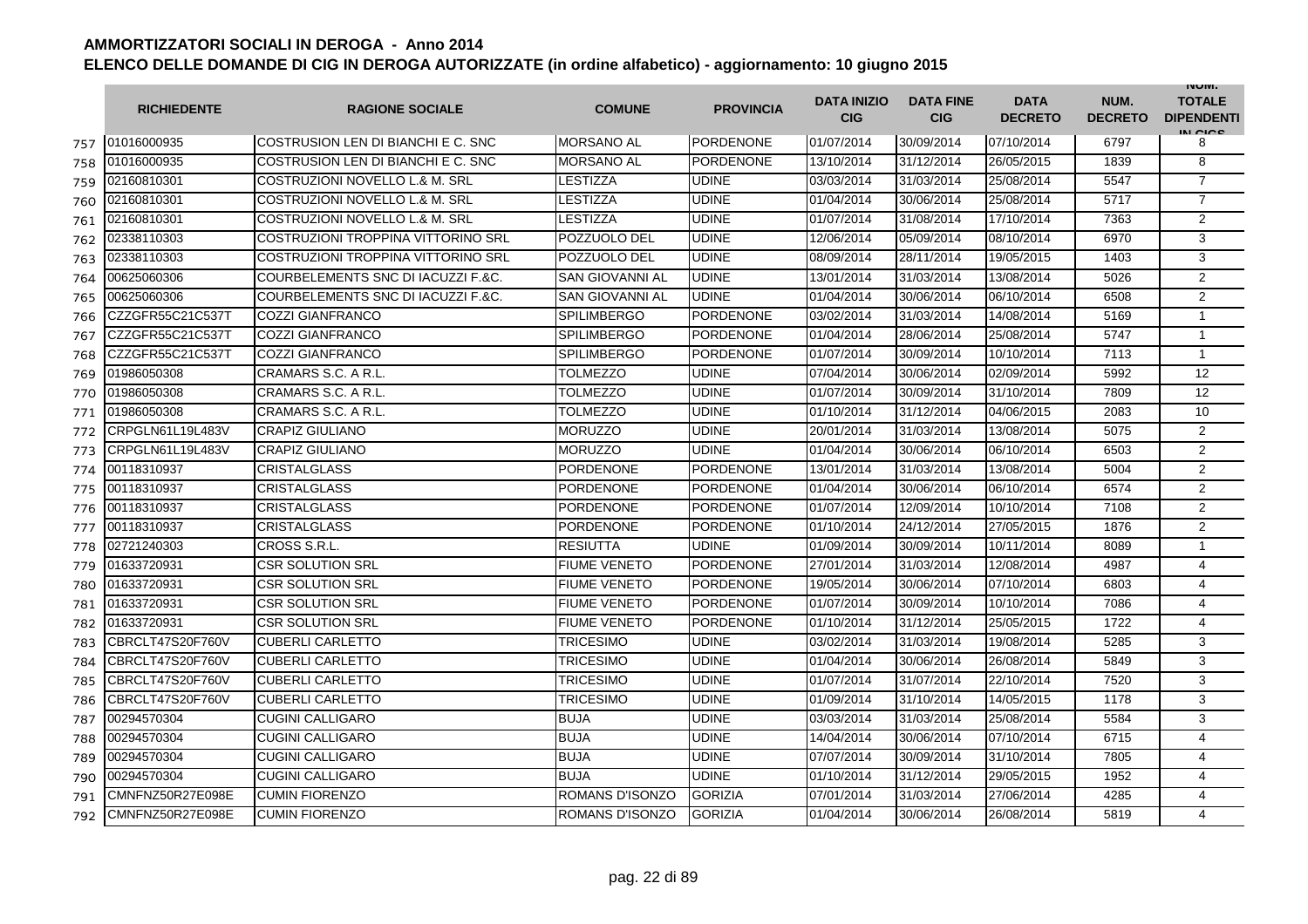|     | <b>RICHIEDENTE</b> | <b>RAGIONE SOCIALE</b>                  | <b>COMUNE</b>                   | <b>PROVINCIA</b> | <b>DATA INIZIO</b><br><b>CIG</b> | <b>DATA FINE</b><br><b>CIG</b> | <b>DATA</b><br><b>DECRETO</b> | NUM.<br><b>DECRETO</b> | <b>INUIVI.</b><br><b>TOTALE</b><br><b>DIPENDENTI</b><br>IN CICO |
|-----|--------------------|-----------------------------------------|---------------------------------|------------------|----------------------------------|--------------------------------|-------------------------------|------------------------|-----------------------------------------------------------------|
| 793 | CMNFNZ50R27E098E   | <b>CUMIN FIORENZO</b>                   | <b>ROMANS D'ISONZO</b>          | <b>GORIZIA</b>   | 01/07/2014                       | 31/08/2014                     | 13/10/2014                    | 7138                   | 4                                                               |
| 794 | CMNFNZ50R27E098E   | <b>CUMIN FIORENZO</b>                   | ROMANS D'ISONZO                 | <b>GORIZIA</b>   | 01/09/2014                       | 14/11/2014                     | 14/05/2015                    | 1188                   | 4                                                               |
| 795 | CMNNTN75E25L483C   | <b>CUMINI ANTONIO</b>                   | <b>MAJANO</b>                   | <b>UDINE</b>     | 01/04/2014                       | 30/06/2014                     | 06/10/2014                    | 6512                   | 5                                                               |
| 796 | 02434790305        | <b>CURWOOD SRL</b>                      | <b>TRIVIGNANO</b>               | <b>UDINE</b>     | 27/01/2014                       | 31/03/2014                     | 18/08/2014                    | 5240                   | $\overline{4}$                                                  |
| 797 | 02434790305        | <b>CURWOOD SRL</b>                      | TRIVIGNANO                      | <b>UDINE</b>     | 28/04/2014                       | 30/06/2014                     | 07/10/2014                    | 6756                   | 4                                                               |
| 798 | 02434790305        | <b>CURWOOD SRL</b>                      | <b>TRIVIGNANO</b>               | <b>UDINE</b>     | 06/10/2014                       | 22/12/2014                     | 04/06/2015                    | 2071                   | 4                                                               |
| 799 | CTRRRT45C08H501E   | <b>CUTRUPIA ROBERTO</b>                 | <b>UDINE</b>                    | <b>UDINE</b>     | 20/01/2014                       | 31/03/2014                     | 14/08/2014                    | 5130                   | 5                                                               |
| 800 | CTRRRT45C08H501E   | <b>CUTRUPIA ROBERTO</b>                 | <b>UDINE</b>                    | <b>UDINE</b>     | 01/04/2014                       | 30/06/2014                     | 26/08/2014                    | 5824                   | 5                                                               |
| 801 | CTRRRT45C08H501E   | <b>CUTRUPIA ROBERTO</b>                 | <b>UDINE</b>                    | <b>UDINE</b>     | 01/07/2014                       | 31/07/2014                     | 24/10/2014                    | 7623                   | 5                                                               |
| 802 | 01719000935        | <b>D&amp;CO SRL</b>                     | PORDENONE                       | PORDENONE        | 03/06/2014                       | 30/06/2014                     | 08/10/2014                    | 6945                   | $\overline{2}$                                                  |
| 803 | 01719000935        | <b>D&amp;CO SRL</b>                     | <b>PORDENONE</b>                | PORDENONE        | 01/07/2014                       | 30/09/2014                     | 28/10/2014                    | 7709                   | $\overline{2}$                                                  |
| 804 | 01329660938        | D.M. SNC DI ONGARO E PERISSINOTTI       | <b>PORCIA</b>                   | <b>PORDENONE</b> | 02/01/2014                       | 31/03/2014                     | 28/04/2014                    | 2949                   | $\mathbf{1}$                                                    |
| 805 | 02157500303        | <b>D.S.AUTO SRL</b>                     | <b>GEMONA DEL FRIULI UDINE</b>  |                  | 23/07/2014                       | 30/09/2014                     | 07/11/2014                    | 8025                   | $\mathbf{1}$                                                    |
| 806 | 02157500303        | <b>D.S.AUTO SRL</b>                     | <b>GEMONA DEL FRIULI JUDINE</b> |                  | 06/10/2014                       | 31/12/2014                     | 09/06/2015                    | 2250                   | 1                                                               |
| 807 | 01489230936        | <b>D.V.T. SISTEMI SRL</b>               | <b>BUDOIA</b>                   | <b>PORDENONE</b> | 07/01/2014                       | 31/03/2014                     | 11/06/2014                    | 3618                   | $\mathbf{1}$                                                    |
| 808 | 01489230936        | <b>D.V.T. SISTEMI SRL</b>               | <b>BUDOIA</b>                   | <b>PORDENONE</b> | 07/04/2014                       | 30/06/2014                     | 25/08/2014                    | 5748                   | $\mathbf{1}$                                                    |
| 809 | 01489230936        | D.V.T. SISTEMI SRL                      | <b>BUDOIA</b>                   | PORDENONE        | 07/07/2014                       | 06/09/2014                     | 31/10/2014                    | 7810                   | $\mathbf{1}$                                                    |
| 810 | 01489230936        | <b>D.V.T. SISTEMI SRL</b>               | <b>BUDOIA</b>                   | <b>PORDENONE</b> | 06/10/2014                       | 16/12/2014                     | 29/05/2015                    | 1975                   | 1                                                               |
| 811 | DGSRNT52T02C817Y   | <b>D'AGOSTIN RENATO</b>                 | <b>CODROIPO</b>                 | <b>UDINE</b>     | 02/01/2014                       | 31/03/2014                     | 13/08/2014                    | 5052                   | $\mathbf{1}$                                                    |
| 812 | DGSRNT52T02C817Y   | <b>D'AGOSTIN RENATO</b>                 | <b>CODROIPO</b>                 | <b>UDINE</b>     | 01/04/2014                       | 30/06/2014                     | 03/09/2014                    | 6048                   | $\mathbf{1}$                                                    |
| 813 | DMBNGL67C46G284C   | <b>D'AMBROSIO ANGELA</b>                | <b>MORTEGLIANO</b>              | <b>UDINE</b>     | 13/01/2014                       | 31/03/2014                     | 13/08/2014                    | 4994                   | 12                                                              |
| 814 | DMBNGL67C46G284C   | <b>D'AMBROSIO ANGELA</b>                | <b>MORTEGLIANO</b>              | <b>UDINE</b>     | 01/04/2014                       | 30/06/2014                     | 03/10/2014                    | 6406                   | 12                                                              |
| 815 | DMBNGL67C46G284C   | <b>D'AMBROSIO ANGELA</b>                | <b>MORTEGLIANO</b>              | <b>UDINE</b>     | 01/07/2014                       | 31/07/2014                     | 24/10/2014                    | 7635                   | 13                                                              |
| 816 | DMBNGL67C46G284C   | <b>D'AMBROSIO ANGELA</b>                | <b>MORTEGLIANO</b>              | <b>UDINE</b>     | 01/09/2014                       | 30/11/2014                     | 18/05/2015                    | 1307                   | 13                                                              |
| 817 | 01326520309        | DANIELA CRAGNAZ E C. S.N.C.             | <b>POVOLETTO</b>                | <b>UDINE</b>     | 01/04/2014                       | 30/06/2014                     | 25/08/2014                    | 5750                   | $\mathbf{1}$                                                    |
| 818 | 01326520309        | DANIELA CRAGNAZ E C. S.N.C.             | <b>POVOLETTO</b>                | <b>UDINE</b>     | 01/07/2014                       | 30/09/2014                     | 24/10/2014                    | 7577                   | $\mathbf{1}$                                                    |
| 819 | 02527050302        | DANIELIS DANIELE & C. SNC               | <b>BAGNARIA ARSA</b>            | <b>UDINE</b>     | 24/02/2014                       | 31/03/2014                     | 22/08/2014                    | 5510                   | $\mathbf{1}$                                                    |
| 820 | 02527050302        | DANIELIS DANIELE & C. SNC               | <b>BAGNARIA ARSA</b>            | <b>UDINE</b>     | 01/04/2014                       | 23/06/2014                     | 06/10/2014                    | 6520                   | $\mathbf{1}$                                                    |
| 821 | 00070650932        | DE ANNA AMBROGIO SNC DI DE ANNA A. & C. | <b>PORDENONE</b>                | <b>PORDENONE</b> | 20/01/2014                       | 31/03/2014                     | 14/08/2014                    | 5137                   | 12                                                              |
| 822 | 00070650932        | DE ANNA AMBROGIO SNC DI DE ANNA A. & C. | <b>PORDENONE</b>                | <b>PORDENONE</b> | 01/04/2014                       | 30/06/2014                     | 03/10/2014                    | 6413                   | 11                                                              |
| 823 | DBLNLT68H49G888J   | DE BELLIS NICOLETTA                     | <b>PORDENONE</b>                | PORDENONE        | 17/02/2014                       | 31/03/2014                     | 19/08/2014                    | 5288                   | 1                                                               |
| 824 | 00467360301        | DE CECCO COPERTURE SRL                  | POZZUOLO DEL                    | <b>UDINE</b>     | 14/07/2014                       | 30/09/2014                     | 31/10/2014                    | 7796                   | $\mathbf{1}$                                                    |
| 825 | 01391660931        | DE LORENZI DANIELA & CARLO & CO. SAS    | <b>PRAVISDOMINI</b>             | <b>PORDENONE</b> | 07/01/2014                       | 31/03/2014                     | 11/06/2014                    | 3626                   | $\mathbf{1}$                                                    |
| 826 | 01391660931        | DE LORENZI DANIELA & CARLO & CO. SAS    | <b>PRAVISDOMINI</b>             | <b>PORDENONE</b> | 01/04/2014                       | 30/06/2014                     | 25/08/2014                    | 5707                   | $\mathbf{1}$                                                    |
| 827 | 01391660931        | DE LORENZI DANIELA & CARLO & CO. SAS    | <b>PRAVISDOMINI</b>             | <b>PORDENONE</b> | 01/09/2014                       | 30/11/2014                     | 14/05/2015                    | 1140                   | $\mathbf{1}$                                                    |
| 828 | 01683500936        | DE NADAI IMPIANTI SRL                   | <b>SACILE</b>                   | <b>PORDENONE</b> | 24/02/2014                       | 31/03/2014                     | 25/08/2014                    | 5543                   | 10                                                              |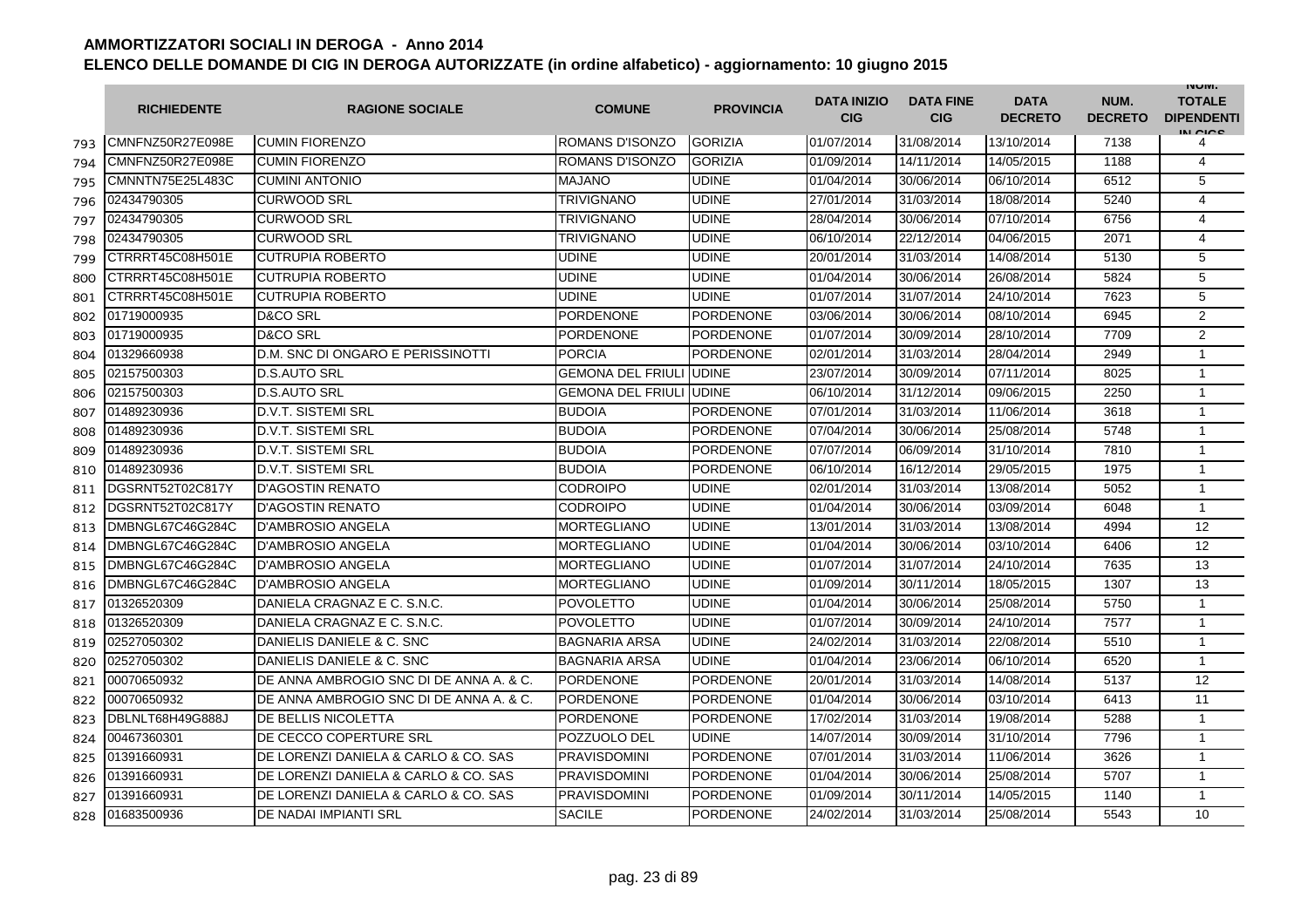|     | <b>RICHIEDENTE</b> | <b>RAGIONE SOCIALE</b>             | <b>COMUNE</b>      | <b>PROVINCIA</b> | <b>DATA INIZIO</b><br><b>CIG</b> | <b>DATA FINE</b><br><b>CIG</b> | <b>DATA</b><br><b>DECRETO</b> | NUM.<br><b>DECRETO</b> | <b>INUIVI.</b><br><b>TOTALE</b><br><b>DIPENDENTI</b><br>IN CICS |
|-----|--------------------|------------------------------------|--------------------|------------------|----------------------------------|--------------------------------|-------------------------------|------------------------|-----------------------------------------------------------------|
| 829 | 01683500936        | DE NADAI IMPIANTI SRL              | <b>SACILE</b>      | PORDENONE        | 01/04/2014                       | 30/06/2014                     | 06/10/2014                    | 6568                   | 9                                                               |
| 830 | DPRLGE30S20G127D   | DE PRIVITELLIO ELIGIO              | <b>STARANZANO</b>  | <b>GORIZIA</b>   | 03/02/2014                       | 31/03/2014                     | 28/08/2014                    | 5925                   | $\mathbf{1}$                                                    |
| 831 | DPRLGE30S20G127D   | <b>DE PRIVITELLIO ELIGIO</b>       | <b>STARANZANO</b>  | <b>GORIZIA</b>   | 03/06/2014                       | 30/06/2014                     | 10/10/2014                    | 7046                   | 1                                                               |
| 832 | DPRLGE30S20G127D   | DE PRIVITELLIO ELIGIO              | <b>STARANZANO</b>  | <b>GORIZIA</b>   | 11/09/2014                       | 10/12/2014                     | 21/05/2015                    | 1569                   | $\mathbf{1}$                                                    |
| 833 | 01831780307        | DE STALIS MICHELE E C. SNC         | VERZEGNIS          | <b>UDINE</b>     | 01/04/2014                       | 30/06/2014                     | 03/10/2014                    | 6428                   | 6                                                               |
| 834 | 01831780307        | DE STALIS MICHELE E C. SNC         | <b>VERZEGNIS</b>   | <b>UDINE</b>     | 01/07/2014                       | 08/08/2014                     | 22/10/2014                    | 7526                   | 2                                                               |
| 835 | 01831780307        | DE STALIS MICHELE E C. SNC         | <b>VERZEGNIS</b>   | <b>UDINE</b>     | 14/10/2014                       | 31/12/2014                     | 08/06/2015                    | 2149                   | 8                                                               |
| 836 | 01409270301        | DE ZOTTI GIANNI A. & C. SNC        | <b>TRICESIMO</b>   | <b>UDINE</b>     | 30/05/2014                       | 30/06/2014                     | 10/10/2014                    | 7051                   | 1                                                               |
| 837 | 01409270301        | DE ZOTTI GIANNI A. & C. SNC        | <b>TRICESIMO</b>   | <b>UDINE</b>     | 01/07/2014                       | 30/09/2014                     | 10/10/2014                    | 7103                   | 1                                                               |
| 838 | 00161250311        | DE.CO.MA.                          | <b>TRIESTE</b>     | <b>TRIESTE</b>   | 28/07/2014                       | 30/09/2014                     | 10/11/2014                    | 8068                   | $\overline{7}$                                                  |
| 839 | 00161250311        | DE.CO.MA.                          | TRIESTE            | <b>TRIESTE</b>   | 01/10/2014                       | 31/12/2014                     | 29/05/2015                    | 1977                   | $\overline{7}$                                                  |
| 840 | 01126380938        | DE.CO.RO. S.N.C.                   | <b>SPILIMBERGO</b> | <b>PORDENONE</b> | 09/01/2014                       | 31/03/2014                     | 13/06/2014                    | 3825                   | 6                                                               |
| 841 | 01126380938        | DE.CO.RO. S.N.C.                   | <b>SPILIMBERGO</b> | <b>PORDENONE</b> | 14/04/2014                       | 30/06/2014                     | 07/10/2014                    | 6701                   | 10                                                              |
| 842 | 01126380938        | DE.CO.RO. S.N.C.                   | <b>SPILIMBERGO</b> | PORDENONE        | 01/07/2014                       | 20/09/2014                     | 17/10/2014                    | 7366                   | 11                                                              |
| 843 | 01126380938        | DE.CO.RO. S.N.C.                   | <b>SPILIMBERGO</b> | <b>PORDENONE</b> | 07/10/2014                       | 31/12/2014                     | 04/06/2015                    | 2062                   | 10                                                              |
| 844 | DNEDEO31C08L039T   | <b>DEANA EDO</b>                   | TALMASSONS         | <b>UDINE</b>     | 07/01/2014                       | 31/03/2014                     | 12/08/2014                    | 4938                   | 4                                                               |
| 845 | DNEDEO31C08L039T   | <b>DEANA EDO</b>                   | TALMASSONS         | <b>UDINE</b>     | 01/04/2014                       | 30/06/2014                     | 26/08/2014                    | 5864                   | 4                                                               |
| 846 | DNEDEO31C08L039T   | <b>DEANA EDO</b>                   | TALMASSONS         | <b>UDINE</b>     | 14/07/2014                       | 01/08/2014                     | 04/11/2014                    | 7916                   | $\overline{4}$                                                  |
| 847 | DNEDEO31C08L039T   | <b>DEANA EDO</b>                   | TALMASSONS         | <b>UDINE</b>     | 25/08/2014                       | 31/10/2014                     | 13/05/2015                    | 1108                   | $\overline{4}$                                                  |
| 848 | 01314080308        | DEANA MATTIA DI E.DEANA & C. SNC   | TALMASSONS         | <b>UDINE</b>     | 07/01/2014                       | 31/03/2014                     | 12/08/2014                    | 4939                   | 12                                                              |
| 849 | 01314080308        | DEANA MATTIA DI E.DEANA & C. SNC   | TALMASSONS         | <b>UDINE</b>     | 01/04/2014                       | 30/06/2014                     | 26/08/2014                    | 5868                   | 12                                                              |
| 850 | 01314080308        | DEANA MATTIA DI E.DEANA & C. SNC   | TALMASSONS         | <b>UDINE</b>     | 14/07/2014                       | 01/08/2014                     | 04/11/2014                    | 7915                   | 8                                                               |
| 851 | 01314080308        | DEANA MATTIA DI E.DEANA & C. SNC   | TALMASSONS         | <b>UDINE</b>     | 25/08/2014                       | 31/10/2014                     | 13/05/2015                    | 1109                   | 10                                                              |
| 852 | 01117940930        | DEAS S.R.L.                        | <b>PASIANO DI</b>  | <b>PORDENONE</b> | 27/01/2014                       | 31/03/2014                     | 14/08/2014                    | 5117                   | 4                                                               |
| 853 | 01117940930        | DEAS S.R.L.                        | <b>PASIANO DI</b>  | PORDENONE        | 07/04/2014                       | 30/06/2014                     | 06/10/2014                    | 6556                   | $\overline{4}$                                                  |
| 854 | 01117940930        | DEAS S.R.L.                        | <b>PASIANO DI</b>  | <b>PORDENONE</b> | 21/07/2014                       | 27/09/2014                     | 04/11/2014                    | 7884                   | 4                                                               |
| 855 | 01117940930        | DEAS S.R.L                         | PASIANO DI         | PORDENONE        | 27/10/2014                       | 31/12/2014                     | 08/06/2015                    | 2191                   | 4                                                               |
| 856 | 01224400935        | DEL MISTRO ENNIO & C. SNC          | <b>MANIAGO</b>     | <b>PORDENONE</b> | 01/09/2014                       | 29/11/2014                     | 14/05/2015                    | 1219                   | $\mathbf{1}$                                                    |
| 857 | 01004470934        | DELIZIA CLUB DI LIANI CORRADO E C. | <b>CODROIPO</b>    | <b>UDINE</b>     | 19/05/2014                       | 30/06/2014                     | 08/10/2014                    | 6870                   | 4                                                               |
| 858 | 00194800934        | DELL'AGNESE ANTONIO & C S.A.S.     | <b>PORDENONE</b>   | <b>PORDENONE</b> | 02/01/2014                       | 31/03/2014                     | 28/04/2014                    | 2961                   | 1                                                               |
| 859 | 00194800934        | DELL'AGNESE ANTONIO & C S.A.S.     | <b>PORDENONE</b>   | <b>PORDENONE</b> | 01/04/2014                       | 30/06/2014                     | 06/10/2014                    | 6563                   | 2                                                               |
| 860 | 00194800934        | DELL'AGNESE ANTONIO & C S.A.S.     | <b>PORDENONE</b>   | <b>PORDENONE</b> | 01/07/2014                       | 30/08/2014                     | 15/10/2014                    | 7263                   | 2                                                               |
| 861 | 00194800934        | DELL'AGNESE ANTONIO & C S.A.S.     | <b>PORDENONE</b>   | <b>PORDENONE</b> | 01/09/2014                       | 29/11/2014                     | 14/05/2015                    | 1221                   | $\mathbf{1}$                                                    |
| 862 | DLLGLC47A17L483A   | <b>DELLI ZOTTI GLAUCO</b>          | <b>UDINE</b>       | <b>UDINE</b>     | 13/01/2014                       | 31/03/2014                     | 27/06/2014                    | 4326                   | 3                                                               |
| 863 | DLLGLC47A17L483A   | <b>DELLI ZOTTI GLAUCO</b>          | <b>UDINE</b>       | <b>UDINE</b>     | 01/04/2014                       | 30/06/2014                     | 25/08/2014                    | 5647                   | 3                                                               |
| 864 | CRTSRG66C14F770E   | DELPHIS DI CURTOLO SERGIO          | <b>PRATA DI</b>    | <b>PORDENONE</b> | 02/01/2014                       | 31/03/2014                     | 13/06/2014                    | 3729                   | 3                                                               |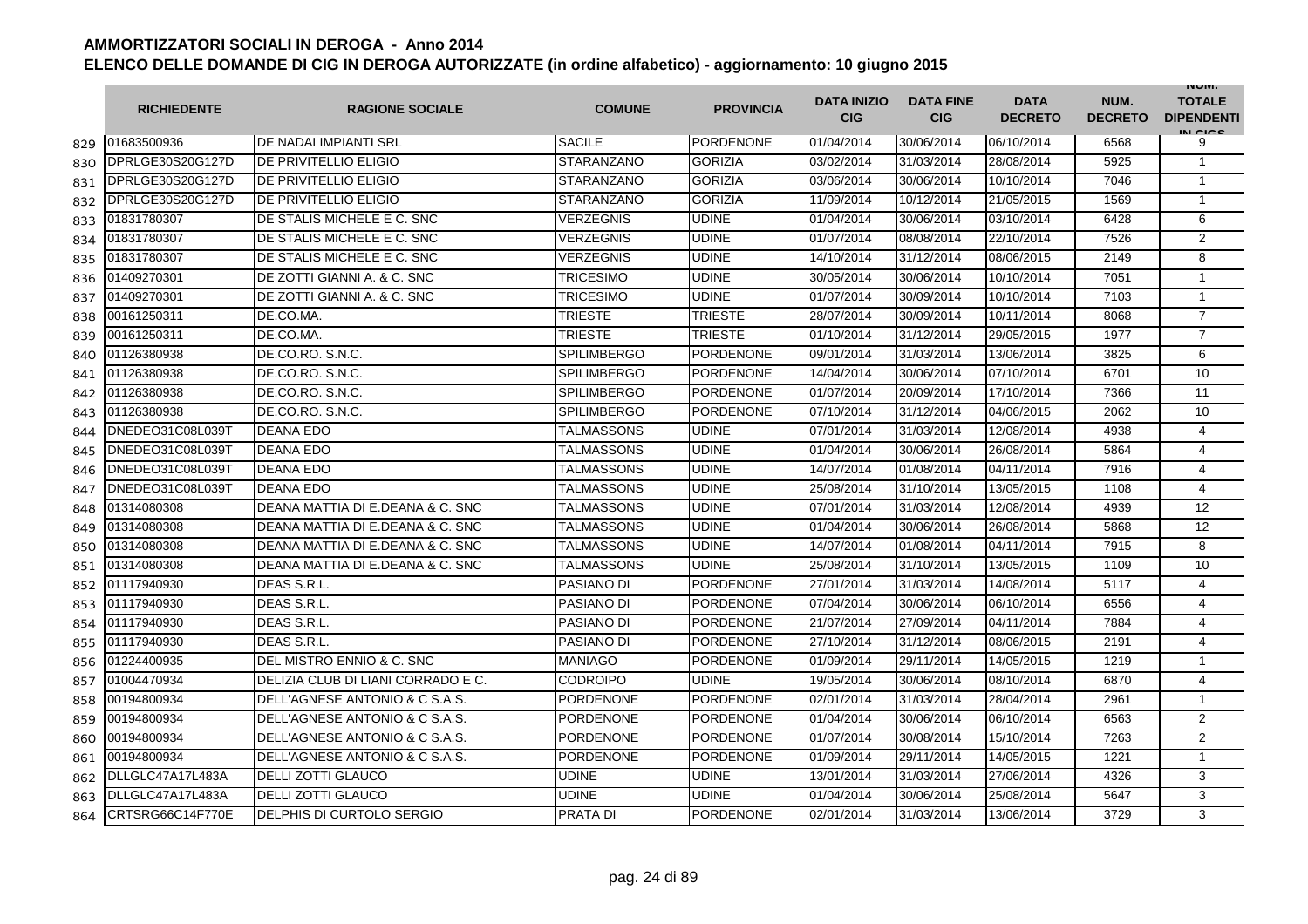|     | <b>RICHIEDENTE</b> | <b>RAGIONE SOCIALE</b>                                | <b>COMUNE</b>          | <b>PROVINCIA</b> | <b>DATA INIZIO</b><br><b>CIG</b> | <b>DATA FINE</b><br><b>CIG</b> | <b>DATA</b><br><b>DECRETO</b> | NUM.<br><b>DECRETO</b> | <b>INUIVI.</b><br><b>TOTALE</b><br><b>DIPENDENTI</b><br>IN CIGO |
|-----|--------------------|-------------------------------------------------------|------------------------|------------------|----------------------------------|--------------------------------|-------------------------------|------------------------|-----------------------------------------------------------------|
| 865 | CRTSRG66C14F770E   | DELPHIS DI CURTOLO SERGIO                             | <b>PRATA DI</b>        | PORDENONE        | 01/04/2014                       | 30/06/2014                     | 25/08/2014                    | 5572                   | 3                                                               |
| 866 | CRTSRG66C14F770E   | DELPHIS DI CURTOLO SERGIO                             | <b>PRATA DI</b>        | <b>PORDENONE</b> | 01/07/2014                       | 30/08/2014                     | 10/10/2014                    | 7033                   | 3                                                               |
| 867 | CRTSRG66C14F770E   | DELPHIS DI CURTOLO SERGIO                             | <b>PRATA DI</b>        | PORDENONE        | 01/09/2014                       | 29/11/2014                     | 13/05/2015                    | 1081                   | 3                                                               |
| 868 | DNLPLG70P14I403Z   | DELTA P ELETTROIMPIANTI DI DANELUZZI                  | LATISANA               | <b>UDINE</b>     | 20/01/2014                       | 31/03/2014                     | 19/08/2014                    | 5318                   | 1                                                               |
| 869 | DNLPLG70P14I403Z   | DELTA P ELETTROIMPIANTI DI DANELUZZI                  | LATISANA               | <b>UDINE</b>     | 15/09/2014                       | 13/12/2014                     | 20/05/2015                    | 1519                   | $\mathbf{1}$                                                    |
| 870 | 00803650324        | DELTA SISTEMI SAS DI ZOHIL MARCO & C.                 | <b>TRIESTE</b>         | TRIESTE          | 06/05/2014                       | 30/06/2014                     | 07/10/2014                    | 6838                   | $\mathbf{1}$                                                    |
| 871 | 01042030930        | <b>DEMAR MOBILI S.R.L</b>                             | <b>PRATA DI</b>        | <b>PORDENONE</b> | 13/01/2014                       | 31/03/2014                     | 27/06/2014                    | 4221                   | 3                                                               |
| 872 | 01042030930        | DEMAR MOBILI S.R.L.                                   | <b>PRATA DI</b>        | <b>PORDENONE</b> | 01/04/2014                       | 30/06/2014                     | 25/08/2014                    | 5739                   | 3                                                               |
| 873 | 01042030930        | DEMAR MOBILI S.R.L.                                   | <b>PRATA DI</b>        | <b>PORDENONE</b> | 22/09/2014                       | 20/12/2014                     | 20/05/2015                    | 1520                   | 3                                                               |
| 874 | 02748070303        | DENIS SAS DI PRIFTI ERION & C.                        | <b>SAN DANIELE DEL</b> | <b>UDINE</b>     | 15/09/2014                       | 30/11/2014                     | 20/05/2015                    | 1493                   | $\mathbf{1}$                                                    |
| 875 | 01129480305        | DENTALTECNICA DI CALLIGARIS M. & C.                   | <b>UDINE</b>           | <b>UDINE</b>     | 13/10/2014                       | 27/12/2014                     | 04/06/2015                    | 2085                   | 1                                                               |
| 876 | 00394530935        | DEOTTO RENATO & C. SNC                                | <b>SAN VITO AL</b>     | <b>PORDENONE</b> | 13/01/2014                       | 31/03/2014                     | 13/06/2014                    | 3757                   | 3                                                               |
| 877 | DPSRSL57D62F356O   | <b>DEPASE ROSSELLA</b>                                | <b>DUINO-AURISINA</b>  | <b>TRIESTE</b>   | 01/04/2014                       | 30/06/2014                     | 25/08/2014                    | 5727                   | $\mathbf{1}$                                                    |
| 878 | DPSBLD49T03B665M   | <b>DEPASE UBALDO</b>                                  | <b>TRIESTE</b>         | <b>TRIESTE</b>   | 01/08/2014                       | 30/09/2014                     | 10/11/2014                    | 8069                   | $\mathbf{1}$                                                    |
| 879 | DPSBLD49T03B665M   | <b>DEPASE UBALDO</b>                                  | <b>TRIESTE</b>         | <b>TRIESTE</b>   | 01/10/2014                       | 31/12/2014                     | 26/05/2015                    | 1818                   | $\mathbf{1}$                                                    |
| 880 | 01543290306        | DI & DI SRL                                           | <b>GONARS</b>          | <b>UDINE</b>     | 09/06/2014                       | 30/06/2014                     | 08/10/2014                    | 6913                   | 3                                                               |
| 881 | 01543290306        | DI & DI SRL                                           | <b>GONARS</b>          | <b>UDINE</b>     | 01/07/2014                       | 30/09/2014                     | 15/10/2014                    | 7251                   | 2                                                               |
| 882 | 01121680308        | DI ERRE LEGNO SRL                                     | <b>SAN GIOVANNI AL</b> | <b>UDINE</b>     | 19/03/2014                       | 30/06/2014                     | 27/06/2014                    | 4263                   | 20                                                              |
| 883 | 01121680308        | DI ERRE LEGNO SRL                                     | <b>SAN GIOVANNI AL</b> | <b>UDINE</b>     | 01/07/2014                       | 07/08/2014                     | 24/10/2014                    | 7567                   | 20                                                              |
| 884 | DMGRSR62R11A757P   | <b>DI MAGGIO ROSARIO</b>                              | PALMANOVA              | <b>UDINE</b>     | 02/05/2014                       | 30/06/2014                     | 08/10/2014                    | 6934                   | $\mathbf{1}$                                                    |
| 885 | DMGRSR62R11A757P   | <b>DI MAGGIO ROSARIO</b>                              | <b>PALMANOVA</b>       | <b>UDINE</b>     | 24/07/2014                       | 30/09/2014                     | 10/11/2014                    | 8057                   | $\mathbf{1}$                                                    |
| 886 | 01754190302        | DIAL DI CARLINO R. & C. SNC                           | <b>BAGNARIA ARSA</b>   | <b>UDINE</b>     | 03/03/2014                       | 31/03/2014                     | 22/08/2014                    | 5480                   | 8                                                               |
| 887 | 01754190302        | DIAL DI CARLINO R. & C. SNC                           | <b>BAGNARIA ARSA</b>   | <b>UDINE</b>     | 01/07/2014                       | 30/09/2014                     | 15/10/2014                    | 7270                   | 6                                                               |
| 888 | 01831020308        | <b>DIANA MARMI SNC</b>                                | <b>VILLA SANTINA</b>   | <b>UDINE</b>     | 27/01/2014                       | 31/03/2014                     | 18/08/2014                    | 5261                   | 3                                                               |
| 889 | 01644120303        | <b>DICOR SRL</b>                                      | <b>PASIAN DI PRATO</b> | <b>UDINE</b>     | 07/01/2014                       | 31/03/2014                     | 11/06/2014                    | 3646                   | 2                                                               |
| 890 | 01644120303        | <b>DICOR SRL</b>                                      | PASIAN DI PRATO        | <b>UDINE</b>     | 01/04/2014                       | 30/06/2014                     | 25/08/2014                    | 5558                   | 2                                                               |
| 891 | 01644120303        | <b>DICOR SRL</b>                                      | <b>PASIAN DI PRATO</b> | <b>UDINE</b>     | 01/07/2014                       | 31/07/2014                     | 16/10/2014                    | 7295                   | $\overline{2}$                                                  |
| 892 | 01644120303        | <b>DICOR SRL</b>                                      | PASIAN DI PRATO        | <b>UDINE</b>     | 01/09/2014                       | 30/09/2014                     | 07/11/2014                    | 8023                   | 2                                                               |
| 893 | 01644120303        | <b>DICOR SRL</b>                                      | <b>PASIAN DI PRATO</b> | <b>UDINE</b>     | 01/10/2014                       | 31/12/2014                     | 21/05/2015                    | 1584                   | $\overline{2}$                                                  |
| 894 | 01370140301        | DIGITEL FRIULI SRL                                    | <b>UDINE</b>           | <b>UDINE</b>     | 15/10/2014                       | 31/12/2014                     | 08/06/2015                    | 2194                   | $\mathbf{1}$                                                    |
| 895 | 02178240301        | DIMENSIONE GIARDINO SNC DI LUCCA GIANNI & MORTEGLIANO |                        | <b>UDINE</b>     | 03/02/2014                       | 31/03/2014                     | 18/08/2014                    | 5234                   | $\overline{2}$                                                  |
| 896 | DMTVRS45C18I330I   | <b>DIMITA DR. VITO ERASMO</b>                         | <b>UDINE</b>           | <b>UDINE</b>     | 07/01/2014                       | 31/03/2014                     | 28/04/2014                    | 2959                   | 5                                                               |
| 897 | DMTVRS45C18I330I   | DIMITA DR. VITO ERASMO                                | <b>UDINE</b>           | <b>UDINE</b>     | 01/04/2014                       | 30/06/2014                     | 25/08/2014                    | 5713                   | 5                                                               |
| 898 | DMTVRS45C18I330I   | DIMITA DR. VITO ERASMO                                | <b>UDINE</b>           | <b>UDINE</b>     | 01/07/2014                       | 31/07/2014                     | 09/10/2014                    | 6992                   | 5                                                               |
| 899 | 00310390323        | DIRT BIKE SNC DI MASSARO                              | <b>TRIESTE</b>         | TRIESTE          | 01/01/2014                       | 29/03/2014                     | 12/08/2014                    | 4950                   | $\mathbf{1}$                                                    |
| 900 | 00310390323        | DIRT BIKE SNC DI MASSARO                              | TRIESTE                | <b>TRIESTE</b>   | 01/04/2014                       | 30/06/2014                     | 30/10/2014                    | 7744                   | $\mathbf{1}$                                                    |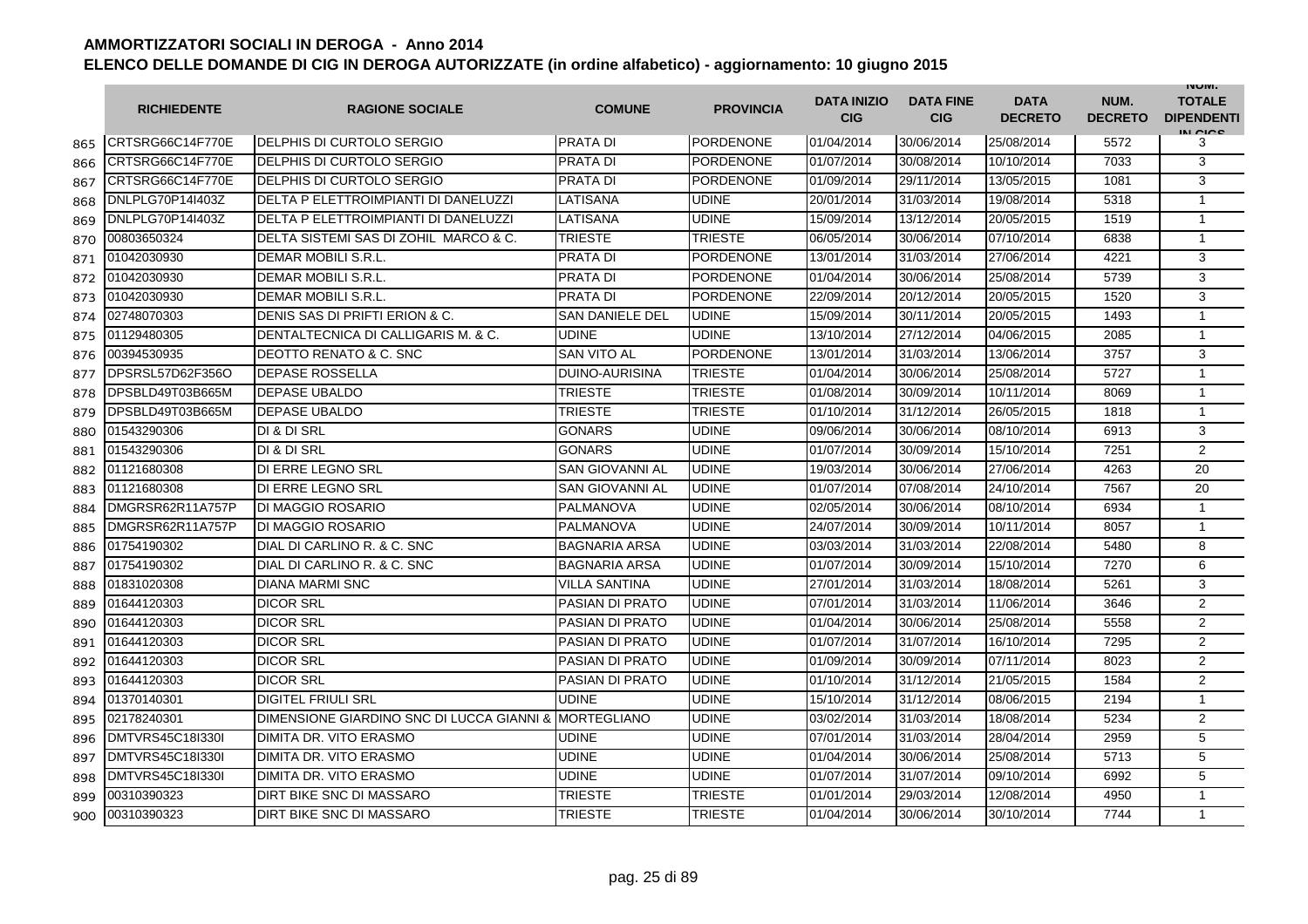|     | <b>RICHIEDENTE</b> | <b>RAGIONE SOCIALE</b>                   | <b>COMUNE</b>             | <b>PROVINCIA</b> | <b>DATA INIZIO</b><br><b>CIG</b> | <b>DATA FINE</b><br><b>CIG</b> | <b>DATA</b><br><b>DECRETO</b> | NUM.<br><b>DECRETO</b> | <b>INUIVI.</b><br><b>TOTALE</b><br><b>DIPENDENTI</b><br>IN CIGO |
|-----|--------------------|------------------------------------------|---------------------------|------------------|----------------------------------|--------------------------------|-------------------------------|------------------------|-----------------------------------------------------------------|
| 901 | 00310390323        | <b>DIRT BIKE SNC DI MASSARO</b>          | <b>TRIESTE</b>            | <b>TRIESTE</b>   | 01/07/2014                       | 31/08/2014                     | 30/10/2014                    | 7754                   | 1                                                               |
| 902 | 00310390323        | DIRT BIKE SNC DI MASSARO                 | TRIESTE                   | TRIESTE          | 08/09/2014                       | 30/11/2014                     | 19/05/2015                    | 1429                   | $\mathbf{1}$                                                    |
| 903 | 01104900301        | DIS-PE DISTRIBUZIONE PRODOTTI EDITORIALI | <b>CAMPOFORMIDO</b>       | <b>UDINE</b>     | 15/09/2014                       | 30/11/2014                     | 20/05/2015                    | 1482                   | 13                                                              |
| 904 | 01675880304        | <b>DISPLAY VIAGGI DI GEAT SRL</b>        | <b>UDINE</b>              | <b>UDINE</b>     | 01/01/2014                       | 31/03/2014                     | 28/04/2014                    | 2952                   | $\overline{2}$                                                  |
| 905 | 01675880304        | DISPLAY VIAGGI DI GEAT SRL               | <b>UDINE</b>              | <b>UDINE</b>     | 01/04/2014                       | 30/06/2014                     | 25/08/2014                    | 5603                   | 2                                                               |
| 906 | 01675880304        | DISPLAY VIAGGI DI GEAT SRL               | <b>UDINE</b>              | <b>UDINE</b>     | 01/07/2014                       | 30/09/2014                     | 20/10/2014                    | 7431                   | $\mathbf{1}$                                                    |
| 907 | DMRFNC68T15L483K   | DMF ELETTRICITA' & AUTOMAZIONI DI DE     | <b>BASILIANO</b>          | <b>UDINE</b>     | 03/06/2014                       | 30/06/2014                     | 08/10/2014                    | 6899                   | $\mathbf{1}$                                                    |
| 908 | DMRFNC68T15L483K   | DMF ELETTRICITA' & AUTOMAZIONI DI DE     | <b>BASILIANO</b>          | <b>UDINE</b>     | 01/07/2014                       | 30/09/2014                     | 13/10/2014                    | 7125                   | $\mathbf{1}$                                                    |
| 909 | DMRFNC68T15L483K   | DMF ELETTRICITA' & AUTOMAZIONI DI DE     | <b>BASILIANO</b>          | <b>UDINE</b>     | 01/10/2014                       | 31/12/2014                     | 20/05/2015                    | 1517                   | $\mathbf{1}$                                                    |
| 910 | 02617740309        | DOMUSTILE DESIGN DI SGUAZZIN RICHARD & C | <b>MANZANO</b>            | <b>UDINE</b>     | 01/07/2014                       | 30/09/2014                     | 17/10/2014                    | 7327                   | $\mathbf{1}$                                                    |
| 911 | 02617740309        | DOMUSTILE DESIGN DI SGUAZZIN RICHARD & C | <b>MANZANO</b>            | <b>UDINE</b>     | 01/10/2014                       | 20/12/2014                     | 26/05/2015                    | 1810                   | 1                                                               |
| 912 | 00537050304        | D'ORLANDO E ASSOCIATI SRL                | UDINE                     | <b>UDINE</b>     | 06/01/2014                       | 31/03/2014                     | 13/06/2014                    | 3719                   | $\mathbf{1}$                                                    |
| 913 | 00537050304        | D'ORLANDO E ASSOCIATI SRL                | UDINE                     | <b>UDINE</b>     | 01/04/2014                       | 30/06/2014                     | 25/08/2014                    | 5712                   | $\overline{2}$                                                  |
| 914 | 00537050304        | D'ORLANDO E ASSOCIATI SRL                | UDINE                     | <b>UDINE</b>     | 01/07/2014                       | 31/08/2014                     | 10/10/2014                    | 7114                   | $\overline{2}$                                                  |
| 915 | 00537050304        | D'ORLANDO E ASSOCIATI SRL                | UDINE                     | <b>UDINE</b>     | 01/09/2014                       | 30/11/2014                     | 13/05/2015                    | 1118                   | 2                                                               |
| 916 | 01091200939        | DOTT.RI FORTUNATO GASPARE VALENTI E      | <b>PORDENONE</b>          | <b>PORDENONE</b> | 01/04/2014                       | 30/06/2014                     | 25/08/2014                    | 5612                   | $\mathbf{1}$                                                    |
| 917 | 01091200939        | DOTT.RI FORTUNATO GASPARE VALENTI E      | PORDENONE                 | PORDENONE        | 01/07/2014                       | 30/09/2014                     | 24/10/2014                    | 7588                   | 1                                                               |
| 918 | 01091200939        | DOTT.RI FORTUNATO GASPARE VALENTI E      | <b>PORDENONE</b>          | <b>PORDENONE</b> | 03/11/2014                       | 31/12/2014                     | 21/05/2015                    | 1582                   | 1                                                               |
| 919 | 02021390303        | <b>DRAG CENTER SRL</b>                   | <b>PRADAMANO</b>          | <b>UDINE</b>     | 08/01/2014                       | 31/03/2014                     | 12/08/2014                    | 4959                   | $\mathbf{1}$                                                    |
| 920 | 02021390303        | <b>DRAG CENTER SRL</b>                   | <b>PRADAMANO</b>          | <b>UDINE</b>     | 26/05/2014                       | 30/06/2014                     | 08/10/2014                    | 6861                   | $\mathbf{1}$                                                    |
| 921 | 01687400307        | DREUSSI MAURO & C. SNC                   | <b>OSOPPO</b>             | <b>UDINE</b>     | 01/07/2014                       | 30/09/2014                     | 01/07/2014                    | 7258                   | 3                                                               |
| 922 | 01687400307        | DREUSSI MAURO & C. SNC                   | <b>OSOPPO</b>             | <b>UDINE</b>     | 22/04/2014                       | 30/06/2014                     | 07/10/2014                    | 6750                   | $\overline{2}$                                                  |
| 923 | 01687400307        | DREUSSI MAURO & C. SNC                   | <b>OSOPPO</b>             | <b>UDINE</b>     | 06/10/2014                       | 31/12/2014                     | 05/06/2015                    | 2120                   | 1                                                               |
| 924 | 00110210937        | <b>DUCOS SRL</b>                         | <b>PORDENONE</b>          | <b>PORDENONE</b> | 06/10/2014                       | 27/12/2014                     | 27/05/2015                    | 1845                   | 5                                                               |
| 925 | 01894190303        | DUE BI SAS DI BURRA GIORGIO & C.         | CIVIDALE DEL FRIULI UDINE |                  | 20/05/2014                       | 30/06/2014                     | 07/10/2014                    | 6841                   | 3                                                               |
| 926 | 01894190303        | DUE BI SAS DI BURRA GIORGIO & C.         | CIVIDALE DEL FRIULI UDINE |                  | 01/07/2014                       | 31/07/2014                     | 15/10/2014                    | 7256                   | 3                                                               |
| 927 | 00236570321        | DUE EFFE SNC                             | SAN DORLIGO               | TRIESTE          | 15/01/2014                       | 31/03/2014                     | 12/08/2014                    | 4960                   | 13                                                              |
| 928 | 00236570321        | DUE EFFE SNC                             | SAN DORLIGO               | <b>TRIESTE</b>   | 08/04/2014                       | 30/06/2014                     | 07/10/2014                    | 6634                   | 14                                                              |
| 929 | 00236570321        | DUE EFFE SNC                             | <b>SAN DORLIGO</b>        | <b>TRIESTE</b>   | 03/07/2014                       | 14/09/2014                     | 20/10/2014                    | 7445                   | 12                                                              |
| 930 | 00236570321        | DUE EFFE SNC                             | <b>SAN DORLIGO</b>        | <b>TRIESTE</b>   | 27/10/2014                       | 31/12/2014                     | 09/06/2015                    | 2232                   | 10                                                              |
| 931 | PLSLSN63M66D854Z   | DUE I DI POLESEL ALESSANDRA              | <b>BRUGNERA</b>           | <b>PORDENONE</b> | 20/10/2014                       | 31/12/2014                     | 08/06/2015                    | 2142                   | 5                                                               |
| 932 | 00895380327        | DUEMILADIECI COOP, SOC. R.L              | <b>MUGGIA</b>             | TRIESTE          | 01/01/2014                       | 31/03/2014                     | 13/08/2014                    | 5007                   | 9                                                               |
| 933 | 00895380327        | DUEMILADIECI COOP, SOC. R.L.             | <b>MUGGIA</b>             | <b>TRIESTE</b>   | 01/04/2014                       | 30/06/2014                     | 02/09/2014                    | 6016                   | 12                                                              |
| 934 | 00895380327        | DUEMILADIECI COOP, SOC. R.L.             | <b>MUGGIA</b>             | <b>TRIESTE</b>   | 01/07/2014                       | 30/09/2014                     | 28/10/2014                    | 7681                   | 15                                                              |
| 935 | 00895380327        | DUEMILADIECI COOP, SOC. R.L.             | <b>MUGGIA</b>             | <b>TRIESTE</b>   | 01/10/2014                       | 30/11/2014                     | 28/05/2015                    | 1934                   | 15                                                              |
| 936 | 01340670932        | DUEPPI SNC DI PRIMITIVO CARMEN & C.      | <b>PORDENONE</b>          | <b>PORDENONE</b> | 01/04/2014                       | 30/06/2014                     | 03/10/2014                    | 6377                   | 3                                                               |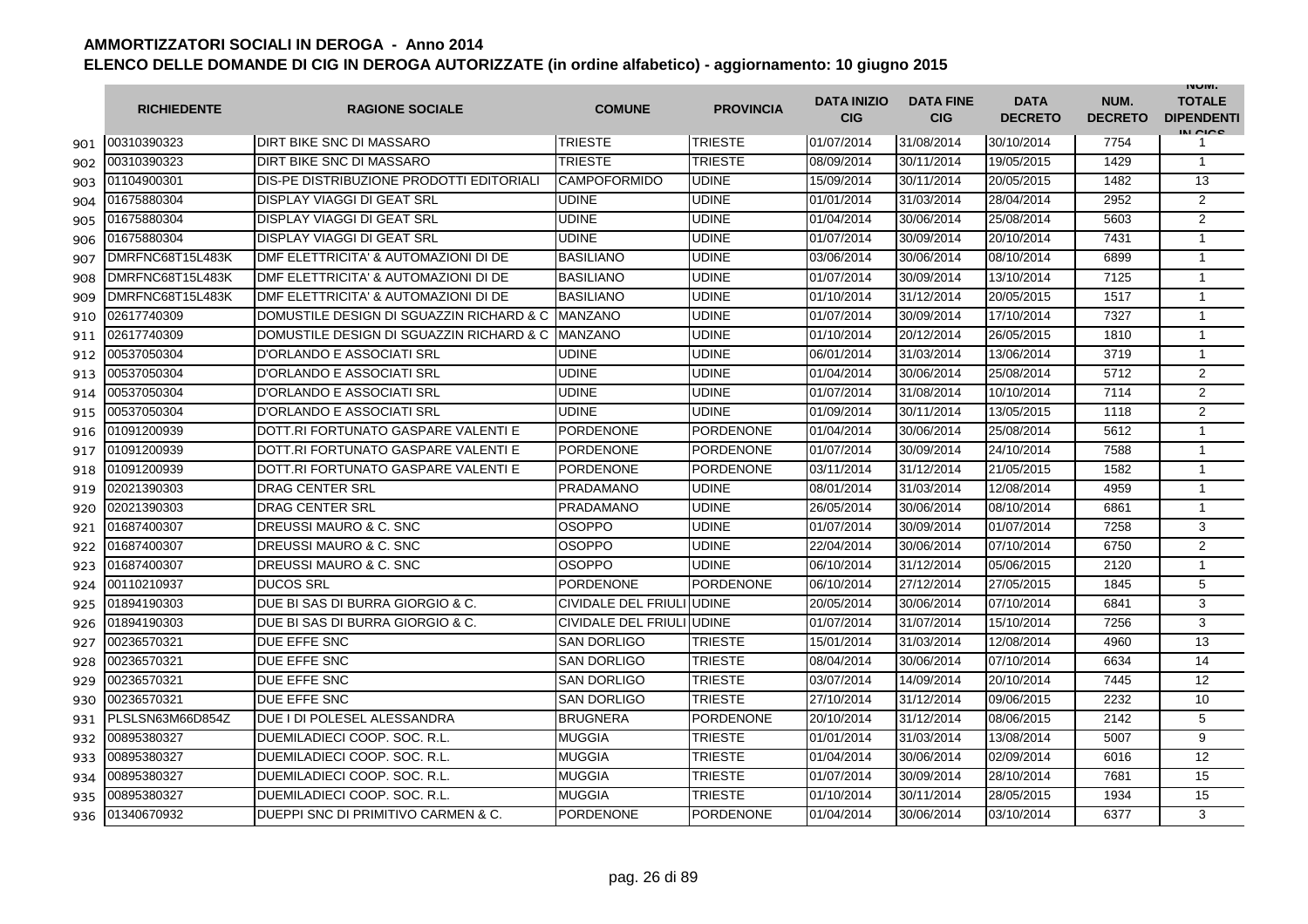|     | <b>RICHIEDENTE</b> | <b>RAGIONE SOCIALE</b>                     | <b>COMUNE</b>                  | <b>PROVINCIA</b> | <b>DATA INIZIO</b><br><b>CIG</b> | <b>DATA FINE</b><br><b>CIG</b> | <b>DATA</b><br><b>DECRETO</b> | NUM.<br><b>DECRETO</b> | <b>INUIVI.</b><br><b>TOTALE</b><br><b>DIPENDENTI</b><br>IN CIGO |
|-----|--------------------|--------------------------------------------|--------------------------------|------------------|----------------------------------|--------------------------------|-------------------------------|------------------------|-----------------------------------------------------------------|
| 937 | 00697180321        | <b>DUINO SCAVI SRL</b>                     | <b>DUINO-AURISINA</b>          | <b>TRIESTE</b>   | 12/05/2014                       | 30/06/2014                     | 08/10/2014                    | 6865                   | 9                                                               |
| 938 | 00697180321        | <b>DUINO SCAVI SRL</b>                     | <b>DUINO-AURISINA</b>          | <b>TRIESTE</b>   | 01/07/2014                       | 30/09/2014                     | 30/10/2014                    | 7752                   | 8                                                               |
| 939 | 01962100309        | DURISOTTI DARIO & C SNC                    | <b>GEMONA DEL FRIULI</b>       | <b>UDINE</b>     | 12/05/2014                       | 30/06/2014                     | 08/10/2014                    | 6863                   | 8                                                               |
| 940 | 01962100309        | DURISOTTI DARIO & C SNC                    | <b>GEMONA DEL FRIULI</b>       | <b>UDINE</b>     | 14/07/2014                       | 30/09/2014                     | 31/10/2014                    | 7800                   | 8                                                               |
| 941 | 01962100309        | DURISOTTI DARIO & C SNC                    | <b>GEMONA DEL FRIULI UDINE</b> |                  | 17/10/2014                       | 31/12/2014                     | 03/06/2015                    | 2016                   | 8                                                               |
| 942 | 00124140211        | <b>DUSSMANN SERVICE SRL</b>                | <b>MILANO</b>                  | <b>MILANO</b>    | 22/09/2014                       | 21/12/2014                     | 21/05/2015                    | 1603                   | 91                                                              |
| 943 | 01627300930        | E.C.F. EUROPA CESOIA FERRO S.A.S. DI       | <b>FIUME VENETO</b>            | <b>PORDENONE</b> | 01/04/2014                       | 29/06/2014                     | 26/08/2014                    | 5887                   | 4                                                               |
| 944 | 01627300930        | E.C.F. EUROPA CESOIA FERRO S.A.S. DI       | <b>FIUME VENETO</b>            | <b>PORDENONE</b> | 01/07/2014                       | 30/09/2014                     | 09/10/2014                    | 6991                   | 4                                                               |
| 945 | 02342460306        | E.D.S. DI DURISOTTI LUCA E SGRAZZUTTI      | <b>MORUZZO</b>                 | <b>UDINE</b>     | 03/02/2014                       | 31/03/2014                     | 19/08/2014                    | 5336                   | $\overline{2}$                                                  |
| 946 | RSUVCN62B45E329T   | <b>E3DI RUOSO VINCENZA</b>                 | <b>FONTANAFREDDA</b>           | PORDENONE        | 10/02/2014                       | 31/03/2014                     | 20/08/2014                    | 5414                   | $\overline{\mathbf{4}}$                                         |
| 947 | RSUVCN62B45E329T   | <b>E3DI RUOSO VINCENZA</b>                 | FONTANAFREDDA                  | <b>PORDENONE</b> | 01/04/2014                       | 30/06/2014                     | 06/10/2014                    | 6473                   | 5                                                               |
| 948 | RSUVCN62B45E329T   | E3DI RUOSO VINCENZA                        | FONTANAFREDDA                  | <b>PORDENONE</b> | 29/09/2014                       | 24/12/2014                     | 26/05/2015                    | 1813                   | 4                                                               |
| 949 | 01474170931        | <b>ECO - SERVICE SRL</b>                   | <b>CORDOVADO</b>               | <b>PORDENONE</b> | 23/01/2014                       | 31/03/2014                     | 14/08/2014                    | 5112                   | 4                                                               |
| 950 | 02508390305        | ECO IMPIANTI DI AQUINO JAVIER IGNACIO & C. | <b>BUJA</b>                    | <b>UDINE</b>     | 03/02/2014                       | 31/03/2014                     | 20/08/2014                    | 5353                   | $\mathbf{1}$                                                    |
| 951 | 00997860325        | ECO.CA.ST. SAS                             | TRIESTE                        | TRIESTE          | 01/04/2014                       | 30/06/2014                     | 02/09/2014                    | 5984                   | 2                                                               |
| 952 | 00997860325        | ECO.CA.ST. SAS                             | <b>TRIESTE</b>                 | <b>TRIESTE</b>   | 01/07/2014                       | 30/09/2014                     | 17/10/2014                    | 7350                   | $\overline{2}$                                                  |
| 953 | 00997860325        | ECO.CA.ST. SAS                             | TRIESTE                        | TRIESTE          | 01/10/2014                       | 31/12/2014                     | 25/05/2015                    | 1736                   | $\overline{2}$                                                  |
| 954 | 13442360155        | ECOLOGY GROUP CONSORZIO A RL               | <b>AZZANO DECIMO</b>           | PORDENONE        | 01/01/2014                       | 31/03/2014                     | 27/06/2014                    | 4327                   | $\overline{7}$                                                  |
| 955 | 3442360155         | ECOLOGY GROUP CONSORZIO A RL               | <b>AZZANO DECIMO</b>           | <b>PORDENONE</b> | 01/04/2014                       | 30/06/2014                     | 02/09/2014                    | 6021                   | $\overline{7}$                                                  |
| 956 | 00458140308        | EDDI MAURO & PAOLO VILLICICH - S.N.C.      | <b>MANZANO</b>                 | <b>UDINE</b>     | 03/02/2014                       | 31/03/2014                     | 18/08/2014                    | 5194                   | 3                                                               |
| 957 | 00458140308        | EDDI MAURO & PAOLO VILLICICH - S.N.C.      | <b>MANZANO</b>                 | <b>UDINE</b>     | 01/04/2014                       | 30/06/2014                     | 06/10/2014                    | 6544                   | 3                                                               |
| 958 | 00458140308        | EDDI MAURO & PAOLO VILLICICH - S.N.C.      | <b>MANZANO</b>                 | <b>UDINE</b>     | 01/07/2014                       | 30/09/2014                     | 28/10/2014                    | 7697                   | 3                                                               |
| 959 | 00458140308        | EDDI MAURO & PAOLO VILLICICH - S.N.C.      | MANZANO                        | <b>UDINE</b>     | 01/10/2014                       | 31/12/2014                     | 29/05/2015                    | 1982                   | 1                                                               |
| 960 | 00117440933        | EDELFER S.N.C. DI GASPARINI P.& C.         | TRAVESIO                       | <b>PORDENONE</b> | 02/01/2014                       | 31/03/2014                     | 10/06/2014                    | 3591                   | $\overline{2}$                                                  |
| 961 | 00117440933        | EDELFER S.N.C. DI GASPARINI P.& C.         | <b>TRAVESIO</b>                | <b>PORDENONE</b> | 01/04/2014                       | 30/06/2014                     | 25/08/2014                    | 5682                   | 2                                                               |
| 962 | 00117440933        | EDELFER S.N.C. DI GASPARINI P.& C.         | <b>TRAVESIO</b>                | <b>PORDENONE</b> | 01/07/2014                       | 31/07/2014                     | 10/10/2014                    | 7093                   | $\overline{2}$                                                  |
| 963 | 00117440933        | EDELFER S.N.C. DI GASPARINI P.& C.         | TRAVESIO                       | <b>PORDENONE</b> | 01/09/2014                       | 30/11/2014                     | 13/05/2015                    | 1102                   | $\overline{2}$                                                  |
| 964 | 01104760325        | EDEN S.R.L.                                | <b>DUINO-AURISINA</b>          | <b>TRIESTE</b>   | 07/01/2014                       | 28/02/2014                     | 27/06/2014                    | 4252                   | $\mathbf{1}$                                                    |
| 965 | NSSDRD40S22L424T   | EDI MOBILI DI NUSSDORFER EDOARDO           | <b>TRIESTE</b>                 | <b>TRIESTE</b>   | 21/07/2014                       | 30/09/2014                     | 07/11/2014                    | 8026                   | 6                                                               |
| 966 | 00563150309        | EDIL BOSCUTTI SNC                          | <b>RONCHIS</b>                 | UDINE            | 07/01/2014                       | 31/03/2014                     | 27/06/2014                    | 4306                   | 3                                                               |
| 967 | 00563150309        | EDIL BOSCUTTI SNC                          | <b>RONCHIS</b>                 | <b>UDINE</b>     | 01/04/2014                       | 30/06/2014                     | 25/08/2014                    | 5671                   | $\overline{2}$                                                  |
| 968 | 00563150309        | <b>EDIL BOSCUTTI SNC</b>                   | <b>RONCHIS</b>                 | <b>UDINE</b>     | 01/07/2014                       | 31/08/2014                     | 15/10/2014                    | 7253                   | 2                                                               |
| 969 | 00563150309        | <b>EDIL BOSCUTTI SNC</b>                   | <b>RONCHIS</b>                 | <b>UDINE</b>     | 01/09/2014                       | 30/11/2014                     | 13/05/2015                    | 1106                   | $\overline{2}$                                                  |
| 970 | 01200630307        | <b>EDIL MASETTI SNC</b>                    | <b>REMANZACCO</b>              | <b>UDINE</b>     | 07/01/2014                       | 31/03/2014                     | 12/08/2014                    | 4942                   | $\mathbf{1}$                                                    |
| 971 | 01200630307        | <b>EDIL MASETTI SNC</b>                    | <b>REMANZACCO</b>              | <b>UDINE</b>     | 01/04/2014                       | 30/06/2014                     | 25/08/2014                    | 5676                   | $\mathbf{1}$                                                    |
| 972 | 01200630307        | <b>EDIL MASETTI SNC</b>                    | <b>REMANZACCO</b>              | <b>UDINE</b>     | 01/07/2014                       | 31/08/2014                     | 24/10/2014                    | 7574                   | $\mathbf{1}$                                                    |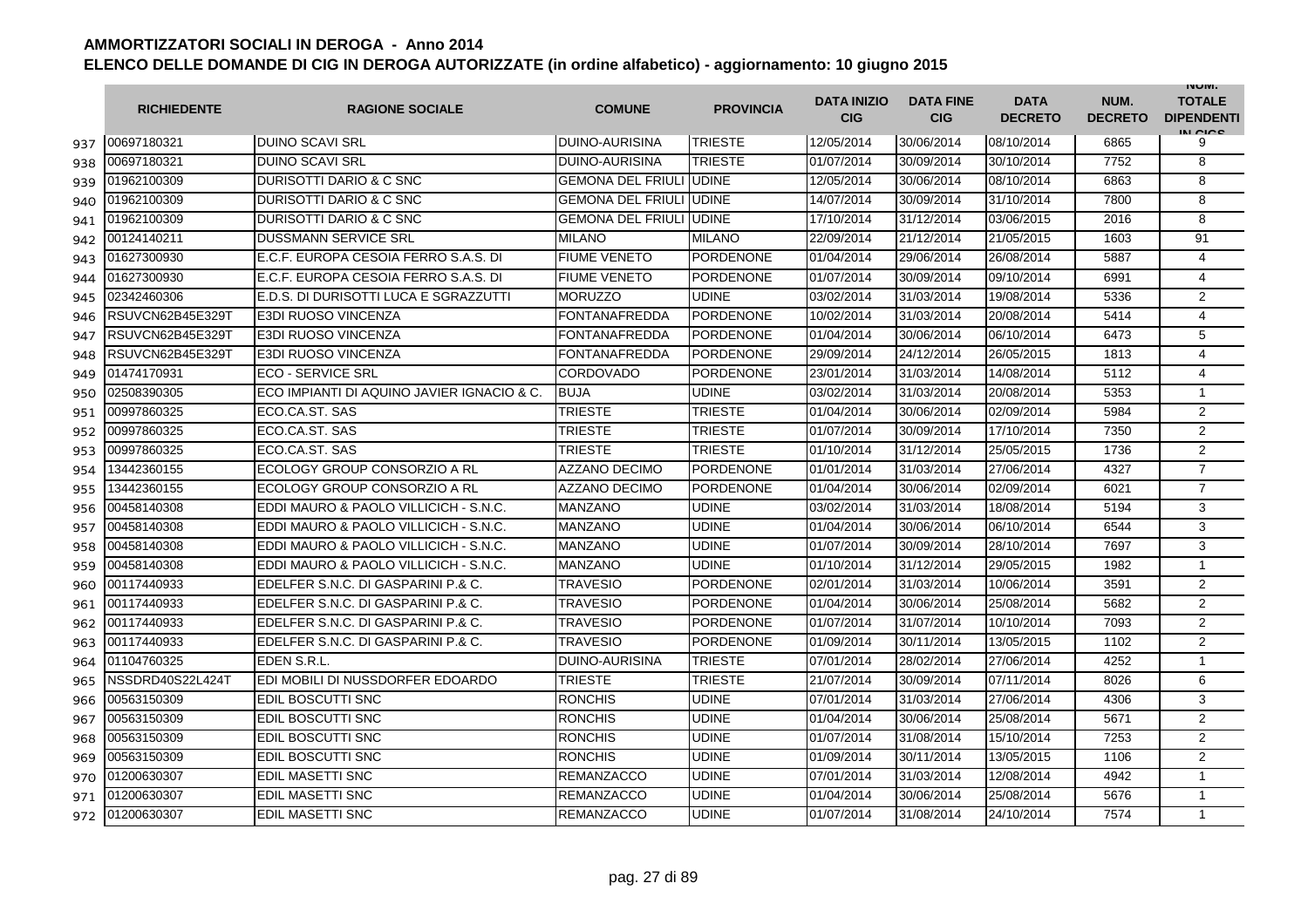|      | <b>RICHIEDENTE</b> | <b>RAGIONE SOCIALE</b>                   | <b>COMUNE</b>             | <b>PROVINCIA</b> | <b>DATA INIZIO</b><br><b>CIG</b> | <b>DATA FINE</b><br><b>CIG</b> | <b>DATA</b><br><b>DECRETO</b> | NUM.<br><b>DECRETO</b> | <b>INUIVI.</b><br><b>TOTALE</b><br><b>DIPENDENTI</b><br>IN CICE |
|------|--------------------|------------------------------------------|---------------------------|------------------|----------------------------------|--------------------------------|-------------------------------|------------------------|-----------------------------------------------------------------|
| 973  | 01200630307        | <b>EDIL MASETTI SNC</b>                  | <b>REMANZACCO</b>         | <b>UDINE</b>     | 01/09/2014                       | 30/11/2014                     | 13/05/2015                    | 1114                   |                                                                 |
| 974  | 00631960309        | EDIL NORD DUE TERMCO                     | CIVIDALE DEL FRIULI UDINE |                  | 10/02/2014                       | 31/03/2014                     | 25/08/2014                    | 5582                   | 3                                                               |
| 975  | 00631960309        | EDIL NORD DUE TERMCO                     | CIVIDALE DEL FRIULI UDINE |                  | 01/04/2014                       | 30/06/2014                     | 02/09/2014                    | 5996                   | 3                                                               |
| 976  | 00631960309        | EDIL NORD DUE TERMCO                     | CIVIDALE DEL FRIULI UDINE |                  | 01/07/2014                       | 30/09/2014                     | 24/10/2014                    | 7609                   | 3                                                               |
| 977  | 00283730935        | <b>EDIL NORD SRL</b>                     | <b>PORDENONE</b>          | PORDENONE        | 01/01/2014                       | 31/03/2014                     | 11/06/2014                    | 3627                   | 8                                                               |
| 978  | 00283730935        | <b>EDIL NORD SRL</b>                     | <b>PORDENONE</b>          | <b>PORDENONE</b> | 01/04/2014                       | 30/06/2014                     | 25/08/2014                    | 5735                   | 8                                                               |
| 979  | 01747960308        | EDIL.RES DI DEL PIN ROBERTO & C.         | <b>CASTIONS DI</b>        | <b>UDINE</b>     | 13/01/2014                       | 31/03/2014                     | 12/08/2014                    | 4985                   | $\mathbf{1}$                                                    |
| 980  | 80005580305        | EDILCOOP FRIULI SOC. COOP.               | <b>GEMONA DEL FRIULI</b>  | <b>UDINE</b>     | 01/01/2014                       | 31/03/2014                     | 13/08/2014                    | 4999                   | $\mathbf{1}$                                                    |
| 981  | 80005580305        | EDILCOOP FRIULI SOC. COOP.               | <b>GEMONA DEL FRIULI</b>  | <b>UDINE</b>     | 01/04/2014                       | 14/06/2014                     | 06/10/2014                    | 6594                   | $\mathbf{1}$                                                    |
| 982  | 02702780301        | EDILDAUNIA SNC DI PESCE DOMENICO E       | <b>CERVIGNANO DEL</b>     | UDINE            | 03/02/2014                       | 31/03/2014                     | 20/08/2014                    | 5358                   | $\mathbf{1}$                                                    |
| 983  | 02702780301        | EDILDAUNIA SNC DI PESCE DOMENICO E       | <b>CERVIGNANO DEL</b>     | <b>UDINE</b>     | 01/04/2014                       | 30/06/2014                     | 25/08/2014                    | 5595                   | 1                                                               |
| 984  | 01307270932        | EDILE DI PITTON E NONIS SNC              | <b>CASARSA DELLA</b>      | <b>PORDENONE</b> | 07/01/2014                       | 29/03/2014                     | 27/06/2014                    | 4292                   | $\mathbf{1}$                                                    |
| 985  | 01307270932        | EDILE DI PITTON E NONIS SNC              | <b>CASARSA DELLA</b>      | <b>PORDENONE</b> | 31/03/2014                       | 28/06/2014                     | 28/08/2014                    | 5914                   | $\mathbf{1}$                                                    |
| 986  | 01307270932        | EDILE DI PITTON E NONIS SNC              | <b>CASARSA DELLA</b>      | <b>PORDENONE</b> | 30/06/2014                       | 28/09/2014                     | 20/10/2014                    | 7455                   | $\mathbf{1}$                                                    |
| 987  | 00153690300        | <b>EDILIZIA CHIARCOSSO SRL</b>           | <b>TARVISIO</b>           | <b>UDINE</b>     | 02/01/2014                       | 31/03/2014                     | 27/06/2014                    | 4245                   | $\overline{4}$                                                  |
| 988  | 00153690300        | <b>EDILIZIA CHIARCOSSO SRL</b>           | <b>TARVISIO</b>           | <b>UDINE</b>     | 01/04/2014                       | 30/04/2014                     | 03/10/2014                    | 6392                   | 2                                                               |
| 989  | 00168250306        | EDILNORD-CUDICIO & C. SNC                | CIVIDALE DEL FRIULI UDINE |                  | 01/09/2014                       | 30/11/2014                     | 13/05/2015                    | 1116                   | $\overline{2}$                                                  |
| 990  | 00617480322        | <b>EDILSTYL SRL</b>                      | <b>MONRUPINO</b>          | TRIESTE          | 10/03/2014                       | 31/03/2014                     | 22/08/2014                    | 5455                   | 8                                                               |
| 991  | 00617480322        | <b>EDILSTYL SRL</b>                      | MONRUPINO                 | TRIESTE          | 01/04/2014                       | 30/06/2014                     | 07/10/2014                    | 6826                   | 8                                                               |
| 992  | 00617480322        | <b>EDILSTYL SRL</b>                      | MONRUPINO                 | <b>TRIESTE</b>   | 01/07/2014                       | 30/09/2014                     | 15/10/2014                    | 7248                   | 8                                                               |
| 993  | 00617480322        | <b>EDILSTYL SRL</b>                      | <b>MONRUPINO</b>          | <b>TRIESTE</b>   | 01/10/2014                       | 31/12/2014                     | 28/05/2015                    | 1910                   | $\overline{7}$                                                  |
| 994  | 01044410932        | <b>EFFEDUE SRL</b>                       | <b>PASIANO DI</b>         | <b>PORDENONE</b> | 07/01/2014                       | 31/03/2014                     | 14/08/2014                    | 5138                   | 5                                                               |
| 995  | 01044410932        | EFFEDUE SRL                              | PASIANO DI                | PORDENONE        | 01/04/2014                       | 30/06/2014                     | 07/10/2014                    | 6766                   | 5                                                               |
| 996  | 01044410932        | <b>EFFEDUE SRL</b>                       | PASIANO DI                | <b>PORDENONE</b> | 01/07/2014                       | 30/09/2014                     | 28/10/2014                    | 7687                   | 5                                                               |
| 997  | 01044410932        | <b>EFFEDUE SRL</b>                       | <b>PASIANO DI</b>         | <b>PORDENONE</b> | 13/10/2014                       | 20/12/2014                     | 28/05/2015                    | 1920                   | 5                                                               |
| 998  | 01299170934        | <b>EFFEGI UTENSILI SNC</b>               | <b>BRUGNERA</b>           | <b>PORDENONE</b> | 03/03/2014                       | 31/03/2014                     | 25/08/2014                    | 5583                   | 5                                                               |
| 999  | 01299170934        | <b>EFFEGI UTENSILI SNC</b>               | <b>BRUGNERA</b>           | <b>PORDENONE</b> | 12/05/2014                       | 30/06/2014                     | 16/10/2014                    | 7289                   | 5                                                               |
| 1000 | 01299170934        | <b>EFFEGI UTENSILI SNC</b>               | <b>BRUGNERA</b>           | <b>PORDENONE</b> | 15/10/2014                       | 31/12/2014                     | 08/06/2015                    | 2143                   | 5                                                               |
| 1001 | 01195170327        | EFFEPI DI P.L.G.M. SNC                   | <b>TRIESTE</b>            | <b>TRIESTE</b>   | 14/07/2014                       | 30/09/2014                     | 31/10/2014                    | 7833                   | $\mathbf{1}$                                                    |
| 1002 | 00967350307        | EFFEPLAST SAS DI FERINO I. & C.          | CAMPOFORMIDO              | UDINE            | 13/01/2014                       | 31/03/2014                     | 13/08/2014                    | 5040                   | 3                                                               |
|      | 1003 01277570931   | <b>EKOS SRL</b>                          | <b>FIUME VENETO</b>       | <b>PORDENONE</b> | 07/07/2014                       | 30/09/2014                     | 04/11/2014                    | 7920                   | 19                                                              |
|      | 1004 01250630934   | EL.F. IMPIANTI DI BENDONI MARCO & C. SNC | <b>SEQUALS</b>            | <b>PORDENONE</b> | 13/01/2014                       | 31/03/2014                     | 14/08/2014                    | 5096                   | 3                                                               |
|      | 1005 01250630934   | EL.F. IMPIANTI DI BENDONI MARCO & C. SNC | <b>SEQUALS</b>            | <b>PORDENONE</b> | 01/04/2014                       | 30/06/2014                     | 26/08/2014                    | 5855                   | 3                                                               |
|      | 1006 01250630934   | EL.F. IMPIANTI DI BENDONI MARCO & C. SNC | <b>SEQUALS</b>            | <b>PORDENONE</b> | 04/09/2014                       | 29/11/2014                     | 18/05/2015                    | 1323                   | 2                                                               |
| 1007 | ZRBLCU61S18L483D   | ELASTOLAB DI ZERBINI LUCA                | <b>BRUGNERA</b>           | <b>PORDENONE</b> | 01/09/2014                       | 29/11/2014                     | 14/05/2015                    | 1150                   | 2                                                               |
| 1008 | 02580360309        | ELECTRIC ENERGY S.R.L.                   | UDINE                     | <b>UDINE</b>     | 01/06/2014                       | 30/06/2014                     | 08/10/2014                    | 6894                   | $\mathbf{1}$                                                    |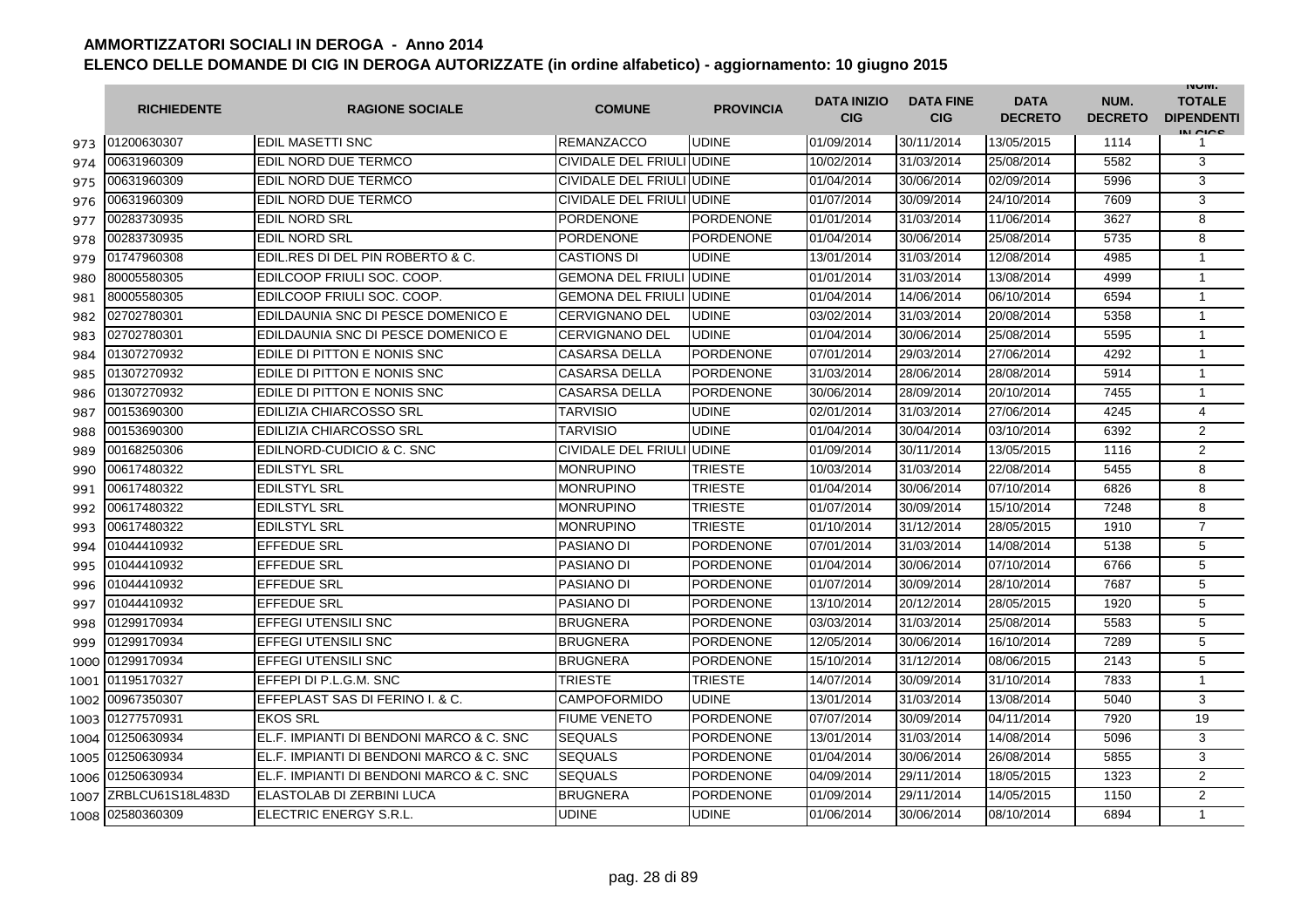|      | <b>RICHIEDENTE</b>    | <b>RAGIONE SOCIALE</b>                   | <b>COMUNE</b>        | <b>PROVINCIA</b> | <b>DATA INIZIO</b><br><b>CIG</b> | <b>DATA FINE</b><br><b>CIG</b> | <b>DATA</b><br><b>DECRETO</b> | NUM.<br><b>DECRETO</b> | <b>INUIVI.</b><br><b>TOTALE</b><br><b>DIPENDENTI</b><br>IN CICS |
|------|-----------------------|------------------------------------------|----------------------|------------------|----------------------------------|--------------------------------|-------------------------------|------------------------|-----------------------------------------------------------------|
|      | 1009 02580360309      | IELECTRIC ENERGY S.R.L.                  | <b>UDINE</b>         | <b>UDINE</b>     | 01/07/2014                       | 30/09/2014                     | 29/10/2014                    | 7727                   |                                                                 |
|      | 1010 01742410309      | ELECTRIC SERVICE DI LESIZZA & C.SNC      | MANZANO              | <b>UDINE</b>     | 01/07/2014                       | 30/09/2014                     | 09/10/2014                    | 6983                   | $\mathbf{1}$                                                    |
|      | 1011 02183550306      | ELEKTROIMPIANTI SNC DI SIVILOTTI MARIO E | <b>UDINE</b>         | <b>UDINE</b>     | 08/01/2014                       | 31/03/2014                     | 27/06/2014                    | 4316                   | 2                                                               |
|      | 1012 02183550306      | ELEKTROIMPIANTI SNC DI SIVILOTTI MARIO E | <b>UDINE</b>         | <b>UDINE</b>     | 14/04/2014                       | 30/06/2014                     | 07/10/2014                    | 6736                   | $\mathbf{1}$                                                    |
|      | 1013 02183550306      | ELEKTROIMPIANTI SNC DI SIVILOTTI MARIO E | UDINE                | <b>UDINE</b>     | 07/07/2014                       | 30/09/2014                     | 31/10/2014                    | 7819                   | $\mathbf{1}$                                                    |
| 1014 | 02183550306           | ELEKTROIMPIANTI SNC DI SIVILOTTI MARIO E | <b>UDINE</b>         | <b>UDINE</b>     | 20/10/2014                       | 31/12/2014                     | 09/06/2015                    | 2227                   | $\mathbf{1}$                                                    |
| 1015 | 00270630304           | ELETTRICA DE.SA.SNC                      | <b>MANZANO</b>       | <b>UDINE</b>     | 07/01/2014                       | 31/03/2014                     | 11/06/2014                    | 3645                   | 2                                                               |
| 1016 | 00270630304           | ELETTRICA DE.SA.SNC                      | <b>MANZANO</b>       | <b>UDINE</b>     | 01/04/2014                       | 30/06/2014                     | 25/08/2014                    | 5775                   | 3                                                               |
| 1017 | 02328190307           | ELETTRICA DI CAPELLARI L. & CUCCHIARO R. | <b>TOLMEZZO</b>      | <b>UDINE</b>     | 29/09/2014                       | 28/12/2014                     | 25/05/2015                    | 1719                   | 3                                                               |
| 1018 | 00401860317           | ELETTRICA ISONTINA DI CUMIN & TONDO      | ROMANS D'ISONZO      | <b>GORIZIA</b>   | 17/02/2014                       | 31/03/2014                     | 20/08/2014                    | 5356                   | 2                                                               |
| 1019 | 00401860317           | ELETTRICA ISONTINA DI CUMIN & TONDO      | ROMANS D'ISONZO      | <b>GORIZIA</b>   | 01/04/2014                       | 30/06/2014                     | 06/10/2014                    | 6583                   | $\overline{2}$                                                  |
| 1020 | 00401860317           | ELETTRICA ISONTINA DI CUMIN & TONDO      | ROMANS D'ISONZO      | <b>GORIZIA</b>   | 01/07/2014                       | 30/09/2014                     | 17/10/2014                    | 7370                   | 2                                                               |
| 1021 | 00401860317           | ELETTRICA ISONTINA DI CUMIN & TONDO      | ROMANS D'ISONZO      | <b>GORIZIA</b>   | 01/10/2014                       | 31/12/2014                     | 22/05/2015                    | 1642                   | $\overline{2}$                                                  |
| 1022 | 02477320309           | ELETTRO+ SNC DI TOMASETTIG ROBERTO &     | <b>REMANZACCO</b>    | <b>UDINE</b>     | 12/03/2014                       | 31/03/2014                     | 25/08/2014                    | 5532                   | $\mathbf{1}$                                                    |
| 1023 | 01083810307           | ELETTROCASA SNC PELLIZZARI A E C SN      | <b>VILLA SANTINA</b> | <b>UDINE</b>     | 07/01/2014                       | 31/03/2014                     | 13/06/2014                    | 3765                   | 3                                                               |
| 1024 | 01083810307           | ELETTROCASA SNC PELLIZZARI A E C SN      | <b>VILLA SANTINA</b> | <b>UDINE</b>     | 01/04/2014                       | 30/06/2014                     | 26/08/2014                    | 5886                   | 3                                                               |
| 1025 | 01083810307           | ELETTROCASA SNC PELLIZZARI A E C SN      | <b>VILLA SANTINA</b> | <b>UDINE</b>     | 01/07/2014                       | 06/09/2014                     | 17/10/2014                    | 7381                   | 2                                                               |
| 1026 | 01083810307           | ELETTROCASA SNC PELLIZZARI A E C SN      | <b>VILLA SANTINA</b> | <b>UDINE</b>     | 08/09/2014                       | 06/12/2014                     | 19/05/2015                    | 1382                   | 3                                                               |
| 1027 | 01705390936           | ELETTROIMPIANTI DAL BO S.A.S. DI DAL BO  | <b>SACILE</b>        | <b>PORDENONE</b> | 15/09/2014                       | 29/11/2014                     | 19/05/2015                    | 1393                   | 3                                                               |
| 1028 | 01352180937           | ELETTROMEC DI VENDRAME R. & C. SNC       | <b>CORDENONS</b>     | <b>PORDENONE</b> | 13/01/2014                       | 31/03/2014                     | 18/08/2014                    | 5205                   | 2                                                               |
| 1029 | BRDGCR49L16A700E      | ELETTROMECCANICA B E V DI BORDIGNON      | PRADAMANO            | <b>UDINE</b>     | 03/02/2014                       | 31/03/2014                     | 18/08/2014                    | 5186                   | $\mathbf{1}$                                                    |
| 1030 | BRDGCR49L16A700E      | ELETTROMECCANICA B E V DI BORDIGNON      | PRADAMANO            | <b>UDINE</b>     | 01/04/2014                       | 31/05/2014                     | 25/08/2014                    | 5756                   | $\mathbf{1}$                                                    |
| 1031 | 01625780307           | IELETTRONICA PALMARINA SAS DI ROPPA      | PALMANOVA            | <b>UDINE</b>     | 07/01/2014                       | 31/03/2014                     | 13/06/2014                    | 3801                   | $\mathbf{1}$                                                    |
|      | 1032 00951990308      | <b>ELETTRONOVA SRL</b>                   | TOLMEZZO             | <b>UDINE</b>     | 05/05/2014                       | 30/06/2014                     | 07/10/2014                    | 6802                   | 6                                                               |
|      | 1033 00951990308      | <b>ELETTRONOVA SRL</b>                   | <b>TOLMEZZO</b>      | <b>UDINE</b>     | 01/07/2014                       | 30/09/2014                     | 24/10/2014                    | 7578                   | 5                                                               |
| 1034 | DRLPTR70A09L483S      | ELETTROTEC DI D'ORLANDO PIETRO           | <b>UDINE</b>         | <b>UDINE</b>     | 02/01/2014                       | 31/03/2014                     | 13/06/2014                    | 3689                   | 16                                                              |
| 1035 | DRLPTR70A09L483S      | ELETTROTEC DI D'ORLANDO PIETRO           | <b>UDINE</b>         | <b>UDINE</b>     | 01/04/2014                       | 30/06/2014                     | 26/08/2014                    | 5878                   | 15                                                              |
|      | 1036 DRLPTR70A09L483S | ELETTROTEC DI D'ORLANDO PIETRO           | <b>UDINE</b>         | <b>UDINE</b>     | 18/08/2014                       | 31/10/2014                     | 13/05/2015                    | 1083                   | 14                                                              |
| 1037 | 00240600320           | ELETTROTECNICA FRAGIACOMO SRL            | <b>TRIESTE</b>       | <b>TRIESTE</b>   | 23/05/2014                       | 30/06/2014                     | 08/10/2014                    | 6854                   | 8                                                               |
| 1038 | 01337660300           | ELICAF SNC DI FACILE ADRIANO             | <b>POVOLETTO</b>     | <b>UDINE</b>     | 12/05/2014                       | 30/06/2014                     | 07/10/2014                    | 6836                   | 1                                                               |
| 1039 | 01337660300           | ELICAF SNC DI FACILE ADRIANO             | <b>POVOLETTO</b>     | <b>UDINE</b>     | 01/07/2014                       | 30/09/2014                     | 17/10/2014                    | 7374                   | $\mathbf{1}$                                                    |
| 1040 | 01337660300           | ELICAF SNC DI FACILE ADRIANO             | POVOLETTO            | <b>UDINE</b>     | 01/10/2014                       | 31/12/2014                     | 22/05/2015                    | 1645                   | $\mathbf{1}$                                                    |
| 1041 | 01271680934           | ELIO E STEFANO CIOL SNC                  | <b>CASARSA DELLA</b> | <b>PORDENONE</b> | 07/01/2014                       | 31/03/2014                     | 27/06/2014                    | 4256                   | $\mathbf{1}$                                                    |
| 1042 | 01510080938           | <b>ELITE INTERIOR SRL</b>                | ZOPPOLA              | <b>PORDENONE</b> | 01/09/2014                       | 30/09/2014                     | 13/05/2015                    | 1120                   | 3                                                               |
|      | 1043 01510080938      | ELITE INTERIOR SRL                       | ZOPPOLA              | <b>PORDENONE</b> | 01/10/2014                       | 31/12/2014                     | 25/05/2015                    | 1723                   | 3                                                               |
| 1044 | GRGLLI55P62L044X      | ELLEGI DI GREGORAT LILIA                 | <b>CAMPOLONGO</b>    | <b>UDINE</b>     | 07/01/2014                       | 28/02/2014                     | 27/06/2014                    | 4239                   | 5                                                               |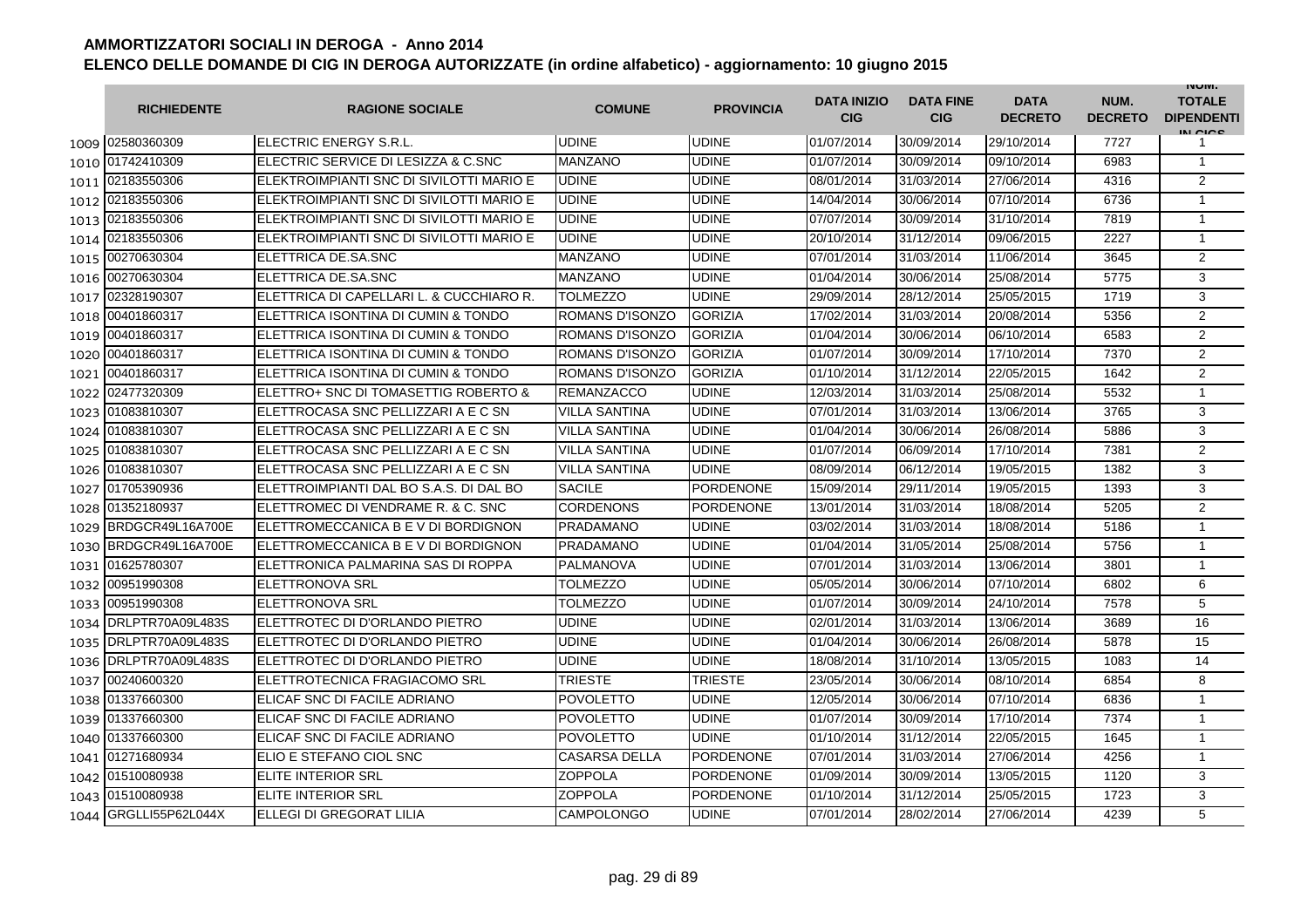|      | <b>RICHIEDENTE</b>    | <b>RAGIONE SOCIALE</b>                               | <b>COMUNE</b>                   | <b>PROVINCIA</b> | <b>DATA INIZIO</b><br><b>CIG</b> | <b>DATA FINE</b><br><b>CIG</b> | <b>DATA</b><br><b>DECRETO</b> | NUM.<br><b>DECRETO</b> | <b>INUIVI.</b><br><b>TOTALE</b><br><b>DIPENDENTI</b><br>IN CIGO |
|------|-----------------------|------------------------------------------------------|---------------------------------|------------------|----------------------------------|--------------------------------|-------------------------------|------------------------|-----------------------------------------------------------------|
|      | 1045 GRGLLI55P62L044X | ELLEGI DI GREGORAT LILIA                             | CAMPOLONGO                      | <b>UDINE</b>     | 01/04/2014                       | 30/06/2014                     | 03/10/2014                    | 6396                   | 5                                                               |
| 1046 | GRGLLI55P62L044X      | ELLEGI DI GREGORAT LILIA                             | <b>CAMPOLONGO</b>               | <b>UDINE</b>     | 07/07/2014                       | 08/08/2014                     | 28/10/2014                    | 7715                   | 5                                                               |
| 1047 | GRGLLI55P62L044X      | ELLEGI DI GREGORAT LILIA                             | <b>CAMPOLONGO</b>               | <b>UDINE</b>     | 25/08/2014                       | 31/10/2014                     | 14/05/2015                    | 1142                   | 5                                                               |
|      | 1048 01373900933      | ELLEGI SERVIZI S.N.C.                                | MANIAGO                         | <b>PORDENONE</b> | 07/07/2014                       | 30/09/2014                     | 28/10/2014                    | 7684                   | $\overline{4}$                                                  |
|      | 1049 02161760307      | ELTECH SNC DI ZONGARO BENIAMINO & C.                 | PALAZZOLO DELLO                 | <b>UDINE</b>     | 27/01/2014                       | 31/03/2014                     | 18/08/2014                    | 5265                   | $\mathbf{1}$                                                    |
|      | 1050 02161760307      | ELTECH SNC DI ZONGARO BENIAMINO & C.                 | PALAZZOLO DELLO                 | <b>UDINE</b>     | 01/07/2014                       | 30/09/2014                     | 15/10/2014                    | 7261                   | $\mathbf{1}$                                                    |
|      | 1051 02161760307      | ELTECH SNC DI ZONGARO BENIAMINO & C.                 | PALAZZOLO DELLO                 | <b>UDINE</b>     | 06/10/2014                       | 31/12/2014                     | 08/06/2015                    | 2153                   | $\mathbf{1}$                                                    |
|      | 1052 01224350304      | <b>EMME DUE SPA</b>                                  | RONCHI DEI                      | <b>GORIZIA</b>   | 20/01/2014                       | 31/03/2014                     | 27/06/2014                    | 4320                   | $\overline{2}$                                                  |
|      | 1053 01224350304      | <b>EMME DUE SPA</b>                                  | RONCHI DEI                      | <b>GORIZIA</b>   | 14/04/2014                       | 30/06/2014                     | 07/10/2014                    | 6697                   | $\mathbf{1}$                                                    |
|      | 1054 02698170301      | EMME TI IMPIANTI DI TOMBA MASSIMO & C. SAS POVOLETTO |                                 | <b>UDINE</b>     | 18/09/2014                       | 17/12/2014                     | 21/05/2015                    | 1589                   | 6                                                               |
|      | 1055 01887950309      | EMMEBI MARMI E GRANITI SRL                           | <b>GEMONA DEL FRIULI UDINE</b>  |                  | 02/01/2014                       | 31/03/2014                     | 11/06/2014                    | 3637                   | 10                                                              |
| 1056 | 01887950309           | EMMEBI MARMI E GRANITI SRL                           | <b>GEMONA DEL FRIULI JUDINE</b> |                  | 01/04/2014                       | 30/06/2014                     | 26/08/2014                    | 5842                   | 10                                                              |
| 1057 | 01887950309           | EMMEBI MARMI E GRANITI SRL                           | <b>GEMONA DEL FRIULI</b>        | <b>UDINE</b>     | 21/07/2014                       | 01/08/2014                     | 31/10/2014                    | 7812                   | $\mathbf{1}$                                                    |
| 1058 | 02349860300           | <b>EMMEGI ELETTROTECNICA SRL</b>                     | REANA DEL ROIALE                | <b>UDINE</b>     | 20/01/2014                       | 31/03/2014                     | 13/08/2014                    | 5001                   | $\mathbf{1}$                                                    |
| 1059 | 02349860300           | <b>EMMEGI ELETTROTECNICA SRL</b>                     | REANA DEL ROIALE                | <b>UDINE</b>     | 07/04/2014                       | 30/06/2014                     | 25/08/2014                    | 5691                   | $\mathbf{1}$                                                    |
|      | 1060 01081650317      | <b>EMMEGI SRL</b>                                    | <b>STARANZANO</b>               | <b>GORIZIA</b>   | 07/07/2014                       | 30/09/2014                     | 15/10/2014                    | 7249                   | 9                                                               |
|      | 1061 00724910336      | EMMEPI S.R.L.                                        | CAORSO                          | <b>PIACENZA</b>  | 01/09/2014                       | 30/11/2014                     | 14/05/2015                    | 1193                   | 19                                                              |
|      | 1062 01194500938      | EMPORIO RICAMBI SAS DI SIMON G.                      | <b>PORDENONE</b>                | <b>PORDENONE</b> | 18/01/2014                       | 31/03/2014                     | 18/08/2014                    | 5182                   | $\overline{2}$                                                  |
|      | 1063 80035920323      | <b>ENAIP (ENTE ACLI ISTRUZIONE</b>                   | TRIESTE                         | <b>TRIESTE</b>   | 15/01/2014                       | 31/03/2014                     | 28/04/2014                    | 2966                   | 110                                                             |
|      | 1064 80035920323      | <b>ENAIP (ENTE ACLI ISTRUZIONE</b>                   | TRIESTE                         | <b>TRIESTE</b>   | 07/04/2014                       | 30/06/2014                     | 25/08/2014                    | 5715                   | 110                                                             |
|      | 1065 00110310224      | <b>ENRICO RAVANELLI SPA</b>                          | VENZONE                         | <b>UDINE</b>     | 05/05/2014                       | 30/06/2014                     | 07/10/2014                    | 6827                   | 13                                                              |
| 1066 | 00110310224           | <b>ENRICO RAVANELLI SPA</b>                          | <b>VENZONE</b>                  | <b>UDINE</b>     | 01/07/2014                       | 30/09/2014                     | 28/10/2014                    | 7683                   | $\overline{7}$                                                  |
| 1067 | 00110310224           | <b>ENRICO RAVANELLI SPA</b>                          | <b>VENZONE</b>                  | <b>UDINE</b>     | 01/10/2014                       | 31/10/2014                     | 28/05/2015                    | 1930                   | 12                                                              |
|      | 1068 00578140303      | <b>EPI-FIN SRL</b>                                   | <b>TRIESTE</b>                  | <b>TRIESTE</b>   | 07/01/2014                       | 31/03/2014                     | 13/06/2014                    | 3721                   | 1                                                               |
|      | 1069 01222450932      | <b>EQUIPE SRL</b>                                    | <b>CASARSA DELLA</b>            | <b>PORDENONE</b> | 13/01/2014                       | 29/03/2014                     | 13/06/2014                    | 3699                   | $\overline{4}$                                                  |
|      | 1070 01222450932      | <b>EQUIPE SRL</b>                                    | <b>CASARSA DELLA</b>            | <b>PORDENONE</b> | 31/03/2014                       | 30/06/2014                     | 25/08/2014                    | 5614                   | $\overline{4}$                                                  |
|      | 1071 01222450932      | <b>EQUIPE SRL</b>                                    | CASARSA DELLA                   | <b>PORDENONE</b> | 01/09/2014                       | 30/09/2014                     | 10/11/2014                    | 8090                   | 4                                                               |
|      | 1072 01222450932      | <b>EQUIPE SRL</b>                                    | <b>CASARSA DELLA</b>            | <b>PORDENONE</b> | 01/10/2014                       | 31/12/2014                     | 13/05/2015                    | 1086                   | $\mathbf{1}$                                                    |
|      | 1073 01717800930      | <b>EREDI FEDRIGO MARIO</b>                           | <b>PORCIA</b>                   | <b>PORDENONE</b> | 07/01/2014                       | 31/03/2014                     | 27/06/2014                    | 4267                   | 3                                                               |
|      | 1074 01717800930      | EREDI FEDRIGO MARIO                                  | <b>PORCIA</b>                   | <b>PORDENONE</b> | 01/04/2014                       | 30/06/2014                     | 06/10/2014                    | 6496                   | 3                                                               |
|      | 1075 01717800930      | <b>EREDI FEDRIGO MARIO</b>                           | <b>PORCIA</b>                   | <b>PORDENONE</b> | 21/07/2014                       | 26/09/2014                     | 04/11/2014                    | 7928                   | 3                                                               |
|      | 1076 02076770300      | <b>EREDI MASOLINI RAIMONDO SNC</b>                   | <b>GONARS</b>                   | <b>UDINE</b>     | 07/01/2014                       | 28/02/2014                     | 12/08/2014                    | 4943                   | 16                                                              |
|      | 1077 02076770300      | EREDI MASOLINI RAIMONDO SNC                          | <b>GONARS</b>                   | <b>UDINE</b>     | 03/03/2014                       | 31/03/2014                     | 22/08/2014                    | 5514                   | 17                                                              |
|      | 1078 02076770300      | <b>EREDI MASOLINI RAIMONDO SNC</b>                   | <b>GONARS</b>                   | <b>UDINE</b>     | 01/04/2014                       | 31/05/2014                     | 26/08/2014                    | 5833                   | 18                                                              |
| 1079 | 02076770300           | <b>EREDI MASOLINI RAIMONDO SNC</b>                   | <b>GONARS</b>                   | <b>UDINE</b>     | 21/07/2014                       | 08/08/2014                     | 04/11/2014                    | 7872                   | 16                                                              |
|      | 1080 02076770300      | <b>EREDI MASOLINI RAIMONDO SNC</b>                   | <b>GONARS</b>                   | <b>UDINE</b>     | 01/09/2014                       | 31/10/2014                     | 15/05/2015                    | 1239                   | 16                                                              |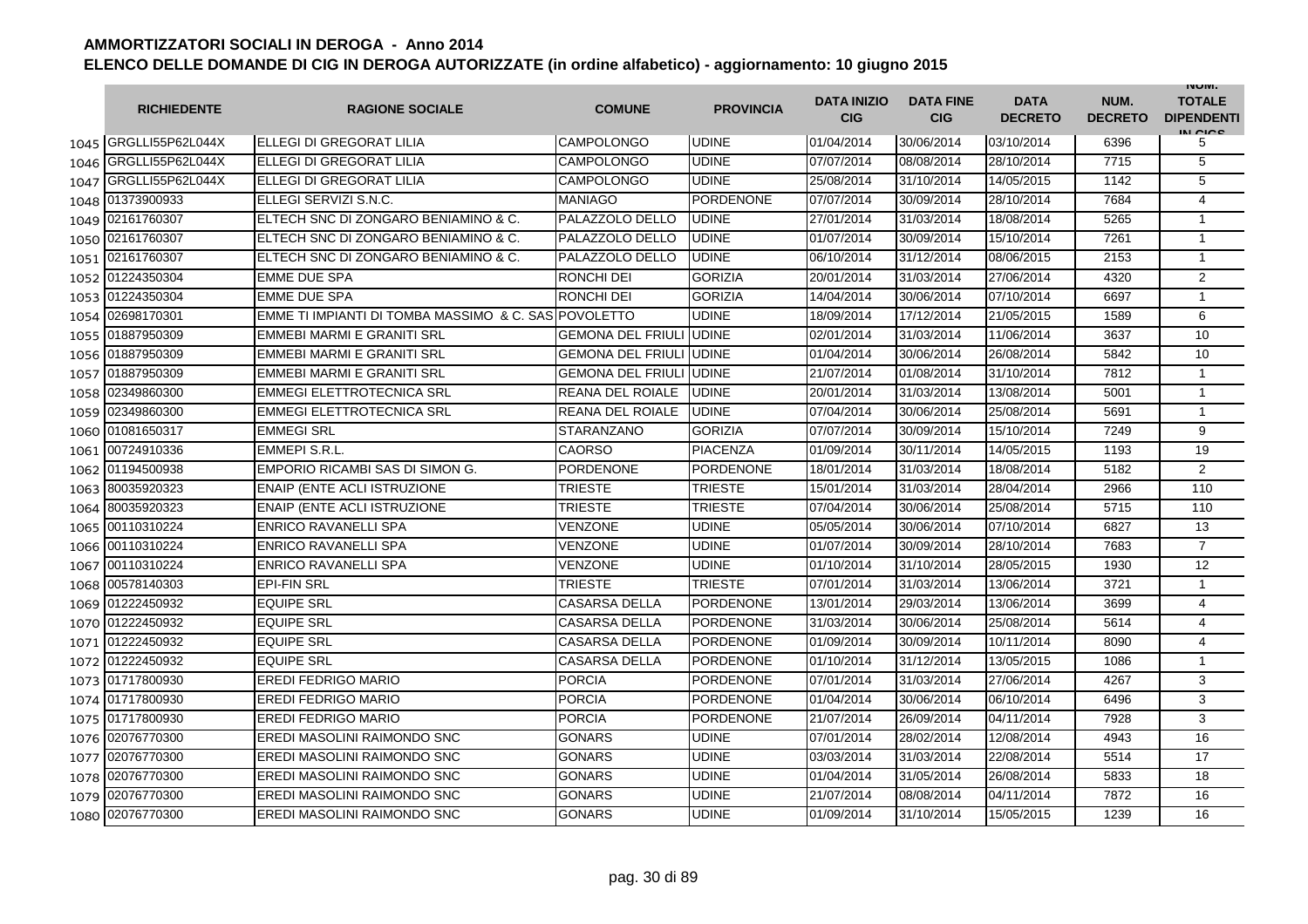|      | <b>RICHIEDENTE</b>    | <b>RAGIONE SOCIALE</b>                 | <b>COMUNE</b>              | <b>PROVINCIA</b> | <b>DATA INIZIO</b><br><b>CIG</b> | <b>DATA FINE</b><br><b>CIG</b> | <b>DATA</b><br><b>DECRETO</b> | NUM.<br><b>DECRETO</b> | <b>INUIVI.</b><br><b>TOTALE</b><br><b>DIPENDENTI</b><br>IN CICE |
|------|-----------------------|----------------------------------------|----------------------------|------------------|----------------------------------|--------------------------------|-------------------------------|------------------------|-----------------------------------------------------------------|
|      | 1081 02790000307      | <b>EREDI STOLFO FRANCESCO</b>          | <b>NIMIS</b>               | <b>UDINE</b>     | 01/10/2014                       | 31/12/2014                     | 28/05/2015                    | 1938                   | 2                                                               |
| 1082 | TSNCLD53M14Z322O      | EREDI TOSONI GIOVANNI DI TOSONI CLA    | <b>VITO D'ASIO</b>         | <b>PORDENONE</b> | 05/03/2014                       | 31/03/2014                     | 25/08/2014                    | 5589                   | 3                                                               |
| 1083 | TSNCLD53M14Z322O      | EREDI TOSONI GIOVANNI DI TOSONI CLA    | <b>VITO D'ASIO</b>         | <b>PORDENONE</b> | 01/04/2014                       | 31/05/2014                     | 06/10/2014                    | 6458                   | 3                                                               |
| 1084 | TSNCLD53M14Z322O      | EREDI TOSONI GIOVANNI DI TOSONI CLA    | <b>VITO D'ASIO</b>         | PORDENONE        | 03/06/2014                       | 30/06/2014                     | 08/10/2014                    | 6920                   | 3                                                               |
| 1085 | TSNCLD53M14Z322O      | EREDI TOSONI GIOVANNI DI TOSONI CLA    | VITO D'ASIO                | PORDENONE        | 25/08/2014                       | 30/09/2014                     | 14/05/2015                    | 1209                   | 2                                                               |
|      | 1086 01059320323      | <b>ERGON CONSULENTI ASSOCIATI SRL</b>  | <b>TRIESTE</b>             | <b>TRIESTE</b>   | 05/05/2014                       | 30/06/2014                     | 07/10/2014                    | 6777                   | 10                                                              |
|      | 1087 01059320323      | <b>ERGON CONSULENTI ASSOCIATI SRL</b>  | <b>TRIESTE</b>             | <b>TRIESTE</b>   | 01/07/2014                       | 30/09/2014                     | 13/10/2014                    | 7155                   | 21                                                              |
|      | 1088 01745540300      | ERNESTA MODE DI FAIDUTTI P. & C.SAS    | <b>CIVIDALE DEL FRIULI</b> | <b>UDINE</b>     | 01/08/2014                       | 30/09/2014                     | 10/11/2014                    | 8070                   | $\mathbf{1}$                                                    |
|      | 1089 01745540300      | ERNESTA MODE DI FAIDUTTI P. & C.SAS    | <b>CIVIDALE DEL FRIULI</b> | <b>UDINE</b>     | 01/10/2014                       | 31/12/2014                     | 26/05/2015                    | 1835                   | $\mathbf{1}$                                                    |
| 1090 | 02425160302           | ERRE.TI. DI ROMOLI & TONINATO SNC      | TAVAGNACCO                 | <b>UDINE</b>     | 03/02/2014                       | 31/03/2014                     | 20/08/2014                    | 5357                   | 6                                                               |
| 1091 | 02425160302           | ERRE.TI. DI ROMOLI & TONINATO SNC      | TAVAGNACCO                 | <b>UDINE</b>     | 01/04/2014                       | 30/06/2014                     | 07/10/2014                    | 6763                   | 6                                                               |
| 1092 | 02425160302           | ERRE.TI. DI ROMOLI & TONINATO SNC      | TAVAGNACCO                 | <b>UDINE</b>     | 01/07/2014                       | 30/09/2014                     | 24/10/2014                    | 7590                   | 6                                                               |
| 1093 | RTGBCI72L46A662U      | <b>ERREBI DI RUTIGLIANO BICE</b>       | <b>CERVIGNANO DEL</b>      | <b>UDINE</b>     | 01/04/2014                       | 30/06/2014                     | 25/08/2014                    | 5643                   | $\mathbf{1}$                                                    |
| 1094 | RTGBCI72L46A662U      | <b>ERREBI DI RUTIGLIANO BICE</b>       | <b>CERVIGNANO DEL</b>      | <b>UDINE</b>     | 01/07/2014                       | 30/09/2014                     | 17/10/2014                    | 7342                   | 1                                                               |
|      | 1095 01611250935      | <b>ESAENERGIE SRL</b>                  | <b>CORDENONS</b>           | <b>PORDENONE</b> | 13/01/2014                       | 31/03/2014                     | 13/08/2014                    | 5003                   | 2                                                               |
|      | 1096 01611250935      | <b>ESAENERGIE SRL</b>                  | <b>CORDENONS</b>           | <b>PORDENONE</b> | 07/03/2014                       | 31/03/2014                     | 25/08/2014                    | 5535                   | $\mathbf{1}$                                                    |
|      | 1097 01611250935      | <b>ESAENERGIE SRL</b>                  | <b>CORDENONS</b>           | PORDENONE        | 07/04/2014                       | 30/06/2014                     | 06/10/2014                    | 6573                   | 3                                                               |
|      | 1098 01611250935      | <b>ESAENERGIE SRL</b>                  | <b>CORDENONS</b>           | <b>PORDENONE</b> | 03/06/2014                       | 30/06/2014                     | 08/10/2014                    | 6905                   | $\overline{2}$                                                  |
|      | 1099 01611250935      | <b>ESAENERGIE SRL</b>                  | <b>CORDENONS</b>           | <b>PORDENONE</b> | 07/07/2014                       | 20/09/2014                     | 22/10/2014                    | 7528                   | 6                                                               |
|      | 1100 01541870307      | <b>ESPRESSIONE SRL</b>                 | <b>UDINE</b>               | <b>UDINE</b>     | 02/01/2014                       | 31/03/2014                     | 11/06/2014                    | 3621                   | 2                                                               |
|      | 1101 01541870307      | <b>ESPRESSIONE SRL</b>                 | <b>UDINE</b>               | <b>UDINE</b>     | 01/04/2014                       | 30/06/2014                     | 26/08/2014                    | 5816                   | $\mathbf{2}$                                                    |
|      | 1102 01541870307      | <b>ESPRESSIONE SRL</b>                 | <b>UDINE</b>               | <b>UDINE</b>     | 01/07/2014                       | 14/08/2014                     | 17/10/2014                    | 7387                   | 2                                                               |
|      | 1103 01541870307      | <b>ESPRESSIONE SRL</b>                 | <b>UDINE</b>               | <b>UDINE</b>     | 01/09/2014                       | 31/10/2014                     | 14/05/2015                    | 1148                   | $\overline{2}$                                                  |
|      | 1104 01669550939      | ESSE E EFFE AUTOTRASPORTI S.R.L.       | <b>CASARSA DELLA</b>       | <b>PORDENONE</b> | 03/02/2014                       | 29/03/2014                     | 22/08/2014                    | 5486                   | 8                                                               |
| 1105 | 01411290933           | <b>ESSEGRAFICA SRL</b>                 | <b>SAN QUIRINO</b>         | <b>PORDENONE</b> | 24/02/2014                       | 31/03/2014                     | 20/08/2014                    | 5423                   | 3                                                               |
|      | 1106 01411290933      | <b>ESSEGRAFICA SRL</b>                 | <b>SAN QUIRINO</b>         | <b>PORDENONE</b> | 01/04/2014                       | 30/06/2014                     | 26/08/2014                    | 5832                   | 3                                                               |
|      | 1107 01411290933      | ESSEGRAFICA SRL                        | <b>SAN QUIRINO</b>         | <b>PORDENONE</b> | 01/07/2014                       | 30/09/2014                     | 24/10/2014                    | 7629                   | $\overline{2}$                                                  |
|      | 1108 01411290933      | <b>ESSEGRAFICA SRL</b>                 | <b>SAN QUIRINO</b>         | <b>PORDENONE</b> | 01/10/2014                       | 31/12/2014                     | 22/05/2015                    | 1657                   | 2                                                               |
| 1109 | 02637210309           | ESSERICAMI SRL                         | <b>FAGAGNA</b>             | <b>UDINE</b>     | 03/02/2014                       | 31/03/2014                     | 20/08/2014                    | 5363                   | 10                                                              |
|      | 1110 02637210309      | <b>ESSERICAMI SRL</b>                  | <b>FAGAGNA</b>             | UDINE            | 01/04/2014                       | 28/06/2014                     | 03/10/2014                    | 6444                   | 10                                                              |
|      | 1111 SBRDRN65D58G284U | ESTETICA ADRIANA DI SBRISSA ADRIANA    | <b>UDINE</b>               | <b>UDINE</b>     | 13/01/2014                       | 31/03/2014                     | 27/06/2014                    | 4277                   | $\mathbf{2}$                                                    |
|      | 1112 SBRDRN65D58G284U | ESTETICA ADRIANA DI SBRISSA ADRIANA    | <b>UDINE</b>               | <b>UDINE</b>     | 01/04/2014                       | 30/06/2014                     | 26/08/2014                    | 5856                   | 2                                                               |
|      | 1113 DLLFLV77A521403H | ESTETICA FULVIA DI DELLA BIANCA FULVIA | <b>SACILE</b>              | <b>PORDENONE</b> | 11/02/2014                       | 31/03/2014                     | 20/08/2014                    | 5401                   | 2                                                               |
|      | 1114 RFFGZL61H42Z133N | ESTETICA GRAZIA DI RAFFIN GRAZIELLA    | <b>CORDENONS</b>           | <b>PORDENONE</b> | 14/01/2014                       | 31/03/2014                     | 13/06/2014                    | 3821                   | $\overline{2}$                                                  |
|      | 1115 RFFGZL61H42Z133N | ESTETICA GRAZIA DI RAFFIN GRAZIELLA    | <b>CORDENONS</b>           | <b>PORDENONE</b> | 15/04/2014                       | 30/06/2014                     | 07/10/2014                    | 6672                   | 2                                                               |
|      | 1116 01621550936      | ESTRIMA S.R.L.                         | <b>PORDENONE</b>           | <b>PORDENONE</b> | 02/06/2014                       | 30/06/2014                     | 08/10/2014                    | 6935                   | $\mathbf{1}$                                                    |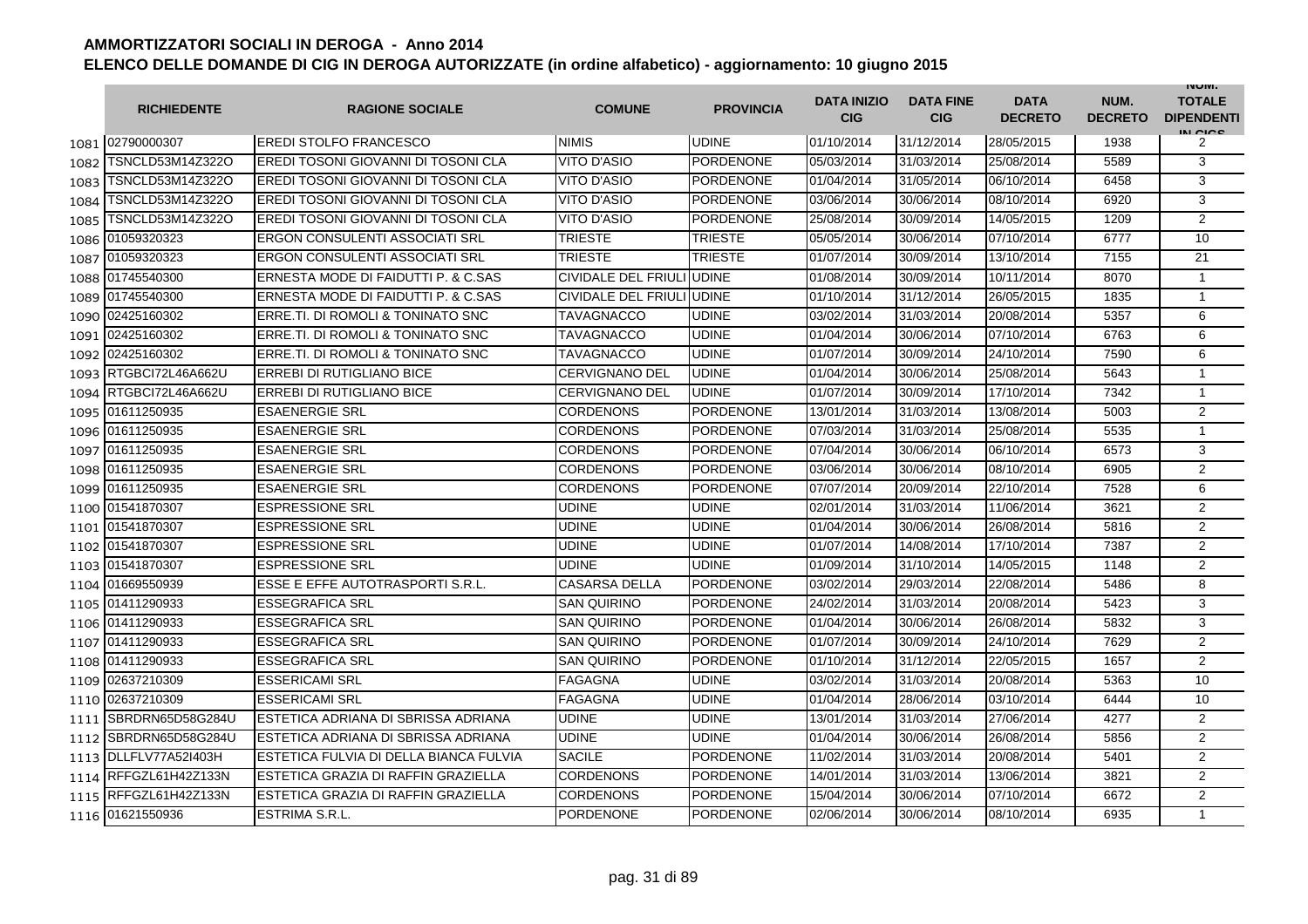|      | <b>RICHIEDENTE</b>    | <b>RAGIONE SOCIALE</b>                    | <b>COMUNE</b>             | <b>PROVINCIA</b> | <b>DATA INIZIO</b><br><b>CIG</b> | <b>DATA FINE</b><br><b>CIG</b> | <b>DATA</b><br><b>DECRETO</b> | NUM.<br><b>DECRETO</b> | <b>INUIVI.</b><br><b>TOTALE</b><br><b>DIPENDENTI</b><br>IN CICS |
|------|-----------------------|-------------------------------------------|---------------------------|------------------|----------------------------------|--------------------------------|-------------------------------|------------------------|-----------------------------------------------------------------|
|      | 1117 02706160302      | IETEC MINDS SAS DI CRISTIANO SCAGNETTO &  | <b>TAVAGNACCO</b>         | <b>UDINE</b>     | 04/08/2014                       | 30/09/2014                     | 07/11/2014                    | 8019                   | 4                                                               |
|      | 1118 02706160302      | ETEC MINDS SAS DI CRISTIANO SCAGNETTO &   | TAVAGNACCO                | <b>UDINE</b>     | 01/10/2014                       | 31/12/2014                     | 26/05/2015                    | 1811                   | $\mathbf{1}$                                                    |
|      | 1119 01324990934      | <b>EURECO ITALIA SRL</b>                  | <b>PORDENONE</b>          | PORDENONE        | 03/03/2014                       | 31/03/2014                     | 22/08/2014                    | 5493                   | $\mathbf{1}$                                                    |
|      | 1120 01324990934      | EURECO ITALIA SRL                         | <b>PORDENONE</b>          | <b>PORDENONE</b> | 01/04/2014                       | 30/06/2014                     | 26/08/2014                    | 5892                   | $\mathbf{1}$                                                    |
|      | 1121 01324990934      | EURECO ITALIA SRL                         | <b>PORDENONE</b>          | <b>PORDENONE</b> | 01/07/2014                       | 30/09/2014                     | 28/10/2014                    | 7698                   | $\mathbf{1}$                                                    |
|      | 1122 01324990934      | EURECO ITALIA SRL                         | <b>PORDENONE</b>          | <b>PORDENONE</b> | 01/10/2014                       | 31/12/2014                     | 03/06/2015                    | 2015                   | $\mathbf{1}$                                                    |
|      | 1123 02458660301      | EURO & PROMOS GROUP SOC. COOP. P.A.       | <b>UDINE</b>              | <b>UDINE</b>     | 01/02/2014                       | 31/03/2014                     | 25/08/2014                    | 5527                   | 27                                                              |
|      | 1124 02458660301      | EURO & PROMOS GROUP SOC. COOP. P.A.       | <b>UDINE</b>              | <b>UDINE</b>     | 01/04/2014                       | 30/06/2014                     | 07/10/2014                    | 6696                   | 37                                                              |
| 1125 | 01952040309           | EURO 2000 DI DAL BO' & LESIZZA SNC        | CIVIDALE DEL FRIULI UDINE |                  | 14/04/2014                       | 30/06/2014                     | 07/10/2014                    | 6737                   | 10                                                              |
| 1126 | 01952040309           | EURO 2000 DI DAL BO' & LESIZZA SNC        | CIVIDALE DEL FRIULI UDINE |                  | 13/10/2014                       | 19/12/2014                     | 08/06/2015                    | 2152                   | 10                                                              |
| 1127 | 02734600303           | EURO BOARD LINE S.R.L. A CAPITALE RIDOTTO | TAVAGNACCO                | <b>UDINE</b>     | 02/01/2014                       | 28/03/2014                     | 11/06/2014                    | 3617                   | $\overline{2}$                                                  |
| 1128 | 02734600303           | EURO BOARD LINE S.R.L. A CAPITALE RIDOTTO | <b>TAVAGNACCO</b>         | <b>UDINE</b>     | 31/03/2014                       | 30/06/2014                     | 06/10/2014                    | 6598                   | 2                                                               |
| 1129 | 01418070304           | EURO IMBALLI SNC DI SCHIANCHI M.& C       | <b>PREMARIACCO</b>        | <b>UDINE</b>     | 20/01/2014                       | 31/03/2014                     | 14/08/2014                    | 5095                   | $\mathbf{1}$                                                    |
|      | 1130 01418070304      | EURO IMBALLI SNC DI SCHIANCHI M.& C       | <b>PREMARIACCO</b>        | <b>UDINE</b>     | 23/04/2014                       | 30/06/2014                     | 07/10/2014                    | 6746                   | $\mathbf{1}$                                                    |
|      | 1131 DLCVGL65H13L483U | EURO MIA DI DE LUCA VIRGILIO              | <b>TREPPO GRANDE</b>      | <b>UDINE</b>     | 01/10/2014                       | 31/12/2014                     | 26/05/2015                    | 1770                   | 6                                                               |
|      | 1132 00827050303      | EUROAVI SAS DI BALLOCH MARCO & C.         | <b>BUTTRIO</b>            | <b>UDINE</b>     | 02/10/2014                       | 31/12/2014                     | 03/06/2015                    | 2014                   | 3                                                               |
| 1133 | 02593690304           | EUROEKOLOGY SRL                           | AIELLO DEL FRIULI         | <b>UDINE</b>     | 03/03/2014                       | 31/03/2014                     | 25/08/2014                    | 5586                   | $\overline{2}$                                                  |
| 1134 | 02593690304           | <b>EUROEKOLOGY SRL</b>                    | AIELLO DEL FRIULI         | <b>UDINE</b>     | 01/04/2014                       | 30/06/2014                     | 25/08/2014                    | 5780                   | $\mathbf{1}$                                                    |
| 1135 | 02593690304           | <b>EUROEKOLOGY SRL</b>                    | AIELLO DEL FRIULI         | <b>UDINE</b>     | 01/07/2014                       | 30/09/2014                     | 14/10/2014                    | 7189                   | $\overline{2}$                                                  |
| 1136 | 02593690304           | EUROEKOLOGY SRL                           | AIELLO DEL FRIULI         | <b>UDINE</b>     | 01/10/2014                       | 31/12/2014                     | 28/05/2015                    | 1931                   | 2                                                               |
|      | 1137 01088210313      | EUROGENEX S.R.L.                          | <b>GORIZIA</b>            | <b>GORIZIA</b>   | 14/01/2014                       | 31/03/2014                     | 13/06/2014                    | 3796                   | $\mathbf{1}$                                                    |
|      | 1138 01088210313      | EUROGENEX S.R.L.                          | <b>GORIZIA</b>            | <b>GORIZIA</b>   | 13/05/2014                       | 30/06/2014                     | 07/10/2014                    | 6814                   | $\mathbf{1}$                                                    |
|      | 1139 01088210313      | <b>EUROGENEX S.R.L.</b>                   | <b>GORIZIA</b>            | <b>GORIZIA</b>   | 08/07/2014                       | 30/09/2014                     | 17/10/2014                    | 7390                   | $\mathbf{1}$                                                    |
|      | 1140 01088210313      | EUROGENEX S.R.L.                          | <b>GORIZIA</b>            | <b>GORIZIA</b>   | 08/10/2014                       | 31/12/2014                     | 25/05/2015                    | 1687                   | $\mathbf{1}$                                                    |
|      | 1141 01883630301      | <b>EUROMETAL SRL</b>                      | <b>PAGNACCO</b>           | <b>UDINE</b>     | 07/01/2014                       | 31/03/2014                     | 27/06/2014                    | 4272                   | 3                                                               |
|      | 1142 01883630301      | <b>EUROMETAL SRL</b>                      | PAGNACCO                  | <b>UDINE</b>     | 01/04/2014                       | 30/06/2014                     | 25/08/2014                    | 5734                   | 3                                                               |
|      | 1143 01883630301      | <b>EUROMETAL SRL</b>                      | <b>PAGNACCO</b>           | <b>UDINE</b>     | 01/07/2014                       | 31/08/2014                     | 21/10/2014                    | 7480                   | 3                                                               |
|      | 1144 01883630301      | <b>EUROMETAL SRL</b>                      | PAGNACCO                  | <b>UDINE</b>     | 01/09/2014                       | 30/11/2014                     | 18/05/2015                    | 1308                   | 3                                                               |
|      | 1145 02128160302      | EUROTEL S.P.A.                            | <b>UDINE</b>              | <b>UDINE</b>     | 02/01/2014                       | 31/03/2014                     | 11/06/2014                    | 3620                   | $\mathbf{1}$                                                    |
| 1146 | 01856920309           | <b>EXE SPA</b>                            | <b>UDINE</b>              | <b>UDINE</b>     | 17/02/2014                       | 29/03/2014                     | 20/08/2014                    | 5347                   | 6                                                               |
| 1147 | 01856920309           | <b>EXE SPA</b>                            | <b>UDINE</b>              | <b>UDINE</b>     | 07/04/2014                       | 30/06/2014                     | 25/08/2014                    | 5659                   | 6                                                               |
| 1148 | 01856920309           | <b>EXE SPA</b>                            | UDINE                     | <b>UDINE</b>     | 01/07/2014                       | 30/09/2014                     | 08/10/2014                    | 6943                   | 6                                                               |
| 1149 | 01856920309           | <b>EXE SPA</b>                            | <b>UDINE</b>              | <b>UDINE</b>     | 13/10/2014                       | 31/12/2014                     | 28/05/2015                    | 1908                   | 5                                                               |
|      | 1150 00152870309      | F.A.G.E.M. DI DONATO V. & C. SNC          | TRIVIGNANO                | <b>UDINE</b>     | 07/01/2014                       | 28/03/2014                     | 27/06/2014                    | 4281                   | 2                                                               |
|      | 1151 00152870309      | F.A.G.E.M. DI DONATO V. & C. SNC          | TRIVIGNANO                | <b>UDINE</b>     | 28/04/2014                       | 28/06/2014                     | 07/10/2014                    | 6773                   | $\overline{2}$                                                  |
|      | 1152 00152870309      | F.A.G.E.M. DI DONATO V. & C. SNC          | <b>TRIVIGNANO</b>         | <b>UDINE</b>     | 01/09/2014                       | 29/11/2014                     | 18/05/2015                    | 1301                   | $\mathfrak{p}$                                                  |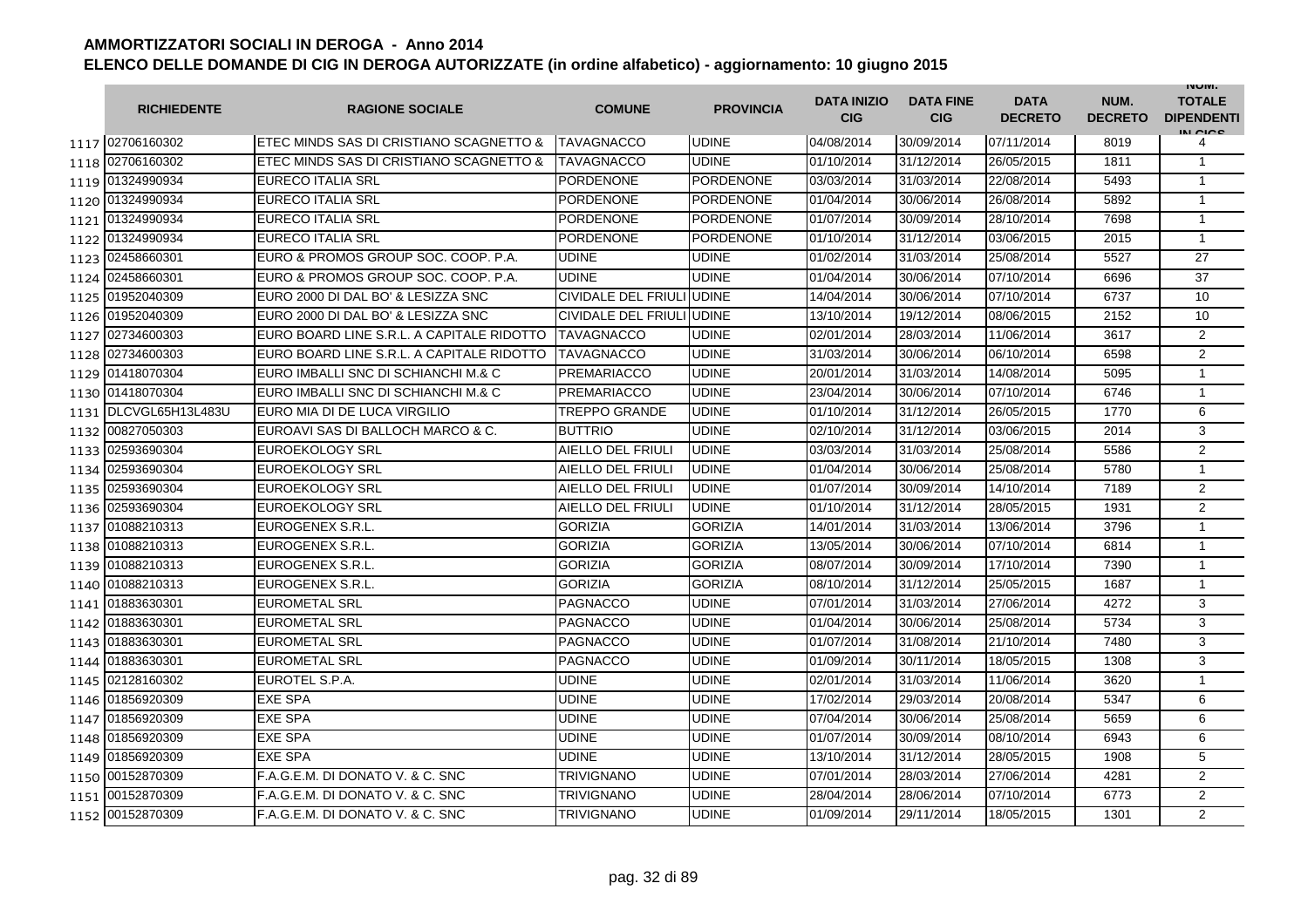|      | <b>RICHIEDENTE</b> | <b>RAGIONE SOCIALE</b>                        | <b>COMUNE</b>               | <b>PROVINCIA</b> | <b>DATA INIZIO</b><br><b>CIG</b> | <b>DATA FINE</b><br><b>CIG</b> | <b>DATA</b><br><b>DECRETO</b> | NUM.<br><b>DECRETO</b> | <b>INUIVI.</b><br><b>TOTALE</b><br><b>DIPENDENTI</b><br>IN CICE |
|------|--------------------|-----------------------------------------------|-----------------------------|------------------|----------------------------------|--------------------------------|-------------------------------|------------------------|-----------------------------------------------------------------|
|      | 1153 01215960939   | IF.A.I. DI LENARDUZZI SIMONE & C. S.N.C.      | SAN GIORGIO DELLA PORDENONE |                  | 07/01/2014                       | 31/03/2014                     | 13/06/2014                    | 3772                   | 4                                                               |
|      | 1154 01215960939   | F.A.I. DI LENARDUZZI SIMONE & C. S.N.C.       | SAN GIORGIO DELLA PORDENONE |                  | 01/04/2014                       | 30/06/2014                     | 25/08/2014                    | 5630                   | 4                                                               |
|      | 1155 01215960939   | F.A.I. DI LENARDUZZI SIMONE & C. S.N.C.       | SAN GIORGIO DELLA PORDENONE |                  | 01/07/2014                       | 06/09/2014                     | 10/10/2014                    | 7025                   | $\overline{4}$                                                  |
|      | 1156 01215960939   | F.A.I. DI LENARDUZZI SIMONE & C. S.N.C.       | <b>SAN GIORGIO DELLA</b>    | PORDENONE        | 08/09/2014                       | 06/12/2014                     | 14/05/2015                    | 1218                   | 4                                                               |
|      | 1157 00161200308   | F.A.S.A.S.SNC DI BARNABA E LOSTUZZO           | <b>BUJA</b>                 | <b>UDINE</b>     | 02/01/2014                       | 31/03/2014                     | 27/06/2014                    | 4225                   | 2                                                               |
|      | 1158 00161200308   | F.A.S.A.S.SNC DI BARNABA E LOSTUZZO           | <b>BUJA</b>                 | <b>UDINE</b>     | 01/04/2014                       | 30/06/2014                     | 26/08/2014                    | 5852                   | $\overline{2}$                                                  |
|      | 1159 00161200308   | F.A.S.A.S.SNC DI BARNABA E LOSTUZZO           | <b>BUJA</b>                 | <b>UDINE</b>     | 01/07/2014                       | 01/08/2014                     | 24/10/2014                    | 7627                   | $\overline{2}$                                                  |
|      | 1160 00161200308   | F.A.S.A.S.SNC DI BARNABA E LOSTUZZO           | <b>BUJA</b>                 | <b>UDINE</b>     | 01/09/2014                       | 30/11/2014                     | 15/05/2015                    | 1240                   | $\overline{2}$                                                  |
|      | 1161 01386220931   | F.E.E.L. S.R.L.                               | <b>SAN MARTINO AL</b>       | <b>PORDENONE</b> | 01/01/2014                       | 31/03/2014                     | 11/06/2014                    | 3648                   | $\overline{2}$                                                  |
|      | 1162 01152690937   | F.G.F. DI FAGOTTI E. & GUERRA A. SNC          | <b>FIUME VENETO</b>         | <b>PORDENONE</b> | 27/01/2014                       | 31/03/2014                     | 18/08/2014                    | 5258                   | 3                                                               |
| 1163 | 01152690937        | F.G.F. DI FAGOTTI E. & GUERRA A. SNC          | <b>FIUME VENETO</b>         | <b>PORDENONE</b> | 07/04/2014                       | 30/06/2014                     | 07/10/2014                    | 6676                   | 3                                                               |
| 1164 | 01152690937        | F.G.F. DI FAGOTTI E. & GUERRA A. SNC          | <b>FIUME VENETO</b>         | <b>PORDENONE</b> | 01/07/2014                       | 30/09/2014                     | 31/10/2014                    | 7785                   | 3                                                               |
| 1165 | 01152690937        | F.G.F. DI FAGOTTI E. & GUERRA A. SNC          | <b>FIUME VENETO</b>         | <b>PORDENONE</b> | 21/10/2014                       | 31/12/2014                     | 08/06/2015                    | 2146                   | $\overline{2}$                                                  |
| 1166 | 00098290935        | <b>F.LLI BERTOIA S.N.C.</b>                   | <b>ARZENE</b>               | <b>PORDENONE</b> | 20/01/2014                       | 31/03/2014                     | 27/06/2014                    | 4298                   | 5                                                               |
| 1167 | 00098290935        | <b>F.LLI BERTOIA S.N.C.</b>                   | ARZENE                      | <b>PORDENONE</b> | 14/04/2014                       | 30/06/2014                     | 06/10/2014                    | 6609                   | 5                                                               |
| 1168 | 00098290935        | <b>F.LLI BERTOIA S.N.C.</b>                   | <b>ARZENE</b>               | <b>PORDENONE</b> | 01/07/2014                       | 27/09/2014                     | 10/10/2014                    | 7043                   | 5                                                               |
| 1169 | 00098290935        | F.LLI BERTOIA S.N.C.                          | ARZENE                      | PORDENONE        | 03/11/2014                       | 31/12/2014                     | 28/05/2015                    | 1914                   | 4                                                               |
|      | 1170 00166760314   | <b>F.LLI CANTARIN SRL</b>                     | <b>GORIZIA</b>              | <b>GORIZIA</b>   | 02/01/2014                       | 31/03/2014                     | 27/06/2014                    | 4227                   | 5                                                               |
|      | 1171 00166760314   | <b>F.LLI CANTARIN SRL</b>                     | <b>GORIZIA</b>              | <b>GORIZIA</b>   | 01/04/2014                       | 30/06/2014                     | 02/09/2014                    | 6007                   | 5                                                               |
|      | 1172 00287300305   | <b>F.LLI CATTANEO SNC</b>                     | <b>SAN GIOVANNI AL</b>      | <b>UDINE</b>     | 13/01/2014                       | 28/03/2014                     | 27/06/2014                    | 4297                   | 4                                                               |
|      | 1173 00287300305   | <b>F.LLI CATTANEO SNC</b>                     | <b>SAN GIOVANNI AL</b>      | <b>UDINE</b>     | 01/04/2014                       | 28/06/2014                     | 03/10/2014                    | 6453                   | 4                                                               |
|      | 1174 00287300305   | <b>F.LLI CATTANEO SNC</b>                     | <b>SAN GIOVANNI AL</b>      | <b>UDINE</b>     | 09/10/2014                       | 31/12/2014                     | 29/05/2015                    | 1962                   | $\overline{4}$                                                  |
|      | 1175 00080820939   | <b>F.LLI DIANA SNC</b>                        | PRATA DI                    | <b>PORDENONE</b> | 07/01/2014                       | 29/03/2014                     | 11/06/2014                    | 3632                   | $\overline{2}$                                                  |
| 1176 | 00080820939        | F.LLI DIANA SNC                               | <b>PRATA DI</b>             | <b>PORDENONE</b> | 13/06/2014                       | 30/06/2014                     | 08/10/2014                    | 6890                   | $\overline{2}$                                                  |
| 1177 | 00066070939        | <b>F.LLI DUS SRL</b>                          | <b>FIUME VENETO</b>         | <b>PORDENONE</b> | 13/01/2014                       | 31/03/2014                     | 13/06/2014                    | 3700                   | $\overline{7}$                                                  |
| 1178 | 00066070939        | <b>F.LLI DUS SRL</b>                          | <b>FIUME VENETO</b>         | <b>PORDENONE</b> | 04/04/2014                       | 30/06/2014                     | 25/08/2014                    | 5703                   | 6                                                               |
| 1179 | 00066070939        | <b>F.LLI DUS SRL</b>                          | <b>FIUME VENETO</b>         | <b>PORDENONE</b> | 01/07/2014                       | 31/07/2014                     | 10/10/2014                    | 7087                   | 6                                                               |
|      | 1180 00066070939   | <b>F.LLI DUS SRL</b>                          | <b>FIUME VENETO</b>         | <b>PORDENONE</b> | 01/09/2014                       | 30/11/2014                     | 14/05/2015                    | 1196                   | 6                                                               |
|      | 1181 00219410305   | <b>F.LLI FABRIS SNC</b>                       | <b>SANTA MARIA LA</b>       | <b>UDINE</b>     | 10/01/2014                       | 31/03/2014                     | 12/08/2014                    | 4976                   | 2                                                               |
|      | 1182 00219410305   | F.LLI FABRIS SNC                              | SANTA MARIA LA              | <b>UDINE</b>     | 01/04/2014                       | 30/06/2014                     | 26/08/2014                    | 5860                   | $\overline{2}$                                                  |
|      | 1183 00219410305   | <b>F.LLI FABRIS SNC</b>                       | SANTA MARIA LA              | <b>UDINE</b>     | 01/07/2014                       | 31/07/2014                     | 15/10/2014                    | 7252                   | $\overline{2}$                                                  |
|      | 1184 00219410305   | <b>F.LLI FABRIS SNC</b>                       | SANTA MARIA LA              | <b>UDINE</b>     | 01/10/2014                       | 24/12/2014                     | 29/05/2015                    | 1953                   | 2                                                               |
|      | 1185 01302600935   | F.LLI FERRATI DI FERRATI R.&C. SNC            | <b>AZZANO DECIMO</b>        | <b>PORDENONE</b> | 13/01/2014                       | 31/03/2014                     | 13/08/2014                    | 5064                   | $\overline{2}$                                                  |
|      | 1186 01302600935   | <b>F.LLI FERRATI DI FERRATI R.&amp;C. SNC</b> | <b>AZZANO DECIMO</b>        | <b>PORDENONE</b> | 01/07/2014                       | 30/09/2014                     | 10/10/2014                    | 7035                   | $\overline{2}$                                                  |
|      | 1187 01302600935   | F.LLI FERRATI DI FERRATI R.&C. SNC            | <b>AZZANO DECIMO</b>        | <b>PORDENONE</b> | 06/10/2014                       | 31/12/2014                     | 04/06/2015                    | 2081                   | 3                                                               |
|      | 1188 00593620933   | <b>F.LLI GRATTON S.N.C.</b>                   | <b>PORCIA</b>               | <b>PORDENONE</b> | 01/10/2014                       | 31/12/2014                     | 26/05/2015                    | 1824                   | $\overline{2}$                                                  |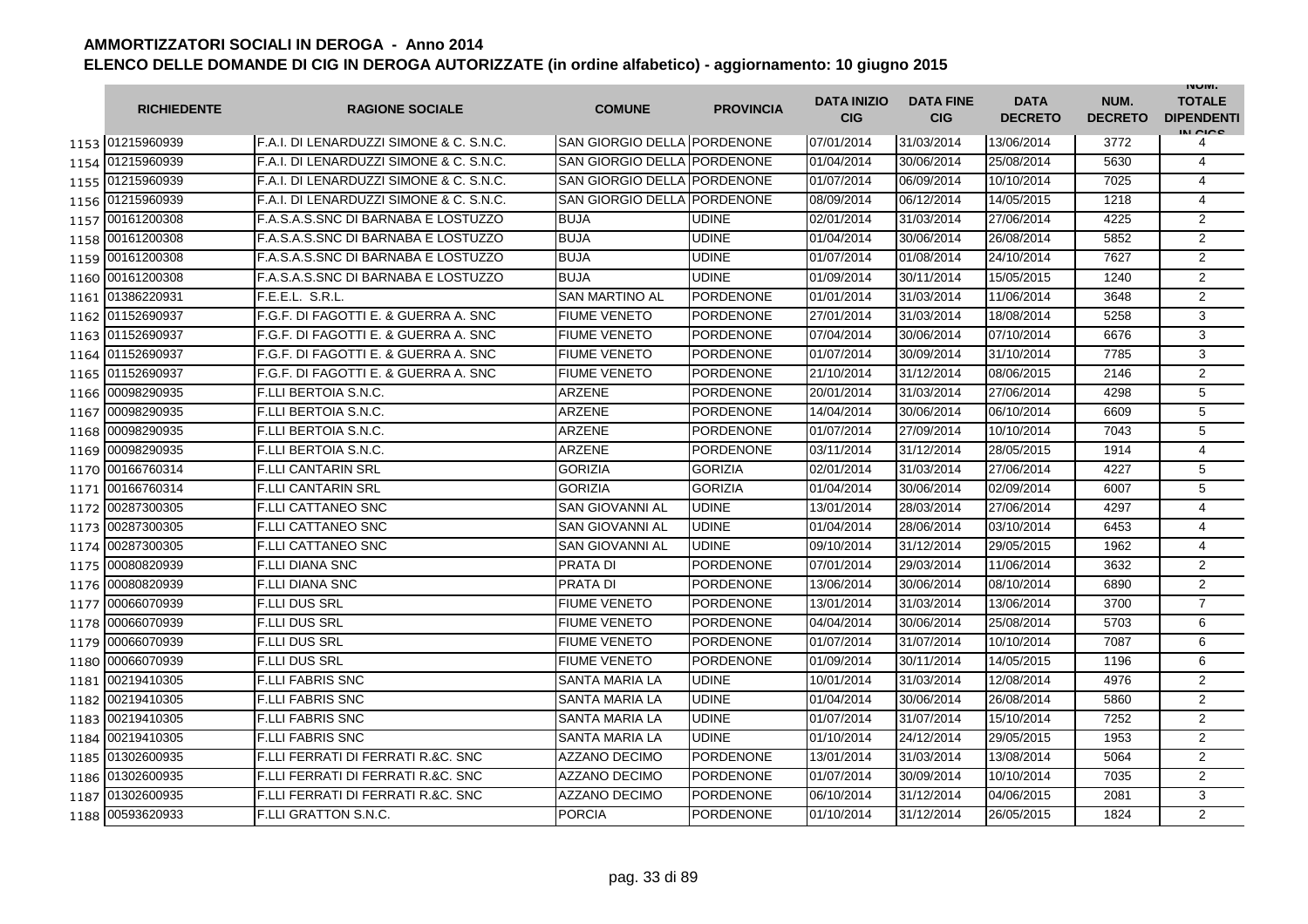|      | <b>RICHIEDENTE</b>      | <b>RAGIONE SOCIALE</b>                     | <b>COMUNE</b>          | <b>PROVINCIA</b> | <b>DATA INIZIO</b><br><b>CIG</b> | <b>DATA FINE</b><br><b>CIG</b> | <b>DATA</b><br><b>DECRETO</b> | NUM.<br><b>DECRETO</b> | <b>INUIVI.</b><br><b>TOTALE</b><br><b>DIPENDENTI</b><br>IN CIGO |
|------|-------------------------|--------------------------------------------|------------------------|------------------|----------------------------------|--------------------------------|-------------------------------|------------------------|-----------------------------------------------------------------|
|      | 1189 01034020311        | <b>IF.LLI PELLEGRINO SNC</b>               | <b>SAN LORENZO</b>     | <b>GORIZIA</b>   | 07/01/2014                       | 31/03/2014                     | 12/08/2014                    | 4923                   | 3                                                               |
|      | 1190 01034020311        | <b>F.LLI PELLEGRINO SNC</b>                | <b>SAN LORENZO</b>     | <b>GORIZIA</b>   | 14/04/2014                       | 30/06/2014                     | 06/10/2014                    | 6608                   | 2                                                               |
|      | 1191 01034020311        | <b>F.LLI PELLEGRINO SNC</b>                | <b>SAN LORENZO</b>     | <b>GORIZIA</b>   | 01/07/2014                       | 31/08/2014                     | 17/10/2014                    | 7329                   | $\overline{2}$                                                  |
|      | 1192 01034020311        | F.LLI PELLEGRINO SNC                       | <b>SAN LORENZO</b>     | <b>GORIZIA</b>   | 01/09/2014                       | 30/11/2014                     | 14/05/2015                    | 1220                   | $\overline{2}$                                                  |
|      | 1193 00674160304        | F.LLI PICCO SNC DI PICCO VALENTINO, MARINO | <b>FLAIBANO</b>        | <b>UDINE</b>     | 27/01/2014                       | 31/03/2014                     | 14/08/2014                    | 5144                   | 13                                                              |
|      | 1194 00073870933        | <b>F.LLI PIZZINATO SRL</b>                 | <b>AZZANO DECIMO</b>   | <b>PORDENONE</b> | 20/01/2014                       | 31/03/2014                     | 19/08/2014                    | 5302                   | 9                                                               |
|      | 1195 00073870933        | <b>F.LLI PIZZINATO SRL</b>                 | <b>AZZANO DECIMO</b>   | <b>PORDENONE</b> | 01/04/2014                       | 30/06/2014                     | 08/10/2014                    | 6952                   | 8                                                               |
|      | 1196 00073870933        | <b>F.LLI PIZZINATO SRL</b>                 | <b>AZZANO DECIMO</b>   | <b>PORDENONE</b> | 01/07/2014                       | 31/07/2014                     | 28/10/2014                    | 7701                   | 5                                                               |
|      | 1197 00256870304        | F.LLI RODAR E. & F. SNC                    | <b>FIUMICELLO</b>      | <b>UDINE</b>     | 13/01/2014                       | 31/03/2014                     | 13/08/2014                    | 5055                   | 9                                                               |
|      | 1198 00256870304        | F.LLI RODAR E. & F. SNC                    | <b>FIUMICELLO</b>      | <b>UDINE</b>     | 01/04/2014                       | 30/06/2014                     | 26/08/2014                    | 5843                   | 9                                                               |
| 1199 | 00256870304             | <b>F.LLI RODAR E. &amp; F. SNC</b>         | <b>FIUMICELLO</b>      | <b>UDINE</b>     | 01/07/2014                       | 31/07/2014                     | 04/11/2014                    | 7899                   | 9                                                               |
| 1200 | 00256870304             | F.LLI RODAR E. & F. SNC                    | <b>FIUMICELLO</b>      | <b>UDINE</b>     | 01/09/2014                       | 30/11/2014                     | 18/05/2015                    | 1315                   | 10                                                              |
| 1201 | 00256870304             | F.LLI RODAR E. & F. SNC                    | <b>FIUMICELLO</b>      | <b>UDINE</b>     | 06/10/2014                       | 30/11/2014                     | 28/05/2015                    | 1925                   | $\mathbf{1}$                                                    |
|      | 1202 00674180302        | <b>F.LLI ROSSI SNC</b>                     | POZZUOLO DEL           | <b>UDINE</b>     | 14/07/2014                       | 30/09/2014                     | 24/10/2014                    | 7628                   | $\overline{2}$                                                  |
| 1203 | 00674180302             | <b>F.LLI ROSSI SNC</b>                     | POZZUOLO DEL           | <b>UDINE</b>     | 01/10/2014                       | 31/12/2014                     | 25/05/2015                    | 1732                   | 2                                                               |
| 1204 | 00140400938             | <b>F.LLI SCHINCARIOL &amp; C. SRL</b>      | <b>SAN VITO AL</b>     | <b>PORDENONE</b> | 03/02/2014                       | 29/03/2014                     | 20/08/2014                    | 5359                   | 5                                                               |
|      | 1205 00575180302        | <b>F.LLI SICURO SNC</b>                    | <b>CASTIONS DI</b>     | <b>UDINE</b>     | 20/01/2014                       | 31/03/2014                     | 13/08/2014                    | 5035                   | $\mathbf{1}$                                                    |
|      | 1206 00575180302        | <b>F.LLI SICURO SNC</b>                    | <b>CASTIONS DI</b>     | <b>UDINE</b>     | 01/04/2014                       | 30/06/2014                     | 26/08/2014                    | 5861                   | 1                                                               |
|      | 1207 00575180302        | <b>F.LLI SICURO SNC</b>                    | CASTIONS DI            | <b>UDINE</b>     | 01/07/2014                       | 31/07/2014                     | 15/10/2014                    | 7246                   | $\mathbf{1}$                                                    |
|      | 1208 00575180302        | F.LLI SICURO SNC                           | <b>CASTIONS DI</b>     | <b>UDINE</b>     | 01/10/2014                       | 24/12/2014                     | 29/05/2015                    | 1954                   | $\mathbf{1}$                                                    |
| 1209 | FGRRRT59T04E098T        | F.R. MOTO DI FIGAR ROBERTO                 | <b>FARRA D'ISONZO</b>  | <b>GORIZIA</b>   | 13/01/2014                       | 31/03/2014                     | 13/08/2014                    | 5041                   | $\overline{2}$                                                  |
|      | 1210 00172180309        | FA.MA SNC DI NODUSSI ANDREA E ELENA        | <b>SAN DANIELE DEL</b> | <b>UDINE</b>     | 03/02/2014                       | 31/03/2014                     | 13/08/2014                    | 5062                   | $\mathbf{1}$                                                    |
|      | 1211 00172180309        | FA.MA SNC DI NODUSSI ANDREA E ELENA        | <b>SAN DANIELE DEL</b> | <b>UDINE</b>     | 01/04/2014                       | 30/06/2014                     | 03/10/2014                    | 6427                   | $\mathbf{1}$                                                    |
|      | 1212 00172180309        | FA.MA SNC DI NODUSSI ANDREA E ELENA        | <b>SAN DANIELE DEL</b> | <b>UDINE</b>     | 14/07/2014                       | 02/08/2014                     | 22/10/2014                    | 7517                   | 1                                                               |
|      | 1213 00172180309        | FA.MA SNC DI NODUSSI ANDREA E ELENA        | <b>SAN DANIELE DEL</b> | <b>UDINE</b>     | 22/09/2014                       | 19/12/2014                     | 20/05/2015                    | 1492                   | $\mathbf{1}$                                                    |
| 1214 | 02142870308             | FABBRO ANGELO & C. SNC                     | <b>CODROIPO</b>        | <b>UDINE</b>     | 01/09/2014                       | 31/10/2014                     | 14/05/2015                    | 1214                   | 3                                                               |
| 1215 | FBRGFR52M06G587U        | <b>FABRIS GIAN FRANCO</b>                  | <b>CAMPOFORMIDO</b>    | <b>UDINE</b>     | 07/01/2014                       | 31/03/2014                     | 14/08/2014                    | 5090                   | $\overline{7}$                                                  |
|      | 1216   FBRGFR52M06G587U | <b>FABRIS GIAN FRANCO</b>                  | <b>CAMPOFORMIDO</b>    | <b>UDINE</b>     | 01/04/2014                       | 30/06/2014                     | 02/09/2014                    | 6026                   | $\overline{7}$                                                  |
|      | 1217 02196770305        | <b>FACEA SRL</b>                           | MOIMACCO               | <b>UDINE</b>     | 27/01/2014                       | 31/03/2014                     | 18/08/2014                    | 5235                   | $\overline{4}$                                                  |
|      | 1218 02196770305        | <b>FACEA SRL</b>                           | MOIMACCO               | <b>UDINE</b>     | 01/04/2014                       | 30/06/2014                     | 25/08/2014                    | 5677                   | 5                                                               |
|      | 1219 02196770305        | <b>FACEA SRL</b>                           | MOIMACCO               | <b>UDINE</b>     | 01/07/2014                       | 31/07/2014                     | 17/10/2014                    | 7373                   | 4                                                               |
|      | 1220 02196770305        | <b>FACEA SRL</b>                           | <b>MOIMACCO</b>        | <b>UDINE</b>     | 01/09/2014                       | 30/11/2014                     | 13/05/2015                    | 1113                   | 4                                                               |
|      | 1221 01870160304        | <b>FACILE SRL</b>                          | <b>UDINE</b>           | <b>UDINE</b>     | 13/01/2014                       | 31/03/2014                     | 12/08/2014                    | 4965                   | $\overline{2}$                                                  |
|      | 1222 01870160304        | <b>FACILE SRL</b>                          | <b>UDINE</b>           | <b>UDINE</b>     | 01/04/2014                       | 30/06/2014                     | 03/10/2014                    | 6440                   | $\overline{2}$                                                  |
|      | 1223 01870160304        | <b>FACILE SRL</b>                          | <b>UDINE</b>           | <b>UDINE</b>     | 01/07/2014                       | 31/07/2014                     | 17/10/2014                    | 7365                   | $\overline{2}$                                                  |
|      | 1224 01870160304        | <b>FACILE SRL</b>                          | <b>UDINE</b>           | <b>UDINE</b>     | 01/09/2014                       | 30/11/2014                     | 14/05/2015                    | 1226                   | $\mathbf{1}$                                                    |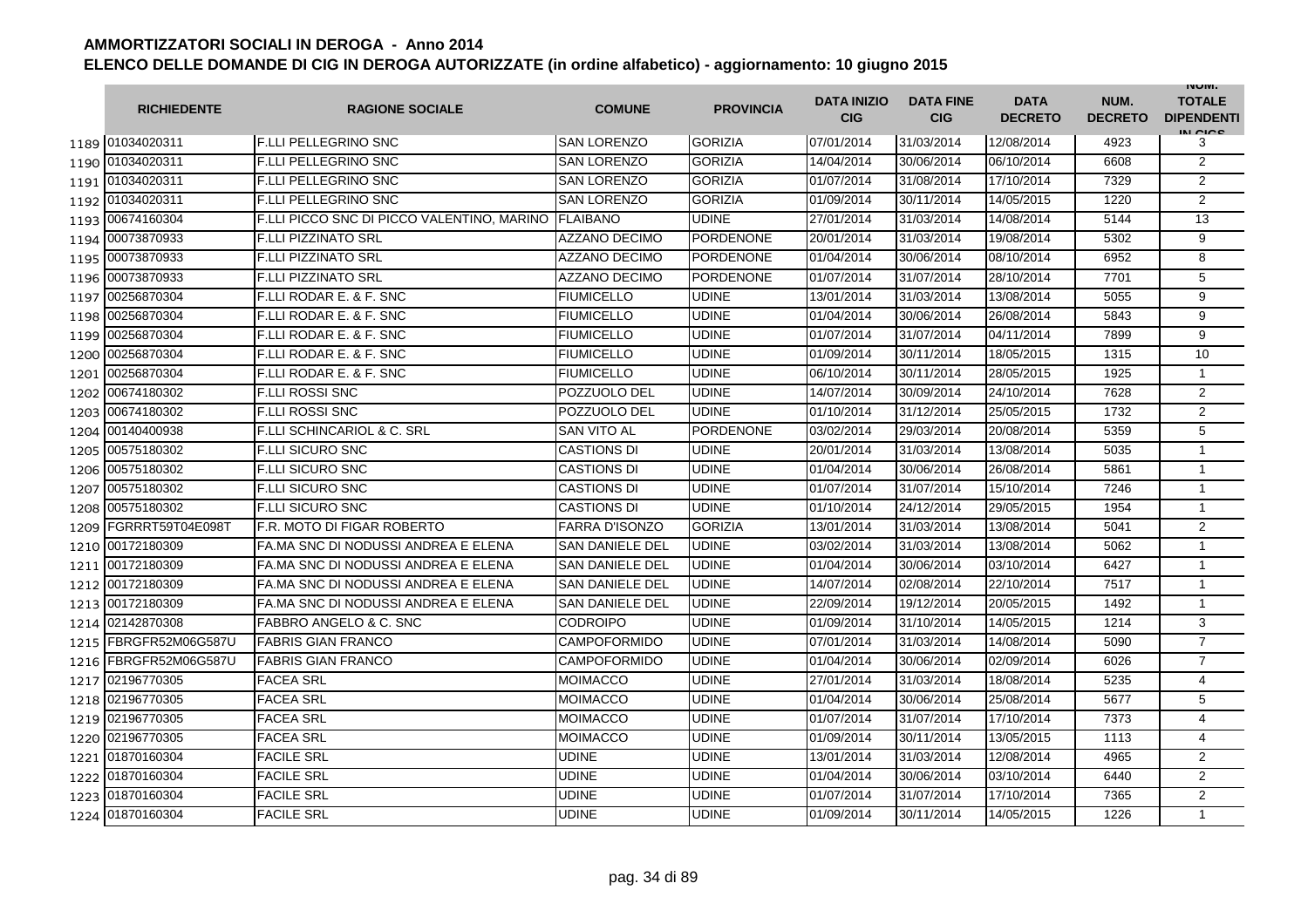|      | <b>RICHIEDENTE</b>    | <b>RAGIONE SOCIALE</b>                           | <b>COMUNE</b>           | <b>PROVINCIA</b> | <b>DATA INIZIO</b><br><b>CIG</b> | <b>DATA FINE</b><br><b>CIG</b> | <b>DATA</b><br><b>DECRETO</b> | NUM.<br><b>DECRETO</b> | <b>INUIVI.</b><br><b>TOTALE</b><br><b>DIPENDENTI</b><br>IN CICE |
|------|-----------------------|--------------------------------------------------|-------------------------|------------------|----------------------------------|--------------------------------|-------------------------------|------------------------|-----------------------------------------------------------------|
|      | 1225 FDGDLF42M01G888U | <b>FADIGA ADOLFO</b>                             | PORDENONE               | <b>PORDENONE</b> | 20/01/2014                       | 31/03/2014                     | 12/08/2014                    | 4968                   | 3                                                               |
| 1226 | FDGDLF42M01G888U      | <b>FADIGA ADOLFO</b>                             | <b>PORDENONE</b>        | <b>PORDENONE</b> | 01/04/2014                       | 30/06/2014                     | 06/10/2014                    | 6461                   | 3                                                               |
| 1227 | FGTNRC73D05G888S      | <b>FAGOTTO ENRICO</b>                            | <b>PORCIA</b>           | <b>PORDENONE</b> | 03/06/2014                       | 30/06/2014                     | 08/10/2014                    | 6950                   | $\mathbf{1}$                                                    |
| 1228 | FGTNRC73D05G888S      | <b>FAGOTTO ENRICO</b>                            | <b>PORCIA</b>           | <b>PORDENONE</b> | 01/07/2014                       | 30/09/2014                     | 24/10/2014                    | 7614                   | $\mathbf{1}$                                                    |
| 1229 | LVRMRC59A12E098N      | <b>FALEGNAMERIA ARTIGIANALE DI OLIVIERI</b>      | <b>GORIZIA</b>          | <b>GORIZIA</b>   | 10/03/2014                       | 31/03/2014                     | 22/08/2014                    | 5501                   | $\mathbf{1}$                                                    |
| 1230 | LVRMRC59A12E098N      | <b>FALEGNAMERIA ARTIGIANALE DI OLIVIERI</b>      | <b>GORIZIA</b>          | <b>GORIZIA</b>   | 23/04/2014                       | 30/06/2014                     | 07/10/2014                    | 6747                   | $\mathbf{1}$                                                    |
|      | 1231 00066020934      | <b>FALEGNAMERIA BIDINOST S.A.S. DI BIDINOST</b>  | CORDENONS               | <b>PORDENONE</b> | 03/02/2014                       | 31/03/2014                     | 19/08/2014                    | 5317                   | $\overline{2}$                                                  |
| 1232 | 00066020934           | <b>FALEGNAMERIA BIDINOST S.A.S. DI BIDINOST</b>  | <b>CORDENONS</b>        | <b>PORDENONE</b> | 26/02/2014                       | 31/03/2014                     | 25/08/2014                    | 5531                   | $\mathbf{1}$                                                    |
| 1233 | 00066020934           | <b>FALEGNAMERIA BIDINOST S.A.S. DI BIDINOST</b>  | <b>CORDENONS</b>        | <b>PORDENONE</b> | 01/04/2014                       | 30/06/2014                     | 03/10/2014                    | 6451                   | 3                                                               |
|      | 1234 00066020934      | FALEGNAMERIA BIDINOST S.A.S. DI BIDINOST         | CORDENONS               | <b>PORDENONE</b> | 01/07/2014                       | 30/09/2014                     | 21/10/2014                    | 7481                   | 3                                                               |
| 1235 | 00066020934           | FALEGNAMERIA BIDINOST S.A.S. DI BIDINOST         | <b>CORDENONS</b>        | <b>PORDENONE</b> | 09/10/2014                       | 31/12/2014                     | 04/06/2015                    | 2069                   | 3                                                               |
| 1236 | 00381830314           | FALEGNAMERIA DINO FANTINI & C. SNC               | RONCHI DEI              | <b>GORIZIA</b>   | 20/01/2014                       | 31/03/2014                     | 14/08/2014                    | 5164                   | 4                                                               |
| 1237 | 01866140302           | FALEGNAMERIA ELLECI SAS DI LAUZZANA              | SAN VITO DI             | <b>UDINE</b>     | 24/02/2014                       | 31/03/2014                     | 22/08/2014                    | 5479                   | 3                                                               |
| 1238 | 01866140302           | FALEGNAMERIA ELLECI SAS DI LAUZZANA              | SAN VITO DI             | <b>UDINE</b>     | 01/04/2014                       | 30/06/2014                     | 03/10/2014                    | 6447                   | $\mathbf{1}$                                                    |
| 1239 | 01866140302           | FALEGNAMERIA ELLECI SAS DI LAUZZANA              | SAN VITO DI             | <b>UDINE</b>     | 01/07/2014                       | 30/09/2014                     | 24/10/2014                    | 7605                   | $\mathbf{1}$                                                    |
| 1240 | 01866140302           | FALEGNAMERIA ELLECI SAS DI LAUZZANA              | SAN VITO DI             | <b>UDINE</b>     | 15/10/2014                       | 31/12/2014                     | 08/06/2015                    | 2150                   | $\mathbf{1}$                                                    |
| 1241 | 00525500302           | FALEGNAMERIA F.LLI FLOREANI SNC                  | <b>MAJANO</b>           | <b>UDINE</b>     | 15/09/2014                       | 14/12/2014                     | 19/05/2015                    | 1386                   | 3                                                               |
|      | 1242 01111630321      | <b>FALEGNAMERIA FLOREANO SRL</b>                 | TRIESTE                 | <b>TRIESTE</b>   | 27/01/2014                       | 31/03/2014                     | 14/08/2014                    | 5146                   | 5                                                               |
|      | 1243 01111630321      | <b>FALEGNAMERIA FLOREANO SRL</b>                 | TRIESTE                 | <b>TRIESTE</b>   | 12/05/2014                       | 30/06/2014                     | 07/10/2014                    | 6820                   | 5                                                               |
|      | 1244 01170970931      | <b>FALEGNAMERIA MARTINUZZI RINO</b>              | <b>PORDENONE</b>        | <b>PORDENONE</b> | 15/01/2014                       | 31/03/2014                     | 12/08/2014                    | 4944                   | $\mathbf{1}$                                                    |
|      | 1245 01170970931      | <b>FALEGNAMERIA MARTINUZZI RINO</b>              | <b>PORDENONE</b>        | <b>PORDENONE</b> | 22/04/2014                       | 30/06/2014                     | 07/10/2014                    | 6721                   | $\mathbf{1}$                                                    |
| 1246 | 01170970931           | <b>FALEGNAMERIA MARTINUZZI RINO</b>              | <b>PORDENONE</b>        | <b>PORDENONE</b> | 01/07/2014                       | 27/09/2014                     | 15/10/2014                    | 7257                   | $\mathbf{1}$                                                    |
| 1247 | 01170970931           | <b>FALEGNAMERIA MARTINUZZI RINO</b>              | PORDENONE               | <b>PORDENONE</b> | 06/10/2014                       | 31/12/2014                     | 22/05/2015                    | 1660                   | $\mathbf{1}$                                                    |
| 1248 | 00960220309           | <b>FALEGNAMERIA MOBILIFICIO PASIAN SRL</b>       | SAN GIORGIO DI          | <b>UDINE</b>     | 11/02/2014                       | 31/03/2014                     | 20/08/2014                    | 5390                   | 1                                                               |
| 1249 | 00960220309           | <b>FALEGNAMERIA MOBILIFICIO PASIAN SRL</b>       | SAN GIORGIO DI          | <b>UDINE</b>     | 01/04/2014                       | 30/06/2014                     | 25/08/2014                    | 5563                   | $\mathbf{1}$                                                    |
| 1250 | 00960220309           | <b>FALEGNAMERIA MOBILIFICIO PASIAN SRL</b>       | SAN GIORGIO DI          | <b>UDINE</b>     | 01/10/2014                       | 31/12/2014                     | 25/05/2015                    | 1688                   | $\mathbf{1}$                                                    |
| 1251 | 00081080939           | <b>FALEGNAMERIA PELLEGRINI-GIACOMINI &amp; C</b> | <b>PRAVISDOMINI</b>     | <b>PORDENONE</b> | 02/01/2014                       | 31/03/2014                     | 28/04/2014                    | 2979                   | 6                                                               |
|      | 1252 00081080939      | <b>FALEGNAMERIA PELLEGRINI-GIACOMINI &amp; C</b> | <b>PRAVISDOMINI</b>     | <b>PORDENONE</b> | 14/04/2014                       | 30/06/2014                     | 06/10/2014                    | 6486                   | 5                                                               |
|      | 1253 01316530300      | FALLIMENTO NUOVA ROMANO BOLZICCO SRL             | MANZANO                 | <b>UDINE</b>     | 07/04/2014                       | 30/06/2014                     | 07/10/2014                    | 6640                   | 9                                                               |
|      | 1254 01316530300      | FALLIMENTO NUOVA ROMANO BOLZICCO SRL             | <b>MANZANO</b>          | <b>UDINE</b>     | 01/07/2014                       | 30/09/2014                     | 24/10/2014                    | 7593                   | 9                                                               |
|      | 1255 02028510309      | FALLIMENTO TONUTTI WOLAGRI SPA                   | <b>REMANZACCO</b>       | <b>UDINE</b>     | 01/10/2014                       | 31/12/2014                     | 21/05/2015                    | 1596                   | 1                                                               |
|      | 1256 FNTRLA42A17G888N | <b>FANTUZ AURELIO</b>                            | <b>FIUME VENETO</b>     | <b>PORDENONE</b> | 14/01/2014                       | 31/03/2014                     | 13/06/2014                    | 3702                   | $\mathbf{1}$                                                    |
|      | 1257 FNTRLA42A17G888N | <b>FANTUZ AURELIO</b>                            | <b>FIUME VENETO</b>     | <b>PORDENONE</b> | 01/04/2014                       | 30/06/2014                     | 25/08/2014                    | 5705                   | $\mathbf{1}$                                                    |
|      | 1258 01825950304      | <b>FANZUTTO ARREDAMENTI S.R.L.</b>               | REANA DEL ROIALE        | <b>UDINE</b>     | 07/01/2014                       | 29/03/2014                     | 28/04/2014                    | 2972                   | 5                                                               |
| 1259 | 01825950304           | <b>FANZUTTO ARREDAMENTI S.R.L.</b>               | <b>REANA DEL ROIALE</b> | <b>UDINE</b>     | 01/04/2014                       | 28/06/2014                     | 26/08/2014                    | 5881                   | 5                                                               |
|      | 1260 01825950304      | <b>FANZUTTO ARREDAMENTI S.R.L.</b>               | <b>REANA DEL ROIALE</b> | <b>UDINE</b>     | 01/07/2014                       | 31/07/2014                     | 17/10/2014                    | 7384                   | 5                                                               |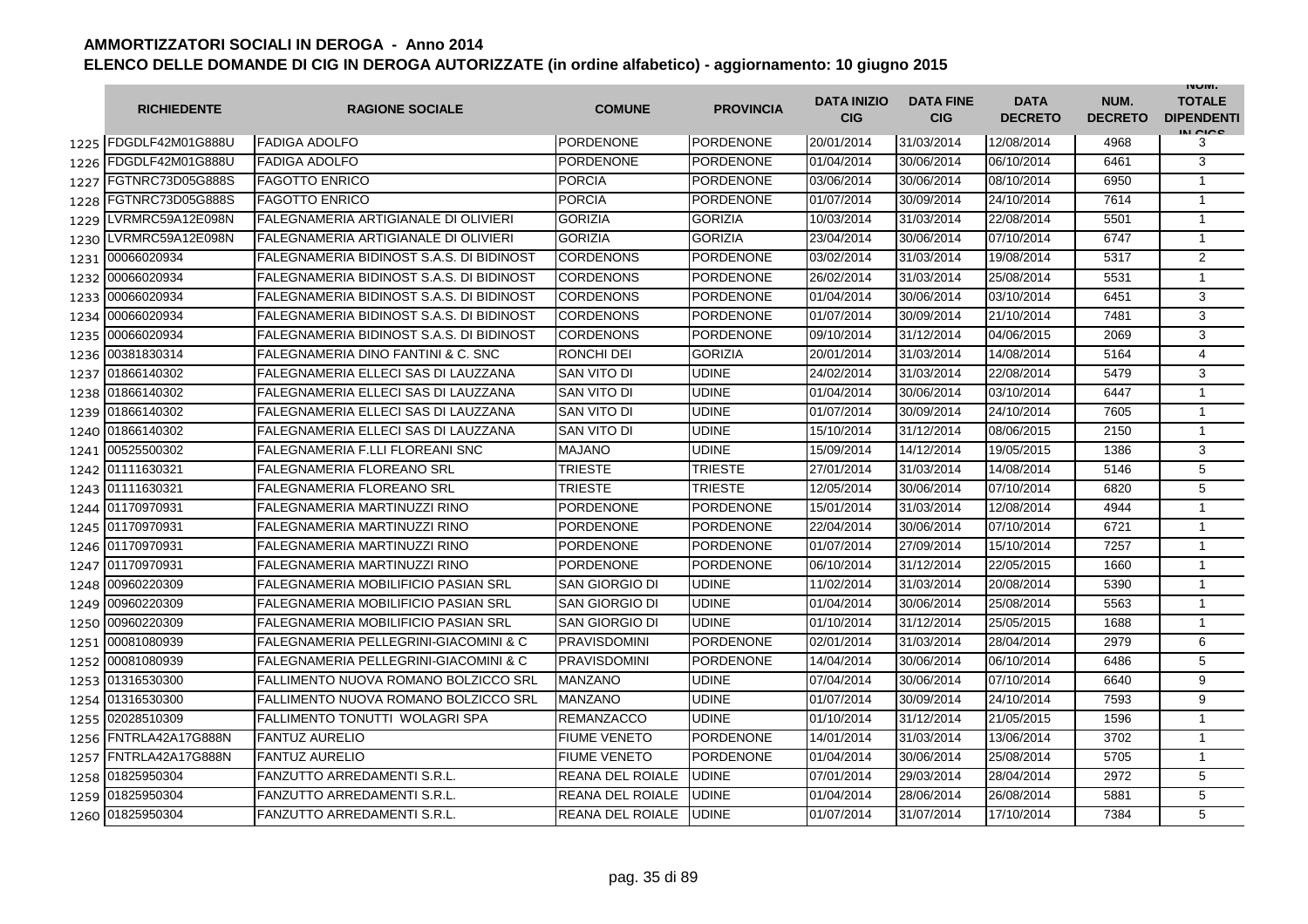|      | <b>RICHIEDENTE</b>    | <b>RAGIONE SOCIALE</b>                           | <b>COMUNE</b>             | <b>PROVINCIA</b> | <b>DATA INIZIO</b><br><b>CIG</b> | <b>DATA FINE</b><br><b>CIG</b> | <b>DATA</b><br><b>DECRETO</b> | NUM.<br><b>DECRETO</b> | <b>INUIVI.</b><br><b>TOTALE</b><br><b>DIPENDENTI</b><br>IN CIGO |
|------|-----------------------|--------------------------------------------------|---------------------------|------------------|----------------------------------|--------------------------------|-------------------------------|------------------------|-----------------------------------------------------------------|
|      | 1261 01825950304      | <b>FANZUTTO ARREDAMENTI S.R.L.</b>               | REANA DEL ROIALE          | <b>UDINE</b>     | 02/09/2014                       | 30/11/2014                     | 14/05/2015                    | 1145                   | 5                                                               |
|      | 1262 01642790933      | <b>FARIS SRL</b>                                 | <b>AZZANO DECIMO</b>      | <b>PORDENONE</b> | 13/01/2014                       | 31/03/2014                     | 12/08/2014                    | 4969                   | $\overline{7}$                                                  |
|      | 1263 02282980305      | FARMACIA AL DUOMO DEL DR. NICOLA ROMANO LATISANA |                           | <b>UDINE</b>     | 06/03/2014                       | 31/03/2014                     | 25/08/2014                    | 5639                   | $\overline{2}$                                                  |
|      | 1264 02282980305      | FARMACIA AL DUOMO DEL DR. NICOLA ROMANO LATISANA |                           | <b>UDINE</b>     | 01/04/2014                       | 30/06/2014                     | 25/08/2014                    | 5753                   | $\overline{2}$                                                  |
|      | 1265 08587981005      | <b>FARMASUISSE S.R.L.</b>                        | <b>ROMA</b>               | <b>ROMA</b>      | 10/03/2014                       | 31/03/2014                     | 22/08/2014                    | 5469                   | 2                                                               |
|      | 1266 08587981005      | <b>FARMASUISSE S.R.L</b>                         | <b>ROMA</b>               | <b>ROMA</b>      | 01/04/2014                       | 30/06/2014                     | 26/08/2014                    | 5894                   | $\overline{2}$                                                  |
| 1267 | 08587981005           | <b>FARMASUISSE S.R.L</b>                         | <b>ROMA</b>               | <b>ROMA</b>      | 01/07/2014                       | 30/09/2014                     | 10/10/2014                    | 7050                   | $\overline{2}$                                                  |
| 1268 | 08587981005           | <b>FARMASUISSE S.R.L.</b>                        | <b>ROMA</b>               | <b>ROMA</b>      | 01/10/2014                       | 31/12/2014                     | 20/05/2015                    | 1516                   | $\mathbf{1}$                                                    |
|      | 1269 DLLSFN73T13G888E | <b>FAST TECNOLOGIE DI DELLA FLORA STEFANO</b>    | <b>FONTANAFREDDA</b>      | <b>PORDENONE</b> | 28/01/2014                       | 31/03/2014                     | 18/08/2014                    | 5177                   | $\mathbf{1}$                                                    |
|      | 1270 DLLSFN73T13G888E | <b>FAST TECNOLOGIE DI DELLA FLORA STEFANO</b>    | FONTANAFREDDA             | <b>PORDENONE</b> | 01/04/2014                       | 30/06/2014                     | 26/08/2014                    | 5837                   | 1                                                               |
| 1271 | CPTFLV64R17I480F      | FC AUTOCARROZZERIA DI CAPUTO FULVIO              | <b>MARIANO DEL</b>        | <b>GORIZIA</b>   | 01/04/2014                       | 30/06/2014                     | 26/08/2014                    | 5831                   | 1                                                               |
| 1272 | 02551950302           | FEBO S.A.S. DI AMADIO PABLO DANIEL               | <b>RAGOGNA</b>            | <b>UDINE</b>     | 03/02/2014                       | 31/03/2014                     | 20/08/2014                    | 5354                   | $\mathbf{1}$                                                    |
| 1273 | 02038610305           | <b>FERRAL SRL</b>                                | TEOR                      | <b>UDINE</b>     | 10/02/2014                       | 31/03/2014                     | 20/08/2014                    | 5425                   | 3                                                               |
| 1274 | 02038610305           | <b>FERRAL SRL</b>                                | <b>TEOR</b>               | <b>UDINE</b>     | 15/04/2014                       | 30/06/2014                     | 07/10/2014                    | 6712                   | 3                                                               |
| 1275 | 02236280307           | <b>FERRALLUMINIO TOFFOLI SRL</b>                 | CODROIPO                  | <b>UDINE</b>     | 21/05/2014                       | 30/06/2014                     | 08/10/2014                    | 6869                   | $\overline{7}$                                                  |
|      | 1276 01774920308      | FERRAMENTA BARDELLI SRL IN LIQUIDAZIONE          | <b>MARTIGNACCO</b>        | <b>UDINE</b>     | 20/01/2014                       | 31/03/2014                     | 18/08/2014                    | 5250                   | 21                                                              |
|      | 1277 01660280304      | FERRAMENTA SPECOGNA SRL                          | CIVIDALE DEL FRIULI UDINE |                  | 10/01/2014                       | 31/03/2014                     | 11/06/2014                    | 3622                   | 3                                                               |
|      | 1278 01660280304      | FERRAMENTA SPECOGNA SRL                          | CIVIDALE DEL FRIULI UDINE |                  | 01/04/2014                       | 30/06/2014                     | 25/08/2014                    | 5701                   | 3                                                               |
| 1279 | 01660280304           | FERRAMENTA SPECOGNA SRL                          | CIVIDALE DEL FRIULI UDINE |                  | 01/07/2014                       | 31/07/2014                     | 24/10/2014                    | 7581                   | 3                                                               |
|      | 1280 01618080301      | FERUGLIO ENGINEERING DI FERUGLIO C.              | TAVAGNACCO                | <b>UDINE</b>     | 02/01/2014                       | 31/03/2014                     | 13/06/2014                    | 3691                   | $\mathbf{1}$                                                    |
|      | 1281 01618080301      | FERUGLIO ENGINEERING DI FERUGLIO C.              | TAVAGNACCO                | <b>UDINE</b>     | 01/04/2014                       | 30/06/2014                     | 26/08/2014                    | 5882                   | 1                                                               |
| 1282 | 01618080301           | FERUGLIO ENGINEERING DI FERUGLIO S. & C.         | <b>TAVAGNACCO</b>         | <b>UDINE</b>     | 01/07/2014                       | 31/08/2014                     | 28/10/2014                    | 7693                   | $\mathbf{1}$                                                    |
| 1283 | FRGGNN56D27L483I      | <b>FERUGLIO GIOVANNI</b>                         | <b>UDINE</b>              | <b>UDINE</b>     | 07/01/2014                       | 29/03/2014                     | 14/08/2014                    | 5122                   | $\overline{7}$                                                  |
| 1284 | FRGGNN56D27L483I      | FERUGLIO GIOVANNI                                | UDINE                     | <b>UDINE</b>     | 30/03/2014                       | 30/06/2014                     | 02/09/2014                    | 5995                   | $\overline{7}$                                                  |
| 1285 | FRGGNN56D27L483I      | <b>FERUGLIO GIOVANNI</b>                         | <b>UDINE</b>              | <b>UDINE</b>     | 01/07/2014                       | 31/08/2014                     | 24/10/2014                    | 7575                   | $\overline{7}$                                                  |
| 1286 | 01583790934           | FIME DI PERSELLO SRL                             | SPILIMBERGO               | <b>PORDENONE</b> | 07/01/2014                       | 31/03/2014                     | 13/06/2014                    | 3824                   | $\overline{2}$                                                  |
| 1287 | 01583790934           | <b>FIME DI PERSELLO SRL</b>                      | <b>SPILIMBERGO</b>        | <b>PORDENONE</b> | 07/04/2014                       | 30/06/2014                     | 06/10/2014                    | 6603                   | $\overline{2}$                                                  |
| 1288 | 01583790934           | FIME DI PERSELLO SRL                             | <b>SPILIMBERGO</b>        | <b>PORDENONE</b> | 01/07/2014                       | 12/09/2014                     | 10/10/2014                    | 7059                   | $\overline{2}$                                                  |
|      | 1289 00486620313      | FIMLINE SNC EREDI IDO SIMONIT DI FLAVIO E        | <b>MARIANO DEL</b>        | <b>GORIZIA</b>   | 07/01/2014                       | 31/03/2014                     | 12/08/2014                    | 4931                   | 5                                                               |
|      | 1290 00486620313      | FIMLINE SNC EREDI IDO SIMONIT DI FLAVIO E        | <b>MARIANO DEL</b>        | <b>GORIZIA</b>   | 01/04/2014                       | 30/06/2014                     | 26/08/2014                    | 5828                   | 5                                                               |
|      | 1291 00486620313      | FIMLINE SNC EREDI IDO SIMONIT DI FLAVIO E        | <b>MARIANO DEL</b>        | <b>GORIZIA</b>   | 01/07/2014                       | 31/07/2014                     | 15/10/2014                    | 7262                   | 5                                                               |
|      | 1292 00796090322      | <b>FIN MEDIA SRL</b>                             | <b>TRIESTE</b>            | <b>TRIESTE</b>   | 01/01/2014                       | 29/03/2014                     | 12/08/2014                    | 4949                   | 2                                                               |
|      | 1293 00796090322      | <b>FIN MEDIA SRL</b>                             | <b>TRIESTE</b>            | <b>TRIESTE</b>   | 01/04/2014                       | 30/06/2014                     | 07/10/2014                    | 6623                   | $\overline{2}$                                                  |
|      | 1294 00796090322      | FIN MEDIA SRL                                    | TRIESTE                   | <b>TRIESTE</b>   | 01/07/2014                       | 30/09/2014                     | 31/10/2014                    | 7789                   | $\overline{2}$                                                  |
|      | 1295 00796090322      | <b>FIN MEDIA SRL</b>                             | TRIESTE                   | <b>TRIESTE</b>   | 01/10/2014                       | 30/11/2014                     | 28/05/2015                    | 1926                   | $\overline{2}$                                                  |
| 1296 | FNZRNT63A01Z315O      | <b>FINAZZI RENATO</b>                            | VARMO                     | <b>UDINE</b>     | 06/01/2014                       | 29/03/2014                     | 13/06/2014                    | 3833                   | 6                                                               |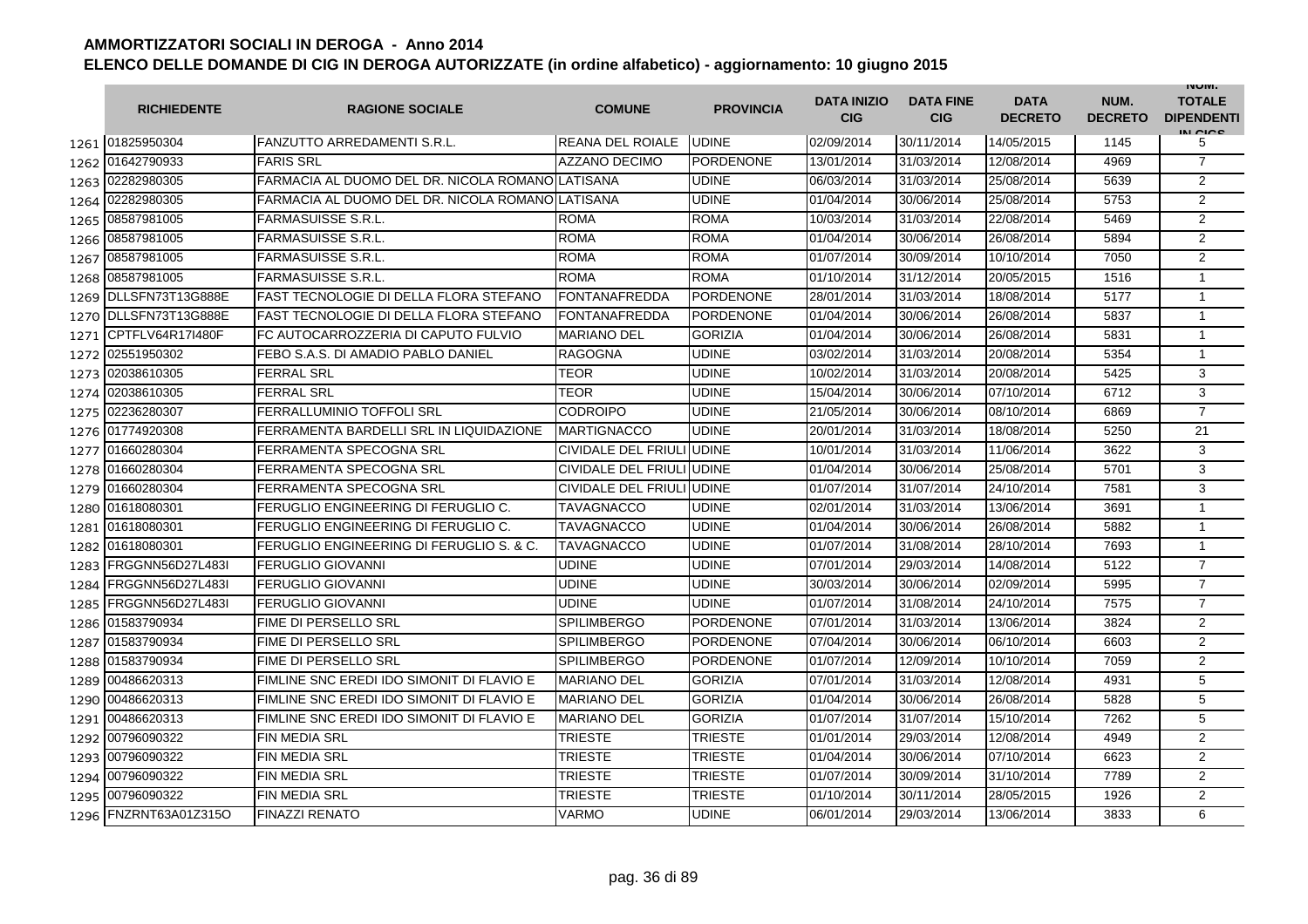|      | <b>RICHIEDENTE</b>    | <b>RAGIONE SOCIALE</b>                     | <b>COMUNE</b>             | <b>PROVINCIA</b> | <b>DATA INIZIO</b><br><b>CIG</b> | <b>DATA FINE</b><br><b>CIG</b> | <b>DATA</b><br><b>DECRETO</b> | NUM.<br><b>DECRETO</b> | <b>INUIVI.</b><br><b>TOTALE</b><br><b>DIPENDENTI</b><br>IN CIGO |
|------|-----------------------|--------------------------------------------|---------------------------|------------------|----------------------------------|--------------------------------|-------------------------------|------------------------|-----------------------------------------------------------------|
|      | 1297 00280470329      | <b>FINCAT SPA</b>                          | <b>TRIESTE</b>            | <b>TRIESTE</b>   | 13/01/2014                       | 31/03/2014                     | 19/08/2014                    | 5293                   | 2                                                               |
| 1298 | 00280470329           | <b>FINCAT SPA</b>                          | TRIESTE                   | <b>TRIESTE</b>   | 01/04/2014                       | 30/06/2014                     | 07/10/2014                    | 6819                   | $\overline{2}$                                                  |
|      | 1299 00280470329      | <b>FINCAT SPA</b>                          | TRIESTE                   | <b>TRIESTE</b>   | 01/07/2014                       | 31/08/2014                     | 20/10/2014                    | 7434                   | $\overline{2}$                                                  |
|      | 1300 PZZDNS69D65L483V | FIORI DI IBIZA PARRUCCHIERI DI PIZZONI     | UDINE                     | <b>UDINE</b>     | 13/01/2014                       | 31/03/2014                     | 13/08/2014                    | 5031                   | $\mathbf{1}$                                                    |
|      | 1301 PZZDNS69D65L483V | FIORI DI IBIZA PARRUCCHIERI DI PIZZONI     | UDINE                     | <b>UDINE</b>     | 01/04/2014                       | 30/06/2014                     | 03/10/2014                    | 6421                   | $\mathbf{1}$                                                    |
|      | 1302 PZZDNS69D65L483V | FIORI DI IBIZA PARRUCCHIERI DI PIZZONI     | <b>UDINE</b>              | <b>UDINE</b>     | 07/07/2014                       | 08/08/2014                     | 31/10/2014                    | 7830                   | $\mathbf{1}$                                                    |
|      | 1303 01152560320      | FISIOTERAPIA MASSOTRAX SRL                 | <b>TRIESTE</b>            | <b>TRIESTE</b>   | 15/10/2014                       | 31/12/2014                     | 08/06/2015                    | 2162                   | 4                                                               |
|      | 1304 01794420305      | FL. IMPIANTI SNC DI FERUGLIO PAOLO         | <b>UDINE</b>              | <b>UDINE</b>     | 04/03/2014                       | 31/03/2014                     | 22/08/2014                    | 5495                   | $\overline{2}$                                                  |
|      | 1305 01794420305      | FL. IMPIANTI SNC DI FERUGLIO PAOLO         | <b>UDINE</b>              | <b>UDINE</b>     | 01/04/2014                       | 30/06/2014                     | 26/08/2014                    | 5857                   | $\overline{2}$                                                  |
|      | 1306 01794420305      | FL. IMPIANTI SNC DI FERUGLIO PAOLO         | <b>UDINE</b>              | <b>UDINE</b>     | 12/05/2014                       | 30/06/2014                     | 07/10/2014                    | 6839                   | $\mathbf{1}$                                                    |
| 1307 | 01794420305           | FL. IMPIANTI SNC DI FERUGLIO PAOLO         | UDINE                     | <b>UDINE</b>     | 01/07/2014                       | 30/09/2014                     | 24/10/2014                    | 7580                   | 3                                                               |
| 1308 | 00570210302           | <b>FLUIDODINAMICA SRL</b>                  | UDINE                     | <b>UDINE</b>     | 07/04/2014                       | 30/06/2014                     | 25/08/2014                    | 5692                   | 10                                                              |
| 1309 | 00570210302           | <b>FLUIDODINAMICA SRL</b>                  | UDINE                     | <b>UDINE</b>     | 01/07/2014                       | 30/09/2014                     | 20/10/2014                    | 7421                   | 8                                                               |
| 1310 | 01455090934           | FM SRL DI E. VILLANOVA                     | PASIANO DI                | <b>PORDENONE</b> | 10/02/2014                       | 31/03/2014                     | 18/08/2014                    | 5195                   | 8                                                               |
| 1311 | 00150570307           | <b>FOLICALDI SRL</b>                       | CIVIDALE DEL FRIULI UDINE |                  | 13/02/2014                       | 31/03/2014                     | 19/08/2014                    | 5282                   | 12                                                              |
| 1312 | 00150570307           | <b>FOLICALDI SRL</b>                       | CIVIDALE DEL FRIULI UDINE |                  | 01/04/2014                       | 30/06/2014                     | 25/08/2014                    | 5686                   | 11                                                              |
|      | 1313 91079660931      | FONDAZIONE OPERA SACRA FAMIGLIA            | PORDENONE                 | <b>PORDENONE</b> | 01/09/2014                       | 30/09/2014                     | 11/11/2014                    | 8126                   | $\overline{73}$                                                 |
|      | 1314 91079660931      | FONDAZIONE OPERA SACRA FAMIGLIA -          | <b>PORDENONE</b>          | <b>PORDENONE</b> | 01/10/2014                       | 31/12/2014                     | 28/05/2015                    | 1919                   | 75                                                              |
|      | 1315 02340930300      | <b>FONDERIE FONTANINI 1933 SRL</b>         | <b>MILANO</b>             | <b>MILANO</b>    | 07/01/2014                       | 31/03/2014                     | 20/06/2014                    | 4013                   | 11                                                              |
|      | 1316 02340930300      | <b>FONDERIE FONTANINI 1933 SRL</b>         | <b>MILANO</b>             | <b>MILANO</b>    | 01/04/2014                       | 30/06/2014                     | 06/10/2014                    | 6522                   | 11                                                              |
| 1317 | 02340930300           | <b>FONDERIE FONTANINI 1933 SRL</b>         | <b>MILANO</b>             | <b>MILANO</b>    | 08/07/2014                       | 31/08/2014                     | 15/10/2014                    | 7237                   | 10                                                              |
| 1318 | 02340930300           | <b>FONDERIE FONTANINI 1933 SRL</b>         | <b>MILANO</b>             | <b>MILANO</b>    | 01/09/2014                       | 30/11/2014                     | 14/05/2015                    | 1195                   | 12                                                              |
| 1319 | 00815360300           | FORNASARIG S.A.S. DI VANIA FORNASARIG & C. | <b>MANZANO</b>            | <b>UDINE</b>     | 07/01/2014                       | 31/03/2014                     | 13/08/2014                    | 5059                   | 5                                                               |
| 1320 | 00815360300           | FORNASARIG S.A.S. DI VANIA FORNASARIG & C. | <b>MANZANO</b>            | <b>UDINE</b>     | 01/04/2014                       | 30/06/2014                     | 07/10/2014                    | 6633                   | 6                                                               |
| 1321 | 02163320308           | FORSER FVG FORMAZIONE E SERVIZI PER ENTI   | <b>UDINE</b>              | <b>UDINE</b>     | 03/02/2014                       | 31/03/2014                     | 13/08/2014                    | 5015                   | 8                                                               |
| 1322 | 02163320308           | FORSER FVG FORMAZIONE E SERVIZI PER ENTI   | <b>UDINE</b>              | <b>UDINE</b>     | 07/04/2014                       | 30/06/2014                     | 25/08/2014                    | 5649                   | 8                                                               |
| 1323 | 01572080305           | <b>FOSCHIATTI SRL</b>                      | <b>GEMONA DEL FRIULI</b>  | <b>UDINE</b>     | 01/10/2014                       | 31/12/2014                     | 26/05/2015                    | 1828                   | 4                                                               |
| 1324 | 02444270306           | FOTO OTTICA D'ORLANDO SNC DI D'ORLANDO     | <b>SAN DANIELE DEL</b>    | <b>UDINE</b>     | 03/03/2014                       | 31/03/2014                     | 22/08/2014                    | 5509                   | $\mathbf{1}$                                                    |
| 1325 | 02444270306           | FOTO OTTICA D'ORLANDO SNC DI D'ORLANDO     | <b>SAN DANIELE DEL</b>    | <b>UDINE</b>     | 01/04/2014                       | 28/06/2014                     | 03/10/2014                    | 6420                   | $\mathbf{1}$                                                    |
|      | 1326 02444270306      | FOTO OTTICA D'ORLANDO SNC DI D'ORLANDO     | <b>SAN DANIELE DEL</b>    | <b>UDINE</b>     | 01/07/2014                       | 30/09/2014                     | 22/10/2014                    | 7518                   | $\mathbf{1}$                                                    |
|      | 1327 02444270306      | FOTO OTTICA D'ORLANDO SNC DI D'ORLANDO     | <b>SAN DANIELE DEL</b>    | <b>UDINE</b>     | 06/10/2014                       | 31/12/2014                     | 08/06/2015                    | 2155                   | 1                                                               |
|      | 1328 FRCVTR66C16G888Z | <b>FRACAS ARREDAMENTI DI FRACAS VALTER</b> | <b>PORCIA</b>             | <b>PORDENONE</b> | 10/02/2014                       | 31/03/2014                     | 18/08/2014                    | 5181                   | $\mathbf{1}$                                                    |
| 1329 | FRCVTR66C16G888Z      | <b>FRACAS ARREDAMENTI DI FRACAS VALTER</b> | <b>PORCIA</b>             | <b>PORDENONE</b> | 02/05/2014                       | 30/06/2014                     | 07/10/2014                    | 6779                   | $\mathbf{1}$                                                    |
|      | 1330 02639720305      | FRANCESCHINO GIANNI S.R.L.                 | <b>MAJANO</b>             | <b>UDINE</b>     | 14/04/2014                       | 30/06/2014                     | 06/10/2014                    | 6592                   | 6                                                               |
| 1331 | 00046170320           | <b>FRATELLI ZAMPA SNC</b>                  | TRIESTE                   | <b>TRIESTE</b>   | 06/02/2014                       | 31/03/2014                     | 18/08/2014                    | 5229                   | 5                                                               |
| 1332 | 00046170320           | <b>FRATELLI ZAMPA SNC</b>                  | TRIESTE                   | <b>TRIESTE</b>   | 01/04/2014                       | 30/06/2014                     | 28/08/2014                    | 5912                   | 5                                                               |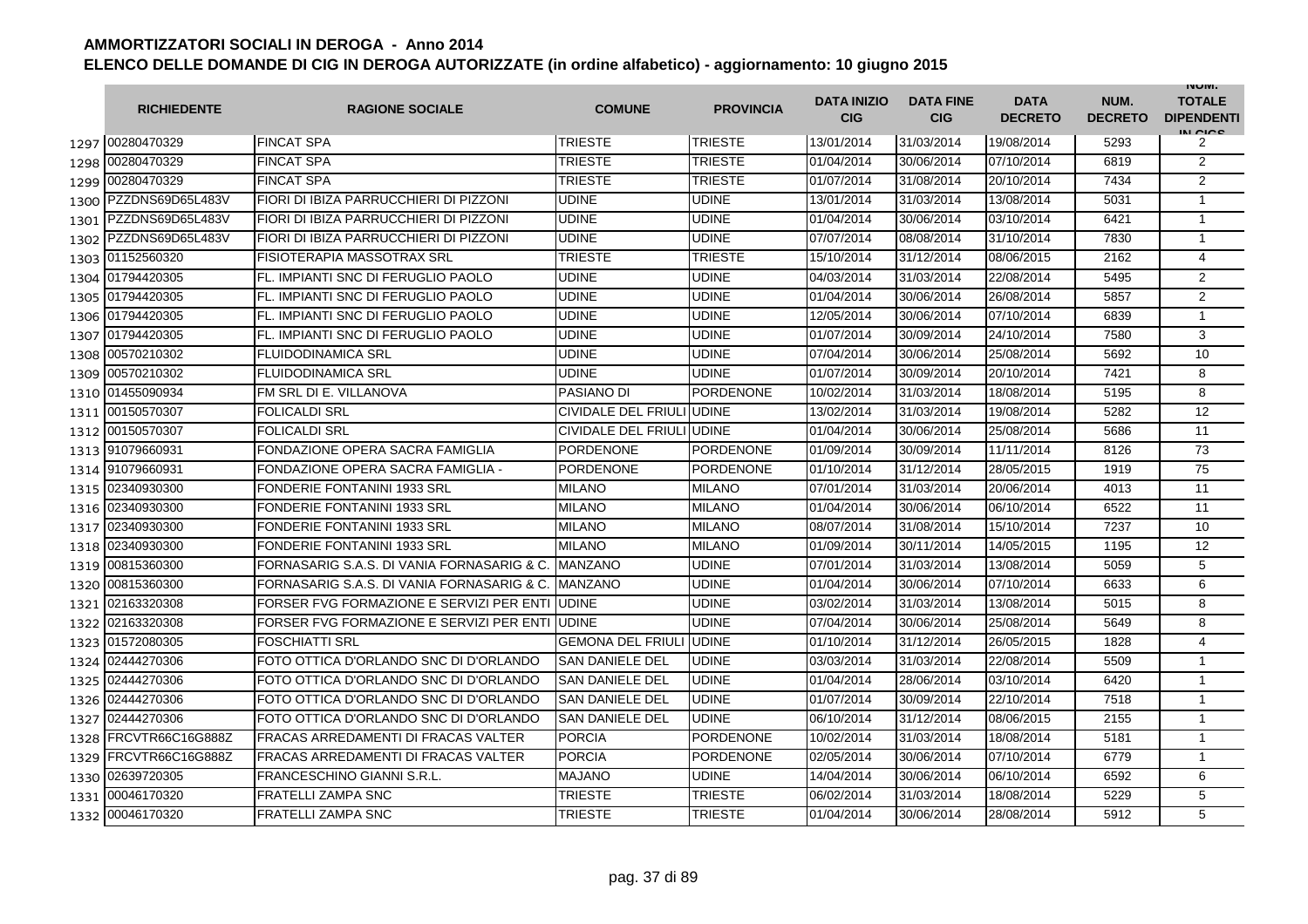|      | <b>RICHIEDENTE</b>    | <b>RAGIONE SOCIALE</b>                  | <b>COMUNE</b>             | <b>PROVINCIA</b> | <b>DATA INIZIO</b><br><b>CIG</b> | <b>DATA FINE</b><br><b>CIG</b> | <b>DATA</b><br><b>DECRETO</b> | NUM.<br><b>DECRETO</b> | <b>INUIVI.</b><br><b>TOTALE</b><br><b>DIPENDENTI</b><br>IN CICS |
|------|-----------------------|-----------------------------------------|---------------------------|------------------|----------------------------------|--------------------------------|-------------------------------|------------------------|-----------------------------------------------------------------|
|      | 1333 FRTNTN45D26G389  | <b>FRATTASIO ANTONIO</b>                | <b>UDINE</b>              | <b>UDINE</b>     | 20/01/2014                       | 31/03/2014                     | 13/08/2014                    | 5071                   | 7                                                               |
|      | 1334 FRTNTN45D26G389I | <b>FRATTASIO ANTONIO</b>                | UDINE                     | <b>UDINE</b>     | 22/04/2014                       | 30/06/2014                     | 07/10/2014                    | 6748                   | $\overline{7}$                                                  |
|      | 1335 01734760240      | <b>FRECCIA SRL</b>                      | CADONEGHE                 | <b>PADOVA</b>    | 07/01/2014                       | 31/03/2014                     | 27/06/2014                    | 4235                   | $\overline{2}$                                                  |
|      | 1336 01734760240      | <b>FRECCIA SRL</b>                      | CADONEGHE                 | <b>PADOVA</b>    | 01/04/2014                       | 30/06/2014                     | 25/08/2014                    | 5792                   | 2                                                               |
|      | 1337 01734760240      | <b>FRECCIA SRL</b>                      | CADONEGHE                 | <b>PADOVA</b>    | 01/07/2014                       | 06/09/2014                     | 17/10/2014                    | 7352                   | $\overline{2}$                                                  |
|      | 1338 01734760240      | <b>FRECCIA SRL</b>                      | <b>CADONEGHE</b>          | <b>PADOVA</b>    | 07/09/2014                       | 06/12/2014                     | 14/05/2015                    | 1201                   | $\overline{2}$                                                  |
|      | 1339 01136380316      | <b>FRIUL ENERGIA SRL</b>                | <b>GORIZIA</b>            | <b>GORIZIA</b>   | 21/07/2014                       | 30/09/2014                     | 11/11/2014                    | 8125                   | 3                                                               |
| 1340 | 02368580300           | FRIUL ENGINEERING SNC DI VERZEGNASSI E. | PAVIA DI UDINE            | <b>UDINE</b>     | 11/03/2014                       | 31/03/2014                     | 22/08/2014                    | 5512                   | $\mathbf{1}$                                                    |
| 1341 | 02368580300           | FRIUL ENGINEERING SNC DI VERZEGNASSI E. | PAVIA DI UDINE            | <b>UDINE</b>     | 01/04/2014                       | 30/06/2014                     | 25/08/2014                    | 5599                   | $\mathbf{1}$                                                    |
| 1342 | 02368580300           | FRIUL ENGINEERING SNC DI VERZEGNASSI E. | PAVIA DI UDINE            | <b>UDINE</b>     | 21/07/2014                       | 30/09/2014                     | 04/11/2014                    | 7870                   | $\mathbf{1}$                                                    |
| 1343 | 02368580300           | FRIUL ENGINEERING SNC DI VERZEGNASSI E. | PAVIA DI UDINE            | <b>UDINE</b>     | 01/10/2014                       | 31/12/2014                     | 27/05/2015                    | 1847                   | $\mathbf{1}$                                                    |
|      | 1344 01753050309      | <b>FRIUL MARKET DUE SRL</b>             | <b>ATTIMIS</b>            | <b>UDINE</b>     | 01/03/2014                       | 31/03/2014                     | 22/08/2014                    | 5498                   | 4                                                               |
|      | 1345 01753050309      | <b>FRIUL MARKET DUE SRL</b>             | <b>ATTIMIS</b>            | <b>UDINE</b>     | 01/04/2014                       | 30/06/2014                     | 25/08/2014                    | 5566                   | 4                                                               |
|      | 1346 01753050309      | <b>FRIUL MARKET DUE SRL</b>             | <b>ATTIMIS</b>            | <b>UDINE</b>     | 01/07/2014                       | 29/09/2014                     | 20/10/2014                    | 7451                   | $\overline{2}$                                                  |
|      | 1347 01753050309      | <b>FRIUL MARKET DUE SRL</b>             | <b>ATTIMIS</b>            | <b>UDINE</b>     | 30/09/2014                       | 29/12/2014                     | 29/05/2015                    | 1974                   | $\overline{2}$                                                  |
| 1348 | 01079220933           | <b>FRIUL MOSAIC S.R.L</b>               | <b>SAN MARTINO AL</b>     | <b>PORDENONE</b> | 08/01/2014                       | 31/03/2014                     | 13/06/2014                    | 3791                   | $\mathbf{1}$                                                    |
| 1349 | 01079220933           | <b>FRIUL MOSAIC S.R.L</b>               | <b>SAN MARTINO AL</b>     | <b>PORDENONE</b> | 28/04/2014                       | 30/06/2014                     | 07/10/2014                    | 6745                   | $\overline{2}$                                                  |
| 1350 | 01079220933           | <b>FRIUL MOSAIC S.R.L.</b>              | <b>SAN MARTINO AL</b>     | <b>PORDENONE</b> | 06/10/2014                       | 31/12/2014                     | 20/05/2015                    | 1481                   | $\overline{4}$                                                  |
|      | 1351 01441510938      | <b>FRIUL SPEED SRL</b>                  | <b>PORCIA</b>             | <b>PORDENONE</b> | 09/01/2014                       | 31/03/2014                     | 13/06/2014                    | 3820                   | $\overline{2}$                                                  |
| 1352 | 01441510938           | <b>FRIUL SPEED SRL</b>                  | <b>PORCIA</b>             | <b>PORDENONE</b> | 01/04/2014                       | 30/06/2014                     | 06/10/2014                    | 6525                   | $\overline{2}$                                                  |
|      | 1353 01441510938      | <b>FRIUL SPEED SRL</b>                  | <b>PORCIA</b>             | <b>PORDENONE</b> | 28/07/2014                       | 30/09/2014                     | 10/11/2014                    | 8062                   | $\overline{2}$                                                  |
|      | 1354 00184620300      | FRIULANA LAVORI SOC.COOP.R.L            | <b>PREMARIACCO</b>        | <b>UDINE</b>     | 03/06/2014                       | 30/06/2014                     | 10/10/2014                    | 7069                   | 5                                                               |
|      | 1355 00184620300      | FRIULANA LAVORI SOC.COOP.R.L.           | PREMARIACCO               | <b>UDINE</b>     | 01/07/2014                       | 30/09/2014                     | 24/10/2014                    | 7612                   | 5                                                               |
|      | 1356 02002200307      | <b>FRIULANA PANINI SRL</b>              | MOIMACCO                  | <b>UDINE</b>     | 02/01/2014                       | 31/03/2014                     | 11/06/2014                    | 3624                   | $\mathbf{1}$                                                    |
|      | 1357 02002200307      | <b>FRIULANA PANINI SRL</b>              | <b>MOIMACCO</b>           | <b>UDINE</b>     | 01/07/2014                       | 30/09/2014                     | 21/10/2014                    | 7492                   | $\mathbf{1}$                                                    |
|      | 1358 02002200307      | <b>FRIULANA PANINI SRL</b>              | <b>MOIMACCO</b>           | <b>UDINE</b>     | 01/10/2014                       | 31/12/2014                     | 26/05/2015                    | 1832                   | $\mathbf{1}$                                                    |
|      | 1359 01012920938      | <b>FRIULANA ROTTAMI SRL</b>             | PORDENONE                 | <b>PORDENONE</b> | 13/01/2014                       | 31/03/2014                     | 13/08/2014                    | 5058                   | 4                                                               |
|      | 1360 01012920938      | <b>FRIULANA ROTTAMI SRL</b>             | <b>PORDENONE</b>          | <b>PORDENONE</b> | 01/04/2014                       | 30/06/2014                     | 26/08/2014                    | 5865                   | 6                                                               |
|      | 1361 01012920938      | <b>FRIULANA ROTTAMI SRL</b>             | <b>PORDENONE</b>          | <b>PORDENONE</b> | 05/05/2014                       | 30/06/2014                     | 07/10/2014                    | 6813                   | 1                                                               |
| 1362 | 01012920938           | <b>FRIULANA ROTTAMI SRL</b>             | <b>PORDENONE</b>          | <b>PORDENONE</b> | 01/07/2014                       | 12/09/2014                     | 13/10/2014                    | 7128                   | 8                                                               |
| 1363 | 01879680302           | FRIULCAR CIVIDALE CARROZZERIA SNC       | CIVIDALE DEL FRIULI UDINE |                  | 10/02/2014                       | 31/03/2014                     | 20/08/2014                    | 5412                   | $\mathbf{1}$                                                    |
| 1364 | 01879680302           | FRIULCAR CIVIDALE CARROZZERIA SNC       | CIVIDALE DEL FRIULI UDINE |                  | 14/04/2014                       | 30/06/2014                     | 07/10/2014                    | 6796                   | $\mathbf{1}$                                                    |
| 1365 | 01879680302           | FRIULCAR CIVIDALE CARROZZERIA SNC       | CIVIDALE DEL FRIULI UDINE |                  | 01/07/2014                       | 08/08/2014                     | 28/10/2014                    | 7708                   | $\mathbf{1}$                                                    |
| 1366 | 02380120309           | <b>FRIULIMPIANTI SRL</b>                | CIVIDALE DEL FRIULI UDINE |                  | 24/02/2014                       | 31/03/2014                     | 22/08/2014                    | 5459                   | 5                                                               |
| 1367 | 02380120309           | <b>FRIULIMPIANTI SRL</b>                | CIVIDALE DEL FRIULI UDINE |                  | 29/09/2014                       | 27/12/2014                     | 27/05/2015                    | 1862                   | 5                                                               |
|      | 1368 00238900930      | <b>FRIULIMPORT SRL</b>                  | <b>PRATA DI</b>           | <b>PORDENONE</b> | 01/01/2014                       | 31/03/2014                     | 12/08/2014                    | 4911                   | 2                                                               |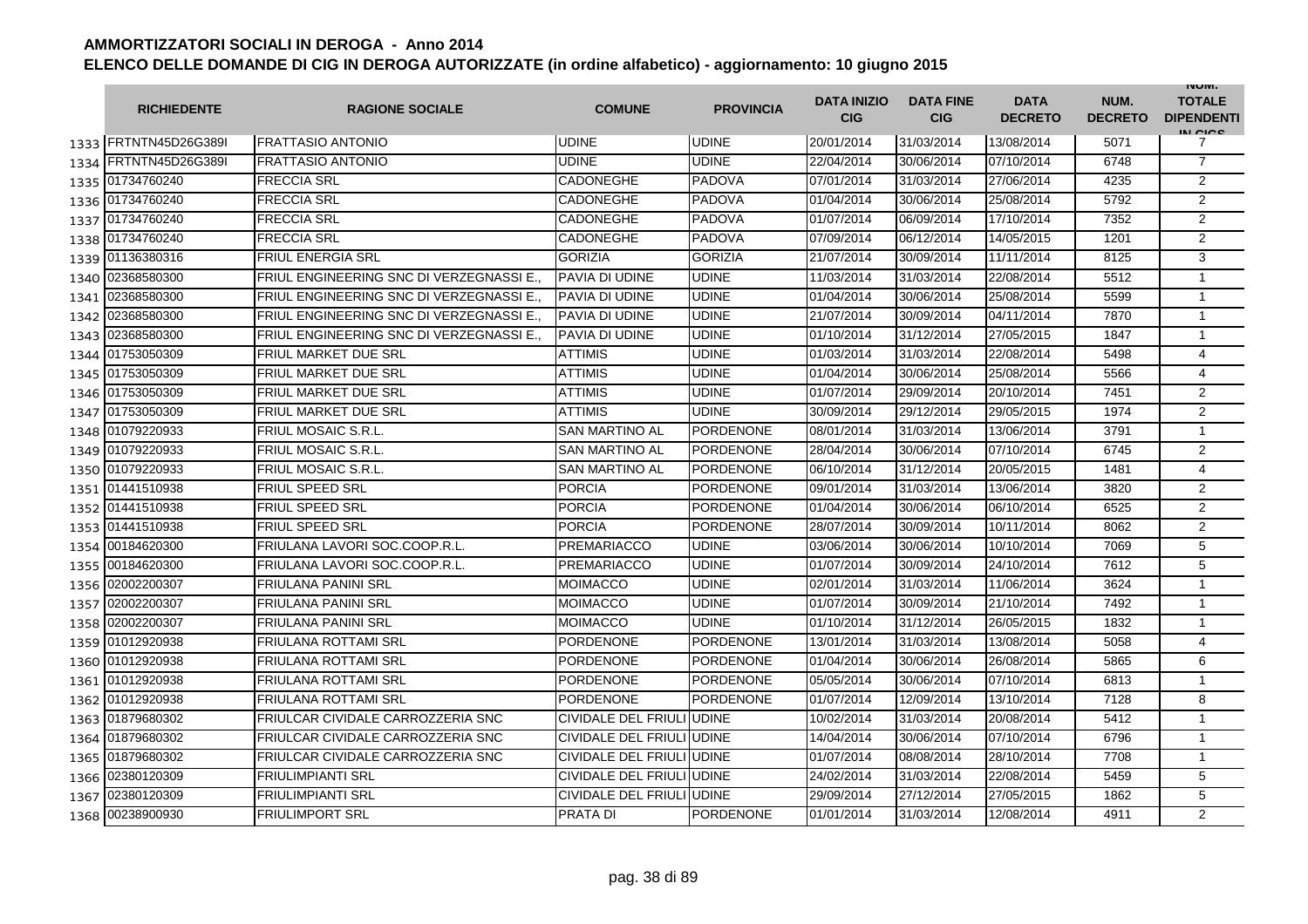|      | <b>RICHIEDENTE</b> | <b>RAGIONE SOCIALE</b>                        | <b>COMUNE</b>      | <b>PROVINCIA</b> | <b>DATA INIZIO</b><br><b>CIG</b> | <b>DATA FINE</b><br><b>CIG</b> | <b>DATA</b><br><b>DECRETO</b> | NUM.<br><b>DECRETO</b> | <b>INUIVI.</b><br><b>TOTALE</b><br><b>DIPENDENTI</b><br>IN CIGO |
|------|--------------------|-----------------------------------------------|--------------------|------------------|----------------------------------|--------------------------------|-------------------------------|------------------------|-----------------------------------------------------------------|
|      | 1369 00238900930   | <b>FRIULIMPORT SRL</b>                        | PRATA DI           | <b>PORDENONE</b> | 01/04/2014                       | 30/06/2014                     | 06/10/2014                    | 6536                   | 8                                                               |
|      | 1370 01788480307   | <b>FRIULSALOTTI SRL</b>                       | <b>BUTTRIO</b>     | <b>UDINE</b>     | 01/04/2014                       | 30/06/2014                     | 03/10/2014                    | 6391                   | 4                                                               |
|      | 1371 01840930307   | FRM TECNICA DENTALE DI FORMENTIN MARCO        | <b>UDINE</b>       | <b>UDINE</b>     | 02/01/2014                       | 31/03/2014                     | 13/06/2014                    | 3712                   | $\overline{2}$                                                  |
|      | 1372 01840930307   | FRM TECNICA DENTALE DI FORMENTIN MARCO        | <b>UDINE</b>       | <b>UDINE</b>     | 01/04/2014                       | 30/06/2014                     | 25/08/2014                    | 5762                   | $\overline{2}$                                                  |
|      | 1373 01840930307   | FRM TECNICA DENTALE DI FORMENTIN MARCO        | <b>UDINE</b>       | <b>UDINE</b>     | 01/07/2014                       | 31/07/2014                     | 22/10/2014                    | 7509                   | 2                                                               |
|      | 1374 01840930307   | FRM TECNICA DENTALE DI FORMENTIN MARCO        | <b>UDINE</b>       | <b>UDINE</b>     | 01/09/2014                       | 30/11/2014                     | 14/05/2015                    | 1213                   | $\overline{2}$                                                  |
|      | 1375 02412290302   | FRUTTIFLORA LAZZARA S.A.S. DI GIORGIUTTI      | PALUZZA            | <b>UDINE</b>     | 01/02/2014                       | 31/03/2014                     | 19/08/2014                    | 5344                   | $\mathbf{1}$                                                    |
|      | 1376 02412290302   | FRUTTIFLORA LAZZARA S.A.S. DI GIORGIUTTI      | PALUZZA            | <b>UDINE</b>     | 01/10/2014                       | 31/12/2014                     | 26/05/2015                    | 1806                   | $\mathbf{1}$                                                    |
| 1377 | FRLVTR44H13H657M   | <b>FURLANETTO VITTORE</b>                     | <b>SACILE</b>      | <b>PORDENONE</b> | 01/10/2014                       | 31/12/2014                     | 21/05/2015                    | 1570                   | 4                                                               |
| 1378 | 00446090318        | <b>FUTURA SNC</b>                             | <b>STARANZANO</b>  | <b>GORIZIA</b>   | 17/03/2014                       | 31/03/2014                     | 25/08/2014                    | 5637                   | 5                                                               |
|      | 1379 00446090318   | <b>FUTURA SNC</b>                             | STARANZANO         | <b>GORIZIA</b>   | 14/04/2014                       | 30/06/2014                     | 07/10/2014                    | 6741                   | 5                                                               |
| 1380 | 01117390938        | <b>FUTURA SNC DI BRESSANUTTI DORINO &amp;</b> | CORDENONS          | <b>PORDENONE</b> | 27/05/2014                       | 30/06/2014                     | 08/10/2014                    | 6879                   | 9                                                               |
| 1381 | 01117390938        | <b>FUTURA SNC DI BRESSANUTTI DORINO &amp;</b> | CORDENONS          | <b>PORDENONE</b> | 01/07/2014                       | 30/09/2014                     | 16/10/2014                    | 7293                   | 9                                                               |
| 1382 | 01117390938        | <b>FUTURA SNC DI BRESSANUTTI DORINO &amp;</b> | <b>CORDENONS</b>   | <b>PORDENONE</b> | 13/10/2014                       | 29/11/2014                     | 08/06/2015                    | 2140                   | 5                                                               |
| 1383 | 01154180937        | FUTURA SOC. COOPERATIVA SOCIALE               | <b>SAN VITO AL</b> | <b>PORDENONE</b> | 01/10/2014                       | 31/12/2014                     | 28/05/2015                    | 1906                   | 18                                                              |
|      | 1384 02476220302   | <b>FVG ENERGY SRL A SOCIO UNICO</b>           | CARLINO            | <b>UDINE</b>     | 02/05/2014                       | 30/06/2014                     | 07/10/2014                    | 6744                   | 9                                                               |
|      | 1385 02476220302   | FVG ENERGY SRL A SOCIO UNICO                  | CARLINO            | <b>UDINE</b>     | 01/07/2014                       | 30/09/2014                     | 09/10/2014                    | 6981                   | $\overline{7}$                                                  |
|      | 1386 02476220302   | <b>FVG ENERGY SRL A SOCIO UNICO</b>           | CARLINO            | <b>UDINE</b>     | 01/10/2014                       | 31/12/2014                     | 20/05/2015                    | 1513                   | 5                                                               |
|      | 1387 01474230933   | G. & G. ELETTRONICA SRL                       | CIMOLAIS           | <b>PORDENONE</b> | 17/01/2014                       | 31/03/2014                     | 27/06/2014                    | 4301                   | 10                                                              |
|      | 1388 01474230933   | G. & G. ELETTRONICA SRL                       | <b>BRUGNERA</b>    | <b>PORDENONE</b> | 03/04/2014                       | 30/06/2014                     | 06/10/2014                    | 6483                   | 9                                                               |
| 1389 | 00084860931        | G. TRENTIN & FIGLI GARDEN SAS DI TRENTIN      | <b>PORDENONE</b>   | <b>PORDENONE</b> | 07/01/2014                       | 31/03/2014                     | 28/04/2014                    | 2974                   | 3                                                               |
| 1390 | 01802480309        | G.D.A. SAS DI PENTORE GIANCARLO               | PALAZZOLO DELLO    | <b>UDINE</b>     | 19/05/2014                       | 30/06/2014                     | 08/10/2014                    | 6844                   | $\overline{2}$                                                  |
| 1391 | 01802480309        | G.D.A. SAS DI PENTORE GIANCARLO               | PALAZZOLO DELLO    | <b>UDINE</b>     | 01/07/2014                       | 30/09/2014                     | 06/11/2014                    | 8002                   | $\overline{2}$                                                  |
| 1392 | 01802480309        | G.D.A. SAS DI PENTORE GIANCARLO               | PALAZZOLO DELLO    | <b>UDINE</b>     | 01/10/2014                       | 31/12/2014                     | 29/05/2015                    | 1971                   | $\overline{2}$                                                  |
| 1393 | 00246880934        | G.F.UTENSILI SNC DI BARAZZA FRANCO & C.       | <b>SACILE</b>      | <b>PORDENONE</b> | 09/01/2014                       | 27/03/2014                     | 10/06/2014                    | 3582                   | 2                                                               |
| 1394 | 00246880934        | G.F.UTENSILI SNC DI BARAZZA FRANCO & C.       | <b>SACILE</b>      | <b>PORDENONE</b> | 01/04/2014                       | 27/06/2014                     | 06/10/2014                    | 6567                   | $\overline{2}$                                                  |
| 1395 | 00246880934        | G.F.UTENSILI SNC DI BARAZZA FRANCO & C.       | <b>SACILE</b>      | <b>PORDENONE</b> | 01/07/2014                       | 31/07/2014                     | 13/10/2014                    | 7122                   | $\overline{2}$                                                  |
| 1396 | 00246880934        | G.F.UTENSILI SNC DI BARAZZA FRANCO & C.       | <b>SACILE</b>      | <b>PORDENONE</b> | 02/09/2014                       | 27/11/2014                     | 13/05/2015                    | 1111                   | 2                                                               |
|      | 1397 01737470938   | G.P.L. SERVICES S.R.L.                        | ZOPPOLA            | <b>PORDENONE</b> | 01/05/2014                       | 30/06/2014                     | 07/10/2014                    | 6764                   | 3                                                               |
|      | 1398 01737470938   | G.P.L. SERVICES S.R.L.                        | ZOPPOLA            | <b>PORDENONE</b> | 01/07/2014                       | 31/08/2014                     | 13/10/2014                    | 7121                   | 3                                                               |
|      | 1399 01056070939   | <b>GABRIOTTI FOTOGRAFI S.R.L.</b>             | <b>PORCIA</b>      | <b>PORDENONE</b> | 01/09/2014                       | 30/09/2014                     | 11/11/2014                    | 8110                   | $\mathbf{1}$                                                    |
|      | 1400 01056070939   | <b>GABRIOTTI FOTOGRAFI S.R.L.</b>             | <b>PORCIA</b>      | <b>PORDENONE</b> | 01/09/2014                       | 30/09/2014                     | 11/11/2014                    | 8135                   | 5                                                               |
|      | 1401 01056070939   | <b>GABRIOTTI FOTOGRAFI S.R.L.</b>             | <b>PORCIA</b>      | <b>PORDENONE</b> | 01/10/2014                       | 31/12/2014                     | 26/05/2015                    | 1796                   | 6                                                               |
|      | 1402 01651180307   | GAD SNC DI MAURO DENIS E ALESSANDRO           | TEOR               | <b>UDINE</b>     | 10/02/2014                       | 31/03/2014                     | 20/08/2014                    | 5402                   | 11                                                              |
| 1403 | 01651180307        | GAD SNC DI MAURO DENIS E ALESSANDRO           | RIVIGNANO TEOR     | <b>UDINE</b>     | 07/10/2014                       | 31/12/2014                     | 04/06/2015                    | 2088                   | 11                                                              |
|      | 1404 01508120936   | GAETANI MARMI SNC DI GAETANI RENZO & C        | <b>CORDENONS</b>   | <b>PORDENONE</b> | 10/02/2014                       | 31/03/2014                     | 19/08/2014                    | 5284                   | $\overline{2}$                                                  |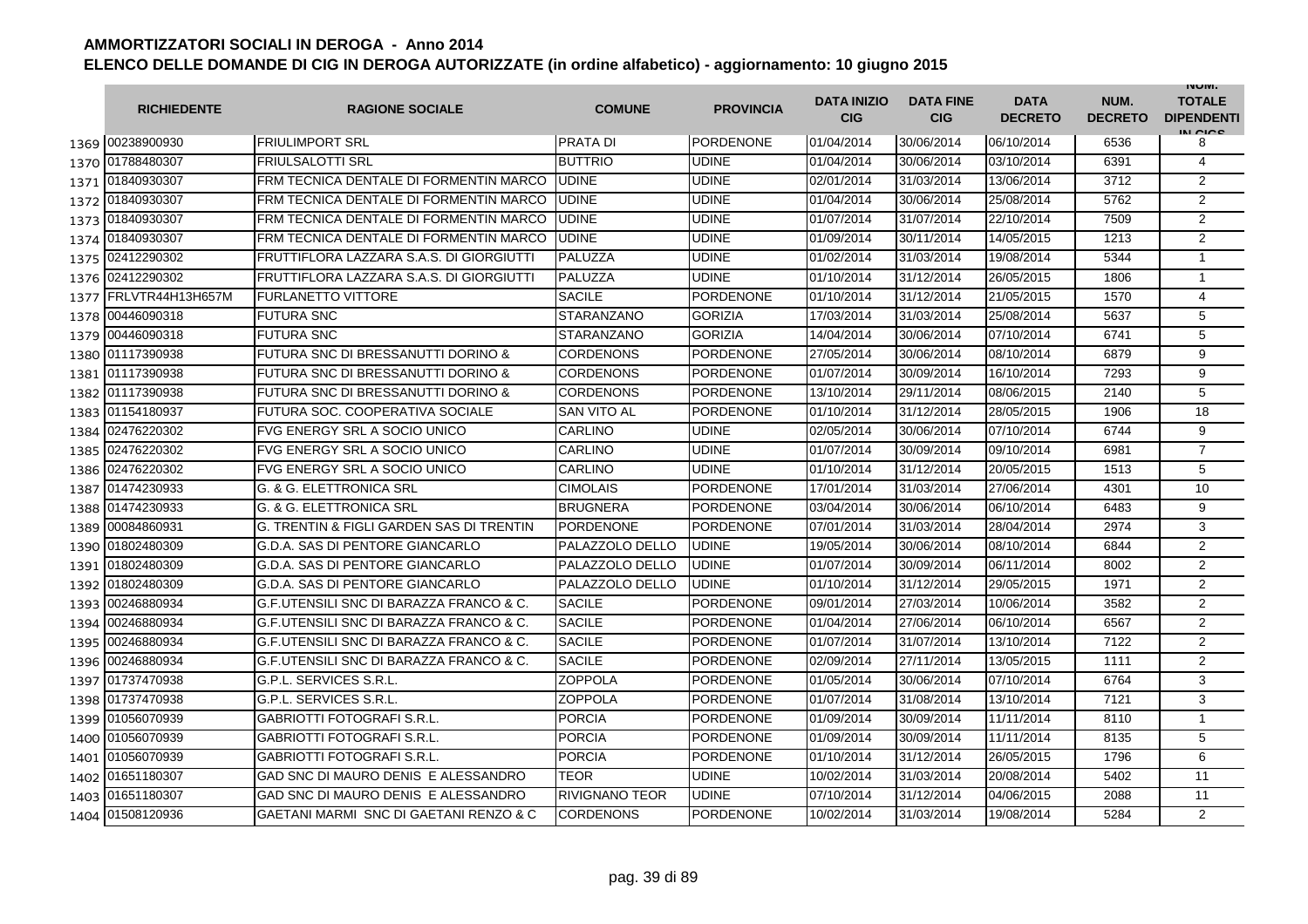|      | <b>RICHIEDENTE</b>    | <b>RAGIONE SOCIALE</b>                          | <b>COMUNE</b>          | <b>PROVINCIA</b> | <b>DATA INIZIO</b><br><b>CIG</b> | <b>DATA FINE</b><br><b>CIG</b> | <b>DATA</b><br><b>DECRETO</b> | NUM.<br><b>DECRETO</b> | <b>INUIVI.</b><br><b>TOTALE</b><br><b>DIPENDENTI</b><br>IN CIGO |
|------|-----------------------|-------------------------------------------------|------------------------|------------------|----------------------------------|--------------------------------|-------------------------------|------------------------|-----------------------------------------------------------------|
|      | 1405 00151820305      | <b>GALASSI P.E TOMADINI E SNC</b>               | SEDEGLIANO             | <b>UDINE</b>     | 15/01/2014                       | 31/03/2014                     | 14/08/2014                    | 5108                   | 4                                                               |
|      | 1406 00151820305      | <b>GALASSI P.E TOMADINI E SNC</b>               | <b>SEDEGLIANO</b>      | <b>UDINE</b>     | 01/04/2014                       | 30/06/2014                     | 25/08/2014                    | 5687                   | 4                                                               |
|      | 1407 00151820305      | <b>GALASSI P.E TOMADINI E SNC</b>               | <b>SEDEGLIANO</b>      | <b>UDINE</b>     | 01/07/2014                       | 31/07/2014                     | 17/10/2014                    | 7330                   | 4                                                               |
|      | 1408 00151820305      | <b>GALASSI P.E TOMADINI E SNC</b>               | SEDEGLIANO             | <b>UDINE</b>     | 08/09/2014                       | 30/11/2014                     | 19/05/2015                    | 1399                   | 4                                                               |
|      | 1409 02008810307      | <b>GALLIUSSI ADRIANO SNC</b>                    | <b>PASIAN DI PRATO</b> | <b>UDINE</b>     | 14/04/2014                       | 30/06/2014                     | 07/10/2014                    | 6682                   | $\mathbf{1}$                                                    |
|      | 1410 02008810307      | <b>GALLIUSSI ADRIANO SNC</b>                    | <b>PASIAN DI PRATO</b> | <b>UDINE</b>     | 01/07/2014                       | 30/09/2014                     | 24/10/2014                    | 7587                   | $\mathbf{1}$                                                    |
|      | 1411 01058930320      | <b>GAMMA IMPIANTI SRL</b>                       | <b>TRIESTE</b>         | <b>TRIESTE</b>   | 21/07/2014                       | 30/09/2014                     | 10/11/2014                    | 8059                   | 5                                                               |
|      | 1412 00268370301      | <b>GARDAL SNC</b>                               | PAVIA DI UDINE         | <b>UDINE</b>     | 07/01/2014                       | 31/03/2014                     | 11/06/2014                    | 3638                   | $\overline{4}$                                                  |
|      | 1413 00268370301      | <b>GARDAL SNC</b>                               | PAVIA DI UDINE         | <b>UDINE</b>     | 15/09/2014                       | 12/12/2014                     | 19/05/2015                    | 1409                   | 3                                                               |
|      | 1414 DBNNDR68A12Z118K | GASOLINE DI ANDREA DE BENEDETTI                 | PASIAN DI PRATO        | <b>UDINE</b>     | 01/09/2014                       | 30/11/2014                     | 14/05/2015                    | 1225                   | $\mathbf{1}$                                                    |
| 1415 | GSPGZN58R20G888G      | <b>GASPARET GRAZIANO</b>                        | CHIONS                 | <b>PORDENONE</b> | 10/02/2014                       | 31/03/2014                     | 20/08/2014                    | 5366                   | $\mathbf{1}$                                                    |
| 1416 | 01606730933           | <b>GASTRONOMIA SELF SERVICE DI ZARDINI EZIO</b> | <b>SPILIMBERGO</b>     | <b>PORDENONE</b> | 01/07/2014                       | 30/09/2014                     | 04/11/2014                    | 7898                   | $\overline{2}$                                                  |
| 1417 | 01606730933           | GASTRONOMIA SELF SERVICE DI ZARDINI EZIO        | <b>SPILIMBERGO</b>     | <b>PORDENONE</b> | 01/10/2014                       | 31/12/2014                     | 20/05/2015                    | 1503                   | $\overline{2}$                                                  |
| 1418 | 01377490303           | GE.CO. 2 SAS DI AGNOLA ENIO & C.                | FORGARIA NEL           | <b>UDINE</b>     | 03/02/2014                       | 31/03/2014                     | 18/08/2014                    | 5174                   | $\overline{2}$                                                  |
|      | 1419 01377490303      | GE.CO. 2 SAS DI AGNOLA ENIO & C.                | <b>FORGARIA NEL</b>    | <b>UDINE</b>     | 01/04/2014                       | 28/06/2014                     | 25/08/2014                    | 5650                   | 2                                                               |
|      | 1420 01377490303      | GE.CO. 2 SAS DI AGNOLA ENIO & C.                | <b>FORGARIA NEL</b>    | <b>UDINE</b>     | 30/06/2014                       | 27/09/2014                     | 09/10/2014                    | 6993                   | $\overline{2}$                                                  |
|      | 1421 01377490303      | GE.CO. 2 SAS DI AGNOLA ENIO & C.                | FORGARIA NEL           | <b>UDINE</b>     | 29/09/2014                       | 27/12/2014                     | 25/05/2015                    | 1727                   | $\overline{2}$                                                  |
|      | 1422 01675990939      | <b>GEFION SRL</b>                               | <b>PORDENONE</b>       | <b>PORDENONE</b> | 13/01/2014                       | 31/03/2014                     | 11/06/2014                    | 3619                   | $\mathbf{1}$                                                    |
|      | 1423 05351490965      | <b>GEMEAZ ELIOR SPA</b>                         | <b>MILANO</b>          | <b>MILANO</b>    | 01/02/2014                       | 31/03/2014                     | 18/08/2014                    | 5216                   | 4                                                               |
|      | 1424 05351490965      | <b>GEMEAZ ELIOR SPA</b>                         | <b>MILANO</b>          | <b>MILANO</b>    | 01/04/2014                       | 30/06/2014                     | 02/09/2014                    | 6034                   | 4                                                               |
| 1425 | 05351490965           | <b>GEMEAZ ELIOR SPA</b>                         | <b>MILANO</b>          | <b>MILANO</b>    | 01/08/2014                       | 30/09/2014                     | 12/11/2014                    | 8174                   | $\overline{2}$                                                  |
| 1426 | 02189580273           | <b>GEMINI SRL</b>                               | <b>VENEZIA</b>         | <b>VENEZIA</b>   | 01/02/2014                       | 31/03/2014                     | 18/08/2014                    | 5255                   | 9                                                               |
| 1427 | 02189580273           | <b>GEMINI SRL</b>                               | VENEZIA                | <b>VENEZIA</b>   | 01/04/2014                       | 30/06/2014                     | 06/10/2014                    | 6500                   | 6                                                               |
| 1428 | 02189580273           | <b>GEMINI SRL</b>                               | VENEZIA                | <b>VENEZIA</b>   | 01/07/2014                       | 30/09/2014                     | 17/10/2014                    | 7337                   | 6                                                               |
| 1429 | 02189580273           | <b>GEMINI SRL</b>                               | VENEZIA                | <b>VENEZIA</b>   | 01/10/2014                       | 31/12/2014                     | 26/05/2015                    | 1767                   | 6                                                               |
| 1430 | 04955451002           | <b>GEMM SRL</b>                                 | <b>GORIZIA</b>         | <b>GORIZIA</b>   | 15/05/2014                       | 30/06/2014                     | 16/10/2014                    | 7290                   | $\mathbf{1}$                                                    |
| 1431 | 04955451002           | <b>GEMM SRL</b>                                 | <b>GORIZIA</b>         | <b>GORIZIA</b>   | 01/07/2014                       | 30/09/2014                     | 06/11/2014                    | 7987                   | $\mathbf{1}$                                                    |
|      | 1432 04955451002      | <b>GEMM SRL</b>                                 | <b>GORIZIA</b>         | <b>GORIZIA</b>   | 01/10/2014                       | 31/12/2014                     | 09/06/2015                    | 2238                   | $\mathbf{1}$                                                    |
|      | 1433 01166610939      | <b>GENERAL IMPIANTI DI ERMACORA G.&amp; C.</b>  | <b>ARZENE</b>          | <b>PORDENONE</b> | 27/01/2014                       | 31/03/2014                     | 18/08/2014                    | 5219                   | $\mathbf{1}$                                                    |
|      | 1434 01166610939      | <b>GENERAL IMPIANTI DI ERMACORA G.&amp; C.</b>  | <b>ARZENE</b>          | <b>PORDENONE</b> | 22/04/2014                       | 30/06/2014                     | 07/10/2014                    | 6735                   | 2                                                               |
|      | 1435 01022630329      | GENESYS 2002 DI ULCIGRAI MAURO & C. SNC         | SGONICO                | <b>TRIESTE</b>   | 01/03/2014                       | 31/03/2014                     | 22/08/2014                    | 5476                   | 1                                                               |
|      | 1436 01022630329      | GENESYS 2002 DI ULCIGRAI MAURO & C. SNC         | SGONICO                | <b>TRIESTE</b>   | 01/04/2014                       | 30/06/2014                     | 03/10/2014                    | 6389                   | $\mathbf{1}$                                                    |
|      | 1437 01002040325      | <b>GEOMETRIE SRL UNINOMINALE</b>                | <b>TRIESTE</b>         | <b>TRIESTE</b>   | 13/01/2014                       | 31/03/2014                     | 10/06/2014                    | 3588                   | $\mathbf{1}$                                                    |
|      | 1438 01002040325      | <b>GEOMETRIE SRL UNINOMINALE</b>                | <b>TRIESTE</b>         | <b>TRIESTE</b>   | 01/04/2014                       | 30/06/2014                     | 25/08/2014                    | 5719                   | $\mathbf{1}$                                                    |
| 1439 | 00251800934           | <b>GEOSIGMA SRL</b>                             | <b>PORDENONE</b>       | <b>PORDENONE</b> | 07/01/2014                       | 31/03/2014                     | 14/08/2014                    | 5088                   | 6                                                               |
|      | 1440 02274110309      | <b>GEOWORLD SRL</b>                             | TORREANO               | <b>UDINE</b>     | 01/09/2014                       | 30/11/2014                     | 14/05/2015                    | 1199                   | 3                                                               |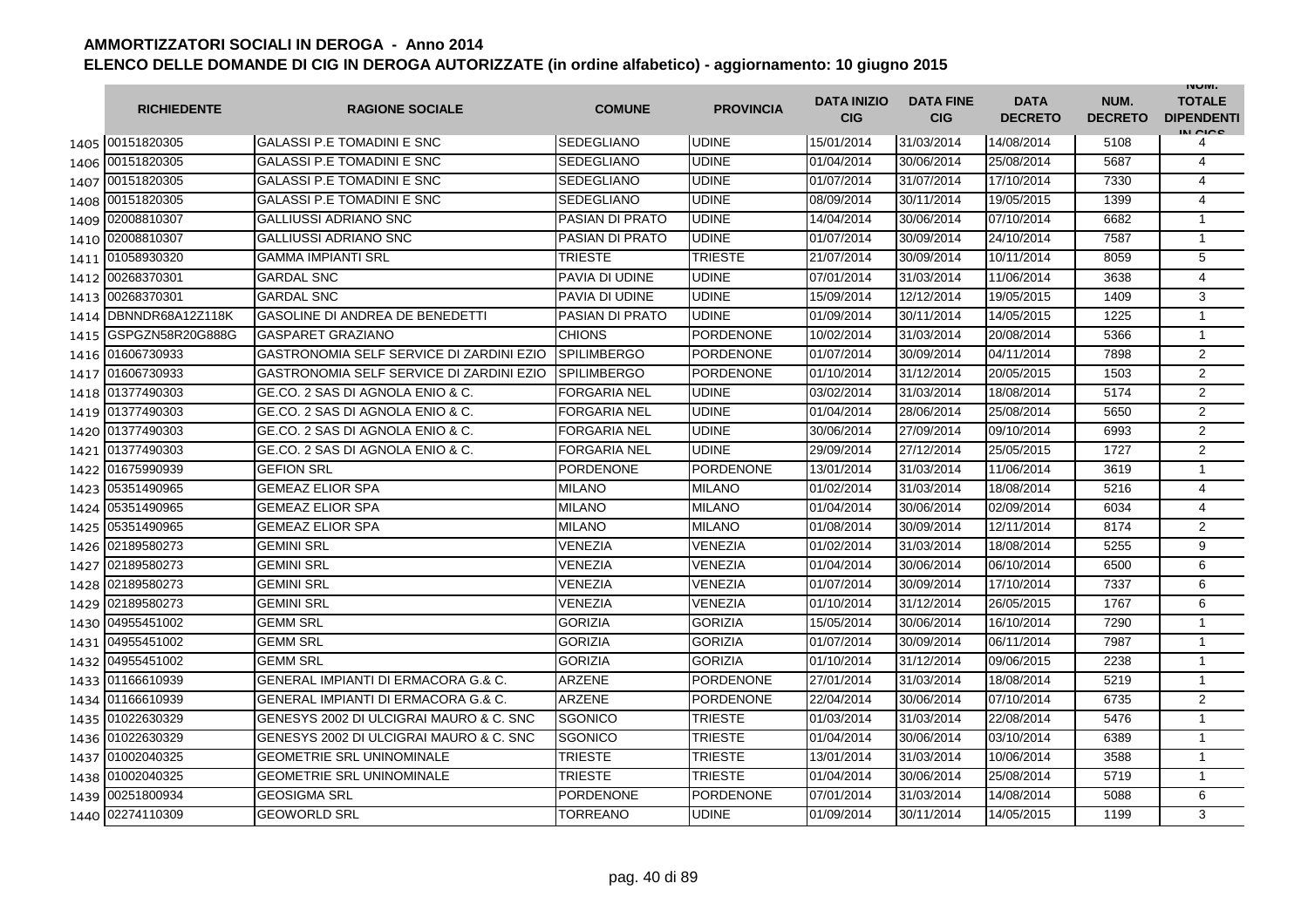|      | <b>RICHIEDENTE</b>    | <b>RAGIONE SOCIALE</b>                    | <b>COMUNE</b>              | <b>PROVINCIA</b> | <b>DATA INIZIO</b><br><b>CIG</b> | <b>DATA FINE</b><br><b>CIG</b> | <b>DATA</b><br><b>DECRETO</b> | NUM.<br><b>DECRETO</b> | <b>INUIVI.</b><br><b>TOTALE</b><br><b>DIPENDENTI</b><br>IN CIGO |
|------|-----------------------|-------------------------------------------|----------------------------|------------------|----------------------------------|--------------------------------|-------------------------------|------------------------|-----------------------------------------------------------------|
|      | 1441 GRMFNC76C28I403U | <b>GEREMIA FRANCESCO</b>                  | SESTO AL REGHENA PORDENONE |                  | 07/01/2014                       | 31/03/2014                     | 27/06/2014                    | 4220                   | 1                                                               |
| 1442 | 00218950939           | <b>GERMACAR SPA DI CESARO SERGIO</b>      | <b>PORDENONE</b>           | <b>PORDENONE</b> | 07/01/2014                       | 29/03/2014                     | 13/06/2014                    | 3730                   | 23                                                              |
|      | 1443 01406960300      | <b>GERMACAR UDINE SPA</b>                 | <b>TAVAGNACCO</b>          | <b>UDINE</b>     | 07/01/2014                       | 31/03/2014                     | 27/06/2014                    | 4254                   | 12                                                              |
|      | 1444 01406960300      | <b>GERMACAR UDINE SPA</b>                 | TAVAGNACCO                 | <b>UDINE</b>     | 20/01/2014                       | 31/03/2014                     | 14/08/2014                    | 5133                   | 15                                                              |
|      | 1445 01406960300      | <b>GERMACAR UDINE SPA</b>                 | <b>TAVAGNACCO</b>          | <b>UDINE</b>     | 01/04/2014                       | 30/06/2014                     | 03/10/2014                    | 6404                   | 15                                                              |
|      | 1446 01406960300      | <b>GERMACAR UDINE SPA</b>                 | <b>TAVAGNACCO</b>          | <b>UDINE</b>     | 01/04/2014                       | 30/06/2014                     | 03/10/2014                    | 6448                   | 12                                                              |
|      | 1447 01406960300      | <b>GERMACAR UDINE SPA</b>                 | TAVAGNACCO                 | <b>UDINE</b>     | 01/07/2014                       | 19/09/2014                     | 04/11/2014                    | 7903                   | 28                                                              |
| 1448 | 01406960300           | <b>GERMACAR UDINE SPA</b>                 | TAVAGNACCO                 | <b>UDINE</b>     | 01/07/2014                       | 02/09/2014                     | 17/11/2014                    | 8255                   | 13                                                              |
|      | 1449 01406960300      | <b>GERMACAR UDINE SPA IN LIQUIDAZIONE</b> | TAVAGNACCO                 | <b>UDINE</b>     | 03/09/2014                       | 28/11/2014                     | 14/05/2015                    | 1223                   | 9                                                               |
|      | 1450 01406960300      | <b>GERMACAR UDINE SPA IN LIQUIDAZIONE</b> | TAVAGNACCO                 | <b>UDINE</b>     | 01/10/2014                       | 30/11/2014                     | 29/05/2015                    | 1973                   | 3                                                               |
| 1451 | 11629770154           | GI GROUP S.P.A.                           | <b>MILANO</b>              | <b>MILANO</b>    | 01/02/2014                       | 31/03/2014                     | 22/08/2014                    | 5483                   | $\overline{2}$                                                  |
| 1452 | 11629770154           | GI GROUP S.P.A.                           | MILANO                     | <b>MILANO</b>    | 03/03/2014                       | 29/03/2014                     | 28/08/2014                    | 5937                   | 3                                                               |
| 1453 | 11629770154           | GI GROUP S.P.A.                           | MILANO                     | <b>MILANO</b>    | 03/06/2014                       | 30/06/2014                     | 14/10/2014                    | 7190                   | $\mathbf{1}$                                                    |
| 1454 | 11629770154           | GI GROUP S.P.A.                           | <b>MILANO</b>              | <b>MILANO</b>    | 01/09/2014                       | 28/11/2014                     | 18/05/2015                    | 1321                   | 4                                                               |
| 1455 | 01265400935           | GLMES, SNC DI RIZZETTO GIORGIO & C.       | CORDOVADO                  | <b>PORDENONE</b> | 24/02/2014                       | 29/03/2014                     | 22/08/2014                    | 5463                   | 11                                                              |
|      | 1456 01265400935      | GI.MES. SNC DI RIZZETTO GIORGIO & C.      | <b>CORDOVADO</b>           | <b>PORDENONE</b> | 01/04/2014                       | 30/06/2014                     | 06/10/2014                    | 6472                   | 11                                                              |
|      | 1457 01265400935      | GI.MES. SNC DI RIZZETTO GIORGIO & C.      | CORDOVADO                  | <b>PORDENONE</b> | 01/07/2014                       | 30/09/2014                     | 07/10/2014                    | 6798                   | 11                                                              |
|      | 1458 01265400935      | GI.MES. SNC DI RIZZETTO GIORGIO & C.      | CORDOVADO                  | <b>PORDENONE</b> | 06/10/2014                       | 31/12/2014                     | 26/05/2015                    | 1764                   | 10                                                              |
|      | 1459 01553440932      | <b>GIACOMINI SRL</b>                      | <b>PRAVISDOMINI</b>        | <b>PORDENONE</b> | 14/07/2014                       | 30/09/2014                     | 04/11/2014                    | 7911                   | $\mathbf{1}$                                                    |
|      | 1460 02416920300      | GIBI SERVICE DI GINO E BRUNO D'AMPOLO S.  | <b>MARTIGNACCO</b>         | <b>UDINE</b>     | 10/02/2014                       | 31/03/2014                     | 20/08/2014                    | 5367                   | $\mathbf{1}$                                                    |
|      | 1461 02416920300      | GIBI SERVICE DI GINO E BRUNO D'AMPOLO S.  | <b>MARTIGNACCO</b>         | <b>UDINE</b>     | 07/04/2014                       | 30/06/2014                     | 07/10/2014                    | 6620                   | $\mathbf{1}$                                                    |
| 1462 | 02416920300           | GIBI SERVICE DI GINO E BRUNO D'AMPOLO S.  | <b>MARTIGNACCO</b>         | <b>UDINE</b>     | 01/10/2014                       | 31/12/2014                     | 20/05/2015                    | 1511                   | $\mathbf{1}$                                                    |
| 1463 | GRMMRA61R09A666V      | <b>GIEMME DI GRIMOLIZZI MAURO</b>         | <b>MONFALCONE</b>          | <b>GORIZIA</b>   | 01/04/2014                       | 30/06/2014                     | 26/08/2014                    | 5884                   | 9                                                               |
| 1464 | GRMMRA61R09A666V      | <b>GIEMME DI GRIMOLIZZI MAURO</b>         | <b>MONFALCONE</b>          | <b>GORIZIA</b>   | 01/07/2014                       | 30/09/2014                     | 17/10/2014                    | 7341                   | 9                                                               |
| 1465 | 01697790937           | <b>GIOCASA SRL</b>                        | <b>BRUGNERA</b>            | <b>PORDENONE</b> | 13/01/2014                       | 31/03/2014                     | 12/08/2014                    | 4964                   | $\mathbf{1}$                                                    |
| 1466 | 01697790937           | <b>GIOCASA SRL</b>                        | <b>BRUGNERA</b>            | <b>PORDENONE</b> | 04/04/2014                       | 30/06/2014                     | 02/09/2014                    | 6004                   | $\mathbf{1}$                                                    |
| 1467 | 01697790937           | <b>GIOCASA SRL</b>                        | <b>BRUGNERA</b>            | <b>PORDENONE</b> | 01/07/2014                       | 31/07/2014                     | 17/10/2014                    | 7314                   | $\mathbf{1}$                                                    |
|      | 1468 01697790937      | <b>GIOCASA SRL</b>                        | <b>BRUGNERA</b>            | <b>PORDENONE</b> | 15/09/2014                       | 14/12/2014                     | 19/05/2015                    | 1419                   | $\mathbf{1}$                                                    |
| 1469 | CHRDRN51L55L483L      | GIOCHI DI LUCE DI CHIARANDINI A.          | PASIAN DI PRATO            | <b>UDINE</b>     | 08/01/2014                       | 28/02/2014                     | 13/06/2014                    | 3823                   | 2                                                               |
| 1470 | CHRDRN51L55L483L      | GIOCHI DI LUCE DI CHIARANDINI A.          | PASIAN DI PRATO            | <b>UDINE</b>     | 03/03/2014                       | 31/03/2014                     | 25/08/2014                    | 5534                   | $\overline{2}$                                                  |
|      | 1471 01925250308      | <b>GIOECA SRL</b>                         | UDINE                      | <b>UDINE</b>     | 14/01/2014                       | 31/03/2014                     | 13/06/2014                    | 3835                   | 5                                                               |
|      | 1472 01925250308      | <b>GIOECA SRL</b>                         | UDINE                      | <b>UDINE</b>     | 01/04/2014                       | 30/06/2014                     | 28/08/2014                    | 5913                   | 6                                                               |
|      | 1473 01925250308      | <b>GIOECA SRL</b>                         | UDINE                      | <b>UDINE</b>     | 01/07/2014                       | 09/08/2014                     | 17/10/2014                    | 7339                   | 6                                                               |
|      | 1474 01925250308      | <b>GIOECA SRL</b>                         | UDINE                      | <b>UDINE</b>     | 18/08/2014                       | 06/09/2014                     | 10/11/2014                    | 8067                   | 5                                                               |
| 1475 | 01925250308           | <b>GIOECA SRL</b>                         | UDINE                      | <b>UDINE</b>     | 15/09/2014                       | 30/11/2014                     | 20/05/2015                    | 1518                   | 4                                                               |
|      | 1476 00251560306      | GIOVANELLI RINO E FRANCO SNC              | <b>DIGNANO</b>             | <b>UDINE</b>     | 03/02/2014                       | 31/03/2014                     | 28/08/2014                    | 5924                   | $\mathbf{1}$                                                    |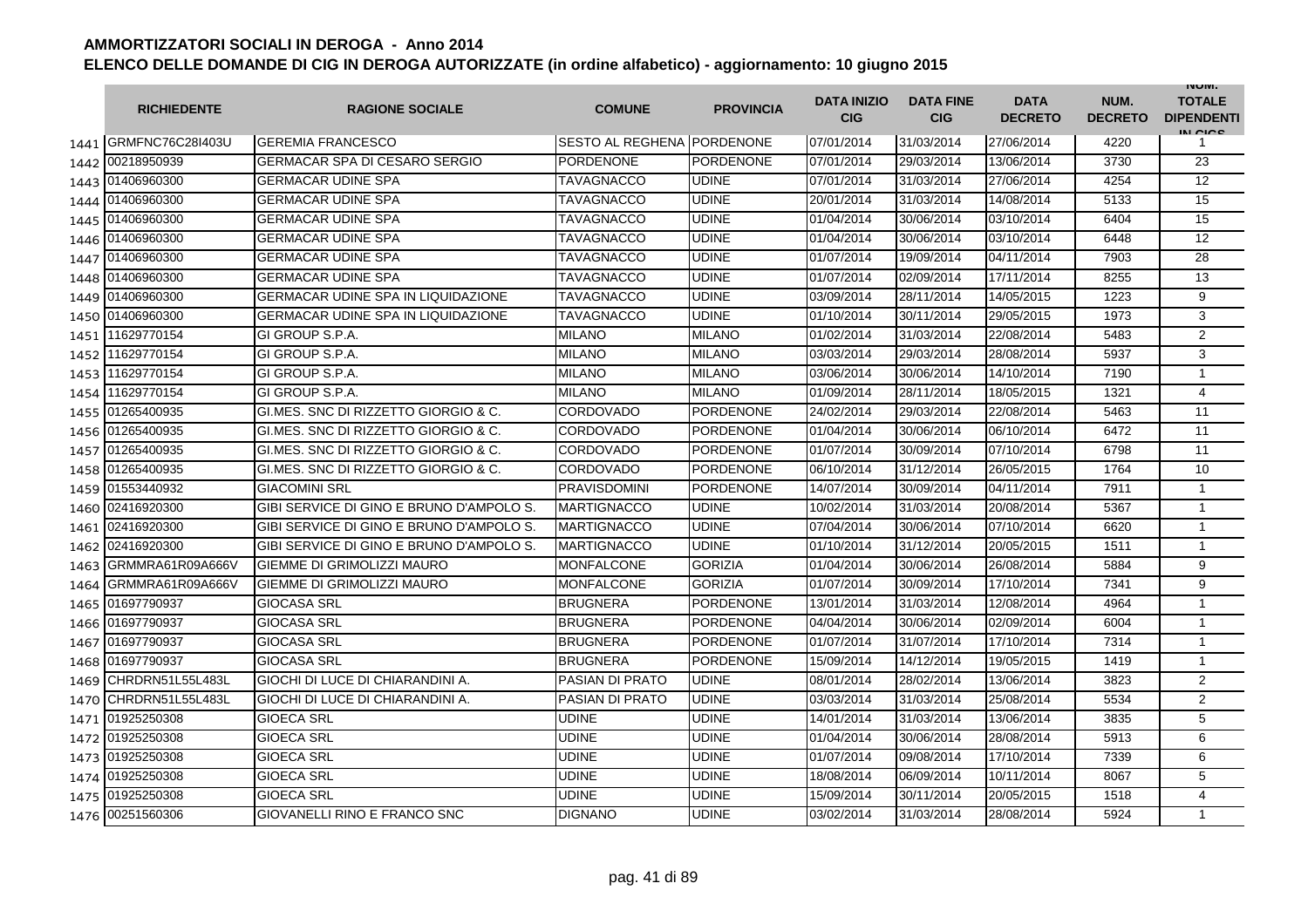|      | <b>RICHIEDENTE</b> | <b>RAGIONE SOCIALE</b>                         | <b>COMUNE</b>         | <b>PROVINCIA</b> | <b>DATA INIZIO</b><br><b>CIG</b> | <b>DATA FINE</b><br><b>CIG</b> | <b>DATA</b><br><b>DECRETO</b> | NUM.<br><b>DECRETO</b> | <b>INUIVI.</b><br><b>TOTALE</b><br><b>DIPENDENTI</b><br>IN CICO |
|------|--------------------|------------------------------------------------|-----------------------|------------------|----------------------------------|--------------------------------|-------------------------------|------------------------|-----------------------------------------------------------------|
|      | 1477 01486570300   | IGIPIEFFE DI G. ROSSO & C. SNC                 | <b>UDINE</b>          | <b>UDINE</b>     | 01/04/2014                       | 30/06/2014                     | 03/10/2014                    | 6390                   |                                                                 |
| 1478 | 01486570300        | GIPIEFFE DI G. ROSSO & C. SNC                  | <b>UDINE</b>          | <b>UDINE</b>     | 01/07/2014                       | 30/09/2014                     | 28/10/2014                    | 7692                   | $\mathbf{1}$                                                    |
| 1479 | 01486570300        | GIPIEFFE DI G. ROSSO & C. SNC                  | <b>UDINE</b>          | <b>UDINE</b>     | 01/10/2014                       | 31/12/2014                     | 03/06/2015                    | 2027                   | $\mathbf{1}$                                                    |
| 1480 | 02122650274        | GIULIA CARBURANTI SAS DI FATTORI DINO & C      | COLLOREDO DI          | <b>UDINE</b>     | 20/01/2014                       | 19/04/2014                     | 14/08/2014                    | 5159                   | 5                                                               |
| 1481 | 02408520308        | <b>GIULIAFRUTTA SRL</b>                        | TAVAGNACCO            | <b>UDINE</b>     | 13/01/2014                       | 31/03/2014                     | 14/08/2014                    | 5158                   | 25                                                              |
| 1482 | 02408520308        | <b>GIULIAFRUTTA SRL</b>                        | <b>TAVAGNACCO</b>     | <b>UDINE</b>     | 01/04/2014                       | 30/06/2014                     | 08/10/2014                    | 6953                   | 25                                                              |
| 1483 | 02408520308        | <b>GIULIAFRUTTA SRL</b>                        | TAVAGNACCO            | <b>UDINE</b>     | 01/07/2014                       | 12/09/2014                     | 06/11/2014                    | 7993                   | 23                                                              |
| 1484 | 01279040305        | <b>GLAP SEDIA DI LUCHITTA PAOLO &amp;C.SAS</b> | MOIMACCO              | <b>UDINE</b>     | 07/01/2014                       | 31/03/2014                     | 13/06/2014                    | 3734                   | 5                                                               |
| 1485 | 01279040305        | <b>GLAP SEDIA DI LUCHITTA PAOLO &amp;C.SAS</b> | MOIMACCO              | <b>UDINE</b>     | 01/04/2014                       | 30/06/2014                     | 03/10/2014                    | 6426                   | 5                                                               |
| 1486 | 01279040305        | <b>GLAP SEDIA DI LUCHITTA PAOLO &amp;C.SAS</b> | MOIMACCO              | <b>UDINE</b>     | 01/07/2014                       | 31/07/2014                     | 22/10/2014                    | 7512                   | 5                                                               |
| 1487 | 00625770326        | <b>GLOBEX SRL</b>                              | TRIESTE               | <b>TRIESTE</b>   | 08/01/2014                       | 31/03/2014                     | 14/08/2014                    | 5087                   | $\overline{2}$                                                  |
| 1488 | 00625770326        | <b>GLOBEX SRL</b>                              | TRIESTE               | <b>TRIESTE</b>   | 01/04/2014                       | 30/06/2014                     | 06/10/2014                    | 6533                   | $\mathbf{1}$                                                    |
| 1489 | 00625770326        | <b>GLOBEX SRL</b>                              | TRIESTE               | <b>TRIESTE</b>   | 01/07/2014                       | 31/07/2014                     | 17/10/2014                    | 7351                   | $\mathbf{1}$                                                    |
| 1490 | GDSGNN58D10D014J   | <b>GODEAS GIANNI</b>                           | RUDA                  | <b>UDINE</b>     | 03/03/2014                       | 31/03/2014                     | 25/08/2014                    | 5533                   | 1                                                               |
| 1491 | GDSGNN58D10D014J   | <b>GODEAS GIANNI</b>                           | <b>RUDA</b>           | <b>UDINE</b>     | 03/06/2014                       | 30/06/2014                     | 08/10/2014                    | 6931                   | $\mathbf{1}$                                                    |
| 1492 | 00161380308        | <b>GODEASSI EDILIZIA SAS DI E. &amp; C.</b>    | CERVIGNANO DEL        | <b>UDINE</b>     | 03/02/2014                       | 31/03/2014                     | 19/08/2014                    | 5325                   | 3                                                               |
| 1493 | 00161380308        | GODEASSI EDILIZIA SAS DI E. & C.               | CERVIGNANO DEL        | <b>UDINE</b>     | 01/04/2014                       | 30/06/2014                     | 25/08/2014                    | 5564                   | 3                                                               |
| 1494 | 00161380308        | GODEASSI EDILIZIA SAS DI E. & C.               | <b>CERVIGNANO DEL</b> | <b>UDINE</b>     | 01/07/2014                       | 30/09/2014                     | 17/10/2014                    | 7389                   | $\mathbf{1}$                                                    |
| 1495 | 00161380308        | GODEASSI EDILIZIA SAS DI E. & C.               | <b>CERVIGNANO DEL</b> | <b>UDINE</b>     | 01/10/2014                       | 31/12/2014                     | 29/05/2015                    | 1970                   | 2                                                               |
| 1496 | 01041530328        | <b>GOOD FOOD SRL</b>                           | <b>TRIESTE</b>        | <b>TRIESTE</b>   | 01/04/2014                       | 30/06/2014                     | 27/06/2014                    | 4262                   | 23                                                              |
| 1497 | 01705920302        | <b>GORTAN SRL</b>                              | <b>UDINE</b>          | <b>UDINE</b>     | 02/01/2014                       | 31/03/2014                     | 13/06/2014                    | 3710                   | 5                                                               |
| 1498 | 01705920302        | <b>GORTAN SRL</b>                              | <b>UDINE</b>          | <b>UDINE</b>     | 01/04/2014                       | 30/06/2014                     | 25/08/2014                    | 5627                   | 5                                                               |
| 1499 | 01705920302        | <b>GORTAN SRL</b>                              | <b>UDINE</b>          | <b>UDINE</b>     | 01/09/2014                       | 30/09/2014                     | 13/05/2015                    | 1107                   | $\overline{4}$                                                  |
| 1500 | 01705920302        | <b>GORTAN SRL</b>                              | <b>UDINE</b>          | <b>UDINE</b>     | 01/10/2014                       | 31/12/2014                     | 26/05/2015                    | 1803                   | 5                                                               |
| 1501 | 00623910932        | <b>GOTTARDO E ASSOCIATI ARCHITETTURA E</b>     | <b>SACILE</b>         | <b>PORDENONE</b> | 08/01/2014                       | 31/03/2014                     | 14/08/2014                    | 5153                   | $\mathbf{1}$                                                    |
| 1502 | 00623910932        | <b>GOTTARDO E ASSOCIATI ARCHITETTURA E</b>     | <b>SACILE</b>         | <b>PORDENONE</b> | 01/04/2014                       | 30/06/2014                     | 02/09/2014                    | 5998                   | $\mathbf{1}$                                                    |
| 1503 | 00623910932        | <b>GOTTARDO E ASSOCIATI ARCHITETTURA E</b>     | <b>SACILE</b>         | <b>PORDENONE</b> | 01/07/2014                       | 02/08/2014                     | 17/10/2014                    | 7395                   | $\mathbf{1}$                                                    |
| 1504 | 01389320936        | GPS SERVICE S.A.S. DI GIUST GIOVANNI & C.      | <b>SACILE</b>         | <b>PORDENONE</b> | 20/01/2014                       | 29/03/2014                     | 19/08/2014                    | 5298                   | 3                                                               |
| 1505 | 01389320936        | GPS SERVICE S.A.S. DI GIUST GIOVANNI & C.      | <b>SACILE</b>         | <b>PORDENONE</b> | 31/03/2014                       | 28/06/2014                     | 02/09/2014                    | 6025                   | 3                                                               |
| 1506 | 01389320936        | GPS SERVICE S.A.S. DI GIUST GIOVANNI & C.      | <b>SACILE</b>         | <b>PORDENONE</b> | 21/07/2014                       | 09/08/2014                     | 04/11/2014                    | 7925                   | 3                                                               |
| 1507 | 01389320936        | GPS SERVICE S.A.S. DI GIUST GIOVANNI & C.      | <b>SACILE</b>         | PORDENONE        | 08/09/2014                       | 06/12/2014                     | 20/05/2015                    | 1510                   | 3                                                               |
| 1508 | 00041040312        | <b>GRAFICA GORIZIANA SNC</b>                   | <b>GORIZIA</b>        | <b>GORIZIA</b>   | 01/04/2014                       | 30/06/2014                     | 26/08/2014                    | 5825                   | 8                                                               |
| 1509 | 00041040312        | <b>GRAFICA GORIZIANA SNC</b>                   | <b>GORIZIA</b>        | <b>GORIZIA</b>   | 01/07/2014                       | 30/09/2014                     | 13/10/2014                    | 7132                   | 8                                                               |
|      | 1510 01069370318   | <b>GRAFICHE NORDEST SAS DI ZANUTEL ELGA</b>    | <b>GORIZIA</b>        | <b>GORIZIA</b>   | 13/01/2014                       | 31/03/2014                     | 12/08/2014                    | 4929                   | $\mathbf{1}$                                                    |
| 1511 | 01069370318        | <b>GRAFICHE NORDEST SAS DI ZANUTEL ELGA</b>    | <b>GORIZIA</b>        | <b>GORIZIA</b>   | 24/02/2014                       | 31/03/2014                     | 20/08/2014                    | 5395                   | $\mathbf{1}$                                                    |
| 1512 | 01069370318        | <b>GRAFICHE NORDEST SAS DI ZANUTEL ELGA</b>    | <b>GORIZIA</b>        | <b>GORIZIA</b>   | 07/04/2014                       | 30/06/2014                     | 07/10/2014                    | 6720                   | $\overline{2}$                                                  |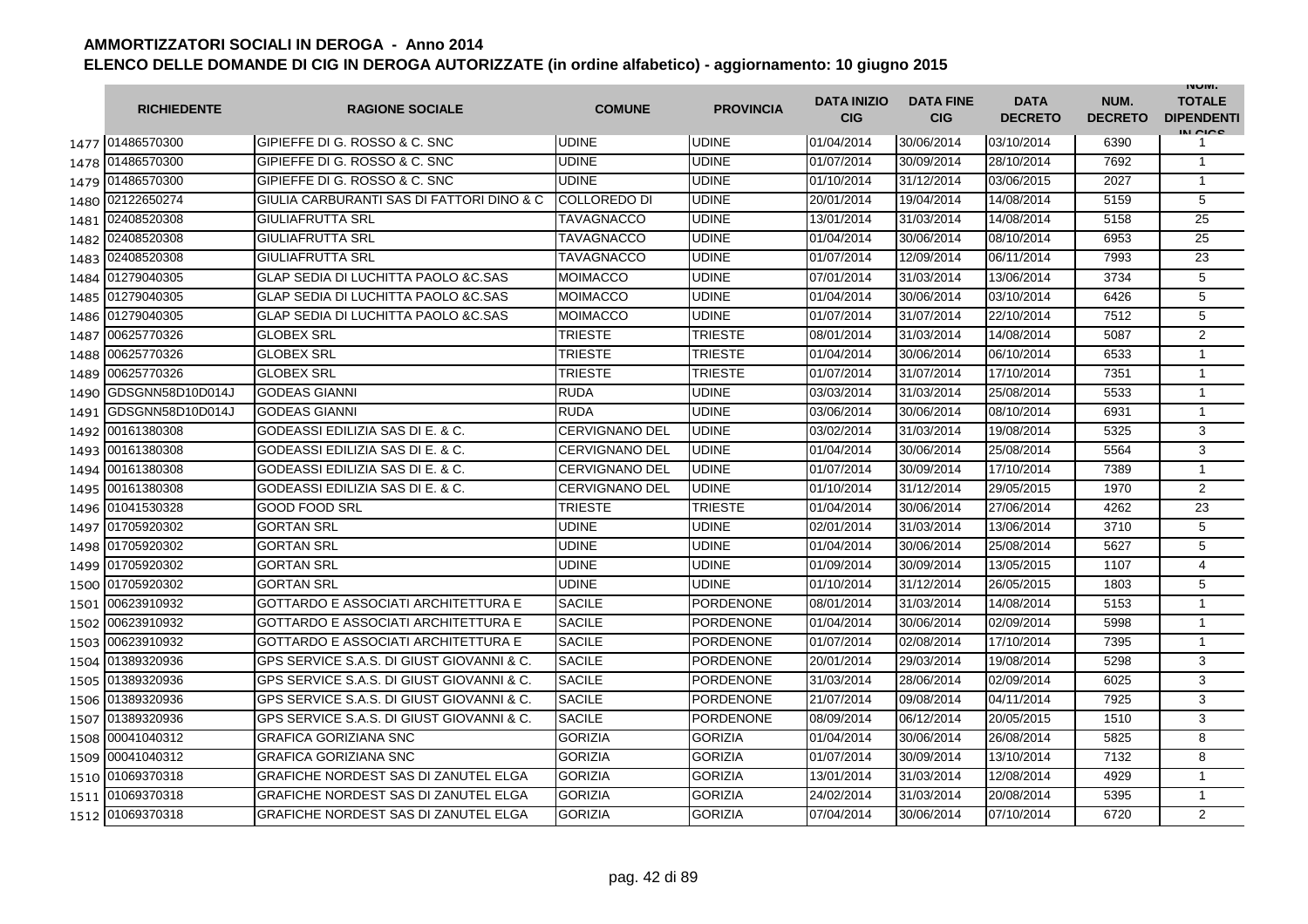|      | <b>RICHIEDENTE</b> | <b>RAGIONE SOCIALE</b>                       | <b>COMUNE</b>     | <b>PROVINCIA</b> | <b>DATA INIZIO</b><br><b>CIG</b> | <b>DATA FINE</b><br><b>CIG</b> | <b>DATA</b><br><b>DECRETO</b> | NUM.<br><b>DECRETO</b> | <b>INUIVI.</b><br><b>TOTALE</b><br><b>DIPENDENTI</b><br>IN CIGO |
|------|--------------------|----------------------------------------------|-------------------|------------------|----------------------------------|--------------------------------|-------------------------------|------------------------|-----------------------------------------------------------------|
|      | 1513 01069370318   | <b>GRAFICHE NORDEST SAS DI ZANUTEL ELGA</b>  | <b>GORIZIA</b>    | <b>GORIZIA</b>   | 01/07/2014                       | 31/07/2014                     | 14/10/2014                    | 7193                   | 2                                                               |
|      | 1514 01069370318   | <b>GRAFICHE NORDEST SAS DI ZANUTEL ELGA</b>  | <b>GORIZIA</b>    | <b>GORIZIA</b>   | 01/09/2014                       | 30/09/2014                     | 14/10/2014                    | 7191                   | $\overline{2}$                                                  |
|      | 1515 01069370318   | <b>GRAFICHE NORDEST SAS DI ZANUTEL ELGA</b>  | <b>GORIZIA</b>    | <b>GORIZIA</b>   | 01/10/2014                       | 31/12/2014                     | 21/05/2015                    | 1581                   | $\mathbf{1}$                                                    |
|      | 1516 01411460304   | <b>GRAFICHE TOFFOLETTI SNC</b>               | TARCENTO          | <b>UDINE</b>     | 07/04/2014                       | 30/06/2014                     | 25/08/2014                    | 5663                   | 1                                                               |
|      | 1517 01411460304   | <b>GRAFICHE TOFFOLETTI SNC</b>               | <b>TARCENTO</b>   | <b>UDINE</b>     | 01/07/2014                       | 30/09/2014                     | 08/10/2014                    | 6961                   | $\mathbf{1}$                                                    |
|      | 1518 01411460304   | <b>GRAFICHE TOFFOLETTI SNC</b>               | <b>TARCENTO</b>   | <b>UDINE</b>     | 01/10/2014                       | 31/12/2014                     | 25/05/2015                    | 1685                   | $\mathbf{1}$                                                    |
|      | 1519 00176170306   | <b>GRAPHIS SNC DI TOMAI ROBERTO EREDI DI</b> | <b>FAGAGNA</b>    | <b>UDINE</b>     | 10/02/2014                       | 31/03/2014                     | 20/08/2014                    | 5361                   | $\overline{2}$                                                  |
|      | 1520 00176170306   | <b>GRAPHIS SNC DI TOMAI ROBERTO EREDI DI</b> | <b>FAGAGNA</b>    | <b>UDINE</b>     | 07/04/2014                       | 28/06/2014                     | 07/10/2014                    | 6636                   | $\mathbf{1}$                                                    |
| 1521 | 00959670324        | <b>GRAPHOSTYLE S.R.L.</b>                    | <b>TRIESTE</b>    | <b>TRIESTE</b>   | 21/01/2014                       | 31/03/2014                     | 27/06/2014                    | 4282                   | 3                                                               |
| 1522 | 00959670324        | <b>GRAPHOSTYLE S.R.L.</b>                    | <b>TRIESTE</b>    | <b>TRIESTE</b>   | 01/04/2014                       | 30/06/2014                     | 25/08/2014                    | 5726                   | 3                                                               |
| 1523 | 00959670324        | <b>GRAPHOSTYLE S.R.L.</b>                    | <b>TRIESTE</b>    | <b>TRIESTE</b>   | 01/07/2014                       | 20/09/2014                     | 08/10/2014                    | 6965                   | 3                                                               |
| 1524 | 00959670324        | <b>GRAPHOSTYLE S.R.L.</b>                    | TRIESTE           | <b>TRIESTE</b>   | 21/09/2014                       | 20/12/2014                     | 18/05/2015                    | 1303                   | 3                                                               |
| 1525 | 02420330306        | <b>GREEN FIT SPA</b>                         | <b>REMANZACCO</b> | <b>UDINE</b>     | 07/01/2014                       | 31/03/2014                     | 13/06/2014                    | 3781                   | $\mathbf{1}$                                                    |
| 1526 | 00457160315        | <b>GRENDENE FIRMINO SNC DI GRENDENE G.</b>   | <b>GORIZIA</b>    | <b>GORIZIA</b>   | 13/01/2014                       | 31/03/2014                     | 13/08/2014                    | 5060                   | $\overline{2}$                                                  |
| 1527 | 00457160315        | <b>GRENDENE FIRMINO SNC DI GRENDENE G.</b>   | <b>GORIZIA</b>    | <b>GORIZIA</b>   | 01/04/2014                       | 30/06/2014                     | 25/08/2014                    | 5741                   | 2                                                               |
| 1528 | 00457160315        | <b>GRENDENE FIRMINO SNC DI GRENDENE G.</b>   | <b>GORIZIA</b>    | <b>GORIZIA</b>   | 01/07/2014                       | 12/08/2014                     | 13/10/2014                    | 7144                   | $\overline{2}$                                                  |
|      | 1529 00457160315   | <b>GRENDENE FIRMINO SNC DI GRENDENE G.</b>   | <b>GORIZIA</b>    | <b>GORIZIA</b>   | 01/09/2014                       | 30/09/2014                     | 13/10/2014                    | 7143                   | $\overline{2}$                                                  |
|      | 1530 00457160315   | GRENDENE FIRMINO SNC DI GRENDENE G.          | <b>GORIZIA</b>    | <b>GORIZIA</b>   | 01/10/2014                       | 31/12/2014                     | 22/05/2015                    | 1639                   | 2                                                               |
|      | 1531 00405450305   | <b>GROSFER S.R.L.</b>                        | PAVIA DI UDINE    | <b>UDINE</b>     | 07/01/2014                       | 31/03/2014                     | 13/06/2014                    | 3811                   | 29                                                              |
|      | 1532 00405450305   | <b>GROSFER S.R.L</b>                         | PAVIA DI UDINE    | <b>UDINE</b>     | 01/04/2014                       | 30/06/2014                     | 25/08/2014                    | 5797                   | 29                                                              |
| 1533 | 00405450305        | <b>GROSFER S.R.L</b>                         | PAVIA DI UDINE    | <b>UDINE</b>     | 01/07/2014                       | 31/07/2014                     | 24/10/2014                    | 7592                   | 29                                                              |
|      | 1534 00405450305   | <b>GROSFER S.R.L</b>                         | PAVIA DI UDINE    | <b>UDINE</b>     | 01/09/2014                       | 30/09/2014                     | 10/11/2014                    | 8087                   | 29                                                              |
|      | 1535 01552370932   | <b>GROUP LEGNO S.R.L</b>                     | <b>PORCIA</b>     | <b>PORDENONE</b> | 11/04/2014                       | 30/06/2014                     | 06/10/2014                    | 6601                   | 8                                                               |
|      | 1536 01552370932   | <b>GROUP LEGNO S.R.L</b>                     | <b>PORCIA</b>     | <b>PORDENONE</b> | 01/07/2014                       | 30/09/2014                     | 10/10/2014                    | 7065                   | $\overline{7}$                                                  |
| 1537 | 01552370932        | <b>GROUP LEGNO S.R.L.</b>                    | <b>PORCIA</b>     | <b>PORDENONE</b> | 01/10/2014                       | 31/12/2014                     | 25/05/2015                    | 1682                   | $\overline{7}$                                                  |
|      | 1538 01831230303   | <b>GRUER SRL</b>                             | MANZANO           | <b>UDINE</b>     | 17/02/2014                       | 28/03/2014                     | 20/08/2014                    | 5411                   | $\mathbf{1}$                                                    |
|      | 1539 01831230303   | <b>GRUER SRL</b>                             | MANZANO           | <b>UDINE</b>     | 05/05/2014                       | 28/06/2014                     | 07/10/2014                    | 6812                   | $\mathbf{1}$                                                    |
|      | 1540 01831230303   | <b>GRUER SRL</b>                             | MANZANO           | <b>UDINE</b>     | 06/10/2014                       | 31/12/2014                     | 29/05/2015                    | 1956                   | $\mathbf{1}$                                                    |
|      | 1541 01132990316   | <b>GRUPPO F.A.S.M.A. SRL</b>                 | <b>GORIZIA</b>    | <b>GORIZIA</b>   | 13/01/2014                       | 31/03/2014                     | 13/06/2014                    | 3762                   | $\overline{7}$                                                  |
|      | 1542 01132990316   | <b>GRUPPO F.A.S.M.A. SRL</b>                 | <b>GORIZIA</b>    | <b>GORIZIA</b>   | 01/04/2014                       | 30/06/2014                     | 25/08/2014                    | 5604                   | 5                                                               |
|      | 1543 01997270309   | <b>GRUPPO REM SRL</b>                        | UDINE             | <b>UDINE</b>     | 01/04/2014                       | 30/06/2014                     | 03/10/2014                    | 6378                   | $\overline{7}$                                                  |
|      | 1544 01997270309   | <b>GRUPPO REM SRL</b>                        | <b>UDINE</b>      | <b>UDINE</b>     | 01/07/2014                       | 30/09/2014                     | 21/10/2014                    | 7474                   | 6                                                               |
| 1545 | SCHGRD66B05Z112J   | <b>GS BOOTSERVICE DI SCHROEDER GERD</b>      | LATISANA          | <b>UDINE</b>     | 21/07/2014                       | 30/09/2014                     | 31/10/2014                    | 7834                   | $\mathbf{1}$                                                    |
| 1546 | SCHGRD66B05Z112J   | <b>GS BOOTSERVICE DI SCHROEDER GERD</b>      | LATISANA          | <b>UDINE</b>     | 01/10/2014                       | 31/12/2014                     | 27/05/2015                    | 1856                   | $\mathbf{1}$                                                    |
| 1547 | GRNLVR51D02H533Q   | <b>GUERIN ALVARO</b>                         | <b>RONCHIS</b>    | <b>UDINE</b>     | 20/01/2014                       | 31/03/2014                     | 18/08/2014                    | 5241                   | 3                                                               |
| 1548 | GRNLVR51D02H533Q   | <b>GUERIN ALVARO</b>                         | <b>RONCHIS</b>    | <b>UDINE</b>     | 22/09/2014                       | 21/12/2014                     | 18/05/2015                    | 1317                   | 3                                                               |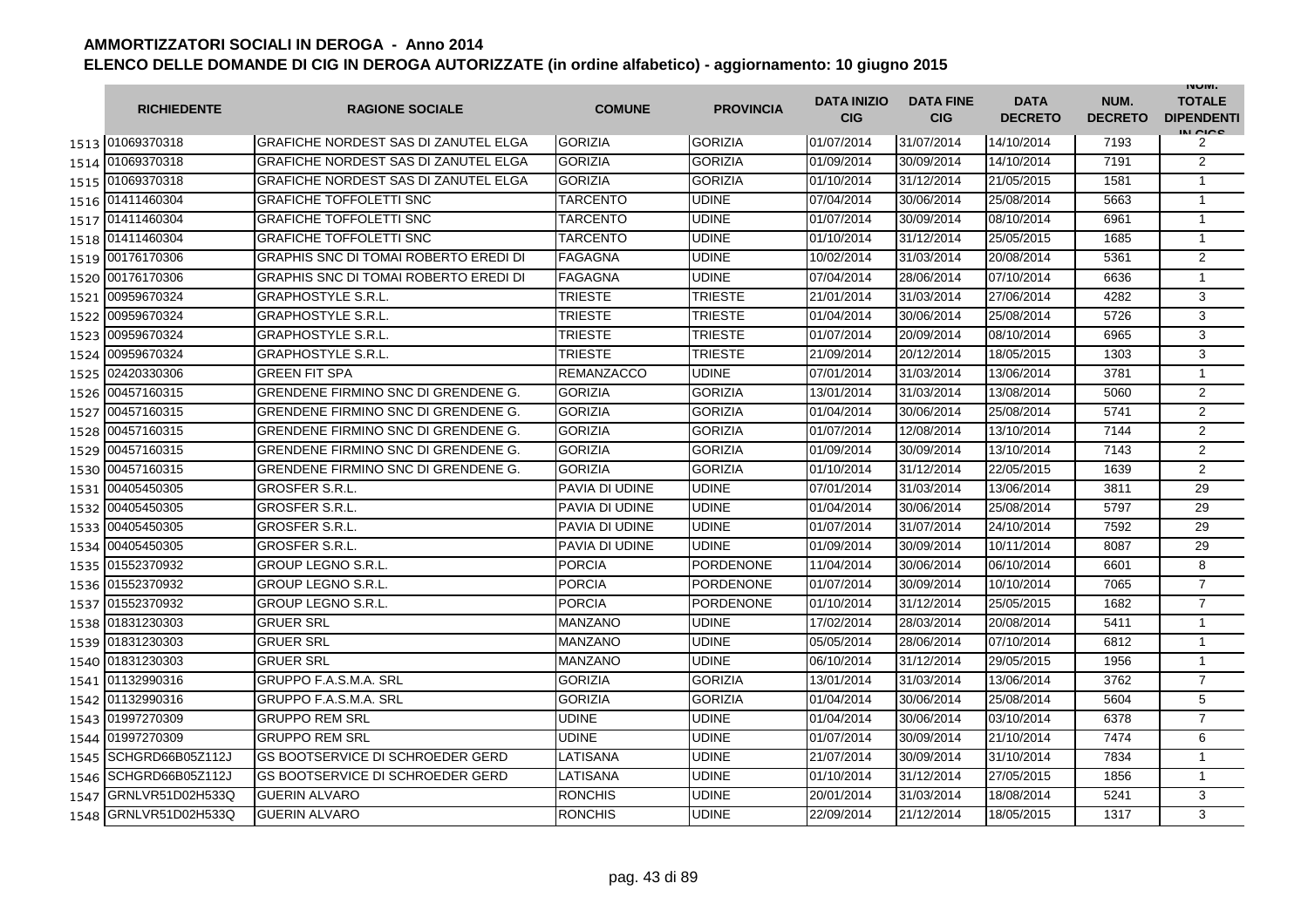|      | <b>RICHIEDENTE</b>    | <b>RAGIONE SOCIALE</b>                 | <b>COMUNE</b>          | <b>PROVINCIA</b> | <b>DATA INIZIO</b><br><b>CIG</b> | <b>DATA FINE</b><br><b>CIG</b> | <b>DATA</b><br><b>DECRETO</b> | NUM.<br><b>DECRETO</b> | <b>INUIVI.</b><br><b>TOTALE</b><br><b>DIPENDENTI</b><br>IN CICE |
|------|-----------------------|----------------------------------------|------------------------|------------------|----------------------------------|--------------------------------|-------------------------------|------------------------|-----------------------------------------------------------------|
|      | 1549 00459290300      | <b>GURISAN SEDIE SNC</b>               | SAN GIOVANNI AL        | <b>UDINE</b>     | 07/01/2014                       | 31/03/2014                     | 12/08/2014                    | 4917                   | 5                                                               |
|      | 1550 00459290300      | <b>GURISAN SEDIE SNC</b>               | <b>SAN GIOVANNI AL</b> | <b>UDINE</b>     | 01/04/2014                       | 30/06/2014                     | 25/08/2014                    | 5744                   | 5                                                               |
|      | 1551 00459290300      | <b>GURISAN SEDIE SNC</b>               | SAN GIOVANNI AL        | <b>UDINE</b>     | 01/07/2014                       | 31/07/2014                     | 24/10/2014                    | 7621                   | 5                                                               |
|      | 1552 00459290300      | <b>GURISAN SEDIE SNC</b>               | <b>SAN GIOVANNI AL</b> | <b>UDINE</b>     | 01/10/2014                       | 31/12/2014                     | 26/05/2015                    | 1840                   | 5                                                               |
|      | 1553 GTTPPL65H11L424Q | <b>GUTTY PIERPAOLO</b>                 | <b>TRIESTE</b>         | <b>TRIESTE</b>   | 07/01/2014                       | 31/03/2014                     | 10/06/2014                    | 3585                   | $\mathbf{1}$                                                    |
|      | 1554 GTTPPL65H11L424Q | <b>GUTTY PIERPAOLO</b>                 | <b>TRIESTE</b>         | <b>TRIESTE</b>   | 01/04/2014                       | 30/06/2014                     | 25/08/2014                    | 5550                   | $\mathbf{1}$                                                    |
|      | 1555 GTTPPL65H11L424Q | <b>GUTTY PIERPAOLO</b>                 | TRIESTE                | <b>TRIESTE</b>   | 01/07/2014                       | 31/07/2014                     | 15/10/2014                    | 7233                   | $\mathbf{1}$                                                    |
|      | 1556 GTTPPL65H11L424Q | <b>GUTTY PIERPAOLO</b>                 | <b>TRIESTE</b>         | <b>TRIESTE</b>   | 01/09/2014                       | 30/09/2014                     | 15/10/2014                    | 7234                   | $\mathbf{1}$                                                    |
|      | 1557 01164170324      | HARRY'S BAR S.R.L.                     | <b>TRIESTE</b>         | <b>TRIESTE</b>   | 02/01/2014                       | 28/02/2014                     | 13/06/2014                    | 3760                   | 3                                                               |
|      | 1558 01164170324      | HARRY'S BAR S.R.L.                     | TRIESTE                | <b>TRIESTE</b>   | 01/03/2014                       | 31/03/2014                     | 25/08/2014                    | 5591                   | $\overline{2}$                                                  |
|      | 1559 01164170324      | HARRY'S BAR S.R.L.                     | <b>TRIESTE</b>         | <b>TRIESTE</b>   | 01/04/2014                       | 30/06/2014                     | 25/08/2014                    | 5656                   | $\overline{2}$                                                  |
| 1560 | 01947070304           | <b>HATTIVA SCARL</b>                   | TAVAGNACCO             | <b>UDINE</b>     | 07/04/2014                       | 30/06/2014                     | 08/10/2014                    | 6873                   | 17                                                              |
|      | 1561 01947070304      | <b>HATTIVA SCARL</b>                   | TAVAGNACCO             | <b>UDINE</b>     | 07/04/2014                       | 30/06/2014                     | 08/10/2014                    | 6874                   | $\mathbf{1}$                                                    |
|      | 1562 01947070304      | <b>HATTIVA SCARL</b>                   | <b>TAVAGNACCO</b>      | <b>UDINE</b>     | 01/07/2014                       | 31/07/2014                     | 31/10/2014                    | 7795                   | 17                                                              |
|      | 1563 01947070304      | <b>HATTIVA SCARL</b>                   | TAVAGNACCO             | <b>UDINE</b>     | 12/09/2014                       | 30/11/2014                     | 22/05/2015                    | 1644                   | 8                                                               |
|      | 1564 01947070304      | <b>HATTIVA SCARL</b>                   | TAVAGNACCO             | <b>UDINE</b>     | 03/10/2014                       | 30/11/2014                     | 09/06/2015                    | 2249                   | 3                                                               |
|      | 1565 01911890307      | HELP SERVICES SAS DI BERTOGNA M.& C    | <b>GONARS</b>          | <b>UDINE</b>     | 06/05/2014                       | 30/06/2014                     | 07/10/2014                    | 6823                   | $\overline{2}$                                                  |
|      | 1566 00534760327      | <b>HOLIDAY SIGNALS SRL</b>             | <b>TRIESTE</b>         | <b>TRIESTE</b>   | 10/01/2014                       | 31/03/2014                     | 27/06/2014                    | 4314                   | $\overline{7}$                                                  |
|      | 1567 00534760327      | <b>HOLIDAY SIGNALS SRL</b>             | <b>TRIESTE</b>         | <b>TRIESTE</b>   | 01/04/2014                       | 30/06/2014                     | 26/08/2014                    | 5889                   | $\overline{7}$                                                  |
|      | 1568 00534760327      | <b>HOLIDAY SIGNALS SRL</b>             | <b>TRIESTE</b>         | <b>TRIESTE</b>   | 01/07/2014                       | 31/08/2014                     | 17/10/2014                    | 7380                   | 8                                                               |
|      | 1569 01587640937      | <b>HOSPITAL ENGINEERING SRL</b>        | <b>SPILIMBERGO</b>     | <b>PORDENONE</b> | 03/02/2014                       | 31/03/2014                     | 13/08/2014                    | 5065                   | 3                                                               |
|      | 1570 01587640937      | <b>HOSPITAL ENGINEERING SRL</b>        | <b>SPILIMBERGO</b>     | <b>PORDENONE</b> | 01/04/2014                       | 30/06/2014                     | 25/08/2014                    | 5745                   | 3                                                               |
|      | 1571 01587640937      | <b>HOSPITAL ENGINEERING SRL</b>        | <b>SPILIMBERGO</b>     | <b>PORDENONE</b> | 01/07/2014                       | 31/07/2014                     | 17/10/2014                    | 7376                   | 3                                                               |
| 1572 | 02659770305           | <b>HS FOOTBALL SRL</b>                 | COMO                   | <b>COMO</b>      | 06/10/2014                       | 20/12/2014                     | 26/05/2015                    | 1826                   | $\overline{4}$                                                  |
|      | 1573 01679960938      | HTF ITALIA SAS DI CASALI GABRIELE & C. | <b>FONTANAFREDDA</b>   | <b>PORDENONE</b> | 13/01/2014                       | 31/03/2014                     | 18/08/2014                    | 5176                   | $\overline{2}$                                                  |
|      | 1574 01679960938      | HTF ITALIA SAS DI CASALI GABRIELE & C. | FONTANAFREDDA          | <b>PORDENONE</b> | 07/04/2014                       | 30/06/2014                     | 06/10/2014                    | 6597                   | $\mathbf{1}$                                                    |
|      | 1575 01046920318      | HYDRA-TECH DI BIANCO A. E CONDOLF D.   | MONFALCONE             | <b>GORIZIA</b>   | 13/01/2014                       | 31/03/2014                     | 11/06/2014                    | 3629                   | 4                                                               |
|      | 1576 01046920318      | HYDRA-TECH DI BIANCO A. E CONDOLF D.   | <b>MONFALCONE</b>      | <b>GORIZIA</b>   | 01/04/2014                       | 30/06/2014                     | 25/08/2014                    | 5768                   | $\overline{4}$                                                  |
|      | 1577 00906270327      | <b>HYDROTECH S.R.L.</b>                | <b>TRIESTE</b>         | <b>TRIESTE</b>   | 03/06/2014                       | 30/06/2014                     | 08/10/2014                    | 6876                   | 5                                                               |
|      | 1578 00906270327      | <b>HYDROTECH S.R.L.</b>                | TRIESTE                | <b>TRIESTE</b>   | 01/07/2014                       | 30/09/2014                     | 08/10/2014                    | 6942                   | 5                                                               |
|      | 1579 00906270327      | <b>HYDROTECH S.R.L.</b>                | <b>TRIESTE</b>         | <b>TRIESTE</b>   | 01/10/2014                       | 31/12/2014                     | 19/05/2015                    | 1401                   | 5                                                               |
|      | 1580 01992890309      | I.C.S. SRL                             | <b>CERVIGNANO DEL</b>  | <b>UDINE</b>     | 08/09/2014                       | 28/11/2014                     | 19/05/2015                    | 1388                   | 3                                                               |
|      | 1581 00611710302      | <b>I.E. IMPIANTI ELETTRICI SNC</b>     | POVOLETTO              | <b>UDINE</b>     | 01/07/2014                       | 30/09/2014                     | 24/10/2014                    | 7606                   | 3                                                               |
|      | 1582 00611710302      | I.E. IMPIANTI ELETTRICI SNC            | <b>POVOLETTO</b>       | <b>UDINE</b>     | 01/10/2014                       | 31/12/2014                     | 28/05/2015                    | 1923                   | 3                                                               |
|      | 1583 02163260306      | I.E.S. DI SCHNEIDER M. &C. SAS         | TAVAGNACCO             | <b>UDINE</b>     | 08/01/2014                       | 31/03/2014                     | 14/08/2014                    | 5148                   | $\mathbf{1}$                                                    |
|      | 1584 02163260306      | I.E.S. DI SCHNEIDER M. &C. SAS         | TAVAGNACCO             | <b>UDINE</b>     | 14/04/2014                       | 30/06/2014                     | 08/10/2014                    | 6954                   | $\mathbf{1}$                                                    |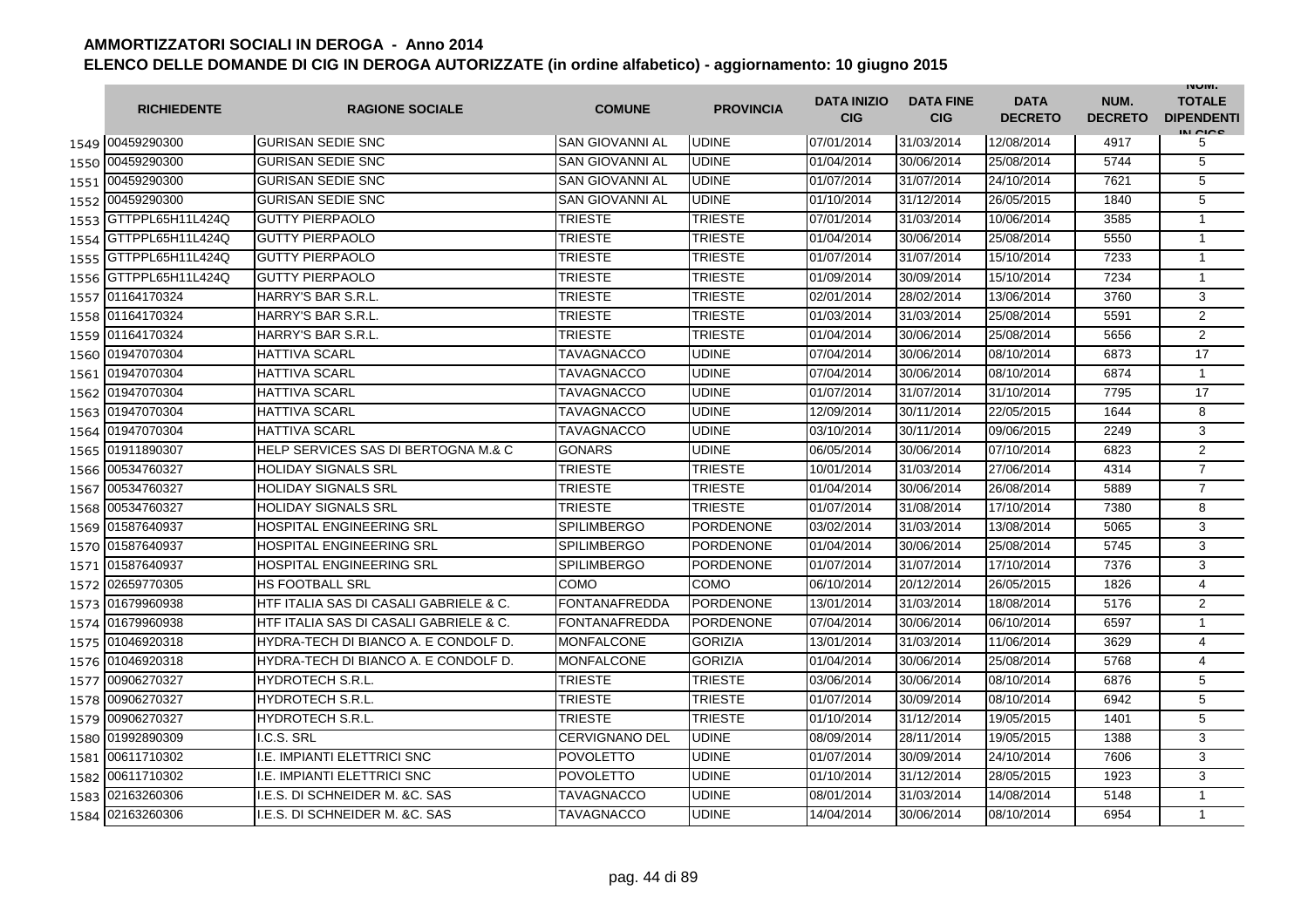|      | <b>RICHIEDENTE</b> | <b>RAGIONE SOCIALE</b>                            | <b>COMUNE</b>                    | <b>PROVINCIA</b> | <b>DATA INIZIO</b><br><b>CIG</b> | <b>DATA FINE</b><br><b>CIG</b> | <b>DATA</b><br><b>DECRETO</b> | NUM.<br><b>DECRETO</b> | <b>INUIVI.</b><br><b>TOTALE</b><br><b>DIPENDENTI</b><br>IN CIGO |
|------|--------------------|---------------------------------------------------|----------------------------------|------------------|----------------------------------|--------------------------------|-------------------------------|------------------------|-----------------------------------------------------------------|
|      | 1585 02163260306   | I.E.S. DI SCHNEIDER M. & C. SAS                   | TAVAGNACCO                       | <b>UDINE</b>     | 07/07/2014                       | 30/09/2014                     | 04/11/2014                    | 7922                   | 1                                                               |
|      | 1586 01405900935   | I.MA.C. SRL                                       | <b>PORDENONE</b>                 | <b>PORDENONE</b> | 22/09/2014                       | 20/12/2014                     | 22/05/2015                    | 1646                   | 6                                                               |
|      | 1587 01228770937   | I.O.T. INTERNATIONAL ORGANIZATION OF              | <b>PORDENONE</b>                 | <b>PORDENONE</b> | 01/01/2014                       | 31/03/2014                     | 10/06/2014                    | 3583                   | $\mathbf{1}$                                                    |
|      | 1588 01228770937   | I.O.T. INTERNATIONAL ORGANIZATION OF              | PORDENONE                        | <b>PORDENONE</b> | 01/04/2014                       | 30/06/2014                     | 25/08/2014                    | 5740                   | $\mathbf{1}$                                                    |
|      | 1589 01222520320   | I.SCA.M. - SOCIETA' A RESPONS. LIMITATA           | <b>TRIESTE</b>                   | <b>TRIESTE</b>   | 01/08/2014                       | 30/09/2014                     | 10/11/2014                    | 8060                   | $\mathbf{1}$                                                    |
|      | 1590 01222520320   | I.SCA.M. - SOCIETA' A RESPONS. LIMITATA           | <b>TRIESTE</b>                   | <b>TRIESTE</b>   | 01/10/2014                       | 13/12/2014                     | 03/06/2015                    | 2012                   | $\mathbf{1}$                                                    |
|      | 1591 08425621003   | <b>I.T.C. INTERPRETI E TRADUTTORI IN</b>          | <b>ROMA</b>                      | <b>ROMA</b>      | 01/01/2014                       | 31/03/2014                     | 19/08/2014                    | 5297                   | 9                                                               |
|      | 1592 01752400307   | I.T.F. SRL                                        | <b>BUTTRIO</b>                   | <b>UDINE</b>     | 07/01/2014                       | 31/03/2014                     | 13/06/2014                    | 3723                   | $\overline{7}$                                                  |
|      | 1593 01752400307   | I.T.F. SRL                                        | <b>BUTTRIO</b>                   | <b>UDINE</b>     | 01/04/2014                       | 30/06/2014                     | 06/10/2014                    | 6516                   | $\overline{7}$                                                  |
|      | 1594 01752400307   | I.T.F. SRL                                        | <b>BUTTRIO</b>                   | <b>UDINE</b>     | 01/07/2014                       | 31/08/2014                     | 31/10/2014                    | 7817                   | $\overline{7}$                                                  |
| 1595 | BRCGRI69E03G284I   | <b>ICEBERG DI BRACH IGOR</b>                      | <b>GRADISCA D'ISONZO GORIZIA</b> |                  | 22/01/2014                       | 31/03/2014                     | 18/08/2014                    | 5180                   | 3                                                               |
| 1596 | BRCGRI69E03G284I   | <b>ICEBERG DI BRACH IGOR</b>                      | GRADISCA D'ISONZO IGORIZIA       |                  | 01/04/2014                       | 30/06/2014                     | 26/08/2014                    | 5827                   | $\mathbf{1}$                                                    |
| 1597 | 02550310300        | <b>ICLEA SRL</b>                                  | TAVAGNACCO                       | <b>UDINE</b>     | 21/02/2014                       | 31/03/2014                     | 20/08/2014                    | 5407                   | 3                                                               |
| 1598 | 02550310300        | <b>ICLEA SRL</b>                                  | TAVAGNACCO                       | <b>UDINE</b>     | 01/04/2014                       | 30/06/2014                     | 03/10/2014                    | 6382                   | 3                                                               |
| 1599 | 02550310300        | <b>ICLEA SRL</b>                                  | TAVAGNACCO                       | <b>UDINE</b>     | 01/10/2014                       | 31/12/2014                     | 26/05/2015                    | 1809                   | $\overline{2}$                                                  |
|      | 1600 00552960312   | ID.EL. IMPIANTI S.N.C.                            | <b>GORIZIA</b>                   | <b>GORIZIA</b>   | 07/01/2014                       | 31/03/2014                     | 12/08/2014                    | 4924                   | $\mathbf{1}$                                                    |
|      | 1601 00552960312   | ID.EL. IMPIANTI S.N.C.                            | <b>GORIZIA</b>                   | <b>GORIZIA</b>   | 01/04/2014                       | 30/06/2014                     | 06/10/2014                    | 6580                   | $\mathbf{1}$                                                    |
|      | 1602 01301640932   | <b>IDEA GRANITI SNC</b>                           | PASIANO DI                       | <b>PORDENONE</b> | 02/01/2014                       | 29/03/2014                     | 13/06/2014                    | 3697                   | $\overline{2}$                                                  |
|      | 1603 01301640932   | <b>IDEA GRANITI SNC</b>                           | PASIANO DI                       | <b>PORDENONE</b> | 18/04/2014                       | 30/06/2014                     | 06/10/2014                    | 6564                   | 2                                                               |
|      | 1604 05899350960   | <b>IDEAL STANDARD HOLDINGS (BC) ITALY SRL</b>     | <b>MILANO</b>                    | <b>MILANO</b>    | 02/01/2014                       | 21/03/2014                     | 12/08/2014                    | 4953                   | $\mathbf{1}$                                                    |
| 1605 | 00223850306        | <b>IDEALSERVICE ARL</b>                           | PASIAN DI PRATO                  | <b>UDINE</b>     | 02/01/2014                       | 31/03/2014                     | 27/06/2014                    | 4322                   | 10                                                              |
| 1606 | 00223850306        | <b>IDEALSERVICE ARL</b>                           | PASIAN DI PRATO                  | <b>UDINE</b>     | 01/04/2014                       | 30/06/2014                     | 02/09/2014                    | 6018                   | 10                                                              |
| 1607 | 00223850306        | <b>IDEALSERVICE ARL</b>                           | PASIAN DI PRATO                  | <b>UDINE</b>     | 01/05/2014                       | 30/06/2014                     | 08/10/2014                    | 6929                   | 17                                                              |
| 1608 | 00223850306        | <b>IDEALSERVICE ARL</b>                           | <b>PASIAN DI PRATO</b>           | <b>UDINE</b>     | 01/07/2014                       | 30/09/2014                     | 28/10/2014                    | 7702                   | 17                                                              |
| 1609 | 00223850306        | <b>IDEALSERVICE ARL</b>                           | <b>PASIAN DI PRATO</b>           | <b>UDINE</b>     | 01/10/2014                       | 31/12/2014                     | 08/06/2015                    | 2204                   | 18                                                              |
| 1610 | 02527610303        | <b>IDRA SRL</b>                                   | LATISANA                         | <b>UDINE</b>     | 01/10/2014                       | 31/12/2014                     | 20/05/2015                    | 1490                   | 3                                                               |
|      | 1611 01015420324   | <b>IDRAULICA PASUTTO SNC DI CATALANI</b>          | TRIESTE                          | <b>TRIESTE</b>   | 09/04/2014                       | 30/06/2014                     | 03/10/2014                    | 6416                   | $\overline{2}$                                                  |
|      | 1612 01015420324   | <b>IDRAULICA PASUTTO SNC DI CATALANI</b>          | TRIESTE                          | <b>TRIESTE</b>   | 01/07/2014                       | 30/09/2014                     | 28/10/2014                    | 7676                   | 3                                                               |
|      | 1613 01015420324   | <b>IDRAULICA PASUTTO SNC DI CATALANI</b>          | <b>TRIESTE</b>                   | <b>TRIESTE</b>   | 08/10/2014                       | 31/12/2014                     | 28/05/2015                    | 1916                   | 2                                                               |
|      | 1614 02150500300   | <b>IDROCALOR SISTEM DI DISSETTE ROBERTO &amp;</b> | CIVIDALE DEL FRIULI UDINE        |                  | 13/01/2014                       | 31/03/2014                     | 13/08/2014                    | 5029                   | $\mathbf{1}$                                                    |
|      | 1615 02150500300   | <b>IDROCALOR SISTEM DI DISSETTE ROBERTO &amp;</b> | CIVIDALE DEL FRIULI UDINE        |                  | 10/04/2014                       | 30/06/2014                     | 07/10/2014                    | 6670                   | $\mathbf{1}$                                                    |
|      | 1616 01003780317   | <b>IDROCALOR SRL A SOCIO UNICO</b>                | <b>VILLESSE</b>                  | <b>GORIZIA</b>   | 01/03/2014                       | 31/03/2014                     | 25/08/2014                    | 5540                   | 18                                                              |
|      | 1617 01003780317   | <b>IDROCALOR SRL A SOCIO UNICO</b>                | <b>VILLESSE</b>                  | <b>GORIZIA</b>   | 01/06/2014                       | 30/06/2014                     | 08/10/2014                    | 6938                   | 16                                                              |
|      | 1618 01003780317   | <b>IDROCALOR SRL A SOCIO UNICO</b>                | <b>VILLESSE</b>                  | <b>GORIZIA</b>   | 01/07/2014                       | 30/09/2014                     | 28/10/2014                    | 7689                   | 19                                                              |
|      | 1619 01003780317   | <b>IDROCALOR SRL A SOCIO UNICO</b>                | <b>VILLESSE</b>                  | <b>GORIZIA</b>   | 01/10/2014                       | 31/12/2014                     | 27/05/2015                    | 1872                   | 18                                                              |
|      | 1620 02168980304   | <b>IDROTERMICA BUTTRIO SRL</b>                    | <b>BUTTRIO</b>                   | <b>UDINE</b>     | 10/02/2014                       | 31/03/2014                     | 18/08/2014                    | 5251                   | $\mathbf{1}$                                                    |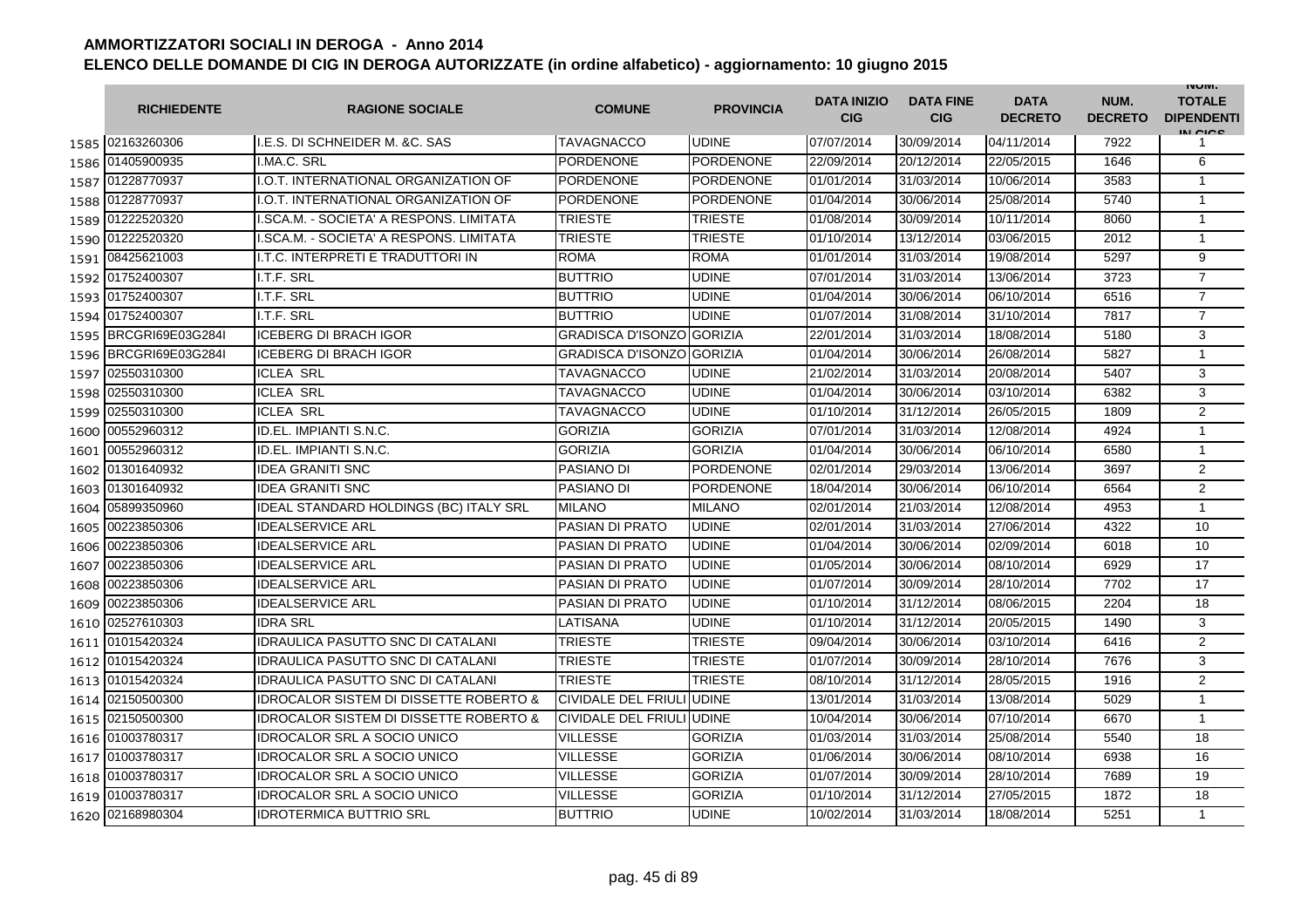|      | <b>RICHIEDENTE</b>    | <b>RAGIONE SOCIALE</b>                              | <b>COMUNE</b>         | <b>PROVINCIA</b> | <b>DATA INIZIO</b><br><b>CIG</b> | <b>DATA FINE</b><br><b>CIG</b> | <b>DATA</b><br><b>DECRETO</b> | NUM.<br><b>DECRETO</b> | <b>INUIVI.</b><br><b>TOTALE</b><br><b>DIPENDENTI</b><br>IN CICS |
|------|-----------------------|-----------------------------------------------------|-----------------------|------------------|----------------------------------|--------------------------------|-------------------------------|------------------------|-----------------------------------------------------------------|
|      | 1621 02168980304      | <b>IDROTERMICA BUTTRIO SRL</b>                      | <b>BUTTRIO</b>        | <b>UDINE</b>     | 01/04/2014                       | 31/05/2014                     | 26/08/2014                    | 5872                   | 1                                                               |
|      | 1622 00076900935      | <b>IDROTERMICA DI CESCO A.&amp;L. SNC</b>           | <b>AVIANO</b>         | <b>PORDENONE</b> | 17/02/2014                       | 31/03/2014                     | 22/08/2014                    | 5449                   | $\mathbf{1}$                                                    |
|      | 1623 00076900935      | <b>IDROTERMICA DI CESCO A.&amp;L. SNC</b>           | <b>AVIANO</b>         | <b>PORDENONE</b> | 01/04/2014                       | 30/06/2014                     | 26/08/2014                    | 5844                   | 1                                                               |
|      | 1624 02606680300      | <b>IDROTERMICA DOLOMITI DI DEL FABBRO</b>           | <b>FORNI DI SOPRA</b> | <b>UDINE</b>     | 28/07/2014                       | 30/09/2014                     | 07/11/2014                    | 8010                   | 2                                                               |
|      | 1625 BRVFBA58A15E098X | IL DESSERT DI BRAVIN FABIO                          | FARRA D'ISONZO        | <b>GORIZIA</b>   | 01/02/2014                       | 31/03/2014                     | 19/08/2014                    | 5286                   | $\overline{2}$                                                  |
|      | 1626 BRVFBA58A15E098X | IL DESSERT DI BRAVIN FABIO                          | <b>FARRA D'ISONZO</b> | <b>GORIZIA</b>   | 01/10/2014                       | 31/12/2014                     | 26/05/2015                    | 1768                   | $\overline{2}$                                                  |
| 1627 | 01101320933           | IL GIARDINO SNC DI DE PRA' & C                      | PASIANO DI            | <b>PORDENONE</b> | 07/01/2014                       | 31/03/2014                     | 13/06/2014                    | 3756                   | $\overline{2}$                                                  |
|      | 1628 01101320933      | IL GIARDINO SNC DI DE PRA' & C                      | PASIANO DI            | <b>PORDENONE</b> | 01/04/2014                       | 30/06/2014                     | 25/08/2014                    | 5662                   | 1                                                               |
|      | 1629 01101320933      | IL GIARDINO SNC DI DE PRA' & C                      | PASIANO DI            | <b>PORDENONE</b> | 01/07/2014                       | 06/09/2014                     | 20/10/2014                    | 7438                   | $\mathbf{1}$                                                    |
| 1630 | 01101320933           | IL GIARDINO SNC DI DE PRA' & C                      | PASIANO DI            | <b>PORDENONE</b> | 08/09/2014                       | 06/12/2014                     | 19/05/2015                    | 1378                   | $\mathbf{1}$                                                    |
| 1631 | 01636270934           | IL MARMO SRL                                        | SAN QUIRINO           | <b>PORDENONE</b> | 13/01/2014                       | 31/03/2014                     | 13/06/2014                    | 3790                   | 5                                                               |
| 1632 | 01636270934           | <b>IL MARMO SRL</b>                                 | SAN QUIRINO           | <b>PORDENONE</b> | 29/09/2014                       | 24/12/2014                     | 21/05/2015                    | 1598                   | 5                                                               |
|      | 1633 00289070328      | IL POSTO DELLE FRAGOLE SCARL                        | <b>TRIESTE</b>        | <b>TRIESTE</b>   | 01/01/2014                       | 31/03/2014                     | 13/08/2014                    | 5080                   | 8                                                               |
|      | 1634 00289070328      | IL POSTO DELLE FRAGOLE SCARL                        | TRIESTE               | <b>TRIESTE</b>   | 01/04/2014                       | 30/06/2014                     | 06/10/2014                    | 6455                   | 10                                                              |
| 1635 | 00621660307           | IM.AL.TUR. SRL                                      | <b>UDINE</b>          | <b>UDINE</b>     | 07/01/2014                       | 31/03/2014                     | 13/06/2014                    | 3819                   | $\mathbf{1}$                                                    |
| 1636 | 00621660307           | IM.AL.TUR. SRL                                      | UDINE                 | <b>UDINE</b>     | 01/04/2014                       | 30/06/2014                     | 07/10/2014                    | 6754                   | $\mathbf{1}$                                                    |
| 1637 | 00621660307           | IM.AL.TUR. SRL                                      | <b>UDINE</b>          | <b>UDINE</b>     | 01/07/2014                       | 07/09/2014                     | 15/10/2014                    | 7229                   | $\mathbf{1}$                                                    |
| 1638 | 00621660307           | <b>IM.AL.TUR. SRL</b>                               | <b>UDINE</b>          | <b>UDINE</b>     | 23/09/2014                       | 22/12/2014                     | 22/05/2015                    | 1634                   | $\mathbf{1}$                                                    |
| 1639 | DLBDMN75P07L483Z      | IMIT DI DEL BIANCO RIZZARDO DAMIANO                 | TRICESIMO             | <b>UDINE</b>     | 27/01/2014                       | 31/03/2014                     | 18/08/2014                    | 5259                   | 6                                                               |
| 1640 | DLBDMN75P07L483Z      | IMIT DI DEL BIANCO RIZZARDO DAMIANO                 | TRICESIMO             | <b>UDINE</b>     | 07/04/2014                       | 30/06/2014                     | 07/10/2014                    | 6675                   | 5                                                               |
| 1641 | 00232960930           | <b>IMPIANTI ELETTRICI AVOLEDO LUIGI &amp; ERMES</b> | <b>SPILIMBERGO</b>    | <b>PORDENONE</b> | 03/06/2014                       | 30/06/2014                     | 08/10/2014                    | 6947                   | $\mathbf{1}$                                                    |
| 1642 | 00232010934           | <b>IMPR. BELLOMO COSTRUZIONI SRL</b>                | CORDOVADO             | <b>PORDENONE</b> | 14/07/2014                       | 30/09/2014                     | 31/10/2014                    | 7803                   | 8                                                               |
|      | 1643 01715120935      | <b>IMPRESA DE FILIPPO DANILO SRL</b>                | PORDENONE             | <b>PORDENONE</b> | 07/01/2014                       | 29/03/2014                     | 13/06/2014                    | 3797                   | $\mathbf{1}$                                                    |
|      | 1644 01715120935      | <b>IMPRESA DE FILIPPO DANILO SRL</b>                | PORDENONE             | <b>PORDENONE</b> | 31/03/2014                       | 30/04/2014                     | 25/08/2014                    | 5777                   | $\mathbf{1}$                                                    |
|      | 1645 01690130305      | IN.AR.CO. SRL                                       | UDINE                 | <b>UDINE</b>     | 07/01/2014                       | 31/03/2014                     | 13/08/2014                    | 5085                   | $\overline{4}$                                                  |
|      | 1646 01690130305      | IN.AR.CO. SRL                                       | UDINE                 | <b>UDINE</b>     | 01/04/2014                       | 30/06/2014                     | 02/09/2014                    | 6030                   | $\overline{2}$                                                  |
| 1647 | 01690130305           | IN.AR.CO. SRL                                       | UDINE                 | <b>UDINE</b>     | 01/07/2014                       | 31/08/2014                     | 20/10/2014                    | 7435                   | 3                                                               |
| 1648 | 01623730932           | INASS SRL STUDIO DI ASSICURAZIONI                   | <b>PORDENONE</b>      | <b>PORDENONE</b> | 29/09/2014                       | 27/12/2014                     | 19/05/2015                    | 1416                   | 3                                                               |
| 1649 | 02125890307           | <b>INFOSTAR SRL</b>                                 | <b>TARCENTO</b>       | <b>UDINE</b>     | 13/01/2014                       | 31/03/2014                     | 13/06/2014                    | 3807                   | $\overline{2}$                                                  |
| 1650 | 02125890307           | <b>INFOSTAR SRL</b>                                 | TARCENTO              | <b>UDINE</b>     | 01/04/2014                       | 30/06/2014                     | 25/08/2014                    | 5798                   | $\overline{2}$                                                  |
| 1651 | 02125890307           | <b>INFOSTAR SRL</b>                                 | TARCENTO              | <b>UDINE</b>     | 01/07/2014                       | 08/08/2014                     | 09/10/2014                    | 6989                   | 1                                                               |
| 1652 | 02125890307           | <b>INFOSTAR SRL</b>                                 | TARCENTO              | <b>UDINE</b>     | 21/08/2014                       | 30/09/2014                     | 10/11/2014                    | 8073                   | $\mathbf{1}$                                                    |
| 1653 | 02125890307           | <b>INFOSTAR SRL</b>                                 | TARCENTO              | <b>UDINE</b>     | 01/10/2014                       | 24/12/2014                     | 26/05/2015                    | 1827                   | $\mathbf{1}$                                                    |
|      | 1654 01682540933      | <b>INFRUTTA SRL</b>                                 | <b>PORDENONE</b>      | <b>PORDENONE</b> | 02/01/2014                       | 31/03/2014                     | 28/04/2014                    | 2953                   | $\mathbf{1}$                                                    |
|      | 1655 00600790323      | <b>INIZIATIVE EDILI BIZETA SRL</b>                  | TRIESTE               | <b>TRIESTE</b>   | 06/10/2014                       | 31/12/2014                     | 25/05/2015                    | 1733                   | $\mathbf{1}$                                                    |
|      | 1656 NNCLGN59H24I403V | <b>INNOCENTE LUIGINO</b>                            | <b>MORSANO AL</b>     | <b>PORDENONE</b> | 10/02/2014                       | 31/03/2014                     | 20/08/2014                    | 5386                   | 2                                                               |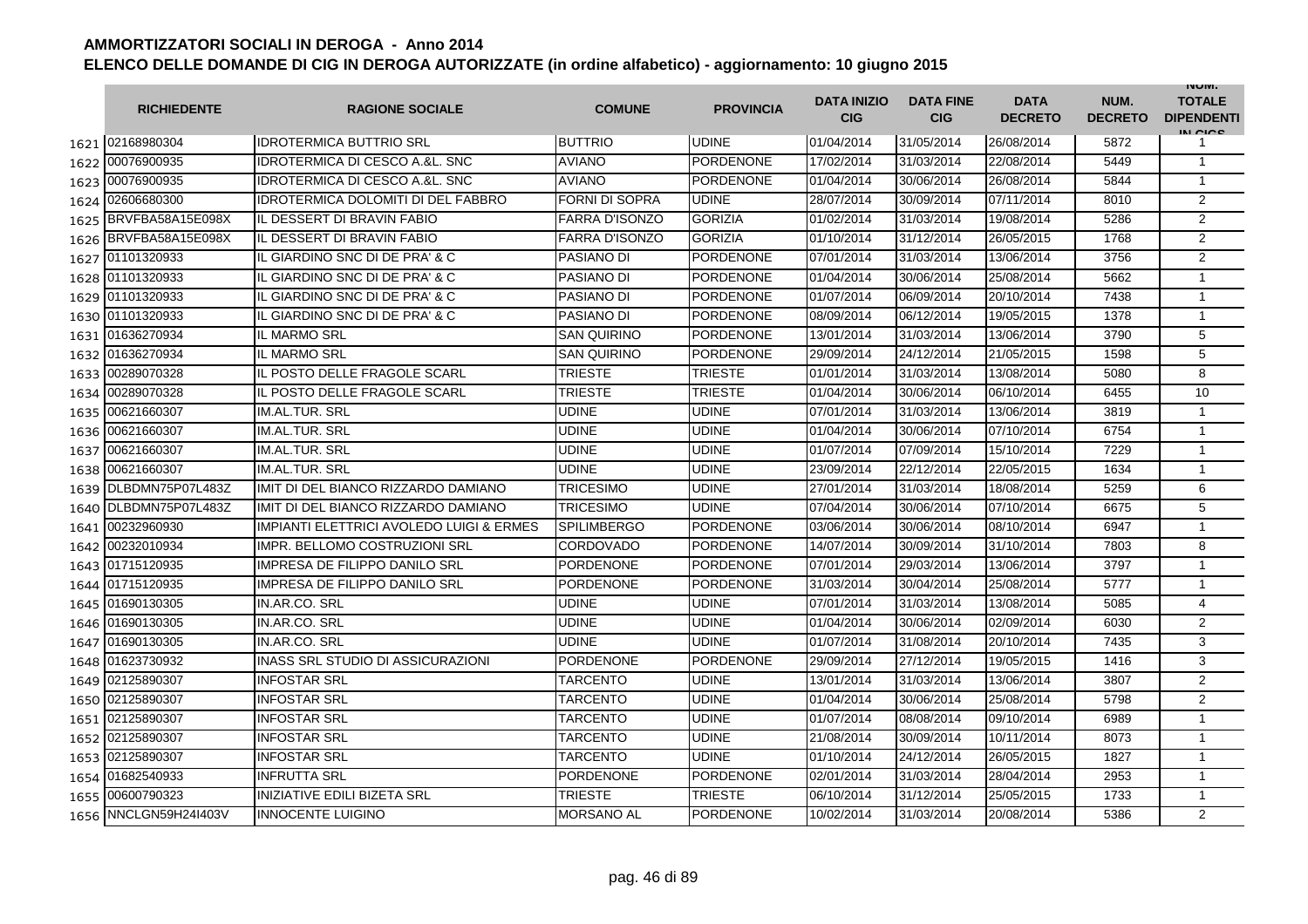|      | <b>RICHIEDENTE</b>    | <b>RAGIONE SOCIALE</b>                | <b>COMUNE</b>        | <b>PROVINCIA</b> | <b>DATA INIZIO</b><br><b>CIG</b> | <b>DATA FINE</b><br><b>CIG</b> | <b>DATA</b><br><b>DECRETO</b> | NUM.<br><b>DECRETO</b> | <b>INUIVI.</b><br><b>TOTALE</b><br><b>DIPENDENTI</b><br>IN CIGO |
|------|-----------------------|---------------------------------------|----------------------|------------------|----------------------------------|--------------------------------|-------------------------------|------------------------|-----------------------------------------------------------------|
|      | 1657 NNCLGN59H24I403V | <b>INNOCENTE LUIGINO</b>              | <b>MORSANO AL</b>    | <b>PORDENONE</b> | 10/04/2014                       | 30/06/2014                     | 07/10/2014                    | 6667                   | 1                                                               |
| 1658 | NNCLGN59H24I403V      | <b>INNOCENTE LUIGINO</b>              | <b>MORSANO AL</b>    | <b>PORDENONE</b> | 01/07/2014                       | 30/09/2014                     | 10/10/2014                    | 7060                   | $\overline{2}$                                                  |
|      | 1659 02502230309      | <b>INNOVARIA SRL</b>                  | <b>GONARS</b>        | <b>UDINE</b>     | 07/01/2014                       | 14/03/2014                     | 27/06/2014                    | 4291                   | 3                                                               |
|      | 1660 01523100939      | <b>INNOVAX SRL</b>                    | <b>AZZANO DECIMO</b> | <b>PORDENONE</b> | 07/01/2014                       | 31/03/2014                     | 27/06/2014                    | 4279                   | $\mathbf{1}$                                                    |
|      | 1661 01523100939      | <b>INNOVAX SRL</b>                    | <b>AZZANO DECIMO</b> | <b>PORDENONE</b> | 28/04/2014                       | 30/06/2014                     | 07/10/2014                    | 6679                   | $\mathbf{1}$                                                    |
|      | 1662 01523100939      | <b>INNOVAX SRL</b>                    | <b>AZZANO DECIMO</b> | <b>PORDENONE</b> | 01/07/2014                       | 30/09/2014                     | 13/10/2014                    | 7147                   | $\mathbf{1}$                                                    |
|      | 1663 00828580324      | INS INTERNATIONAL SRL                 | <b>TRIESTE</b>       | <b>TRIESTE</b>   | 20/01/2014                       | 31/03/2014                     | 18/08/2014                    | 5246                   | 4                                                               |
|      | 1664 00828580324      | <b>INS INTERNATIONAL SRL</b>          | <b>TRIESTE</b>       | <b>TRIESTE</b>   | 01/04/2014                       | 30/06/2014                     | 02/09/2014                    | 6003                   | 4                                                               |
| 1665 | 00828580324           | INS INTERNATIONAL SRL                 | <b>TRIESTE</b>       | <b>TRIESTE</b>   | 01/07/2014                       | 19/09/2014                     | 17/10/2014                    | 7397                   | 4                                                               |
| 1666 | 00828580324           | INS INTERNATIONAL SRL                 | TRIESTE              | <b>TRIESTE</b>   | 01/10/2014                       | 31/12/2014                     | 25/05/2015                    | 1689                   | 3                                                               |
| 1667 | 01409720933           | <b>INTE.CO ENGINEERING SRL</b>        | PORDENONE            | <b>PORDENONE</b> | 27/01/2014                       | 31/03/2014                     | 13/08/2014                    | 5025                   | 5                                                               |
| 1668 | 01409720933           | <b>INTE.CO ENGINEERING SRL</b>        | PORDENONE            | <b>PORDENONE</b> | 01/04/2014                       | 30/06/2014                     | 25/08/2014                    | 5794                   | 5                                                               |
| 1669 | 01409720933           | <b>INTE.CO ENGINEERING SRL</b>        | <b>PORDENONE</b>     | <b>PORDENONE</b> | 01/07/2014                       | 01/08/2014                     | 24/10/2014                    | 7584                   | 5                                                               |
|      | 1670 01409720933      | <b>INTE.CO ENGINEERING SRL</b>        | PORDENONE            | <b>PORDENONE</b> | 01/09/2014                       | 30/11/2014                     | 14/05/2015                    | 1139                   | 5                                                               |
| 1671 | 00391550316           | <b>INTERBARTOLO SPA</b>               | <b>GORIZIA</b>       | <b>GORIZIA</b>   | 01/01/2014                       | 31/03/2014                     | 13/06/2014                    | 3716                   | 5                                                               |
| 1672 | 00391550316           | <b>INTERBARTOLO SPA</b>               | <b>GORIZIA</b>       | <b>GORIZIA</b>   | 01/04/2014                       | 30/06/2014                     | 25/08/2014                    | 5787                   | 5                                                               |
|      | 1673 00391550316      | <b>INTERBARTOLO SPA</b>               | <b>GORIZIA</b>       | <b>GORIZIA</b>   | 01/07/2014                       | 31/07/2014                     | 20/10/2014                    | 7452                   | $\overline{5}$                                                  |
|      | 1674 02166500302      | INTERCOM SOLUTIONS DI ALBERTO DI NOIA | UDINE                | <b>UDINE</b>     | 20/01/2014                       | 31/03/2014                     | 14/08/2014                    | 5107                   | $\overline{2}$                                                  |
|      | 1675 01237910995      | <b>INTERCONSULT SRL</b>               | <b>MILANO</b>        | <b>MILANO</b>    | 02/01/2014                       | 31/03/2014                     | 13/08/2014                    | 5083                   | $\mathbf{1}$                                                    |
|      | 1676 01566130306      | <b>INTERIOR BELTRAMINI SRL</b>        | <b>MANZANO</b>       | <b>UDINE</b>     | 27/01/2014                       | 31/03/2014                     | 18/08/2014                    | 5242                   | 6                                                               |
|      | 1677 01566130306      | <b>INTERIOR BELTRAMINI SRL</b>        | <b>MANZANO</b>       | <b>UDINE</b>     | 22/04/2014                       | 30/06/2014                     | 07/10/2014                    | 6732                   | 5                                                               |
| 1678 | 01566130306           | <b>INTERIOR BELTRAMINI SRL</b>        | MANZANO              | <b>UDINE</b>     | 01/07/2014                       | 31/07/2014                     | 22/10/2014                    | 7529                   | 6                                                               |
|      | 1679 01692280934      | ISEP S.N.C. DI BAZZO STEFANO & C.     | <b>PORCIA</b>        | <b>PORDENONE</b> | 13/01/2014                       | 31/03/2014                     | 18/08/2014                    | 5192                   | $\overline{2}$                                                  |
|      | 1680 01692280934      | ISEP S.N.C. DI BAZZO STEFANO & C.     | <b>PORCIA</b>        | <b>PORDENONE</b> | 01/04/2014                       | 30/06/2014                     | 02/09/2014                    | 6031                   | $\overline{2}$                                                  |
| 1681 | 01692280934           | ISEP S.N.C. DI BAZZO STEFANO & C.     | <b>PORCIA</b>        | <b>PORDENONE</b> | 01/07/2014                       | 12/09/2014                     | 31/10/2014                    | 7793                   | $\overline{2}$                                                  |
| 1682 | 01692280934           | ISEP S.N.C. DI BAZZO STEFANO & C.     | <b>PORCIA</b>        | <b>PORDENONE</b> | 15/09/2014                       | 12/12/2014                     | 19/05/2015                    | 1417                   | $\overline{2}$                                                  |
| 1683 | 00531370310           | <b>ISONTINA NAVALE SAS</b>            | MONFALCONE           | <b>GORIZIA</b>   | 30/06/2014                       | 30/09/2014                     | 08/10/2014                    | 6971                   | 5                                                               |
|      | 1684 00531370310      | <b>ISONTINA NAVALE SAS</b>            | MONFALCONE           | <b>GORIZIA</b>   | 01/10/2014                       | 31/10/2014                     | 29/05/2015                    | 1969                   | 5                                                               |
| 1685 | 02352940734           | IT.ECO. S.R.L.                        | TARANTO              | <b>TARANTO</b>   | 01/06/2014                       | 30/06/2014                     | 08/10/2014                    | 6915                   | $\mathbf{1}$                                                    |
|      | 1686 02352940734      | IT.ECO. S.R.L.                        | TARANTO              | <b>TARANTO</b>   | 01/07/2014                       | 30/09/2014                     | 09/10/2014                    | 6987                   | $\mathbf{1}$                                                    |
|      | 1687 02352940734      | IT.ECO. S.R.L.                        | TARANTO              | TARANTO          | 01/10/2014                       | 31/12/2014                     | 08/06/2015                    | 2163                   | $\mathbf{1}$                                                    |
|      | 1688 01643570300      | <b>ITALBLOCK SRL</b>                  | <b>MANZANO</b>       | <b>UDINE</b>     | 22/01/2014                       | 28/03/2014                     | 18/08/2014                    | 5183                   | 2                                                               |
|      | 1689 01643570300      | <b>ITALBLOCK SRL</b>                  | <b>MANZANO</b>       | <b>UDINE</b>     | 14/04/2014                       | 17/05/2014                     | 07/10/2014                    | 6704                   | $\overline{2}$                                                  |
|      | 1690 01643570300      | <b>ITALBLOCK SRL</b>                  | <b>MANZANO</b>       | <b>UDINE</b>     | 09/06/2014                       | 28/06/2014                     | 08/10/2014                    | 6933                   | 3                                                               |
|      | 1691 01643570300      | <b>ITALBLOCK SRL</b>                  | MANZANO              | <b>UDINE</b>     | 21/07/2014                       | 09/08/2014                     | 07/11/2014                    | 8008                   | 3                                                               |
|      | 1692 01643570300      | <b>ITALBLOCK SRL</b>                  | <b>MANZANO</b>       | <b>UDINE</b>     | 01/10/2014                       | 27/12/2014                     | 03/06/2015                    | 2030                   | $\overline{2}$                                                  |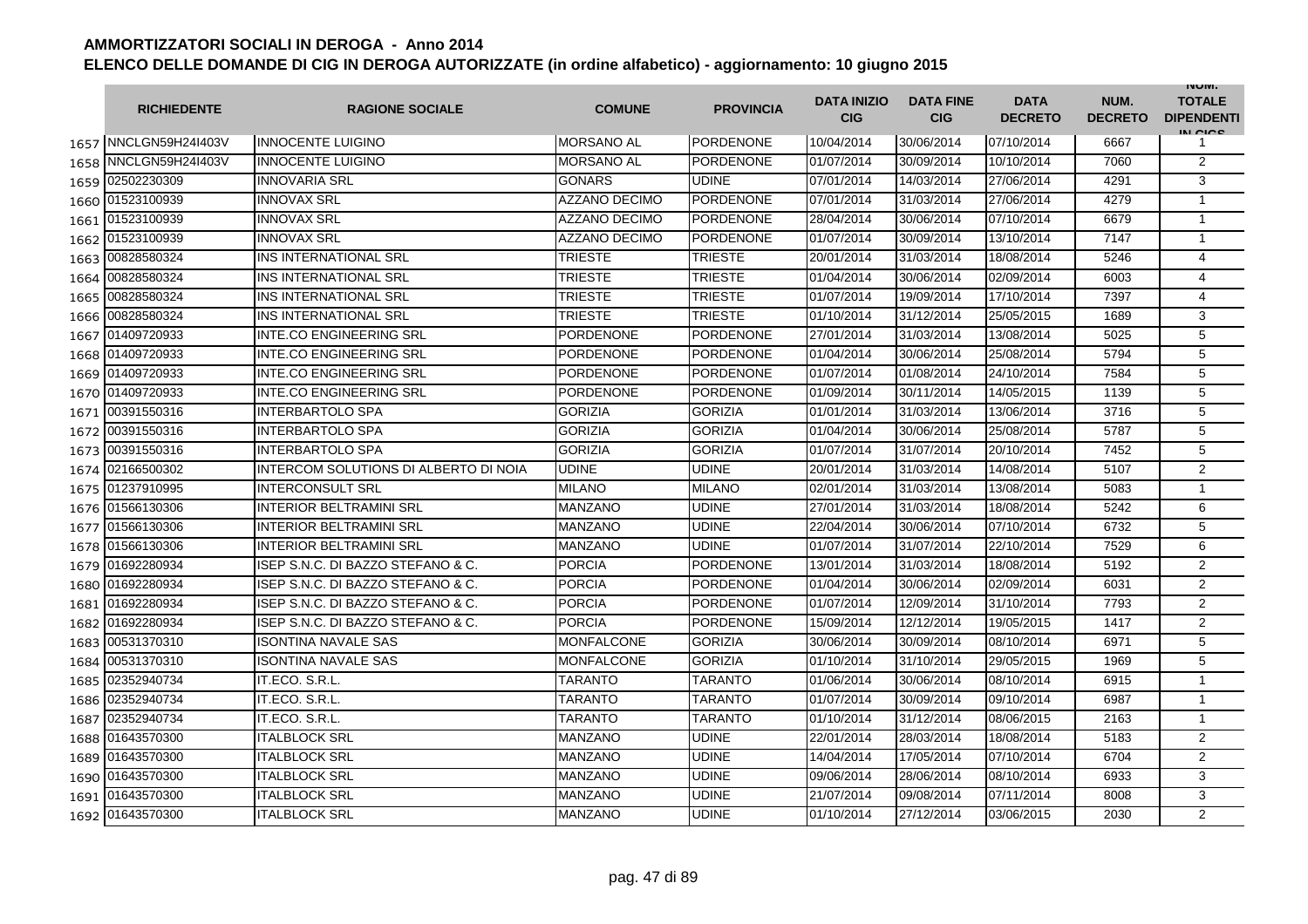|      | <b>RICHIEDENTE</b>    | <b>RAGIONE SOCIALE</b>                    | <b>COMUNE</b>        | <b>PROVINCIA</b> | <b>DATA INIZIO</b><br><b>CIG</b> | <b>DATA FINE</b><br><b>CIG</b> | <b>DATA</b><br><b>DECRETO</b> | NUM.<br><b>DECRETO</b> | <b>INUIVI.</b><br><b>TOTALE</b><br><b>DIPENDENTI</b><br>IN CIGO |
|------|-----------------------|-------------------------------------------|----------------------|------------------|----------------------------------|--------------------------------|-------------------------------|------------------------|-----------------------------------------------------------------|
|      | 1693 02571920301      | <b>ITALPAV SRL</b>                        | LIGNANO              | <b>UDINE</b>     | 13/01/2014                       | 31/03/2014                     | 14/08/2014                    | 5128                   | 3                                                               |
|      | 1694 01468070303      | ITIS SNC DI DEL ZOTTO PAOLO & GOBBATO     | VARMO                | <b>UDINE</b>     | 14/04/2014                       | 30/06/2014                     | 07/10/2014                    | 6714                   | 4                                                               |
|      | 1695 01468070303      | ITIS SNC DI DEL ZOTTO PAOLO & GOBBATO     | VARMO                | <b>UDINE</b>     | 07/07/2014                       | 28/09/2014                     | 31/10/2014                    | 7815                   | 4                                                               |
|      | 1696 01468070303      | ITIS SNC DI DEL ZOTTO PAOLO & GOBBATO     | VARMO                | <b>UDINE</b>     | 01/10/2014                       | 24/12/2014                     | 25/05/2015                    | 1724                   | $\overline{4}$                                                  |
| 1697 | JNKPDR63C23Z118W      | <b>JANKOVIC PREDRAG</b>                   | <b>TRIESTE</b>       | <b>TRIESTE</b>   | 03/02/2014                       | 31/03/2014                     | 18/08/2014                    | 5264                   | $\mathbf{1}$                                                    |
|      | 1698 JNKPDR63C23Z118W | <b>JANKOVIC PREDRAG</b>                   | <b>TRIESTE</b>       | <b>TRIESTE</b>   | 03/04/2014                       | 30/06/2014                     | 03/10/2014                    | 6415                   | $\mathbf{1}$                                                    |
| 1699 | JNKPDR63C23Z118W      | <b>JANKOVIC PREDRAG</b>                   | <b>TRIESTE</b>       | <b>TRIESTE</b>   | 01/07/2014                       | 30/09/2014                     | 13/10/2014                    | 7134                   | $\mathbf{1}$                                                    |
| 1700 | JNKPDR63C23Z118W      | <b>JANKOVIC PREDRAG</b>                   | <b>TRIESTE</b>       | <b>TRIESTE</b>   | 01/10/2014                       | 31/12/2014                     | 03/06/2015                    | 2025                   | $\mathbf{1}$                                                    |
|      | 1701 91029520938      | JOB & SCHOOL - FORMAZIONE STUDI E         | <b>PORDENONE</b>     | <b>PORDENONE</b> | 03/06/2014                       | 30/06/2014                     | 08/10/2014                    | 6858                   | $\mathbf{1}$                                                    |
|      | 1702 91029520938      | JOB & SCHOOL - FORMAZIONE STUDI E         | PORDENONE            | <b>PORDENONE</b> | 01/07/2014                       | 30/09/2014                     | 17/10/2014                    | 7318                   | $\mathbf{1}$                                                    |
|      | 1703 91029520938      | JOB & SCHOOL - FORMAZIONE STUDI E         | <b>PORDENONE</b>     | <b>PORDENONE</b> | 04/08/2014                       | 30/09/2014                     | 07/11/2014                    | 8024                   | 3                                                               |
|      | 1704 91029520938      | JOB & SCHOOL - FORMAZIONE STUDI E         | PORDENONE            | <b>PORDENONE</b> | 01/10/2014                       | 31/12/2014                     | 22/05/2015                    | 1654                   | 3                                                               |
| 1705 | 02647270301           | <b>JOLLY CENTER SRL</b>                   | PAVIA DI UDINE       | <b>UDINE</b>     | 01/04/2014                       | 30/06/2014                     | 06/10/2014                    | 6540                   | $\overline{2}$                                                  |
| 1706 | 02647270301           | <b>JOLLY CENTER SRL</b>                   | PAVIA DI UDINE       | <b>UDINE</b>     | 01/07/2014                       | 30/09/2014                     | 28/10/2014                    | 7686                   | $\overline{2}$                                                  |
| 1707 | 02647270301           | <b>JOLLY CENTER SRL</b>                   | PAVIA DI UDINE       | <b>UDINE</b>     | 01/10/2014                       | 31/12/2014                     | 29/05/2015                    | 1976                   | $\overline{2}$                                                  |
| 1708 | 00663070324           | <b>KALCIC SRL</b>                         | TRIESTE              | <b>TRIESTE</b>   | 01/01/2014                       | 31/03/2014                     | 11/06/2014                    | 3647                   | 8                                                               |
|      | 1709 00663070324      | <b>KALCIC SRL</b>                         | <b>TRIESTE</b>       | <b>TRIESTE</b>   | 07/04/2014                       | 30/06/2014                     | 07/10/2014                    | 6792                   | 8                                                               |
|      | 1710 00663070324      | <b>KALCIC SRL</b>                         | <b>TRIESTE</b>       | <b>TRIESTE</b>   | 01/08/2014                       | 30/09/2014                     | 10/11/2014                    | 8076                   | $\overline{7}$                                                  |
|      | 1711 01078700323      | KARST - SOCIETA' CONSORTILE A.R.L.        | <b>TRIESTE</b>       | <b>TRIESTE</b>   | 01/07/2014                       | 30/09/2014                     | 06/11/2014                    | 7991                   | $\mathbf{1}$                                                    |
|      | 1712 01805380308      | <b>KIT 3 DI GRATTONI DINO &amp; C.SNC</b> | <b>PREMARIACCO</b>   | <b>UDINE</b>     | 13/01/2014                       | 31/03/2014                     | 12/08/2014                    | 4922                   | 6                                                               |
|      | 1713 01805380308      | <b>KIT 3 DI GRATTONI DINO &amp; C.SNC</b> | PREMARIACCO          | <b>UDINE</b>     | 05/05/2014                       | 30/06/2014                     | 07/10/2014                    | 6781                   | 6                                                               |
|      | 1714 01251180939      | KLEB FOTO & STUDIO S.R.L.                 | <b>FONTANAFREDDA</b> | <b>PORDENONE</b> | 01/10/2014                       | 31/12/2014                     | 22/05/2015                    | 1659                   | $\mathbf{1}$                                                    |
|      | 1715 KSNVJK58L31Z118J | KOSANOVIC VELJKO                          | <b>MONFALCONE</b>    | <b>GORIZIA</b>   | 18/08/2014                       | 30/09/2014                     | 10/11/2014                    | 8091                   | 3                                                               |
|      | 1716 KSNVJK58L31Z118J | <b>KOSANOVIC VELJKO</b>                   | <b>MONFALCONE</b>    | <b>GORIZIA</b>   | 01/10/2014                       | 31/12/2014                     | 25/05/2015                    | 1717                   | 3                                                               |
| 1717 | 02288390301           | KOTICA SRL - UNIPERSONALE                 | <b>PREMARIACCO</b>   | <b>UDINE</b>     | 01/07/2014                       | 30/09/2014                     | 07/10/2014                    | 6791                   | $\overline{2}$                                                  |
| 1718 | 02288390301           | KOTICA SRL - UNIPERSONALE                 | <b>PREMARIACCO</b>   | <b>UDINE</b>     | 09/06/2014                       | 30/06/2014                     | 08/10/2014                    | 6898                   | $\overline{2}$                                                  |
| 1719 | 02288390301           | KOTICA SRL - UNIPERSONALE                 | PREMARIACCO          | <b>UDINE</b>     | 01/10/2014                       | 31/12/2014                     | 21/05/2015                    | 1588                   | $\mathbf{1}$                                                    |
|      | 1720 01455900934      | <b>KRIVAL S.R.L.</b>                      | <b>SEQUALS</b>       | <b>PORDENONE</b> | 20/01/2014                       | 31/03/2014                     | 14/08/2014                    | 5098                   | 2                                                               |
|      | 1721 01455900934      | <b>KRIVAL S.R.L.</b>                      | <b>SEQUALS</b>       | <b>PORDENONE</b> | 01/04/2014                       | 30/06/2014                     | 26/08/2014                    | 5836                   | 2                                                               |
|      | 1722 01455900934      | KRIVAL S.R.L.                             | SEQUALS              | <b>PORDENONE</b> | 07/07/2014                       | 24/09/2014                     | 21/10/2014                    | 7477                   | $\overline{2}$                                                  |
|      | 1723 01455900934      | KRIVAL SAS DI CASTELLAN VANDA & C.        | <b>SEQUALS</b>       | <b>PORDENONE</b> | 06/10/2014                       | 31/12/2014                     | 08/06/2015                    | 2145                   | 1                                                               |
|      | 1724 01437450933      | <b>KRONO SRL</b>                          | PASIANO DI           | <b>PORDENONE</b> | 13/01/2014                       | 29/03/2014                     | 13/08/2014                    | 5000                   | $\mathbf{1}$                                                    |
|      | 1725 01437450933      | <b>KRONO SRL</b>                          | PASIANO DI           | <b>PORDENONE</b> | 07/04/2014                       | 30/06/2014                     | 06/10/2014                    | 6607                   | $\mathbf{1}$                                                    |
|      | 1726 02672490303      | <b>KTL SOCIETA' COOPERATIVA</b>           | UDINE                | <b>UDINE</b>     | 02/01/2014                       | 31/03/2014                     | 13/08/2014                    | 5022                   | $\overline{7}$                                                  |
| 1727 | 02672490303           | <b>KTL SOCIETA' COOPERATIVA</b>           | UDINE                | <b>UDINE</b>     | 01/04/2014                       | 30/06/2014                     | 06/10/2014                    | 6463                   | $\overline{7}$                                                  |
| 1728 | 02672490303           | <b>KTL SOCIETA' COOPERATIVA</b>           | UDINE                | <b>UDINE</b>     | 01/07/2014                       | 31/08/2014                     | 31/10/2014                    | 7792                   | 8                                                               |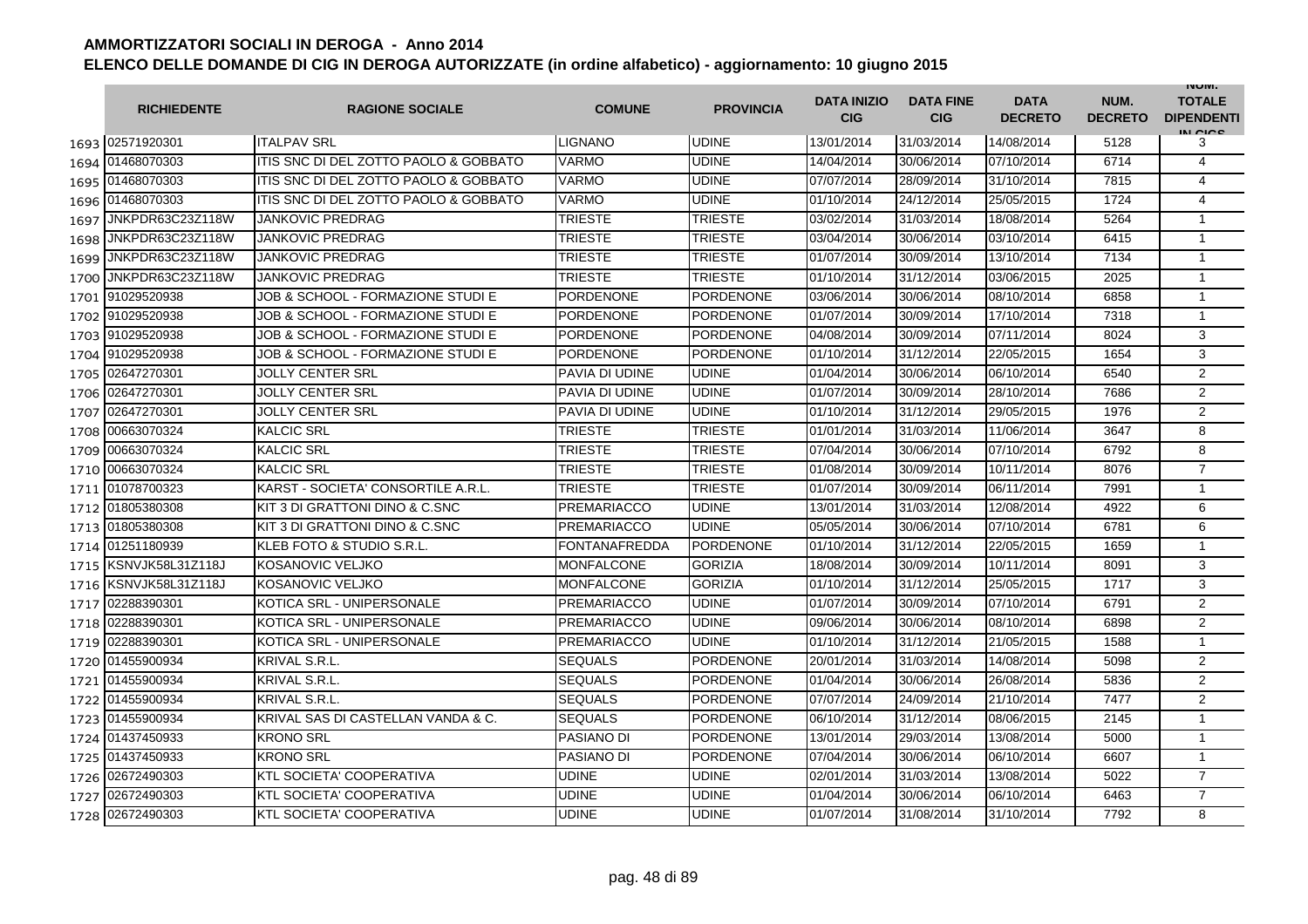|      | <b>RICHIEDENTE</b>    | <b>RAGIONE SOCIALE</b>                     | <b>COMUNE</b>          | <b>PROVINCIA</b> | <b>DATA INIZIO</b><br><b>CIG</b> | <b>DATA FINE</b><br><b>CIG</b> | <b>DATA</b><br><b>DECRETO</b> | NUM.<br><b>DECRETO</b> | <b>INUIVI.</b><br><b>TOTALE</b><br><b>DIPENDENTI</b><br>IN CICE |
|------|-----------------------|--------------------------------------------|------------------------|------------------|----------------------------------|--------------------------------|-------------------------------|------------------------|-----------------------------------------------------------------|
|      | 1729 02672490303      | <b>KTL SOCIETA' COOPERATIVA</b>            | UDINE                  | <b>UDINE</b>     | 01/09/2014                       | 30/11/2014                     | 18/05/2015                    | 1311                   | 10                                                              |
|      | 1730 02419730300      | L.A.A.R. SRL                               | UDINE                  | <b>UDINE</b>     | 02/01/2014                       | 29/03/2014                     | 28/04/2014                    | 2955                   | 4                                                               |
|      | 1731 02419730300      | L.A.A.R. SRL                               | <b>UDINE</b>           | <b>UDINE</b>     | 01/04/2014                       | 28/06/2014                     | 06/10/2014                    | 6487                   | 3                                                               |
|      | 1732 00419940937      | L.A.C.I. SNC DI FELTRIN & SACILOTTO        | PORDENONE              | <b>PORDENONE</b> | 02/01/2014                       | 31/03/2014                     | 13/06/2014                    | 3714                   | 1                                                               |
|      | 1733 00419940937      | L.A.C.I. SNC DI FELTRIN & SACILOTTO        | PORDENONE              | <b>PORDENONE</b> | 01/04/2014                       | 30/06/2014                     | 03/10/2014                    | 6386                   | $\mathbf{1}$                                                    |
|      | 1734 00419940937      | L.A.C.I. SNC DI FELTRIN & SACILOTTO        | <b>PORDENONE</b>       | <b>PORDENONE</b> | 01/09/2014                       | 29/11/2014                     | 14/05/2015                    | 1210                   | $\overline{2}$                                                  |
|      | 1735 00419940937      | L.A.C.I. SNC DI FELTRIN & SACILOTTO        | PORDENONE              | <b>PORDENONE</b> | 18/09/2014                       | 29/11/2014                     | 20/05/2015                    | 1480                   | 3                                                               |
| 1736 | 00525580304           | L.A.V. S.R.L.                              | <b>SAN GIOVANNI AL</b> | <b>UDINE</b>     | 06/10/2014                       | 31/12/2014                     | 08/06/2015                    | 2208                   | 15                                                              |
| 1737 | PDTSMN72R30F770A      | L.C.M. DI PEDUTO SIMONE                    | <b>AZZANO DECIMO</b>   | <b>PORDENONE</b> | 20/02/2014                       | 31/03/2014                     | 22/08/2014                    | 5505                   | 3                                                               |
| 1738 | PDTSMN72R30F770A      | L.C.M. DI PEDUTO SIMONE                    | <b>AZZANO DECIMO</b>   | <b>PORDENONE</b> | 01/04/2014                       | 30/06/2014                     | 03/10/2014                    | 6374                   | $\overline{2}$                                                  |
| 1739 | PDTSMN72R30F770A      | L.C.M. DI PEDUTO SIMONE                    | <b>AZZANO DECIMO</b>   | <b>PORDENONE</b> | 14/07/2014                       | 30/09/2014                     | 04/11/2014                    | 7873                   | 2                                                               |
| 1740 | 00171460306           | L.E.S.MA. SNC DI MOLINARI STEFANO & C. SAS | PAVIA DI UDINE         | <b>UDINE</b>     | 01/04/2014                       | 30/06/2014                     | 25/08/2014                    | 5611                   | 4                                                               |
| 1741 | 00171460306           | L.E.S.MA. SNC DI MOLINARI STEFANO & C. SAS | PAVIA DI UDINE         | <b>UDINE</b>     | 01/07/2014                       | 30/09/2014                     | 24/10/2014                    | 7617                   | 4                                                               |
| 1742 | 00171460306           | LE.S.MA. SNC DI MOLINARI STEFANO & C. SAS  | PAVIA DI UDINE         | <b>UDINE</b>     | 01/10/2014                       | 31/12/2014                     | 25/05/2015                    | 1692                   | 4                                                               |
| 1743 | 01586220939           | L.F. SERVIZI S.N.C. DI LUCA BOCCALON ED    | <b>FIUME VENETO</b>    | <b>PORDENONE</b> | 17/02/2014                       | 31/03/2014                     | 19/08/2014                    | 5279                   | 4                                                               |
| 1744 | 00089560932           | L.I.S.C.A. S.A.S. VESSIA LUCIANO &C        | CANEVA                 | <b>PORDENONE</b> | 27/10/2014                       | 31/12/2014                     | 09/06/2015                    | 2228                   | 6                                                               |
|      | 1745 01141810935      | L.M. LAVORAZIONI MECCANICHE DI FAVETTA &   | <b>MONTEREALE</b>      | <b>PORDENONE</b> | 06/03/2014                       | 31/03/2014                     | 25/08/2014                    | 5577                   | $\mathbf{1}$                                                    |
|      | 1746 01141810935      | L.M. LAVORAZIONI MECCANICHE DI FAVETTA &   | <b>MONTEREALE</b>      | <b>PORDENONE</b> | 01/04/2014                       | 30/06/2014                     | 06/10/2014                    | 6585                   | 1                                                               |
|      | 1747 01141810935      | L.M. LAVORAZIONI MECCANICHE DI FAVETTA &   | <b>MONTEREALE</b>      | <b>PORDENONE</b> | 01/07/2014                       | 30/09/2014                     | 24/10/2014                    | 7636                   | $\mathbf{1}$                                                    |
|      | 1748 01141810935      | L.M. LAVORAZIONI MECCANICHE DI FAVETTA &   | <b>MONTEREALE</b>      | <b>PORDENONE</b> | 01/10/2014                       | 31/12/2014                     | 27/05/2015                    | 1871                   | $\mathbf{1}$                                                    |
| 1749 | 00183310937           | L.P.C. DI BUCIOL FLAVIANO & C.             | <b>PASIANO DI</b>      | <b>PORDENONE</b> | 03/06/2014                       | 30/06/2014                     | 08/10/2014                    | 6946                   | 3                                                               |
| 1750 | 00183310937           | L.P.C. DI BUCIOL FLAVIANO & C.             | PASIANO DI             | <b>PORDENONE</b> | 14/07/2014                       | 30/09/2014                     | 04/11/2014                    | 7867                   | 3                                                               |
| 1751 | CSGMNG61C54M089X      | LA CHATRE DI CASAGRANDE MARIANGELA         | <b>SPILIMBERGO</b>     | <b>PORDENONE</b> | 07/01/2014                       | 31/03/2014                     | 28/04/2014                    | 2967                   | 5                                                               |
| 1752 | CSGMNG61C54M089X      | LA CHATRE DI CASAGRANDE MARIANGELA         | SPILIMBERGO            | <b>PORDENONE</b> | 01/04/2014                       | 30/06/2014                     | 06/10/2014                    | 6468                   | 5                                                               |
| 1753 | CSGMNG61C54M089X      | LA CHATRE DI CASAGRANDE MARIANGELA         | <b>SPILIMBERGO</b>     | <b>PORDENONE</b> | 01/07/2014                       | 06/09/2014                     | 13/10/2014                    | 7136                   | 5                                                               |
| 1754 | CSGMNG61C54M089X      | LA CHATRE DI CASAGRANDE MARIANGELA         | <b>SPILIMBERGO</b>     | <b>PORDENONE</b> | 15/09/2014                       | 13/12/2014                     | 19/05/2015                    | 1410                   | 5                                                               |
| 1755 | 00422680314           | LA CISILE SOC. COOP. SOCIALE ONLUS         | <b>GORIZIA</b>         | <b>GORIZIA</b>   | 01/10/2014                       | 31/12/2014                     | 04/06/2015                    | 2084                   | 9                                                               |
| 1756 | 02541890303           | LA CJALDERIE SOCIETA' COOPERATIVA          | <b>SAN DANIELE DEL</b> | <b>UDINE</b>     | 13/10/2014                       | 31/12/2014                     | 09/06/2015                    | 2251                   | 6                                                               |
|      | 1757 00074200312      | <b>LA CORMONESE MARMI</b>                  | <b>CORMONS</b>         | <b>GORIZIA</b>   | 02/01/2014                       | 31/03/2014                     | 13/06/2014                    | 3829                   | 2                                                               |
|      | 1758 FRLDNL58B05H816O | LA FAGAGNESE DI FURLANO DANIELE            | FAGAGNA                | <b>UDINE</b>     | 03/02/2014                       | 31/03/2014                     | 20/08/2014                    | 5351                   | 9                                                               |
|      | 1759 FRLDNL58B05H816O | LA FAGAGNESE DI FURLANO DANIELE            | <b>FAGAGNA</b>         | <b>UDINE</b>     | 01/04/2014                       | 30/06/2014                     | 25/08/2014                    | 5597                   | 9                                                               |
|      | 1760 FRLDNL58B05H816O | LA FAGAGNESE DI FURLANO DANIELE            | <b>FAGAGNA</b>         | <b>UDINE</b>     | 01/07/2014                       | 31/07/2014                     | 15/10/2014                    | 7254                   | 9                                                               |
|      | 1761 BSTGPL64C27E098Y | LA FALEGNAMERIA DI BUSATTA GIAMPAOLO       | <b>GORIZIA</b>         | <b>GORIZIA</b>   | 27/01/2014                       | 31/03/2014                     | 18/08/2014                    | 5222                   | $\mathbf{1}$                                                    |
|      | 1762 BSTGPL64C27E098Y | LA FALEGNAMERIA DI BUSATTA GIAMPAOLO       | <b>GORIZIA</b>         | <b>GORIZIA</b>   | 07/07/2014                       | 30/09/2014                     | 15/10/2014                    | 7259                   | $\mathbf{1}$                                                    |
| 1763 | BSTGPL64C27E098Y      | LA FALEGNAMERIA DI BUSATTA GIAMPAOLO       | <b>GORIZIA</b>         | <b>GORIZIA</b>   | 01/10/2014                       | 31/12/2014                     | 22/05/2015                    | 1653                   | $\mathbf{1}$                                                    |
|      | 1764 80018260325      | LA FONTE-COMUNITA' FAMIGLIA O.N.L.U.S.     | TRIESTE                | <b>TRIESTE</b>   | 06/02/2014                       | 31/03/2014                     | 20/08/2014                    | 5382                   | 5                                                               |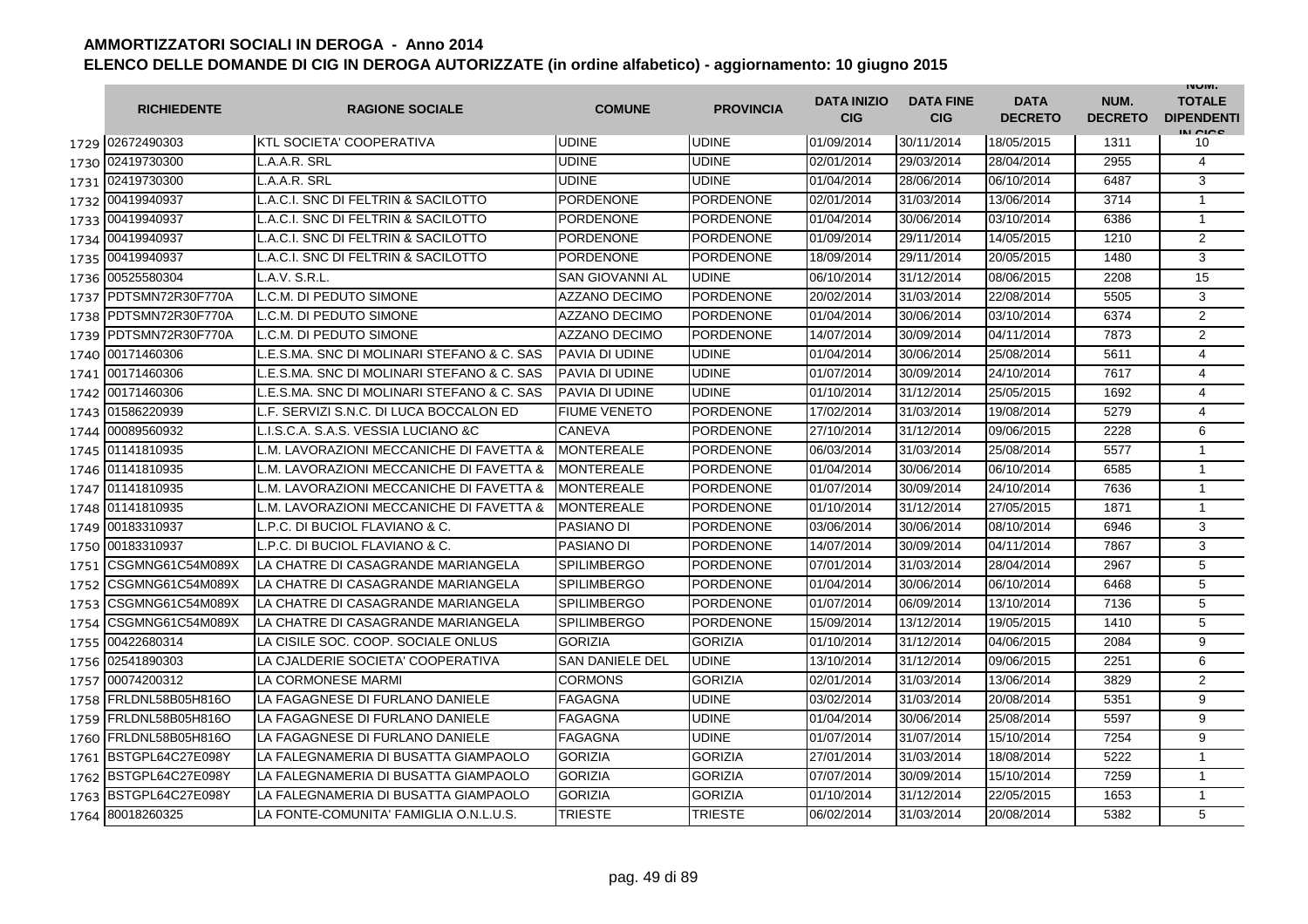|      | <b>RICHIEDENTE</b> | <b>RAGIONE SOCIALE</b>                   | <b>COMUNE</b>           | <b>PROVINCIA</b> | <b>DATA INIZIO</b><br><b>CIG</b> | <b>DATA FINE</b><br><b>CIG</b> | <b>DATA</b><br><b>DECRETO</b> | NUM.<br><b>DECRETO</b> | <b>INUIVI.</b><br><b>TOTALE</b><br><b>DIPENDENTI</b><br>IN CICE |
|------|--------------------|------------------------------------------|-------------------------|------------------|----------------------------------|--------------------------------|-------------------------------|------------------------|-----------------------------------------------------------------|
|      | 1765 80018260325   | LA FONTE-COMUNITA' FAMIGLIA O.N.L.U.S.   | <b>TRIESTE</b>          | <b>TRIESTE</b>   | 01/04/2014                       | 30/06/2014                     | 25/08/2014                    | 5783                   | 4                                                               |
|      | 1766 80018260325   | LA FONTE-COMUNITA' FAMIGLIA O.N.L.U.S.   | <b>TRIESTE</b>          | <b>TRIESTE</b>   | 01/07/2014                       | 30/09/2014                     | 28/10/2014                    | 7714                   | 4                                                               |
|      | 1767 80018260325   | LA FONTE-COMUNITA' FAMIGLIA O.N.L.U.S.   | <b>TRIESTE</b>          | <b>TRIESTE</b>   | 01/10/2014                       | 31/12/2014                     | 03/06/2015                    | 2018                   | 3                                                               |
| 1768 | 00165470303        | LA FURLANA SNC DI ERMACORA & C.          | <b>MANZANO</b>          | <b>UDINE</b>     | 07/04/2014                       | 28/06/2014                     | 07/10/2014                    | 6627                   | 5                                                               |
|      | 1769 00165470303   | LA FURLANA SNC DI ERMACORA & C.          | <b>MANZANO</b>          | <b>UDINE</b>     | 28/04/2014                       | 28/06/2014                     | 07/10/2014                    | 6774                   | $\mathbf{1}$                                                    |
|      | 1770 00165470303   | LA FURLANA SNC DI ERMACORA & C.          | <b>MANZANO</b>          | <b>UDINE</b>     | 01/07/2014                       | 30/09/2014                     | 22/10/2014                    | 7524                   | 5                                                               |
|      | 1771 00458450301   | LA MARGHERITA SOCIETA' COOPERATIVA       | <b>ARTEGNA</b>          | <b>UDINE</b>     | 03/02/2014                       | 31/03/2014                     | 25/08/2014                    | 5551                   | 6                                                               |
|      | 1772 00818450306   | LA MOBILCASA SAS DI STRAULINO NICOLA & C | <b>SUTRIO</b>           | <b>UDINE</b>     | 01/09/2014                       | 31/10/2014                     | 14/05/2015                    | 1149                   | $\overline{2}$                                                  |
|      | 1773 01739390308   | LA NUOVA COLOSETTI SNC                   | <b>MORTEGLIANO</b>      | <b>UDINE</b>     | 02/01/2014                       | 31/03/2014                     | 13/06/2014                    | 3725                   | $\mathbf{1}$                                                    |
|      | 1774 01739390308   | LA NUOVA COLOSETTI SNC                   | <b>MORTEGLIANO</b>      | <b>UDINE</b>     | 01/04/2014                       | 30/06/2014                     | 06/10/2014                    | 6553                   | $\mathbf{1}$                                                    |
| 1775 | 01739390308        | LA NUOVA COLOSETTI SNC                   | MORTEGLIANO             | <b>UDINE</b>     | 25/09/2014                       | 24/12/2014                     | 26/05/2015                    | 1804                   | $\mathbf{1}$                                                    |
| 1776 | 01573260930        | LA PIAZZETTA SNC DI SCOTTA' SAMANTHA & C | <b>BRUGNERA</b>         | <b>PORDENONE</b> | 27/01/2014                       | 31/03/2014                     | 14/08/2014                    | 5132                   | $\overline{2}$                                                  |
|      | 1777 02124420304   | LA TECNICA SNC DI ZAMBANO MARCO & C.     | RAGOGNA                 | <b>UDINE</b>     | 07/01/2014                       | 31/03/2014                     | 13/06/2014                    | 3728                   | $\overline{2}$                                                  |
| 1778 | 02124420304        | LA TECNICA SNC DI ZAMBANO MARCO & C.     | RAGOGNA                 | <b>UDINE</b>     | 01/04/2014                       | 30/06/2014                     | 03/10/2014                    | 6437                   | $\overline{2}$                                                  |
| 1779 | RNZMRA67L23L483E   | LA TERMOIDRAULICA DI RONZAT MAURO        | MANIAGO                 | <b>PORDENONE</b> | 15/09/2014                       | 13/12/2014                     | 20/05/2015                    | 1506                   | $\mathbf{1}$                                                    |
| 1780 | 00080790934        | LA TIPOGRAFICA SAS DI ANDREA CIAN & C    | <b>PORDENONE</b>        | <b>PORDENONE</b> | 15/01/2014                       | 31/03/2014                     | 27/06/2014                    | 4283                   | 3                                                               |
| 1781 | 00080790934        | LA TIPOGRAFICA SAS DI ANDREA CIAN & C    | PORDENONE               | PORDENONE        | 03/06/2014                       | 30/06/2014                     | 08/10/2014                    | 6868                   | 3                                                               |
| 1782 | 00080790934        | LA TIPOGRAFICA SAS DI ANDREA CIAN & C    | <b>PORDENONE</b>        | <b>PORDENONE</b> | 01/07/2014                       | 30/09/2014                     | 13/10/2014                    | 7123                   | 3                                                               |
|      | 1783 00080790934   | LA TIPOGRAFICA SAS DI ANDREA CIAN & C    | <b>PORDENONE</b>        | <b>PORDENONE</b> | 16/10/2014                       | 31/12/2014                     | 28/05/2015                    | 1922                   | 3                                                               |
| 1784 | 00154640304        | <b>LA TIPOGRAFICA SRL</b>                | <b>CAMPOFORMIDO</b>     | <b>UDINE</b>     | 28/07/2014                       | 30/09/2014                     | 04/11/2014                    | 7864                   | 12                                                              |
| 1785 | 00154640304        | <b>LA TIPOGRAFICA SRL</b>                | <b>CAMPOFORMIDO</b>     | <b>UDINE</b>     | 01/10/2014                       | 31/12/2014                     | 25/05/2015                    | 1735                   | 12                                                              |
| 1786 | 00155570302        | LA VENEZIANA SNC                         | TAVAGNACCO              | <b>UDINE</b>     | 07/01/2014                       | 31/03/2014                     | 12/08/2014                    | 4936                   | $\overline{2}$                                                  |
| 1787 | 00545970311        | LA Z SERRAMENTI SNC                      | <b>MONFALCONE</b>       | <b>GORIZIA</b>   | 01/04/2014                       | 30/06/2014                     | 07/10/2014                    | 6625                   | $\overline{2}$                                                  |
| 1788 | 00545970311        | LA Z SERRAMENTI SNC                      | MONFALCONE              | <b>GORIZIA</b>   | 01/07/2014                       | 30/09/2014                     | 28/10/2014                    | 7723                   | $\overline{c}$                                                  |
| 1789 | 00545970311        | LA Z SERRAMENTI SNC                      | <b>MONFALCONE</b>       | <b>GORIZIA</b>   | 01/10/2014                       | 31/12/2014                     | 28/05/2015                    | 1929                   | 2                                                               |
| 1790 | 01842600304        | LA.M.MEC.DI BERIN MAURIZIO & C.SNC       | <b>CHIOPRIS VISCONE</b> | <b>UDINE</b>     | 05/05/2014                       | 30/06/2014                     | 07/10/2014                    | 6762                   | $\overline{2}$                                                  |
|      | 1791 01842600304   | LA.M.MEC.DI BERIN MAURIZIO & C.SNC       | <b>CHIOPRIS VISCONE</b> | <b>UDINE</b>     | 01/07/2014                       | 30/09/2014                     | 22/10/2014                    | 7511                   | 2                                                               |
|      | 1792 01842600304   | LA.M.MEC.DI BERIN MAURIZIO & C.SNC       | <b>CHIOPRIS VISCONE</b> | <b>UDINE</b>     | 08/10/2014                       | 31/12/2014                     | 29/05/2015                    | 1965                   | $\mathbf{1}$                                                    |
|      | 1793 01125170306   | LA.P.E.IN SRL                            | PAVIA DI UDINE          | <b>UDINE</b>     | 27/06/2014                       | 31/07/2014                     | 22/10/2014                    | 7516                   | $\overline{4}$                                                  |
|      | 1794 01371040302   | LABORATORIO ODONTOPROTESICO "DENTAL      | UDINE                   | <b>UDINE</b>     | 02/06/2014                       | 28/06/2014                     | 08/10/2014                    | 6875                   | 6                                                               |
|      | 1795 01371040302   | LABORATORIO ODONTOPROTESICO "DENTAL      | <b>UDINE</b>            | <b>UDINE</b>     | 30/06/2014                       | 28/09/2014                     | 09/10/2014                    | 6980                   | 6                                                               |
|      | 1796 01371040302   | LABORATORIO ODONTOPROTESICO "DENTAL      | <b>UDINE</b>            | <b>UDINE</b>     | 29/09/2014                       | 28/12/2014                     | 19/05/2015                    | 1413                   | 6                                                               |
|      | 1797 01699290308   | LABORATORIO SUPERLAVASTIR DI BERNARDI    | <b>UDINE</b>            | <b>UDINE</b>     | 03/02/2014                       | 31/03/2014                     | 18/08/2014                    | 5224                   | $\overline{7}$                                                  |
|      | 1798 01699290308   | LABORATORIO SUPERLAVASTIR DI BERNARDI    | <b>UDINE</b>            | <b>UDINE</b>     | 01/10/2014                       | 31/12/2014                     | 25/05/2015                    | 1721                   | $\overline{7}$                                                  |
| 1799 | 02762860308        | LAMAR UDINE S.R.L                        | <b>REMANZACCO</b>       | <b>UDINE</b>     | 06/06/2014                       | 30/06/2014                     | 08/10/2014                    | 6902                   | 5                                                               |
|      | 1800 00288910300   | <b>LANZUTTI GINO &amp; FIGLI SNC</b>     | MOIMACCO                | <b>UDINE</b>     | 13/01/2014                       | 31/03/2014                     | 13/08/2014                    | 5032                   | $\mathbf{1}$                                                    |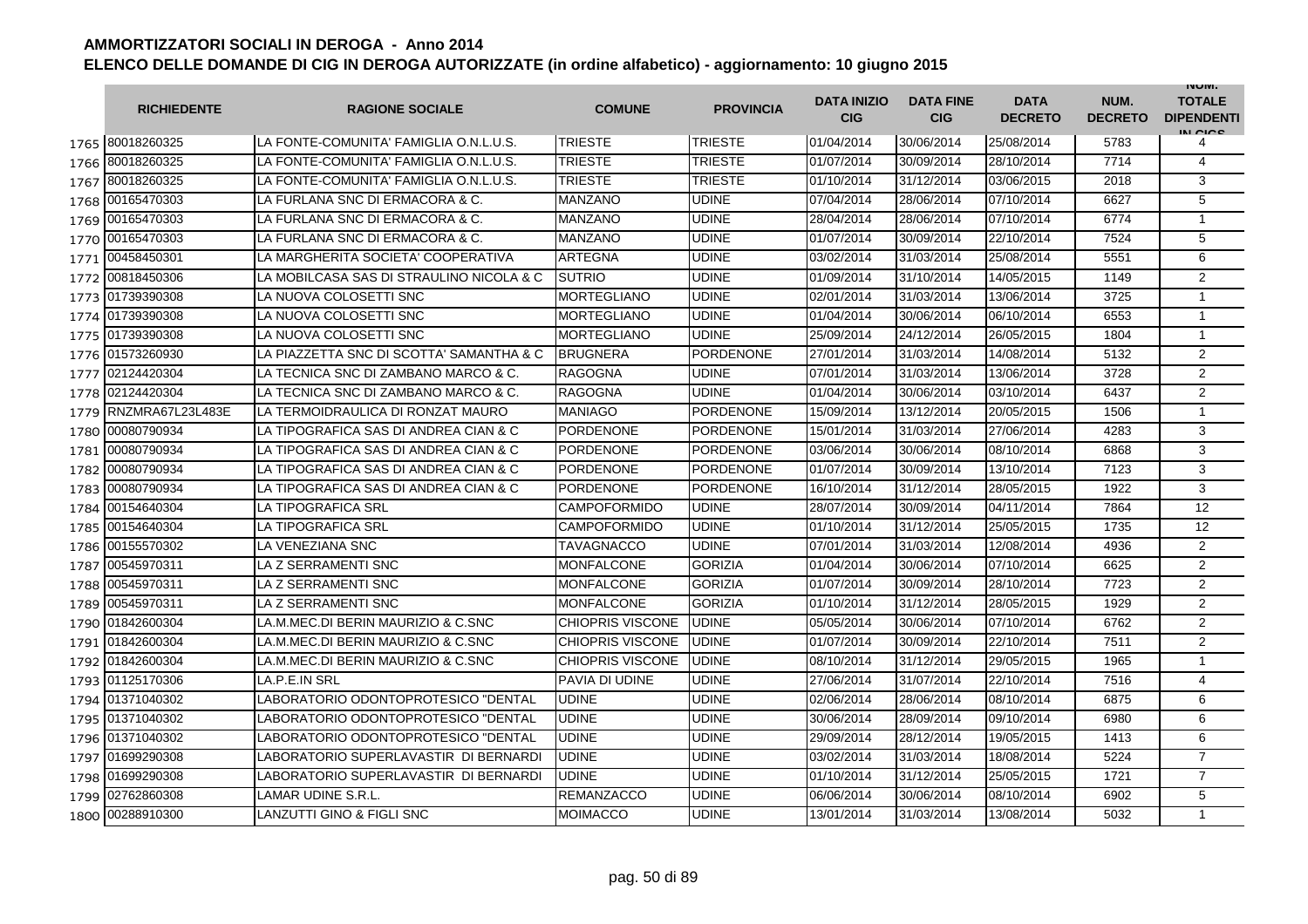|      | <b>RICHIEDENTE</b>    | <b>RAGIONE SOCIALE</b>                    | <b>COMUNE</b>                  | <b>PROVINCIA</b> | <b>DATA INIZIO</b><br><b>CIG</b> | <b>DATA FINE</b><br><b>CIG</b> | <b>DATA</b><br><b>DECRETO</b> | NUM.<br><b>DECRETO</b> | <b>INUIVI.</b><br><b>TOTALE</b><br><b>DIPENDENTI</b><br>IN CICS |
|------|-----------------------|-------------------------------------------|--------------------------------|------------------|----------------------------------|--------------------------------|-------------------------------|------------------------|-----------------------------------------------------------------|
|      | 1801 00288910300      | <b>LANZUTTI GINO &amp; FIGLI SNC</b>      | <b>MOIMACCO</b>                | <b>UDINE</b>     | 01/04/2014                       | 30/06/2014                     | 03/10/2014                    | 6419                   | 1                                                               |
| 1802 | LQNCRL67T04H823L      | <b>LAQUINTANA CARLO</b>                   | <b>FIUME VENETO</b>            | <b>PORDENONE</b> | 05/05/2014                       | 30/06/2014                     | 07/10/2014                    | 6834                   | 2                                                               |
| 1803 | LQNCRL67T04H823L      | LAQUINTANA CARLO                          | <b>FIUME VENETO</b>            | <b>PORDENONE</b> | 01/07/2014                       | 30/09/2014                     | 13/10/2014                    | 7149                   | $\overline{2}$                                                  |
|      | 1804 LQNCRL67T04H823L | <b>LAQUINTANA CARLO</b>                   | <b>FIUME VENETO</b>            | <b>PORDENONE</b> | 07/10/2014                       | 31/12/2014                     | 25/05/2015                    | 1716                   | 2                                                               |
| 1805 | 00452640303           | <b>LARLA SRL</b>                          | PASIAN DI PRATO                | <b>UDINE</b>     | 14/01/2014                       | 31/03/2014                     | 13/06/2014                    | 3803                   | $\mathbf{1}$                                                    |
| 1806 | 00452640303           | <b>LARLA SRL</b>                          | <b>PASIAN DI PRATO</b>         | <b>UDINE</b>     | 07/04/2014                       | 30/06/2014                     | 07/10/2014                    | 6622                   | $\mathbf{1}$                                                    |
| 1807 | 00452640303           | <b>LARLA SRL</b>                          | PASIAN DI PRATO                | <b>UDINE</b>     | 01/07/2014                       | 13/09/2014                     | 29/10/2014                    | 7726                   | $\mathbf{1}$                                                    |
| 1808 | 00452640303           | <b>LARLA SRL</b>                          | <b>PASIAN DI PRATO</b>         | <b>UDINE</b>     | 14/09/2014                       | 05/10/2014                     | 20/05/2015                    | 1495                   | $\mathbf{1}$                                                    |
| 1809 | 00213290935           | L'ARREDAMENTO SRL                         | <b>PRATA DI</b>                | <b>PORDENONE</b> | 07/01/2014                       | 31/03/2014                     | 28/04/2014                    | 2942                   | 1                                                               |
| 1810 | 00213290935           | L'ARREDAMENTO SRL                         | <b>PRATA DI</b>                | <b>PORDENONE</b> | 01/04/2014                       | 30/06/2014                     | 25/08/2014                    | 5746                   | $\mathbf{1}$                                                    |
| 1811 | 00213290935           | L'ARREDAMENTO SRL                         | PRATA DI                       | <b>PORDENONE</b> | 01/07/2014                       | 08/08/2014                     | 10/10/2014                    | 7081                   | $\mathbf{1}$                                                    |
| 1812 | 00213290935           | L'ARREDAMENTO SRL                         | PRATA DI                       | <b>PORDENONE</b> | 08/09/2014                       | 30/11/2014                     | 19/05/2015                    | 1398                   | $\mathbf{1}$                                                    |
|      | 1813 01807880305      | L'ARTIGIANA PROSCIUTTI SPA                | <b>SAN DANIELE DEL</b>         | <b>UDINE</b>     | 07/01/2014                       | 31/03/2014                     | 14/08/2014                    | 5121                   | 9                                                               |
|      | 1814 01807880305      | L'ARTIGIANA PROSCIUTTI SPA                | <b>SAN DANIELE DEL</b>         | <b>UDINE</b>     | 01/04/2014                       | 30/06/2014                     | 07/10/2014                    | 6647                   | 8                                                               |
|      | 1815 01807880305      | L'ARTIGIANA PROSCIUTTI SPA                | <b>SAN DANIELE DEL</b>         | <b>UDINE</b>     | 01/07/2014                       | 31/08/2014                     | 06/11/2014                    | 7990                   | $\overline{7}$                                                  |
|      | 1816 01807880305      | L'ARTIGIANA PROSCIUTTI SPA                | <b>SAN DANIELE DEL</b>         | <b>UDINE</b>     | 01/09/2014                       | 15/10/2014                     | 18/05/2015                    | 1280                   | 6                                                               |
| 1817 | 00963550306           | L'AUTO SERVICE DI MOIMAS A. L. A. SNC (EX | <b>STARANZANO</b>              | <b>GORIZIA</b>   | 07/07/2014                       | 30/09/2014                     | 15/10/2014                    | 7267                   | $\mathbf{1}$                                                    |
| 1818 | 00296650302           | LAUZZANA CALCESTRUZZI S.A.S.              | SAN VITO DI                    | <b>UDINE</b>     | 01/09/2014                       | 30/11/2014                     | 13/05/2015                    | 1110                   | 6                                                               |
|      | 1819 00296650302      | LAUZZANA GUGLIELMINO SNC                  | SAN VITO DI                    | <b>UDINE</b>     | 07/01/2014                       | 31/03/2014                     | 27/06/2014                    | 4222                   | $\overline{7}$                                                  |
| 1820 | 00296650302           | LAUZZANA GUGLIELMINO SNC                  | SAN VITO DI                    | <b>UDINE</b>     | 01/04/2014                       | 30/06/2014                     | 25/08/2014                    | 5737                   | $\overline{7}$                                                  |
| 1821 | 00296650302           | LAUZZANA GUGLIELMINO SNC                  | SAN VITO DI                    | <b>UDINE</b>     | 01/07/2014                       | 31/07/2014                     | 10/10/2014                    | 7116                   | 6                                                               |
|      | 1822 01454690932      | LAVANDERIA ORCHIDEA S.N.C. DI ROS         | <b>SACILE</b>                  | <b>PORDENONE</b> | 17/02/2014                       | 31/03/2014                     | 20/08/2014                    | 5403                   | $\overline{2}$                                                  |
| 1823 | 02064550300           | LAVORAZIONE FERRO SERAFINI SAS            | <b>GEMONA DEL FRIULI UDINE</b> |                  | 07/01/2014                       | 31/03/2014                     | 11/06/2014                    | 3642                   | 5                                                               |
|      | 1824 02064550300      | LAVORAZIONE FERRO SERAFINI SAS            | <b>GEMONA DEL FRIULI UDINE</b> |                  | 01/04/2014                       | 30/06/2014                     | 25/08/2014                    | 5722                   | 5                                                               |
|      | 1825 02064550300      | LAVORAZIONE FERRO SERAFINI SAS            | <b>GEMONA DEL FRIULI UDINE</b> |                  | 01/07/2014                       | 31/07/2014                     | 16/10/2014                    | 7298                   | 5                                                               |
|      | 1826 02064550300      | LAVORAZIONE FERRO SERAFINI SAS            | <b>GEMONA DEL FRIULI UDINE</b> |                  | 01/09/2014                       | 28/11/2014                     | 14/05/2015                    | 1207                   | 5                                                               |
|      | 1827 01409050307      | <b>LAVORLEGNO SRL</b>                     | <b>BUTTRIO</b>                 | <b>UDINE</b>     | 07/01/2014                       | 31/03/2014                     | 11/06/2014                    | 3641                   | $\mathbf{1}$                                                    |
|      | 1828 01409050307      | <b>LAVORLEGNO SRL</b>                     | <b>BUTTRIO</b>                 | <b>UDINE</b>     | 03/02/2014                       | 31/03/2014                     | 19/08/2014                    | 5324                   | $\mathbf{1}$                                                    |
| 1829 | 01033750934           | LAZZARIN DAVIDE & C. S.N.C.               | ROVEREDO IN                    | <b>PORDENONE</b> | 01/10/2014                       | 31/12/2014                     | 20/05/2015                    | 1498                   | $\mathbf{1}$                                                    |
|      | 1830 01042170314      | LE RONDINI PICCOLA SOC. COOP. A.R.L.      | <b>GORIZIA</b>                 | <b>GORIZIA</b>   | 02/05/2014                       | 27/06/2014                     | 08/10/2014                    | 6919                   | $\overline{4}$                                                  |
| 1831 | 02733940304           | LE TORRI NORD SNC DI CRAVOTTA G. E IOVINO | <b>UDINE</b>                   | <b>UDINE</b>     | 01/07/2014                       | 30/09/2014                     | 10/10/2014                    | 7117                   | $\overline{2}$                                                  |
| 1832 | 00181080938           | LEADER - CAM S.R.L                        | MANIAGO                        | <b>PORDENONE</b> | 02/01/2014                       | 31/03/2014                     | 11/06/2014                    | 3650                   | 8                                                               |
| 1833 | 00181080938           | LEADER - CAM S.R.L                        | MANIAGO                        | <b>PORDENONE</b> | 01/04/2014                       | 30/06/2014                     | 25/08/2014                    | 5731                   | $\overline{7}$                                                  |
|      | 1834 00181080938      | LEADER - CAM S.R.L.                       | MANIAGO                        | <b>PORDENONE</b> | 28/07/2014                       | 26/09/2014                     | 04/11/2014                    | 7863                   | 6                                                               |
|      | 1835 00181080938      | LEADER - CAM S.R.L                        | MANIAGO                        | <b>PORDENONE</b> | 01/10/2014                       | 31/12/2014                     | 21/05/2015                    | 1602                   | 6                                                               |
|      | 1836 00181410937      | L'EDILE SAN GIORGIO DI BORTOLIN G.& C.    | SAN GIORGIO DELLA PORDENONE    |                  | 27/01/2014                       | 29/03/2014                     | 18/08/2014                    | 5256                   | $\mathbf{1}$                                                    |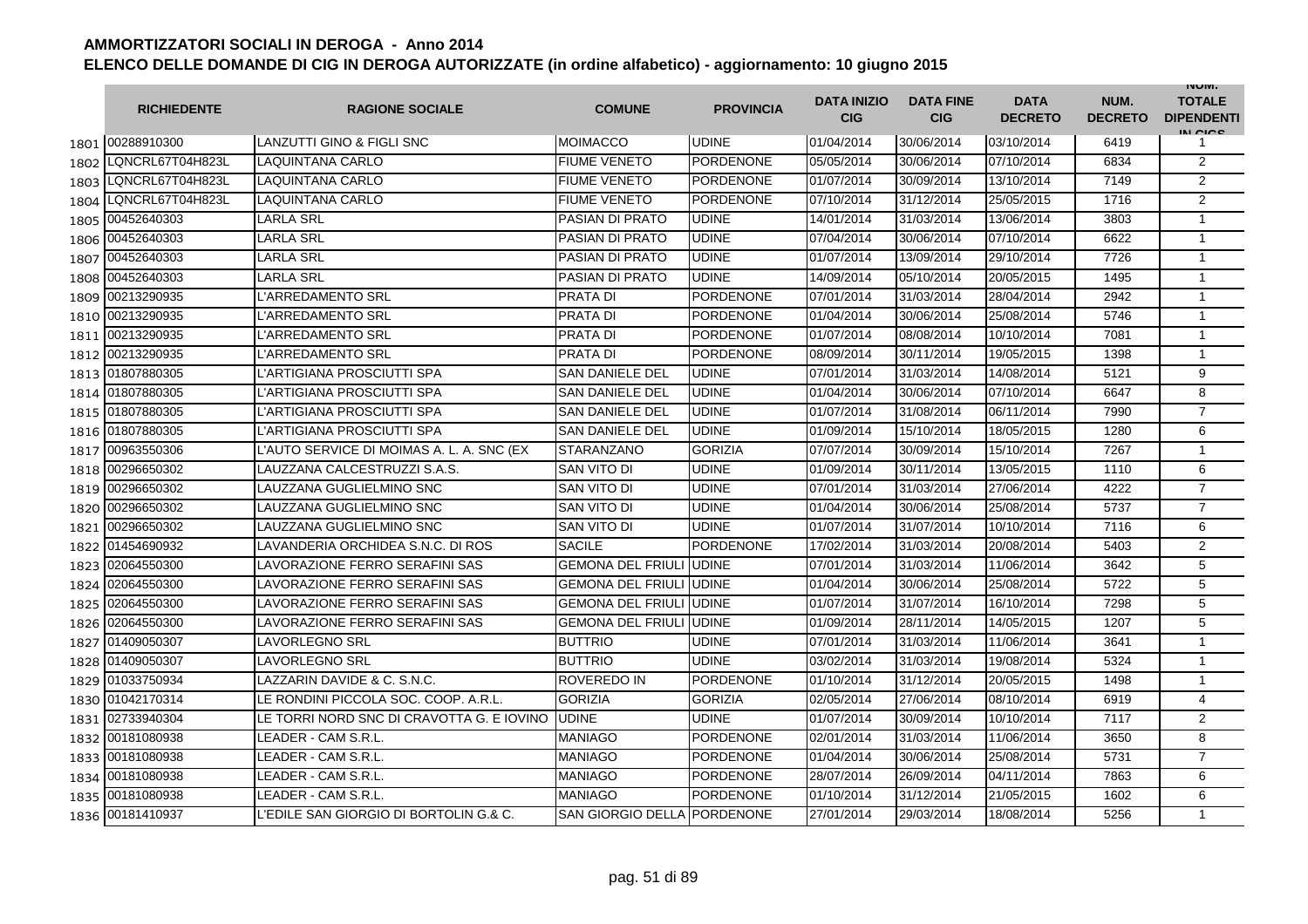|      | <b>RICHIEDENTE</b>    | <b>RAGIONE SOCIALE</b>                  | <b>COMUNE</b>               | <b>PROVINCIA</b> | <b>DATA INIZIO</b><br><b>CIG</b> | <b>DATA FINE</b><br><b>CIG</b> | <b>DATA</b><br><b>DECRETO</b> | NUM.<br><b>DECRETO</b> | <b>INUIVI.</b><br><b>TOTALE</b><br><b>DIPENDENTI</b><br>IN CIGO |
|------|-----------------------|-----------------------------------------|-----------------------------|------------------|----------------------------------|--------------------------------|-------------------------------|------------------------|-----------------------------------------------------------------|
|      | 1837 00181410937      | L'EDILE SAN GIORGIO DI BORTOLIN G.& C.  | SAN GIORGIO DELLA PORDENONE |                  | 31/03/2014                       | 28/06/2014                     | 06/10/2014                    | 6459                   | 1                                                               |
|      | 1838 00181410937      | L'EDILE SAN GIORGIO DI BORTOLIN G.& C.  | SAN GIORGIO DELLA PORDENONE |                  | 01/07/2014                       | 11/07/2014                     | 30/10/2014                    | 7750                   | $\mathbf{1}$                                                    |
|      | 1839 01462650308      | LEDRA EST SNC DI FABBRO & C.            | COLLOREDO DI                | <b>UDINE</b>     | 01/03/2014                       | 31/03/2014                     | 22/08/2014                    | 5452                   | $\overline{4}$                                                  |
|      | 1840 01462650308      | LEDRA EST SNC DI FABBRO & C.            | COLLOREDO DI                | <b>UDINE</b>     | 01/04/2014                       | 30/06/2014                     | 25/08/2014                    | 5706                   | $\overline{4}$                                                  |
|      | 1841 01112420938      | LEGATORIA ALFA DI BOTTOS PAOLO SNC      | <b>AZZANO DECIMO</b>        | <b>PORDENONE</b> | 27/01/2014                       | 31/03/2014                     | 13/06/2014                    | 3779                   | 5                                                               |
|      | 1842 01112420938      | LEGATORIA ALFA DI BOTTOS PAOLO SNC      | <b>AZZANO DECIMO</b>        | <b>PORDENONE</b> | 03/02/2014                       | 31/03/2014                     | 18/08/2014                    | 5209                   | $\mathbf{1}$                                                    |
|      | 1843 02207840303      | LEGATORIA BATTISTON S.A.S. DI CAPONE    | <b>REMANZACCO</b>           | <b>UDINE</b>     | 01/07/2014                       | 30/09/2014                     | 25/08/2014                    | 5795                   | 25                                                              |
| 1844 | 02207840303           | LEGATORIA BATTISTON S.A.S. DI CAPONE    | <b>REMANZACCO</b>           | <b>UDINE</b>     | 01/10/2014                       | 08/12/2014                     | 03/06/2015                    | 2013                   | 12                                                              |
| 1845 | 00211370325           | LEGHISSA BRUNA PANIFICIO                | <b>DUINO-AURISINA</b>       | <b>TRIESTE</b>   | 10/02/2014                       | 31/03/2014                     | 14/08/2014                    | 5172                   | $\mathbf{1}$                                                    |
| 1846 | 00211370325           | LEGHISSA BRUNA PANIFICIO                | DUINO-AURISINA              | <b>TRIESTE</b>   | 01/04/2014                       | 14/06/2014                     | 25/08/2014                    | 5544                   | $\mathbf{1}$                                                    |
| 1847 | 00211370325           | LEGHISSA BRUNA PANIFICIO                | DUINO-AURISINA              | <b>TRIESTE</b>   | 01/07/2014                       | 30/09/2014                     | 10/10/2014                    | 7077                   | 1                                                               |
| 1848 | 01678110931           | LEGNORAFO SRL                           | PORDENONE                   | <b>PORDENONE</b> | 08/09/2014                       | 06/12/2014                     | 14/05/2015                    | 1190                   | 6                                                               |
| 1849 | LNRLDI46H46L657U      | LENARDON LIDA                           | SAN MARTINO AL              | <b>PORDENONE</b> | 07/01/2014                       | 31/03/2014                     | 27/06/2014                    | 4307                   | 4                                                               |
| 1850 | LNRLDI46H46L657U      | LENARDON LIDA                           | <b>SAN MARTINO AL</b>       | <b>PORDENONE</b> | 01/04/2014                       | 30/06/2014                     | 26/08/2014                    | 5835                   | 4                                                               |
| 1851 | LNRLDI46H46L657U      | LENARDON LIDA                           | <b>SAN MARTINO AL</b>       | <b>PORDENONE</b> | 04/08/2014                       | 30/09/2014                     | 04/11/2014                    | 7866                   | 4                                                               |
| 1852 | LNRLDI46H46L657U      | LENARDON LIDA                           | <b>SAN MARTINO AL</b>       | <b>PORDENONE</b> | 13/10/2014                       | 31/12/2014                     | 08/06/2015                    | 2192                   | $\overline{4}$                                                  |
| 1853 | LNRMCL69H64L483O      | LENARDON MARCELLA                       | TARCENTO                    | <b>UDINE</b>     | 02/01/2014                       | 31/03/2014                     | 13/06/2014                    | 3692                   | $\overline{2}$                                                  |
| 1854 | LNRMCL69H64L483O      | LENARDON MARCELLA                       | TARCENTO                    | <b>UDINE</b>     | 03/04/2014                       | 30/06/2014                     | 25/08/2014                    | 5620                   | $\overline{2}$                                                  |
|      | 1855 LNRSVN45P02H531H | <b>LENARDON SILVANO</b>                 | MONFALCONE                  | <b>GORIZIA</b>   | 02/01/2014                       | 29/03/2014                     | 13/06/2014                    | 3776                   | 6                                                               |
| 1856 | LNRSVN45P02H531H      | LENARDON SILVANO                        | MONFALCONE                  | <b>GORIZIA</b>   | 01/02/2014                       | 29/03/2014                     | 19/08/2014                    | 5341                   | $\mathbf{1}$                                                    |
| 1857 | LNRSVN45P02H531H      | <b>LENARDON SILVANO</b>                 | <b>MONFALCONE</b>           | <b>GORIZIA</b>   | 31/03/2014                       | 30/06/2014                     | 03/10/2014                    | 6379                   | $\overline{7}$                                                  |
| 1858 | MSCMSM68D17G888V      | LEONARDO CORNICI DI MUSCI MASSIMO       | <b>SAN VITO AL</b>          | <b>PORDENONE</b> | 07/07/2014                       | 30/09/2014                     | 28/10/2014                    | 7710                   | 6                                                               |
| 1859 | MSCMSM68D17G888V      | LEONARDO CORNICI DI MUSCI MASSIMO       | <b>SAN VITO AL</b>          | <b>PORDENONE</b> | 09/10/2014                       | 31/12/2014                     | 27/05/2015                    | 1852                   | $\overline{7}$                                                  |
|      | 1860 01588480937      | LEONARDO TRADE S.R.L.                   | <b>PRATA DI</b>             | <b>PORDENONE</b> | 07/01/2014                       | 31/03/2014                     | 13/06/2014                    | 3831                   | $\overline{4}$                                                  |
| 1861 | DZZGUO65C08Z133O      | LES GARCONS DI DOZZO UGO                | <b>SACILE</b>               | <b>PORDENONE</b> | 07/01/2014                       | 31/03/2014                     | 13/06/2014                    | 3690                   | $\mathbf{1}$                                                    |
| 1862 | DZZGUO65C08Z133O      | LES GARCONS DI DOZZO UGO                | <b>SACILE</b>               | <b>PORDENONE</b> | 29/09/2014                       | 27/12/2014                     | 20/05/2015                    | 1524                   | $\mathbf{1}$                                                    |
| 1863 | 02561000304           | LESIZZA S.R.L. UNIPERSONALE             | MANZANO                     | <b>UDINE</b>     | 03/02/2014                       | 31/03/2014                     | 19/08/2014                    | 5337                   | 3                                                               |
| 1864 | 02561000304           | LESIZZA S.R.L. UNIPERSONALE             | MANZANO                     | <b>UDINE</b>     | 02/05/2014                       | 30/06/2014                     | 07/10/2014                    | 6768                   | 2                                                               |
| 1865 | 02561000304           | LESIZZA S.R.L. UNIPERSONALE             | <b>MANZANO</b>              | <b>UDINE</b>     | 01/07/2014                       | 14/08/2014                     | 20/10/2014                    | 7441                   | $\mathbf{1}$                                                    |
| 1866 | NDRGZL62H44G888O      | L'ESTETICA AMICA DI ANDREATTA GRAZIELLA | FONTANAFREDDA               | <b>PORDENONE</b> | 21/01/2014                       | 29/03/2014                     | 27/06/2014                    | 4310                   | $\mathbf{1}$                                                    |
|      | 1867 00254680309      | LEVIGATRICE DEL LEGNO SNC DI FILIPUTTI  | SAN GIOVANNI AL             | <b>UDINE</b>     | 10/02/2014                       | 28/03/2014                     | 20/08/2014                    | 5372                   | $\overline{2}$                                                  |
|      | 1868 00254680309      | LEVIGATRICE DEL LEGNO SNC DI FILIPUTTI  | <b>SAN GIOVANNI AL</b>      | <b>UDINE</b>     | 05/05/2014                       | 28/06/2014                     | 07/10/2014                    | 6800                   | 3                                                               |
|      | 1869 01327750939      | LEVIGATURA SANTAROSSA S.N.C.            | <b>PORCIA</b>               | <b>PORDENONE</b> | 05/05/2014                       | 30/06/2014                     | 07/10/2014                    | 6772                   | 3                                                               |
|      | 1870 PRMGFR73E26G284S | LEVIGSYSTEMS DI PRIMO GIANFRANCO        | <b>SAN GIOVANNI AL</b>      | <b>UDINE</b>     | 16/07/2014                       | 30/09/2014                     | 31/10/2014                    | 7821                   | $\overline{2}$                                                  |
| 1871 | PRMGFR73E26G284S      | LEVIGSYSTEMS DI PRIMO GIANFRANCO        | <b>SAN GIOVANNI AL</b>      | <b>UDINE</b>     | 06/10/2014                       | 31/12/2014                     | 27/05/2015                    | 1857                   | $\overline{2}$                                                  |
| 1872 | 01123940304           | LI. TUR SNC TURCHETTO & LIRUSSI         | TARCENTO                    | <b>UDINE</b>     | 01/04/2014                       | 31/05/2014                     | 25/08/2014                    | 5646                   | $\mathbf{1}$                                                    |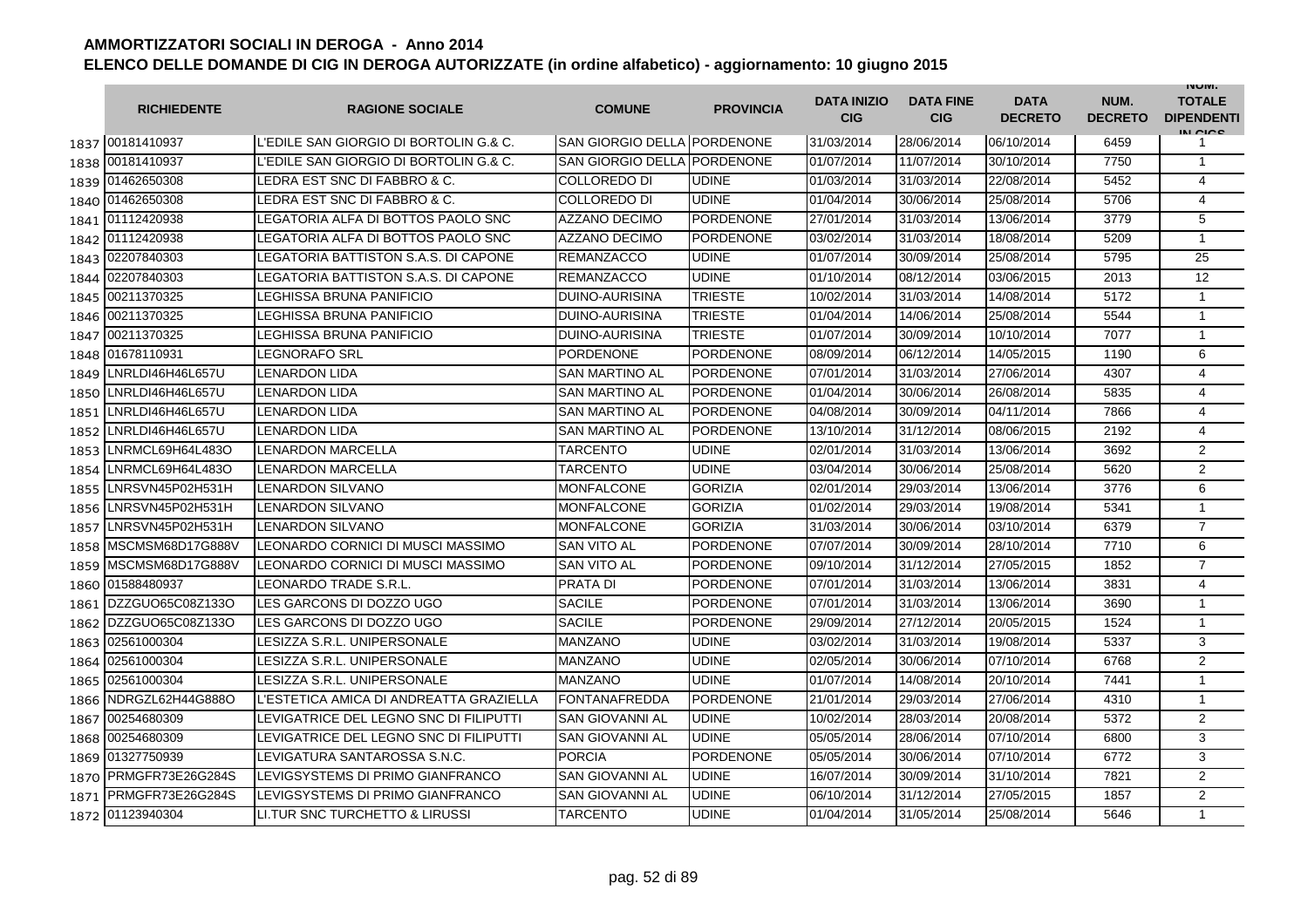|      | <b>RICHIEDENTE</b> | <b>RAGIONE SOCIALE</b>                      | <b>COMUNE</b>          | <b>PROVINCIA</b> | <b>DATA INIZIO</b><br><b>CIG</b> | <b>DATA FINE</b><br><b>CIG</b> | <b>DATA</b><br><b>DECRETO</b> | NUM.<br><b>DECRETO</b> | <b>INUIVI.</b><br><b>TOTALE</b><br><b>DIPENDENTI</b><br>IN CICS |
|------|--------------------|---------------------------------------------|------------------------|------------------|----------------------------------|--------------------------------|-------------------------------|------------------------|-----------------------------------------------------------------|
|      | 1873 00500880315   | LIBRERIA RINASCITA DI STABILE MILVIA & C.   | <b>MONFALCONE</b>      | GORIZIA          | 03/06/2014                       | 30/06/2014                     | 08/10/2014                    | 6856                   | 1                                                               |
|      | 1874 00500880315   | LIBRERIA RINASCITA DI STABILE MILVIA & C.   | <b>MONFALCONE</b>      | <b>GORIZIA</b>   | 01/07/2014                       | 31/08/2014                     | 10/10/2014                    | 7024                   | $\overline{2}$                                                  |
|      | 1875 00500880315   | LIBRERIA RINASCITA DI STABILE MILVIA & C.   | <b>MONFALCONE</b>      | <b>GORIZIA</b>   | 01/10/2014                       | 31/10/2014                     | 22/05/2015                    | 1637                   | 1                                                               |
|      | 1876 02016840304   | LIGHT SAS DI GRATTONI FEDERICA              | <b>UDINE</b>           | <b>UDINE</b>     | 27/01/2014                       | 31/03/2014                     | 18/08/2014                    | 5189                   | 2                                                               |
| 1877 | 02016840304        | LIGHT SAS DI GRATTONI FEDERICA              | UDINE                  | <b>UDINE</b>     | 03/04/2014                       | 30/06/2014                     | 25/08/2014                    | 5699                   | $\overline{2}$                                                  |
| 1878 | 00461240301        | LIM-LAVORAZIONI INDUSTRIALI MECCANICHE DI   | <b>UDINE</b>           | <b>UDINE</b>     | 07/01/2014                       | 31/03/2014                     | 27/06/2014                    | 4233                   | 3                                                               |
| 1879 | 00461240301        | LIM-LAVORAZIONI INDUSTRIALI MECCANICHE DI   | <b>UDINE</b>           | <b>UDINE</b>     | 01/04/2014                       | 30/06/2014                     | 03/10/2014                    | 6412                   | 3                                                               |
| 1880 | NSTMNL72H65Z112Z   | LINEA MARMI DI NASTURZI MANUELA             | LATISANA               | <b>UDINE</b>     | 18/06/2014                       | 12/09/2014                     | 09/10/2014                    | 6977                   | $\mathbf{1}$                                                    |
| 1881 | NSTMNL72H65Z112Z   | LINEA MARMI DI NASTURZI MANUELA             | LATISANA               | <b>UDINE</b>     | 15/09/2014                       | 14/12/2014                     | 20/05/2015                    | 1500                   | $\mathbf{1}$                                                    |
| 1882 | 00908930324        | <b>LIQUORIFICIO ITALIA SRL</b>              | TRIESTE                | <b>TRIESTE</b>   | 13/02/2014                       | 31/03/2014                     | 22/08/2014                    | 5494                   | 6                                                               |
| 1883 | 00908930324        | LIQUORIFICIO ITALIA SRL                     | TRIESTE                | <b>TRIESTE</b>   | 08/04/2014                       | 30/06/2014                     | 03/10/2014                    | 6398                   | 6                                                               |
|      | 1884 01292150933   | LITO IMMAGINE DI L.SIMONITTO & C.SNC        | PORDENONE              | <b>PORDENONE</b> | 03/02/2014                       | 31/03/2014                     | 20/08/2014                    | 5350                   | 5                                                               |
|      | 1885 01555470309   | LITOSTIL S.A.S. DI CORVINO NICOLA E MICHELE | <b>FAGAGNA</b>         | <b>UDINE</b>     | 07/01/2014                       | 31/03/2014                     | 13/06/2014                    | 3759                   | $\overline{7}$                                                  |
|      | 1886 01555470309   | LITOSTIL S.A.S. DI CORVINO NICOLA E MICHELE | <b>FAGAGNA</b>         | <b>UDINE</b>     | 01/04/2014                       | 30/06/2014                     | 03/10/2014                    | 6445                   | 6                                                               |
| 1887 | 01617820939        | <b>LIVENZA VIAGGI SRL</b>                   | <b>SACILE</b>          | <b>PORDENONE</b> | 02/01/2014                       | 31/03/2014                     | 13/06/2014                    | 3792                   | 2                                                               |
| 1888 | 01617820939        | LIVENZA VIAGGI SRL                          | <b>SACILE</b>          | <b>PORDENONE</b> | 01/04/2014                       | 30/06/2014                     | 02/09/2014                    | 5985                   | 3                                                               |
| 1889 | 01617820939        | LIVENZA VIAGGI SRL                          | <b>SACILE</b>          | <b>PORDENONE</b> | 01/07/2014                       | 30/08/2014                     | 17/10/2014                    | 7346                   | $\overline{2}$                                                  |
| 1890 | 01617820939        | LIVENZA VIAGGI SRL                          | <b>SACILE</b>          | <b>PORDENONE</b> | 01/10/2014                       | 31/12/2014                     | 26/05/2015                    | 1794                   | $\mathbf{1}$                                                    |
|      | 1891 01490730304   | LOCATELLI GOMME DI LOCATELLI G.& C.         | <b>UDINE</b>           | <b>UDINE</b>     | 17/03/2014                       | 31/03/2014                     | 25/08/2014                    | 5579                   | $\overline{2}$                                                  |
| 1892 | 01490730304        | LOCATELLI GOMME DI LOCATELLI G.& C.         | <b>UDINE</b>           | <b>UDINE</b>     | 01/04/2014                       | 30/06/2014                     | 26/08/2014                    | 5826                   | $\overline{2}$                                                  |
| 1893 | LDLSRG52E23L483H   | LODOLO SERGIO                               | COLLOREDO DI           | <b>UDINE</b>     | 03/02/2014                       | 31/03/2014                     | 18/08/2014                    | 5262                   | $\mathbf{1}$                                                    |
| 1894 | LDLSRG52E23L483H   | LODOLO SERGIO                               | COLLOREDO DI           | <b>UDINE</b>     | 07/04/2014                       | 28/06/2014                     | 03/10/2014                    | 6418                   | $\mathbf{1}$                                                    |
| 1895 | LDLSRG52E23L483H   | LODOLO SERGIO                               | COLLOREDO DI           | <b>UDINE</b>     | 15/09/2014                       | 13/12/2014                     | 20/05/2015                    | 1497                   | $\mathbf{1}$                                                    |
|      | 1896 01111930317   | LOG ITALIA SOCIETA' COOPERATIVA             | ARGELATO               | <b>BOLOGNA</b>   | 01/02/2014                       | 31/03/2014                     | 25/08/2014                    | 5560                   | $\overline{2}$                                                  |
|      | 1897 02131950301   | <b>LOGIC TRANS SRL</b>                      | UDINE                  | <b>UDINE</b>     | 01/09/2014                       | 30/11/2014                     | 14/05/2015                    | 1228                   | $\mathbf{1}$                                                    |
|      | 1898 02631490303   | LOGISTA & SERVIZI SOC.COOP.                 | <b>ROMA</b>            | <b>ROMA</b>      | 02/01/2014                       | 31/03/2014                     | 13/08/2014                    | 5050                   | 12                                                              |
| 1899 | 02631490303        | LOGISTA & SERVIZI SOC.COOP.                 | <b>ROMA</b>            | <b>ROMA</b>      | 01/04/2014                       | 30/06/2014                     | 06/10/2014                    | 6535                   | 14                                                              |
| 1900 | 02631490303        | LOGISTA & SERVIZI SOC.COOP.                 | <b>ROMA</b>            | <b>ROMA</b>      | 01/07/2014                       | 31/08/2014                     | 28/10/2014                    | 7705                   | $\overline{7}$                                                  |
| 1901 | 02631490303        | LOGISTA & SERVIZI SOC.COOP.                 | <b>ROMA</b>            | <b>ROMA</b>      | 01/09/2014                       | 30/11/2014                     | 15/05/2015                    | 1245                   | 8                                                               |
| 1902 | LRNGDN38R01L424R   | LORENZI GIORDANO                            | TRIESTE                | <b>TRIESTE</b>   | 24/02/2014                       | 29/03/2014                     | 22/08/2014                    | 5454                   | 3                                                               |
| 1903 | LRNGDN38R01L424R   | <b>LORENZI GIORDANO</b>                     | TRIESTE                | <b>TRIESTE</b>   | 31/03/2014                       | 30/06/2014                     | 06/10/2014                    | 6588                   | 3                                                               |
| 1904 | LRNGDN38R01L424R   | LORENZI GIORDANO                            | TRIESTE                | <b>TRIESTE</b>   | 01/07/2014                       | 30/09/2014                     | 13/10/2014                    | 7158                   | 3                                                               |
| 1905 | LRNGDN38R01L424R   | <b>LORENZI GIORDANO</b>                     | TRIESTE                | <b>TRIESTE</b>   | 01/10/2014                       | 31/12/2014                     | 28/05/2015                    | 1913                   | $\overline{2}$                                                  |
| 1906 | 01086460936        | LOT SANTE COSTRUZIONI SRL                   | <b>PORDENONE</b>       | <b>PORDENONE</b> | 12/05/2014                       | 30/06/2014                     | 08/10/2014                    | 6855                   | $\mathbf{1}$                                                    |
| 1907 | LVTMRN58R05M034J   | LOVATO MARINO                               | SAN GIOVANNI AL        | <b>UDINE</b>     | 03/03/2014                       | 31/03/2014                     | 22/08/2014                    | 5496                   | $\mathbf{1}$                                                    |
| 1908 | LVTMRN58R05M034J   | <b>LOVATO MARINO</b>                        | <b>SAN GIOVANNI AL</b> | <b>UDINE</b>     | 15/09/2014                       | 12/12/2014                     | 19/05/2015                    | 1420                   | $\mathbf{1}$                                                    |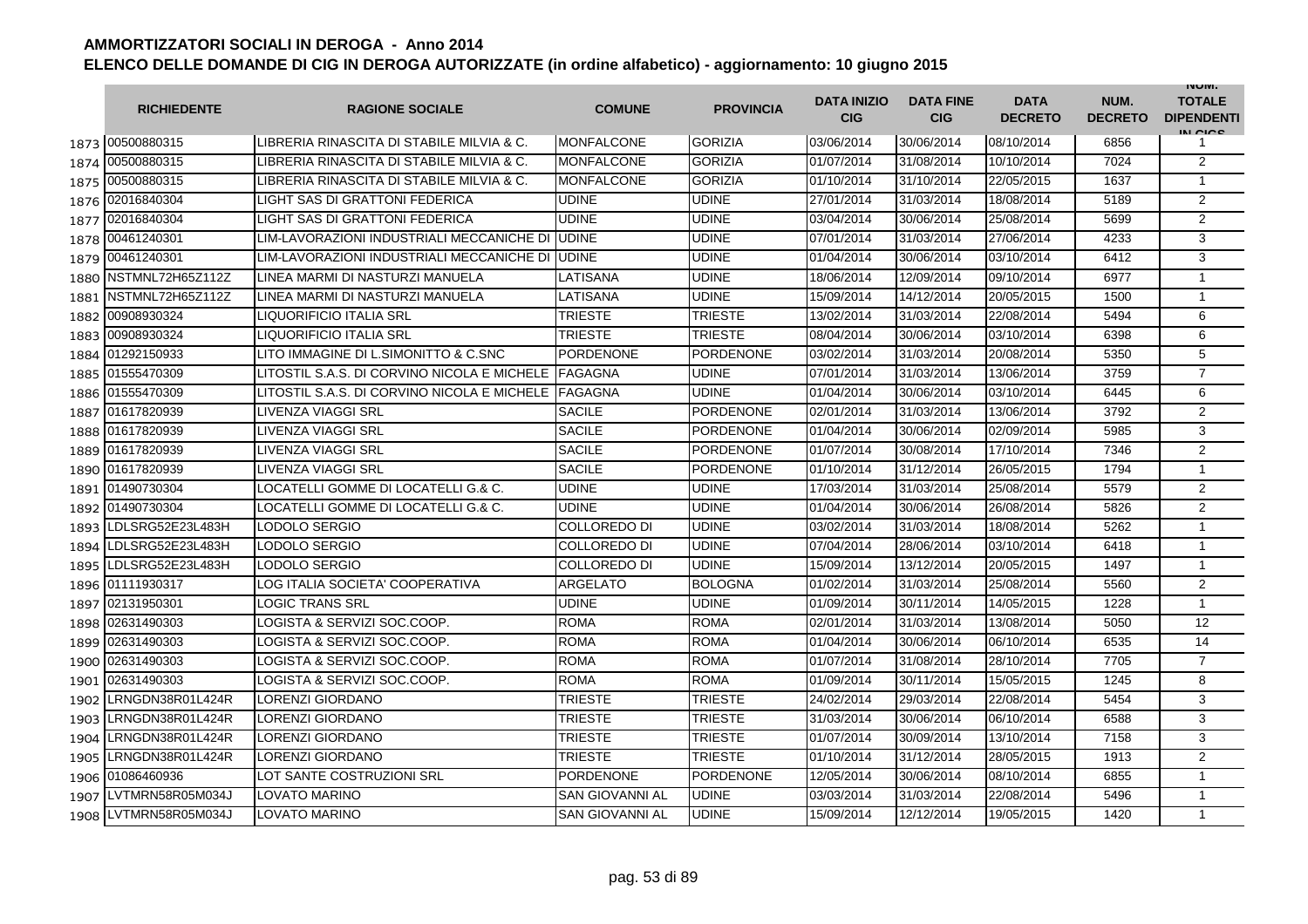|      | <b>RICHIEDENTE</b>    | <b>RAGIONE SOCIALE</b>                  | <b>COMUNE</b>          | <b>PROVINCIA</b> | <b>DATA INIZIO</b><br><b>CIG</b> | <b>DATA FINE</b><br><b>CIG</b> | <b>DATA</b><br><b>DECRETO</b> | NUM.<br><b>DECRETO</b> | <b>INUIVI.</b><br><b>TOTALE</b><br><b>DIPENDENTI</b><br>IN CIGO |
|------|-----------------------|-----------------------------------------|------------------------|------------------|----------------------------------|--------------------------------|-------------------------------|------------------------|-----------------------------------------------------------------|
|      | 1909 01346150939      | LUCATO AUTOTRASPORTI SNC LUCATO P&P     | <b>SACILE</b>          | <b>PORDENONE</b> | 14/07/2014                       | 30/09/2014                     | 04/11/2014                    | 7879                   | 1                                                               |
|      | 1910 02210700304      | LUCCA & QUENDOLO S.A.S. DELL'ARCHITETTO | <b>UDINE</b>           | <b>UDINE</b>     | 04/08/2014                       | 30/09/2014                     | 07/11/2014                    | 8031                   | $\mathbf{1}$                                                    |
|      | 1911 02210700304      | LUCCA & QUENDOLO S.A.S. DELL'ARCHITETTO | <b>UDINE</b>           | <b>UDINE</b>     | 01/10/2014                       | 31/12/2014                     | 28/05/2015                    | 1904                   | $\mathbf{1}$                                                    |
|      | 1912 00803240308      | LUCCA M. & ZARAMELLA L. - S.N.C.        | <b>RIVIGNANO</b>       | <b>UDINE</b>     | 28/04/2014                       | 30/06/2014                     | 07/10/2014                    | 6753                   | $\mathbf{1}$                                                    |
|      | 1913 00803240308      | LUCCA M. & ZARAMELLA L. - S.N.C.        | <b>RIVIGNANO</b>       | <b>UDINE</b>     | 01/07/2014                       | 30/09/2014                     | 21/10/2014                    | 7490                   | $\mathbf{1}$                                                    |
|      | 1914 01248680934      | L'ULTIMO MOLINO                         | <b>FIUME VENETO</b>    | <b>PORDENONE</b> | 04/02/2014                       | 31/03/2014                     | 18/08/2014                    | 5187                   | 3                                                               |
|      | 1915 01248680934      | L'ULTIMO MOLINO                         | <b>FIUME VENETO</b>    | <b>PORDENONE</b> | 01/04/2014                       | 30/06/2014                     | 25/08/2014                    | 5704                   | 3                                                               |
|      | 1916 01248680934      | L'ULTIMO MOLINO                         | <b>FIUME VENETO</b>    | <b>PORDENONE</b> | 01/07/2014                       | 31/07/2014                     | 28/10/2014                    | 7713                   | 3                                                               |
|      | 1917 01248680934      | L'ULTIMO MOLINO                         | <b>FIUME VENETO</b>    | <b>PORDENONE</b> | 01/10/2014                       | 31/12/2014                     | 27/05/2015                    | 1870                   | 3                                                               |
|      | 1918 04463390874      | LUOGHI COMUNI SOC. COOP. SOC. ONLUS     | <b>GIARRE</b>          | <b>CATANIA</b>   | 05/01/2014                       | 31/03/2014                     | 14/08/2014                    | 5126                   | 56                                                              |
|      | 1919 04463390874      | LUOGHI COMUNI SOC. COOP. SOC. ONLUS     | <b>GIARRE</b>          | <b>CATANIA</b>   | 10/04/2014                       | 31/05/2014                     | 08/10/2014                    | 6956                   | 35                                                              |
| 1920 | 04463390874           | LUOGHI COMUNI SOC. COOP. SOC. ONLUS     | <b>GIARRE</b>          | <b>CATANIA</b>   | 06/06/2014                       | 30/06/2014                     | 10/10/2014                    | 7107                   | 32                                                              |
| 1921 | 04463390874           | LUOGHI COMUNI SOC. COOP. SOC. ONLUS     | <b>GIARRE</b>          | <b>CATANIA</b>   | 07/07/2014                       | 06/09/2014                     | 04/11/2014                    | 7923                   | 32                                                              |
| 1922 | 04463390874           | LUOGHI COMUNI SOC. COOP. SOC. ONLUS     | GIARRE                 | <b>CATANIA</b>   | 10/09/2014                       | 16/11/2014                     | 21/05/2015                    | 1577                   | 34                                                              |
| 1923 | 01592890931           | LUX SERVIZI S.R.L                       | <b>FONTANAFREDDA</b>   | <b>PORDENONE</b> | 03/02/2014                       | 31/03/2014                     | 18/08/2014                    | 5228                   | 3                                                               |
|      | 1924 BLZMRG69P15F205U | M R MIZZA RENATO DI BALZAROTTI AMBROGIO | <b>TARCENTO</b>        | <b>UDINE</b>     | 03/02/2014                       | 31/03/2014                     | 19/08/2014                    | 5277                   | 8                                                               |
|      | 1925 BLZMRG69P15F205U | M R MIZZA RENATO DI BALZAROTTI AMBROGIO | <b>TARCENTO</b>        | <b>UDINE</b>     | 01/04/2014                       | 30/06/2014                     | 03/10/2014                    | 6446                   | 6                                                               |
|      | 1926 BLZMRG69P15F205U | M R MIZZA RENATO DI BALZAROTTI AMBROGIO | TARCENTO               | <b>UDINE</b>     | 01/07/2014                       | 31/07/2014                     | 17/10/2014                    | 7375                   | 8                                                               |
|      | 1927 BLZMRG69P15F205U | M R MIZZA RENATO DI BALZAROTTI AMBROGIO | <b>TARCENTO</b>        | <b>UDINE</b>     | 08/09/2014                       | 30/11/2014                     | 19/05/2015                    | 1426                   | 6                                                               |
|      | 1928 01565950936      | M. G SNC DI POPOLIZIO MICHELE E DEL BEN | <b>PORDENONE</b>       | <b>PORDENONE</b> | 07/01/2014                       | 31/03/2014                     | 13/06/2014                    | 3766                   | $\overline{2}$                                                  |
|      | 1929 01565950936      | M. G SNC DI POPOLIZIO MICHELE E DEL BEN | <b>PORDENONE</b>       | <b>PORDENONE</b> | 01/04/2014                       | 30/06/2014                     | 25/08/2014                    | 5766                   | $\overline{2}$                                                  |
| 1930 | 01565950936           | M. G SNC DI POPOLIZIO MICHELE E DEL BEN | <b>PORDENONE</b>       | <b>PORDENONE</b> | 02/05/2014                       | 30/06/2014                     | 07/10/2014                    | 6805                   | $\mathbf{1}$                                                    |
| 1931 | 01565950936           | M. G SNC DI POPOLIZIO MICHELE E DEL BEN | PORDENONE              | <b>PORDENONE</b> | 01/07/2014                       | 06/09/2014                     | 10/10/2014                    | 7082                   | 3                                                               |
| 1932 | 01565950936           | M. G SNC DI POPOLIZIO MICHELE E DEL BEN | <b>PORDENONE</b>       | <b>PORDENONE</b> | 09/09/2014                       | 06/12/2014                     | 19/05/2015                    | 1381                   | 3                                                               |
| 1933 | 02503070308           | M.A.G. ARREDAMENTI DI D'ARGENTO MARCO & | <b>SAN GIOVANNI AL</b> | <b>UDINE</b>     | 13/01/2014                       | 31/03/2014                     | 27/06/2014                    | 4312                   | $\overline{2}$                                                  |
| 1934 | 02503070308           | M.A.G. ARREDAMENTI DI D'ARGENTO MARCO & | <b>SAN GIOVANNI AL</b> | <b>UDINE</b>     | 01/07/2014                       | 30/09/2014                     | 10/10/2014                    | 7073                   | $\overline{2}$                                                  |
| 1935 | 02503070308           | M.A.G. ARREDAMENTI DI D'ARGENTO MARCO & | SAN GIOVANNI AL        | <b>UDINE</b>     | 01/10/2014                       | 31/12/2014                     | 26/05/2015                    | 1808                   | $\overline{2}$                                                  |
| 1936 | 02255310308           | M.C.F. ERMACORA S.R.L.                  | TARCENTO               | <b>UDINE</b>     | 13/01/2014                       | 30/03/2014                     | 18/08/2014                    | 5190                   | 2                                                               |
| 1937 | 02255310308           | M.C.F. ERMACORA S.R.L.                  | TARCENTO               | <b>UDINE</b>     | 31/03/2014                       | 30/06/2014                     | 25/08/2014                    | 5772                   | 2                                                               |
| 1938 | 02255310308           | M.C.F. ERMACORA S.R.L.                  | TARCENTO               | <b>UDINE</b>     | 26/08/2014                       | 25/11/2014                     | 14/05/2015                    | 1186                   | $\overline{2}$                                                  |
|      | 1939 00227790938      | M.C.R. DI ZUCCHET GIUSEPPE & C. SNC     | <b>PORDENONE</b>       | <b>PORDENONE</b> | 29/10/2014                       | 31/12/2014                     | 08/06/2015                    | 2196                   | 1                                                               |
|      | 1940 01028050936      | M.D.L. MAGAZZINI DEL LAVORATORE SRL     | <b>PORDENONE</b>       | <b>PORDENONE</b> | 07/01/2014                       | 31/03/2014                     | 13/06/2014                    | 3784                   | 5                                                               |
|      | 1941 01028050936      | M.D.L. MAGAZZINI DEL LAVORATORE SRL     | <b>PORDENONE</b>       | <b>PORDENONE</b> | 04/04/2014                       | 30/06/2014                     | 25/08/2014                    | 5709                   | 5                                                               |
|      | 1942 01401860307      | M.M. TAPPEZZERIA SRL                    | PAVIA DI UDINE         | <b>UDINE</b>     | 20/01/2014                       | 31/03/2014                     | 14/08/2014                    | 5093                   | 6                                                               |
| 1943 | 00433120938           | M.P. PITTANA MARMI S.N.C.               | <b>SPILIMBERGO</b>     | <b>PORDENONE</b> | 02/01/2014                       | 29/03/2014                     | 10/06/2014                    | 3584                   | 8                                                               |
|      | 1944 00433120938      | M.P. PITTANA MARMI S.N.C.               | <b>SPILIMBERGO</b>     | <b>PORDENONE</b> | 31/03/2014                       | 28/06/2014                     | 25/08/2014                    | 5541                   | 8                                                               |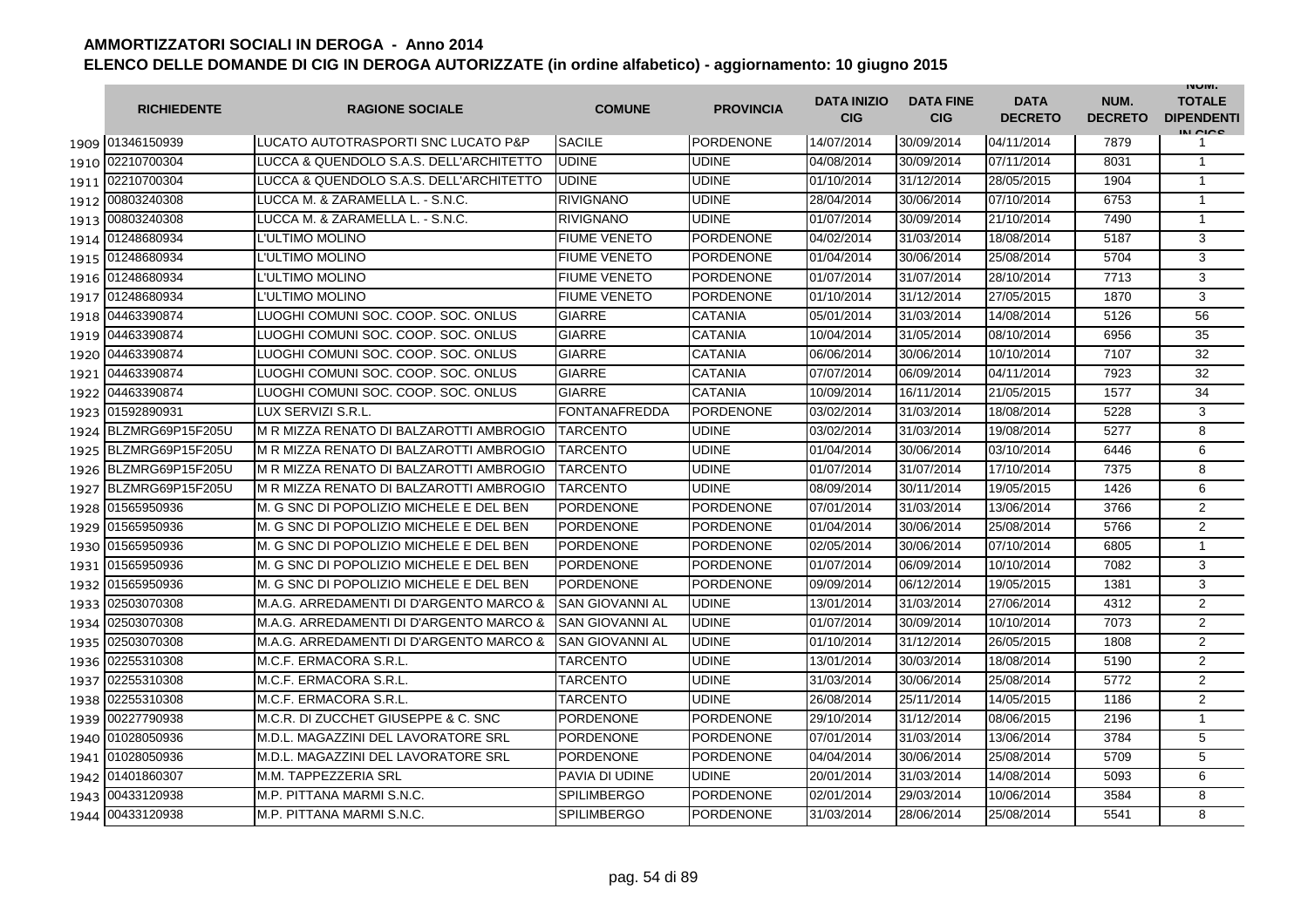|      | <b>RICHIEDENTE</b>    | <b>RAGIONE SOCIALE</b>                   | <b>COMUNE</b>            | <b>PROVINCIA</b> | <b>DATA INIZIO</b><br><b>CIG</b> | <b>DATA FINE</b><br><b>CIG</b> | <b>DATA</b><br><b>DECRETO</b> | NUM.<br><b>DECRETO</b> | <b>INUIVI.</b><br><b>TOTALE</b><br><b>DIPENDENTI</b><br>IN CIGO |
|------|-----------------------|------------------------------------------|--------------------------|------------------|----------------------------------|--------------------------------|-------------------------------|------------------------|-----------------------------------------------------------------|
|      | 1945 00433120938      | M.P. PITTANA MARMI S.N.C.                | <b>SPILIMBERGO</b>       | <b>PORDENONE</b> | 30/06/2014                       | 30/08/2014                     | 07/10/2014                    | 6794                   | 8                                                               |
| 1946 | PRSDNL46D11I403J      | MA.PER. DI PEROSA DANILO                 | <b>UDINE</b>             | <b>UDINE</b>     | 02/01/2014                       | 31/03/2014                     | 13/06/2014                    | 3720                   | $\mathbf{1}$                                                    |
|      | 1947 PRSDNL46D11I403J | MA.PER. DI PEROSA DANILO                 | UDINE                    | <b>UDINE</b>     | 01/04/2014                       | 30/06/2014                     | 25/08/2014                    | 5799                   | $\mathbf{1}$                                                    |
|      | 1948 PRSDNL46D11I403J | MA.PER. DI PEROSA DANILO                 | UDINE                    | <b>UDINE</b>     | 01/07/2014                       | 31/08/2014                     | 09/10/2014                    | 6988                   | 1                                                               |
|      | 1949 PRSDNL46D11I403J | MA.PER. DI PEROSA DANILO                 | UDINE                    | <b>UDINE</b>     | 15/09/2014                       | 12/12/2014                     | 20/05/2015                    | 1525                   | $\mathbf{1}$                                                    |
|      | 1950 DRCLCU81R12E473W | <b>MAC SERVICE DI ODORICO LUCA</b>       | LIGNANO                  | <b>UDINE</b>     | 01/10/2014                       | 31/12/2014                     | 21/05/2015                    | 1591                   | $\overline{2}$                                                  |
|      | 1951 01893760304      | <b>MACO SRL IN LIQUIDAZIONE</b>          | PRADAMANO                | <b>UDINE</b>     | 07/01/2014                       | 31/03/2014                     | 13/06/2014                    | 3749                   | $\mathbf{1}$                                                    |
|      | 1952 01893760304      | MACO SRL IN LIQUIDAZIONE                 | PRADAMANO                | <b>UDINE</b>     | 01/04/2014                       | 30/06/2014                     | 06/10/2014                    | 6490                   | $\mathbf{1}$                                                    |
|      | 1953 01893760304      | <b>MACO SRL IN LIQUIDAZIONE</b>          | PRADAMANO                | <b>UDINE</b>     | 01/07/2014                       | 31/07/2014                     | 17/10/2014                    | 7357                   | $\mathbf{1}$                                                    |
|      | 1954 02074640307      | <b>MACORIG FAUSTO SRL</b>                | <b>BUTTRIO</b>           | <b>UDINE</b>     | 03/02/2014                       | 28/03/2014                     | 19/08/2014                    | 5320                   | $\overline{7}$                                                  |
| 1955 | 01072420936           | MAG SYSTEMS DI MANSUTTI A & C SNC        | <b>ZOPPOLA</b>           | <b>PORDENONE</b> | 20/01/2014                       | 31/03/2014                     | 12/08/2014                    | 4952                   | 5                                                               |
| 1956 | 01072420936           | MAG SYSTEMS DI MANSUTTI A & C SNC        | <b>ZOPPOLA</b>           | <b>PORDENONE</b> | 01/04/2014                       | 30/06/2014                     | 25/08/2014                    | 5755                   | 5                                                               |
| 1957 | 01072420936           | MAG SYSTEMS DI MANSUTTI A & C SNC        | <b>ZOPPOLA</b>           | <b>PORDENONE</b> | 01/07/2014                       | 19/09/2014                     | 15/10/2014                    | 7230                   | 5                                                               |
| 1958 | 01072420936           | MAG SYSTEMS DI MANSUTTI A & C SNC        | <b>ZOPPOLA</b>           | <b>PORDENONE</b> | 22/09/2014                       | 19/12/2014                     | 19/05/2015                    | 1395                   | 5                                                               |
| 1959 | 00543000301           | MAGAZZINI MANZANESI SPA                  | MANZANO                  | <b>UDINE</b>     | 08/01/2014                       | 31/03/2014                     | 27/06/2014                    | 4317                   | $\overline{4}$                                                  |
| 1960 | 00543000301           | MAGAZZINI MANZANESI SPA                  | MANZANO                  | <b>UDINE</b>     | 01/04/2014                       | 30/06/2014                     | 06/10/2014                    | 6489                   | $\overline{4}$                                                  |
|      | 1961 00543000301      | MAGAZZINI MANZANESI SPA                  | <b>MANZANO</b>           | <b>UDINE</b>     | 01/07/2014                       | 31/07/2014                     | 24/10/2014                    | 7640                   | $\overline{4}$                                                  |
|      | 1962 00543000301      | MAGAZZINI MANZANESI SPA                  | <b>MANZANO</b>           | <b>UDINE</b>     | 15/09/2014                       | 13/12/2014                     | 20/05/2015                    | 1521                   | 4                                                               |
|      | 1963 00916100290      | MAGESTA S.P.A. UNIPERSONALE              | <b>TRIESTE</b>           | <b>TRIESTE</b>   | 01/01/2014                       | 31/03/2014                     | 28/04/2014                    | 2980                   | 6                                                               |
|      | 1964 01879720306      | <b>MAGI SRL</b>                          | <b>BUTTRIO</b>           | <b>UDINE</b>     | 13/10/2014                       | 31/12/2014                     | 08/06/2015                    | 2151                   | 5                                                               |
| 1965 | 00898090329           | <b>MAGIA IMMOBILIARE SRL</b>             | TRIESTE                  | <b>TRIESTE</b>   | 01/01/2014                       | 29/03/2014                     | 28/04/2014                    | 2944                   | $\overline{2}$                                                  |
| 1966 | 00898090329           | <b>MAGIA IMMOBILIARE SRL</b>             | TRIESTE                  | <b>TRIESTE</b>   | 31/03/2014                       | 28/06/2014                     | 25/08/2014                    | 5774                   | $\overline{2}$                                                  |
| 1967 | 00256550930           | <b>MAGLIFICIO LEILA</b>                  | <b>SAN GIORGIO DELLA</b> | <b>PORDENONE</b> | 12/05/2014                       | 30/06/2014                     | 07/10/2014                    | 6785                   | 3                                                               |
| 1968 | 00256550930           | <b>MAGLIFICIO LEILA</b>                  | <b>SAN GIORGIO DELLA</b> | <b>PORDENONE</b> | 01/07/2014                       | 30/08/2014                     | 09/10/2014                    | 6984                   | 3                                                               |
| 1969 | 02016250280           | MAINOX GROUP S.P.A.                      | <b>PADOVA</b>            | <b>PADOVA</b>    | 27/01/2014                       | 31/03/2014                     | 19/08/2014                    | 5305                   | 3                                                               |
| 1970 | 02016250280           | MAINOX GROUP S.P.A.                      | PADOVA                   | <b>PADOVA</b>    | 07/04/2014                       | 30/06/2014                     | 02/09/2014                    | 6000                   | 3                                                               |
| 1971 | 02016250280           | MAINOX GROUP S.P.A.                      | PADOVA                   | <b>PADOVA</b>    | 01/07/2014                       | 31/07/2014                     | 28/10/2014                    | 7678                   | 3                                                               |
| 1972 | 02016250280           | MAINOX GROUP S.P.A.                      | PADOVA                   | <b>PADOVA</b>    | 01/08/2014                       | 26/09/2014                     | 06/11/2014                    | 7989                   | 3                                                               |
|      | 1973 02016250280      | MAINOX GROUP S.P.A.                      | <b>PADOVA</b>            | <b>PADOVA</b>    | 27/09/2014                       | 26/12/2014                     | 27/05/2015                    | 1846                   | 3                                                               |
|      | 1974 01722320932      | MANCIN & ZIGAGNA SAS DI MANCIN LORENZO & | <b>PORDENONE</b>         | <b>PORDENONE</b> | 12/02/2014                       | 31/03/2014                     | 19/08/2014                    | 5321                   | 4                                                               |
|      | 1975 01722320932      | MANCIN & ZIGAGNA SAS DI MANCIN LORENZO & | PORDENONE                | <b>PORDENONE</b> | 14/04/2014                       | 30/06/2014                     | 06/10/2014                    | 6515                   | $\overline{4}$                                                  |
|      | 1976 MNNZEI59P04L483G | <b>MANENTE EZIO</b>                      | TAVAGNACCO               | <b>UDINE</b>     | 01/03/2014                       | 31/03/2014                     | 25/08/2014                    | 5638                   | 3                                                               |
|      | 1977 MNNZEI59P04L483G | <b>MANENTE EZIO</b>                      | TAVAGNACCO               | <b>UDINE</b>     | 01/04/2014                       | 30/06/2014                     | 03/10/2014                    | 6381                   | 3                                                               |
| 1978 | 11947650153           | <b>MANPOWER SRL</b>                      | <b>MILANO</b>            | <b>MILANO</b>    | 02/01/2014                       | 03/03/2014                     | 12/08/2014                    | 4947                   | $\overline{2}$                                                  |
| 1979 | 11947650153           | <b>MANPOWER SRL</b>                      | <b>MILANO</b>            | <b>MILANO</b>    | 04/03/2014                       | 31/03/2014                     | 28/08/2014                    | 5933                   | $\overline{2}$                                                  |
| 1980 | 11947650153           | <b>MANPOWER SRL</b>                      | <b>MILANO</b>            | <b>MILANO</b>    | 15/09/2014                       | 13/12/2014                     | 22/05/2015                    | 1641                   | $\overline{2}$                                                  |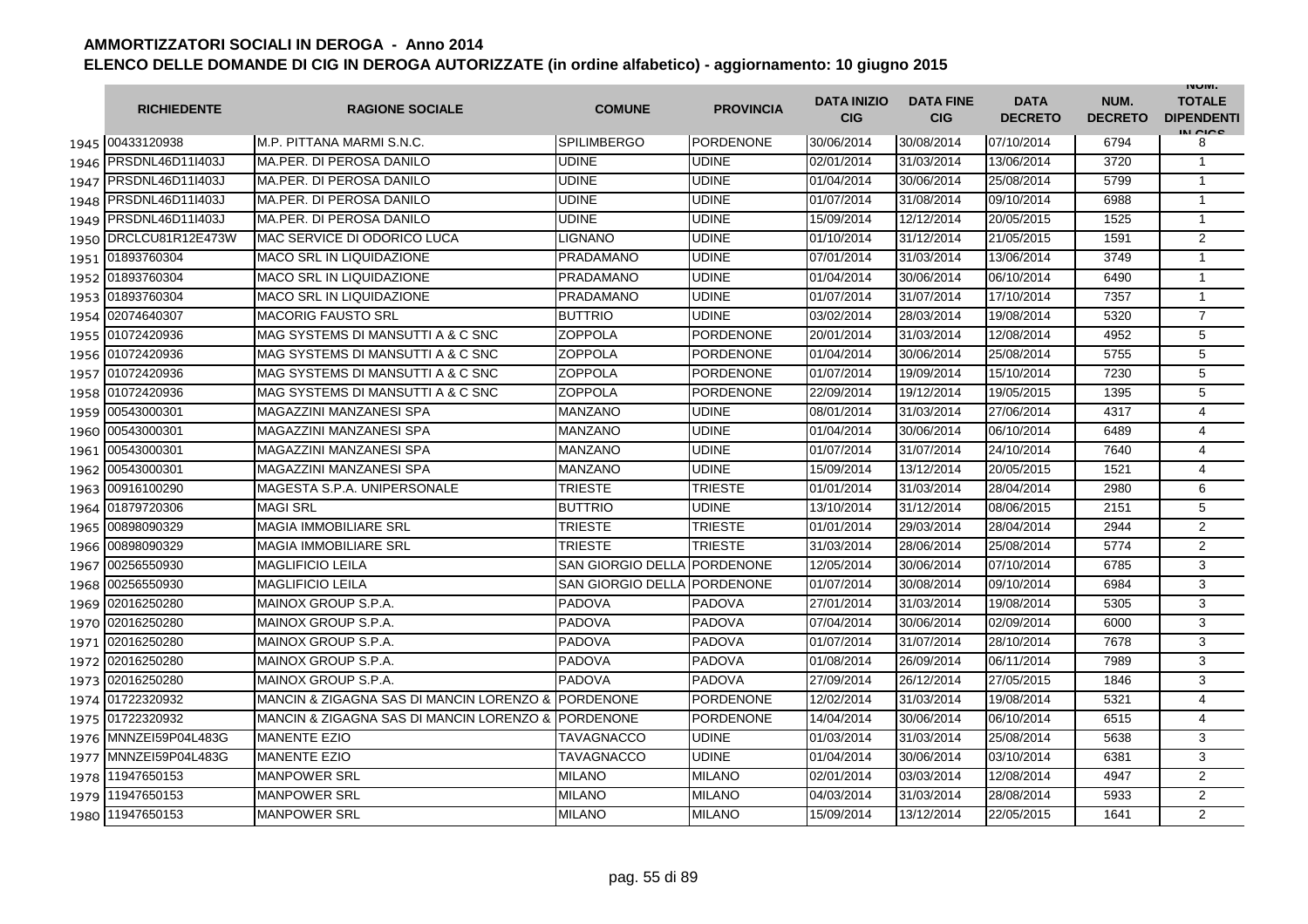|      | <b>RICHIEDENTE</b>    | <b>RAGIONE SOCIALE</b>                   | <b>COMUNE</b>        | <b>PROVINCIA</b> | <b>DATA INIZIO</b><br><b>CIG</b> | <b>DATA FINE</b><br><b>CIG</b> | <b>DATA</b><br><b>DECRETO</b> | NUM.<br><b>DECRETO</b> | <b>INUIVI.</b><br><b>TOTALE</b><br><b>DIPENDENTI</b><br>IN CICS |
|------|-----------------------|------------------------------------------|----------------------|------------------|----------------------------------|--------------------------------|-------------------------------|------------------------|-----------------------------------------------------------------|
|      | 1981 11947650153      | <b>MANPOWER SRL</b>                      | <b>MILANO</b>        | <b>MILANO</b>    | 06/10/2014                       | 13/12/2014                     | 09/06/2015                    | 2253                   | 3                                                               |
|      | 1982 01196880320      | MANSUTTI AUTO S.R.L.                     | <b>TRIESTE</b>       | <b>TRIESTE</b>   | 27/01/2014                       | 31/03/2014                     | 27/06/2014                    | 4313                   | 8                                                               |
|      | 1983 01196880320      | MANSUTTI AUTO S.R.L.                     | TRIESTE              | <b>TRIESTE</b>   | 01/04/2014                       | 30/06/2014                     | 25/08/2014                    | 5571                   | 8                                                               |
|      | 1984 01196880320      | <b>MANSUTTI AUTO S.R.L.</b>              | TRIESTE              | <b>TRIESTE</b>   | 01/07/2014                       | 26/09/2014                     | 15/10/2014                    | 7232                   | $\overline{7}$                                                  |
|      | 1985 01196880320      | <b>MANSUTTI AUTO S.R.L</b>               | TRIESTE              | <b>TRIESTE</b>   | 17/10/2014                       | 31/12/2014                     | 08/06/2015                    | 2141                   | $\overline{7}$                                                  |
|      | 1986 MNSGPT54D17L483S | <b>MANSUTTI GIANPIETRO</b>               | <b>TRICESIMO</b>     | <b>UDINE</b>     | 24/02/2014                       | 31/03/2014                     | 22/08/2014                    | 5506                   | 3                                                               |
| 1987 | MNSGPT54D17L483S      | <b>MANSUTTI GIANPIETRO</b>               | <b>TRICESIMO</b>     | <b>UDINE</b>     | 01/04/2014                       | 30/06/2014                     | 26/08/2014                    | 5848                   | 3                                                               |
| 1988 | MNSGPT54D17L483S      | <b>MANSUTTI GIANPIETRO</b>               | <b>TRICESIMO</b>     | <b>UDINE</b>     | 01/07/2014                       | 31/07/2014                     | 22/10/2014                    | 7519                   | 3                                                               |
| 1989 | MNSGPT54D17L483S      | <b>MANSUTTI GIANPIETRO</b>               | <b>TRICESIMO</b>     | <b>UDINE</b>     | 01/09/2014                       | 30/09/2014                     | 14/05/2015                    | 1151                   | 3                                                               |
| 1990 | MNSGPT54D17L483S      | <b>MANSUTTI GIANPIETRO</b>               | <b>TRICESIMO</b>     | <b>UDINE</b>     | 01/10/2014                       | 31/12/2014                     | 26/05/2015                    | 1814                   | 3                                                               |
| 1991 | MNZFLV57R23I403P      | <b>MANZON FLAVIO</b>                     | <b>FIUME VENETO</b>  | <b>PORDENONE</b> | 07/01/2014                       | 31/03/2014                     | 13/06/2014                    | 3789                   | 10                                                              |
| 1992 | MNZFLV57R23I403P      | <b>MANZON FLAVIO</b>                     | <b>FIUME VENETO</b>  | <b>PORDENONE</b> | 01/04/2014                       | 30/06/2014                     | 03/10/2014                    | 6394                   | 8                                                               |
|      | 1993 MNZFLV57R23I403P | <b>MANZON FLAVIO</b>                     | <b>FIUME VENETO</b>  | <b>PORDENONE</b> | 01/07/2014                       | 06/09/2014                     | 13/10/2014                    | 7130                   | 8                                                               |
|      | 1994 MNZFLV57R23I403P | <b>MANZON FLAVIO</b>                     | <b>FIUME VENETO</b>  | <b>PORDENONE</b> | 08/09/2014                       | 06/12/2014                     | 19/05/2015                    | 1424                   | 10                                                              |
|      | 1995 01189840935      | <b>MANZON S.R.L.</b>                     | <b>FIUME VENETO</b>  | <b>PORDENONE</b> | 17/02/2014                       | 31/03/2014                     | 22/08/2014                    | 5444                   | $\overline{2}$                                                  |
|      | 1996 01189840935      | MANZON S.R.L.                            | <b>FIUME VENETO</b>  | PORDENONE        | 01/04/2014                       | 30/06/2014                     | 06/10/2014                    | 6504                   | $\mathbf{2}$                                                    |
|      | 1997 01189840935      | <b>MANZON S.R.L.</b>                     | <b>FIUME VENETO</b>  | <b>PORDENONE</b> | 01/07/2014                       | 30/09/2014                     | 22/10/2014                    | 7544                   | 2                                                               |
| 1998 | 00214560930           | MARCHIO' S.N.C. DI MARCHIO' SILVANO & C. | <b>FONTANAFREDDA</b> | <b>PORDENONE</b> | 17/02/2014                       | 31/03/2014                     | 20/08/2014                    | 5410                   | 3                                                               |
| 1999 | 00214560930           | MARCHIO' S.N.C. DI MARCHIO' SILVANO & C. | <b>FONTANAFREDDA</b> | <b>PORDENONE</b> | 01/04/2014                       | 30/06/2014                     | 03/10/2014                    | 6383                   | 3                                                               |
| 2000 | 00214560930           | MARCHIO' S.N.C. DI MARCHIO' SILVANO & C. | FONTANAFREDDA        | <b>PORDENONE</b> | 01/07/2014                       | 30/09/2014                     | 10/10/2014                    | 7037                   | 2                                                               |
|      | 2001 00214560930      | MARCHIO' S.N.C. DI MARCHIO' SILVANO & C. | <b>FONTANAFREDDA</b> | <b>PORDENONE</b> | 01/10/2014                       | 31/12/2014                     | 27/05/2015                    | 1874                   | $\mathbf{2}$                                                    |
| 2002 | MRCNTN47B09C580L      | <b>MARCOLIN ANTONIO</b>                  | <b>TRIESTE</b>       | <b>TRIESTE</b>   | 21/01/2014                       | 31/03/2014                     | 27/06/2014                    | 4271                   | 1                                                               |
| 2003 | 00397460312           | MAR-EST SAS DI SAPIENZA ESTER & C.       | <b>MONFALCONE</b>    | <b>GORIZIA</b>   | 01/10/2014                       | 31/12/2014                     | 09/06/2015                    | 2236                   | 2                                                               |
|      | 2004 01098250317      | <b>MARINARO TRASPORTI SRL</b>            | <b>MONFALCONE</b>    | <b>GORIZIA</b>   | 28/07/2014                       | 30/09/2014                     | 10/11/2014                    | 8086                   | 5                                                               |
|      | 2005 01035050937      | MARIO DEL SAVIO SNC DI DEL SAVIO MANUELE | <b>PORDENONE</b>     | PORDENONE        | 07/01/2014                       | 31/03/2014                     | 28/04/2014                    | 2945                   | 6                                                               |
|      | 2006 01035050937      | MARIO DEL SAVIO SNC DI DEL SAVIO MANUELE | <b>PORDENONE</b>     | <b>PORDENONE</b> | 14/04/2014                       | 30/06/2014                     | 26/08/2014                    | 5893                   | 6                                                               |
|      | 2007 01786370302      | MARKET DI BLAS SNC DI FEDELE GIANNA & C. | <b>GONARS</b>        | <b>UDINE</b>     | 15/09/2014                       | 15/12/2014                     | 19/05/2015                    | 1418                   | $\mathbf{1}$                                                    |
|      | 2008 01224060937      | MARMI E GRANITI DI FILIPUZZI T.          | <b>SPILIMBERGO</b>   | <b>PORDENONE</b> | 17/02/2014                       | 31/03/2014                     | 20/08/2014                    | 5426                   | 8                                                               |
| 2009 | 01224060937           | MARMI E GRANITI DI FILIPUZZI T.          | <b>SPILIMBERGO</b>   | <b>PORDENONE</b> | 22/04/2014                       | 30/06/2014                     | 07/10/2014                    | 6706                   | 8                                                               |
|      | 2010 01224060937      | MARMI E GRANITI DI FILIPUZZI T.          | <b>SPILIMBERGO</b>   | <b>PORDENONE</b> | 01/07/2014                       | 31/07/2014                     | 22/10/2014                    | 7523                   | 8                                                               |
| 2011 | 00517290938           | MARMI E GRANITI S.R.L. DI ROS & ROVER    | <b>SACILE</b>        | <b>PORDENONE</b> | 01/10/2014                       | 27/12/2014                     | 29/05/2015                    | 1981                   | 13                                                              |
|      | 2012 01357080934      | <b>MARMO EQUIPE SRL</b>                  | <b>AZZANO DECIMO</b> | <b>PORDENONE</b> | 23/01/2014                       | 31/03/2014                     | 13/08/2014                    | 5033                   | 4                                                               |
|      | 2013 MRRCRD50T15D810R | <b>MARROCCO CORRADO</b>                  | SAVOGNA D'ISONZO     | <b>GORIZIA</b>   | 01/01/2014                       | 31/03/2014                     | 13/06/2014                    | 3809                   | 9                                                               |
|      | 2014 MRRCRD50T15D810R | MARROCCO CORRADO                         | SAVOGNA D'ISONZO     | <b>GORIZIA</b>   | 01/04/2014                       | 30/06/2014                     | 25/08/2014                    | 5738                   | 9                                                               |
|      | 2015 01223200930      | <b>MARSON DANILO E FIGLI SNC</b>         | PASIANO DI           | PORDENONE        | 14/07/2014                       | 30/09/2014                     | 04/11/2014                    | 7871                   | 4                                                               |
|      | 2016 01223200930      | <b>MARSON DANILO E FIGLI SNC</b>         | PASIANO DI           | <b>PORDENONE</b> | 01/10/2014                       | 31/12/2014                     | 26/05/2015                    | 1833                   | 4                                                               |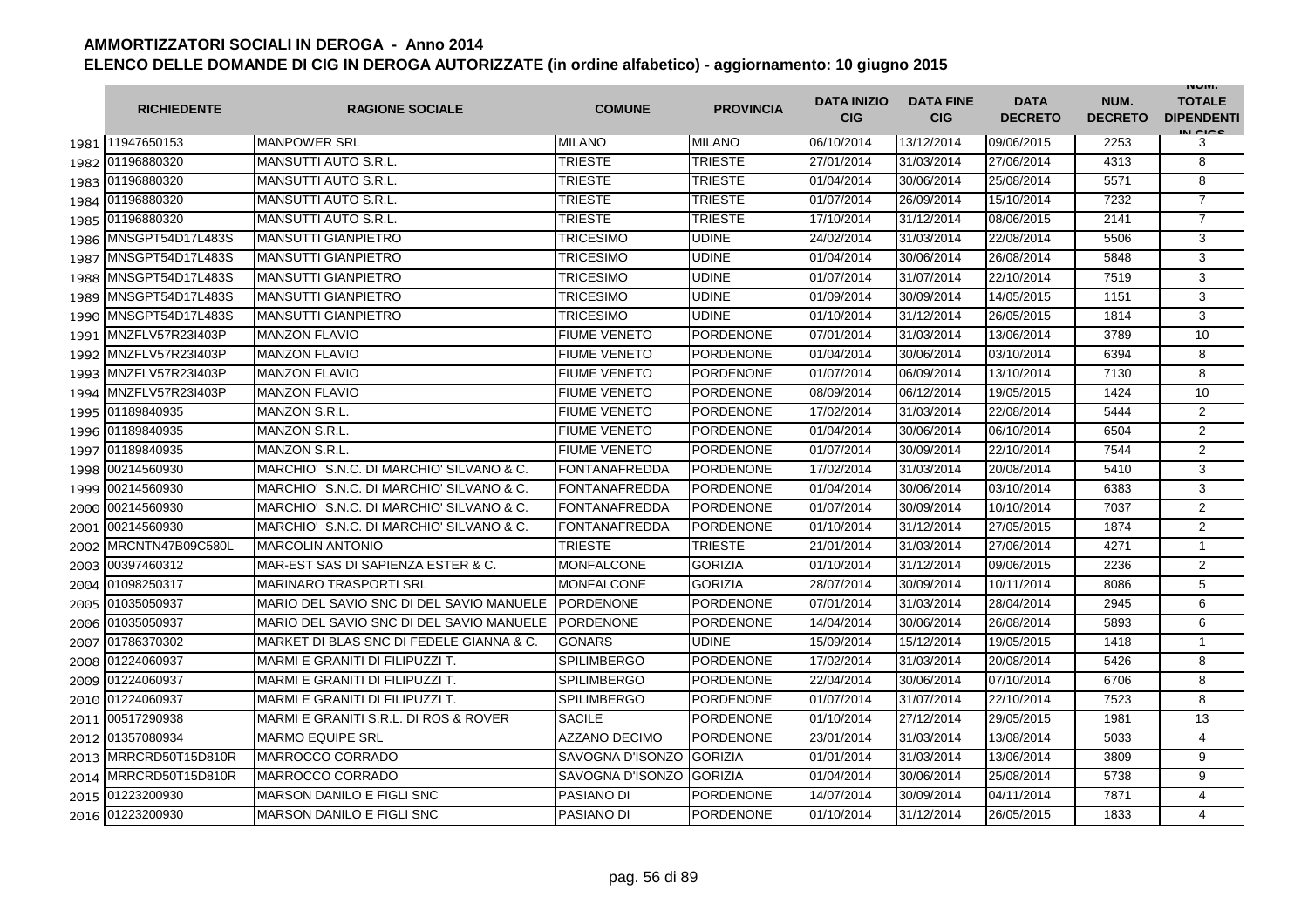|      | <b>RICHIEDENTE</b>    | <b>RAGIONE SOCIALE</b>                    | <b>COMUNE</b>            | <b>PROVINCIA</b> | <b>DATA INIZIO</b><br><b>CIG</b> | <b>DATA FINE</b><br><b>CIG</b> | <b>DATA</b><br><b>DECRETO</b> | NUM.<br><b>DECRETO</b> | <b>INUIVI.</b><br><b>TOTALE</b><br><b>DIPENDENTI</b><br>IN CICS |
|------|-----------------------|-------------------------------------------|--------------------------|------------------|----------------------------------|--------------------------------|-------------------------------|------------------------|-----------------------------------------------------------------|
|      | 2017 MRTSFN63M24G888K | <b>MARTIN STEFANO</b>                     | PORDENONE                | <b>PORDENONE</b> | 05/05/2014                       | 30/06/2014                     | 07/10/2014                    | 6738                   | 4                                                               |
|      | 2018 MRTSFN63M24G888K | <b>MARTIN STEFANO</b>                     | PORDENONE                | <b>PORDENONE</b> | 15/10/2014                       | 31/12/2014                     | 08/06/2015                    | 2159                   | $\overline{4}$                                                  |
|      | 2019 02406420303      | <b>MASE' SRL</b>                          | <b>MILANO</b>            | <b>MILANO</b>    | 07/01/2014                       | 31/03/2014                     | 19/08/2014                    | 5290                   | 10                                                              |
|      | 2020 02406420303      | <b>MASE' SRL</b>                          | <b>MILANO</b>            | <b>MILANO</b>    | 01/04/2014                       | 30/06/2014                     | 06/10/2014                    | 6534                   | 6                                                               |
|      | 2021 02406420303      | <b>MASE' SRL</b>                          | MILANO                   | <b>MILANO</b>    | 01/07/2014                       | 30/09/2014                     | 07/11/2014                    | 8029                   | 6                                                               |
|      | 2022 MSTRMO42C21F760Q | <b>MASETTI ROMEO</b>                      | <b>UDINE</b>             | <b>UDINE</b>     | 20/01/2014                       | 31/03/2014                     | 14/08/2014                    | 5135                   | $\mathbf{1}$                                                    |
|      | 2023 MSNNGL52T20H891G | <b>MASON ANGELO TESSITURA MAGLIARIA</b>   | <b>SAN GIORGIO DELLA</b> | <b>PORDENONE</b> | 22/01/2014                       | 31/03/2014                     | 27/06/2014                    | 4284                   | $\mathbf{1}$                                                    |
|      | 2024 MTTPMR59H07Z133K | <b>MATTIUSSI PAOLO MARCO</b>              | TAVAGNACCO               | <b>UDINE</b>     | 01/10/2014                       | 31/12/2014                     | 08/06/2015                    | 2170                   | $\overline{2}$                                                  |
| 2025 | 03472640170           | MAW MEN AT WORK SPA                       | <b>BRESCIA</b>           | <b>BRESCIA</b>   | 31/01/2014                       | 31/03/2014                     | 19/08/2014                    | 5304                   | $\mathbf{1}$                                                    |
| 2026 | 01040830307           | <b>MAXISCONTO SRL</b>                     | <b>MANZANO</b>           | <b>UDINE</b>     | 10/03/2014                       | 31/03/2014                     | 22/08/2014                    | 5492                   | $\overline{2}$                                                  |
| 2027 | 01462850932           | MECCANICHE DEL MISTRO SRL                 | MANIAGO                  | <b>PORDENONE</b> | 01/04/2014                       | 30/04/2014                     | 06/10/2014                    | 6562                   | $\mathbf{1}$                                                    |
| 2028 | 01462850932           | MECCANICHE DEL MISTRO SRL                 | MANIAGO                  | <b>PORDENONE</b> | 05/05/2014                       | 28/06/2014                     | 07/10/2014                    | 6811                   | 2                                                               |
|      | 2029 01462850932      | MECCANICHE DEL MISTRO SRL                 | <b>MANIAGO</b>           | <b>PORDENONE</b> | 01/07/2014                       | 30/09/2014                     | 24/10/2014                    | 7641                   | $\overline{2}$                                                  |
|      | 2030 01462850932      | MECCANICHE DEL MISTRO SRL                 | <b>MANIAGO</b>           | <b>PORDENONE</b> | 06/10/2014                       | 24/12/2014                     | 08/06/2015                    | 2147                   | $\overline{4}$                                                  |
|      | 2031 CNDGNN56L05G224S | MED. I. SERVICE DI CANDIOTTO GIOVANNI     | <b>DUINO-AURISINA</b>    | <b>TRIESTE</b>   | 19/02/2014                       | 31/03/2014                     | 20/08/2014                    | 5349                   | $\mathbf{1}$                                                    |
| 2032 | CNDGNN56L05G224S      | MED. I. SERVICE DI CANDIOTTO GIOVANNI     | DUINO-AURISINA           | <b>TRIESTE</b>   | 03/04/2014                       | 30/06/2014                     | 25/08/2014                    | 5596                   | 1                                                               |
| 2033 | CNDGNN56L05G224S      | MED. I. SERVICE DI CANDIOTTO GIOVANNI     | <b>DUINO-AURISINA</b>    | <b>TRIESTE</b>   | 01/10/2014                       | 31/12/2014                     | 19/05/2015                    | 1407                   | $\mathbf{1}$                                                    |
|      | 2034 01021050321      | <b>MEDIALABOR SRL</b>                     | <b>TRIESTE</b>           | <b>TRIESTE</b>   | 05/05/2014                       | 30/06/2014                     | 08/10/2014                    | 6860                   | $\overline{2}$                                                  |
|      | 2035 01021050321      | <b>MEDIALABOR SRL</b>                     | TRIESTE                  | <b>TRIESTE</b>   | 01/07/2014                       | 30/09/2014                     | 31/10/2014                    | 7801                   | $\overline{2}$                                                  |
| 2036 | 01021050321           | <b>MEDIALABOR SRL</b>                     | <b>TRIESTE</b>           | <b>TRIESTE</b>   | 01/10/2014                       | 27/12/2014                     | 28/05/2015                    | 1911                   | $\overline{2}$                                                  |
|      | 2037 01569770934      | <b>MEDVED GROUP SRL</b>                   | <b>AZZANO DECIMO</b>     | <b>PORDENONE</b> | 01/07/2014                       | 30/09/2014                     | 24/10/2014                    | 7573                   | $\overline{2}$                                                  |
| 2038 | 00596440933           | MEGASPRAY DI DUS P. & C. SAS              | <b>PRATA DI</b>          | <b>PORDENONE</b> | 13/01/2014                       | 31/03/2014                     | 13/06/2014                    | 3731                   | 1                                                               |
| 2039 | 00596440933           | MEGASPRAY DI DUS P. & C. SAS              | PRATA DI                 | <b>PORDENONE</b> | 01/04/2014                       | 30/06/2014                     | 06/10/2014                    | 6506                   | $\mathbf{1}$                                                    |
|      | 2040 00596440933      | MEGASPRAY DI DUS P. & C. SAS              | PRATA DI                 | PORDENONE        | 01/07/2014                       | 12/09/2014                     | 23/10/2014                    | 7549                   | $\mathbf{1}$                                                    |
|      | 2041 00596440933      | MEGASPRAY DI DUS P. & C. SAS              | <b>PRATA DI</b>          | <b>PORDENONE</b> | 22/09/2014                       | 21/12/2014                     | 18/05/2015                    | 1322                   | $\mathbf{1}$                                                    |
| 2042 | 02100680301           | MEJA SOC. COOP. A R.L                     | <b>MANZANO</b>           | <b>UDINE</b>     | 01/04/2014                       | 30/06/2014                     | 02/09/2014                    | 6014                   | $\overline{2}$                                                  |
| 2043 | 00078760931           | MERCURY SNC DI DEL BEN                    | MANIAGO                  | <b>PORDENONE</b> | 13/01/2014                       | 31/03/2014                     | 12/08/2014                    | 4975                   | 5                                                               |
|      | 2044 00078760931      | MERCURY SNC DI DEL BEN                    | MANIAGO                  | <b>PORDENONE</b> | 12/05/2014                       | 30/06/2014                     | 10/10/2014                    | 7012                   | 5                                                               |
| 2045 | 00078760931           | MERCURY SNC DI DEL BEN                    | <b>MANIAGO</b>           | <b>PORDENONE</b> | 01/10/2014                       | 31/12/2014                     | 28/05/2015                    | 1924                   | 5                                                               |
|      | 2046 01972150302      | <b>MESTIERI &amp; MESTIERI SOC. COOP.</b> | <b>MILANO</b>            | <b>MILANO</b>    | 01/01/2014                       | 31/03/2014                     | 13/06/2014                    | 3773                   | 39                                                              |
| 2047 | 01972150302           | MESTIERI & MESTIERI SOC. COOP.            | <b>MILANO</b>            | <b>MILANO</b>    | 06/02/2014                       | 31/03/2014                     | 28/08/2014                    | 5921                   | 3                                                               |
| 2048 | 01972150302           | <b>MESTIERI &amp; MESTIERI SOC. COOP.</b> | MILANO                   | <b>MILANO</b>    | 01/04/2014                       | 30/06/2014                     | 02/09/2014                    | 6019                   | 18                                                              |
| 2049 | 01972150302           | <b>MESTIERI &amp; MESTIERI SOC. COOP.</b> | <b>MILANO</b>            | <b>MILANO</b>    | 01/07/2014                       | 31/08/2014                     | 17/10/2014                    | 7349                   | 21                                                              |
|      | 2050 01972150302      | MESTIERI & MESTIERI SOC. COOP.            | <b>MILANO</b>            | <b>MILANO</b>    | 01/09/2014                       | 30/11/2014                     | 14/05/2015                    | 1227                   | 35                                                              |
|      | 2051 01678400936      | <b>METAL MONTAGGI S.R.L.</b>              | MORSANO AL               | <b>PORDENONE</b> | 01/04/2014                       | 07/06/2014                     | 25/08/2014                    | 5725                   | $\mathbf{1}$                                                    |
|      | 2052 01678400936      | METAL MONTAGGI S.R.L.                     | <b>MORSANO AL</b>        | <b>PORDENONE</b> | 09/06/2014                       | 30/06/2014                     | 08/10/2014                    | 6886                   | $\mathbf{1}$                                                    |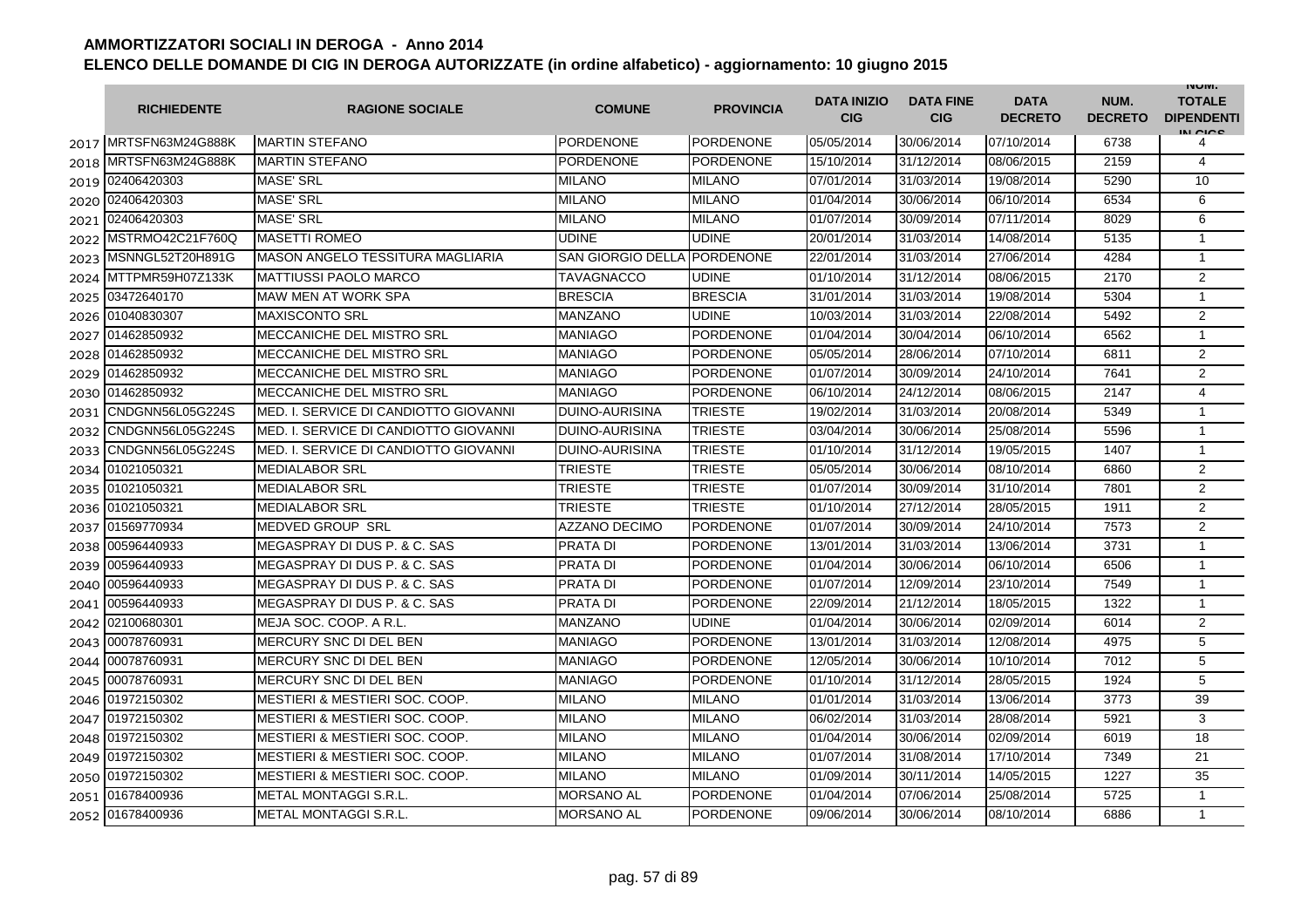|      | <b>RICHIEDENTE</b>    | <b>RAGIONE SOCIALE</b>                  | <b>COMUNE</b>              | <b>PROVINCIA</b> | <b>DATA INIZIO</b><br><b>CIG</b> | <b>DATA FINE</b><br><b>CIG</b> | <b>DATA</b><br><b>DECRETO</b> | NUM.<br><b>DECRETO</b> | <b>INUIVI.</b><br><b>TOTALE</b><br><b>DIPENDENTI</b><br>IN CICE |
|------|-----------------------|-----------------------------------------|----------------------------|------------------|----------------------------------|--------------------------------|-------------------------------|------------------------|-----------------------------------------------------------------|
|      | 2053 01678400936      | METAL MONTAGGI S.R.L.                   | <b>MORSANO AL</b>          | <b>PORDENONE</b> | 01/07/2014                       | 06/09/2014                     | 10/10/2014                    | 7054                   |                                                                 |
|      | 2054 02077030308      | METAL SERVICE SAS DI BRUNATO OSCAR & C. | SAN GIORGIO DI             | <b>UDINE</b>     | 13/01/2014                       | 31/03/2014                     | 14/08/2014                    | 5091                   | 5                                                               |
|      | 2055 02077030308      | METAL SERVICE SAS DI BRUNATO OSCAR & C. | SAN GIORGIO DI             | <b>UDINE</b>     | 01/04/2014                       | 30/06/2014                     | 06/10/2014                    | 6565                   | $\overline{4}$                                                  |
|      | 2056 02077030308      | METAL SERVICE SAS DI BRUNATO OSCAR & C. | SAN GIORGIO DI             | <b>UDINE</b>     | 01/10/2014                       | 31/12/2014                     | 26/05/2015                    | 1805                   | 4                                                               |
|      | 2057 00232910935      | METALFERRAMENTA SPA                     | <b>SAN VITO AL</b>         | <b>PORDENONE</b> | 19/05/2014                       | 30/06/2014                     | 07/10/2014                    | 6829                   | 25                                                              |
|      | 2058 01872590300      | <b>METALSED SNC</b>                     | <b>REMANZACCO</b>          | <b>UDINE</b>     | 24/02/2014                       | 31/03/2014                     | 20/08/2014                    | 5417                   | 9                                                               |
|      | 2059 MTRRCR61D28F356E | <b>METERC RICCARDO</b>                  | PALMANOVA                  | <b>UDINE</b>     | 13/01/2014                       | 31/03/2014                     | 13/08/2014                    | 5009                   | 3                                                               |
|      | 2060 MTRRCR61D28F356E | <b>METERC RICCARDO</b>                  | PALMANOVA                  | <b>UDINE</b>     | 01/04/2014                       | 30/06/2014                     | 25/08/2014                    | 5720                   | 3                                                               |
|      | 2061 MTRRCR61D28F356E | <b>METERC RICCARDO</b>                  | PALMANOVA                  | <b>UDINE</b>     | 01/07/2014                       | 03/08/2014                     | 13/10/2014                    | 7137                   | 2                                                               |
|      | 2062 MTRRCR61D28F356E | <b>METERC RICCARDO</b>                  | PALMANOVA                  | <b>UDINE</b>     | 01/09/2014                       | 30/11/2014                     | 18/05/2015                    | 1281                   | $\overline{2}$                                                  |
| 2063 | 01250240247           | <b>METRO' SRL</b>                       | CADONEGHE                  | <b>PADOVA</b>    | 07/01/2014                       | 31/03/2014                     | 27/06/2014                    | 4230                   | 3                                                               |
| 2064 | 01250240247           | <b>METRO' SRL</b>                       | CADONEGHE                  | <b>PADOVA</b>    | 01/04/2014                       | 30/06/2014                     | 25/08/2014                    | 5789                   | 3                                                               |
| 2065 | 01250240247           | <b>METRO' SRL</b>                       | CADONEGHE                  | <b>PADOVA</b>    | 01/07/2014                       | 06/09/2014                     | 17/10/2014                    | 7353                   | 3                                                               |
| 2066 | 01250240247           | <b>METRO' SRL</b>                       | CERVIGNANO DEL             | <b>UDINE</b>     | 07/09/2014                       | 06/12/2014                     | 14/05/2015                    | 1202                   | 3                                                               |
| 2067 | MCHRCH77A17G284H      | <b>MICHELIN ERICH</b>                   | AQUILEIA                   | <b>UDINE</b>     | 03/02/2014                       | 31/03/2014                     | 19/08/2014                    | 5335                   | $\mathbf{1}$                                                    |
| 2068 | MCHRCH77A17G284H      | <b>MICHELIN ERICH</b>                   | AQUILEIA                   | <b>UDINE</b>     | 01/04/2014                       | 30/06/2014                     | 26/08/2014                    | 5866                   | $\mathbf{1}$                                                    |
|      | 2069 MCHRCH77A17G284H | IMICHELIN ERICH                         | AQUILEIA                   | <b>UDINE</b>     | 01/07/2014                       | 31/07/2014                     | 30/10/2014                    | 7745                   | $\mathbf{1}$                                                    |
|      | 2070 00496010315      | MICRA SRL DI PUPIN AMOS E RUBEN         | ROMANS D'ISONZO            | <b>GORIZIA</b>   | 20/01/2014                       | 31/03/2014                     | 27/06/2014                    | 4319                   | $\mathbf{1}$                                                    |
|      | 2071 00496010315      | MICRA SRL DI PUPIN AMOS E RUBEN         | ROMANS D'ISONZO            | <b>GORIZIA</b>   | 01/04/2014                       | 30/06/2014                     | 06/10/2014                    | 6498                   | $\mathbf{1}$                                                    |
|      | 2072 00496010315      | MICRA SRL DI PUPIN AMOS E RUBEN         | ROMANS D'ISONZO            | <b>GORIZIA</b>   | 01/07/2014                       | 31/08/2014                     | 15/10/2014                    | 7240                   | 1                                                               |
|      | 2073 MGLMRA55D41I403X | <b>MIGLIORANZA MARIA</b>                | SESTO AL REGHENA PORDENONE |                  | 20/01/2014                       | 31/03/2014                     | 14/08/2014                    | 5092                   | 1                                                               |
|      | 2074 MGLMRA55D41I403X | <b>MIGLIORANZA MARIA</b>                | SESTO AL REGHENA PORDENONE |                  | 01/04/2014                       | 30/06/2014                     | 25/08/2014                    | 5608                   | $\mathbf{1}$                                                    |
|      | 2075 MGLMRA55D41I403X | <b>MIGLIORANZA MARIA</b>                | SESTO AL REGHENA PORDENONE |                  | 01/08/2014                       | 30/09/2014                     | 04/11/2014                    | 7912                   | 1                                                               |
| 2076 | 00796130326           | <b>MILAN TUL SNC</b>                    | <b>SAN DORLIGO</b>         | <b>TRIESTE</b>   | 08/01/2014                       | 31/03/2014                     | 13/06/2014                    | 3795                   | 1                                                               |
| 2077 | 00796130326           | <b>MILAN TUL SNC</b>                    | <b>SAN DORLIGO</b>         | <b>TRIESTE</b>   | 01/04/2014                       | 30/06/2014                     | 03/10/2014                    | 6439                   | $\mathbf{1}$                                                    |
| 2078 | 00796130326           | <b>MILAN TUL SNC</b>                    | SAN DORLIGO                | <b>TRIESTE</b>   | 01/07/2014                       | 31/08/2014                     | 10/10/2014                    | 7092                   | 1                                                               |
| 2079 | 00796130326           | <b>MILAN TUL SNC</b>                    | SAN DORLIGO                | <b>TRIESTE</b>   | 01/09/2014                       | 30/11/2014                     | 14/05/2015                    | 1143                   | $\mathbf{1}$                                                    |
|      | 2080 02675560300      | <b>MILLIMETRO SRL</b>                   | <b>CAMPOFORMIDO</b>        | <b>UDINE</b>     | 01/07/2014                       | 30/09/2014                     | 30/10/2014                    | 7753                   | 2                                                               |
|      | 2081 00446000937      | MINATEL IMPIANTI DI MINATEL R. & C. SNC | <b>SAN VITO AL</b>         | <b>PORDENONE</b> | 03/03/2014                       | 31/03/2014                     | 22/08/2014                    | 5508                   | $\overline{2}$                                                  |
|      | 2082 01349210300      | <b>MININ SRL</b>                        | <b>PORPETTO</b>            | <b>UDINE</b>     | 02/01/2014                       | 31/03/2014                     | 27/06/2014                    | 4311                   | 28                                                              |
|      | 2083 01349210300      | <b>MININ SRL</b>                        | PORPETTO                   | <b>UDINE</b>     | 01/04/2014                       | 30/06/2014                     | 03/09/2014                    | 6038                   | 28                                                              |
|      | 2084 01349210300      | <b>MININ SRL</b>                        | PORPETTO                   | <b>UDINE</b>     | 15/07/2014                       | 09/08/2014                     | 06/11/2014                    | 7998                   | 29                                                              |
|      | 2085 01349210300      | <b>MININ SRL</b>                        | PORPETTO                   | <b>UDINE</b>     | 26/08/2014                       | 20/09/2014                     | 12/11/2014                    | 8175                   | 29                                                              |
|      | 2086 01349210300      | <b>MININ SRL</b>                        | PORPETTO                   | <b>UDINE</b>     | 01/10/2014                       | 31/12/2014                     | 28/05/2015                    | 1937                   | 29                                                              |
|      | 2087 01844680304      | MININI & C. SRL SOCIETÀ UNIPERSONALE    | CASSACCO                   | <b>UDINE</b>     | 01/10/2014                       | 31/12/2014                     | 28/05/2015                    | 1907                   | 20                                                              |
|      | 2088 MIOLCU59T12A530C | <b>MIO LUCIO</b>                        | <b>AZZANO DECIMO</b>       | <b>PORDENONE</b> | 21/07/2014                       | 30/09/2014                     | 28/10/2014                    | 7716                   | 9                                                               |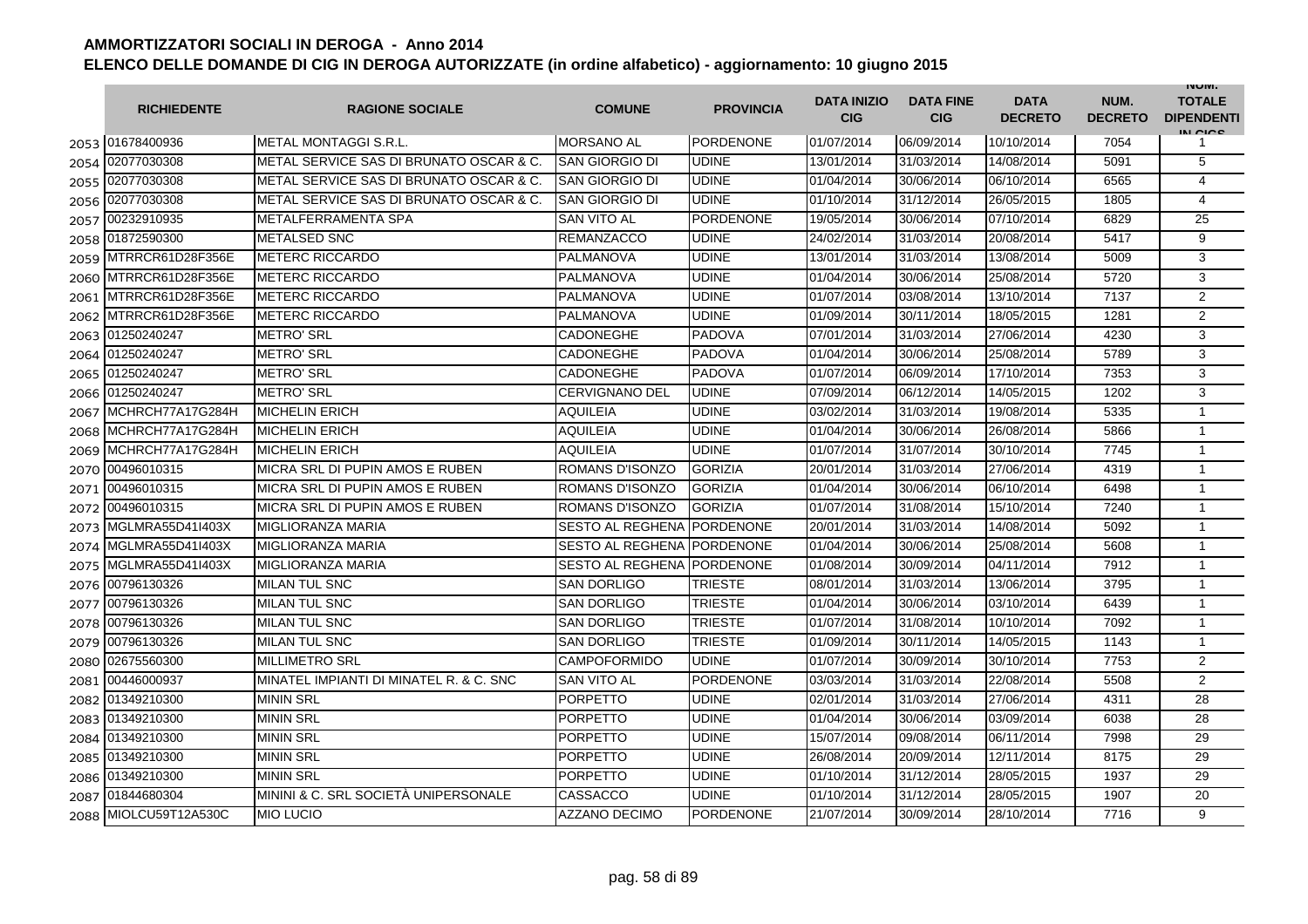|      | <b>RICHIEDENTE</b>    | <b>RAGIONE SOCIALE</b>                  | <b>COMUNE</b>        | <b>PROVINCIA</b> | <b>DATA INIZIO</b><br><b>CIG</b> | <b>DATA FINE</b><br><b>CIG</b> | <b>DATA</b><br><b>DECRETO</b> | NUM.<br><b>DECRETO</b> | <b>INUIVI.</b><br><b>TOTALE</b><br><b>DIPENDENTI</b><br>IN CICS |
|------|-----------------------|-----------------------------------------|----------------------|------------------|----------------------------------|--------------------------------|-------------------------------|------------------------|-----------------------------------------------------------------|
|      | 2089 MIOLCU59T12A530C | <b>MIO LUCIO</b>                        | <b>AZZANO DECIMO</b> | <b>PORDENONE</b> | 06/10/2014                       | 31/12/2014                     | 08/06/2015                    | 2158                   | 4                                                               |
|      | 2090 00272080300      | <b>MIOTTI SERGIO &amp; C.SNC</b>        | <b>PREMARIACCO</b>   | <b>UDINE</b>     | 13/01/2014                       | 31/03/2014                     | 13/06/2014                    | 3787                   | $\mathbf{1}$                                                    |
|      | 2091 00272080300      | <b>MIOTTI SERGIO &amp; C.SNC</b>        | <b>PREMARIACCO</b>   | <b>UDINE</b>     | 01/04/2014                       | 30/06/2014                     | 25/08/2014                    | 5754                   | 1                                                               |
|      | 2092 01136500327      | MIT CLIMSERVICE S.N.C. DI F. E D.       | <b>TRIESTE</b>       | <b>TRIESTE</b>   | 16/01/2014                       | 31/03/2014                     | 27/06/2014                    | 4288                   | 2                                                               |
|      | 2093 01136500327      | MIT CLIMSERVICE S.N.C. DI F. E D.       | <b>TRIESTE</b>       | <b>TRIESTE</b>   | 01/04/2014                       | 30/06/2014                     | 25/08/2014                    | 5724                   | $\overline{2}$                                                  |
|      | 2094 01136500327      | MIT CLIMSERVICE S.N.C. DI F. E D.       | TRIESTE              | <b>TRIESTE</b>   | 01/07/2014                       | 15/09/2014                     | 08/10/2014                    | 6964                   | $\overline{2}$                                                  |
|      | 2095 01136500327      | MIT CLIMSERVICE S.N.C. DI F. E D.       | TRIESTE              | <b>TRIESTE</b>   | 16/09/2014                       | 15/12/2014                     | 18/05/2015                    | 1304                   | $\overline{2}$                                                  |
|      | 2096 01810720308      | <b>MITI 2 SRL</b>                       | <b>BUTTRIO</b>       | <b>UDINE</b>     | 02/01/2014                       | 31/03/2014                     | 13/06/2014                    | 3746                   | $\mathbf{1}$                                                    |
| 2097 | 01810720308           | MITI 2 SRL                              | <b>BUTTRIO</b>       | <b>UDINE</b>     | 01/04/2014                       | 30/06/2014                     | 06/10/2014                    | 6581                   | $\mathbf{1}$                                                    |
| 2098 | 01063610313           | MKAPPA IMMOBILIARE S.R.L.               | <b>GORIZIA</b>       | <b>GORIZIA</b>   | 23/04/2014                       | 30/06/2014                     | 07/10/2014                    | 6691                   | $\mathbf{1}$                                                    |
| 2099 | 01063610313           | MKAPPA IMMOBILIARE S.R.L.               | <b>GORIZIA</b>       | <b>GORIZIA</b>   | 01/07/2014                       | 30/09/2014                     | 10/10/2014                    | 7105                   | $\mathbf{1}$                                                    |
|      | 2100 01564510301      | MOBILIFICIO ARTIGIANO DI MAIERON        | PALUZZA              | <b>UDINE</b>     | 07/01/2014                       | 31/03/2014                     | 27/06/2014                    | 4234                   | 5                                                               |
|      | 2101 01249410935      | <b>MODOLO SRL</b>                       | <b>SACILE</b>        | <b>PORDENONE</b> | 15/09/2014                       | 13/12/2014                     | 19/05/2015                    | 1392                   | 6                                                               |
|      | 2102 02115670305      | <b>MOLINARO MANUFATTI SRL</b>           | POZZUOLO DEL         | <b>UDINE</b>     | 10/02/2014                       | 31/03/2014                     | 20/08/2014                    | 5398                   | 1                                                               |
|      | 2103 MNDDTL67C66Z700B | <b>MONDO DONATELLA</b>                  | <b>MUGGIA</b>        | <b>TRIESTE</b>   | 13/01/2014                       | 31/03/2014                     | 18/08/2014                    | 5247                   | $\mathbf{1}$                                                    |
|      | 2104 MNDDTL67C66Z700B | <b>MONDO DONATELLA</b>                  | MUGGIA               | <b>TRIESTE</b>   | 01/04/2014                       | 30/06/2014                     | 02/09/2014                    | 5994                   | $\mathbf{1}$                                                    |
| 2105 | MNDDTL67C66Z700B      | <b>MONDO DONATELLA</b>                  | <b>MUGGIA</b>        | <b>TRIESTE</b>   | 01/08/2014                       | 30/09/2014                     | 07/11/2014                    | 8028                   | $\mathbf{1}$                                                    |
| 2106 | MNDDTL67C66Z700B      | <b>MONDO DONATELLA</b>                  | MUGGIA               | <b>TRIESTE</b>   | 01/10/2014                       | 31/12/2014                     | 27/05/2015                    | 1844                   | $\mathbf{1}$                                                    |
| 2107 | 01098910324           | <b>MONTICOLO SERGIO</b>                 | TRIESTE              | <b>TRIESTE</b>   | 23/07/2014                       | 30/09/2014                     | 07/11/2014                    | 8005                   | 9                                                               |
| 2108 | 01098910324           | <b>MONTICOLO SERGIO</b>                 | TRIESTE              | <b>TRIESTE</b>   | 08/10/2014                       | 31/12/2014                     | 25/05/2015                    | 1731                   | 9                                                               |
| 2109 | MRNMCM76P28L872R      | <b>MORANDINI MIRCO MATTEO</b>           | REMANZACCO           | <b>UDINE</b>     | 20/01/2014                       | 31/03/2014                     | 14/08/2014                    | 5131                   | $\mathbf{1}$                                                    |
| 2110 | MRNMCM76P28L872R      | <b>MORANDINI MIRCO MATTEO</b>           | <b>REMANZACCO</b>    | <b>UDINE</b>     | 01/04/2014                       | 30/06/2014                     | 06/10/2014                    | 6495                   | $\mathbf{1}$                                                    |
| 2111 | MRNMCM76P28L872R      | <b>MORANDINI MIRCO MATTEO</b>           | <b>REMANZACCO</b>    | <b>UDINE</b>     | 01/07/2014                       | 31/07/2014                     | 28/10/2014                    | 7691                   | $\mathbf{1}$                                                    |
|      | 2112 MRLFST65R02I403C | MORELLO IMPIANTI DI MORELLO FAUSTO      | <b>ZOPPOLA</b>       | <b>PORDENONE</b> | 01/07/2014                       | 30/09/2014                     | 10/10/2014                    | 7058                   | 3                                                               |
|      | 2113 MRLFST65R02I403C | MORELLO IMPIANTI DI MORELLO FAUSTO      | ZOPPOLA              | <b>PORDENONE</b> | 13/10/2014                       | 31/12/2014                     | 21/05/2015                    | 1592                   | 2                                                               |
|      | 2114 01931340309      | MORENO ELETTRICITA' DI PANTAROTTO VALDO | <b>MOIMACCO</b>      | <b>UDINE</b>     | 01/10/2014                       | 31/12/2014                     | 26/05/2015                    | 1834                   | $\overline{2}$                                                  |
| 2115 | MRTSFN65C09G642N      | <b>MORETTI STEFANO</b>                  | <b>FONTANAFREDDA</b> | <b>PORDENONE</b> | 03/02/2014                       | 31/03/2014                     | 19/08/2014                    | 5334                   | $\mathbf{1}$                                                    |
|      | 2116 MRTSFN65C09G642N | <b>MORETTI STEFANO</b>                  | <b>FONTANAFREDDA</b> | <b>PORDENONE</b> | 10/04/2014                       | 30/06/2014                     | 07/10/2014                    | 6677                   | $\mathbf{1}$                                                    |
| 2117 | MRTSFN65C09G642N      | <b>MORETTI STEFANO</b>                  | <b>FONTANAFREDDA</b> | <b>PORDENONE</b> | 01/09/2014                       | 29/11/2014                     | 14/05/2015                    | 1180                   | $\mathbf{1}$                                                    |
| 2118 | MRNBDR78M24Z160K      | MORINA BEDRI IMPRESA EDILE NY STYLE     | UDINE                | <b>UDINE</b>     | 05/05/2014                       | 30/06/2014                     | 07/10/2014                    | 6821                   | 1                                                               |
| 2119 | MRNBDR78M24Z160K      | MORINA BEDRI IMPRESA EDILE NY STYLE     | <b>UDINE</b>         | <b>UDINE</b>     | 01/07/2014                       | 30/09/2014                     | 04/11/2014                    | 7900                   | $\mathbf{1}$                                                    |
| 2120 | MRODRN42P17G888Y      | <b>MORO ADRIANO</b>                     | CORDENONS            | <b>PORDENONE</b> | 03/02/2014                       | 07/03/2014                     | 18/08/2014                    | 5252                   | $\mathbf{1}$                                                    |
| 2121 | MRODRN42P17G888Y      | <b>MORO ADRIANO</b>                     | CORDENONS            | <b>PORDENONE</b> | 10/03/2014                       | 31/03/2014                     | 25/08/2014                    | 5588                   | $\mathbf{1}$                                                    |
| 2122 | 02692050368           | MORRA COSTRUZIONI SRL - SOCIETA'        | <b>MODENA</b>        | <b>MODENA</b>    | 01/01/2014                       | 29/03/2014                     | 11/06/2014                    | 3625                   | 3                                                               |
|      | 2123 02692050368      | MORRA COSTRUZIONI SRL - SOCIETA'        | MODENA               | <b>MODENA</b>    | 31/03/2014                       | 28/06/2014                     | 06/10/2014                    | 6505                   | 3                                                               |
|      | 2124 01803300308      | MORSANUTTO SNC DI MORSANUTTO MAURIZIO   | LIGNANO              | <b>UDINE</b>     | 01/09/2014                       | 30/11/2014                     | 15/05/2015                    | 1235                   | 3                                                               |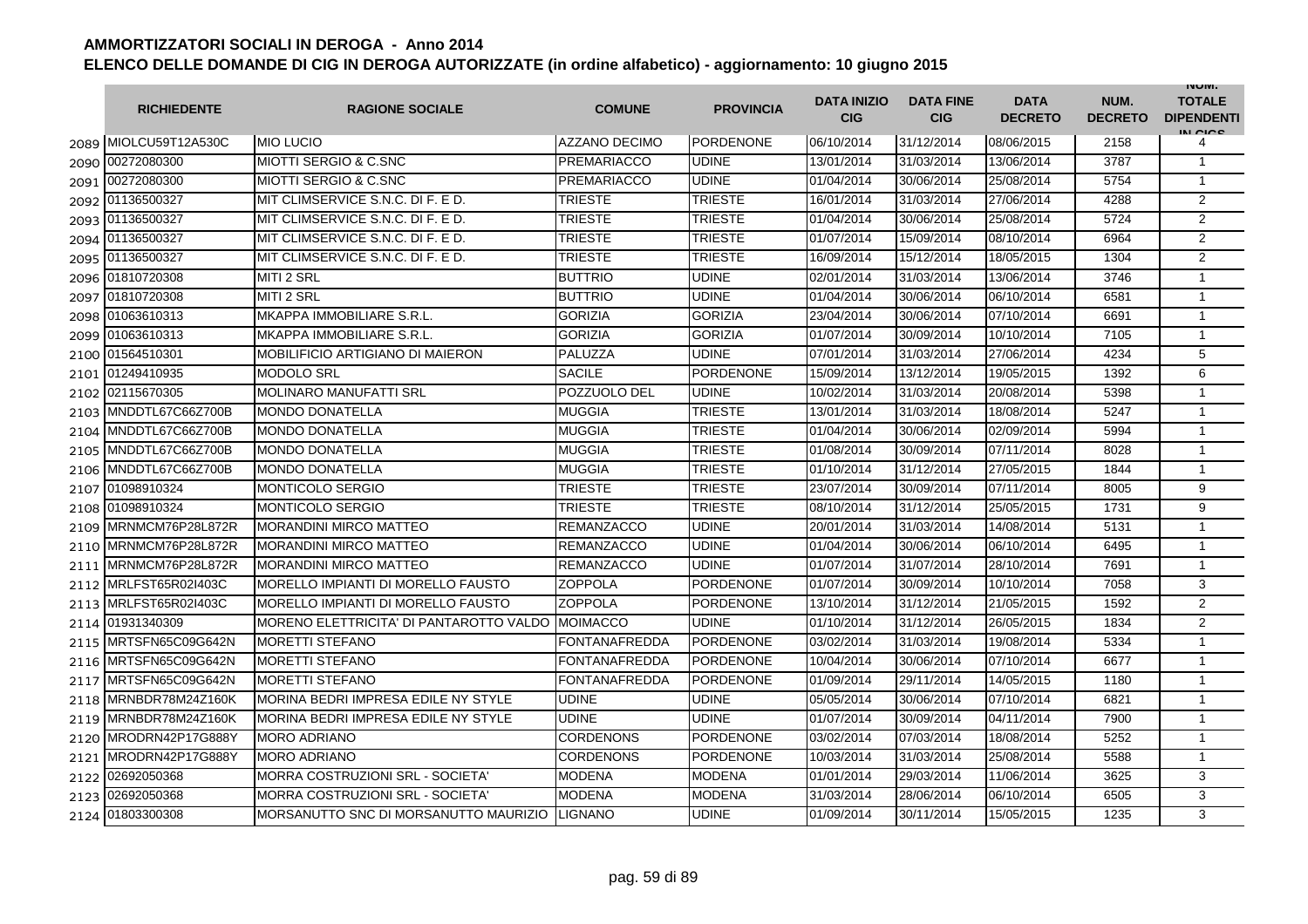|      | <b>RICHIEDENTE</b>    | <b>RAGIONE SOCIALE</b>                   | <b>COMUNE</b>        | <b>PROVINCIA</b> | <b>DATA INIZIO</b><br><b>CIG</b> | <b>DATA FINE</b><br><b>CIG</b> | <b>DATA</b><br><b>DECRETO</b> | NUM.<br><b>DECRETO</b> | <b>INUIVI.</b><br><b>TOTALE</b><br><b>DIPENDENTI</b><br>IN CICS |
|------|-----------------------|------------------------------------------|----------------------|------------------|----------------------------------|--------------------------------|-------------------------------|------------------------|-----------------------------------------------------------------|
|      | 2125 01831070303      | <b>MOSCHIONE RENZO SNC</b>               | <b>BUTTRIO</b>       | <b>UDINE</b>     | 27/10/2014                       | 24/12/2014                     | 08/06/2015                    | 2197                   | 6                                                               |
|      | 2126 02137320301      | <b>MOTO EXPO' SRL</b>                    | UDINE                | <b>UDINE</b>     | 06/10/2014                       | 31/12/2014                     | 26/05/2015                    | 1799                   | $\mathbf{1}$                                                    |
|      | 2127 00591500327      | <b>MOTO SHOP DUE SRL</b>                 | <b>TRIESTE</b>       | <b>TRIESTE</b>   | 20/01/2014                       | 31/03/2014                     | 13/08/2014                    | 5068                   | $\mathbf{1}$                                                    |
|      | 2128 00591500327      | <b>MOTO SHOP DUE SRL</b>                 | <b>TRIESTE</b>       | <b>TRIESTE</b>   | 01/10/2014                       | 31/12/2014                     | 26/05/2015                    | 1762                   | $\mathbf{1}$                                                    |
|      | 2129 00535720312      | MOTORCYCLE STORE SNC DI MAURI DAVIDE E   | <b>GORIZIA</b>       | <b>GORIZIA</b>   | 16/01/2014                       | 31/03/2014                     | 13/08/2014                    | 5016                   | $\mathbf{1}$                                                    |
|      | 2130 00969250323      | <b>MOVEST SRL</b>                        | <b>TRIESTE</b>       | <b>TRIESTE</b>   | 03/03/2014                       | 29/03/2014                     | 25/08/2014                    | 5581                   | 3                                                               |
| 2131 | 00969250323           | <b>MOVEST SRL</b>                        | <b>TRIESTE</b>       | <b>TRIESTE</b>   | 01/04/2014                       | 30/06/2014                     | 06/10/2014                    | 6596                   | 4                                                               |
| 2132 | 00969250323           | <b>MOVEST SRL</b>                        | <b>TRIESTE</b>       | <b>TRIESTE</b>   | 01/07/2014                       | 30/09/2014                     | 30/10/2014                    | 7755                   | 3                                                               |
|      | 2133 00811590322      | <b>MOVITER SRL</b>                       | <b>TRIESTE</b>       | <b>TRIESTE</b>   | 01/01/2014                       | 15/02/2014                     | 13/06/2014                    | 3715                   | $\overline{2}$                                                  |
| 2134 | 01894730306           | <b>MULTITEMA SRL</b>                     | <b>TAVAGNACCO</b>    | <b>UDINE</b>     | 01/09/2014                       | 30/11/2014                     | 14/05/2015                    | 1146                   | 2                                                               |
| 2135 | 01117300325           | N.S.D. SRL                               | TRIESTE              | <b>TRIESTE</b>   | 08/10/2014                       | 31/12/2014                     | 28/05/2015                    | 1917                   | 4                                                               |
|      | 2136 01879950309      | NADALUTTI IVALDI & C. SNC                | MANZANO              | <b>UDINE</b>     | 09/06/2014                       | 28/06/2014                     | 08/10/2014                    | 6948                   | $\overline{2}$                                                  |
|      | 2137 NGSLCU64A16L195N | NAGOSTINIS PLACIDO DI LUCIO NAGOSTINIS   | <b>VILLA SANTINA</b> | <b>UDINE</b>     | 27/01/2014                       | 31/03/2014                     | 18/08/2014                    | 5210                   | $\overline{4}$                                                  |
| 2138 | NGSLCU64A16L195N      | NAGOSTINIS PLACIDO DI LUCIO NAGOSTINIS   | VILLA SANTINA        | <b>UDINE</b>     | 01/04/2014                       | 30/06/2014                     | 25/08/2014                    | 5714                   | 4                                                               |
| 2139 | NGSLCU64A16L195N      | NAGOSTINIS PLACIDO DI LUCIO NAGOSTINIS   | VILLA SANTINA        | <b>UDINE</b>     | 15/09/2014                       | 14/12/2014                     | 20/05/2015                    | 1514                   | 4                                                               |
| 2140 | NRDTLD40C28I404B      | <b>NARDIN TULLIO ADRIANO</b>             | SAN VITO AL TORRE    | <b>UDINE</b>     | 10/02/2014                       | 31/03/2014                     | 20/08/2014                    | 5362                   | $\overline{2}$                                                  |
| 2141 | NRDTLD40C28I404B      | <b>NARDIN TULLIO ADRIANO</b>             | SAN VITO AL TORRE    | <b>UDINE</b>     | 01/04/2014                       | 30/06/2014                     | 26/08/2014                    | 5858                   | 2                                                               |
| 2142 | NRDTLD40C28I404B      | <b>NARDIN TULLIO ADRIANO</b>             | SAN VITO AL TORRE    | <b>UDINE</b>     | 07/07/2014                       | 08/08/2014                     | 31/10/2014                    | 7822                   | $\overline{2}$                                                  |
|      | 2143 NRDTLD40C28I404B | <b>NARDIN TULLIO ADRIANO</b>             | SAN VITO AL TORRE    | <b>UDINE</b>     | 01/10/2014                       | 24/12/2014                     | 27/05/2015                    | 1858                   | 3                                                               |
| 2144 | 01787010303           | NARDINI LUIGI & C. SNC                   | <b>RIVIGNANO</b>     | <b>UDINE</b>     | 17/02/2014                       | 29/03/2014                     | 20/08/2014                    | 5419                   | 14                                                              |
| 2145 | 01787010303           | NARDINI LUIGI & C. SNC                   | <b>RIVIGNANO</b>     | <b>UDINE</b>     | 01/04/2014                       | 30/06/2014                     | 25/08/2014                    | 5801                   | 14                                                              |
|      | 2146 01787010303      | NARDINI LUIGI & C. SNC                   | <b>RIVIGNANO</b>     | <b>UDINE</b>     | 01/07/2014                       | 30/09/2014                     | 17/10/2014                    | 7359                   | 14                                                              |
| 2147 | 00267680320           | NATURSTUDIO PICCOLA SCARL                | TRIESTE              | <b>TRIESTE</b>   | 01/01/2014                       | 31/03/2014                     | 13/06/2014                    | 3768                   | 3                                                               |
|      | 2148 00267680320      | NATURSTUDIO PICCOLA SCARL                | TRIESTE              | <b>TRIESTE</b>   | 01/04/2014                       | 30/06/2014                     | 02/09/2014                    | 5980                   | 3                                                               |
|      | 2149 00267680320      | NATURSTUDIO PICCOLA SCARL                | <b>TRIESTE</b>       | <b>TRIESTE</b>   | 01/07/2014                       | 30/09/2014                     | 10/10/2014                    | 7102                   | 3                                                               |
|      | 2150 00267680320      | NATURSTUDIO PICCOLA SCARL                | <b>TRIESTE</b>       | <b>TRIESTE</b>   | 01/10/2014                       | 30/11/2014                     | 25/05/2015                    | 1672                   | 3                                                               |
|      | 2151 01870740303      | <b>NAUTIMARKET SRL</b>                   | CARLINO              | <b>UDINE</b>     | 07/01/2014                       | 29/03/2014                     | 10/06/2014                    | 3589                   | 4                                                               |
|      | 2152 01870740303      | <b>NAUTIMARKET SRL</b>                   | CARLINO              | <b>UDINE</b>     | 03/11/2014                       | 31/12/2014                     | 08/06/2015                    | 2198                   | $\overline{7}$                                                  |
|      | 2153 01201820931      | NETO SAS DI SCOTTA' GIUSEPPE & C         | ROVEREDO IN          | <b>PORDENONE</b> | 10/01/2014                       | 31/03/2014                     | 12/08/2014                    | 4986                   | $\mathbf{1}$                                                    |
|      | 2154 01201820931      | NETO SAS DI SCOTTA' GIUSEPPE & C         | ROVEREDO IN          | <b>PORDENONE</b> | 01/04/2014                       | 30/06/2014                     | 26/08/2014                    | 5890                   | $\mathbf{1}$                                                    |
|      | 2155 01201820931      | NETO SAS DI SCOTTA' GIUSEPPE & C         | ROVEREDO IN          | <b>PORDENONE</b> | 01/07/2014                       | 31/08/2014                     | 28/10/2014                    | 7719                   | $\mathbf{1}$                                                    |
|      | 2156 01201820931      | NETO SAS DI SCOTTA' GIUSEPPE & C         | ROVEREDO IN          | <b>PORDENONE</b> | 01/09/2014                       | 30/11/2014                     | 14/05/2015                    | 1224                   | $\mathbf{1}$                                                    |
|      | 2157 01077960316      | <b>NEW LIFE SRL</b>                      | <b>DOLEGNA DEL</b>   | <b>GORIZIA</b>   | 14/01/2014                       | 28/02/2014                     | 12/08/2014                    | 4973                   | $\mathbf{1}$                                                    |
|      | 2158 01562820934      | NEW TEAM SNC DI TREVISAN ELENA E BUCCIOL | <b>ZOPPOLA</b>       | <b>PORDENONE</b> | 08/10/2014                       | 31/12/2014                     | 05/06/2015                    | 2119                   | 3                                                               |
|      | 2159 01533490932      | NEW TERM TECNOLOGY SRL                   | SAN VITO AL          | <b>PORDENONE</b> | 03/02/2014                       | 31/03/2014                     | 28/08/2014                    | 5915                   | 3                                                               |
|      | 2160 01533490932      | NEW TERM TECNOLOGY SRL                   | <b>SAN VITO AL</b>   | <b>PORDENONE</b> | 01/04/2014                       | 31/05/2014                     | 02/09/2014                    | 6010                   | 3                                                               |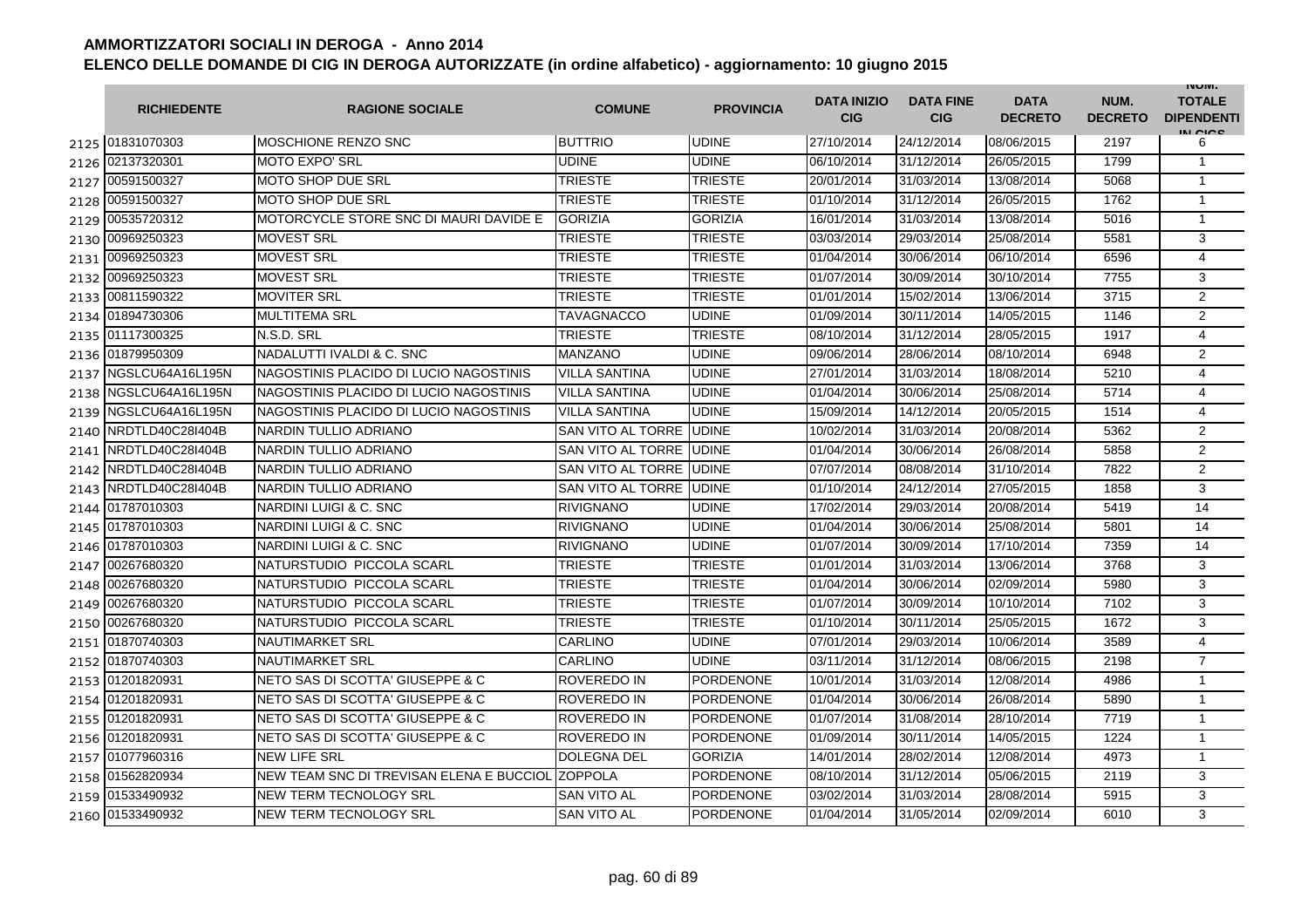|      | <b>RICHIEDENTE</b> | <b>RAGIONE SOCIALE</b>                   | <b>COMUNE</b>          | <b>PROVINCIA</b> | <b>DATA INIZIO</b><br><b>CIG</b> | <b>DATA FINE</b><br><b>CIG</b> | <b>DATA</b><br><b>DECRETO</b> | NUM.<br><b>DECRETO</b> | <b>INUIVI.</b><br><b>TOTALE</b><br><b>DIPENDENTI</b><br>IN CIGO |
|------|--------------------|------------------------------------------|------------------------|------------------|----------------------------------|--------------------------------|-------------------------------|------------------------|-----------------------------------------------------------------|
|      | 2161 01533490932   | INEW TERM TECNOLOGY SRL                  | <b>SAN VITO AL</b>     | <b>PORDENONE</b> | 01/06/2014                       | 30/06/2014                     | 16/10/2014                    | 7292                   | 1                                                               |
| 2162 | 00252660303        | NICOLOSO SCAVI SNC                       | <b>BUJA</b>            | <b>UDINE</b>     | 03/03/2014                       | 31/03/2014                     | 06/10/2014                    | 6485                   | $\mathbf{1}$                                                    |
| 2163 | 00252660303        | NICOLOSO SCAVI SNC                       | <b>BUJA</b>            | <b>UDINE</b>     | 01/04/2014                       | 30/06/2014                     | 06/10/2014                    | 6484                   | $\mathbf{1}$                                                    |
| 2164 | 00252660303        | NICOLOSO SCAVI SNC                       | <b>BUJA</b>            | <b>UDINE</b>     | 01/07/2014                       | 31/07/2014                     | 21/10/2014                    | 7489                   | $\mathbf{1}$                                                    |
| 2165 | 00252660303        | NICOLOSO SCAVI SNC                       | <b>BUJA</b>            | <b>UDINE</b>     | 15/09/2014                       | 30/11/2014                     | 19/05/2015                    | 1411                   | $\mathbf{1}$                                                    |
| 2166 | 01835900307        | NIK AUTOTRASPORTI DI NICASTRI MAURO & C. | <b>SAN GIOVANNI AL</b> | <b>UDINE</b>     | 16/01/2014                       | 31/03/2014                     | 27/06/2014                    | 4268                   | 3                                                               |
| 2167 | 01835900307        | NIK AUTOTRASPORTI DI NICASTRI MAURO & C. | <b>SAN GIOVANNI AL</b> | <b>UDINE</b>     | 08/04/2014                       | 30/06/2014                     | 10/10/2014                    | 7014                   | 3                                                               |
| 2168 | 01125780328        | <b>NINETUR SRL</b>                       | <b>TRIESTE</b>         | <b>TRIESTE</b>   | 02/01/2014                       | 31/03/2014                     | 13/06/2014                    | 3698                   | $\mathbf{1}$                                                    |
| 2169 | 00950920306        | <b>NOBILE IMPIANTI SRL</b>               | <b>SAN GIORGIO DI</b>  | <b>UDINE</b>     | 07/01/2014                       | 31/03/2014                     | 27/06/2014                    | 4308                   | 8                                                               |
| 2170 | 00182090936        | NONCELLO TENDE SNC DI FALOMO ITALO & C   | <b>ROVEREDO IN</b>     | PORDENONE        | 27/01/2014                       | 31/03/2014                     | 19/08/2014                    | 5283                   | 5                                                               |
| 2171 | 00182090936        | NONCELLO TENDE SNC DI FALOMO ITALO & C   | <b>ROVEREDO IN</b>     | <b>PORDENONE</b> | 04/08/2014                       | 30/09/2014                     | 07/11/2014                    | 8020                   | 5                                                               |
| 2172 | 00182090936        | NONCELLO TENDE SNC DI FALOMO ITALO & C   | <b>ROVEREDO IN</b>     | <b>PORDENONE</b> | 01/10/2014                       | 31/12/2014                     | 03/06/2015                    | 2022                   | 5                                                               |
| 2173 | 01160200935        | NONCELLO VIAGGI SRL                      | <b>CORDENONS</b>       | <b>PORDENONE</b> | 02/01/2014                       | 31/03/2014                     | 28/04/2014                    | 2948                   | $\mathbf{1}$                                                    |
| 2174 | 01709500308        | NORD EST CONGRESSI S.R.L                 | <b>UDINE</b>           | <b>UDINE</b>     | 15/05/2014                       | 30/06/2014                     | 07/10/2014                    | 6833                   | $\overline{2}$                                                  |
| 2175 | 02109830303        | NORTH EAST CONSULTING SRL                | <b>UDINE</b>           | <b>UDINE</b>     | 02/01/2014                       | 31/03/2014                     | 11/06/2014                    | 3616                   | $\mathbf{1}$                                                    |
| 2176 | 00102810934        | NOSELLA & MINUZZI S.N.C.                 | <b>PORDENONE</b>       | <b>PORDENONE</b> | 22/04/2014                       | 30/06/2014                     | 07/10/2014                    | 6740                   | $\mathbf{1}$                                                    |
| 2177 | 02048190306        | NOVA EURO SAS DI SANT FABRIZIO           | SAN GIOVANNI AL        | <b>UDINE</b>     | 02/07/2014                       | 30/09/2014                     | 28/10/2014                    | 7711                   | 3                                                               |
| 2178 | 01940840307        | NOVALEGNO SRL                            | <b>AMPEZZO</b>         | <b>UDINE</b>     | 03/02/2014                       | 31/03/2014                     | 20/08/2014                    | 5375                   | 10                                                              |
| 2179 | 01281410934        | NUOVA ELEKTRA DI BATTAIN E C. SNC        | <b>CORDOVADO</b>       | <b>PORDENONE</b> | 03/03/2014                       | 31/03/2014                     | 22/08/2014                    | 5502                   | $\mathbf{1}$                                                    |
| 2180 | CLDLRA80A62L424A   | NUOVA G.M. DI CLAUDIO LARA               | <b>TRIESTE</b>         | <b>TRIESTE</b>   | 01/07/2014                       | 30/09/2014                     | 08/10/2014                    | 6972                   | $\overline{2}$                                                  |
| 2181 | CLDLRA80A62L424A   | NUOVA G.M. DI CLAUDIO LARA               | <b>TRIESTE</b>         | <b>TRIESTE</b>   | 01/10/2014                       | 31/12/2014                     | 25/05/2015                    | 1678                   | $\overline{2}$                                                  |
| 2182 | 00465040301        | <b>NUOVA LINEA SRL</b>                   | <b>BICINICCO</b>       | <b>UDINE</b>     | 10/06/2014                       | 30/06/2014                     | 08/10/2014                    | 6896                   | $\overline{2}$                                                  |
| 2183 | 00465040301        | <b>NUOVA LINEA SRL</b>                   | <b>BICINICCO</b>       | <b>UDINE</b>     | 01/07/2014                       | 08/08/2014                     | 10/10/2014                    | 7055                   | $\overline{2}$                                                  |
| 2184 | 01344470305        | NUOVA SALDOTERMICA SAS DI FABBRONI       | LATISANA               | <b>UDINE</b>     | 07/04/2014                       | 30/06/2014                     | 25/08/2014                    | 5565                   | 4                                                               |
| 2185 | 01344470305        | NUOVA SALDOTERMICA SAS DI FABBRONI       | LATISANA               | <b>UDINE</b>     | 07/07/2014                       | 30/09/2014                     | 21/10/2014                    | 7493                   | 4                                                               |
| 2186 | 01136820360        | NUOVA SIDERTRANS S.R.L.                  | <b>TRIESTE</b>         | <b>TRIESTE</b>   | 01/02/2014                       | 31/03/2014                     | 18/08/2014                    | 5188                   | $\mathbf{1}$                                                    |
| 2187 | 01136820360        | NUOVA SIDERTRANS S.R.L.                  | <b>TRIESTE</b>         | <b>TRIESTE</b>   | 01/04/2014                       | 30/06/2014                     | 25/08/2014                    | 5561                   | $\overline{2}$                                                  |
| 2188 | FSSMLI59A08E889F   | NUOVA TERMOIDRAULICA DI FASSETTA M.      | <b>MONTEREALE</b>      | <b>PORDENONE</b> | 13/02/2014                       | 31/03/2014                     | 20/08/2014                    | 5429                   | $\mathbf{1}$                                                    |
| 2189 | FSSMLI59A08E889F   | NUOVA TERMOIDRAULICA DI FASSETTA M.      | <b>MONTEREALE</b>      | <b>PORDENONE</b> | 01/04/2014                       | 30/06/2014                     | 06/10/2014                    | 6587                   | $\mathbf{1}$                                                    |
| 2190 | FSSMLI59A08E889F   | NUOVA TERMOIDRAULICA DI FASSETTA M.      | <b>MONTEREALE</b>      | PORDENONE        | 07/07/2014                       | 30/09/2014                     | 24/10/2014                    | 7638                   | $\mathbf{1}$                                                    |
| 2191 | FSSMLI59A08E889F   | NUOVA TERMOIDRAULICA DI FASSETTA M.      | <b>MONTEREALE</b>      | <b>PORDENONE</b> | 13/10/2014                       | 31/12/2014                     | 05/06/2015                    | 2118                   | $\mathbf{1}$                                                    |
|      | 2192 01177520937   | NUOVASIDER SRL                           | <b>SAN QUIRINO</b>     | <b>PORDENONE</b> | 07/01/2014                       | 31/03/2014                     | 13/08/2014                    | 5079                   | 2                                                               |
| 2193 | 01177520937        | NUOVASIDER SRL                           | <b>SAN QUIRINO</b>     | <b>PORDENONE</b> | 01/04/2014                       | 30/06/2014                     | 02/09/2014                    | 5988                   | $\overline{2}$                                                  |
| 2194 | 00154330310        | O.F.G.OFFICINE FRIUL GORIZIANE SCRL      | <b>GORIZIA</b>         | <b>GORIZIA</b>   | 07/01/2014                       | 31/03/2014                     | 12/08/2014                    | 4932                   | $\overline{7}$                                                  |
| 2195 | 00154330310        | O.F.G.OFFICINE FRIUL GORIZIANE SCRL      | <b>GORIZIA</b>         | <b>GORIZIA</b>   | 07/04/2014                       | 30/06/2014                     | 26/08/2014                    | 5811                   | $\overline{7}$                                                  |
|      | 2196 00154330310   | O.F.G.OFFICINE FRIUL GORIZIANE SCRL      | <b>GORIZIA</b>         | <b>GORIZIA</b>   | 01/07/2014                       | 06/08/2014                     | 15/10/2014                    | 7255                   | $\overline{7}$                                                  |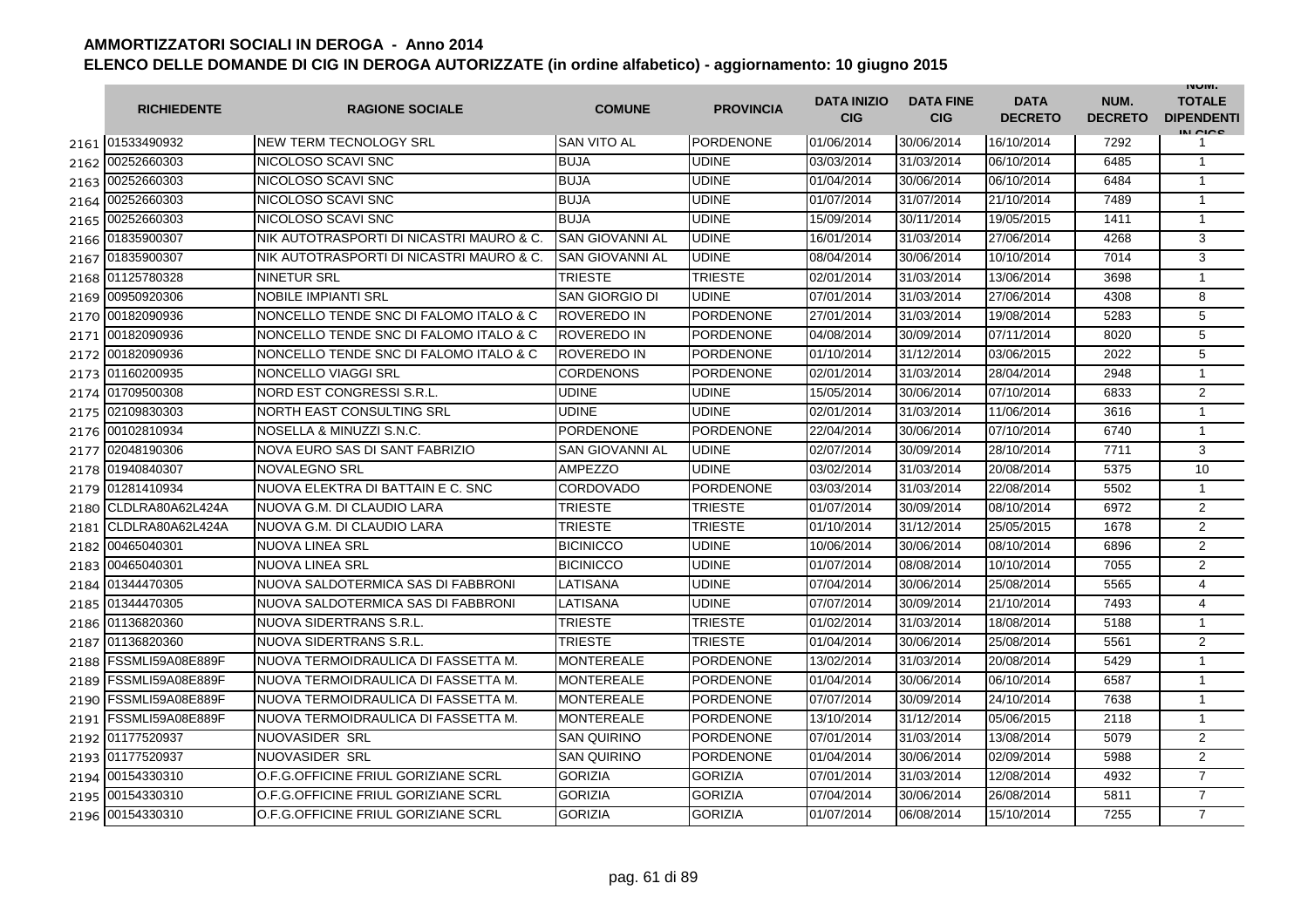|      | <b>RICHIEDENTE</b>    | <b>RAGIONE SOCIALE</b>                                  | <b>COMUNE</b>        | <b>PROVINCIA</b> | <b>DATA INIZIO</b><br><b>CIG</b> | <b>DATA FINE</b><br><b>CIG</b> | <b>DATA</b><br><b>DECRETO</b> | NUM.<br><b>DECRETO</b> | <b>INUIVI.</b><br><b>TOTALE</b><br><b>DIPENDENTI</b><br>IN CICE |
|------|-----------------------|---------------------------------------------------------|----------------------|------------------|----------------------------------|--------------------------------|-------------------------------|------------------------|-----------------------------------------------------------------|
|      | 2197 00154330310      | O.F.G.OFFICINE FRIUL GORIZIANE SCRL                     | <b>GORIZIA</b>       | <b>GORIZIA</b>   | 01/09/2014                       | 30/11/2014                     | 18/05/2015                    | 1312                   | 7                                                               |
|      | 2198 02008670305      | O.G.V. OFF.GRAFICHE VISENTIN SNC                        | PALMANOVA            | <b>UDINE</b>     | 18/08/2014                       | 31/10/2014                     | 13/05/2015                    | 1084                   | $\mathbf{1}$                                                    |
|      | 2199 01207600303      | O.M.F. DI GIOVANATTO MAURIZIO & MASOTTI                 | <b>BUTTRIO</b>       | <b>UDINE</b>     | 06/05/2014                       | 30/06/2014                     | 07/10/2014                    | 6824                   | 5                                                               |
|      | 2200 00122340938      | O.M.G. S.N.C.                                           | <b>SEQUALS</b>       | PORDENONE        | 07/01/2014                       | 31/03/2014                     | 13/06/2014                    | 3713                   | 8                                                               |
|      | 2201 00122340938      | O.M.G. S.N.C.                                           | <b>SEQUALS</b>       | <b>PORDENONE</b> | 03/06/2014                       | 30/06/2014                     | 08/10/2014                    | 6900                   | 5                                                               |
|      | 2202 00122340938      | O.M.G. S.N.C.                                           | <b>SEQUALS</b>       | <b>PORDENONE</b> | 21/07/2014                       | 30/09/2014                     | 31/10/2014                    | 7790                   | 6                                                               |
|      | 2203 02172730307      | O.M.P. DI LIZZI STEFANO & C. SAS                        | <b>FAGAGNA</b>       | <b>UDINE</b>     | 03/03/2014                       | 31/03/2014                     | 25/08/2014                    | 5529                   | 1                                                               |
|      | 2204 02172730307      | O.M.P. DI LIZZI STEFANO & C. SAS                        | <b>FAGAGNA</b>       | <b>UDINE</b>     | 11/04/2014                       | 30/06/2014                     | 07/10/2014                    | 6669                   | $\mathbf{1}$                                                    |
|      | 2205 02172730307      | O.M.P. DI LIZZI STEFANO & C. SAS                        | <b>FAGAGNA</b>       | <b>UDINE</b>     | 01/07/2014                       | 08/08/2014                     | 20/10/2014                    | 7444                   | $\mathbf{1}$                                                    |
| 2206 | 02172730307           | O.M.P. DI LIZZI STEFANO & C. SAS                        | <b>FAGAGNA</b>       | <b>UDINE</b>     | 02/09/2014                       | 30/11/2014                     | 18/05/2015                    | 1319                   | $\mathbf{1}$                                                    |
| 2207 | 00031070311           | O.R.M.E. S.R.L.                                         | <b>GORIZIA</b>       | <b>GORIZIA</b>   | 03/06/2014                       | 30/06/2014                     | 08/10/2014                    | 6922                   | 5                                                               |
| 2208 | 05510281008           | OBIETTIVO LAVORO SPA                                    | MILANO               | <b>MILANO</b>    | 17/02/2014                       | 22/02/2014                     | 28/08/2014                    | 5930                   | 4                                                               |
| 2209 | 05510281008           | OBIETTIVO LAVORO SPA                                    | MILANO               | <b>MILANO</b>    | 10/03/2014                       | 22/03/2014                     | 28/08/2014                    | 5938                   | 3                                                               |
| 2210 | 05510281008           | OBIETTIVO LAVORO SPA                                    | MILANO               | <b>MILANO</b>    | 21/04/2014                       | 03/05/2014                     | 08/10/2014                    | 6853                   | 4                                                               |
| 2211 | 05510281008           | OBIETTIVO LAVORO SPA                                    | MILANO               | <b>MILANO</b>    | 26/05/2014                       | 31/05/2014                     | 10/10/2014                    | 7070                   | 2                                                               |
| 2212 | 05510281008           | OBIETTIVO LAVORO SPA                                    | <b>MILANO</b>        | <b>MILANO</b>    | 01/07/2014                       | 05/07/2014                     | 17/10/2014                    | 7345                   | $\mathbf{1}$                                                    |
| 2213 | 02096530304           | <b>OC.CA SRL</b>                                        | PRATO CARNICO        | <b>UDINE</b>     | 07/01/2014                       | 31/03/2014                     | 27/06/2014                    | 4309                   | 3                                                               |
| 2214 | 02096530304           | <b>OC.CA SRL</b>                                        | <b>PRATO CARNICO</b> | <b>UDINE</b>     | 06/10/2014                       | 20/12/2014                     | 26/05/2015                    | 1829                   | 3                                                               |
|      | 2215 02581800303      | <b>ODOMED SRL</b>                                       | UDINE                | <b>UDINE</b>     | 13/01/2014                       | 31/03/2014                     | 28/04/2014                    | 2956                   | $\overline{7}$                                                  |
| 2216 | 02581800303           | <b>ODOMED SRL</b>                                       | UDINE                | <b>UDINE</b>     | 01/04/2014                       | 30/06/2014                     | 25/08/2014                    | 5615                   | $\overline{7}$                                                  |
| 2217 | 02581800303           | <b>ODOMED SRL</b>                                       | <b>UDINE</b>         | <b>UDINE</b>     | 01/07/2014                       | 31/07/2014                     | 08/10/2014                    | 6966                   | $\overline{7}$                                                  |
| 2218 | DNTGRG53D26E098X      | OFF. MECC. "DONATI ALDO" DI DONATI GIORGIO IGORIZIA     |                      | <b>GORIZIA</b>   | 27/01/2014                       | 31/03/2014                     | 18/08/2014                    | 5232                   | 5                                                               |
| 2219 | DNTGRG53D26E098X      | OFF. MECC. "DONATI ALDO" DI DONATI GIORGIO GORIZIA      |                      | <b>GORIZIA</b>   | 01/04/2014                       | 30/06/2014                     | 26/08/2014                    | 5810                   | 5                                                               |
| 2220 | DNTGRG53D26E098X      | OFF. MECC. "DONATI ALDO" DI DONATI GIORGIO GORIZIA      |                      | <b>GORIZIA</b>   | 01/07/2014                       | 31/07/2014                     | 13/10/2014                    | 7146                   | 5                                                               |
| 2221 | DNTGRG53D26E098X      | OFF, MECC. "DONATI ALDO" DI DONATI GIORGIO              | <b>GORIZIA</b>       | <b>GORIZIA</b>   | 01/09/2014                       | 30/09/2014                     | 13/10/2014                    | 7145                   | 5                                                               |
| 2222 | DNTGRG53D26E098X      | OFF, MECC. "DONATI ALDO" DI DONATI GIORGIO              | <b>GORIZIA</b>       | <b>GORIZIA</b>   | 01/10/2014                       | 31/12/2014                     | 22/05/2015                    | 1652                   | 5                                                               |
| 2223 | 01032200931           | OFFICINA DE RE GIUSEPPE DI DE RE GIOVANNI               | <b>SACILE</b>        | <b>PORDENONE</b> | 13/01/2014                       | 31/03/2014                     | 27/06/2014                    | 4276                   | 3                                                               |
| 2224 | 01032200931           | OFFICINA DE RE GIUSEPPE DI DE RE GIOVANNI               | <b>SACILE</b>        | <b>PORDENONE</b> | 01/04/2014                       | 30/06/2014                     | 06/10/2014                    | 6477                   | 2                                                               |
| 2225 | 01032200931           | OFFICINA DE RE GIUSEPPE DI DE RE GIOVANNI               | <b>SACILE</b>        | <b>PORDENONE</b> | 01/07/2014                       | 31/07/2014                     | 17/10/2014                    | 7334                   | 2                                                               |
|      | 2226 01032200931      | OFFICINA DE RE GIUSEPPE DI DE RE GIOVANNI               | <b>SACILE</b>        | <b>PORDENONE</b> | 04/09/2014                       | 29/11/2014                     | 14/05/2015                    | 1211                   | 3                                                               |
| 2227 | 01729420305           | OFFICINA FRIULANA DIESEL SRL                            | <b>SAN VITO AL</b>   | PORDENONE        | 01/05/2014                       | 30/06/2014                     | 07/10/2014                    | 6755                   | 12                                                              |
|      | 2228 01729420305      | OFFICINA FRIULANA DIESEL SRL                            | <b>SAN VITO AL</b>   | <b>PORDENONE</b> | 01/07/2014                       | 30/09/2014                     | 31/10/2014                    | 7786                   | 12                                                              |
|      | 2229 01729420305      | OFFICINA FRIULANA DIESEL SRL                            | <b>SAN VITO AL</b>   | <b>PORDENONE</b> | 01/10/2014                       | 31/12/2014                     | 20/05/2015                    | 1487                   | 12                                                              |
|      | 2230 PLLGNN32M15B665D | OFFICINA MECCANICA G.APOLLONIO                          | <b>MONFALCONE</b>    | <b>GORIZIA</b>   | 13/01/2014                       | 31/03/2014                     | 13/08/2014                    | 5030                   | 9                                                               |
| 2231 | PLLGNN32M15B665D      | OFFICINA MECCANICA G.APOLLONIO                          | <b>MONFALCONE</b>    | <b>GORIZIA</b>   | 14/04/2014                       | 30/06/2014                     | 07/10/2014                    | 6731                   | 9                                                               |
|      | 2232 01223780931      | OFFICINA MECCANICA ROVER DI ROVER LIVIO & FONTANAFREDDA |                      | <b>PORDENONE</b> | 03/02/2014                       | 31/03/2014                     | 18/08/2014                    | 5231                   | 3                                                               |

C. S.N.C.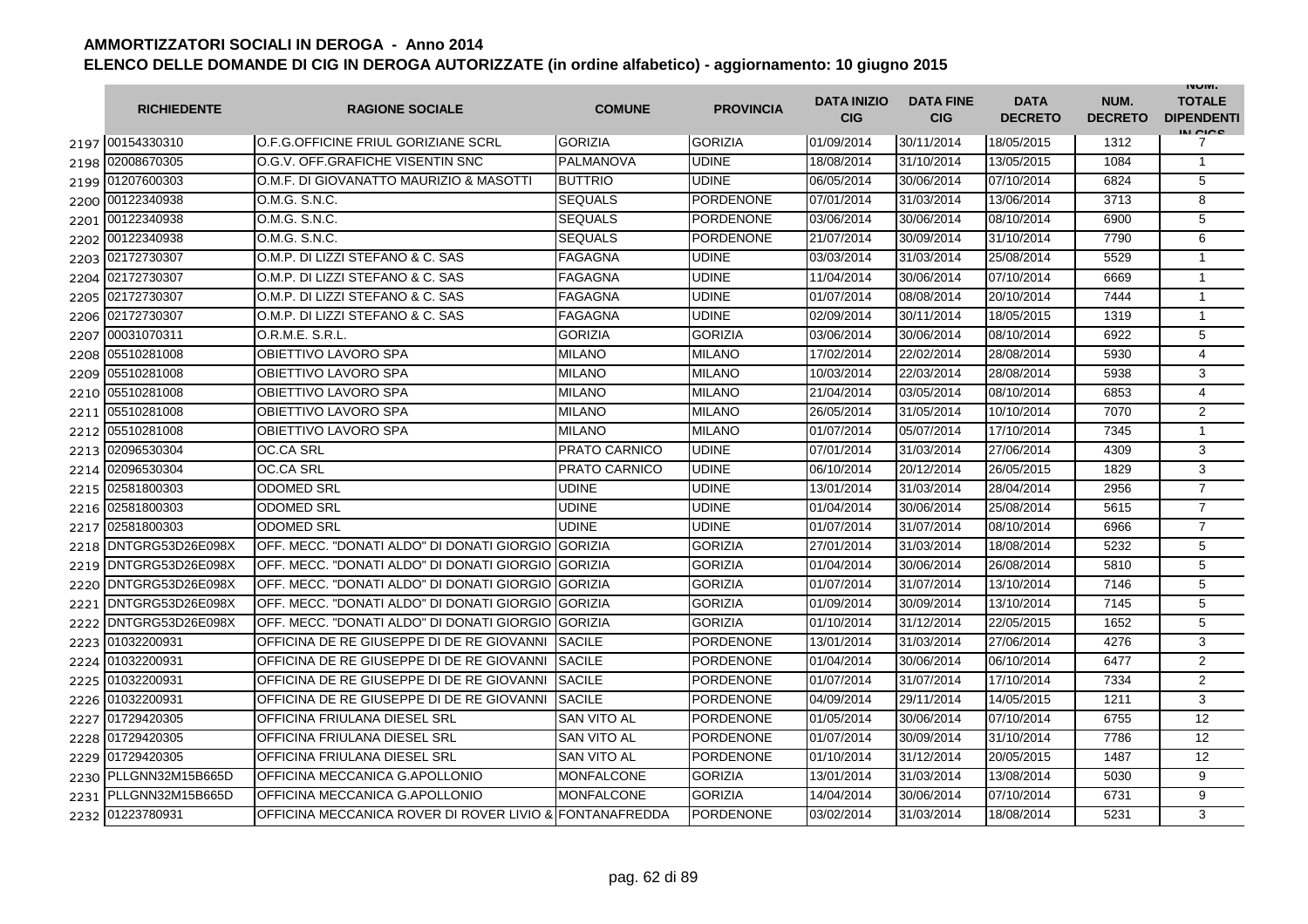|      | <b>RICHIEDENTE</b>    | <b>RAGIONE SOCIALE</b>                                  | <b>COMUNE</b>          | <b>PROVINCIA</b> | <b>DATA INIZIO</b><br><b>CIG</b> | <b>DATA FINE</b><br><b>CIG</b> | <b>DATA</b><br><b>DECRETO</b> | NUM.<br><b>DECRETO</b> | <b>INUIVI.</b><br><b>TOTALE</b><br><b>DIPENDENTI</b><br>IN CICE |
|------|-----------------------|---------------------------------------------------------|------------------------|------------------|----------------------------------|--------------------------------|-------------------------------|------------------------|-----------------------------------------------------------------|
|      | 2233 01223780931      | OFFICINA MECCANICA ROVER DI ROVER LIVIO & FONTANAFREDDA |                        | <b>PORDENONE</b> | 01/04/2014                       | 30/06/2014                     | 25/08/2014                    | 5708                   | 3                                                               |
|      | 2234 01223780931      | OFFICINA MECCANICA ROVER DI ROVER LIVIO & FONTANAFREDDA |                        | <b>PORDENONE</b> | 01/07/2014                       | 30/09/2014                     | 15/10/2014                    | 7264                   | 3                                                               |
|      | 2235 00984320325      | <b>OFFICINE BELLETTI SRL</b>                            | <b>TRIESTE</b>         | <b>TRIESTE</b>   | 21/07/2014                       | 30/09/2014                     | 10/11/2014                    | 8049                   | $\overline{4}$                                                  |
|      | 2236 01223540939      | OFFICINE ONGARO SNC DI ONGARO DARIO                     | <b>MONTEREALE</b>      | PORDENONE        | 10/02/2014                       | 31/03/2014                     | 20/08/2014                    | 5355                   | 5                                                               |
|      | 2237 01223540939      | OFFICINE ONGARO SNC DI ONGARO DARIO                     | <b>MONTEREALE</b>      | PORDENONE        | 01/04/2014                       | 30/06/2014                     | 06/10/2014                    | 6586                   | 5                                                               |
|      | 2238 01223540939      | OFFICINE ONGARO SNC DI ONGARO DARIO                     | <b>MONTEREALE</b>      | <b>PORDENONE</b> | 01/07/2014                       | 30/09/2014                     | 24/10/2014                    | 7579                   | 8                                                               |
|      | 2239 01516070305      | <b>OMNIA NAUTICA SAS</b>                                | AQUILEIA               | <b>UDINE</b>     | 07/01/2014                       | 16/03/2014                     | 13/06/2014                    | 3778                   | 4                                                               |
| 2240 | 13343690155           | <b>OPENJOBMETIS SPA</b>                                 | <b>MILANO</b>          | <b>MILANO</b>    | 07/01/2014                       | 22/02/2014                     | 27/06/2014                    | 4295                   | 3                                                               |
| 2241 | 13343690155           | <b>OPENJOBMETIS SPA</b>                                 | <b>MILANO</b>          | <b>MILANO</b>    | 07/01/2014                       | 28/03/2014                     | 27/06/2014                    | 4294                   | $\overline{4}$                                                  |
| 2242 | 13343690155           | <b>OPENJOBMETIS SPA</b>                                 | <b>MILANO</b>          | <b>MILANO</b>    | 07/01/2014                       | 31/01/2014                     | 27/06/2014                    | 4293                   | 11                                                              |
| 2243 | 13343690155           | <b>OPENJOBMETIS SPA</b>                                 | <b>MILANO</b>          | <b>MILANO</b>    | 20/01/2014                       | 01/03/2014                     | 14/08/2014                    | 5129                   | 1                                                               |
| 2244 | 13343690155           | <b>OPENJOBMETIS SPA</b>                                 | <b>MILANO</b>          | <b>MILANO</b>    | 03/03/2014                       | 31/03/2014                     | 25/08/2014                    | 5575                   | $\mathbf{1}$                                                    |
| 2245 | 13343690155           | <b>OPENJOBMETIS SPA</b>                                 | <b>MILANO</b>          | <b>MILANO</b>    | 07/03/2014                       | 31/03/2014                     | 25/08/2014                    | 5625                   | 3                                                               |
| 2246 | 13343690155           | <b>OPENJOBMETIS SPA</b>                                 | MILANO                 | <b>MILANO</b>    | 04/04/2014                       | 30/04/2014                     | 06/10/2014                    | 6554                   | 3                                                               |
| 2247 | 13343690155           | <b>OPENJOBMETIS SPA</b>                                 | MILANO                 | <b>MILANO</b>    | 11/04/2014                       | 24/05/2014                     | 07/10/2014                    | 6628                   | 2                                                               |
| 2248 | 13343690155           | <b>OPENJOBMETIS SPA</b>                                 | MILANO                 | <b>MILANO</b>    | 09/05/2014                       | 30/06/2014                     | 07/10/2014                    | 6830                   | 3                                                               |
| 2249 | 13343690155           | OPENJOBMETIS SPA                                        | <b>MILANO</b>          | <b>MILANO</b>    | 18/07/2014                       | 26/09/2014                     | 07/11/2014                    | 8004                   | 3                                                               |
| 2250 | 13343690155           | <b>OPENJOBMETIS SPA</b>                                 | <b>MILANO</b>          | <b>MILANO</b>    | 05/09/2014                       | 30/09/2014                     | 19/05/2015                    | 1387                   | $\overline{7}$                                                  |
| 2251 | 13343690155           | <b>OPENJOBMETIS SPA</b>                                 | <b>MILANO</b>          | <b>MILANO</b>    | 22/09/2014                       | 18/10/2014                     | 21/05/2015                    | 1576                   | $\mathbf{1}$                                                    |
|      | 2252 13343690155      | <b>OPENJOBMETIS SPA</b>                                 | <b>MILANO</b>          | <b>MILANO</b>    | 03/10/2014                       | 31/12/2014                     | 21/05/2015                    | 1573                   | 3                                                               |
|      | 2253 13343690155      | <b>OPENJOBMETIS SPA</b>                                 | <b>MILANO</b>          | <b>MILANO</b>    | 20/10/2014                       | 23/12/2014                     | 08/06/2015                    | 2209                   | $\mathbf{1}$                                                    |
|      | 2254 01992770303      | ORIZZONTE SOCIETA' COOPERATIVA SOCIALE                  | <b>MORUZZO</b>         | <b>UDINE</b>     | 01/01/2014                       | 31/03/2014                     | 27/06/2014                    | 4328                   | $\mathbf{1}$                                                    |
|      | 2255 01992770303      | ORIZZONTE SOCIETA' COOPERATIVA SOCIALE                  | <b>MORUZZO</b>         | <b>UDINE</b>     | 01/04/2014                       | 30/06/2014                     | 08/10/2014                    | 6951                   | $\mathbf{1}$                                                    |
| 2256 | CSRFLV77P14I904G      | ORNAFER DI CESARIN FLAVIO                               | <b>SEQUALS</b>         | <b>PORDENONE</b> | 02/05/2014                       | 30/06/2014                     | 07/10/2014                    | 6807                   | 1                                                               |
| 2257 | CSRFLV77P14I904G      | ORNAFER DI CESARIN FLAVIO                               | <b>SEQUALS</b>         | <b>PORDENONE</b> | 01/07/2014                       | 30/09/2014                     | 24/10/2014                    | 7644                   | $\mathbf{1}$                                                    |
| 2258 | 01016770313           | ORO & PIU' GIOIELLI SRL                                 | MONFALCONE             | <b>GORIZIA</b>   | 08/07/2014                       | 30/09/2014                     | 14/10/2014                    | 7187                   | $\mathbf{1}$                                                    |
| 2259 | 01016770313           | ORO & PIU' GIOIELLI SRL                                 | MONFALCONE             | <b>GORIZIA</b>   | 01/10/2014                       | 31/12/2014                     | 22/05/2015                    | 1662                   | $\mathbf{1}$                                                    |
|      | 2260 01412480301      | ORSETTIG LORENZO DI ERMANNO & VALTER                    | <b>PREMARIACCO</b>     | <b>UDINE</b>     | 15/04/2014                       | 30/06/2014                     | 07/10/2014                    | 6717                   | $\mathbf{1}$                                                    |
| 2261 | RZNGNN41A31E098J      | <b>ORZAN GIANNI</b>                                     | SAVOGNA D'ISONZO       | <b>GORIZIA</b>   | 07/01/2014                       | 31/03/2014                     | 12/08/2014                    | 4928                   | $\mathbf{1}$                                                    |
| 2262 | RZNGNN41A31E098J      | <b>ORZAN GIANNI</b>                                     | SAVOGNA D'ISONZO       | <b>GORIZIA</b>   | 14/04/2014                       | 30/06/2014                     | 07/10/2014                    | 6711                   | $\mathbf{1}$                                                    |
| 2263 | RZNGNN41A31E098J      | <b>ORZAN GIANNI</b>                                     | SAVOGNA D'ISONZO       | <b>GORIZIA</b>   | 07/07/2014                       | 25/09/2014                     | 31/10/2014                    | 7797                   | 1                                                               |
|      | 2264 RZNGNN41A31E098J | <b>ORZAN GIANNI</b>                                     | SAVOGNA D'ISONZO       | <b>GORIZIA</b>   | 01/10/2014                       | 31/12/2014                     | 25/05/2015                    | 1714                   | $\mathbf{1}$                                                    |
| 2265 | MRCRCR73P25C758E      | OSTERIA ROSAZZO DI MARCHIG RICCARDO                     | <b>SAVOGNA</b>         | <b>UDINE</b>     | 07/01/2014                       | 31/03/2014                     | 27/06/2014                    | 4240                   | $\overline{2}$                                                  |
|      | 2266 02398540308      | P & P DI PIZZAMIGLIO FEDERICA E SABRINA                 | <b>SAN GIOVANNI AL</b> | <b>UDINE</b>     | 17/02/2014                       | 31/03/2014                     | 22/08/2014                    | 5441                   | $\overline{2}$                                                  |
| 2267 | 02398540308           | P & P DI PIZZAMIGLIO FEDERICA E SABRINA                 | <b>SAN GIOVANNI AL</b> | <b>UDINE</b>     | 06/10/2014                       | 22/12/2014                     | 04/06/2015                    | 2068                   | $\overline{2}$                                                  |
|      | 2268 00185390937      | P.F.ALLESTIMENTI DI PIZZATO M.& C.                      | <b>PORCIA</b>          | <b>PORDENONE</b> | 17/02/2014                       | 31/03/2014                     | 20/08/2014                    | 5400                   | $\overline{2}$                                                  |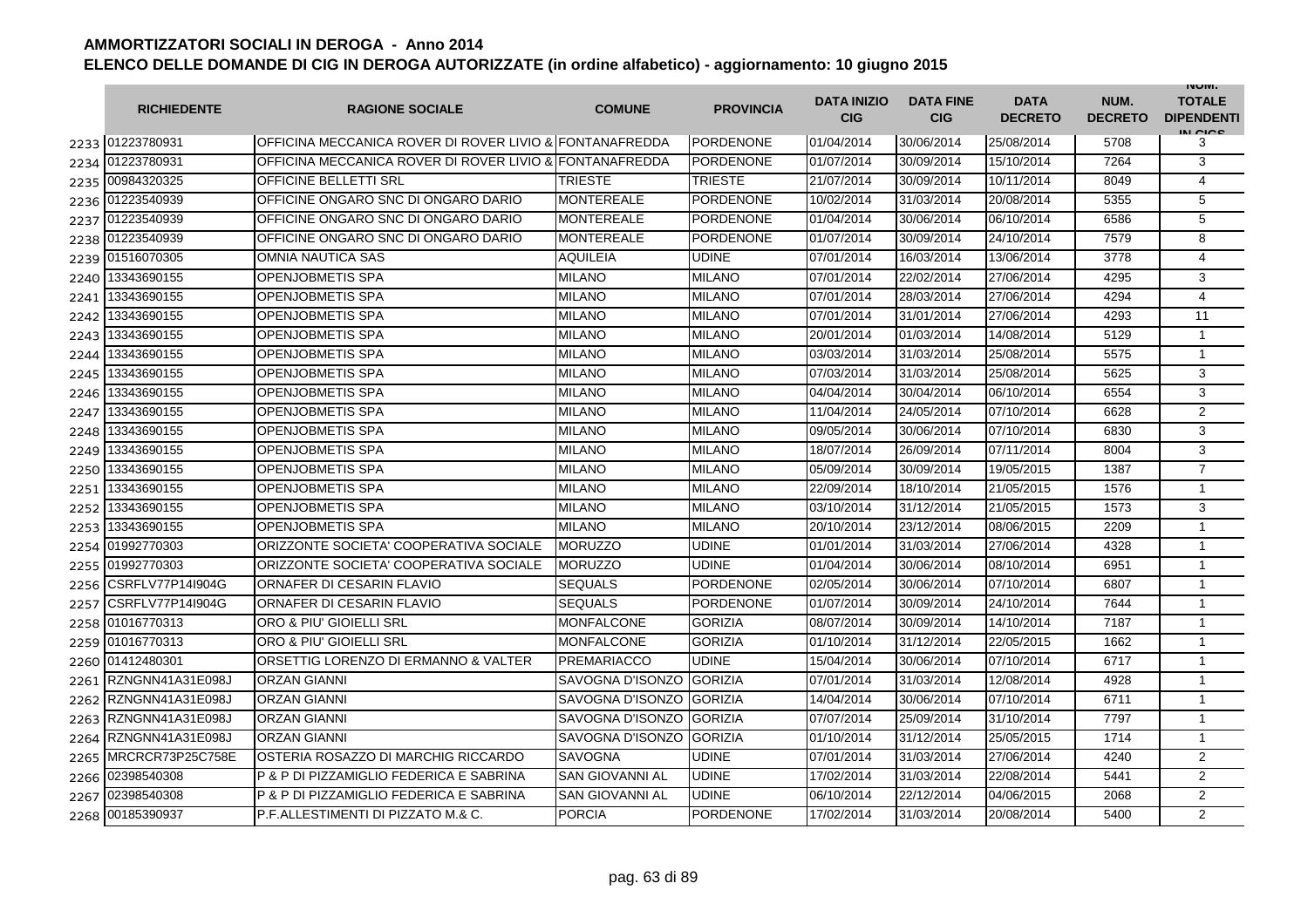|      | <b>RICHIEDENTE</b>    | <b>RAGIONE SOCIALE</b>                    | <b>COMUNE</b>         | <b>PROVINCIA</b> | <b>DATA INIZIO</b><br><b>CIG</b> | <b>DATA FINE</b><br><b>CIG</b> | <b>DATA</b><br><b>DECRETO</b> | NUM.<br><b>DECRETO</b> | <b>INUIVI.</b><br><b>TOTALE</b><br><b>DIPENDENTI</b><br>IN CIGO |
|------|-----------------------|-------------------------------------------|-----------------------|------------------|----------------------------------|--------------------------------|-------------------------------|------------------------|-----------------------------------------------------------------|
|      | 2269 PLNMRC70R27L483F | IP.M. SUPERMERCATI DI PAOLINI MARCO       | <b>UDINE</b>          | <b>UDINE</b>     | 07/01/2014                       | 31/03/2014                     | 13/08/2014                    | 4993                   | 7                                                               |
|      | 2270 PLNMRC70R27L483F | P.M. SUPERMERCATI DI PAOLINI MARCO        | <b>UDINE</b>          | <b>UDINE</b>     | 01/04/2014                       | 30/06/2014                     | 02/09/2014                    | 5987                   | 6                                                               |
|      | 2271 PLNMRC70R27L483F | P.M. SUPERMERCATI DI PAOLINI MARCO        | <b>UDINE</b>          | <b>UDINE</b>     | 01/07/2014                       | 31/08/2014                     | 17/10/2014                    | 7347                   | $\overline{7}$                                                  |
|      | 2272 01327830939      | P.M.P. DI PASE DANTE & C. S.N.C.          | <b>SACILE</b>         | PORDENONE        | 27/01/2014                       | 31/03/2014                     | 12/08/2014                    | 4916                   | 1                                                               |
|      | 2273 01327830939      | P.M.P. DI PASE DANTE & C. S.N.C.          | <b>SACILE</b>         | <b>PORDENONE</b> | 07/04/2014                       | 30/06/2014                     | 03/10/2014                    | 6414                   | $\mathbf{1}$                                                    |
|      | 2274 01327830939      | P.M.P. DI PASE DANTE & C. S.N.C.          | <b>SACILE</b>         | <b>PORDENONE</b> | 01/07/2014                       | 30/09/2014                     | 15/10/2014                    | 7260                   | $\mathbf{1}$                                                    |
|      | 2275 01327830939      | P.M.P. DI PASE DANTE & C. S.N.C.          | <b>SACILE</b>         | <b>PORDENONE</b> | 13/10/2014                       | 31/12/2014                     | 27/05/2015                    | 1866                   | $\mathbf{1}$                                                    |
|      | 2276 02412540300      | P.R.L. ITALIANA DI SARANOVIC ANA & C. SAS | <b>UDINE</b>          | <b>UDINE</b>     | 02/01/2014                       | 31/03/2014                     | 12/08/2014                    | 4990                   | $\mathbf{1}$                                                    |
| 2277 | 02412540300           | P.R.L. ITALIANA DI SARANOVIC ANA & C. SAS | <b>UDINE</b>          | <b>UDINE</b>     | 04/04/2014                       | 30/06/2014                     | 02/09/2014                    | 6002                   | $\mathbf{1}$                                                    |
|      | 2278 02412540300      | P.R.L. ITALIANA DI SARANOVIC ANA & C. SAS | <b>UDINE</b>          | <b>UDINE</b>     | 01/07/2014                       | 31/08/2014                     | 15/10/2014                    | 7244                   | $\mathbf{1}$                                                    |
| 2279 | 02412540300           | P.R.L. ITALIANA DI SARANOVIC ANA & C. SAS | <b>UDINE</b>          | <b>UDINE</b>     | 01/10/2014                       | 31/12/2014                     | 28/05/2015                    | 1936                   | $\mathbf{1}$                                                    |
| 2280 | 00260360300           | PABE DI PAPAIS M. & C. SNC                | <b>BASILIANO</b>      | <b>UDINE</b>     | 07/07/2014                       | 08/08/2014                     | 31/10/2014                    | 7799                   | 3                                                               |
| 2281 | 00260360300           | PABE DI PAPAIS M. & C. SNC                | UDINE                 | <b>UDINE</b>     | 01/10/2014                       | 07/11/2014                     | 03/06/2015                    | 2024                   | 4                                                               |
| 2282 | 00060510310           | PADRE GIACOMO MONTANARI SOC. COOP.        | <b>VILLESSE</b>       | <b>GORIZIA</b>   | 17/03/2014                       | 31/03/2014                     | 28/08/2014                    | 5935                   | 5                                                               |
| 2283 | 00060510310           | PADRE GIACOMO MONTANARI SOC. COOP.        | <b>VILLESSE</b>       | <b>GORIZIA</b>   | 01/04/2014                       | 30/06/2014                     | 02/09/2014                    | 6020                   | 5                                                               |
| 2284 | 00060510310           | PADRE GIACOMO MONTANARI SOC. COOP.        | VILLESSE              | <b>GORIZIA</b>   | 01/07/2014                       | 30/09/2014                     | 04/11/2014                    | 7918                   | 5                                                               |
| 2285 | 00060510310           | PADRE GIACOMO MONTANARI SOC. COOP.        | VILLESSE              | <b>GORIZIA</b>   | 02/10/2014                       | 31/12/2014                     | 10/06/2015                    | 2269                   | 5                                                               |
| 2286 | PLLGPP36R16H906S      | <b>PALLAVISINI GIUSEPPE</b>               | CORNO DI ROSAZZO      | <b>UDINE</b>     | 13/01/2014                       | 28/03/2014                     | 27/06/2014                    | 4286                   | 3                                                               |
|      | 2287 00410510937      | <b>PALUDET MARIO &amp; C. SNC</b>         | <b>AZZANO DECIMO</b>  | <b>PORDENONE</b> | 07/01/2014                       | 31/03/2014                     | 27/06/2014                    | 4289                   | 4                                                               |
| 2288 | 00410510937           | <b>PALUDET MARIO &amp; C. SNC</b>         | <b>AZZANO DECIMO</b>  | <b>PORDENONE</b> | 04/02/2014                       | 31/03/2014                     | 18/08/2014                    | 5226                   | 8                                                               |
| 2289 | 00410510937           | <b>PALUDET MARIO &amp; C. SNC</b>         | <b>AZZANO DECIMO</b>  | <b>PORDENONE</b> | 10/04/2014                       | 30/06/2014                     | 07/10/2014                    | 6678                   | 8                                                               |
|      | 2290 00410510937      | <b>PALUDET MARIO &amp; C. SNC</b>         | <b>AZZANO DECIMO</b>  | <b>PORDENONE</b> | 01/07/2014                       | 13/09/2014                     | 13/10/2014                    | 7152                   | $\overline{7}$                                                  |
| 2291 | 00410510937           | <b>PALUDET MARIO &amp; C. SNC</b>         | <b>AZZANO DECIMO</b>  | <b>PORDENONE</b> | 15/09/2014                       | 18/10/2014                     | 15/05/2015                    | 1237                   | $\mathbf{1}$                                                    |
| 2292 | 00128800935           | PAMAR S.N.C. DI PROSDOCIMO M. & C.        | <b>AZZANO DECIMO</b>  | <b>PORDENONE</b> | 24/02/2014                       | 31/03/2014                     | 20/08/2014                    | 5424                   | 9                                                               |
| 2293 | 00128800935           | PAMAR S.N.C. DI PROSDOCIMO M. & C.        | <b>AZZANO DECIMO</b>  | <b>PORDENONE</b> | 14/04/2014                       | 30/06/2014                     | 07/10/2014                    | 6659                   | 9                                                               |
| 2294 | 00045180320           | PANAUTO G.CONTI SPA                       | TRIESTE               | <b>TRIESTE</b>   | 07/01/2014                       | 31/03/2014                     | 19/08/2014                    | 5289                   | 14                                                              |
| 2295 | 00045180320           | PANAUTO G.CONTI SPA                       | TRIESTE               | <b>TRIESTE</b>   | 01/04/2014                       | 30/06/2014                     | 03/09/2014                    | 6040                   | 14                                                              |
|      | 2296 00490690302      | PANIF, GOBATTO SNC                        | LIGNANO               | <b>UDINE</b>     | 01/02/2014                       | 31/03/2014                     | 14/08/2014                    | 5161                   | $\mathbf{1}$                                                    |
|      | 2297 01026930329      | <b>PANSEPOL SRL</b>                       | TRIESTE               | <b>TRIESTE</b>   | 03/01/2014                       | 31/03/2014                     | 13/06/2014                    | 3814                   | $\mathbf{1}$                                                    |
|      | 2298 PLZDTL62P47L483L | <b>PAOLUZZI DONATELLA</b>                 | <b>REMANZACCO</b>     | <b>UDINE</b>     | 01/09/2014                       | 29/11/2014                     | 14/05/2015                    | 1212                   | $\overline{2}$                                                  |
|      | 2299 00285250304      | <b>PARAPHARMA SNC</b>                     | TAVAGNACCO            | <b>UDINE</b>     | 07/01/2014                       | 31/03/2014                     | 27/06/2014                    | 4223                   | 5                                                               |
|      | 2300 00285250304      | <b>PARAPHARMA SNC</b>                     | <b>TAVAGNACCO</b>     | <b>UDINE</b>     | 01/04/2014                       | 30/06/2014                     | 25/08/2014                    | 5732                   | 5                                                               |
|      | 2301 00285250304      | <b>PARAPHARMA SNC</b>                     | TAVAGNACCO            | <b>UDINE</b>     | 01/07/2014                       | 08/08/2014                     | 24/10/2014                    | 7626                   | 5                                                               |
|      | 2302 01972440307      | <b>PARISE IMPIANTI SRL</b>                | LATISANA              | <b>UDINE</b>     | 01/08/2014                       | 30/09/2014                     | 07/11/2014                    | 8017                   | $\overline{7}$                                                  |
|      | 2303 PRNPLA65H44G888F | <b>PARONETTO PAOLA</b>                    | <b>PORCIA</b>         | <b>PORDENONE</b> | 14/07/2014                       | 30/09/2014                     | 20/10/2014                    | 7448                   | $\mathbf{1}$                                                    |
| 2304 | PSCFLV59B19L424B      | <b>PASCON FULVIO</b>                      | <b>DUINO-AURISINA</b> | <b>TRIESTE</b>   | 06/10/2014                       | 31/12/2014                     | 25/05/2015                    | 1715                   | $\mathbf{1}$                                                    |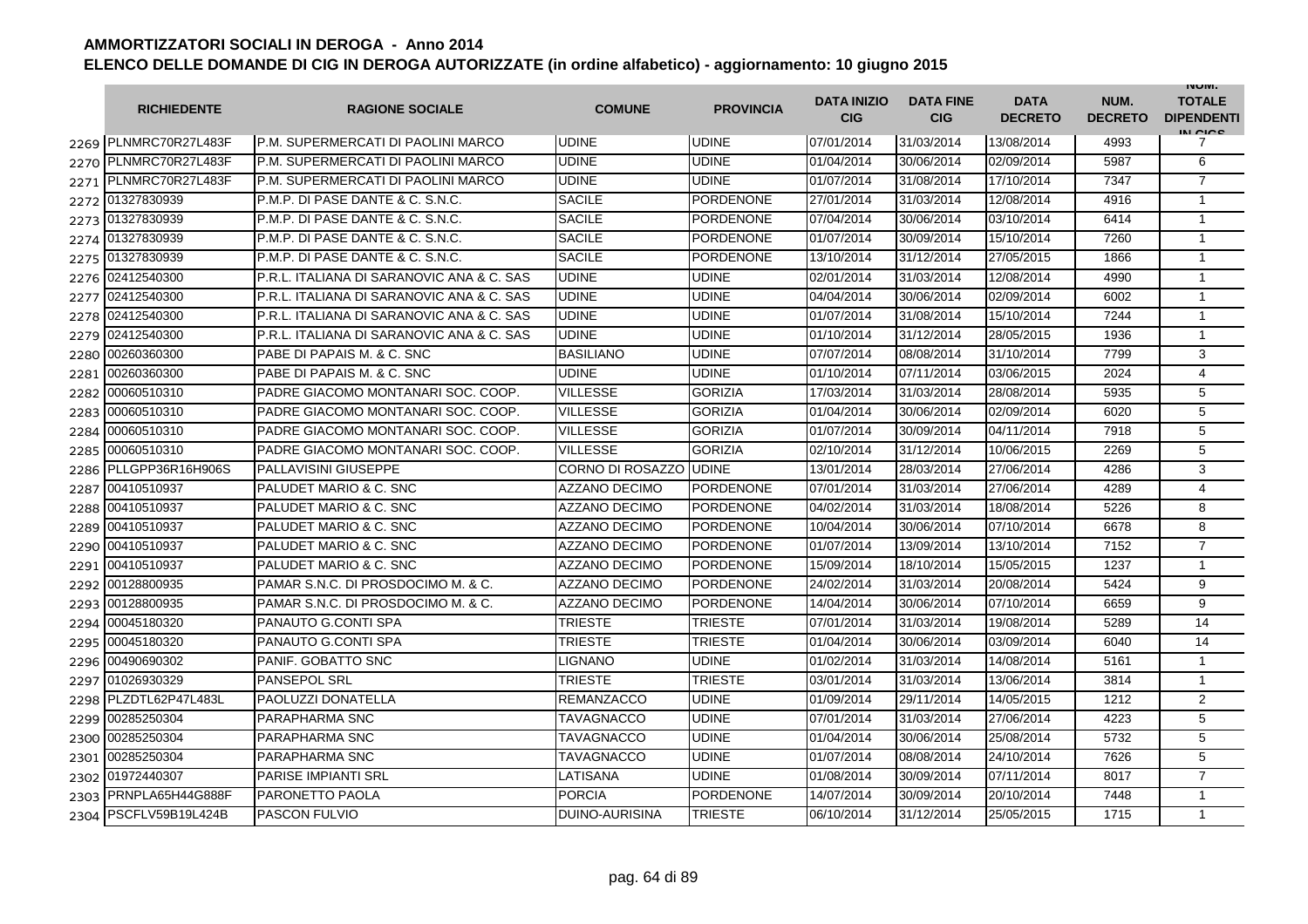|      | <b>RICHIEDENTE</b>    | <b>RAGIONE SOCIALE</b>                   | <b>COMUNE</b>             | <b>PROVINCIA</b> | <b>DATA INIZIO</b><br><b>CIG</b> | <b>DATA FINE</b><br><b>CIG</b> | <b>DATA</b><br><b>DECRETO</b> | NUM.<br><b>DECRETO</b> | <b>INUIVI.</b><br><b>TOTALE</b><br><b>DIPENDENTI</b><br>IN CICO |
|------|-----------------------|------------------------------------------|---------------------------|------------------|----------------------------------|--------------------------------|-------------------------------|------------------------|-----------------------------------------------------------------|
|      | 2305 00064540933      | <b>PASCOTTO UMBERTO</b>                  | <b>MANIAGO</b>            | <b>PORDENONE</b> | 10/03/2014                       | 31/03/2014                     | 25/08/2014                    | 5592                   | 4                                                               |
|      | 2306 STFMRZ67T22L195J | PASTICCERIA DA MAURY DI STEFANUTTI       | <b>TOLMEZZO</b>           | <b>UDINE</b>     | 24/02/2014                       | 29/03/2014                     | 22/08/2014                    | 5442                   | $\mathbf{1}$                                                    |
| 2307 | STFMRZ67T22L195J      | PASTICCERIA DA MAURY DI STEFANUTTI       | <b>TOLMEZZO</b>           | <b>UDINE</b>     | 07/04/2014                       | 30/06/2014                     | 07/10/2014                    | 6662                   | $\mathbf{1}$                                                    |
|      | 2308 00539760314      | PAUL TRANSIT SAS DI BRUSEGHIN A & C      | <b>SAN PIER D'ISONZO</b>  | <b>GORIZIA</b>   | 24/02/2014                       | 31/03/2014                     | 20/08/2014                    | 5389                   | 5                                                               |
|      | 2309 PVTGNE54T30F756P | <b>PAVIOTTI EUGENIO</b>                  | <b>MORTEGLIANO</b>        | <b>UDINE</b>     | 02/01/2014                       | 31/03/2014                     | 28/04/2014                    | 2946                   | 6                                                               |
|      | 2310 01804300307      | PEDEMONTANA SERVIZI SCARL                | <b>UDINE</b>              | <b>UDINE</b>     | 01/07/2014                       | 30/09/2014                     | 31/10/2014                    | 7791                   | $\overline{2}$                                                  |
|      | 2311 01804300307      | PEDEMONTANA SERVIZI SCARL                | <b>UDINE</b>              | <b>UDINE</b>     | 01/10/2014                       | 31/12/2014                     | 04/06/2015                    | 2066                   | $\overline{2}$                                                  |
|      | 2312 PLLLRA62M67L483A | PELLEGRINI LAURA                         | <b>UDINE</b>              | <b>UDINE</b>     | 01/03/2014                       | 31/03/2014                     | 20/08/2014                    | 5431                   | $\mathbf{1}$                                                    |
|      | 2313 PLLLRA62M67L483A | PELLEGRINI LAURA                         | <b>UDINE</b>              | <b>UDINE</b>     | 01/04/2014                       | 30/06/2014                     | 03/10/2014                    | 6410                   | $\mathbf{1}$                                                    |
|      | 2314 PLLLRA62M67L483A | PELLEGRINI LAURA                         | <b>UDINE</b>              | <b>UDINE</b>     | 01/07/2014                       | 30/09/2014                     | 28/10/2014                    | 7695                   | $\mathbf{1}$                                                    |
|      | 2315 00798140323      | PELLICCERIA SOLINA SNC                   | TRIESTE                   | <b>TRIESTE</b>   | 15/01/2014                       | 31/03/2014                     | 13/08/2014                    | 4996                   | 1                                                               |
| 2316 | 00798140323           | PELLICCERIA SOLINA SNC                   | <b>TRIESTE</b>            | TRIESTE          | 01/04/2014                       | 30/06/2014                     | 25/08/2014                    | 5700                   | $\mathbf{1}$                                                    |
|      | 2317 00798140323      | PELLICCERIA SOLINA SNC                   | TRIESTE                   | TRIESTE          | 01/07/2014                       | 31/07/2014                     | 10/10/2014                    | 7110                   | $\mathbf{1}$                                                    |
| 2318 | 00798140323           | PELLICCERIA SOLINA SNC                   | TRIESTE                   | <b>TRIESTE</b>   | 08/09/2014                       | 07/12/2014                     | 18/05/2015                    | 1302                   | $\mathbf{1}$                                                    |
| 2319 | 00398050310           | <b>PENTA SRL</b>                         | <b>MONFALCONE</b>         | <b>GORIZIA</b>   | 02/01/2014                       | 29/03/2014                     | 13/06/2014                    | 3785                   | 5                                                               |
| 2320 | 00398050310           | <b>PENTA SRL</b>                         | <b>MONFALCONE</b>         | <b>GORIZIA</b>   | 31/03/2014                       | 30/06/2014                     | 03/10/2014                    | 6376                   | $\overline{4}$                                                  |
| 2321 | PRCGCR54D07C758H      | PERCO GIANCARLO                          | <b>PREPOTTO</b>           | <b>UDINE</b>     | 13/01/2014                       | 31/03/2014                     | 13/08/2014                    | 5006                   | 5                                                               |
|      | 2322 PRCGCR54D07C758H | PERCO GIANCARLO                          | PREPOTTO                  | <b>UDINE</b>     | 01/04/2014                       | 30/06/2014                     | 03/10/2014                    | 6405                   | 5                                                               |
|      | 2323 PRCGCR54D07C758H | <b>PERCO GIANCARLO</b>                   | <b>IPREPOTTO</b>          | <b>UDINE</b>     | 15/09/2014                       | 12/12/2014                     | 20/05/2015                    | 1504                   | 5                                                               |
|      | 2324 02627360304      | PERESSINI CASA SRL                       | <b>SAN VITO AL TORRE</b>  | <b>UDINE</b>     | 19/05/2014                       | 30/06/2014                     | 07/10/2014                    | 6788                   | 6                                                               |
|      | 2325 02627360304      | PERESSINI CASA SRL                       | SAN VITO AL TORRE         | <b>UDINE</b>     | 01/07/2014                       | 30/09/2014                     | 17/10/2014                    | 7343                   | 6                                                               |
| 2326 | PRNRNN78P51G888T      | PERIN ARIANNA ESTETISTA                  | <b>CORDENONS</b>          | <b>PORDENONE</b> | 07/01/2014                       | 31/03/2014                     | 13/06/2014                    | 3704                   | $\mathbf{1}$                                                    |
| 2327 | PRNRNN78P51G888T      | PERIN ARIANNA ESTETISTA                  | <b>CORDENONS</b>          | PORDENONE        | 01/04/2014                       | 30/06/2014                     | 06/10/2014                    | 6479                   | $\mathbf{1}$                                                    |
| 2328 | SNTMRA43L17E833W      | PERLA SALOTTI DI SANT MARIO              | <b>CASSACCO</b>           | <b>UDINE</b>     | 13/01/2014                       | 31/03/2014                     | 27/06/2014                    | 4304                   | $\overline{4}$                                                  |
| 2329 | SNTMRA43L17E833W      | PERLA SALOTTI DI SANT MARIO              | <b>CASSACCO</b>           | <b>UDINE</b>     | 01/04/2014                       | 30/06/2014                     | 25/08/2014                    | 5684                   | 4                                                               |
| 2330 | SNTMRA43L17E833W      | PERLA SALOTTI DI SANT MARIO              | <b>CASSACCO</b>           | <b>UDINE</b>     | 01/07/2014                       | 31/07/2014                     | 17/10/2014                    | 7325                   | $\overline{4}$                                                  |
| 2331 | SNTMRA43L17E833W      | PERLA SALOTTI DI SANT MARIO              | <b>CASSACCO</b>           | <b>UDINE</b>     | 01/10/2014                       | 31/12/2014                     | 26/05/2015                    | 1816                   | 4                                                               |
| 2332 | PRTMRT64B42L483G      | PERTOLDI MARTA (EX STUDIO TECNICO        | <b>SAN GIOVANNI AL</b>    | <b>UDINE</b>     | 01/07/2014                       | 30/09/2014                     | 10/10/2014                    | 7115                   | $\mathbf{1}$                                                    |
|      | 2333 PRSFVN69E10Z133A | PERUSINI FLAVIEN PATRICK                 | <b>SEDEGLIANO</b>         | <b>UDINE</b>     | 07/01/2014                       | 31/03/2014                     | 11/06/2014                    | 3630                   | $\mathbf{1}$                                                    |
|      | 2334 PRSFVN69E10Z133A | PERUSINI FLAVIEN PATRICK                 | <b>SEDEGLIANO</b>         | <b>UDINE</b>     | 07/04/2014                       | 30/06/2014                     | 25/08/2014                    | 5752                   | $\mathbf{1}$                                                    |
|      | 2335 PRSFVN69E10Z133A | PERUSINI FLAVIEN PATRICK                 | <b>SEDEGLIANO</b>         | <b>UDINE</b>     | 22/09/2014                       | 19/12/2014                     | 19/05/2015                    | 1414                   | $\mathbf{1}$                                                    |
|      | 2336 01153980931      | PESCAROLLO SRL IN LIQUIDAZIONE E         | <b>PRATA DI</b>           | <b>PORDENONE</b> | 20/04/2014                       | 30/06/2014                     | 27/06/2014                    | 4330                   | 28                                                              |
|      | 2337 01153980931      | PESCAROLLO SRL IN LIQUIDAZIONE E         | <b>PRATA DI</b>           | <b>PORDENONE</b> | 01/07/2014                       | 30/09/2014                     | 25/08/2014                    | 5573                   | 28                                                              |
|      | 2338 02328460304      | <b>PET SERVICE SRL</b>                   | <b>BASILIANO</b>          | <b>UDINE</b>     | 14/07/2014                       | 30/09/2014                     | 15/10/2014                    | 7236                   | 8                                                               |
|      | 2339 01431690302      | PETRELLO SNC DI PIZZAMIGLIO CLAUDIA & C. | <b>MANZANO</b>            | <b>UDINE</b>     | 10/02/2014                       | 31/03/2014                     | 20/08/2014                    | 5408                   | 2                                                               |
|      | 2340 02261430306      | PETRUCCO ITALIA SRL                      | CIVIDALE DEL FRIULI UDINE |                  | 01/07/2014                       | 27/09/2014                     | 17/10/2014                    | 7379                   | $\mathbf{1}$                                                    |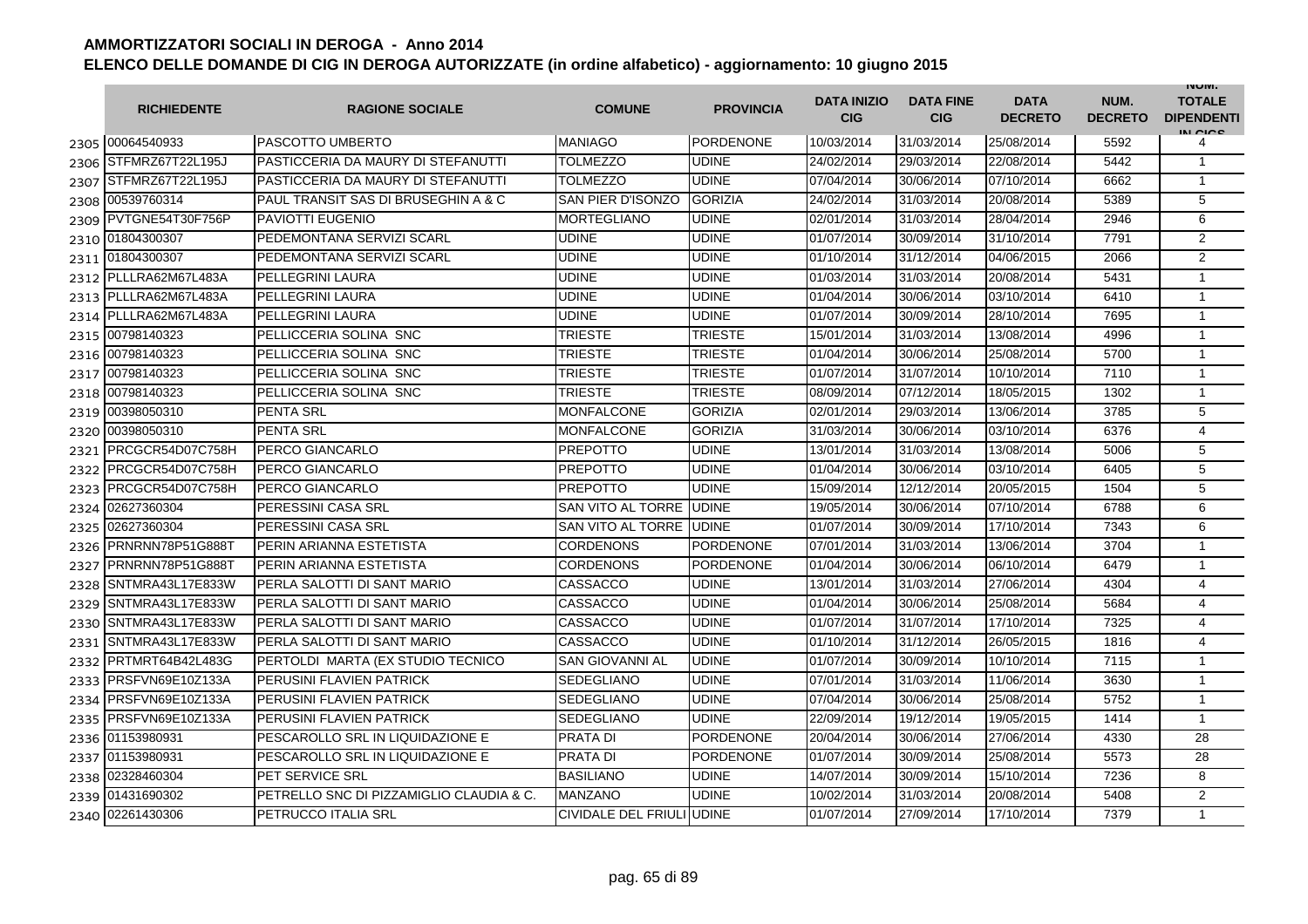|      | <b>RICHIEDENTE</b>    | <b>RAGIONE SOCIALE</b>              | <b>COMUNE</b>             | <b>PROVINCIA</b> | <b>DATA INIZIO</b><br><b>CIG</b> | <b>DATA FINE</b><br><b>CIG</b> | <b>DATA</b><br><b>DECRETO</b> | NUM.<br><b>DECRETO</b> | <b>INUIVI.</b><br><b>TOTALE</b><br><b>DIPENDENTI</b><br>IN CICE |
|------|-----------------------|-------------------------------------|---------------------------|------------------|----------------------------------|--------------------------------|-------------------------------|------------------------|-----------------------------------------------------------------|
|      | 2341 02181220308      | PETRUZZI 2 S.R.L.                   | SAN GIOVANNI AL           | <b>UDINE</b>     | 20/01/2014                       | 31/03/2014                     | 14/08/2014                    | 5109                   | 16                                                              |
| 2342 | 02181220308           | PETRUZZI 2 S.R.L.                   | SAN GIOVANNI AL           | <b>UDINE</b>     | 01/04/2014                       | 30/06/2014                     | 26/08/2014                    | 5870                   | 16                                                              |
|      | 2343 02181220308      | PETRUZZI 2 S.R.L.                   | <b>SAN GIOVANNI AL</b>    | <b>UDINE</b>     | 08/07/2014                       | 31/07/2014                     | 31/10/2014                    | 7828                   | 16                                                              |
|      | 2344 02181220308      | PETRUZZI 2 S.R.L.                   | SAN GIOVANNI AL           | <b>UDINE</b>     | 01/10/2014                       | 27/12/2014                     | 28/05/2015                    | 1915                   | 16                                                              |
|      | 2345 PTTRRT66T04L424Z | PETTOROSSO ROBERTO                  | <b>SAN DORLIGO</b>        | <b>TRIESTE</b>   | 21/01/2014                       | 31/03/2014                     | 12/08/2014                    | 4963                   | $\mathbf{1}$                                                    |
|      | 2346 PTTRRT66T04L424Z | PETTOROSSO ROBERTO                  | <b>SAN DORLIGO</b>        | <b>TRIESTE</b>   | 08/04/2014                       | 30/06/2014                     | 03/10/2014                    | 6397                   | $\mathbf{1}$                                                    |
|      | 2347 PTTRRT66T04L424Z | PETTOROSSO ROBERTO                  | SAN DORLIGO               | <b>TRIESTE</b>   | 03/07/2014                       | 20/09/2014                     | 20/10/2014                    | 7442                   | $\mathbf{1}$                                                    |
| 2348 | 00589410307           | PEZZARINI LINO & C.SNC              | <b>MANZANO</b>            | <b>UDINE</b>     | 13/01/2014                       | 28/03/2014                     | 27/06/2014                    | 4273                   | $\mathbf{1}$                                                    |
| 2349 | 00589410307           | PEZZARINI LINO & C.SNC              | MANZANO                   | <b>UDINE</b>     | 07/04/2014                       | 28/06/2014                     | 06/10/2014                    | 6457                   | $\mathbf{1}$                                                    |
| 2350 | 00589410307           | PEZZARINI LINO & C.SNC              | MANZANO                   | <b>UDINE</b>     | 01/07/2014                       | 31/07/2014                     | 22/10/2014                    | 7521                   | $\mathbf{1}$                                                    |
| 2351 | 00589410307           | PEZZARINI LINO & C.SNC              | MANZANO                   | <b>UDINE</b>     | 01/09/2014                       | 29/11/2014                     | 18/05/2015                    | 1314                   | 1                                                               |
| 2352 | 02638640306           | PICCINI CLIMATIZZATORI SRL          | CODROIPO                  | <b>UDINE</b>     | 17/02/2014                       | 31/03/2014                     | 28/08/2014                    | 5920                   | 6                                                               |
| 2353 | 02638640306           | PICCINI CLIMATIZZATORI SRL          | CODROIPO                  | <b>UDINE</b>     | 01/08/2014                       | 30/09/2014                     | 10/11/2014                    | 8055                   | 6                                                               |
| 2354 | 02638640306           | PICCINI CLIMATIZZATORI SRL          | CODROIPO                  | <b>UDINE</b>     | 01/10/2014                       | 31/12/2014                     | 08/06/2015                    | 2171                   | 6                                                               |
|      | 2355 PLLGRL53L16D621V | PILLON GABRIELE                     | <b>CORDENONS</b>          | <b>PORDENONE</b> | 20/01/2014                       | 31/03/2014                     | 14/08/2014                    | 5118                   | $\overline{2}$                                                  |
| 2356 | 02374660302           | PITACCO TARCISIO S.R.L.             | <b>TARVISIO</b>           | <b>UDINE</b>     | 01/11/2014                       | 31/12/2014                     | 08/06/2015                    | 2189                   | $\overline{7}$                                                  |
|      | 2357 00570760306      | PITTARO SRL-OLIVETTI                | CIVIDALE DEL FRIULI UDINE |                  | 01/07/2014                       | 30/09/2014                     | 24/10/2014                    | 7583                   | $\mathbf{1}$                                                    |
|      | 2358 01217700937      | PITTON MARINO SAS DI CIOT LUIGI & C | <b>CORDENONS</b>          | <b>PORDENONE</b> | 01/10/2014                       | 31/12/2014                     | 22/05/2015                    | 1647                   | 1                                                               |
|      | 2359 PTTCMN50C65C640Y | <b>PITTONI CLEMENTINA</b>           | <b>CHIONS</b>             | <b>PORDENONE</b> | 08/04/2014                       | 30/06/2014                     | 06/10/2014                    | 6606                   | $\mathbf{1}$                                                    |
|      | 2360 PTTCMN50C65C640Y | <b>PITTONI CLEMENTINA</b>           | <b>CHIONS</b>             | <b>PORDENONE</b> | 01/07/2014                       | 30/09/2014                     | 15/10/2014                    | 7265                   | $\mathbf{1}$                                                    |
|      | 2361 00157620303      | <b>PIUSSI SRL.</b>                  | <b>REMANZACCO</b>         | <b>UDINE</b>     | 07/01/2014                       | 31/03/2014                     | 13/06/2014                    | 3813                   | 3                                                               |
| 2362 | 00157620303           | <b>PIUSSI SRL</b>                   | <b>REMANZACCO</b>         | <b>UDINE</b>     | 01/04/2014                       | 30/06/2014                     | 25/08/2014                    | 5800                   | 3                                                               |
|      | 2363 00157620303      | PIUSSI SRL.                         | <b>REMANZACCO</b>         | <b>UDINE</b>     | 01/07/2014                       | 05/09/2014                     | 09/10/2014                    | 6990                   | 3                                                               |
|      | 2364 00157620303      | <b>PIUSSI SRL.</b>                  | REMANZACCO                | <b>UDINE</b>     | 18/09/2014                       | 05/12/2014                     | 20/05/2015                    | 1491                   | 3                                                               |
| 2365 | 02230630309           | PIZETA W.L.D. DI PERES FABIANO SNC  | UDINE                     | <b>UDINE</b>     | 28/04/2014                       | 30/06/2014                     | 07/10/2014                    | 6767                   | 3                                                               |
| 2366 | 02230630309           | PIZETA W.L.D. DI PERES FABIANO SNC  | UDINE                     | <b>UDINE</b>     | 01/07/2014                       | 30/09/2014                     | 24/10/2014                    | 7622                   | 3                                                               |
| 2367 | 02230630309           | PIZETA W.L.D. DI PERES FABIANO SNC  | UDINE                     | <b>UDINE</b>     | 01/10/2014                       | 31/12/2014                     | 27/05/2015                    | 1864                   | 2                                                               |
| 2368 | PZZDNL48R18I686U      | PIZZATO DANILO                      | <b>ZOPPOLA</b>            | <b>PORDENONE</b> | 03/02/2014                       | 31/03/2014                     | 20/08/2014                    | 5365                   | $\mathbf{1}$                                                    |
|      | 2369 PZZDNL48R18I686U | PIZZATO DANILO                      | ZOPPOLA                   | <b>PORDENONE</b> | 01/04/2014                       | 30/06/2014                     | 25/08/2014                    | 5681                   | $\mathbf{1}$                                                    |
|      | 2370 PZZDNL48R18I686U | PIZZATO DANILO                      | ZOPPOLA                   | <b>PORDENONE</b> | 01/07/2014                       | 30/09/2014                     | 13/10/2014                    | 7142                   | $\mathbf{1}$                                                    |
|      | 2371 PZZDNL48R18I686U | PIZZATO DANILO                      | ZOPPOLA                   | <b>PORDENONE</b> | 01/10/2014                       | 30/12/2014                     | 26/05/2015                    | 1771                   | 1                                                               |
|      | 2372 00540610326      | <b>PLASTER EDILIZIA SRL</b>         | <b>TRIESTE</b>            | <b>TRIESTE</b>   | 07/01/2014                       | 31/03/2014                     | 14/08/2014                    | 5120                   | 3                                                               |
|      | 2373 00540610326      | <b>PLASTER EDILIZIA SRL</b>         | <b>TRIESTE</b>            | <b>TRIESTE</b>   | 01/04/2014                       | 30/06/2014                     | 02/09/2014                    | 5991                   | 3                                                               |
|      | 2374 00540610326      | <b>PLASTER EDILIZIA SRL</b>         | <b>TRIESTE</b>            | <b>TRIESTE</b>   | 01/07/2014                       | 06/09/2014                     | 16/10/2014                    | 7301                   | 3                                                               |
| 2375 | 00540610326           | PLASTER EDILIZIA SRL                | TRIESTE                   | <b>TRIESTE</b>   | 08/09/2014                       | 08/12/2014                     | 20/05/2015                    | 1512                   | 3                                                               |
|      | 2376 02211190307      | <b>PM SERVICE SRL</b>               | <b>UDINE</b>              | <b>UDINE</b>     | 10/03/2014                       | 31/03/2014                     | 25/08/2014                    | 5632                   | $\mathbf{1}$                                                    |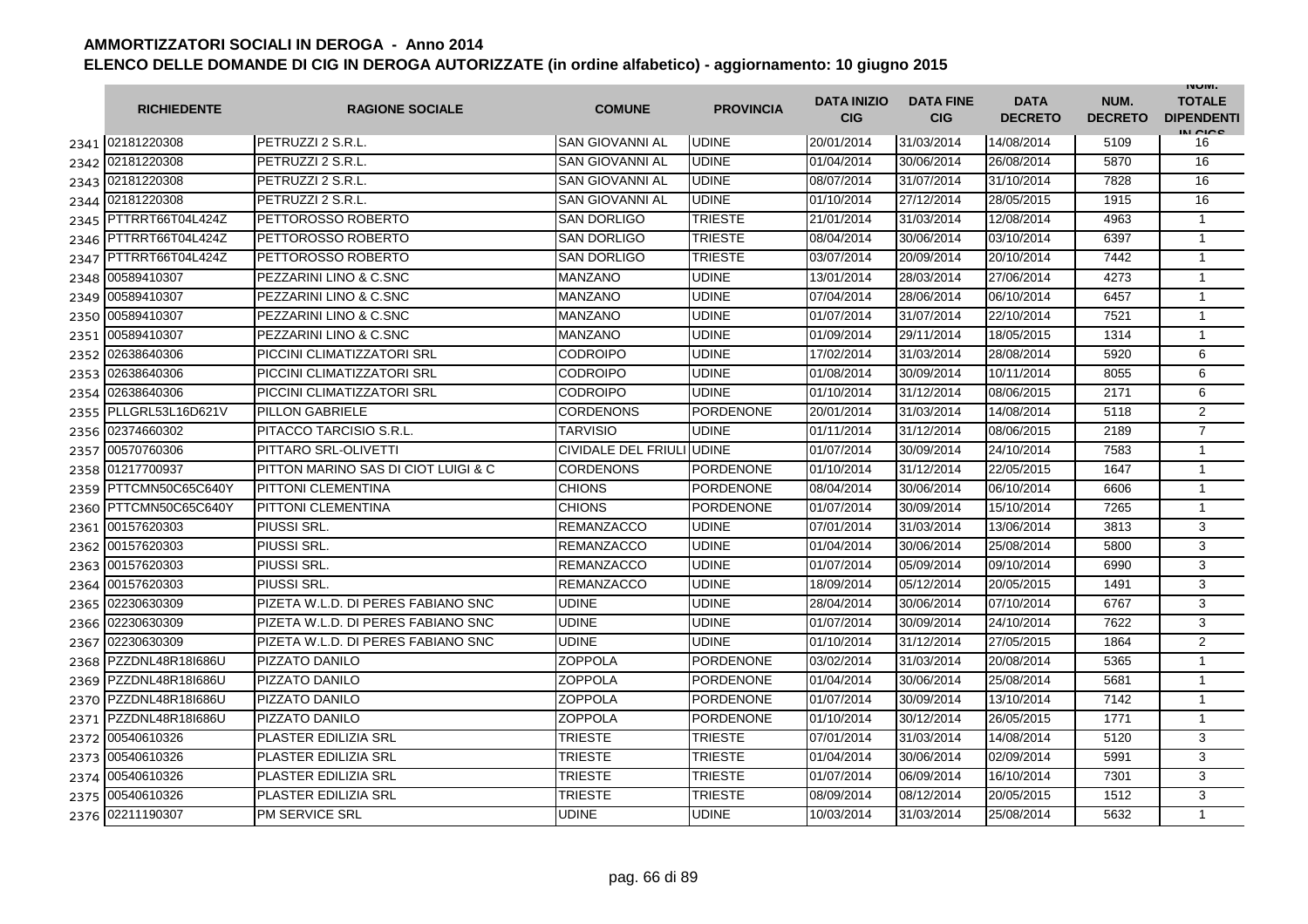|      | <b>RICHIEDENTE</b>    | <b>RAGIONE SOCIALE</b>                     | <b>COMUNE</b>        | <b>PROVINCIA</b> | <b>DATA INIZIO</b><br><b>CIG</b> | <b>DATA FINE</b><br><b>CIG</b> | <b>DATA</b><br><b>DECRETO</b> | NUM.<br><b>DECRETO</b> | <b>INUIVI.</b><br><b>TOTALE</b><br><b>DIPENDENTI</b><br>IN CIGO |
|------|-----------------------|--------------------------------------------|----------------------|------------------|----------------------------------|--------------------------------|-------------------------------|------------------------|-----------------------------------------------------------------|
|      | 2377 02211190307      | <b>PM SERVICE SRL</b>                      | <b>UDINE</b>         | <b>UDINE</b>     | 01/04/2014                       | 30/06/2014                     | 25/08/2014                    | 5778                   | 1                                                               |
|      | 2378 02211190307      | <b>PM SERVICE SRL</b>                      | <b>UDINE</b>         | <b>UDINE</b>     | 01/07/2014                       | 30/09/2014                     | 10/10/2014                    | 7066                   | $\mathbf{1}$                                                    |
|      | 2379 02211190307      | <b>PM SERVICE SRL</b>                      | <b>UDINE</b>         | <b>UDINE</b>     | 01/10/2014                       | 31/12/2014                     | 03/06/2015                    | 2017                   | $\mathbf{1}$                                                    |
|      | 2380 00303680938      | PNEUSNORD SRL                              | <b>SPILIMBERGO</b>   | PORDENONE        | 03/03/2014                       | 31/03/2014                     | 22/08/2014                    | 5474                   | $\overline{2}$                                                  |
|      | 2381 01308050937      | POLAZZO IMPIANTI ELETTRICI SNC DI POLAZZO  | <b>SAN QUIRINO</b>   | <b>PORDENONE</b> | 11/03/2014                       | 31/03/2014                     | 25/08/2014                    | 5578                   | $\mathbf{1}$                                                    |
|      | 2382 01249450931      | <b>POLAZZO PIETRO &amp; C. SNC</b>         | <b>AZZANO DECIMO</b> | <b>PORDENONE</b> | 10/04/2014                       | 30/06/2014                     | 07/10/2014                    | 6665                   | 2                                                               |
|      | 2383 01249450931      | <b>POLAZZO PIETRO &amp; C. SNC</b>         | <b>AZZANO DECIMO</b> | <b>PORDENONE</b> | 11/09/2014                       | 10/12/2014                     | 14/05/2015                    | 1141                   | $\overline{2}$                                                  |
|      | 2384 PLTRNT63B27A516U | POLETTO RENATO EUROCOM                     | <b>CORDENONS</b>     | <b>PORDENONE</b> | 07/01/2014                       | 31/03/2014                     | 28/04/2014                    | 2960                   | $\overline{2}$                                                  |
|      | 2385 PLTRNT63B27A516U | POLETTO RENATO EUROCOM                     | <b>CORDENONS</b>     | <b>PORDENONE</b> | 02/05/2014                       | 30/06/2014                     | 07/10/2014                    | 6775                   | $\overline{2}$                                                  |
| 2386 | PLTRNT63B27A516U      | POLETTO RENATO EUROCOM                     | CORDENONS            | <b>PORDENONE</b> | 01/07/2014                       | 30/09/2014                     | 17/10/2014                    | 7323                   | $\overline{2}$                                                  |
| 2387 | PLTRNT63B27A516U      | POLETTO RENATO EUROCOM                     | <b>CORDENONS</b>     | <b>PORDENONE</b> | 20/10/2014                       | 31/12/2014                     | 08/06/2015                    | 2160                   | $\overline{2}$                                                  |
| 2388 | 00171290307           | POLIRECLAM SNC DI TOMBA & TULISSO          | PRADAMANO            | <b>UDINE</b>     | 05/02/2014                       | 31/03/2014                     | 20/08/2014                    | 5360                   | $\mathbf{1}$                                                    |
| 2389 | 00171290307           | POLIRECLAM SNC DI TOMBA & TULISSO          | PRADAMANO            | <b>UDINE</b>     | 19/05/2014                       | 30/06/2014                     | 08/10/2014                    | 6848                   | $\mathbf{1}$                                                    |
| 2390 | 00171290307           | POLIRECLAM SNC DI TOMBA & TULISSO          | PRADAMANO            | <b>UDINE</b>     | 01/07/2014                       | 30/09/2014                     | 20/10/2014                    | 7446                   | $\mathbf{1}$                                                    |
| 2391 | 01005000326           | POLITEC SRL                                | <b>SAN DORLIGO</b>   | <b>TRIESTE</b>   | 26/05/2014                       | 30/06/2014                     | 08/10/2014                    | 6878                   | 3                                                               |
| 2392 | 01005000326           | POLITEC SRL                                | <b>SAN DORLIGO</b>   | <b>TRIESTE</b>   | 03/07/2014                       | 30/09/2014                     | 10/10/2014                    | 7085                   | 3                                                               |
|      | 2393 01005000326      | POLITEC SRL                                | <b>SAN DORLIGO</b>   | <b>TRIESTE</b>   | 01/10/2014                       | 31/12/2014                     | 19/05/2015                    | 1423                   | 3                                                               |
| 2394 | PNTSVN51R12C385Z      | <b>PONTELLO SILVANO</b>                    | CAVASSO NUOVO        | <b>PORDENONE</b> | 22/04/2014                       | 30/06/2014                     | 07/10/2014                    | 6713                   | $\mathbf{1}$                                                    |
| 2395 | PPLNRL68D02G888L      | <b>POPOLIZIO ANDREA</b>                    | <b>FIUME VENETO</b>  | <b>PORDENONE</b> | 14/01/2014                       | 31/03/2014                     | 13/06/2014                    | 3771                   | $\mathbf{1}$                                                    |
|      | 2396 PPLNRL68D02G888L | <b>POPOLIZIO ANDREA</b>                    | <b>FIUME VENETO</b>  | <b>PORDENONE</b> | 11/04/2014                       | 30/06/2014                     | 06/10/2014                    | 6475                   | $\mathbf{1}$                                                    |
|      | 2397 PPLNRL68D02G888L | POPOLIZIO ANDREA                           | <b>FIUME VENETO</b>  | <b>PORDENONE</b> | 07/07/2014                       | 27/09/2014                     | 24/10/2014                    | 7618                   | $\mathbf{1}$                                                    |
|      | 2398 00547570317      | <b>PORTE ITALIA SRL</b>                    | <b>GORIZIA</b>       | <b>GORIZIA</b>   | 23/01/2014                       | 31/03/2014                     | 14/08/2014                    | 5162                   | 8                                                               |
|      | 2399 00547570317      | <b>PORTE ITALIA SRL</b>                    | <b>GORIZIA</b>       | <b>GORIZIA</b>   | 01/04/2014                       | 30/06/2014                     | 03/10/2014                    | 6385                   | 8                                                               |
| 2400 | 00547570317           | <b>PORTE ITALIA SRL</b>                    | <b>GORIZIA</b>       | <b>GORIZIA</b>   | 07/07/2014                       | 28/09/2014                     | 31/10/2014                    | 7827                   | 8                                                               |
| 2401 | 00547570317           | <b>PORTE ITALIA SRL</b>                    | <b>GORIZIA</b>       | <b>GORIZIA</b>   | 01/10/2014                       | 31/12/2014                     | 29/05/2015                    | 1964                   | 8                                                               |
| 2402 | 01789860309           | POZZETTO SILVIO DI TOSO G.& C.SAS          | <b>MANZANO</b>       | <b>UDINE</b>     | 05/05/2014                       | 30/06/2014                     | 07/10/2014                    | 6825                   | 3                                                               |
| 2403 | 01789860309           | POZZETTO SILVIO DI TOSO G.& C.SAS          | MANZANO              | <b>UDINE</b>     | 01/07/2014                       | 30/09/2014                     | 28/10/2014                    | 7717                   | 3                                                               |
| 2404 | 01789860309           | POZZETTO SILVIO DI TOSO G.& C.SAS          | MANZANO              | <b>UDINE</b>     | 01/10/2014                       | 31/12/2014                     | 28/05/2015                    | 1909                   | 3                                                               |
| 2405 | 00556980316           | POZZO SAS DI MASSIMILIANO POZZO & C.       | <b>CORMONS</b>       | <b>GORIZIA</b>   | 07/04/2014                       | 30/06/2014                     | 26/08/2014                    | 5812                   | $\overline{4}$                                                  |
| 2406 | 00556980316           | POZZO SAS DI MASSIMILIANO POZZO &C.        | CORMONS              | <b>GORIZIA</b>   | 01/08/2014                       | 30/09/2014                     | 15/10/2014                    | 7266                   | 4                                                               |
| 2407 | 00556980316           | POZZO SAS DI MASSIMILIANO POZZO &C.        | <b>CORMONS</b>       | <b>GORIZIA</b>   | 01/10/2014                       | 31/12/2014                     | 22/05/2015                    | 1635                   | 4                                                               |
|      | 2408 02307010302      | <b>PRATA SRL</b>                           | LATISANA             | <b>UDINE</b>     | 07/07/2014                       | 30/09/2014                     | 31/10/2014                    | 7802                   | 10                                                              |
|      | 2409 02307010302      | <b>PRATA SRL</b>                           | LATISANA             | <b>UDINE</b>     | 01/10/2014                       | 31/12/2014                     | 29/05/2015                    | 1958                   | 9                                                               |
|      | 2410 01744420306      | PRAVISANI MARMI SNC DI PRAVISANI M.        | <b>BAGNARIA ARSA</b> | <b>UDINE</b>     | 03/02/2014                       | 31/03/2014                     | 19/08/2014                    | 5332                   | $\overline{2}$                                                  |
|      | 2411 01428610305      | PRE.LA S.A.S. DI NARDINI LUCIANO E MERLINO | REANA DEL ROIALE     | <b>UDINE</b>     | 09/01/2014                       | 28/03/2014                     | 12/08/2014                    | 4946                   | 3                                                               |
|      | 2412 01587280932      | PREFABBRICATI CHIONS SRL                   | <b>CHIONS</b>        | <b>PORDENONE</b> | 08/01/2014                       | 31/03/2014                     | 13/06/2014                    | 3761                   | $\overline{2}$                                                  |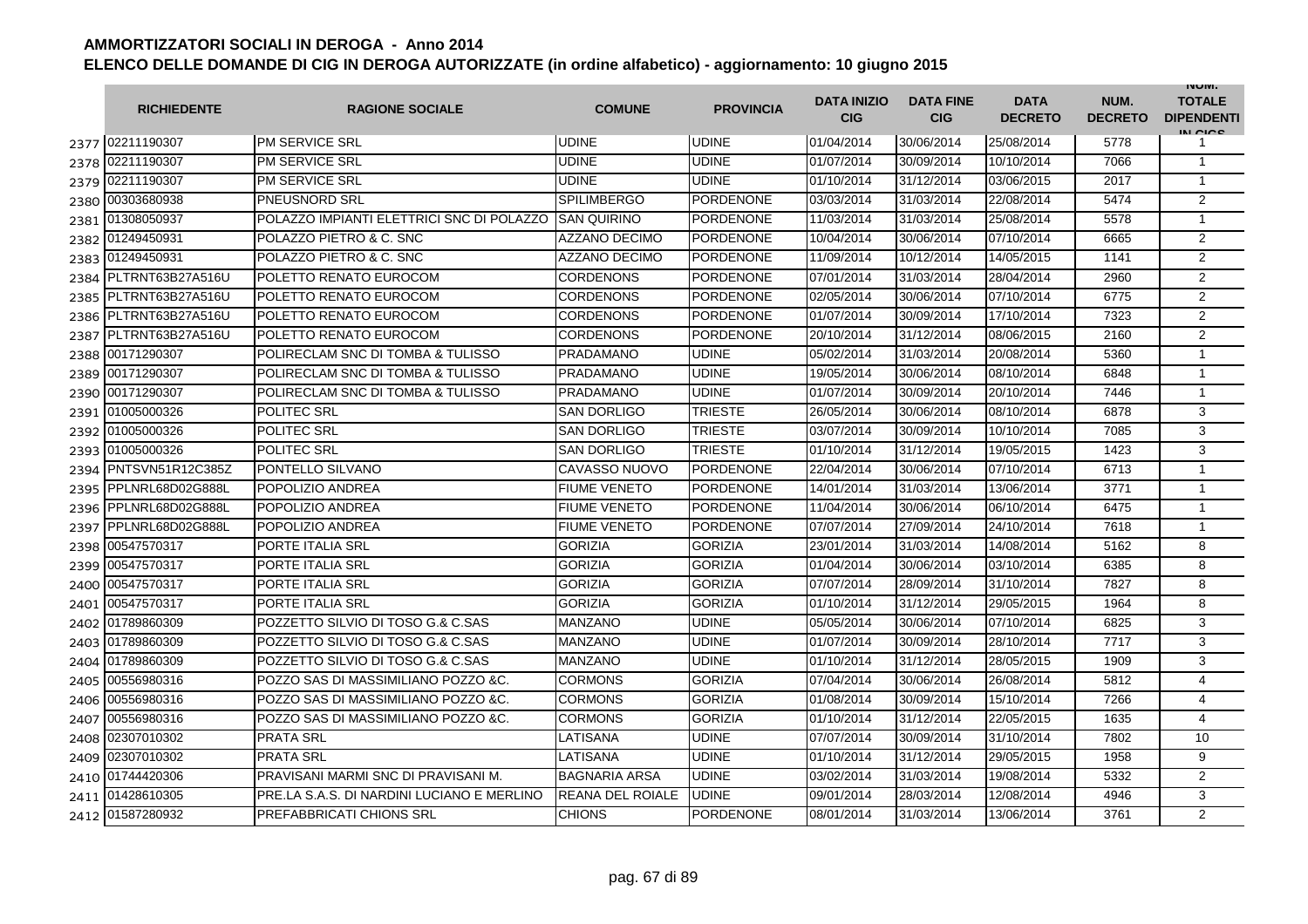|      | <b>RICHIEDENTE</b>    | <b>RAGIONE SOCIALE</b>                         | <b>COMUNE</b>        | <b>PROVINCIA</b> | <b>DATA INIZIO</b><br><b>CIG</b> | <b>DATA FINE</b><br><b>CIG</b> | <b>DATA</b><br><b>DECRETO</b> | NUM.<br><b>DECRETO</b> | <b>INUIVI.</b><br><b>TOTALE</b><br><b>DIPENDENTI</b><br>IN CICS |
|------|-----------------------|------------------------------------------------|----------------------|------------------|----------------------------------|--------------------------------|-------------------------------|------------------------|-----------------------------------------------------------------|
|      | 2413 PRSMRZ58M29F356P | <b>PRESOT MAURIZIO</b>                         | PORDENONE            | <b>PORDENONE</b> | 13/01/2014                       | 31/03/2014                     | 12/08/2014                    | 4954                   | 1                                                               |
| 2414 | PRSMRZ58M29F356P      | <b>PRESOT MAURIZIO</b>                         | PORDENONE            | <b>PORDENONE</b> | 01/04/2014                       | 30/06/2014                     | 25/08/2014                    | 5743                   | $\mathbf{1}$                                                    |
|      | 2415 01015780321      | <b>PRO.SY.T SRL</b>                            | <b>TRIESTE</b>       | <b>TRIESTE</b>   | 03/02/2014                       | 31/03/2014                     | 14/08/2014                    | 5100                   | $\mathbf{1}$                                                    |
|      | 2416 01015780321      | PRO.SY.T SRL                                   | <b>TRIESTE</b>       | <b>TRIESTE</b>   | 01/04/2014                       | 30/06/2014                     | 06/10/2014                    | 6528                   | $\mathbf{1}$                                                    |
|      | 2417 01015780321      | PRO.SY.T SRL                                   | <b>TRIESTE</b>       | <b>TRIESTE</b>   | 01/07/2014                       | 30/09/2014                     | 22/10/2014                    | 7506                   | $\mathbf{1}$                                                    |
| 2418 | 02284230303           | <b>PROCNE SRL</b>                              | <b>UDINE</b>         | <b>UDINE</b>     | 07/01/2014                       | 31/03/2014                     | 13/06/2014                    | 3832                   | $\overline{7}$                                                  |
|      | 2419 02110830300      | <b>PROFESSIONALE SRL</b>                       | <b>UDINE</b>         | <b>UDINE</b>     | 15/05/2014                       | 30/06/2014                     | 07/10/2014                    | 6835                   | $\overline{7}$                                                  |
|      | 2420 01679250306      | <b>PROFOR SRL</b>                              | <b>UDINE</b>         | <b>UDINE</b>     | 13/01/2014                       | 31/03/2014                     | 12/08/2014                    | 4909                   | 4                                                               |
| 2421 | 01679250306           | <b>PROFOR SRL</b>                              | <b>UDINE</b>         | <b>UDINE</b>     | 01/04/2014                       | 30/06/2014                     | 02/09/2014                    | 5979                   | 4                                                               |
| 2422 | 01679250306           | <b>PROFOR SRL</b>                              | <b>UDINE</b>         | <b>UDINE</b>     | 01/07/2014                       | 09/08/2014                     | 17/10/2014                    | 7344                   | 3                                                               |
| 2423 | 01679250306           | <b>PROFOR SRL</b>                              | UDINE                | <b>UDINE</b>     | 25/08/2014                       | 30/09/2014                     | 13/05/2015                    | 1103                   | 3                                                               |
| 2424 | 01679250306           | <b>PROFOR SRL</b>                              | <b>UDINE</b>         | <b>UDINE</b>     | 01/10/2014                       | 31/12/2014                     | 04/06/2015                    | 2065                   | 3                                                               |
| 2425 | 01095870315           | PROGEST CONSULTING S.R.L.                      | ROMANS D'ISONZO      | <b>GORIZIA</b>   | 01/03/2014                       | 31/03/2014                     | 22/08/2014                    | 5482                   | 5                                                               |
| 2426 | 00434900304           | PRONTOAUTO SPA                                 | <b>TARCENTO</b>      | <b>UDINE</b>     | 05/05/2014                       | 30/06/2014                     | 08/10/2014                    | 6852                   | 12                                                              |
| 2427 | 00434900304           | PRONTOAUTO SPA                                 | <b>TARCENTO</b>      | <b>UDINE</b>     | 01/07/2014                       | 30/09/2014                     | 04/11/2014                    | 7891                   | 12                                                              |
| 2428 | 01837290301           | <b>PROTER DI STURAM F.N.&amp; G. SNC</b>       | <b>SAN PIETRO AL</b> | <b>UDINE</b>     | 07/01/2014                       | 31/03/2014                     | 13/06/2014                    | 3775                   | 9                                                               |
| 2429 | 01837290301           | PROTER DI STURAM F.N.& G. SNC                  | SAN PIETRO AL        | <b>UDINE</b>     | 07/04/2014                       | 30/06/2014                     | 25/08/2014                    | 5685                   | 9                                                               |
| 2430 | 01249380930           | PUNTO DI TEGHIL LUIGIA & C. SNC                | <b>CORDOVADO</b>     | <b>PORDENONE</b> | 09/09/2014                       | 30/09/2014                     | 19/05/2015                    | 1374                   | $\mathbf{1}$                                                    |
| 2431 | QGLSRN63A08D670P      | QUAGLIOTTO SEVERINO                            | FONTANAFREDDA        | <b>PORDENONE</b> | 27/01/2014                       | 31/03/2014                     | 14/08/2014                    | 5115                   | $\overline{2}$                                                  |
| 2432 | QGLSRN63A08D670P      | <b>QUAGLIOTTO SEVERINO</b>                     | FONTANAFREDDA        | <b>PORDENONE</b> | 01/04/2014                       | 30/06/2014                     | 25/08/2014                    | 5694                   | 2                                                               |
| 2433 | QGLSRN63A08D670P      | QUAGLIOTTO SEVERINO                            | <b>FONTANAFREDDA</b> | <b>PORDENONE</b> | 01/07/2014                       | 26/09/2014                     | 22/10/2014                    | 7522                   | $\overline{2}$                                                  |
| 2434 | QGLSRN63A08D670P      | QUAGLIOTTO SEVERINO                            | FONTANAFREDDA        | <b>PORDENONE</b> | 13/10/2014                       | 31/12/2014                     | 05/06/2015                    | 2095                   | $\overline{2}$                                                  |
| 2435 | 02060450307           | <b>QUALITY BIO DI SARTOR MARCO &amp; C.SAS</b> | MOIMACCO             | <b>UDINE</b>     | 13/01/2014                       | 31/03/2014                     | 13/08/2014                    | 5077                   | 2                                                               |
| 2436 | 02060450307           | <b>QUALITY BIO DI SARTOR MARCO &amp; C.SAS</b> | MOIMACCO             | <b>UDINE</b>     | 01/04/2014                       | 30/06/2014                     | 07/10/2014                    | 6653                   | $\overline{2}$                                                  |
|      | 2437 05165060962      | <b>QUALITY SYSTEMS MANAGEMENT SRL</b>          | <b>MILANO</b>        | <b>MILANO</b>    | 13/01/2014                       | 31/03/2014                     | 14/08/2014                    | 5139                   | $\overline{2}$                                                  |
|      | 2438 05165060962      | <b>QUALITY SYSTEMS MANAGEMENT SRL</b>          | <b>MILANO</b>        | <b>MILANO</b>    | 01/04/2014                       | 30/06/2014                     | 25/08/2014                    | 5749                   | 2                                                               |
| 2439 | 05165060962           | <b>QUALITY SYSTEMS MANAGEMENT SRL</b>          | <b>MILANO</b>        | <b>MILANO</b>    | 01/07/2014                       | 31/08/2014                     | 13/10/2014                    | 7126                   | $\overline{2}$                                                  |
|      | 2440 01620890937      | <b>QUAS SRL</b>                                | <b>SPILIMBERGO</b>   | <b>PORDENONE</b> | 20/01/2014                       | 31/03/2014                     | 14/08/2014                    | 5113                   | $\overline{2}$                                                  |
| 2441 | 01308850930           | QUATTRIN SAS DI QUATTRIN MASSIMO & C           | <b>ZOPPOLA</b>       | <b>PORDENONE</b> | 03/10/2014                       | 31/12/2014                     | 27/05/2015                    | 1869                   | $\overline{7}$                                                  |
| 2442 | 01308850930           | QUATTRIN SAS DI QUATTRIN MASSIMO & C           | ZOPPOLA              | <b>PORDENONE</b> | 20/10/2014                       | 31/12/2014                     | 09/06/2015                    | 2225                   | $\overline{2}$                                                  |
| 2443 | 00246840938           | <b>QUICK SRL</b>                               | <b>CHIONS</b>        | <b>PORDENONE</b> | 01/10/2014                       | 31/12/2014                     | 21/05/2015                    | 1571                   | 3                                                               |
| 2444 | 01837420304           | QUICKWOOD SRL                                  | PAVIA DI UDINE       | <b>UDINE</b>     | 01/01/2014                       | 31/03/2014                     | 28/04/2014                    | 2941                   | 23                                                              |
| 2445 | 01837420304           | QUICKWOOD SRL                                  | PAVIA DI UDINE       | <b>UDINE</b>     | 01/04/2014                       | 31/05/2014                     | 19/08/2014                    | 5272                   | 23                                                              |
| 2446 | 00202070934           | R.B. DI RUBIN R.& BORTOLIN S.                  | ROVEREDO IN          | <b>PORDENONE</b> | 03/02/2014                       | 31/03/2014                     | 19/08/2014                    | 5319                   | $\overline{4}$                                                  |
|      | 2447 00202070934      | R.B. DI RUBIN R.& BORTOLIN S.                  | ROVEREDO IN          | <b>PORDENONE</b> | 01/04/2014                       | 30/06/2014                     | 06/10/2014                    | 6561                   | 4                                                               |
| 2448 | 00202070934           | R.B. DI RUBIN R.& BORTOLIN S.                  | ROVEREDO IN          | PORDENONE        | 01/07/2014                       | 30/09/2014                     | 22/10/2014                    | 7530                   | 3                                                               |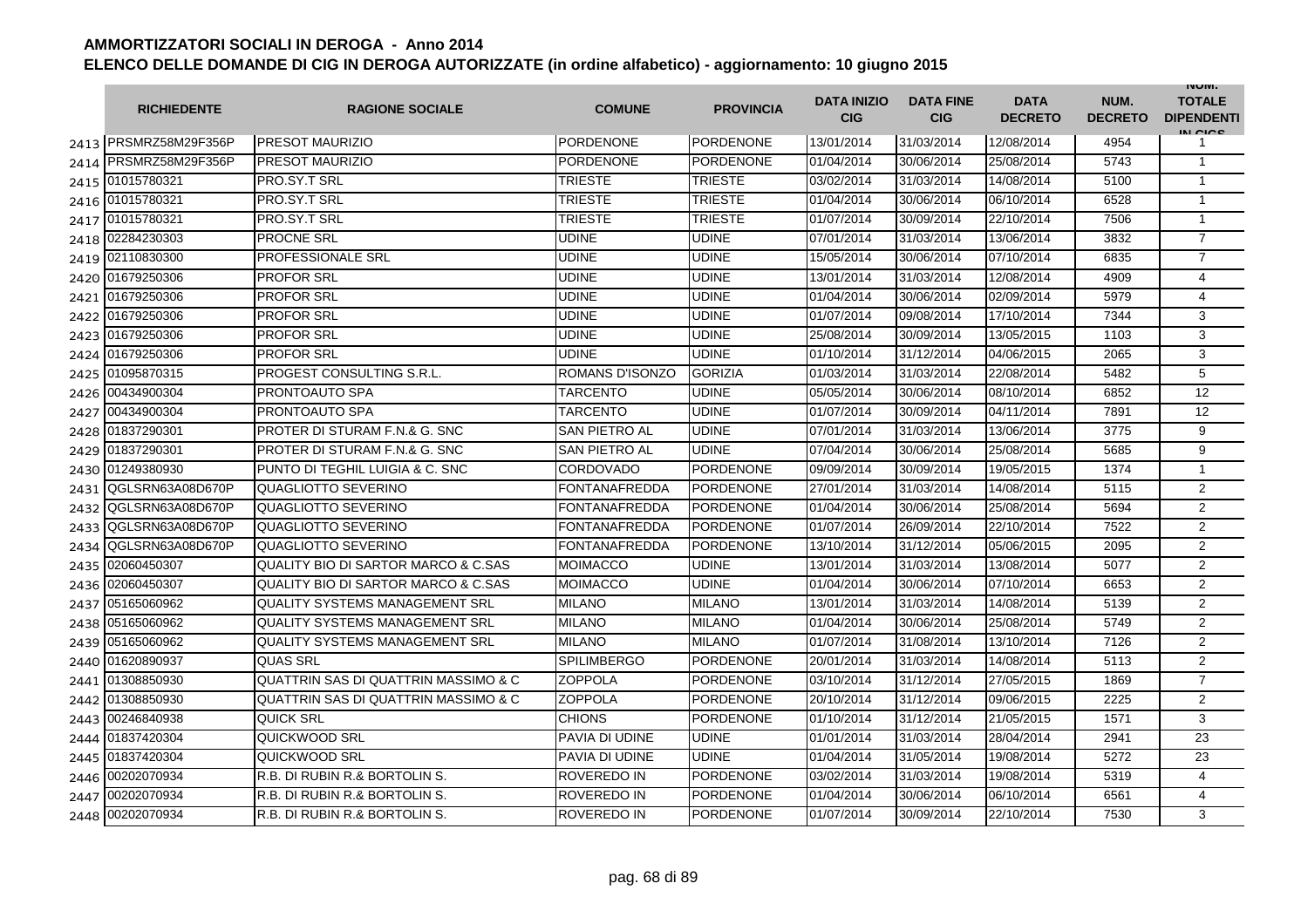|      | <b>RICHIEDENTE</b> | <b>RAGIONE SOCIALE</b>            | <b>COMUNE</b>      | <b>PROVINCIA</b> | <b>DATA INIZIO</b><br><b>CIG</b> | <b>DATA FINE</b><br><b>CIG</b> | <b>DATA</b><br><b>DECRETO</b> | NUM.<br><b>DECRETO</b> | <b>INUIVI.</b><br><b>TOTALE</b><br><b>DIPENDENTI</b><br>IN CIGO |
|------|--------------------|-----------------------------------|--------------------|------------------|----------------------------------|--------------------------------|-------------------------------|------------------------|-----------------------------------------------------------------|
|      | 2449 00202070934   | IR.B. DI RUBIN R.& BORTOLIN S.    | <b>ROVEREDO IN</b> | <b>PORDENONE</b> | 01/10/2014                       | 31/12/2014                     | 27/05/2015                    | 1875                   | 3                                                               |
| 2450 | 02272950268        | RADIO TREVISO 103 SRL             | CADONEGHE          | <b>PADOVA</b>    | 07/01/2014                       | 31/03/2014                     | 27/06/2014                    | 4236                   | 3                                                               |
| 2451 | 02272950268        | RADIO TREVISO 103 SRL             | CADONEGHE          | <b>PADOVA</b>    | 01/04/2014                       | 30/06/2014                     | 25/08/2014                    | 5791                   | 3                                                               |
| 2452 | 02272950268        | RADIO TREVISO 103 SRL             | <b>CADONEGHE</b>   | <b>PADOVA</b>    | 01/07/2014                       | 06/09/2014                     | 17/10/2014                    | 7354                   | 3                                                               |
| 2453 | 02272950268        | RADIO TREVISO 103 SRL             | <b>CADONEGHE</b>   | <b>PADOVA</b>    | 07/09/2014                       | 06/12/2014                     | 14/05/2015                    | 1204                   | 3                                                               |
| 2454 | 00427750930        | <b>RADIOTELEPORDENONE SRL</b>     | <b>PORDENONE</b>   | <b>PORDENONE</b> | 01/07/2014                       | 30/09/2014                     | 04/11/2014                    | 7906                   | 3                                                               |
| 2455 | 00427750930        | <b>RADIOTELEPORDENONE SRL</b>     | <b>PORDENONE</b>   | <b>PORDENONE</b> | 13/10/2014                       | 31/12/2014                     | 03/06/2015                    | 2019                   | $\mathbf{1}$                                                    |
| 2456 | 01074090315        | <b>RAIL SERVICES SRL</b>          | <b>GORIZIA</b>     | <b>GORIZIA</b>   | 01/01/2014                       | 31/03/2014                     | 13/06/2014                    | 3701                   | $\overline{4}$                                                  |
| 2457 | 01074090315        | <b>RAIL SERVICES SRL</b>          | <b>GORIZIA</b>     | <b>GORIZIA</b>   | 01/04/2014                       | 30/06/2014                     | 06/10/2014                    | 6478                   | 4                                                               |
| 2458 | 01074090315        | <b>RAIL SERVICES SRL</b>          | <b>GORIZIA</b>     | <b>GORIZIA</b>   | 01/07/2014                       | 31/08/2014                     | 28/10/2014                    | 7690                   | 4                                                               |
| 2459 | 01074090315        | <b>RAIL SERVICES SRL</b>          | <b>GORIZIA</b>     | <b>GORIZIA</b>   | 01/09/2014                       | 30/11/2014                     | 14/05/2015                    | 1206                   | 4                                                               |
| 2460 | 01583650930        | <b>RAMINELLI SRL</b>              | <b>ZOPPOLA</b>     | <b>PORDENONE</b> | 07/01/2014                       | 31/03/2014                     | 27/06/2014                    | 4242                   | 4                                                               |
| 2461 | 01583650930        | <b>RAMINELLI SRL</b>              | ZOPPOLA            | <b>PORDENONE</b> | 03/03/2014                       | 31/03/2014                     | 28/08/2014                    | 5929                   | 5                                                               |
| 2462 | 01583650930        | <b>RAMINELLI SRL</b>              | ZOPPOLA            | <b>PORDENONE</b> | 01/04/2014                       | 30/06/2014                     | 02/09/2014                    | 6017                   | 4                                                               |
| 2463 | 01583650930        | <b>RAMINELLI SRL</b>              | ZOPPOLA            | PORDENONE        | 01/04/2014                       | 30/06/2014                     | 02/09/2014                    | 6032                   | 5                                                               |
| 2464 | 01583650930        | <b>RAMINELLI SRL</b>              | ZOPPOLA            | PORDENONE        | 01/08/2014                       | 30/09/2014                     | 10/11/2014                    | 8053                   | $\overline{4}$                                                  |
| 2465 | 01583650930        | <b>RAMINELLI SRL</b>              | ZOPPOLA            | <b>PORDENONE</b> | 01/08/2014                       | 31/08/2014                     | 10/11/2014                    | 8054                   | 3                                                               |
| 2466 | 12730090151        | RANDSTAD ITALIA S.P.A.            | <b>MILANO</b>      | <b>MILANO</b>    | 07/01/2014                       | 31/03/2014                     | 14/08/2014                    | 5124                   | $\mathbf{1}$                                                    |
| 2467 | 12730090151        | RANDSTAD ITALIA S.P.A.            | <b>MILANO</b>      | <b>MILANO</b>    | 01/04/2014                       | 30/06/2014                     | 02/09/2014                    | 6001                   | $\mathbf{1}$                                                    |
| 2468 | 00272570300        | <b>RE.C.MA. SRL</b>               | <b>OVARO</b>       | <b>UDINE</b>     | 22/09/2014                       | 20/12/2014                     | 20/05/2015                    | 1479                   | $\mathbf{1}$                                                    |
| 2469 | 11150931001        | <b>REAL COOP SOC.COOP.</b>        | <b>ROMA</b>        | <b>ROMA</b>      | 01/01/2014                       | 31/03/2014                     | 27/06/2014                    | 4323                   | 9                                                               |
| 2470 | 02027750302        | REAL POWER SOCIETÀ COOPERATIVA    | <b>UDINE</b>       | <b>UDINE</b>     | 02/01/2014                       | 31/03/2014                     | 27/06/2014                    | 4329                   | $\overline{2}$                                                  |
| 2471 | 02027750302        | REAL POWER SOCIETÀ COOPERATIVA    | <b>UDINE</b>       | <b>UDINE</b>     | 01/04/2014                       | 27/06/2014                     | 03/09/2014                    | 6044                   | $\overline{2}$                                                  |
| 2472 | 02027750302        | REAL POWER SOCIETÀ COOPERATIVA    | <b>UDINE</b>       | <b>UDINE</b>     | 14/07/2014                       | 25/07/2014                     | 24/10/2014                    | 7610                   | $\mathbf{1}$                                                    |
| 2473 | 01046000327        | REEF COMUNICAZIONE S.R.L.         | <b>TRIESTE</b>     | <b>TRIESTE</b>   | 03/06/2014                       | 30/06/2014                     | 10/10/2014                    | 7068                   | $\mathbf{1}$                                                    |
| 2474 | 01046000327        | <b>REEF COMUNICAZIONE S.R.L.</b>  | TRIESTE            | <b>TRIESTE</b>   | 01/07/2014                       | 30/09/2014                     | 04/11/2014                    | 7888                   | $\mathbf{1}$                                                    |
| 2475 | 01729010304        | <b>REPLAST CORRUGATI SRL</b>      | <b>REMANZACCO</b>  | <b>UDINE</b>     | 03/03/2014                       | 31/03/2014                     | 22/08/2014                    | 5439                   | 9                                                               |
| 2476 | 01729010304        | <b>REPLAST CORRUGATI SRL</b>      | <b>REMANZACCO</b>  | <b>UDINE</b>     | 01/04/2014                       | 30/06/2014                     | 25/08/2014                    | 5779                   | 9                                                               |
| 2477 | 01729010304        | <b>REPLAST CORRUGATI SRL</b>      | <b>REMANZACCO</b>  | <b>UDINE</b>     | 01/07/2014                       | 31/07/2014                     | 17/10/2014                    | 7385                   | 9                                                               |
| 2478 | 01729010304        | <b>REPLAST CORRUGATI SRL</b>      | <b>REMANZACCO</b>  | <b>UDINE</b>     | 01/09/2014                       | 30/11/2014                     | 14/05/2015                    | 1147                   | 8                                                               |
|      | 2479 00379360316   | RICCI IMMOBILIARE SAS DI RICCI A. | <b>GORIZIA</b>     | <b>GORIZIA</b>   | 01/02/2014                       | 31/03/2014                     | 14/08/2014                    | 5160                   | $\mathbf{1}$                                                    |
| 2480 | 01520820935        | <b>RIGO ORNELLA MOBILI S.N.C.</b> | <b>SACILE</b>      | <b>PORDENONE</b> | 10/02/2014                       | 31/03/2014                     | 19/08/2014                    | 5312                   | 3                                                               |
| 2481 | 01520820935        | IRIGO ORNELLA MOBILI S.N.C.       | <b>SACILE</b>      | PORDENONE        | 21/07/2014                       | 30/09/2014                     | 04/11/2014                    | 7878                   | 3                                                               |
| 2482 | 01520820935        | <b>RIGO ORNELLA MOBILI S.N.C.</b> | <b>SACILE</b>      | <b>PORDENONE</b> | 17/10/2014                       | 31/12/2014                     | 05/06/2015                    | 2117                   | $\overline{2}$                                                  |
| 2483 | RGTNRE69H24A059C   | <b>RIGOTTO NERIO</b>              | <b>UDINE</b>       | <b>UDINE</b>     | 14/05/2014                       | 30/06/2014                     | 08/10/2014                    | 6846                   | $\overline{2}$                                                  |
| 2484 | RGTNRE69H24A059C   | <b>RIGOTTO NERIO</b>              | <b>UDINE</b>       | <b>UDINE</b>     | 04/08/2014                       | 03/10/2014                     | 10/11/2014                    | 8071                   | $\overline{2}$                                                  |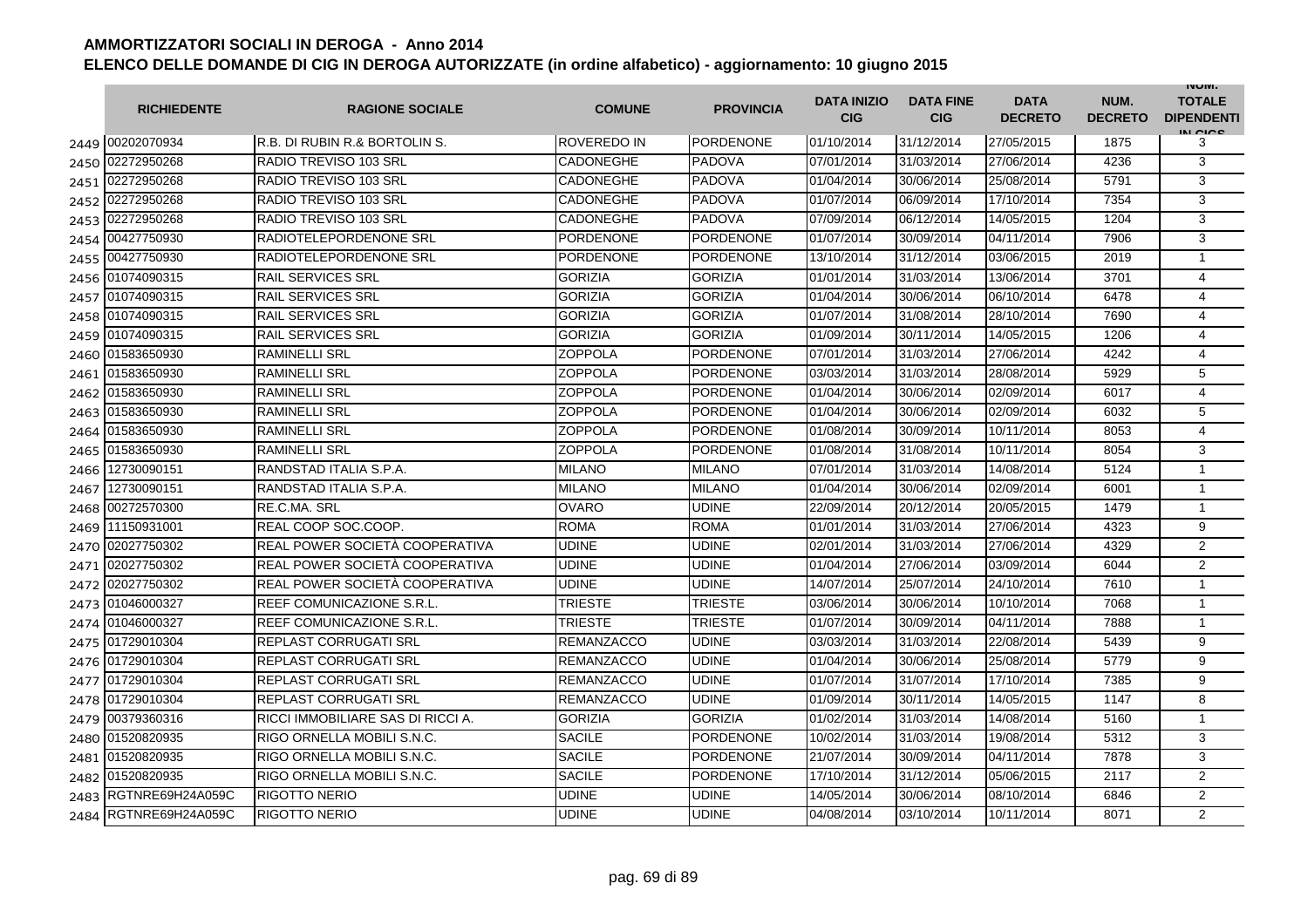|      | <b>RICHIEDENTE</b>    | <b>RAGIONE SOCIALE</b>             | <b>COMUNE</b>                   | <b>PROVINCIA</b> | <b>DATA INIZIO</b><br><b>CIG</b> | <b>DATA FINE</b><br><b>CIG</b> | <b>DATA</b><br><b>DECRETO</b> | NUM.<br><b>DECRETO</b> | <b>INUIVI.</b><br><b>TOTALE</b><br><b>DIPENDENTI</b><br>IN CIGO |
|------|-----------------------|------------------------------------|---------------------------------|------------------|----------------------------------|--------------------------------|-------------------------------|------------------------|-----------------------------------------------------------------|
|      | 2485 RGTGRG52A311621O | <b>RIGUTTI GIORGIO</b>             | <b>SPILIMBERGO</b>              | <b>PORDENONE</b> | 03/06/2014                       | 30/06/2014                     | 08/10/2014                    | 6903                   | 1                                                               |
| 2486 | RGTGRG52A31I621O      | <b>RIGUTTI GIORGIO</b>             | <b>SPILIMBERGO</b>              | <b>PORDENONE</b> | 01/09/2014                       | 29/11/2014                     | 18/05/2015                    | 1306                   | $\mathbf{1}$                                                    |
|      | 2487 01032410936      | RINO ROMANO & C. S.A.S.            | CORDOVADO                       | <b>PORDENONE</b> | 21/01/2014                       | 31/03/2014                     | 19/08/2014                    | 5300                   | $\overline{2}$                                                  |
|      | 2488 01032410936      | RINO ROMANO & C. S.A.S.            | CORDOVADO                       | <b>PORDENONE</b> | 01/04/2014                       | 30/06/2014                     | 06/10/2014                    | 6538                   | $\overline{c}$                                                  |
|      | 2489 01032410936      | RINO ROMANO & C. S.A.S.            | CORDOVADO                       | PORDENONE        | 01/07/2014                       | 31/07/2014                     | 31/10/2014                    | 7807                   | 2                                                               |
|      | 2490 01032410936      | RINO ROMANO & C. S.A.S.            | CORDOVADO                       | <b>PORDENONE</b> | 01/09/2014                       | 30/09/2014                     | 14/05/2015                    | 1189                   | $\overline{2}$                                                  |
|      | 2491 01032410936      | RINO ROMANO & C. S.A.S.            | CORDOVADO                       | <b>PORDENONE</b> | 01/10/2014                       | 31/12/2014                     | 09/06/2015                    | 2237                   | $\overline{2}$                                                  |
|      | 2492 01411870932      | <b>RO.VER. ELETTRIC SNC</b>        | ROVEREDO IN                     | <b>PORDENONE</b> | 29/09/2014                       | 24/12/2014                     | 20/05/2015                    | 1485                   | 3                                                               |
|      | 2493 02652350303      | <b>RODA SYSTEM S.R.L.</b>          | <b>GEMONA DEL FRIULI UDINE</b>  |                  | 26/05/2014                       | 30/06/2014                     | 10/10/2014                    | 7016                   | $\overline{2}$                                                  |
| 2494 | 02652350303           | RODA SYSTEM S.R.L.                 | <b>GEMONA DEL FRIULI JUDINE</b> |                  | 01/07/2014                       | 30/09/2014                     | 17/10/2014                    | 7361                   | $\overline{2}$                                                  |
| 2495 | 02652350303           | RODA SYSTEM S.R.L.                 | <b>GEMONA DEL FRIULI JUDINE</b> |                  | 17/10/2014                       | 31/12/2014                     | 08/06/2015                    | 2156                   | $\overline{2}$                                                  |
| 2496 | RMNFNC58H15L483Y      | ROMANELLI PROJECT DI ROMANELLI     | <b>CAMPOFORMIDO</b>             | <b>UDINE</b>     | 01/07/2014                       | 30/09/2014                     | 24/10/2014                    | 7607                   | $\mathbf{1}$                                                    |
| 2497 | RMNFNC58H15L483Y      | ROMANELLI PROJECT DI ROMANELLI     | <b>CAMPOFORMIDO</b>             | <b>UDINE</b>     | 01/10/2014                       | 31/12/2014                     | 08/06/2015                    | 2207                   | $\mathbf{1}$                                                    |
| 2498 | 02682180308           | ROMANELLO DINO & C. S.N.C.         | UDINE                           | <b>UDINE</b>     | 03/02/2014                       | 31/03/2014                     | 18/08/2014                    | 5233                   | 3                                                               |
| 2499 | 02682180308           | ROMANELLO DINO & C. S.N.C.         | UDINE                           | <b>UDINE</b>     | 05/05/2014                       | 30/06/2014                     | 07/10/2014                    | 6759                   | 3                                                               |
| 2500 | 02682180308           | ROMANELLO DINO & C. S.N.C.         | UDINE                           | <b>UDINE</b>     | 25/08/2014                       | 30/09/2014                     | 13/05/2015                    | 1088                   | 3                                                               |
|      | 2501 02682180308      | ROMANELLO DINO & C. S.N.C.         | UDINE                           | <b>UDINE</b>     | 03/11/2014                       | 31/12/2014                     | 09/06/2015                    | 2223                   | 3                                                               |
|      | 2502 01308110301      | ROMANO ALESSANDRO SNC              | UDINE                           | <b>UDINE</b>     | 01/04/2014                       | 30/06/2014                     | 25/08/2014                    | 5653                   | 3                                                               |
|      | 2503 01308110301      | ROMANO ALESSANDRO SNC              | UDINE                           | <b>UDINE</b>     | 01/07/2014                       | 30/09/2014                     | 24/10/2014                    | 7603                   | 3                                                               |
|      | 2504 01308110301      | ROMANO ALESSANDRO SNC              | UDINE                           | <b>UDINE</b>     | 01/10/2014                       | 31/12/2014                     | 26/05/2015                    | 1765                   | 3                                                               |
| 2505 | RNCRNT50S22G888K      | RONCHI RENATO GRAPHOTECNICA RONCHI | <b>PORDENONE</b>                | <b>PORDENONE</b> | 20/01/2014                       | 31/03/2014                     | 13/06/2014                    | 3758                   | $\mathbf{1}$                                                    |
| 2506 | RNCRNT50S22G888K      | RONCHI RENATO GRAPHOTECNICA RONCHI | <b>PORDENONE</b>                | <b>PORDENONE</b> | 07/04/2014                       | 30/06/2014                     | 06/10/2014                    | 6480                   | $\mathbf{1}$                                                    |
| 2507 | RNCRNT50S22G888K      | RONCHI RENATO GRAPHOTECNICA RONCHI | <b>PORDENONE</b>                | <b>PORDENONE</b> | 01/07/2014                       | 13/09/2014                     | 10/10/2014                    | 7042                   | 1                                                               |
| 2508 | RNCRNT50S22G888K      | RONCHI RENATO GRAPHOTECNICA RONCHI | <b>PORDENONE</b>                | <b>PORDENONE</b> | 29/09/2014                       | 24/12/2014                     | 20/05/2015                    | 1505                   | 1                                                               |
| 2509 | 01556970935           | <b>ROS ANGELO SRL</b>              | <b>BRUGNERA</b>                 | <b>PORDENONE</b> | 07/04/2014                       | 30/06/2014                     | 06/10/2014                    | 6558                   | $\mathbf{1}$                                                    |
| 2510 | 01556970935           | <b>ROS ANGELO SRL</b>              | BRUGNERA                        | <b>PORDENONE</b> | 13/10/2014                       | 31/12/2014                     | 26/05/2015                    | 1831                   | $\mathbf{1}$                                                    |
| 2511 | RSSMRZ64A15G994G      | <b>ROSSETTO MAURIZIO</b>           | PRATA DI                        | <b>PORDENONE</b> | 03/06/2014                       | 30/06/2014                     | 08/10/2014                    | 6912                   | $\overline{2}$                                                  |
| 2512 | RSSMRZ64A15G994G      | <b>ROSSETTO MAURIZIO</b>           | <b>PRATA DI</b>                 | <b>PORDENONE</b> | 10/10/2014                       | 31/12/2014                     | 08/06/2015                    | 2165                   | 3                                                               |
|      | 2513 RSSRMN53E17I092W | <b>ROSSI ROMANO</b>                | SAN PIETRO AL                   | <b>UDINE</b>     | 27/01/2014                       | 31/03/2014                     | 18/08/2014                    | 5244                   | $\mathbf{1}$                                                    |
|      | 2514 01249390939      | <b>ROSSIT ANTONIO SNC</b>          | <b>CHIONS</b>                   | <b>PORDENONE</b> | 05/05/2014                       | 30/06/2014                     | 07/10/2014                    | 6730                   | 8                                                               |
|      | 2515 01249390939      | <b>ROSSIT ANTONIO SNC</b>          | <b>CHIONS</b>                   | <b>PORDENONE</b> | 01/07/2014                       | 30/09/2014                     | 20/10/2014                    | 7450                   | 8                                                               |
|      | 2516 RBNGNN49H24L483T | <b>RUBINI GIOVANNI</b>             | UDINE                           | <b>UDINE</b>     | 02/01/2014                       | 31/03/2014                     | 13/06/2014                    | 3750                   | 3                                                               |
|      | 2517 RBNGNN49H24L483T | <b>RUBINI GIOVANNI</b>             | UDINE                           | <b>UDINE</b>     | 01/04/2014                       | 30/06/2014                     | 25/08/2014                    | 5716                   | 3                                                               |
|      | 2518 RBNGNN49H24L483T | <b>RUBINI GIOVANNI</b>             | UDINE                           | <b>UDINE</b>     | 01/07/2014                       | 31/07/2014                     | 17/10/2014                    | 7358                   | 3                                                               |
|      | 2519 RBNGNN49H24L483T | <b>RUBINI GIOVANNI</b>             | <b>UDINE</b>                    | <b>UDINE</b>     | 01/09/2014                       | 30/09/2014                     | 10/11/2014                    | 8092                   | 3                                                               |
|      | 2520 RSUMRA38L17D670V | <b>RUOSO MARIO</b>                 | <b>PORCIA</b>                   | <b>PORDENONE</b> | 07/01/2014                       | 31/03/2014                     | 13/06/2014                    | 3708                   | 3                                                               |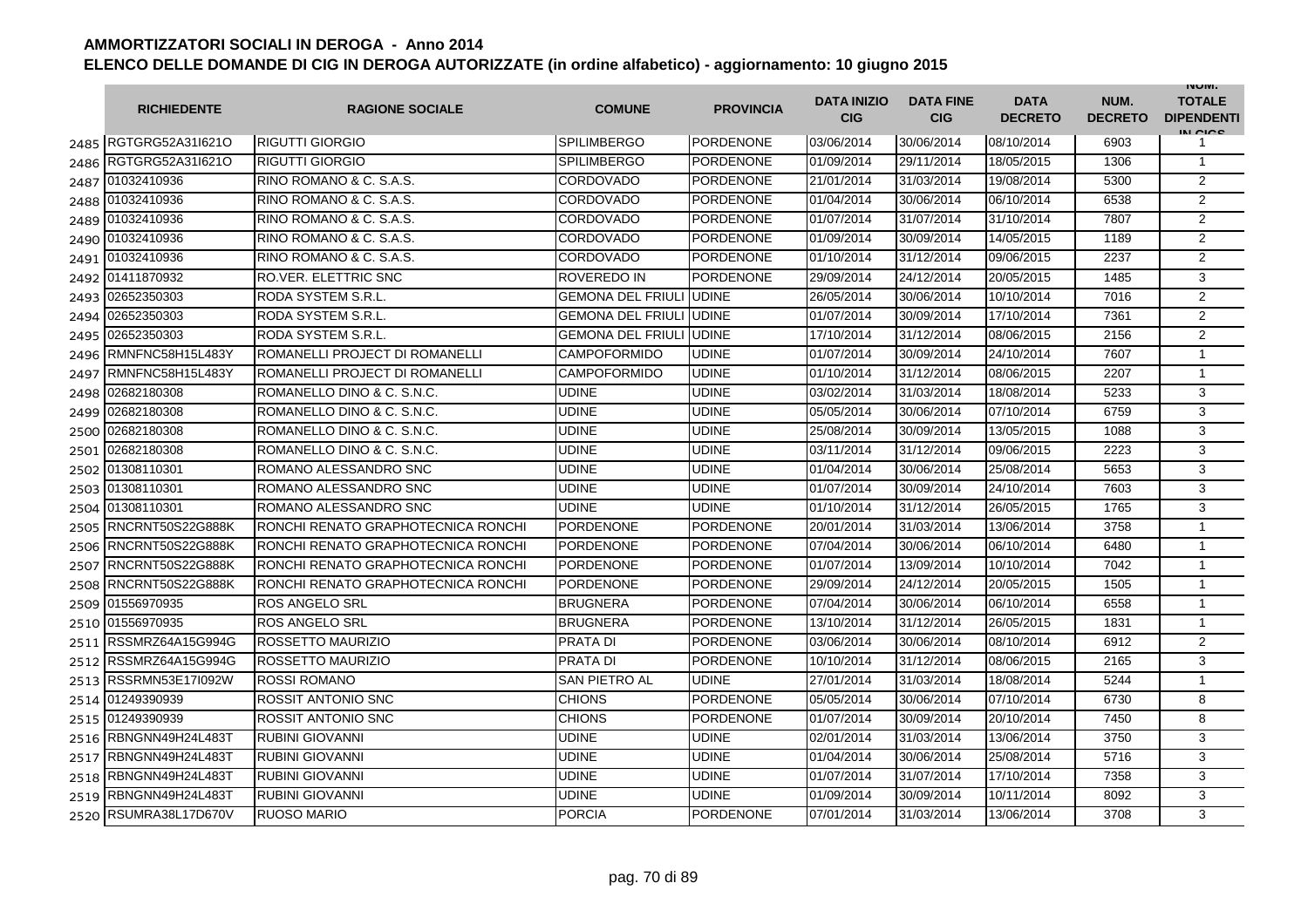|      | <b>RICHIEDENTE</b>    | <b>RAGIONE SOCIALE</b>                               | <b>COMUNE</b>          | <b>PROVINCIA</b> | <b>DATA INIZIO</b><br><b>CIG</b> | <b>DATA FINE</b><br><b>CIG</b> | <b>DATA</b><br><b>DECRETO</b> | NUM.<br><b>DECRETO</b> | <b>INUIVI.</b><br><b>TOTALE</b><br><b>DIPENDENTI</b><br>IN CICO |
|------|-----------------------|------------------------------------------------------|------------------------|------------------|----------------------------------|--------------------------------|-------------------------------|------------------------|-----------------------------------------------------------------|
|      | 2521 RSUMRA38L17D670V | <b>RUOSO MARIO</b>                                   | <b>PORCIA</b>          | <b>PORDENONE</b> | 01/04/2014                       | 30/06/2014                     | 25/08/2014                    | 5758                   | 3                                                               |
|      | 2522 RSUMRA38L17D670V | <b>RUOSO MARIO</b>                                   | <b>PORCIA</b>          | <b>PORDENONE</b> | 01/07/2014                       | 31/07/2014                     | 13/10/2014                    | 7129                   | 3                                                               |
|      | 2523 RSUMRA38L17D670V | <b>RUOSO MARIO</b>                                   | <b>PORCIA</b>          | <b>PORDENONE</b> | 01/09/2014                       | 29/11/2014                     | 14/05/2015                    | 1217                   | 3                                                               |
|      | 2524 01033770932      | RUZZENE GIANCARLO SNC                                | <b>CORDENONS</b>       | <b>PORDENONE</b> | 03/03/2014                       | 29/03/2014                     | 22/08/2014                    | 5504                   | 10                                                              |
|      | 2525 01033770932      | RUZZENE GIANCARLO SNC                                | CORDENONS              | <b>PORDENONE</b> | 07/04/2014                       | 15/05/2014                     | 25/08/2014                    | 5736                   | 11                                                              |
|      | 2526 07125360722      | S & G - SOCIETA' COOPERATIVA                         | <b>BARI</b>            | <b>BARI</b>      | 21/04/2014                       | 30/06/2014                     | 08/10/2014                    | 6927                   | 11                                                              |
|      | 2527 00102230935      | S.A.B. DI DI BON SILVANO S.A.S.                      | MANIAGO                | <b>PORDENONE</b> | 12/02/2014                       | 31/03/2014                     | 22/08/2014                    | 5440                   | $\overline{2}$                                                  |
|      | 2528 00102230935      | S.A.B. DI DI BON SILVANO S.A.S.                      | <b>MANIAGO</b>         | <b>PORDENONE</b> | 02/05/2014                       | 31/05/2014                     | 07/10/2014                    | 6801                   | $\mathbf{1}$                                                    |
|      | 2529 00102230935      | S.A.B. DI DI BON SILVANO S.A.S.                      | MANIAGO                | <b>PORDENONE</b> | 11/06/2014                       | 30/06/2014                     | 08/10/2014                    | 6930                   | 2                                                               |
|      | 2530 01044770939      | S.A.R.P. DI MARCHI0' LUNET P., CORAZZA A. & C AVIANO |                        | <b>PORDENONE</b> | 14/04/2014                       | 30/06/2014                     | 07/10/2014                    | 6626                   | $\overline{2}$                                                  |
| 2531 | 00066510314           | S.C.A.M.O. SNC                                       | <b>ROMANS D'ISONZO</b> | <b>GORIZIA</b>   | 07/01/2014                       | 31/03/2014                     | 11/06/2014                    | 3636                   | 5                                                               |
| 2532 | 00066510314           | S.C.A.M.O. SNC                                       | ROMANS D'ISONZO        | <b>GORIZIA</b>   | 01/04/2014                       | 30/06/2014                     | 25/08/2014                    | 5698                   | 5                                                               |
| 2533 | 00066510314           | S.C.A.M.O. SNC                                       | ROMANS D'ISONZO        | <b>GORIZIA</b>   | 01/07/2014                       | 31/07/2014                     | 13/10/2014                    | 7127                   | 5                                                               |
| 2534 | 00066510314           | S.C.A.M.O. SNC                                       | ROMANS D'ISONZO        | <b>GORIZIA</b>   | 26/08/2014                       | 30/09/2014                     | 31/10/2014                    | 7798                   | 5                                                               |
| 2535 | 00066510314           | S.C.A.M.O. SNC                                       | ROMANS D'ISONZO        | <b>GORIZIA</b>   | 01/10/2014                       | 31/12/2014                     | 25/05/2015                    | 1675                   | 5                                                               |
| 2536 | 00256930306           | S.E.T.A. SRL - SOCIETA' ELEMENTI TORNITI ED          | <b>MANZANO</b>         | <b>UDINE</b>     | 07/01/2014                       | 31/03/2014                     | 27/06/2014                    | 4244                   | 9                                                               |
|      | 2537 00256930306      | S.E.T.A. SRL - SOCIETA' ELEMENTI TORNITI ED          | <b>MANZANO</b>         | <b>UDINE</b>     | 07/04/2014                       | 30/06/2014                     | 07/10/2014                    | 6641                   | 9                                                               |
|      | 2538 00256930306      | S.E.T.A. SRL - SOCIETA' ELEMENTI TORNITI ED          | MANZANO                | <b>UDINE</b>     | 01/07/2014                       | 31/07/2014                     | 10/10/2014                    | 7076                   | $\overline{9}$                                                  |
|      | 2539 01010550323      | S.G.M. CONSULTING SRL                                | <b>TRIESTE</b>         | <b>TRIESTE</b>   | 04/08/2014                       | 30/09/2014                     | 10/11/2014                    | 8061                   | $\mathbf{1}$                                                    |
|      | 2540 01010550323      | S.G.M. CONSULTING SRL                                | <b>TRIESTE</b>         | <b>TRIESTE</b>   | 01/10/2014                       | 27/12/2014                     | 28/05/2015                    | 1918                   | $\mathbf{1}$                                                    |
|      | 2541 01908650300      | S.I.T. SERVIZI IMPIANTI TECNOLOGICI S.R.L.           | LATISANA               | <b>UDINE</b>     | 27/01/2014                       | 31/03/2014                     | 14/08/2014                    | 5142                   | 10                                                              |
| 2542 | 01349990935           | S.L.M. DI VETTORETTO & C. SNC                        | <b>SAN QUIRINO</b>     | <b>PORDENONE</b> | 14/01/2014                       | 31/03/2014                     | 13/08/2014                    | 5047                   | 6                                                               |
|      | 2543 01349990935      | S.L.M. DI VETTORETTO & C. SNC                        | <b>SAN QUIRINO</b>     | <b>PORDENONE</b> | 22/04/2014                       | 30/06/2014                     | 07/10/2014                    | 6698                   | 6                                                               |
|      | 2544 01233490307      | S.P.A. FINANZIARIA                                   | UDINE                  | <b>UDINE</b>     | 13/01/2014                       | 31/03/2014                     | 28/04/2014                    | 2964                   | 1                                                               |
|      | 2545 01233490307      | S.P.A. FINANZIARIA                                   | UDINE                  | <b>UDINE</b>     | 01/04/2014                       | 30/06/2014                     | 25/08/2014                    | 5569                   | $\mathbf{1}$                                                    |
| 2546 | 01233490307           | S.P.A. FINANZIARIA                                   | <b>UDINE</b>           | <b>UDINE</b>     | 01/07/2014                       | 12/09/2014                     | 10/10/2014                    | 7026                   | $\mathbf{1}$                                                    |
| 2547 | 00257030304           | S.Z. ARREDAMENTI SPANGHERO & C. SNC                  | <b>CERVIGNANO DEL</b>  | <b>UDINE</b>     | 02/01/2014                       | 31/03/2014                     | 28/04/2014                    | 2943                   | 5                                                               |
| 2548 | 00257030304           | S.Z. ARREDAMENTI SPANGHERO & C. SNC                  | <b>CERVIGNANO DEL</b>  | <b>UDINE</b>     | 01/04/2014                       | 30/06/2014                     | 25/08/2014                    | 5600                   | 5                                                               |
| 2549 | 00257030304           | S.Z. ARREDAMENTI SPANGHERO & C. SNC                  | CERVIGNANO DEL         | <b>UDINE</b>     | 01/07/2014                       | 31/08/2014                     | 13/10/2014                    | 7153                   | $\overline{4}$                                                  |
|      | 2550 00257030304      | S.Z. ARREDAMENTI SPANGHERO & C. SNC                  | CERVIGNANO DEL         | <b>UDINE</b>     | 01/09/2014                       | 30/11/2014                     | 14/05/2015                    | 1203                   | 3                                                               |
|      | 2551 01311060931      | SA.RO SAS DI SANGION D. D. & C                       | <b>ZOPPOLA</b>         | <b>PORDENONE</b> | 13/01/2014                       | 31/03/2014                     | 13/08/2014                    | 4995                   | 1                                                               |
|      | 2552 01311060931      | SA.RO SAS DI SANGION D. D. & C                       | <b>ZOPPOLA</b>         | <b>PORDENONE</b> | 01/04/2014                       | 30/06/2014                     | 03/10/2014                    | 6438                   | $\mathbf{1}$                                                    |
|      | 2553 01311060931      | SA.RO SAS DI SANGION D. D. & C                       | <b>ZOPPOLA</b>         | <b>PORDENONE</b> | 01/08/2014                       | 30/09/2014                     | 04/11/2014                    | 7868                   | $\mathbf{1}$                                                    |
|      | 2554 01311060931      | SA.RO SAS DI SANGION D. D. & C                       | <b>ZOPPOLA</b>         | <b>PORDENONE</b> | 03/10/2014                       | 31/12/2014                     | 25/05/2015                    | 1728                   | $\mathbf{1}$                                                    |
|      | 2555 01436560930      | SACILESE TRASPORTI DI NADAL GIOVANNI & C.            | <b>SACILE</b>          | <b>PORDENONE</b> | 27/01/2014                       | 31/03/2014                     | 22/08/2014                    | 5491                   | 3                                                               |
|      | 2556 01436560930      | SACILESE TRASPORTI DI NADAL GIOVANNI & C.            | <b>SACILE</b>          | <b>PORDENONE</b> | 01/04/2014                       | 30/06/2014                     | 06/10/2014                    | 6537                   | 3                                                               |

S.A.S.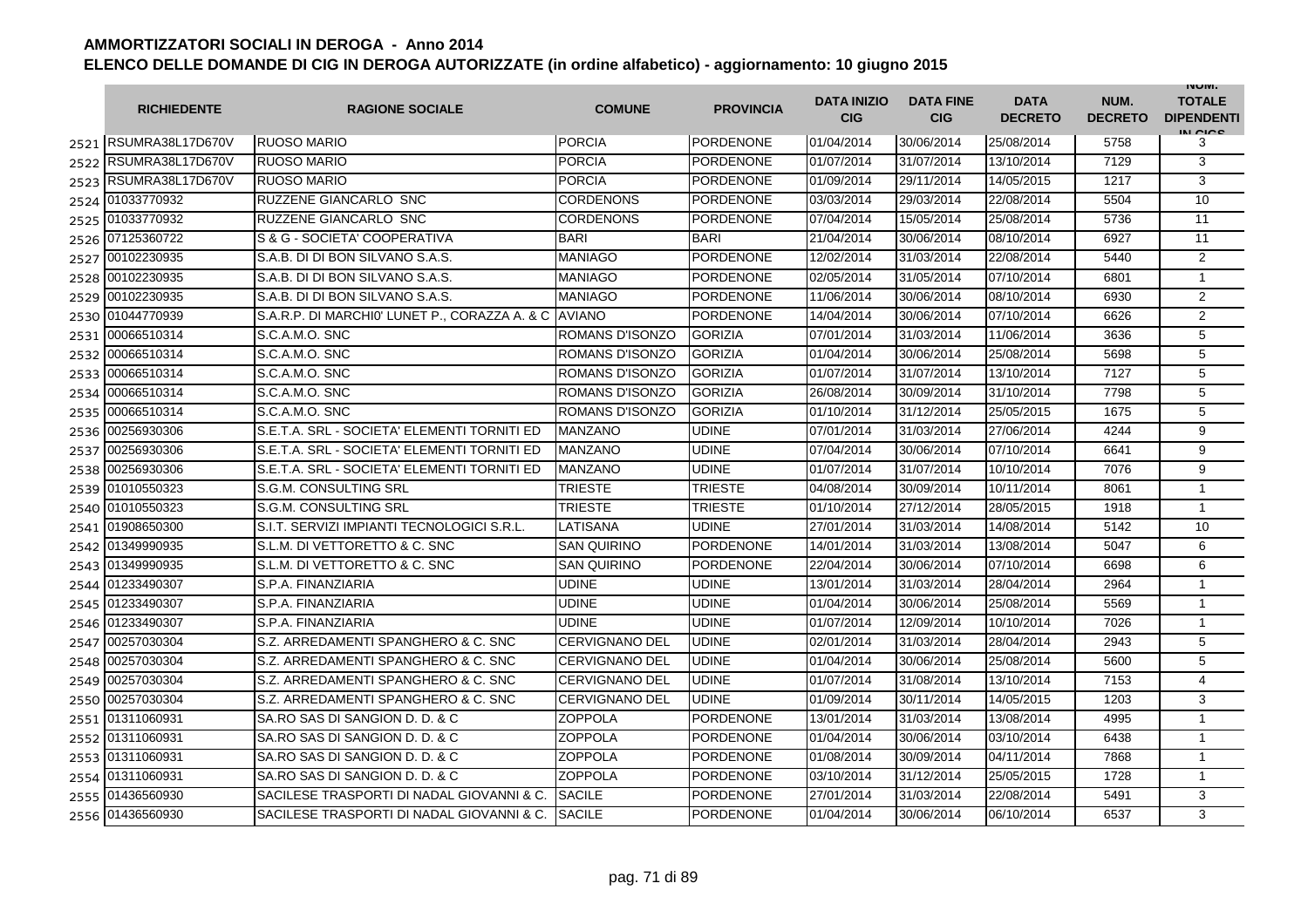|      | <b>RICHIEDENTE</b>    | <b>RAGIONE SOCIALE</b>                    | <b>COMUNE</b>           | <b>PROVINCIA</b> | <b>DATA INIZIO</b><br><b>CIG</b> | <b>DATA FINE</b><br><b>CIG</b> | <b>DATA</b><br><b>DECRETO</b> | NUM.<br><b>DECRETO</b> | <b>INUIVI.</b><br><b>TOTALE</b><br><b>DIPENDENTI</b><br>IN CICE |
|------|-----------------------|-------------------------------------------|-------------------------|------------------|----------------------------------|--------------------------------|-------------------------------|------------------------|-----------------------------------------------------------------|
|      | 2557 01436560930      | SACILESE TRASPORTI DI NADAL GIOVANNI & C. | <b>SACILE</b>           | PORDENONE        | 08/09/2014                       | 06/12/2014                     | 20/05/2015                    | 1509                   | 3                                                               |
|      | 2558 01405620301      | SALUMIFICIO COLETTI PIERINO & C.SNC       | <b>FORGARIA NEL</b>     | <b>UDINE</b>     | 07/01/2014                       | 31/03/2014                     | 27/06/2014                    | 4229                   | 10                                                              |
|      | 2559 01405620301      | SALUMIFICIO COLETTI PIERINO & C.SNC       | <b>FORGARIA NEL</b>     | <b>UDINE</b>     | 01/04/2014                       | 30/06/2014                     | 26/08/2014                    | 5854                   | 10                                                              |
|      | 2560 01405620301      | SALUMIFICIO COLETTI PIERINO & C.SNC       | <b>FORGARIA NEL</b>     | <b>UDINE</b>     | 15/09/2014                       | 14/12/2014                     | 20/05/2015                    | 1484                   | 10                                                              |
|      | 2561 SLVFRC58D12I403C | SALVADOR FEDERICO "PERSEO GAMES"          | <b>PASIAN DI PRATO</b>  | <b>UDINE</b>     | 17/02/2014                       | 31/03/2014                     | 20/08/2014                    | 5392                   | $\mathbf{1}$                                                    |
|      | 2562 SLVFRC58D12I403C | SALVADOR FEDERICO "PERSEO GAMES"          | <b>PASIAN DI PRATO</b>  | <b>UDINE</b>     | 01/04/2014                       | 30/06/2014                     | 25/08/2014                    | 5539                   | $\mathbf{1}$                                                    |
|      | 2563 SLVFRC58D12I403C | SALVADOR FEDERICO "PERSEO GAMES"          | <b>PASIAN DI PRATO</b>  | <b>UDINE</b>     | 01/10/2014                       | 31/12/2014                     | 26/05/2015                    | 1772                   | $\mathbf{1}$                                                    |
|      | 2564 00389600933      | <b>SAMI DI CHIAROT SRL</b>                | <b>PORDENONE</b>        | <b>PORDENONE</b> | 10/02/2014                       | 31/03/2014                     | 19/08/2014                    | 5322                   | $\overline{2}$                                                  |
| 2565 | 00389600933           | <b>SAMI DI CHIAROT SRL</b>                | <b>PORDENONE</b>        | <b>PORDENONE</b> | 14/04/2014                       | 30/06/2014                     | 06/10/2014                    | 6497                   | $\overline{2}$                                                  |
| 2566 | 00389600933           | SAMI DI CHIAROT SRL                       | PORDENONE               | <b>PORDENONE</b> | 01/07/2014                       | 30/09/2014                     | 10/10/2014                    | 7032                   | $\overline{2}$                                                  |
| 2567 | 00389600933           | SAMI DI CHIAROT SRL                       | <b>PORDENONE</b>        | PORDENONE        | 13/10/2014                       | 13/12/2014                     | 29/05/2015                    | 1961                   | 1                                                               |
| 2568 | 00216790303           | SAMSA DI GARBINO SILVANO & C.SNC          | MANZANO                 | <b>UDINE</b>     | 08/01/2014                       | 31/03/2014                     | 11/06/2014                    | 3635                   | $\overline{2}$                                                  |
| 2569 | 00216790303           | SAMSA DI GARBINO SILVANO & C.SNC          | MANZANO                 | <b>UDINE</b>     | 01/10/2014                       | 24/12/2014                     | 22/05/2015                    | 1648                   | $\overline{2}$                                                  |
| 2570 | SNSBRN42D13G886D      | <b>SANSON BRUNO</b>                       | PORDENONE               | <b>PORDENONE</b> | 13/01/2014                       | 31/03/2014                     | 13/06/2014                    | 3705                   | $\overline{7}$                                                  |
| 2571 | SNSBRN42D13G886D      | <b>SANSON BRUNO</b>                       | <b>PORDENONE</b>        | <b>PORDENONE</b> | 28/04/2014                       | 30/06/2014                     | 07/10/2014                    | 6733                   | 8                                                               |
| 2572 | SNTMRC45L28G888W      | SANTAROSSA MARCO                          | <b>CORDENONS</b>        | <b>PORDENONE</b> | 17/02/2014                       | 31/03/2014                     | 22/08/2014                    | 5465                   | $\mathbf{1}$                                                    |
|      | 2573 SNTMRC45L28G888W | <b>SANTAROSSA MARCO</b>                   | CORDENONS               | <b>PORDENONE</b> | 01/04/2014                       | 30/06/2014                     | 25/08/2014                    | 5680                   | $\mathbf{1}$                                                    |
|      | 2574 SNTMRC45L28G888W | SANTAROSSA MARCO                          | CORDENONS               | <b>PORDENONE</b> | 01/07/2014                       | 30/09/2014                     | 07/11/2014                    | 8011                   | 1                                                               |
|      | 2575 SNTMRC45L28G888W | <b>SANTAROSSA MARCO</b>                   | CORDENONS               | <b>PORDENONE</b> | 06/10/2014                       | 31/12/2014                     | 25/05/2015                    | 1677                   | $\mathbf{1}$                                                    |
|      | 2576 00624950937      | SAPITEX SRL                               | SAN VITO AL             | <b>PORDENONE</b> | 21/07/2014                       | 30/09/2014                     | 04/11/2014                    | 7883                   | 6                                                               |
|      | 2577 00624950937      | SAPITEX SRL                               | <b>SAN VITO AL</b>      | <b>PORDENONE</b> | 03/10/2014                       | 31/12/2014                     | 26/05/2015                    | 1763                   | 6                                                               |
| 2578 | 02415730304           | <b>SARD MICHELE S.R.L.</b>                | <b>REANA DEL ROIALE</b> | <b>UDINE</b>     | 03/06/2014                       | 30/06/2014                     | 08/10/2014                    | 6916                   | 5                                                               |
|      | 2579 02415730304      | SARD MICHELE S.R.L.                       | REANA DEL ROIALE        | <b>UDINE</b>     | 14/07/2014                       | 30/09/2014                     | 12/11/2014                    | 8173                   | 5                                                               |
|      | 2580 02415730304      | SARD MICHELE S.R.L.                       | REANA DEL ROIALE        | <b>UDINE</b>     | 06/10/2014                       | 31/12/2014                     | 26/05/2015                    | 1807                   | 1                                                               |
| 2581 | 00067200311           | SARTORI ANSELMO SNC                       | <b>MARIANO DEL</b>      | <b>GORIZIA</b>   | 15/04/2014                       | 30/06/2014                     | 07/10/2014                    | 6624                   | 2                                                               |
| 2582 | 00067200311           | SARTORI ANSELMO SNC                       | <b>MARIANO DEL</b>      | <b>GORIZIA</b>   | 01/07/2014                       | 30/09/2014                     | 10/10/2014                    | 7078                   | $\mathbf{1}$                                                    |
| 2583 | 00466570314           | SARTORI ERVINO DI SARTORI G.E C.SNC       | MARIANO DEL             | <b>GORIZIA</b>   | 01/10/2014                       | 31/12/2014                     | 26/05/2015                    | 1802                   | 6                                                               |
| 2584 | 00664630324           | SASSETTI S.N.C.                           | TRIESTE                 | <b>TRIESTE</b>   | 13/10/2014                       | 31/12/2014                     | 04/06/2015                    | 2074                   | $\mathbf{1}$                                                    |
| 2585 | 00610480931           | <b>SATURNIA SRL</b>                       | <b>CORDENONS</b>        | <b>PORDENONE</b> | 11/04/2014                       | 30/06/2014                     | 25/08/2014                    | 5729                   | $\mathbf{1}$                                                    |
|      | 2586 00610480931      | <b>SATURNIA SRL</b>                       | CORDENONS               | <b>PORDENONE</b> | 01/07/2014                       | 30/09/2014                     | 10/10/2014                    | 7080                   | $\mathbf{1}$                                                    |
|      | 2587 00773080320      | SAVI GUERRINO EREDI SDF                   | TRIESTE                 | <b>TRIESTE</b>   | 03/02/2014                       | 31/03/2014                     | 18/08/2014                    | 5227                   | 6                                                               |
|      | 2588 01552860932      | SCARABOCCHIO SOCIETA' COOPERATIVA         | <b>PORDENONE</b>        | <b>PORDENONE</b> | 02/01/2014                       | 31/03/2014                     | 13/08/2014                    | 5078                   | 5                                                               |
|      | 2589 01552860932      | SCARABOCCHIO SOCIETA' COOPERATIVA         | <b>PORDENONE</b>        | <b>PORDENONE</b> | 01/04/2014                       | 30/06/2014                     | 07/10/2014                    | 6648                   | 5                                                               |
|      | 2590 SCHRFL61B14L050M | <b>SCHNEIDER RAFFAELE</b>                 | TARCENTO                | <b>UDINE</b>     | 03/02/2014                       | 31/03/2014                     | 18/08/2014                    | 5207                   | $\mathbf{1}$                                                    |
|      | 2591 SCHRFL61B14L050M | <b>SCHNEIDER RAFFAELE</b>                 | TARCENTO                | <b>UDINE</b>     | 14/07/2014                       | 30/09/2014                     | 31/10/2014                    | 7813                   | $\mathbf{1}$                                                    |
| 2592 | SCHRFL61B14L050M      | <b>SCHNEIDER RAFFAELE</b>                 | <b>TARCENTO</b>         | <b>UDINE</b>     | 01/10/2014                       | 31/12/2014                     | 26/05/2015                    | 1812                   | $\mathbf{1}$                                                    |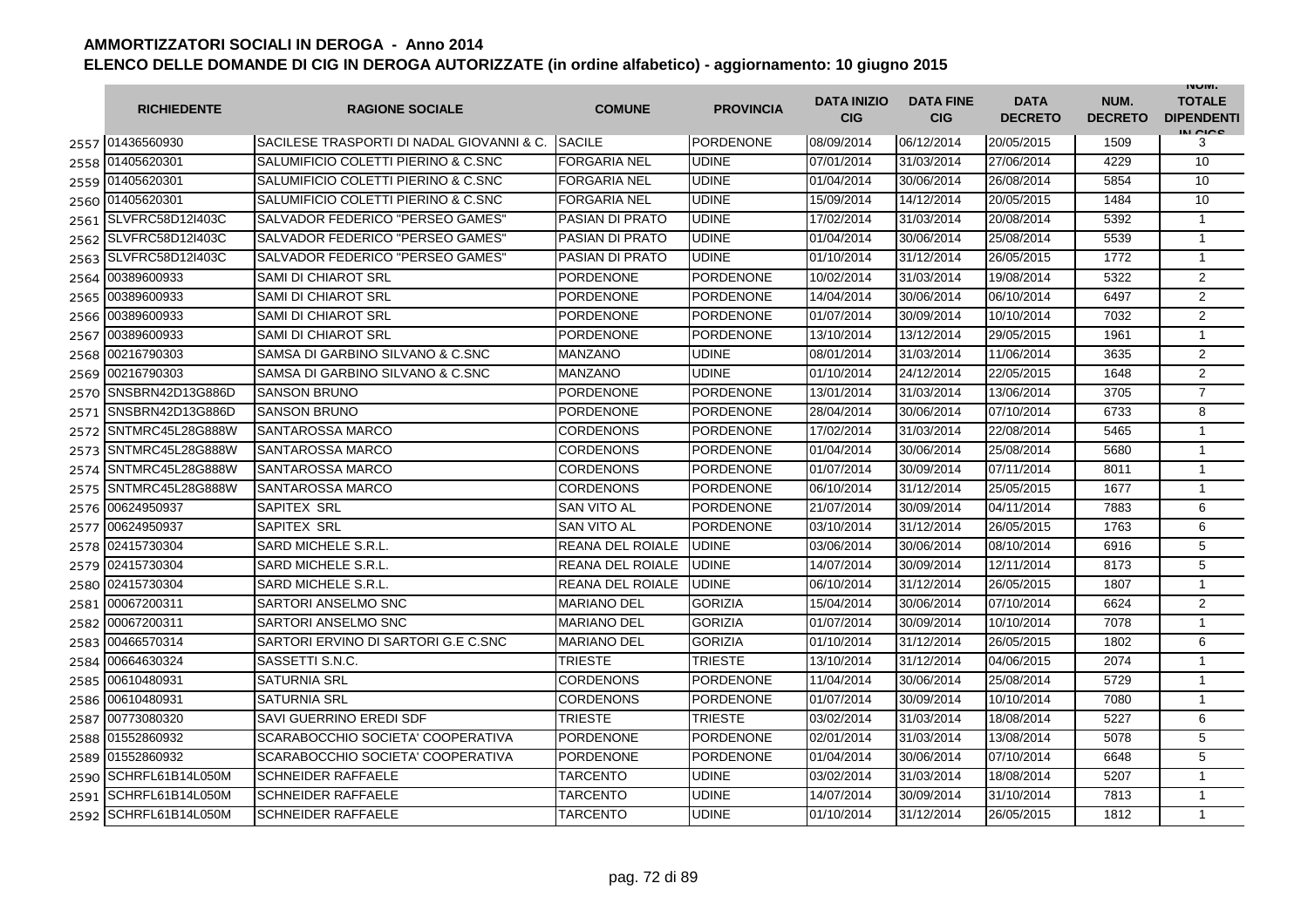|      | <b>RICHIEDENTE</b>    | <b>RAGIONE SOCIALE</b>                 | <b>COMUNE</b>          | <b>PROVINCIA</b> | <b>DATA INIZIO</b><br><b>CIG</b> | <b>DATA FINE</b><br><b>CIG</b> | <b>DATA</b><br><b>DECRETO</b> | NUM.<br><b>DECRETO</b> | <b>INUIVI.</b><br><b>TOTALE</b><br><b>DIPENDENTI</b><br>IN CIGO |
|------|-----------------------|----------------------------------------|------------------------|------------------|----------------------------------|--------------------------------|-------------------------------|------------------------|-----------------------------------------------------------------|
|      | 2593 01511150938      | SCIAN SERVIZI DI SCIAN ROBERTO & C SAS | CORDENONS              | <b>PORDENONE</b> | 03/02/2014                       | 31/03/2014                     | 18/08/2014                    | 5218                   | 1                                                               |
|      | 2594 01511150938      | SCIAN SERVIZI DI SCIAN ROBERTO & C SAS | <b>CORDENONS</b>       | <b>PORDENONE</b> | 01/04/2014                       | 30/06/2014                     | 25/08/2014                    | 5710                   | $\mathbf{1}$                                                    |
|      | 2595 01511150938      | SCIAN SERVIZI DI SCIAN ROBERTO & C SAS | <b>CORDENONS</b>       | <b>PORDENONE</b> | 01/07/2014                       | 30/09/2014                     | 15/10/2014                    | 7269                   | $\mathbf{1}$                                                    |
|      | 2596 01511150938      | SCIAN SERVIZI DI SCIAN ROBERTO & C SAS | CORDENONS              | PORDENONE        | 02/10/2014                       | 31/12/2014                     | 21/05/2015                    | 1599                   | $\mathbf{1}$                                                    |
|      | 2597 00405350307      | SCUDELLER AMEDEO E FIGLI SNC           | PAVIA DI UDINE         | <b>UDINE</b>     | 20/01/2014                       | 31/03/2014                     | 13/08/2014                    | 5049                   | 2                                                               |
|      | 2598 00405350307      | SCUDELLER AMEDEO E FIGLI SNC           | PAVIA DI UDINE         | <b>UDINE</b>     | 01/04/2014                       | 30/06/2014                     | 25/08/2014                    | 5610                   | $\overline{2}$                                                  |
|      | 2599 00405350307      | SCUDELLER AMEDEO E FIGLI SNC           | PAVIA DI UDINE         | <b>UDINE</b>     | 01/07/2014                       | 31/07/2014                     | 13/10/2014                    | 7141                   | 2                                                               |
|      | 2600 00405350307      | <b>SCUDELLER AMEDEO E FIGLI SNC</b>    | PAVIA DI UDINE         | <b>UDINE</b>     | 01/09/2014                       | 31/10/2014                     | 14/05/2015                    | 1179                   | 3                                                               |
| 2601 | 00668410327           | <b>SD DRAGO SNC</b>                    | <b>TRIESTE</b>         | <b>TRIESTE</b>   | 01/02/2014                       | 31/03/2014                     | 25/08/2014                    | 5557                   | 3                                                               |
| 2602 | 00668410327           | <b>SD DRAGO SNC</b>                    | TRIESTE                | <b>TRIESTE</b>   | 01/02/2014                       | 31/03/2014                     | 25/08/2014                    | 5555                   | $\mathbf{1}$                                                    |
| 2603 | 00668410327           | SD DRAGO SNC                           | TRIESTE                | <b>TRIESTE</b>   | 01/04/2014                       | 30/06/2014                     | 07/10/2014                    | 6645                   | 3                                                               |
| 2604 | 00668410327           | SD DRAGO SNC                           | TRIESTE                | <b>TRIESTE</b>   | 01/04/2014                       | 30/06/2014                     | 07/10/2014                    | 6644                   | $\mathbf{1}$                                                    |
| 2605 | 00668410327           | SD DRAGO SNC                           | <b>TRIESTE</b>         | <b>TRIESTE</b>   | 01/07/2014                       | 31/08/2014                     | 22/10/2014                    | 7542                   | $\mathbf{1}$                                                    |
| 2606 | 00668410327           | <b>SD DRAGO SNC</b>                    | TRIESTE                | <b>TRIESTE</b>   | 01/07/2014                       | 31/08/2014                     | 22/10/2014                    | 7543                   | 3                                                               |
|      | 2607 01178280325      | <b>SEA METAL SRL</b>                   | TRIESTE                | <b>TRIESTE</b>   | 14/01/2014                       | 31/03/2014                     | 13/08/2014                    | 5066                   | 16                                                              |
|      | 2608 01178280325      | <b>SEA METAL SRL</b>                   | TRIESTE                | <b>TRIESTE</b>   | 01/04/2014                       | 30/06/2014                     | 26/08/2014                    | 5829                   | 16                                                              |
|      | 2609 01711680932      | SEDONATI SERRAMENTI SRL                | <b>FONTANAFREDDA</b>   | <b>PORDENONE</b> | 31/01/2014                       | 31/03/2014                     | 14/08/2014                    | 5141                   | $\overline{2}$                                                  |
|      | 2610 01518190309      | SEGHERIA AZZANO SNC                    | <b>SAN GIOVANNI AL</b> | <b>UDINE</b>     | 13/01/2014                       | 31/03/2014                     | 12/08/2014                    | 4927                   | $\overline{2}$                                                  |
|      | 2611 01518190309      | SEGHERIA AZZANO SNC                    | <b>SAN GIOVANNI AL</b> | <b>UDINE</b>     | 12/05/2014                       | 30/06/2014                     | 08/10/2014                    | 6850                   | 2                                                               |
|      | 2612 01518190309      | SEGHERIA AZZANO SNC                    | <b>SAN GIOVANNI AL</b> | <b>UDINE</b>     | 08/09/2014                       | 30/11/2014                     | 19/05/2015                    | 1405                   | $\overline{2}$                                                  |
|      | 2613 SLVMRA40D21L483C | SELVA FORNITURE DI SELVA MARIO         | <b>MONFALCONE</b>      | <b>GORIZIA</b>   | 01/07/2014                       | 30/09/2014                     | 09/10/2014                    | 6986                   | $\mathbf{1}$                                                    |
|      | 2614 SLVMRA40D21L483C | SELVA FORNITURE DI SELVA MARIO         | <b>MONFALCONE</b>      | <b>GORIZIA</b>   | 01/10/2014                       | 31/12/2014                     | 22/05/2015                    | 1651                   | $\mathbf{1}$                                                    |
|      | 2615 00237290325      | SEM SRL - SOCIETA' EDILE MUIESAN       | <b>TRIESTE</b>         | <b>TRIESTE</b>   | 07/01/2014                       | 31/03/2014                     | 27/06/2014                    | 4315                   | 5                                                               |
| 2616 | 00237290325           | SEM SRL - SOCIETA' EDILE MUIESAN       | <b>TRIESTE</b>         | <b>TRIESTE</b>   | 01/04/2014                       | 30/06/2014                     | 06/10/2014                    | 6549                   | 5                                                               |
| 2617 | 00237290325           | SEM SRL - SOCIETA' EDILE MUIESAN       | <b>TRIESTE</b>         | <b>TRIESTE</b>   | 01/07/2014                       | 30/09/2014                     | 28/10/2014                    | 7696                   | 5                                                               |
| 2618 | 00107760936           | SEMINARIO DIOCESANO DI CONCORDIA-PN    | <b>PORDENONE</b>       | <b>PORDENONE</b> | 03/03/2014                       | 31/03/2014                     | 20/08/2014                    | 5427                   | $\overline{7}$                                                  |
| 2619 | 00107760936           | SEMINARIO DIOCESANO DI CONCORDIA-PN    | PORDENONE              | <b>PORDENONE</b> | 01/04/2014                       | 30/06/2014                     | 25/08/2014                    | 5570                   | $\overline{7}$                                                  |
|      | 2620 00107760936      | SEMINARIO DIOCESANO DI CONCORDIA-PN    | <b>PORDENONE</b>       | <b>PORDENONE</b> | 01/07/2014                       | 30/09/2014                     | 08/10/2014                    | 6959                   | $\overline{7}$                                                  |
|      | 2621 01224490936      | SER VETRO S.N.C.                       | <b>SAN VITO AL</b>     | <b>PORDENONE</b> | 07/01/2014                       | 31/03/2014                     | 27/06/2014                    | 4287                   | 6                                                               |
|      | 2622 01224490936      | SER VETRO S.N.C.                       | SAN VITO AL            | <b>PORDENONE</b> | 07/07/2014                       | 30/09/2014                     | 28/10/2014                    | 7712                   | 5                                                               |
|      | 2623 01224490936      | SER VETRO S.N.C.                       | <b>SAN VITO AL</b>     | PORDENONE        | 03/10/2014                       | 31/12/2014                     | 27/05/2015                    | 1851                   | 6                                                               |
|      | 2624 00779440320      | SER.CO.TEC.-SERVIZI CONTROLLI TECNI    | <b>SAN DORLIGO</b>     | <b>TRIESTE</b>   | 01/01/2014                       | 31/03/2014                     | 13/06/2014                    | 3722                   | 2                                                               |
|      | 2625 00779440320      | SER.CO.TEC.-SERVIZI CONTROLLI TECNI    | <b>SAN DORLIGO</b>     | <b>TRIESTE</b>   | 01/04/2014                       | 30/06/2014                     | 06/10/2014                    | 6518                   | $\overline{2}$                                                  |
|      | 2626 SRFNDR67B16L483W | SERAFINI ALESSANDRO DI SERAFINI ANDREA | <b>UDINE</b>           | <b>UDINE</b>     | 01/02/2014                       | 31/03/2014                     | 19/08/2014                    | 5276                   | $\mathbf{1}$                                                    |
| 2627 | SRFNDR67B16L483W      | SERAFINI ALESSANDRO DI SERAFINI ANDREA | <b>UDINE</b>           | <b>UDINE</b>     | 01/04/2014                       | 30/06/2014                     | 06/10/2014                    | 6507                   | $\mathbf{1}$                                                    |
|      | 2628 SRFNDR67B16L483W | SERAFINI ALESSANDRO DI SERAFINI ANDREA | <b>UDINE</b>           | <b>UDINE</b>     | 01/07/2014                       | 30/09/2014                     | 30/10/2014                    | 7747                   | $\mathbf{1}$                                                    |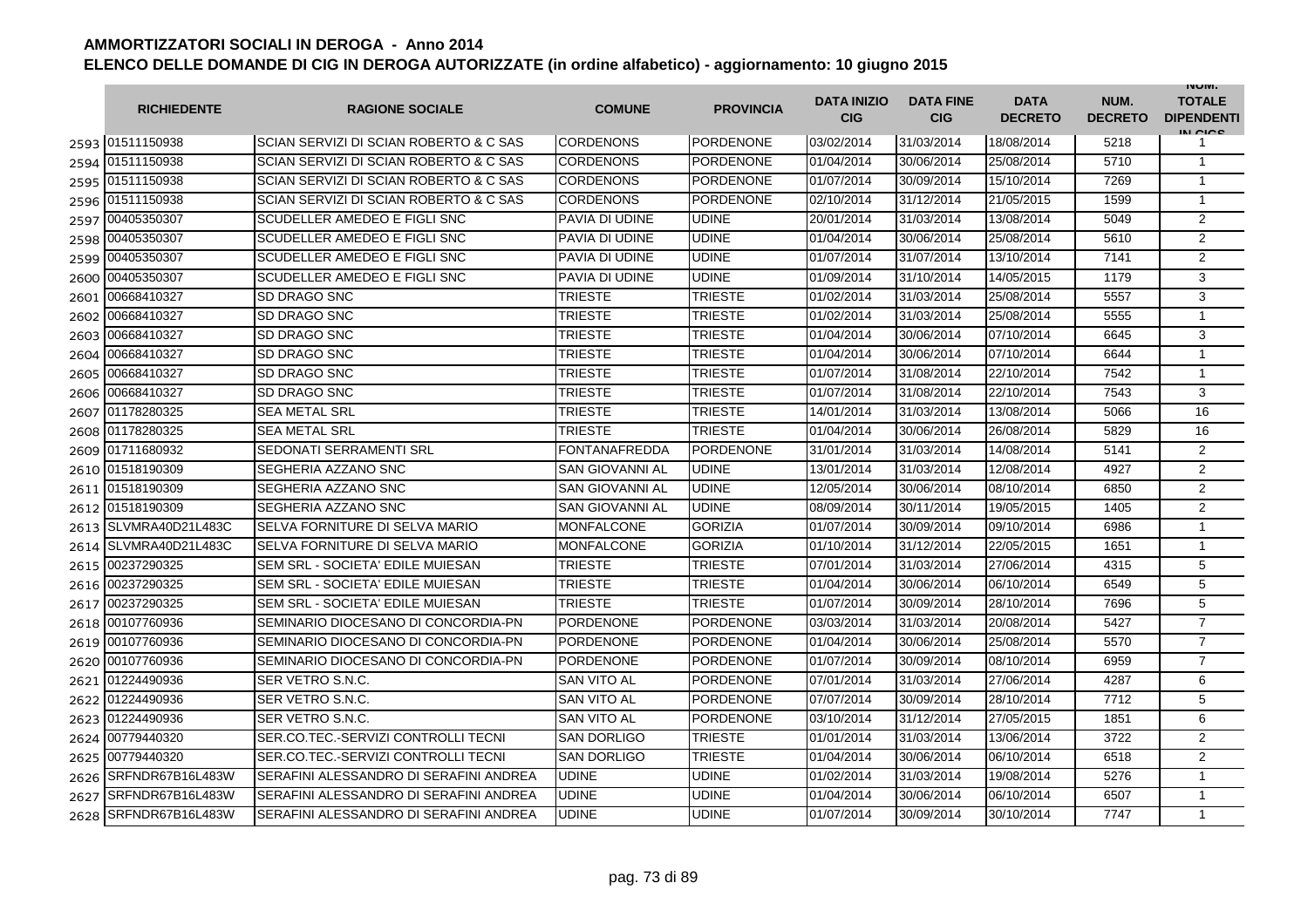|      | <b>RICHIEDENTE</b>    | <b>RAGIONE SOCIALE</b>                                 | <b>COMUNE</b>              | <b>PROVINCIA</b> | <b>DATA INIZIO</b><br><b>CIG</b> | <b>DATA FINE</b><br><b>CIG</b> | <b>DATA</b><br><b>DECRETO</b> | NUM.<br><b>DECRETO</b> | <b>INUIVI.</b><br><b>TOTALE</b><br><b>DIPENDENTI</b><br>IN CIGO |
|------|-----------------------|--------------------------------------------------------|----------------------------|------------------|----------------------------------|--------------------------------|-------------------------------|------------------------|-----------------------------------------------------------------|
|      | 2629 SRFNDR67B16L483W | ISERAFINI ALESSANDRO DI SERAFINI ANDREA                | <b>UDINE</b>               | <b>UDINE</b>     | 01/10/2014                       | 31/12/2014                     | 25/05/2015                    | 1676                   | 1                                                               |
| 2630 | 01788530309           | <b>SERETTI SRL</b>                                     | <b>SAN GIORGIO DI</b>      | <b>UDINE</b>     | 26/05/2014                       | 30/06/2014                     | 08/10/2014                    | 6917                   | 12                                                              |
| 2631 | 01788530309           | <b>SERETTI SRL</b>                                     | <b>SAN GIORGIO DI</b>      | <b>UDINE</b>     | 01/07/2014                       | 30/09/2014                     | 28/10/2014                    | 7679                   | 13                                                              |
| 2632 | 01788530309           | <b>SERETTI SRL</b>                                     | <b>SAN GIORGIO DI</b>      | <b>UDINE</b>     | 01/10/2014                       | 31/12/2014                     | 29/05/2015                    | 1960                   | 13                                                              |
|      | 2633 00099030322      | <b>SERIGRAFIA SERINOVE SRL</b>                         | <b>TRIESTE</b>             | TRIESTE          | 09/05/2014                       | 30/06/2014                     | 07/10/2014                    | 6809                   | 3                                                               |
| 2634 | 00099030322           | <b>SERIGRAFIA SERINOVE SRL</b>                         | <b>TRIESTE</b>             | TRIESTE          | 01/07/2014                       | 30/09/2014                     | 13/10/2014                    | 7133                   | 3                                                               |
| 2635 | 00099030322           | <b>SERIGRAFIA SERINOVE SRL</b>                         | TRIESTE                    | TRIESTE          | 01/10/2014                       | 31/12/2014                     | 26/05/2015                    | 1757                   | 3                                                               |
| 2636 | 00192600328           | <b>SERTECO SRL</b>                                     | <b>UDINE</b>               | <b>UDINE</b>     | 03/02/2014                       | 31/03/2014                     | 13/08/2014                    | 5073                   | 11                                                              |
| 2637 | 00192600328           | <b>SERTECO SRL</b>                                     | <b>UDINE</b>               | <b>UDINE</b>     | 05/05/2014                       | 30/06/2014                     | 07/10/2014                    | 6760                   | 11                                                              |
| 2638 | 01334530936           | SERVICE LINE DI PERESSIN GIUSEPPE & C. SNC SAN VITO AL |                            | PORDENONE        | 20/01/2014                       | 31/03/2014                     | 14/08/2014                    | 5110                   | 4                                                               |
| 2639 | 01334530936           | SERVICE LINE DI PERESSIN GIUSEPPE & C. SNC             | <b>SAN VITO AL</b>         | <b>PORDENONE</b> | 19/05/2014                       | 30/06/2014                     | 08/10/2014                    | 6866                   | 4                                                               |
| 2640 | 01334530936           | SERVICE LINE DI PERESSIN GIUSEPPE & C. SNC             | <b>SAN VITO AL</b>         | PORDENONE        | 01/07/2014                       | 31/07/2014                     | 17/10/2014                    | 7320                   | 4                                                               |
| 2641 | 02604970307           | SERVIZI AMMINISTRATIVI DI DE FALCO F. E                | <b>DIGNANO</b>             | <b>UDINE</b>     | 15/01/2014                       | 31/03/2014                     | 14/08/2014                    | 5099                   | $\overline{2}$                                                  |
| 2642 | 02604970307           | SERVIZI AMMINISTRATIVI DI DE FALCO F. E                | <b>DIGNANO</b>             | UDINE            | 01/04/2014                       | 30/06/2014                     | 06/10/2014                    | 6546                   | $\overline{2}$                                                  |
| 2643 | 02604970307           | SERVIZI AMMINISTRATIVI DI DE FALCO F. E                | <b>DIGNANO</b>             | UDINE            | 01/07/2014                       | 31/07/2014                     | 28/10/2014                    | 7685                   | 2                                                               |
| 2644 | 02604970307           | SERVIZI AMMINISTRATIVI DI DE FALCO F. E                | <b>DIGNANO</b>             | <b>UDINE</b>     | 01/09/2014                       | 30/11/2014                     | 14/05/2015                    | 1198                   | $\overline{2}$                                                  |
| 2645 | 02085830301           | SERVIZI AVANZATI PROFESSIONALI SRL                     | <b>UDINE</b>               | <b>UDINE</b>     | 10/01/2014                       | 31/03/2014                     | 13/08/2014                    | 5081                   | $\overline{2}$                                                  |
| 2646 | 02085830301           | SERVIZI AVANZATI PROFESSIONALI SRL                     | <b>UDINE</b>               | <b>UDINE</b>     | 01/04/2014                       | 30/06/2014                     | 03/09/2014                    | 6042                   | $\overline{2}$                                                  |
| 2647 | 02085830301           | SERVIZI AVANZATI PROFESSIONALI SRL                     | <b>UDINE</b>               | <b>UDINE</b>     | 01/07/2014                       | 31/07/2014                     | 06/11/2014                    | 7986                   | 2                                                               |
| 2648 | 02085830301           | SERVIZI AVANZATI PROFESSIONALI SRL                     | <b>UDINE</b>               | <b>UDINE</b>     | 01/09/2014                       | 30/09/2014                     | 10/11/2014                    | 8056                   | 2                                                               |
| 2649 | 02085830301           | SERVIZI AVANZATI PROFESSIONALI SRL                     | <b>UDINE</b>               | <b>UDINE</b>     | 01/10/2014                       | 31/12/2014                     | 04/06/2015                    | 2086                   | $\overline{2}$                                                  |
| 2650 | 02312870302           | SERVIZI PER L'EDILIZIA SAS DI MERLIN T.                | <b>CERVIGNANO DEL</b>      | <b>UDINE</b>     | 07/01/2014                       | 31/03/2014                     | 13/08/2014                    | 5046                   | 8                                                               |
| 2651 | 02312870302           | SERVIZI PER L'EDILIZIA SAS DI MERLIN T.                | <b>CERVIGNANO DEL</b>      | <b>UDINE</b>     | 01/04/2014                       | 30/06/2014                     | 02/09/2014                    | 6015                   | 8                                                               |
| 2652 | 02312870302           | SERVIZI PER L'EDILIZIA SAS DI MERLIN T.                | <b>CERVIGNANO DEL</b>      | <b>UDINE</b>     | 01/07/2014                       | 30/09/2014                     | 17/10/2014                    | 7394                   | 4                                                               |
| 2653 | 02312870302           | SERVIZI PER L'EDILIZIA SAS DI MERLIN T.                | <b>CERVIGNANO DEL</b>      | <b>UDINE</b>     | 01/10/2014                       | 30/11/2014                     | 03/06/2015                    | 2011                   | 4                                                               |
| 2654 | 01584300931           | SESTENSE MOLLEGGI S.A.S. DI LELLO SILVIA &             | <b>SESTO AL REGHENA</b>    | <b>PORDENONE</b> | 03/02/2014                       | 31/03/2014                     | 18/08/2014                    | 5223                   | $\overline{2}$                                                  |
| 2655 | 01584300931           | SESTENSE MOLLEGGI S.A.S. DI LELLO SILVIA &             | <b>SESTO AL REGHENA</b>    | <b>PORDENONE</b> | 01/08/2014                       | 30/09/2014                     | 04/11/2014                    | 7927                   | 2                                                               |
| 2656 | 01584300931           | SESTENSE MOLLEGGI S.A.S. DI LELLO SILVIA &             | SESTO AL REGHENA PORDENONE |                  | 16/10/2014                       | 31/12/2014                     | 08/06/2015                    | 2148                   | $\overline{2}$                                                  |
| 2657 | 02563410303           | SHOPPING OUTLET S.N.C. DI CACITTI STEFANO.             | <b>PALMANOVA</b>           | <b>UDINE</b>     | 24/02/2014                       | 31/03/2014                     | 22/08/2014                    | 5468                   | $\mathbf{1}$                                                    |
| 2658 | 02563410303           | SHOPPING OUTLET S.N.C. DI CACITTI STEFANO,             | <b>PALMANOVA</b>           | <b>UDINE</b>     | 11/04/2014                       | 30/06/2014                     | 07/10/2014                    | 6666                   | $\mathbf{1}$                                                    |
| 2659 | 00999940323           | <b>SI SYSTEMS SCARL</b>                                | TRIESTE                    | <b>TRIESTE</b>   | 01/01/2014                       | 31/03/2014                     | 13/08/2014                    | 5017                   | $\overline{7}$                                                  |
| 2660 | 00999940323           | <b>SI SYSTEMS SCARL</b>                                | <b>TRIESTE</b>             | TRIESTE          | 01/04/2014                       | 30/06/2014                     | 08/10/2014                    | 6918                   | $\overline{7}$                                                  |
| 2661 | 01618140303           | <b>SIAV SISTEMI ISOL.AVANZATI SRL</b>                  | <b>PASIAN DI PRATO</b>     | <b>UDINE</b>     | 07/01/2014                       | 31/03/2014                     | 11/06/2014                    | 3628                   | 3                                                               |
|      | 2662 01618140303      | <b>SIAV SISTEMI ISOL.AVANZATI SRL</b>                  | <b>PASIAN DI PRATO</b>     | <b>UDINE</b>     | 01/04/2014                       | 30/06/2014                     | 25/08/2014                    | 5690                   | 3                                                               |
| 2663 | 01554080307           | <b>SICEA SRL</b>                                       | <b>FAEDIS</b>              | <b>UDINE</b>     | 01/01/2014                       | 02/03/2014                     | 18/08/2014                    | 5202                   | $\overline{2}$                                                  |
| 2664 | 01554080307           | <b>SICEA SRL</b>                                       | <b>FAEDIS</b>              | <b>UDINE</b>     | 01/09/2014                       | 30/11/2014                     | 15/05/2015                    | 1248                   | 6                                                               |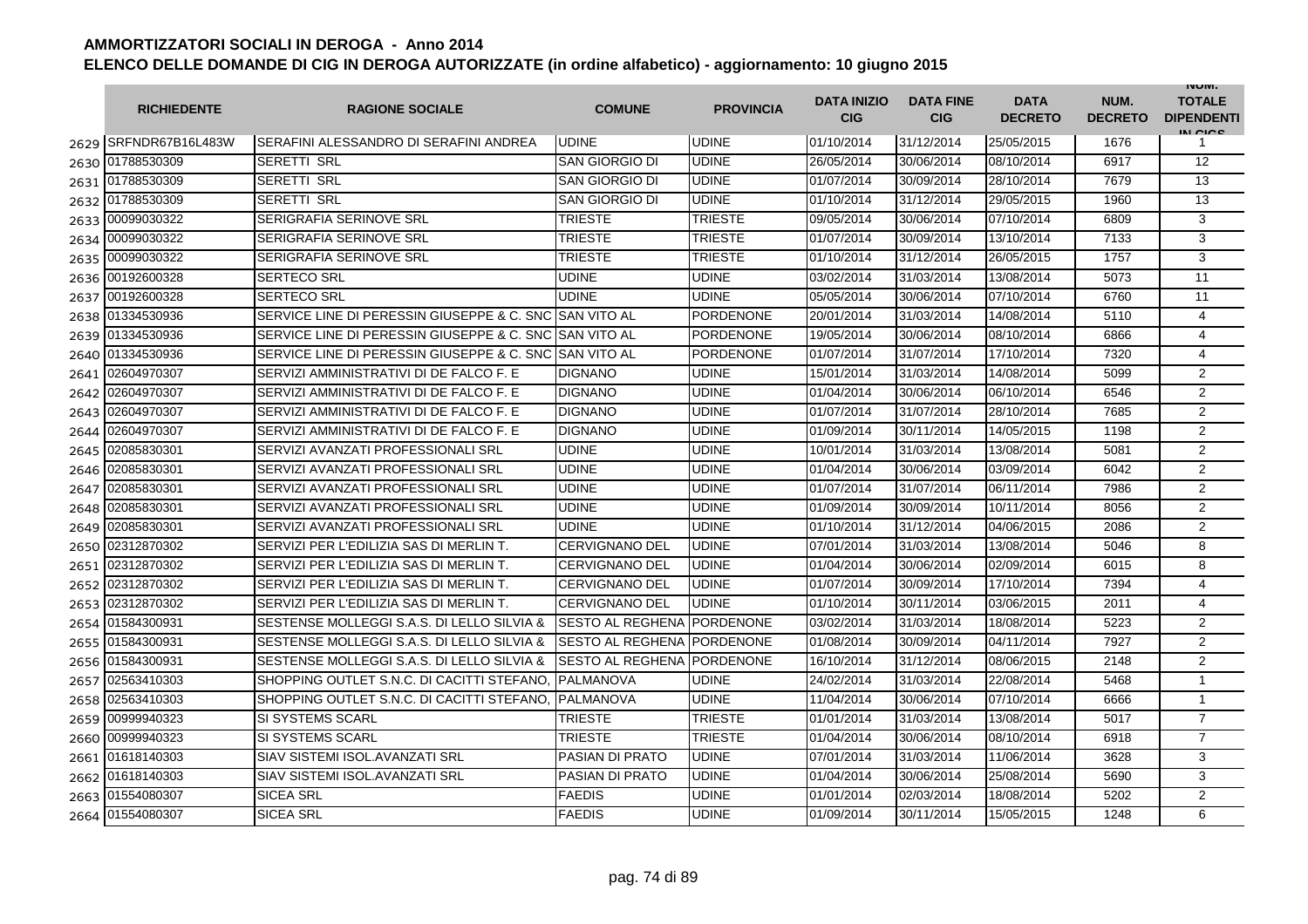|      | <b>RICHIEDENTE</b>    | <b>RAGIONE SOCIALE</b>                   | <b>COMUNE</b>          | <b>PROVINCIA</b> | <b>DATA INIZIO</b><br><b>CIG</b> | <b>DATA FINE</b><br><b>CIG</b> | <b>DATA</b><br><b>DECRETO</b> | NUM.<br><b>DECRETO</b> | <b>INUIVI.</b><br><b>TOTALE</b><br><b>DIPENDENTI</b><br>IN CICS |
|------|-----------------------|------------------------------------------|------------------------|------------------|----------------------------------|--------------------------------|-------------------------------|------------------------|-----------------------------------------------------------------|
|      | 2665 02122730308      | SIDERURGICA BARDELLI SRL IN LIQUIDAZIONE | <b>MARTIGNACCO</b>     | <b>UDINE</b>     | 20/01/2014                       | 31/03/2014                     | 18/08/2014                    | 5191                   | 11                                                              |
|      | 2666 01672430939      | SIET S.R.L.                              | PORDENONE              | <b>PORDENONE</b> | 02/01/2014                       | 15/02/2014                     | 13/06/2014                    | 3707                   | 3                                                               |
|      | 2667 01672430939      | SIET S.R.L.                              | PORDENONE              | PORDENONE        | 17/02/2014                       | 31/03/2014                     | 20/08/2014                    | 5428                   | 3                                                               |
|      | 2668 01672430939      | SIET S.R.L.                              | <b>PORDENONE</b>       | <b>PORDENONE</b> | 01/07/2014                       | 31/07/2014                     | 10/10/2014                    | 7111                   | 3                                                               |
|      | 2669 01672430939      | SIET S.R.L.                              | <b>PORDENONE</b>       | <b>PORDENONE</b> | 01/08/2014                       | 31/08/2014                     | 07/11/2014                    | 8007                   | 3                                                               |
|      | 2670 01672430939      | SIET S.R.L                               | <b>PORDENONE</b>       | <b>PORDENONE</b> | 13/10/2014                       | 29/11/2014                     | 04/06/2015                    | 2073                   | 3                                                               |
| 2671 | 01201970934           | SIGMA SERRAMENTI SNC DI MARTINUZZO       | <b>BRUGNERA</b>        | <b>PORDENONE</b> | 27/01/2014                       | 31/03/2014                     | 14/08/2014                    | 5101                   | $\mathbf{1}$                                                    |
|      | 2672 00452950306      | <b>SIGMA SRL</b>                         | <b>TAVAGNACCO</b>      | <b>UDINE</b>     | 20/01/2014                       | 31/03/2014                     | 13/08/2014                    | 5070                   | 4                                                               |
|      | 2673 01154950933      | SILERI DI ZADRO LEONARDO & C. S.N.C.     | CORDOVADO              | <b>PORDENONE</b> | 17/02/2014                       | 31/03/2014                     | 22/08/2014                    | 5438                   | $\mathbf{1}$                                                    |
| 2674 | 01154950933           | SILERI DI ZADRO LEONARDO & C. S.N.C.     | <b>CORDOVADO</b>       | <b>PORDENONE</b> | 01/04/2014                       | 30/06/2014                     | 06/10/2014                    | 6470                   | $\mathbf{1}$                                                    |
| 2675 | SMCRRT61M16E098A      | <b>SIMCIC ROBERTO</b>                    | <b>GORIZIA</b>         | <b>GORIZIA</b>   | 01/04/2014                       | 30/06/2014                     | 25/08/2014                    | 5763                   | $\mathbf{1}$                                                    |
| 2676 | SMCRRT61M16E098A      | <b>SIMCIC ROBERTO</b>                    | GORIZIA                | <b>GORIZIA</b>   | 01/07/2014                       | 30/09/2014                     | 06/11/2014                    | 8000                   | $\mathbf{1}$                                                    |
|      | 2677 01532060306      | SIMEONI DI SIMEONI & C.SNC               | <b>UDINE</b>           | <b>UDINE</b>     | 13/10/2014                       | 31/12/2014                     | 08/06/2015                    | 2193                   | $\overline{2}$                                                  |
| 2678 | SMNGNN56A06C556X      | <b>SIMIONATO GIOVANNI</b>                | <b>CERVIGNANO DEL</b>  | <b>UDINE</b>     | 27/01/2014                       | 31/03/2014                     | 18/08/2014                    | 5212                   | 10                                                              |
| 2679 | SMNGNN56A06C556X      | SIMIONATO GIOVANNI                       | <b>CERVIGNANO DEL</b>  | <b>UDINE</b>     | 07/04/2014                       | 30/06/2014                     | 07/10/2014                    | 6635                   | 12                                                              |
| 2680 | SMNGNN56A06C556X      | <b>SIMIONATO GIOVANNI</b>                | <b>CERVIGNANO DEL</b>  | <b>UDINE</b>     | 14/07/2014                       | 26/07/2014                     | 04/11/2014                    | 7875                   | 12                                                              |
| 2681 | 01558150932           | <b>SINA IMPIANTI S.R.L.</b>              | <b>SAN QUIRINO</b>     | <b>PORDENONE</b> | 05/05/2014                       | 30/06/2014                     | 07/10/2014                    | 6787                   | 5                                                               |
| 2682 | 01558150932           | SINA IMPIANTI S.R.L.                     | <b>SAN QUIRINO</b>     | <b>PORDENONE</b> | 01/07/2014                       | 27/09/2014                     | 20/10/2014                    | 7449                   | 5                                                               |
|      | 2683 01558150932      | SINA IMPIANTI S.R.L.                     | <b>SAN QUIRINO</b>     | <b>PORDENONE</b> | 01/10/2014                       | 31/12/2014                     | 26/05/2015                    | 1830                   | 5                                                               |
| 2684 | 01713540308           | SINTESI DI COBESSI & C.SNC               | <b>ATTIMIS</b>         | <b>UDINE</b>     | 26/02/2014                       | 31/03/2014                     | 22/08/2014                    | 5464                   | $\mathbf{1}$                                                    |
| 2685 | 01713540308           | SINTESI DI COBESSI & C.SNC               | ATTIMIS                | <b>UDINE</b>     | 01/04/2014                       | 30/06/2014                     | 03/10/2014                    | 6425                   | $\mathbf{1}$                                                    |
|      | 2686 01713540308      | SINTESI DI COBESSI & C.SNC               | ATTIMIS                | <b>UDINE</b>     | 01/07/2014                       | 30/09/2014                     | 22/10/2014                    | 7507                   | $\mathbf{1}$                                                    |
|      | 2687 01713540308      | SINTESI DI COBESSI & C.SNC               | ATTIMIS                | <b>UDINE</b>     | 01/10/2014                       | 31/12/2014                     | 21/05/2015                    | 1597                   | $\mathbf{1}$                                                    |
|      | 2688 01583500309      | SINTPRO S.R.L.                           | TAVAGNACCO             | <b>UDINE</b>     | 07/01/2014                       | 31/03/2014                     | 27/06/2014                    | 4265                   | 2                                                               |
|      | 2689 01583500309      | SINTPRO S.R.L.                           | TAVAGNACCO             | <b>UDINE</b>     | 03/06/2014                       | 30/06/2014                     | 08/10/2014                    | 6911                   | $\mathbf{1}$                                                    |
|      | 2690 01583500309      | SINTPRO S.R.L.                           | <b>TAVAGNACCO</b>      | <b>UDINE</b>     | 01/07/2014                       | 31/07/2014                     | 24/10/2014                    | 7591                   | $\mathbf{1}$                                                    |
|      | 2691 01583500309      | SINTPRO S.R.L.                           | TAVAGNACCO             | <b>UDINE</b>     | 15/09/2014                       | 12/12/2014                     | 20/05/2015                    | 1501                   | $\mathbf{1}$                                                    |
|      | 2692 SNILCU62L04L736A | <b>SIONI LUCA</b>                        | <b>PORDENONE</b>       | <b>PORDENONE</b> | 03/03/2014                       | 31/03/2014                     | 22/08/2014                    | 5471                   | $\overline{4}$                                                  |
|      | 2693 SNILCU62L04L736A | <b>SIONI LUCA</b>                        | <b>PORDENONE</b>       | <b>PORDENONE</b> | 17/04/2014                       | 30/06/2014                     | 07/10/2014                    | 6642                   | 4                                                               |
| 2694 | SNILCU62L04L736A      | <b>SIONI LUCA</b>                        | <b>PORDENONE</b>       | <b>PORDENONE</b> | 01/07/2014                       | 31/07/2014                     | 10/10/2014                    | 7090                   | 4                                                               |
| 2695 | BSTPRZ59D09Z110B      | SIP DI BISUTTI PATRIZIO                  | <b>ZOPPOLA</b>         | <b>PORDENONE</b> | 14/04/2014                       | 30/06/2014                     | 07/10/2014                    | 6631                   | $\mathbf{1}$                                                    |
| 2696 | BSTPRZ59D09Z110B      | SIP DI BISUTTI PATRIZIO                  | ZOPPOLA                | <b>PORDENONE</b> | 01/07/2014                       | 30/09/2014                     | 10/10/2014                    | 7034                   | $\mathbf{1}$                                                    |
|      | 2697 BSTPRZ59D09Z110B | <b>SIP DI BISUTTI PATRIZIO</b>           | PORDENONE              | <b>PORDENONE</b> | 01/10/2014                       | 31/12/2014                     | 21/05/2015                    | 1590                   | $\mathbf 1$                                                     |
| 2698 | 02036170302           | <b>SIPRI APPALTI SRL</b>                 | <b>UDINE</b>           | <b>UDINE</b>     | 02/01/2014                       | 31/03/2014                     | 28/04/2014                    | 2975                   | 6                                                               |
|      | 2699 00256210303      | SISA DI D'OSUALDO, ZAMO' & C.SNC         | CORNO DI ROSAZZO       | <b>UDINE</b>     | 20/01/2014                       | 31/03/2014                     | 13/08/2014                    | 5039                   | $\mathbf{1}$                                                    |
|      | 2700 02139080309      | <b>SISTEMA SRL</b>                       | <b>SAN GIOVANNI AL</b> | <b>UDINE</b>     | 12/05/2014                       | 30/06/2014                     | 08/10/2014                    | 6864                   | 3                                                               |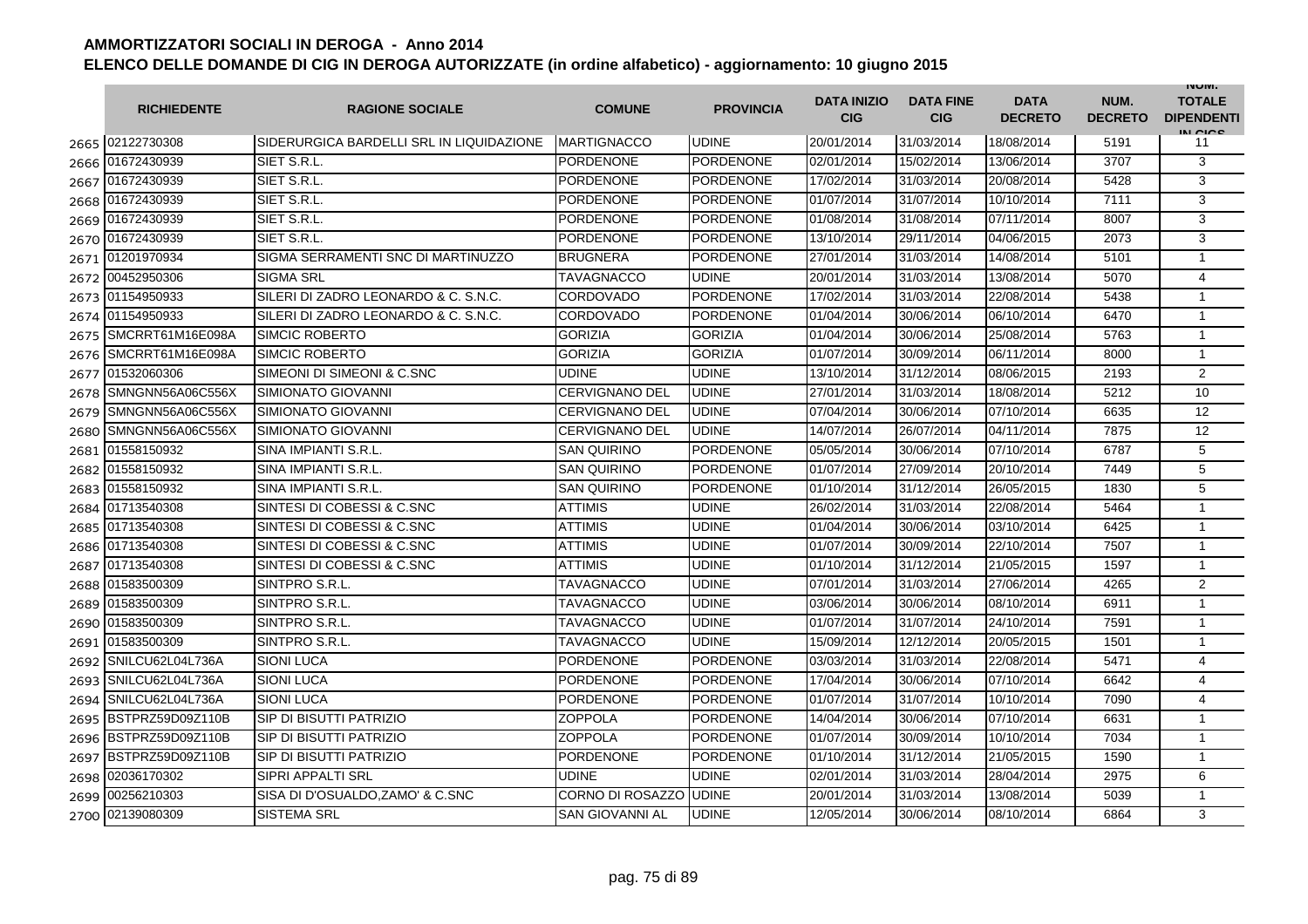|      | <b>RICHIEDENTE</b> | <b>RAGIONE SOCIALE</b>                     | <b>COMUNE</b>          | <b>PROVINCIA</b> | <b>DATA INIZIO</b><br><b>CIG</b> | <b>DATA FINE</b><br><b>CIG</b> | <b>DATA</b><br><b>DECRETO</b> | NUM.<br><b>DECRETO</b> | <b>INUIVI.</b><br><b>TOTALE</b><br><b>DIPENDENTI</b><br>IN CIGO |
|------|--------------------|--------------------------------------------|------------------------|------------------|----------------------------------|--------------------------------|-------------------------------|------------------------|-----------------------------------------------------------------|
|      | 2701 02139080309   | SISTEMA SRL                                | <b>SAN GIOVANNI AL</b> | <b>UDINE</b>     | 01/07/2014                       | 30/09/2014                     | 20/10/2014                    | 7447                   | 4                                                               |
| 2702 | 02139080309        | <b>SISTEMA SRL</b>                         | <b>SAN GIOVANNI AL</b> | <b>UDINE</b>     | 01/10/2014                       | 31/12/2014                     | 25/05/2015                    | 1720                   | 3                                                               |
| 2703 | 01728020932        | SISTEMA UFFICIO S.A.S. DI SPINATO ANGELO & | <b>SACILE</b>          | <b>PORDENONE</b> | 31/01/2014                       | 31/03/2014                     | 19/08/2014                    | 5306                   | $\mathbf{1}$                                                    |
| 2704 | 01728020932        | SISTEMA UFFICIO S.A.S. DI SPINATO ANGELO & | <b>SACILE</b>          | PORDENONE        | 18/04/2014                       | 30/06/2014                     | 06/10/2014                    | 6600                   | $\mathbf{1}$                                                    |
| 2705 | 01728020932        | SISTEMA UFFICIO S.A.S. DI SPINATO ANGELO & | <b>SACILE</b>          | <b>PORDENONE</b> | 04/07/2014                       | 30/09/2014                     | 24/10/2014                    | 7630                   | $\mathbf{1}$                                                    |
| 2706 | 01728020932        | SISTEMA UFFICIO S.A.S. DI SPINATO ANGELO & | <b>SACILE</b>          | <b>PORDENONE</b> | 03/10/2014                       | 31/12/2014                     | 21/05/2015                    | 1585                   | $\mathbf{1}$                                                    |
| 2707 | 01218920930        | SITALIA SNC DI BERTOLI VALENTINO           | <b>CASTELNOVO DEL</b>  | <b>PORDENONE</b> | 21/07/2014                       | 30/09/2014                     | 28/10/2014                    | 7721                   | 5                                                               |
| 2708 | 01218920930        | SITALIA SNC DI BERTOLI VALENTINO           | CASTELNOVO DEL         | <b>PORDENONE</b> | 01/10/2014                       | 31/12/2014                     | 20/05/2015                    | 1499                   | $\overline{4}$                                                  |
| 2709 | 00440010932        | <b>SL OIL SRL</b>                          | <b>SPILIMBERGO</b>     | <b>PORDENONE</b> | 01/03/2014                       | 31/03/2014                     | 22/08/2014                    | 5477                   | $\mathbf{1}$                                                    |
| 2710 | 00440010932        | <b>SL OIL SRL</b>                          | <b>SPILIMBERGO</b>     | PORDENONE        | 01/04/2014                       | 30/06/2014                     | 25/08/2014                    | 5730                   | $\mathbf{1}$                                                    |
| 2711 | 00440010932        | <b>SL OIL SRL</b>                          | <b>SPILIMBERGO</b>     | <b>PORDENONE</b> | 01/07/2014                       | 30/09/2014                     | 15/10/2014                    | 7247                   | $\mathbf{1}$                                                    |
| 2712 | 00440010932        | <b>SL OIL SRL</b>                          | <b>SPILIMBERGO</b>     | <b>PORDENONE</b> | 06/10/2014                       | 31/12/2014                     | 27/05/2015                    | 1873                   | $\mathbf{1}$                                                    |
| 2713 | 00162730303        | SMISTAMENTO MERCI E SERVIZI INTEGRATI      | <b>UDINE</b>           | <b>UDINE</b>     | 07/01/2014                       | 31/03/2014                     | 14/08/2014                    | 5157                   | 15                                                              |
| 2714 | 00162730303        | SMISTAMENTO MERCI E SERVIZI INTEGRATI      | <b>UDINE</b>           | UDINE            | 07/01/2014                       | 31/03/2014                     | 14/08/2014                    | 5156                   | 11                                                              |
| 2715 | 00162730303        | SMISTAMENTO MERCI E SERVIZI INTEGRATI      | <b>UDINE</b>           | UDINE            | 01/04/2014                       | 30/06/2014                     | 07/10/2014                    | 6685                   | 15                                                              |
| 2716 | 00162730303        | SMISTAMENTO MERCI E SERVIZI INTEGRATI      | <b>UDINE</b>           | <b>UDINE</b>     | 01/04/2014                       | 30/06/2014                     | 07/10/2014                    | 6784                   | 10 <sup>10</sup>                                                |
| 2717 | 00162730303        | SMISTAMENTO MERCI E SERVIZI INTEGRATI      | <b>UDINE</b>           | <b>UDINE</b>     | 01/07/2014                       | 30/09/2014                     | 31/10/2014                    | 7806                   | 15                                                              |
| 2718 | 00162730303        | SMISTAMENTO MERCI E SERVIZI INTEGRATI      | <b>UDINE</b>           | <b>UDINE</b>     | 01/07/2014                       | 30/09/2014                     | 04/11/2014                    | 7889                   | 10                                                              |
| 2719 | 00162730303        | SMISTAMENTO MERCI E SERVIZI INTEGRATI      | <b>UDINE</b>           | <b>UDINE</b>     | 01/10/2014                       | 30/11/2014                     | 28/05/2015                    | 1903                   | $\mathbf{1}$                                                    |
|      | 2720 00162730303   | SMISTAMENTO MERCI E SERVIZI INTEGRATI      | <b>UDINE</b>           | <b>UDINE</b>     | 01/10/2014                       | 30/11/2014                     | 28/05/2015                    | 1935                   | 4                                                               |
| 2721 | ZNLCST67R70L483Q   | SMOOTHING LEN DI ZANELLO CRISTINA          | <b>SAN GIOVANNI AL</b> | <b>UDINE</b>     | 07/01/2014                       | 28/03/2014                     | 13/06/2014                    | 3826                   | $\overline{2}$                                                  |
| 2722 | 01086980305        | SO.RI.MEC. SNC DEI F.LLI SCARBOLO          | <b>PAVIA DI UDINE</b>  | <b>UDINE</b>     | 03/11/2014                       | 31/12/2014                     | 09/06/2015                    | 2229                   | $\mathbf{1}$                                                    |
| 2723 | 00142320316        | SO.TE.CO. SOCIETA' TESSUTI COAGULATI SPA   | SAVOGNA D'ISONZO       | <b>GORIZIA</b>   | 23/04/2014                       | 30/06/2014                     | 14/08/2014                    | 5171                   | 64                                                              |
| 2724 | 00142320316        | SO.TE.CO. SOCIETA' TESSUTI COAGULATI SPA   | SAVOGNA D'ISONZO       | <b>GORIZIA</b>   | 01/07/2014                       | 30/09/2014                     | 25/08/2014                    | 5790                   | 64                                                              |
| 2725 | 01164600320        | <b>SOC. GESTIONI ELETTRICHE SRL</b>        | <b>MONRUPINO</b>       | TRIESTE          | 06/02/2014                       | 31/03/2014                     | 19/08/2014                    | 5307                   | 2                                                               |
| 2726 | 01164600320        | SOC. GESTIONI ELETTRICHE SRL               | <b>MONRUPINO</b>       | <b>TRIESTE</b>   | 27/10/2014                       | 31/12/2014                     | 08/06/2015                    | 2195                   | $\mathbf{1}$                                                    |
| 2727 | 01825380544        | SOCIETA' COOPERATIVA SISTEMA MUSEO         | <b>PERUGIA</b>         | PERUGIA          | 01/02/2014                       | 31/03/2014                     | 25/08/2014                    | 5553                   | 14                                                              |
| 2728 | 00051210318        | SOCIETA' EDILE ISONTINA - S.E.I. S.R.L.    | <b>MONFALCONE</b>      | <b>GORIZIA</b>   | 12/08/2014                       | 30/09/2014                     | 25/08/2014                    | 5796                   | 22                                                              |
| 2729 | 00051210318        | SOCIETA' EDILE ISONTINA - S.E.I. S.R.L.    | MONFALCONE             | <b>GORIZIA</b>   | 01/10/2014                       | 31/12/2014                     | 20/05/2015                    | 1523                   | 22                                                              |
| 2730 | 00480100312        | <b>SOFTEL SAS</b>                          | <b>VILLESSE</b>        | <b>GORIZIA</b>   | 14/04/2014                       | 30/06/2014                     | 26/08/2014                    | 5813                   | 3                                                               |
| 2731 | 01501870305        | SOFTOP SNC DI MACORIG SERGIO & C.          | MANZANO                | <b>UDINE</b>     | 17/02/2014                       | 28/03/2014                     | 20/08/2014                    | 5413                   | 3                                                               |
| 2732 | 01384880306        | SOLAI BURI DI BRAIDOTTI & C. SNC           | <b>BUTTRIO</b>         | <b>UDINE</b>     | 13/02/2014                       | 28/03/2014                     | 20/08/2014                    | 5368                   | 3                                                               |
| 2733 | 01384880306        | SOLAI BURI DI BRAIDOTTI & C. SNC           | <b>BUTTRIO</b>         | <b>UDINE</b>     | 01/04/2014                       | 28/06/2014                     | 03/10/2014                    | 6452                   | 3                                                               |
| 2734 | 01384880306        | SOLAI BURI DI BRAIDOTTI & C. SNC           | <b>BUTTRIO</b>         | <b>UDINE</b>     | 07/07/2014                       | 30/09/2014                     | 31/10/2014                    | 7826                   | 3                                                               |
| 2735 | 00499130300        | <b>SOLAI CARNIA SNC</b>                    | TOLMEZZO               | <b>UDINE</b>     | 02/01/2014                       | 31/03/2014                     | 28/04/2014                    | 2963                   | 8                                                               |
| 2736 | 00499130300        | <b>SOLAI CARNIA SNC</b>                    | <b>TOLMEZZO</b>        | <b>UDINE</b>     | 01/04/2014                       | 23/05/2014                     | 25/08/2014                    | 5626                   | 8                                                               |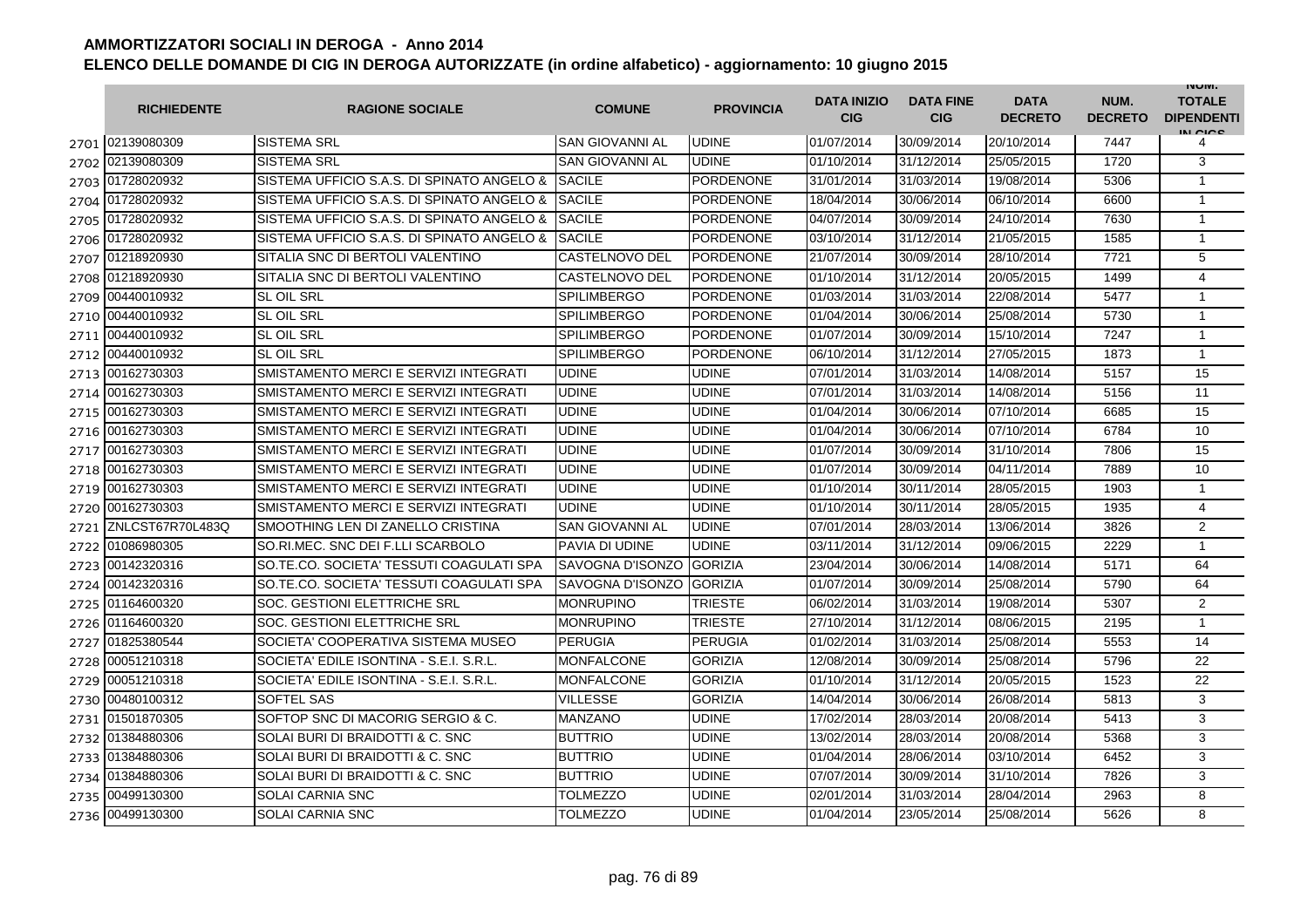|      | <b>RICHIEDENTE</b>    | <b>RAGIONE SOCIALE</b>                   | <b>COMUNE</b>          | <b>PROVINCIA</b> | <b>DATA INIZIO</b><br><b>CIG</b> | <b>DATA FINE</b><br><b>CIG</b> | <b>DATA</b><br><b>DECRETO</b> | NUM.<br><b>DECRETO</b> | <b>INUIVI.</b><br><b>TOTALE</b><br><b>DIPENDENTI</b><br>IN CICE |
|------|-----------------------|------------------------------------------|------------------------|------------------|----------------------------------|--------------------------------|-------------------------------|------------------------|-----------------------------------------------------------------|
|      | 2737 00499130300      | <b>SOLAI CARNIA SNC</b>                  | <b>TOLMEZZO</b>        | <b>UDINE</b>     | 01/07/2014                       | 08/08/2014                     | 17/10/2014                    | 7322                   | 8                                                               |
|      | 2738 00499130300      | <b>SOLAI CARNIA SNC</b>                  | <b>TOLMEZZO</b>        | <b>UDINE</b>     | 18/08/2014                       | 14/11/2014                     | 13/05/2015                    | 1092                   | 8                                                               |
|      | 2739 01829150307      | SOLAR ENERGY GROUP SPA                   | <b>SAN DANIELE DEL</b> | <b>UDINE</b>     | 07/01/2014                       | 29/03/2014                     | 13/06/2014                    | 3816                   | 5                                                               |
|      | 2740 01829150307      | SOLAR ENERGY GROUP SPA                   | <b>SAN DANIELE DEL</b> | <b>UDINE</b>     | 01/07/2014                       | 02/08/2014                     | 17/10/2014                    | 7356                   | 23                                                              |
|      | 2741 01829150307      | SOLAR ENERGY GROUP SPA                   | <b>SAN DANIELE DEL</b> | <b>UDINE</b>     | 01/09/2014                       | 30/11/2014                     | 13/05/2015                    | 1119                   | 23                                                              |
|      | 2742 01640300933      | SOLARIA RENEWABLE TECHNOLOGY SYSTEM      | <b>SACILE</b>          | <b>PORDENONE</b> | 10/01/2014                       | 31/03/2014                     | 13/06/2014                    | 3724                   | 3                                                               |
|      | 2743 01640300933      | SOLARIA RENEWABLE TECHNOLOGY SYSTEM      | <b>SACILE</b>          | <b>PORDENONE</b> | 07/04/2014                       | 30/06/2014                     | 06/10/2014                    | 6491                   | $\overline{2}$                                                  |
| 2744 | 02600730309           | SOLO SERVIZI SOCIETA' COOPERATIVA        | <b>UDINE</b>           | <b>UDINE</b>     | 01/01/2014                       | 31/03/2014                     | 14/08/2014                    | 5089                   | $\overline{2}$                                                  |
|      | 2745 02600730309      | SOLO SERVIZI SOCIETA' COOPERATIVA        | <b>UDINE</b>           | <b>UDINE</b>     | 01/02/2014                       | 31/03/2014                     | 25/08/2014                    | 5562                   | $\overline{2}$                                                  |
|      | 2746 02600730309      | SOLO SERVIZI SOCIETA' COOPERATIVA        | <b>UDINE</b>           | <b>UDINE</b>     | 10/04/2014                       | 30/06/2014                     | 07/10/2014                    | 6815                   | 8                                                               |
| 2747 | BRBMHL62P21G914M      | SOLUZIONI AERONAUTICHE DI MICHELE BARBUI | <b>UDINE</b>           | <b>UDINE</b>     | 13/01/2014                       | 31/03/2014                     | 13/08/2014                    | 5048                   | 1                                                               |
| 2748 | BRBMHL62P21G914M      | SOLUZIONI AERONAUTICHE DI MICHELE BARBUI | <b>UDINE</b>           | <b>UDINE</b>     | 01/04/2014                       | 30/06/2014                     | 06/10/2014                    | 6570                   | $\mathbf{1}$                                                    |
| 2749 | 01033240936           | SOLVEPI SPA                              | <b>PRATA DI</b>        | <b>PORDENONE</b> | 13/01/2014                       | 31/03/2014                     | 13/06/2014                    | 3810                   | 18                                                              |
| 2750 | 01033240936           | <b>SOLVEPI SPA</b>                       | PRATA DI               | <b>PORDENONE</b> | 01/04/2014                       | 30/06/2014                     | 25/08/2014                    | 5776                   | 17                                                              |
|      | 2751 01033240936      | <b>SOLVEPI SPA</b>                       | PRATA DI               | <b>PORDENONE</b> | 01/07/2014                       | 09/08/2014                     | 10/10/2014                    | 7088                   | 13                                                              |
| 2752 | 02168970305           | <b>SPACCIO CAF.FI SRL</b>                | <b>CODROIPO</b>        | <b>UDINE</b>     | 07/01/2014                       | 31/03/2014                     | 18/08/2014                    | 5185                   | $\mathbf{1}$                                                    |
|      | 2753 02168970305      | SPACCIO CAF.FI SRL                       | <b>CODROIPO</b>        | <b>UDINE</b>     | 01/04/2014                       | 30/06/2014                     | 06/10/2014                    | 6493                   | $\mathbf{1}$                                                    |
| 2754 | SPNGLN71M06L195Y      | SPANGARO GIULIANO                        | <b>AMPEZZO</b>         | <b>UDINE</b>     | 27/01/2014                       | 29/03/2014                     | 18/08/2014                    | 5178                   | 1                                                               |
|      | 2755 SPNGLN71M06L195Y | <b>SPANGARO GIULIANO</b>                 | <b>AMPEZZO</b>         | <b>UDINE</b>     | 14/04/2014                       | 28/06/2014                     | 07/10/2014                    | 6723                   | $\mathbf{1}$                                                    |
| 2756 | SPNGLN71M06L195Y      | <b>SPANGARO GIULIANO</b>                 | <b>AMPEZZO</b>         | <b>UDINE</b>     | 20/10/2014                       | 20/12/2014                     | 04/06/2015                    | 2061                   | $\mathbf{1}$                                                    |
|      | 2757 SPRNGL44R04G371U | <b>SPARTA' DOTT, ANGELO</b>              | <b>UDINE</b>           | <b>UDINE</b>     | 07/01/2014                       | 31/03/2014                     | 27/06/2014                    | 4257                   | $\overline{2}$                                                  |
| 2758 | SPRNGL44R04G371U      | <b>SPARTA' DOTT, ANGELO</b>              | <b>UDINE</b>           | <b>UDINE</b>     | 01/04/2014                       | 30/06/2014                     | 26/08/2014                    | 5817                   | $\overline{2}$                                                  |
| 2759 | SPRNGL44R04G371U      | SPARTA' DOTT. ANGELO                     | <b>UDINE</b>           | <b>UDINE</b>     | 01/07/2014                       | 31/07/2014                     | 21/10/2014                    | 7488                   | $\overline{2}$                                                  |
|      | 2760 01723460307      | <b>SPIGA SRL</b>                         | TORVISCOSA             | <b>UDINE</b>     | 01/10/2014                       | 31/12/2014                     | 08/06/2015                    | 2206                   | $\overline{c}$                                                  |
|      | 2761 01119740932      | SPORTING HOUSE S.A.S. DI SELLAN GLAUCO & | <b>FIUME VENETO</b>    | <b>PORDENONE</b> | 01/05/2014                       | 30/06/2014                     | 07/10/2014                    | 6758                   | 2                                                               |
|      | 2762 01119740932      | SPORTING HOUSE S.A.S. DI SELLAN GLAUCO & | <b>FIUME VENETO</b>    | <b>PORDENONE</b> | 01/07/2014                       | 30/09/2014                     | 13/10/2014                    | 7154                   | $\overline{2}$                                                  |
|      | 2763 01119740932      | SPORTING HOUSE S.A.S. DI SELLAN GLAUCO & | <b>FIUME VENETO</b>    | <b>PORDENONE</b> | 01/10/2014                       | 31/12/2014                     | 26/05/2015                    | 1838                   | $\overline{2}$                                                  |
|      | 2764 00742250327      | <b>SPREA SRL</b>                         | TRIESTE                | <b>TRIESTE</b>   | 24/02/2014                       | 31/03/2014                     | 22/08/2014                    | 5451                   | 13                                                              |
|      | 2765 00742250327      | <b>SPREA SRL</b>                         | <b>TRIESTE</b>         | <b>TRIESTE</b>   | 01/04/2014                       | 30/06/2014                     | 25/08/2014                    | 5546                   | 12                                                              |
|      | 2766 00742250327      | <b>SPREA SRL</b>                         | TRIESTE                | <b>TRIESTE</b>   | 01/07/2014                       | 30/09/2014                     | 08/10/2014                    | 6969                   | 13                                                              |
|      | 2767 01403590936      | STA-FOR, DI GASPARDO LUIGINO & C. S.     | <b>MANIAGO</b>         | <b>PORDENONE</b> | 10/02/2014                       | 31/03/2014                     | 18/08/2014                    | 5243                   | 10                                                              |
|      | 2768 01123390310      | STAGELITE SNC DI STABILE NEVIO & C.      | RONCHI DEI             | <b>GORIZIA</b>   | 05/05/2014                       | 30/06/2014                     | 07/10/2014                    | 6749                   | $\mathbf{1}$                                                    |
|      | 2769 01123390310      | STAGELITE SNC DI STABILE NEVIO & C.      | RONCHI DEI             | <b>GORIZIA</b>   | 01/07/2014                       | 30/09/2014                     | 09/10/2014                    | 6985                   | $\mathbf{1}$                                                    |
|      | 2770 01123390310      | STAGELITE SNC DI STABILE NEVIO & C.      | RONCHI DEI             | <b>GORIZIA</b>   | 01/10/2014                       | 31/12/2014                     | 25/05/2015                    | 1730                   | $\mathbf{1}$                                                    |
|      | 2771 01148860933      | STAINLESS SNC DI PACENZA SERGIO & C.     | <b>BRUGNERA</b>        | <b>PORDENONE</b> | 07/01/2014                       | 31/03/2014                     | 11/06/2014                    | 3634                   | $\overline{2}$                                                  |
|      | 2772 01148860933      | STAINLESS SNC DI PACENZA SERGIO & C.     | <b>BRUGNERA</b>        | <b>PORDENONE</b> | 01/04/2014                       | 30/06/2014                     | 03/10/2014                    | 6441                   | $\overline{2}$                                                  |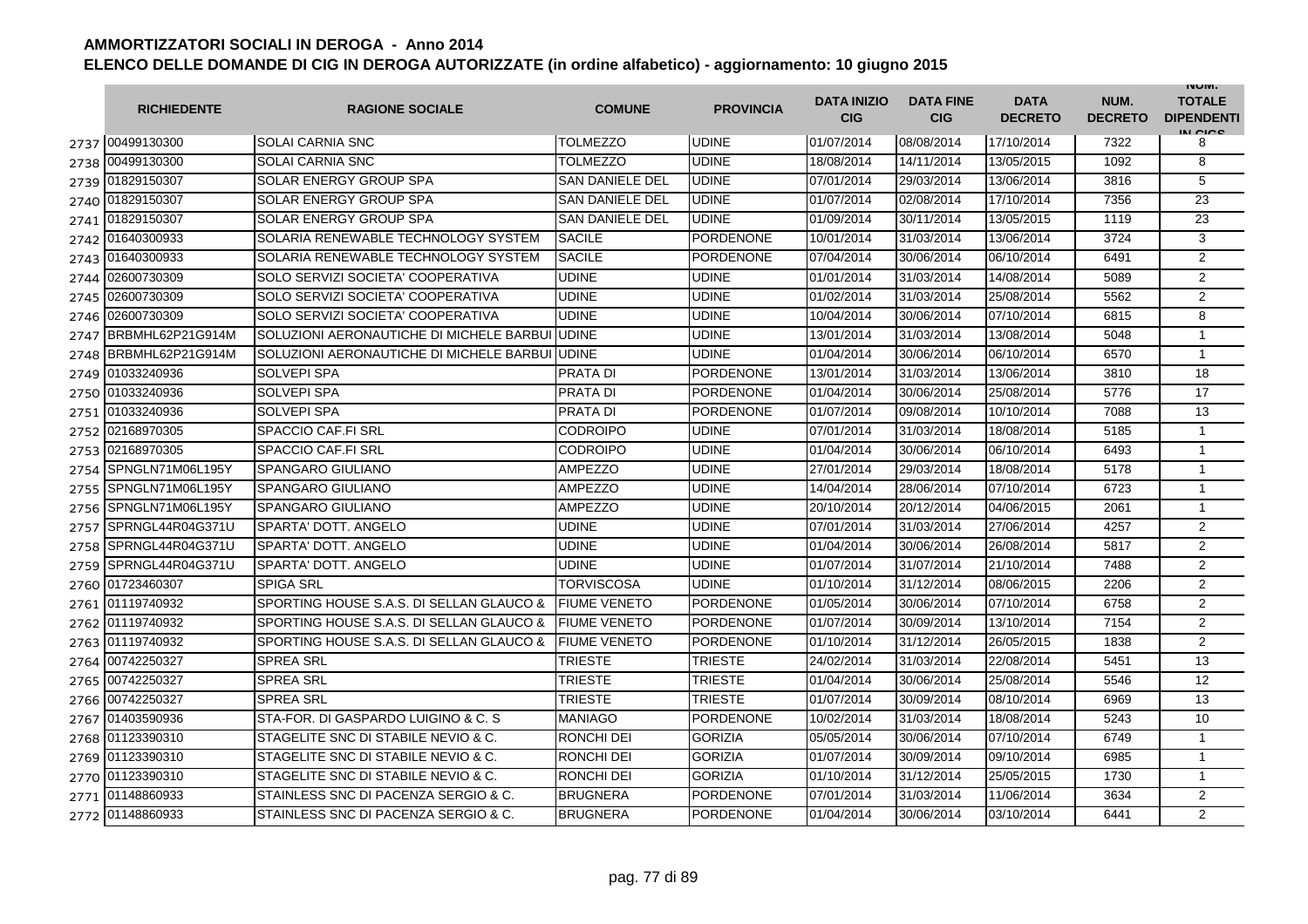|      | <b>RICHIEDENTE</b>    | <b>RAGIONE SOCIALE</b>                  | <b>COMUNE</b>         | <b>PROVINCIA</b> | <b>DATA INIZIO</b><br><b>CIG</b> | <b>DATA FINE</b><br><b>CIG</b> | <b>DATA</b><br><b>DECRETO</b> | NUM.<br><b>DECRETO</b> | <b>INUIVI.</b><br><b>TOTALE</b><br><b>DIPENDENTI</b><br>IN CIGO |
|------|-----------------------|-----------------------------------------|-----------------------|------------------|----------------------------------|--------------------------------|-------------------------------|------------------------|-----------------------------------------------------------------|
|      | 2773 01148860933      | STAINLESS SNC DI PACENZA SERGIO & C.    | <b>BRUGNERA</b>       | <b>PORDENONE</b> | 01/07/2014                       | 30/08/2014                     | 17/10/2014                    | 7336                   | 2                                                               |
| 2774 | BVLSMN75P13G284F      | STAZIONE DI SERVIZIO AGIP DI BEVILACQUA | <b>CAMPOLONGO</b>     | <b>UDINE</b>     | 02/01/2014                       | 31/03/2014                     | 28/04/2014                    | 2958                   | $\overline{1}$                                                  |
|      | 2775 BVLSMN75P13G284F | STAZIONE DI SERVIZIO AGIP DI BEVILACQUA | <b>CAMPOLONGO</b>     | <b>UDINE</b>     | 01/04/2014                       | 30/06/2014                     | 25/08/2014                    | 5623                   | $\overline{1}$                                                  |
|      | 2776 BVLSMN75P13G284F | STAZIONE DI SERVIZIO AGIP DI BEVILACQUA | <b>CAMPOLONGO</b>     | <b>UDINE</b>     | 01/07/2014                       | 31/08/2014                     | 09/10/2014                    | 6982                   | $\overline{1}$                                                  |
| 2777 | STCDRN51A19D014H      | STECCHINA ADRIANO                       | <b>CORMONS</b>        | <b>GORIZIA</b>   | 07/01/2014                       | 31/03/2014                     | 12/08/2014                    | 4933                   | $\overline{2}$                                                  |
| 2778 | STCDRN51A19D014H      | <b>STECCHINA ADRIANO</b>                | <b>CORMONS</b>        | <b>GORIZIA</b>   | 01/04/2014                       | 30/06/2014                     | 03/10/2014                    | 6411                   | $\mathbf{1}$                                                    |
| 2779 | STCDRN51A19D014H      | <b>STECCHINA ADRIANO</b>                | <b>CORMONS</b>        | <b>GORIZIA</b>   | 01/07/2014                       | 06/08/2014                     | 13/10/2014                    | 7140                   | $\overline{1}$                                                  |
| 2780 | STCDRN51A19D014H      | <b>STECCHINA ADRIANO</b>                | <b>CORMONS</b>        | <b>GORIZIA</b>   | 01/09/2014                       | 30/09/2014                     | 13/10/2014                    | 7139                   | $\mathbf{1}$                                                    |
| 2781 | STCDRN51A19D014H      | <b>STECCHINA ADRIANO</b>                | <b>CORMONS</b>        | <b>GORIZIA</b>   | 01/10/2014                       | 31/12/2014                     | 22/05/2015                    | 1650                   | $\overline{1}$                                                  |
| 2782 | 00928110329           | STEFANUCCI COSTRUZIONI S.A.S.           | <b>TRIESTE</b>        | <b>TRIESTE</b>   | 01/01/2014                       | 29/03/2014                     | 14/08/2014                    | 5150                   | $\overline{1}$                                                  |
| 2783 | 00928110329           | STEFANUCCI COSTRUZIONI S.A.S.           | TRIESTE               | <b>TRIESTE</b>   | 01/04/2014                       | 30/06/2014                     | 08/10/2014                    | 6974                   | $\overline{1}$                                                  |
| 2784 | 01844740306           | STELLA S.A.S. DI STELLA A.& C.          | <b>UDINE</b>          | <b>UDINE</b>     | 03/06/2014                       | 30/06/2014                     | 08/10/2014                    | 6897                   | $\overline{2}$                                                  |
| 2785 | 01844740306           | STELLA S.A.S. DI STELLA A.& C.          | <b>UDINE</b>          | <b>UDINE</b>     | 01/07/2014                       | 30/09/2014                     | 24/10/2014                    | 7632                   | $\overline{2}$                                                  |
| 2786 | 01844740306           | STELLA S.A.S. DI STELLA A.& C.          | <b>UDINE</b>          | <b>UDINE</b>     | 01/10/2014                       | 24/12/2014                     | 22/05/2015                    | 1656                   | $\mathbf{1}$                                                    |
| 2787 | STLFNC46A15F898O      | STOLFO FRANCESCO                        | <b>NIMIS</b>          | <b>UDINE</b>     | 07/01/2014                       | 30/03/2014                     | 13/06/2014                    | 3802                   | $\overline{2}$                                                  |
| 2788 | STLFNC46A15F898O      | <b>STOLFO FRANCESCO</b>                 | <b>NIMIS</b>          | <b>UDINE</b>     | 01/04/2014                       | 29/06/2014                     | 02/09/2014                    | 6023                   | $\overline{2}$                                                  |
| 2789 | STLFNC46A15F898O      | STOLFO FRANCESCO                        | <b>NIMIS</b>          | <b>UDINE</b>     | 01/07/2014                       | 31/08/2014                     | 22/10/2014                    | 7545                   | $\overline{2}$                                                  |
| 2790 | 00459030318           | <b>STRATO SRL</b>                       | <b>MONFALCONE</b>     | <b>GORIZIA</b>   | 07/04/2014                       | 30/06/2014                     | 13/08/2014                    | 4997                   | $\overline{25}$                                                 |
| 2791 | 00459030318           | <b>STRATO SRL</b>                       | <b>MONFALCONE</b>     | <b>GORIZIA</b>   | 01/07/2014                       | 30/09/2014                     | 25/08/2014                    | 5526                   | 23                                                              |
|      | 2792 00459030318      | <b>STRATO SRL</b>                       | <b>MONFALCONE</b>     | <b>GORIZIA</b>   | 01/10/2014                       | 31/12/2014                     | 20/05/2015                    | 1522                   | 22                                                              |
| 2793 | 02269020307           | <b>STRAULINO SRL</b>                    | <b>SUTRIO</b>         | <b>UDINE</b>     | 15/09/2014                       | 13/12/2014                     | 22/05/2015                    | 1643                   | $\mathbf{1}$                                                    |
| 2794 | 00605730308           | S-TRE SNC                               | <b>MANZANO</b>        | <b>UDINE</b>     | 13/01/2014                       | 28/03/2014                     | 12/08/2014                    | 4937                   | 4                                                               |
| 2795 | 00605730308           | S-TRE SNC                               | <b>MANZANO</b>        | <b>UDINE</b>     | 01/04/2014                       | 28/06/2014                     | 03/10/2014                    | 6424                   | 4                                                               |
| 2796 | 00605730308           | <b>S-TRE SNC</b>                        | <b>MANZANO</b>        | <b>UDINE</b>     | 01/07/2014                       | 31/07/2014                     | 22/10/2014                    | 7525                   | $\overline{4}$                                                  |
| 2797 | STRDNL54P44A855N      | STRIZZOLO DANIELA BUTEGHE DI PAIS       | <b>SANTA MARIA LA</b> | <b>UDINE</b>     | 14/07/2014                       | 30/09/2014                     | 15/10/2014                    | 7228                   | $\mathbf{1}$                                                    |
| 2798 | STRDNL54P44A855N      | STRIZZOLO DANIELA BUTEGHE DI PAIS       | <b>SANTA MARIA LA</b> | <b>UDINE</b>     | 01/10/2014                       | 31/12/2014                     | 21/05/2015                    | 1593                   | $\overline{1}$                                                  |
| 2799 | 01108550938           | STUDIO ASSOCIATO CASTELLETTO & PALORINI | <b>PORDENONE</b>      | <b>PORDENONE</b> | 07/01/2014                       | 31/03/2014                     | 27/06/2014                    | 4269                   | 3                                                               |
| 2800 | 01108550938           | STUDIO ASSOCIATO CASTELLETTO & PALORINI | <b>PORDENONE</b>      | <b>PORDENONE</b> | 01/04/2014                       | 30/06/2014                     | 02/09/2014                    | 5976                   | 3                                                               |
| 2801 | 01682440936           | STUDIO ASSOCIATO MILONE MARIANNA E      | <b>SPILIMBERGO</b>    | <b>PORDENONE</b> | 07/04/2014                       | 30/06/2014                     | 25/08/2014                    | 5644                   | $\mathbf{1}$                                                    |
| 2802 | 01682440936           | STUDIO ASSOCIATO MILONE MARIANNA E      | <b>SPILIMBERGO</b>    | <b>PORDENONE</b> | 01/07/2014                       | 30/09/2014                     | 09/10/2014                    | 6994                   | $\overline{1}$                                                  |
| 2803 | VLDLGU44E01C815B      | STUDIO CASAMBIENTE DI VALADERIO LUIGI   | TORVISCOSA            | <b>UDINE</b>     | 15/01/2014                       | 31/03/2014                     | 12/08/2014                    | 4984                   | $\overline{1}$                                                  |
| 2804 | VLDLGU44E01C815B      | STUDIO CASAMBIENTE DI VALADERIO LUIGI   | <b>TORVISCOSA</b>     | <b>UDINE</b>     | 01/04/2014                       | 30/06/2014                     | 25/08/2014                    | 5683                   | $\overline{1}$                                                  |
| 2805 | VLDLGU44E01C815B      | STUDIO CASAMBIENTE DI VALADERIO LUIGI   | <b>TORVISCOSA</b>     | <b>UDINE</b>     | 01/07/2014                       | 30/09/2014                     | 17/10/2014                    | 7378                   | $\overline{1}$                                                  |
| 2806 | 00277160933           | <b>STUDIO COVRE SRL</b>                 | <b>BRUGNERA</b>       | <b>PORDENONE</b> | 20/01/2014                       | 31/03/2014                     | 13/06/2014                    | 3696                   | $\overline{1}$                                                  |
| 2807 | 00277160933           | <b>STUDIO COVRE SRL</b>                 | <b>BRUGNERA</b>       | <b>PORDENONE</b> | 01/04/2014                       | 30/06/2014                     | 06/10/2014                    | 6494                   | $\overline{1}$                                                  |
| 2808 | 00417310935           | STUDIO DUECI' DI CAMEROTTO & C.         | <b>PORDENONE</b>      | <b>PORDENONE</b> | 02/01/2014                       | 31/03/2014                     | 27/06/2014                    | 4226                   | 4                                                               |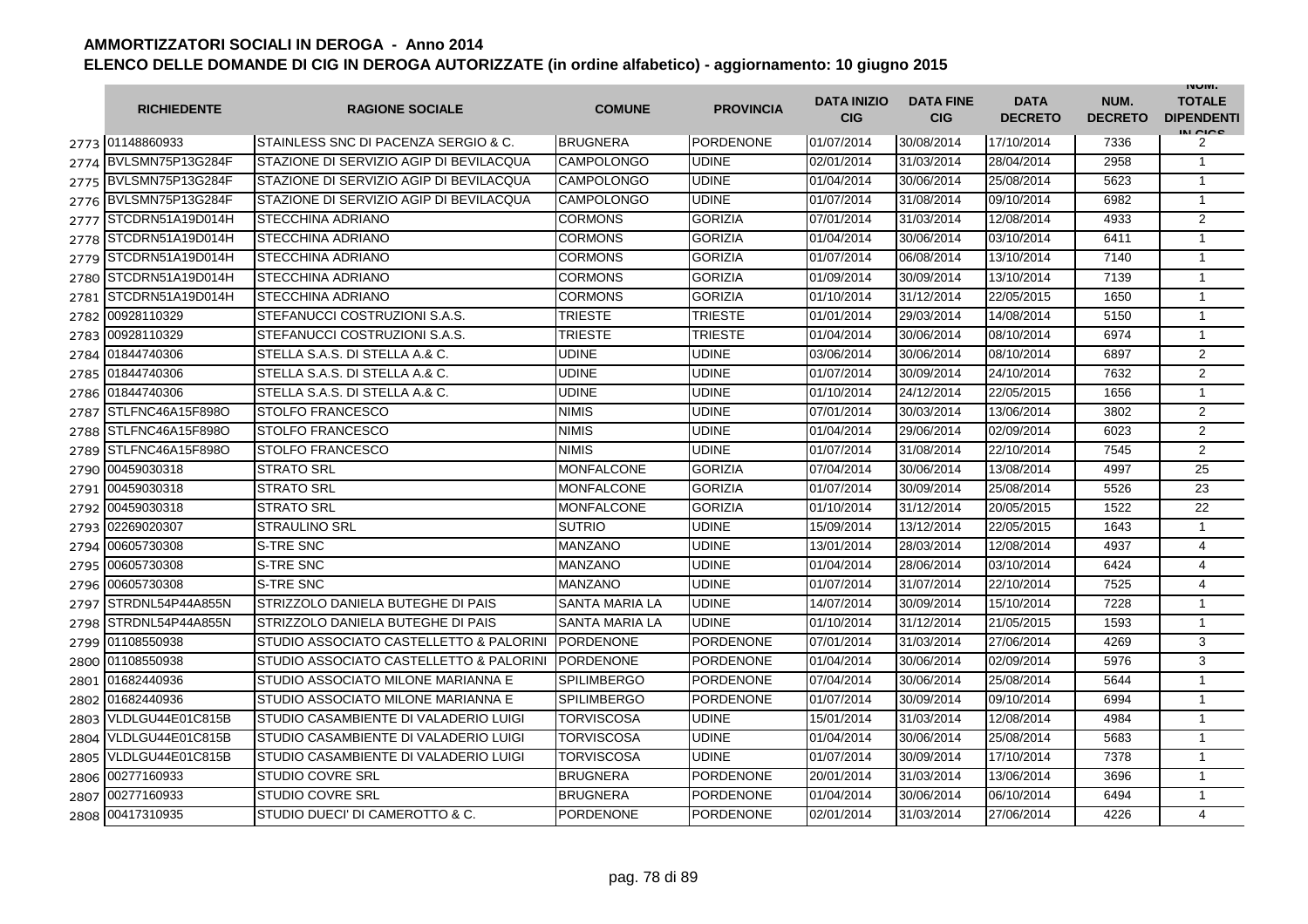|      | <b>RICHIEDENTE</b> | <b>RAGIONE SOCIALE</b>                           | <b>COMUNE</b>         | <b>PROVINCIA</b> | <b>DATA INIZIO</b><br><b>CIG</b> | <b>DATA FINE</b><br><b>CIG</b> | <b>DATA</b><br><b>DECRETO</b> | NUM.<br><b>DECRETO</b> | <b>INUIVI.</b><br><b>TOTALE</b><br><b>DIPENDENTI</b><br>IN CIGO |
|------|--------------------|--------------------------------------------------|-----------------------|------------------|----------------------------------|--------------------------------|-------------------------------|------------------------|-----------------------------------------------------------------|
|      | 2809 00248800930   | STUDIO FAVARETTI DI FAVARETTI SERGIO E           | PORDENONE             | <b>PORDENONE</b> | 20/01/2014                       | 01/02/2014                     | 14/08/2014                    | 5143                   | 2                                                               |
| 2810 | 02592370304        | <b>STUDIO LEGALE ALCIATI &amp; ZILIO</b>         | <b>UDINE</b>          | <b>UDINE</b>     | 14/05/2014                       | 30/06/2014                     | 08/10/2014                    | 6862                   | 2                                                               |
| 2811 | 02592370304        | <b>STUDIO LEGALE ALCIATI &amp; ZILIO</b>         | <b>UDINE</b>          | <b>UDINE</b>     | 01/07/2014                       | 30/09/2014                     | 08/10/2014                    | 6845                   | 2                                                               |
| 2812 | 02594130300        | STUDIO LEGALE ASS.TO AVV. GIORGIO MITTONI IUDINE |                       | <b>UDINE</b>     | 24/02/2014                       | 31/03/2014                     | 22/08/2014                    | 5467                   | $\mathbf{1}$                                                    |
|      | 2813 02594130300   | STUDIO LEGALE ASS.TO AVV. GIORGIO MITTONI IUDINE |                       | UDINE            | 07/04/2014                       | 30/06/2014                     | 07/10/2014                    | 6655                   | $\mathbf{1}$                                                    |
| 2814 | 02594130300        | STUDIO LEGALE ASS.TO AVV. GIORGIO MITTONI        | <b>UDINE</b>          | <b>UDINE</b>     | 14/07/2014                       | 14/08/2014                     | 24/10/2014                    | 7586                   | $\mathbf{1}$                                                    |
| 2815 | 02594130300        | STUDIO LEGALE ASS.TO AVV. GIORGIO MITTONI        | <b>UDINE</b>          | <b>UDINE</b>     | 01/09/2014                       | 30/09/2014                     | 24/10/2014                    | 7585                   | $\mathbf{1}$                                                    |
| 2816 | 02639650304        | <b>STUDIO MICHELUTTI SRL</b>                     | <b>UDINE</b>          | <b>UDINE</b>     | 10/01/2014                       | 28/03/2014                     | 13/06/2014                    | 3783                   | $\overline{2}$                                                  |
| 2817 | 02639650304        | <b>STUDIO MICHELUTTI SRL</b>                     | <b>UDINE</b>          | <b>UDINE</b>     | 04/04/2014                       | 30/06/2014                     | 06/10/2014                    | 6591                   | $\overline{2}$                                                  |
| 2818 | 00634330930        | STUDIO NOTAIO ANNALISA GANDOLFI                  | <b>SPILIMBERGO</b>    | <b>PORDENONE</b> | 01/01/2014                       | 31/03/2014                     | 11/06/2014                    | 3615                   | $\overline{2}$                                                  |
| 2819 | 00634330930        | <b>STUDIO NOTAIO ANNALISA GANDOLFI</b>           | <b>SPILIMBERGO</b>    | <b>PORDENONE</b> | 01/04/2014                       | 30/06/2014                     | 26/08/2014                    | 5891                   | $\overline{2}$                                                  |
| 2820 | 00634330930        | STUDIO NOTAIO ANNALISA GANDOLFI                  | <b>SPILIMBERGO</b>    | <b>PORDENONE</b> | 01/07/2014                       | 31/08/2014                     | 13/10/2014                    | 7157                   | $\overline{2}$                                                  |
| 2821 | 01206270934        | STUDIO TEC. ASS. ST DI SOLARI E T.               | <b>SAN VITO AL</b>    | <b>PORDENONE</b> | 02/05/2014                       | 30/06/2014                     | 10/11/2014                    | 8075                   | $\mathbf{1}$                                                    |
| 2822 | 01206270934        | STUDIO TEC. ASS. ST DI SOLARI E T.               | <b>SAN VITO AL</b>    | <b>PORDENONE</b> | 01/07/2014                       | 30/09/2014                     | 10/11/2014                    | 8074                   | $\mathbf{1}$                                                    |
| 2823 | 02444640300        | STUDIO TECN. ODORICO - NIEMIZ                    | <b>RIVIGNANO</b>      | <b>UDINE</b>     | 02/01/2014                       | 31/03/2014                     | 10/06/2014                    | 3578                   | $\mathbf{1}$                                                    |
| 2824 | 01139480931        | STUDIO TECNICO BASSANI & LEON                    | <b>SPILIMBERGO</b>    | <b>PORDENONE</b> | 13/01/2014                       | 31/03/2014                     | 13/06/2014                    | 3818                   | $\mathbf{1}$                                                    |
| 2825 | 01139480931        | <b>STUDIO TECNICO BASSANI &amp; LEON</b>         | <b>SPILIMBERGO</b>    | <b>PORDENONE</b> | 01/04/2014                       | 28/06/2014                     | 25/08/2014                    | 5642                   | $\mathbf{1}$                                                    |
| 2826 | 01139480931        | <b>STUDIO TECNICO BASSANI &amp; LEON</b>         | <b>SPILIMBERGO</b>    | <b>PORDENONE</b> | 30/06/2014                       | 12/09/2014                     | 10/10/2014                    | 7029                   | $\mathbf{1}$                                                    |
| 2827 | SLJZRA74R25Z148N   | <b>SULEJMANOSKI AZIR</b>                         | <b>AZZANO DECIMO</b>  | <b>PORDENONE</b> | 13/01/2014                       | 30/03/2014                     | 18/08/2014                    | 5201                   | $\mathbf{1}$                                                    |
| 2828 | 01359200936        | SUPER SYSTEM DI DE MARTIN G.& C.SNC              | <b>SACILE</b>         | PORDENONE        | 05/05/2014                       | 30/06/2014                     | 07/10/2014                    | 6806                   | 3                                                               |
| 2829 | 01359200936        | SUPER SYSTEM DI DE MARTIN G.& C.SNC              | <b>SACILE</b>         | <b>PORDENONE</b> | 01/07/2014                       | 30/09/2014                     | 16/10/2014                    | 7297                   | 3                                                               |
| 2830 | 01359200936        | SUPER SYSTEM DI DE MARTIN G.& C.SNC              | <b>SACILE</b>         | <b>PORDENONE</b> | 14/10/2014                       | 31/12/2014                     | 05/06/2015                    | 2116                   | 3                                                               |
| 2831 | 01004360317        | <b>SUPER VACANZE SRL</b>                         | <b>FOGLIANO</b>       | <b>GORIZIA</b>   | 02/01/2014                       | 29/03/2014                     | 13/06/2014                    | 3786                   | $\mathbf{1}$                                                    |
| 2832 | SRZRRT62A26L483K   | <b>SURZA ROBERTO</b>                             | <b>UDINE</b>          | <b>UDINE</b>     | 13/01/2014                       | 31/03/2014                     | 27/06/2014                    | 4241                   | $\mathbf{1}$                                                    |
| 2833 | STUCRL60A16G888W   | <b>SUT CARLO</b>                                 | <b>AZZANO DECIMO</b>  | <b>PORDENONE</b> | 02/11/2014                       | 31/12/2014                     | 25/05/2015                    | 1737                   | $\mathbf{1}$                                                    |
| 2834 | 00471340315        | <b>SVERZUT GUALTIERO &amp; C. SNC</b>            | <b>FOGLIANO</b>       | <b>GORIZIA</b>   | 20/01/2014                       | 31/03/2014                     | 14/08/2014                    | 5106                   | 6                                                               |
| 2835 | 00471340315        | SVERZUT GUALTIERO & C. SNC                       | FOGLIANO              | <b>GORIZIA</b>   | 01/04/2014                       | 30/06/2014                     | 26/08/2014                    | 5814                   | $\overline{7}$                                                  |
| 2836 | 00471340315        | <b>SVERZUT GUALTIERO &amp; C. SNC</b>            | <b>FOGLIANO</b>       | <b>GORIZIA</b>   | 01/07/2014                       | 31/07/2014                     | 10/10/2014                    | 7119                   | 6                                                               |
| 2837 | 00471340315        | SVERZUT GUALTIERO & C. SNC                       | <b>FOGLIANO</b>       | <b>GORIZIA</b>   | 01/09/2014                       | 30/09/2014                     | 10/10/2014                    | 7118                   | $\overline{7}$                                                  |
| 2838 | 00471340315        | <b>SVERZUT GUALTIERO &amp; C. SNC</b>            | <b>FOGLIANO</b>       | <b>GORIZIA</b>   | 01/10/2014                       | 31/12/2014                     | 25/05/2015                    | 1713                   | $\overline{7}$                                                  |
| 2839 | TBLSMN71R30G284W   | <b>T &amp; T DI TIBALDI SIMONE</b>               | <b>CERVIGNANO DEL</b> | <b>UDINE</b>     | 17/02/2014                       | 31/03/2014                     | 20/08/2014                    | 5415                   | 2                                                               |
| 2840 | 02707950305        | T. & T. TECHNOLOGY SRL                           | <b>REMANZACCO</b>     | <b>UDINE</b>     | 17/02/2014                       | 29/03/2014                     | 19/08/2014                    | 5345                   | 4                                                               |
| 2841 | 02707950305        | T. & T. TECHNOLOGY SRL                           | <b>REMANZACCO</b>     | <b>UDINE</b>     | 07/04/2014                       | 28/06/2014                     | 25/08/2014                    | 5640                   | 4                                                               |
| 2842 | 02707950305        | T. & T. TECHNOLOGY SRL                           | <b>REMANZACCO</b>     | <b>UDINE</b>     | 30/06/2014                       | 30/09/2014                     | 10/10/2014                    | 7052                   | $\overline{4}$                                                  |
| 2843 | 02707950305        | T. & T. TECHNOLOGY SRL                           | <b>REMANZACCO</b>     | <b>UDINE</b>     | 01/10/2014                       | 30/11/2014                     | 25/05/2015                    | 1680                   | 3                                                               |
| 2844 | 01846220307        | T.D.G. SCRL                                      | <b>MARTIGNACCO</b>    | <b>UDINE</b>     | 07/01/2014                       | 31/03/2014                     | 14/08/2014                    | 5151                   | 6                                                               |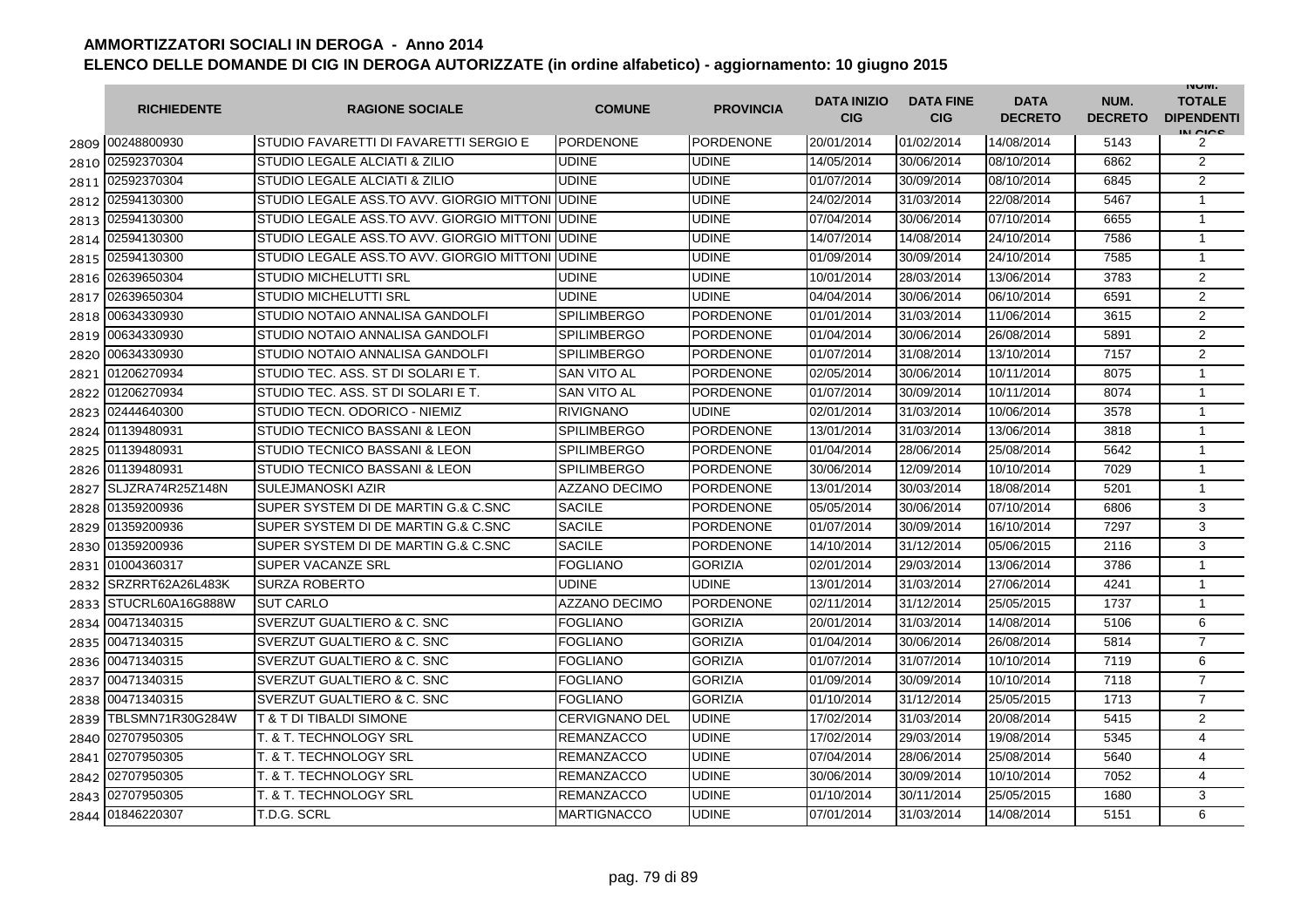|      | <b>RICHIEDENTE</b> | <b>RAGIONE SOCIALE</b>                              | <b>COMUNE</b>         | <b>PROVINCIA</b> | <b>DATA INIZIO</b><br><b>CIG</b> | <b>DATA FINE</b><br><b>CIG</b> | <b>DATA</b><br><b>DECRETO</b> | NUM.<br><b>DECRETO</b> | <b>INUIVI.</b><br><b>TOTALE</b><br><b>DIPENDENTI</b><br>IN CIGO |
|------|--------------------|-----------------------------------------------------|-----------------------|------------------|----------------------------------|--------------------------------|-------------------------------|------------------------|-----------------------------------------------------------------|
|      | 2845 01846220307   | T.D.G. SCRL                                         | <b>MARTIGNACCO</b>    | <b>UDINE</b>     | 01/04/2014                       | 30/06/2014                     | 06/10/2014                    | 6462                   | 6                                                               |
| 2846 | 01846220307        | T.D.G. SCRL                                         | <b>MARTIGNACCO</b>    | <b>UDINE</b>     | 01/07/2014                       | 14/08/2014                     | 31/10/2014                    | 7808                   | 6                                                               |
| 2847 | 01846220307        | T.D.G. SCRL                                         | <b>MARTIGNACCO</b>    | <b>UDINE</b>     | 01/09/2014                       | 31/10/2014                     | 18/05/2015                    | 1279                   | $\overline{4}$                                                  |
| 2848 | 01031110933        | TANGRAM SAS DI PAOLO BASANA                         | <b>CODROIPO</b>       | <b>UDINE</b>     | 07/01/2014                       | 31/03/2014                     | 10/06/2014                    | 3590                   | 6                                                               |
| 2849 | 01031110933        | TANGRAM SAS DI PAOLO BASANA                         | <b>CODROIPO</b>       | <b>UDINE</b>     | 01/04/2014                       | 30/06/2014                     | 25/08/2014                    | 5621                   | 6                                                               |
| 2850 | 01031110933        | TANGRAM SAS DI PAOLO BASANA                         | <b>CODROIPO</b>       | <b>UDINE</b>     | 01/08/2014                       | 30/09/2014                     | 07/11/2014                    | 8021                   | 5                                                               |
| 2851 | 01031110933        | TANGRAM SAS DI PAOLO BASANA                         | <b>CODROIPO</b>       | <b>UDINE</b>     | 01/11/2014                       | 31/12/2014                     | 09/06/2015                    | 2226                   | 5                                                               |
| 2852 | 02640000309        | TAPPEZZERIA BROVEDANI S.A.S. DI BROVEDANI TOLMEZZO  |                       | <b>UDINE</b>     | 10/02/2014                       | 31/03/2014                     | 20/08/2014                    | 5373                   | $\mathbf{1}$                                                    |
| 2853 | 02640000309        | TAPPEZZERIA BROVEDANI S.A.S. DI BROVEDANI TOLMEZZO  |                       | <b>UDINE</b>     | 05/05/2014                       | 28/06/2014                     | 07/10/2014                    | 6780                   | $\mathbf{1}$                                                    |
| 2854 | 02640000309        | TAPPEZZERIA BROVEDANI S.A.S. DI BROVEDANI TOLMEZZO  |                       | <b>UDINE</b>     | 30/06/2014                       | 02/08/2014                     | 30/10/2014                    | 7746                   | $\mathbf{1}$                                                    |
| 2855 | 02640000309        | TAPPEZZERIA BROVEDANI S.A.S. DI BROVEDANI ITOLMEZZO |                       | <b>UDINE</b>     | 22/09/2014                       | 20/12/2014                     | 19/05/2015                    | 1415                   | $\mathbf{1}$                                                    |
| 2856 | 02003840309        | TAPPEZZERIA C.M.C.SAS DI COSTANTINI                 | <b>MANZANO</b>        | UDINE            | 07/07/2014                       | 30/09/2014                     | 04/11/2014                    | 7874                   | 9                                                               |
| 2857 | 02003840309        | TAPPEZZERIA C.M.C.SAS DI COSTANTINI                 | <b>MANZANO</b>        | <b>UDINE</b>     | 01/10/2014                       | 31/12/2014                     | 29/05/2015                    | 1957                   | 5                                                               |
| 2858 | 01035270931        | TAPPEZZERIA CODEN DI CODEN REMO & C                 | <b>AZZANO DECIMO</b>  | <b>PORDENONE</b> | 13/01/2014                       | 31/03/2014                     | 13/08/2014                    | 5011                   | $\overline{2}$                                                  |
| 2859 | 01035270931        | TAPPEZZERIA CODEN DI CODEN REMO & C                 | <b>AZZANO DECIMO</b>  | <b>PORDENONE</b> | 01/04/2014                       | 30/06/2014                     | 06/10/2014                    | 6467                   | 2                                                               |
| 2860 | 01035270931        | TAPPEZZERIA CODEN DI CODEN REMO & C                 | AZZANO DECIMO         | <b>PORDENONE</b> | 01/07/2014                       | 09/08/2014                     | 22/10/2014                    | 7513                   | $\overline{2}$                                                  |
| 2861 | 01035270931        | TAPPEZZERIA CODEN DI CODEN REMO & C                 | <b>AZZANO DECIMO</b>  | PORDENONE        | 08/09/2014                       | 29/11/2014                     | 14/05/2015                    | 1216                   | $\overline{2}$                                                  |
| 2862 | 00284410305        | TARDIVELLO GREGORIO & C. S.R.L.                     | <b>UDINE</b>          | <b>UDINE</b>     | 07/01/2014                       | 31/03/2014                     | 14/08/2014                    | 5123                   | $\overline{2}$                                                  |
| 2863 | 00284410305        | TARDIVELLO GREGORIO & C. S.R.L.                     | <b>UDINE</b>          | <b>UDINE</b>     | 01/04/2014                       | 30/06/2014                     | 06/10/2014                    | 6456                   | 2                                                               |
| 2864 | 00284410305        | TARDIVELLO GREGORIO & C. S.R.L.                     | <b>UDINE</b>          | <b>UDINE</b>     | 01/07/2014                       | 06/09/2014                     | 10/10/2014                    | 7104                   | $\overline{2}$                                                  |
| 2865 | 01044810305        | TAVERNA CENTRO PER L'AUTO SNC                       | PRADAMANO             | <b>UDINE</b>     | 11/07/2014                       | 30/09/2014                     | 31/10/2014                    | 7836                   | $\overline{2}$                                                  |
| 2866 | 01044810305        | TAVERNA CENTRO PER L'AUTO SNC                       | <b>PRADAMANO</b>      | UDINE            | 01/10/2014                       | 31/12/2014                     | 22/05/2015                    | 1661                   | 3                                                               |
| 2867 | TVNLZU59H07G780P   | TAVIAN GIROLAMO DI TAVIAN ULZIO                     | <b>AVIANO</b>         | <b>PORDENONE</b> | 10/02/2014                       | 31/03/2014                     | 19/08/2014                    | 5314                   | $\mathbf{1}$                                                    |
| 2868 | TVNLZU59H07G780P   | TAVIAN GIROLAMO DI TAVIAN ULZIO                     | <b>AVIANO</b>         | <b>PORDENONE</b> | 07/04/2014                       | 30/06/2014                     | 06/10/2014                    | 6557                   | $\mathbf{1}$                                                    |
| 2869 | TVNLZU59H07G780P   | TAVIAN GIROLAMO DI TAVIAN ULZIO                     | <b>AVIANO</b>         | <b>PORDENONE</b> | 24/07/2014                       | 30/09/2014                     | 04/11/2014                    | 7869                   | $\mathbf{1}$                                                    |
| 2870 | TVNLZU59H07G780P   | TAVIAN GIROLAMO DI TAVIAN ULZIO                     | <b>AVIANO</b>         | <b>PORDENONE</b> | 02/10/2014                       | 31/12/2014                     | 27/05/2015                    | 1854                   | $\mathbf{1}$                                                    |
| 2871 | 00392020939        | TECHNICA SAS DI D. BIASOTTO E C.                    | <b>PORDENONE</b>      | PORDENONE        | 20/01/2014                       | 31/03/2014                     | 13/08/2014                    | 5082                   | $\mathbf{1}$                                                    |
| 2872 | 00392020939        | TECHNICA SAS DI D. BIASOTTO E C.                    | <b>PORDENONE</b>      | PORDENONE        | 04/04/2014                       | 30/06/2014                     | 03/09/2014                    | 6037                   | $\mathbf{1}$                                                    |
| 2873 | 00392020939        | TECHNICA SAS DI D. BIASOTTO E C.                    | <b>PORDENONE</b>      | <b>PORDENONE</b> | 18/08/2014                       | 30/09/2014                     | 04/11/2014                    | 7919                   | $\mathbf{1}$                                                    |
| 2874 | 02345760306        | TECNICA SAN GIORGIO SRL                             | SAN GIORGIO DI        | <b>UDINE</b>     | 10/03/2014                       | 31/03/2014                     | 22/08/2014                    | 5453                   | $\overline{4}$                                                  |
| 2875 | 02345760306        | TECNICA SAN GIORGIO SRL                             | <b>SAN GIORGIO DI</b> | <b>UDINE</b>     | 01/04/2014                       | 30/06/2014                     | 25/08/2014                    | 5556                   | 4                                                               |
| 2876 | 01346960931        | TECNICIASSOCIATI - SERVIZI TECNICI                  | <b>SPILIMBERGO</b>    | <b>PORDENONE</b> | 03/02/2014                       | 31/03/2014                     | 19/08/2014                    | 5299                   | $\mathbf{1}$                                                    |
| 2877 | 01346960931        | <b>TECNICIASSOCIATI - SERVIZI TECNICI</b>           | <b>SPILIMBERGO</b>    | <b>PORDENONE</b> | 01/04/2014                       | 28/06/2014                     | 02/09/2014                    | 6011                   | $\mathbf{1}$                                                    |
| 2878 | 01346960931        | TECNICIASSOCIATI - SERVIZI TECNICI                  | <b>SPILIMBERGO</b>    | <b>PORDENONE</b> | 01/07/2014                       | 30/09/2014                     | 17/10/2014                    | 7348                   | $\mathbf{1}$                                                    |
| 2879 | 01172530329        | TECNISIDER S.R.L                                    | TRIESTE               | <b>TRIESTE</b>   | 13/01/2014                       | 31/03/2014                     | 13/08/2014                    | 5021                   | $\overline{7}$                                                  |
| 2880 | 01172530329        | TECNISIDER S.R.L.                                   | <b>TRIESTE</b>        | <b>TRIESTE</b>   | 07/04/2014                       | 30/06/2014                     | 25/08/2014                    | 5767                   | $\overline{7}$                                                  |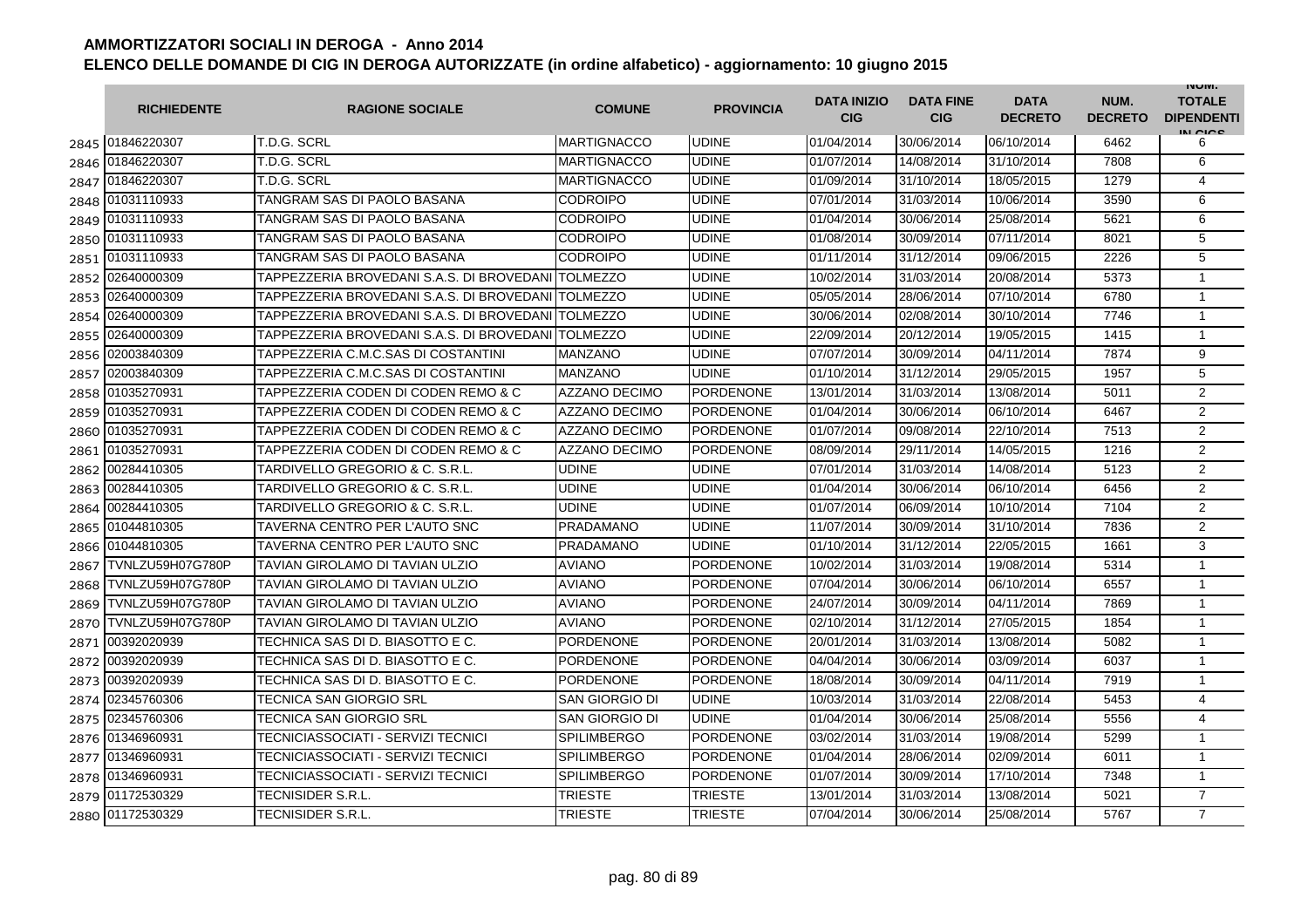|      | <b>RICHIEDENTE</b> | <b>RAGIONE SOCIALE</b>                    | <b>COMUNE</b>            | <b>PROVINCIA</b> | <b>DATA INIZIO</b><br><b>CIG</b> | <b>DATA FINE</b><br><b>CIG</b> | <b>DATA</b><br><b>DECRETO</b> | NUM.<br><b>DECRETO</b> | <b>INUIVI.</b><br><b>TOTALE</b><br><b>DIPENDENTI</b><br>IN CIGO |
|------|--------------------|-------------------------------------------|--------------------------|------------------|----------------------------------|--------------------------------|-------------------------------|------------------------|-----------------------------------------------------------------|
|      | 2881 01172530329   | <b>TECNISIDER S.R.L.</b>                  | <b>TRIESTE</b>           | <b>TRIESTE</b>   | 01/07/2014                       | 31/08/2014                     | 07/11/2014                    | 8003                   | 7                                                               |
|      | 2882 00972350300   | TECNO AUTO SRL                            | TAVAGNACCO               | <b>UDINE</b>     | 07/04/2014                       | 29/06/2014                     | 25/08/2014                    | 5711                   | 5                                                               |
|      | 2883 00972350300   | TECNO AUTO SRL                            | TAVAGNACCO               | <b>UDINE</b>     | 30/06/2014                       | 28/09/2014                     | 08/10/2014                    | 6973                   | 6                                                               |
|      | 2884 00972350300   | TECNO AUTO SRL                            | TAVAGNACCO               | <b>UDINE</b>     | 10/10/2014                       | 28/12/2014                     | 29/05/2015                    | 1978                   | 6                                                               |
|      | 2885 01450540305   | TECNO.MED SNC                             | <b>CAMPOFORMIDO</b>      | <b>UDINE</b>     | 22/09/2014                       | 22/12/2014                     | 25/05/2015                    | 1684                   | 2                                                               |
|      | 2886 02352960302   | TECNOBRUCIATORI 1 SNC DI URBAN, MORO &    | <b>UDINE</b>             | <b>UDINE</b>     | 12/05/2014                       | 27/06/2014                     | 07/10/2014                    | 6761                   | 3                                                               |
|      | 2887 00129680328   | TECNOEDILE SNC                            | <b>TRIESTE</b>           | <b>TRIESTE</b>   | 02/01/2014                       | 31/03/2014                     | 13/06/2014                    | 3752                   | $\overline{2}$                                                  |
| 2888 | 00129680328        | <b>TECNOEDILE SNC</b>                     | <b>TRIESTE</b>           | <b>TRIESTE</b>   | 01/04/2014                       | 30/06/2014                     | 25/08/2014                    | 5657                   | $\overline{2}$                                                  |
| 2889 | 00129680328        | <b>TECNOEDILE SNC</b>                     | <b>TRIESTE</b>           | <b>TRIESTE</b>   | 01/08/2014                       | 30/09/2014                     | 07/11/2014                    | 8018                   | $\overline{2}$                                                  |
| 2890 | 00129680328        | TECNOEDILE SNC                            | TRIESTE                  | <b>TRIESTE</b>   | 01/10/2014                       | 31/12/2014                     | 26/05/2015                    | 1758                   | $\overline{2}$                                                  |
| 2891 | CPTLCU60P05D962G   | TECNOELETTRICA DI COPETTI LUCIO           | <b>GEMONA DEL FRIUL</b>  | <b>UDINE</b>     | 27/01/2014                       | 31/03/2014                     | 14/08/2014                    | 5134                   | 5                                                               |
| 2892 | CPTLCU60P05D962G   | TECNOELETTRICA DI COPETTI LUCIO           | GEMONA DEL FRIULI        | <b>UDINE</b>     | 01/04/2014                       | 30/06/2014                     | 26/08/2014                    | 5845                   | 5                                                               |
| 2893 | CPTLCU60P05D962G   | TECNOELETTRICA DI COPETTI LUCIO           | <b>GEMONA DEL FRIULI</b> | <b>UDINE</b>     | 21/07/2014                       | 01/08/2014                     | 31/10/2014                    | 7814                   | 5                                                               |
| 2894 | CPTLCU60P05D962G   | TECNOELETTRICA DI COPETTI LUCIO           | GEMONA DEL FRIULI UDINE  |                  | 08/09/2014                       | 30/11/2014                     | 19/05/2015                    | 1385                   | 3                                                               |
| 2895 | 02091880308        | TECNOIMPIANTI COSTRUZIONI SRL             | <b>SAN PIETRO AL</b>     | <b>UDINE</b>     | 22/09/2014                       | 19/12/2014                     | 20/05/2015                    | 1508                   | 2                                                               |
| 2896 | GBBGDE48R06E473W   | TECNOLOGIE IDROTERMICHE DI GOBBATO        | <b>CAMPOFORMIDO</b>      | <b>UDINE</b>     | 03/03/2014                       | 31/03/2014                     | 25/08/2014                    | 5549                   | 3                                                               |
| 2897 | GBBGDE48R06E473W   | TECNOLOGIE IDROTERMICHE DI GOBBATO        | <b>CAMPOFORMIDO</b>      | <b>UDINE</b>     | 01/07/2014                       | 30/09/2014                     | 17/10/2014                    | 7371                   | $\overline{3}$                                                  |
| 2898 | 00074790932        | TECNOMAC S.R.L.                           | FONTANAFREDDA            | <b>PORDENONE</b> | 13/01/2014                       | 31/03/2014                     | 13/06/2014                    | 3770                   | 3                                                               |
|      | 2899 00074790932   | TECNOMAC S.R.L.                           | <b>FONTANAFREDDA</b>     | <b>PORDENONE</b> | 01/04/2014                       | 30/06/2014                     | 25/08/2014                    | 5607                   | 3                                                               |
|      | 2900 00074790932   | TECNOMAC S.R.L.                           | <b>FONTANAFREDDA</b>     | <b>PORDENONE</b> | 01/07/2014                       | 12/09/2014                     | 10/10/2014                    | 7096                   | 3                                                               |
|      | 2901 00074790932   | TECNOMAC S.R.L.                           | FONTANAFREDDA            | <b>PORDENONE</b> | 15/09/2014                       | 12/12/2014                     | 19/05/2015                    | 1384                   | 3                                                               |
| 2902 | 00378890313        | TECNOTERM S.A.S. DI SILVESTRI PIERGIORGIO | ROMANS D'ISONZO          | <b>GORIZIA</b>   | 01/10/2014                       | 31/12/2014                     | 28/05/2015                    | 1932                   | $\overline{2}$                                                  |
|      | 2903 01670430303   | <b>TECNOTRANSFER SRL</b>                  | <b>UDINE</b>             | <b>UDINE</b>     | 01/11/2014                       | 31/12/2014                     | 08/06/2015                    | 2201                   | $\mathbf{1}$                                                    |
| 2904 | 00166080309        | TECNOTRASPORT SNC                         | <b>UDINE</b>             | <b>UDINE</b>     | 01/11/2014                       | 31/12/2014                     | 08/06/2015                    | 2200                   | 4                                                               |
| 2905 | 00815540323        | TEDESCO EMILIO METALLI SRL                | <b>TRIESTE</b>           | <b>TRIESTE</b>   | 13/01/2014                       | 31/03/2014                     | 27/06/2014                    | 4253                   | 2                                                               |
| 2906 | 00815540323        | TEDESCO EMILIO METALLI SRL                | TRIESTE                  | <b>TRIESTE</b>   | 01/04/2014                       | 30/06/2014                     | 25/08/2014                    | 5651                   | $\overline{2}$                                                  |
| 2907 | 00815540323        | TEDESCO EMILIO METALLI SRL                | TRIESTE                  | <b>TRIESTE</b>   | 01/07/2014                       | 12/09/2014                     | 10/10/2014                    | 7094                   | $\overline{2}$                                                  |
| 2908 | 00815540323        | TEDESCO EMILIO METALLI SRL                | TRIESTE                  | <b>TRIESTE</b>   | 01/10/2014                       | 31/12/2014                     | 22/05/2015                    | 1658                   | $\overline{2}$                                                  |
| 2909 | 02300770308        | <b>TEKNOSERVICE SRL</b>                   | <b>TOLMEZZO</b>          | <b>UDINE</b>     | 27/01/2014                       | 31/03/2014                     | 18/08/2014                    | 5263                   | 6                                                               |
|      | 2910 02300770308   | TEKNOSERVICE SRL                          | TOLMEZZO                 | <b>UDINE</b>     | 01/04/2014                       | 30/06/2014                     | 06/10/2014                    | 6521                   | 6                                                               |
|      | 2911 01830760300   | TELONI FIASCARIS SNC                      | <b>TAVAGNACCO</b>        | <b>UDINE</b>     | 13/01/2014                       | 31/03/2014                     | 13/08/2014                    | 5008                   | 6                                                               |
|      | 2912 01830760300   | TELONI FIASCARIS SNC                      | TAVAGNACCO               | <b>UDINE</b>     | 01/04/2014                       | 30/06/2014                     | 03/10/2014                    | 6407                   | 6                                                               |
|      | 2913 01830760300   | TELONI FIASCARIS SNC                      | <b>TAVAGNACCO</b>        | <b>UDINE</b>     | 14/07/2014                       | 08/08/2014                     | 28/10/2014                    | 7720                   | 6                                                               |
|      | 2914 01830760300   | TELONI FIASCARIS SNC                      | <b>TAVAGNACCO</b>        | <b>UDINE</b>     | 15/09/2014                       | 12/12/2014                     | 20/05/2015                    | 1488                   | 6                                                               |
| 2915 | 00905380325        | TELOS S.R.L.                              | <b>TRIESTE</b>           | <b>TRIESTE</b>   | 01/01/2014                       | 31/03/2014                     | 28/08/2014                    | 5922                   | 3                                                               |
|      | 2916 00905380325   | TELOS S.R.L.                              | <b>TRIESTE</b>           | <b>TRIESTE</b>   | 01/04/2014                       | 30/06/2014                     | 07/10/2014                    | 6816                   | 3                                                               |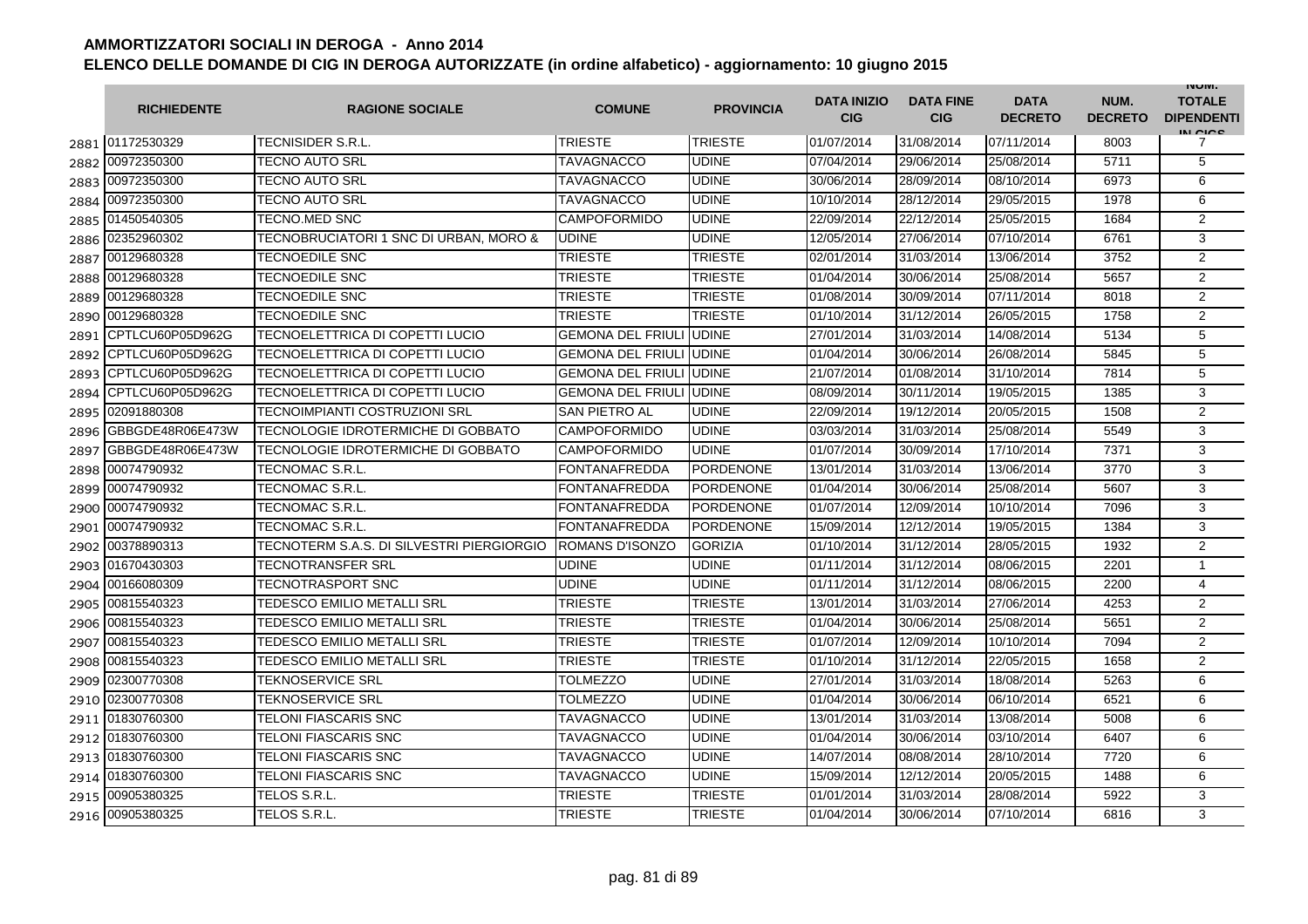|      | <b>RICHIEDENTE</b>    | <b>RAGIONE SOCIALE</b>                                  | <b>COMUNE</b>                  | <b>PROVINCIA</b> | <b>DATA INIZIO</b><br><b>CIG</b> | <b>DATA FINE</b><br><b>CIG</b> | <b>DATA</b><br><b>DECRETO</b> | NUM.<br><b>DECRETO</b> | <b>INUIVI.</b><br><b>TOTALE</b><br><b>DIPENDENTI</b><br>IN CIGO |
|------|-----------------------|---------------------------------------------------------|--------------------------------|------------------|----------------------------------|--------------------------------|-------------------------------|------------------------|-----------------------------------------------------------------|
|      | 2917 00905380325      | TELOS S.R.L.                                            | <b>TRIESTE</b>                 | <b>TRIESTE</b>   | 01/07/2014                       | 30/09/2014                     | 11/11/2014                    | 8133                   | 3                                                               |
| 2918 | 00905380325           | TELOS S.R.L.                                            | TRIESTE                        | <b>TRIESTE</b>   | 01/10/2014                       | 30/11/2014                     | 08/06/2015                    | 2169                   | 3                                                               |
| 2919 | TMPSFN72P25L483P      | <b>TEMPORAL STEFANO</b>                                 | <b>GEMONA DEL FRIULI UDINE</b> |                  | 07/07/2014                       | 30/09/2014                     | 31/10/2014                    | 7820                   | $\mathbf{1}$                                                    |
| 2920 | TMPSFN72P25L483P      | TEMPORAL STEFANO                                        | <b>GEMONA DEL FRIULI UDINE</b> |                  | 06/10/2014                       | 31/12/2014                     | 08/06/2015                    | 2161                   | $\mathbf{1}$                                                    |
|      | 2921 01428600934      | TERMOASSISTENZA SNC DI VIALE BRUNO & C.                 | <b>SPILIMBERGO</b>             | <b>PORDENONE</b> | 18/08/2014                       | 30/09/2014                     | 13/05/2015                    | 1089                   | $\mathbf{1}$                                                    |
|      | 2922 00398770933      | <b>TERMOIDRAULICA ANTONEL SRL</b>                       | <b>FIUME VENETO</b>            | <b>PORDENONE</b> | 10/02/2014                       | 31/03/2014                     | 20/08/2014                    | 5384                   | 9                                                               |
|      | 2923 00398770933      | TERMOIDRAULICA ANTONEL SRL                              | <b>FIUME VENETO</b>            | <b>PORDENONE</b> | 01/04/2014                       | 30/06/2014                     | 26/08/2014                    | 5838                   | 10                                                              |
| 2924 | 00202350930           | TERMOIDRAULICA DEL PUPPO S.N.C.                         | CANEVA                         | <b>PORDENONE</b> | 14/04/2014                       | 30/06/2014                     | 07/10/2014                    | 6703                   | $\overline{4}$                                                  |
| 2925 | 00202350930           | TERMOIDRAULICA DEL PUPPO S.N.C.                         | CANEVA                         | <b>PORDENONE</b> | 14/07/2014                       | 30/09/2014                     | 04/11/2014                    | 7881                   | 4                                                               |
| 2926 | 00202350930           | TERMOIDRAULICA DEL PUPPO S.N.C.                         | CANEVA                         | <b>PORDENONE</b> | 06/10/2014                       | 31/12/2014                     | 26/05/2015                    | 1760                   | 4                                                               |
| 2927 | BRTRNZ47E21C993D      | TERMOIDRAULICA DI BERTOIA RENZO                         | COLLOREDO DI                   | <b>UDINE</b>     | 01/04/2014                       | 28/06/2014                     | 03/10/2014                    | 6417                   | 4                                                               |
| 2928 | BRTRNZ47E21C993D      | TERMOIDRAULICA DI BERTOIA RENZO                         | COLLOREDO DI                   | <b>UDINE</b>     | 07/04/2014                       | 28/06/2014                     | 07/10/2014                    | 6638                   | $\overline{2}$                                                  |
| 2929 | 00159910314           | TERMOIDRAULICA DI GIUSEPPE IACUMIN SNC                  | MANZANO                        | <b>UDINE</b>     | 08/04/2014                       | 30/06/2014                     | 26/08/2014                    | 5871                   | 5                                                               |
| 2930 | 00159910314           | TERMOIDRAULICA DI GIUSEPPE IACUMIN SNC                  | <b>MANZANO</b>                 | <b>UDINE</b>     | 11/07/2014                       | 30/09/2014                     | 24/10/2014                    | 7619                   | 3                                                               |
| 2931 | ZNCLRS60T26H657M      | TERMOIDRAULICA DI ZANCHETTA LORIS                       | <b>FONTANAFREDDA</b>           | <b>PORDENONE</b> | 10/02/2014                       | 31/03/2014                     | 19/08/2014                    | 5310                   | $\mathbf{1}$                                                    |
| 2932 | ZNCLRS60T26H657M      | TERMOIDRAULICA DI ZANCHETTA LORIS                       | <b>FONTANAFREDDA</b>           | <b>PORDENONE</b> | 21/07/2014                       | 30/09/2014                     | 04/11/2014                    | 7876                   | $\mathbf{1}$                                                    |
|      | 2933 01516920301      | TERMOIDRAULICA MAINARDIS                                | <b>TOLMEZZO</b>                | <b>UDINE</b>     | 07/04/2014                       | 29/06/2014                     | 07/10/2014                    | 6702                   | $\overline{4}$                                                  |
|      | 2934 MZZGLC76H19G888K | TERMOIDRAULICA MUZZIN DI MUZZIN GIANLUCA CASARSA DELLA  |                                | <b>PORDENONE</b> | 23/06/2014                       | 02/08/2014                     | 09/10/2014                    | 6979                   | 1                                                               |
|      | 2935 MZZGLC76H19G888K | TERMOIDRAULICA MUZZIN DI MUZZIN GIANLUCA ICASARSA DELLA |                                | <b>PORDENONE</b> | 01/10/2014                       | 31/12/2014                     | 21/05/2015                    | 1572                   | $\mathbf{1}$                                                    |
|      | 2936 BRTDNL79B28G284K | TERMOIDRAULICA NATISONE DI BERTOLUTTI                   | <b>MANZANO</b>                 | <b>UDINE</b>     | 05/05/2014                       | 28/06/2014                     | 07/10/2014                    | 6808                   | $\mathbf{1}$                                                    |
|      | 2937 02166260303      | TERMOIDRAULICA SCRUZZI DANILO DI PAOLO                  | <b>MAJANO</b>                  | <b>UDINE</b>     | 07/01/2014                       | 31/03/2014                     | 27/06/2014                    | 4305                   | $\mathbf{1}$                                                    |
| 2938 | 02166260303           | TERMOIDRAULICA SCRUZZI DANILO DI PAOLO                  | <b>MAJANO</b>                  | <b>UDINE</b>     | 07/04/2014                       | 30/06/2014                     | 07/10/2014                    | 6630                   | $\mathbf{1}$                                                    |
| 2939 | 02166260303           | TERMOIDRAULICA SCRUZZI DANILO DI PAOLO                  | <b>MAJANO</b>                  | <b>UDINE</b>     | 01/07/2014                       | 08/08/2014                     | 24/10/2014                    | 7620                   | $\mathbf{1}$                                                    |
| 2940 | 02166260303           | TERMOIDRAULICA SCRUZZI DANILO DI PAOLO                  | <b>MAJANO</b>                  | <b>UDINE</b>     | 15/09/2014                       | 12/12/2014                     | 20/05/2015                    | 1489                   | 1                                                               |
| 2941 | 01754140307           | TERMOIDRAULICA TURCHETTI G & C SNC                      | <b>GEMONA DEL FRIULI</b>       | <b>UDINE</b>     | 03/03/2014                       | 31/03/2014                     | 25/08/2014                    | 5545                   | 2                                                               |
| 2942 | 01754140307           | TERMOIDRAULICA TURCHETTI G & C SNC                      | <b>GEMONA DEL FRIULI</b>       | <b>UDINE</b>     | 13/05/2014                       | 30/06/2014                     | 06/10/2014                    | 6482                   | 6                                                               |
| 2943 | PZOMRC68T13E591C      | TERMOIMPIANTI DI POZ MARCO                              | BAGNARIA ARSA                  | <b>UDINE</b>     | 20/01/2014                       | 31/03/2014                     | 13/08/2014                    | 5034                   | $\mathbf{1}$                                                    |
| 2944 | PZOMRC68T13E591C      | TERMOIMPIANTI DI POZ MARCO                              | <b>BAGNARIA ARSA</b>           | <b>UDINE</b>     | 01/04/2014                       | 30/06/2014                     | 26/08/2014                    | 5869                   | $\mathbf{1}$                                                    |
| 2945 | 02104750308           | TERMOLINE SNC DI DE CECCO P.& MOLINARO                  | TRASAGHIS                      | <b>UDINE</b>     | 17/03/2014                       | 31/03/2014                     | 25/08/2014                    | 5634                   | 5                                                               |
| 2946 | 02104750308           | TERMOLINE SNC DI DE CECCO P.& MOLINARO                  | TRASAGHIS                      | <b>UDINE</b>     | 01/04/2014                       | 31/05/2014                     | 25/08/2014                    | 5679                   | 5                                                               |
| 2947 | ZCCLRI56P01L686Y      | TERMOSANITARIA DI ZOCCOLAN ILARIO                       | RIVIGNANO                      | <b>UDINE</b>     | 28/07/2014                       | 30/09/2014                     | 04/11/2014                    | 7930                   | 3                                                               |
| 2948 | ZCCLRI56P01L686Y      | TERMOSANITARIA DI ZOCCOLAN ILARIO                       | <b>RIVIGNANO</b>               | <b>UDINE</b>     | 01/10/2014                       | 31/12/2014                     | 27/05/2015                    | 1853                   | 3                                                               |
|      | 2949 00030810311      | <b>TERPIN S.R.L.</b>                                    | <b>GORIZIA</b>                 | <b>GORIZIA</b>   | 01/10/2014                       | 31/12/2014                     | 26/05/2015                    | 1801                   | 5                                                               |
|      | 2950 01120090319      | TERRANOVA SOCIETA' COOPERATIVA SOCIALE                  | TURRIACO                       | <b>GORIZIA</b>   | 17/02/2014                       | 31/03/2014                     | 28/08/2014                    | 5931                   | 6                                                               |
|      | 2951 01023280314      | THIEL COOP. SOC. A R.L.                                 | <b>GORIZIA</b>                 | <b>GORIZIA</b>   | 01/01/2014                       | 31/03/2014                     | 12/08/2014                    | 4912                   | $\mathbf{1}$                                                    |
| 2952 | 01023280314           | THIEL COOP, SOC, A R.L.                                 | <b>GORIZIA</b>                 | <b>GORIZIA</b>   | 01/04/2014                       | 30/06/2014                     | 02/09/2014                    | 5993                   | $\mathbf{1}$                                                    |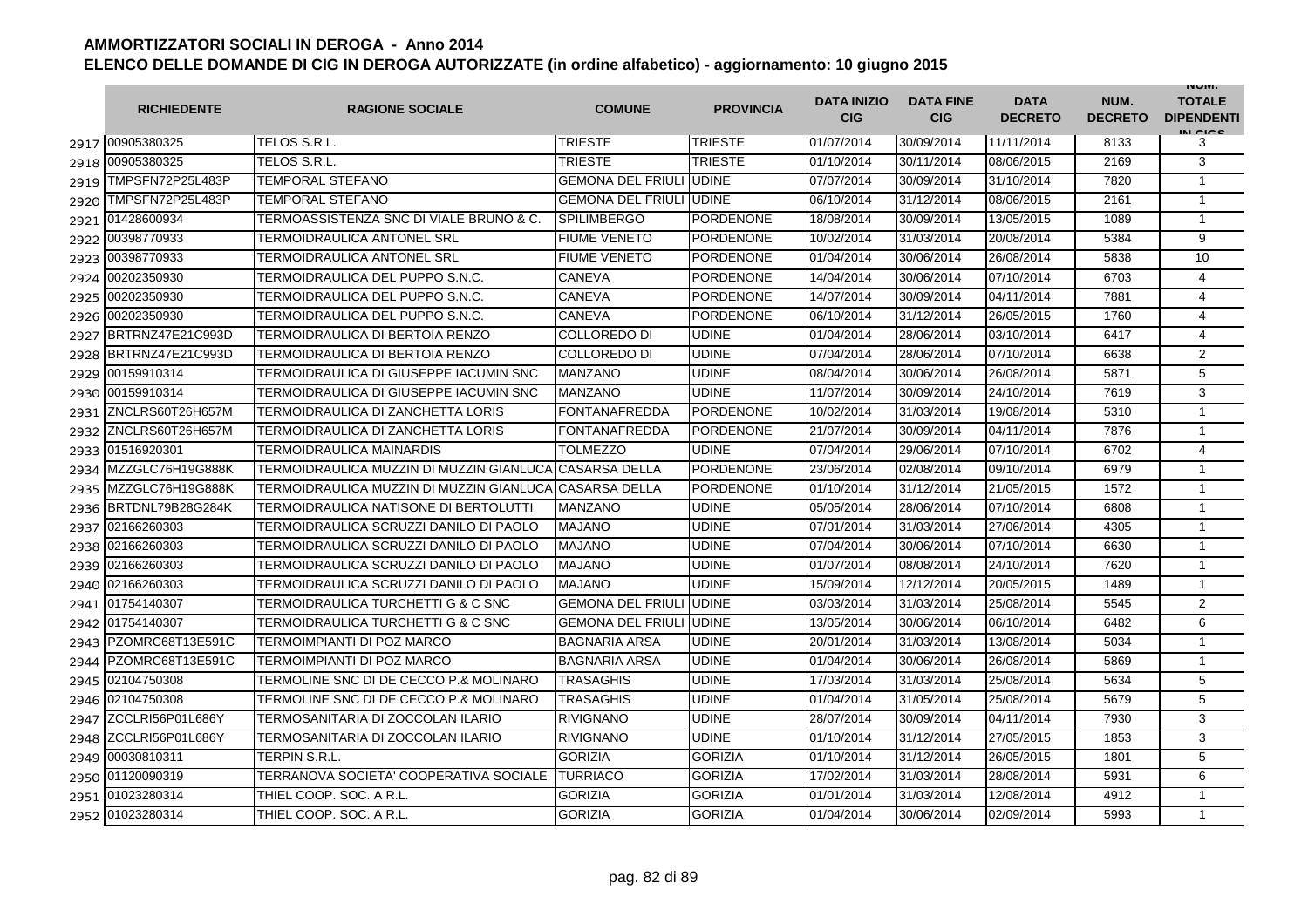|      | <b>RICHIEDENTE</b>      | <b>RAGIONE SOCIALE</b>                    | <b>COMUNE</b>                    | <b>PROVINCIA</b> | <b>DATA INIZIO</b><br><b>CIG</b> | <b>DATA FINE</b><br><b>CIG</b> | <b>DATA</b><br><b>DECRETO</b> | NUM.<br><b>DECRETO</b> | <b>INUIVI.</b><br><b>TOTALE</b><br><b>DIPENDENTI</b><br>IN CICE |
|------|-------------------------|-------------------------------------------|----------------------------------|------------------|----------------------------------|--------------------------------|-------------------------------|------------------------|-----------------------------------------------------------------|
|      | 2953 TNIGRG65B05C758M   | <b>TIONI GIORGIO</b>                      | <b>PREMARIACCO</b>               | <b>UDINE</b>     | 03/07/2014                       | 30/09/2014                     | 28/10/2014                    | 7706                   |                                                                 |
| 2954 | TNIGRG65B05C758M        | <b>TIONI GIORGIO</b>                      | <b>PREMARIACCO</b>               | <b>UDINE</b>     | 20/10/2014                       | 31/12/2014                     | 08/06/2015                    | 2210                   | $\mathbf{1}$                                                    |
| 2955 | <b>TTIGPP51M11A020J</b> | <b>TITO GIUSEPPE</b>                      | LATISANA                         | <b>UDINE</b>     | 07/01/2014                       | 31/03/2014                     | 12/08/2014                    | 4935                   | 3                                                               |
|      | 2956 01053940316        | TMEDIA SRL                                | <b>GORIZIA</b>                   | <b>GORIZIA</b>   | 01/01/2014                       | 31/03/2014                     | 28/04/2014                    | 2970                   | $\overline{2}$                                                  |
|      | 2957 01053940316        | <b>TMEDIA SRL</b>                         | <b>GORIZIA</b>                   | <b>GORIZIA</b>   | 01/04/2014                       | 30/06/2014                     | 25/08/2014                    | 5702                   | 2                                                               |
|      | 2958 TDRFRZ61H25L483Q   | <b>TODERO FABRIZIO</b>                    | CORNO DI ROSAZZO                 | <b>UDINE</b>     | 07/01/2014                       | 28/02/2014                     | 27/06/2014                    | 4219                   | $\mathbf{1}$                                                    |
| 2959 | TDRFRZ61H25L483Q        | TODERO FABRIZIO                           | CORNO DI ROSAZZO                 | <b>UDINE</b>     | 19/05/2014                       | 30/06/2014                     | 07/10/2014                    | 6804                   | $\mathbf{1}$                                                    |
| 2960 | TDRFRZ61H25L483Q        | TODERO FABRIZIO                           | CORNO DI ROSAZZO                 | <b>UDINE</b>     | 08/09/2014                       | 05/12/2014                     | 19/05/2015                    | 1408                   | $\mathbf{1}$                                                    |
| 2961 | TFFDRN67H05L424J        | <b>TOFFOLI ADRIANO</b>                    | <b>TRIESTE</b>                   | <b>TRIESTE</b>   | 03/07/2014                       | 30/09/2014                     | 10/10/2014                    | 7109                   | $\mathbf{1}$                                                    |
| 2962 | TFFDRN67H05L424J        | <b>TOFFOLI ADRIANO</b>                    | <b>TRIESTE</b>                   | <b>TRIESTE</b>   | 01/10/2014                       | 31/12/2014                     | 19/05/2015                    | 1376                   | $\mathbf{1}$                                                    |
| 2963 | 01887330304             | TOLAZZI SRL                               | TOLMEZZO                         | <b>UDINE</b>     | 13/01/2014                       | 31/03/2014                     | 12/08/2014                    | 4967                   | 1                                                               |
| 2964 | 01887330304             | TOLAZZI SRL                               | TOLMEZZO                         | <b>UDINE</b>     | 04/08/2014                       | 04/11/2014                     | 10/11/2014                    | 8085                   | $\mathbf{1}$                                                    |
| 2965 | TLLLGU59H10D300X        | TOLLER LUIGI                              | <b>DIGNANO</b>                   | <b>UDINE</b>     | 01/01/2014                       | 31/03/2014                     | 12/08/2014                    | 4958                   | $\mathbf{1}$                                                    |
| 2966 | TLLLGU59H10D300X        | TOLLER LUIGI                              | <b>DIGNANO</b>                   | <b>UDINE</b>     | 01/04/2014                       | 30/06/2014                     | 02/09/2014                    | 6028                   | 1                                                               |
| 2967 | TNDGNN52C24L195H        | TONDO GIOVANNI                            | TOLMEZZO                         | <b>UDINE</b>     | 07/01/2014                       | 31/03/2014                     | 13/06/2014                    | 3815                   | $\mathbf{2}$                                                    |
| 2968 | TNDGNN52C24L195H        | TONDO GIOVANNI                            | TOLMEZZO                         | <b>UDINE</b>     | 01/04/2014                       | 30/06/2014                     | 26/08/2014                    | 5818                   | 2                                                               |
|      | 2969 01366880308        | TONINI SNC DI TONINI LUIGI & C.           | <b>CERVIGNANO DEL</b>            | <b>UDINE</b>     | 03/02/2014                       | 31/03/2014                     | 14/08/2014                    | 5136                   | $\mathbf{1}$                                                    |
|      | 2970 02028510309        | TONUTTI WOLAGRI SPA - IN LIQUIDAZIONE     | <b>REMANZACCO</b>                | <b>UDINE</b>     | 15/07/2014                       | 27/09/2014                     | 17/10/2014                    | 7377                   | $\mathbf{1}$                                                    |
|      | 2971 00167900307        | TORNERIA FRIULANA PIANI SRL               | <b>SAN GIOVANNI AL</b>           | <b>UDINE</b>     | 08/01/2014                       | 31/03/2014                     | 11/06/2014                    | 3640                   | 3                                                               |
|      | 2972 00167900307        | TORNERIA FRIULANA PIANI SRL               | <b>SAN GIOVANNI AL</b>           | <b>UDINE</b>     | 01/04/2014                       | 27/06/2014                     | 25/08/2014                    | 5695                   | 3                                                               |
|      | 2973 00167900307        | TORNERIA FRIULANA PIANI SRL               | <b>SAN GIOVANNI AL</b>           | <b>UDINE</b>     | 25/09/2014                       | 24/11/2014                     | 22/05/2015                    | 1649                   | 3                                                               |
| 2974 | 02392590309             | <b>TORRE NATISONE GAL SOC.CONS.ARL</b>    | TARCENTO                         | <b>UDINE</b>     | 03/03/2014                       | 31/03/2014                     | 22/08/2014                    | 5475                   | $\mathbf{1}$                                                    |
|      | 2975 00457410314        | TOTALCONFORT SRL                          | <b>MONFALCONE</b>                | <b>GORIZIA</b>   | 15/05/2014                       | 30/06/2014                     | 10/10/2014                    | 7291                   | $\mathbf{1}$                                                    |
|      | 2976 00457410314        | TOTALCONFORT SRL                          | <b>MONFALCONE</b>                | <b>GORIZIA</b>   | 01/07/2014                       | 30/09/2014                     | 06/11/2014                    | 7988                   | $\overline{1}$                                                  |
|      | 2977 01135960324        | TRADE LOGISTICS S.P.A.                    | TRIESTE                          | <b>TRIESTE</b>   | 01/05/2014                       | 30/06/2014                     | 07/10/2014                    | 6786                   | 3                                                               |
|      | 2978 01135960324        | TRADE LOGISTICS S.P.A.                    | TRIESTE                          | <b>TRIESTE</b>   | 01/07/2014                       | 30/09/2014                     | 28/10/2014                    | 7699                   | 3                                                               |
|      | 2979 01135960324        | TRADE LOGISTICS S.P.A.                    | TRIESTE                          | <b>TRIESTE</b>   | 01/10/2014                       | 31/12/2014                     | 03/06/2015                    | 2028                   | 3                                                               |
| 2980 | 03775330230             | TRADEFRAU S.R.L                           | <b>SAN GIOVANNI</b>              | <b>VERONA</b>    | 19/05/2014                       | 30/06/2014                     | 07/10/2014                    | 6828                   | 3                                                               |
| 2981 | 03775330230             | TRADEFRAU S.R.L.                          | <b>SAN GIOVANNI</b>              | <b>VERONA</b>    | 01/07/2014                       | 31/08/2014                     | 29/10/2014                    | 7725                   | 3                                                               |
|      | 2982 01190600930        | TRANCIATI FAVERO SAS DI FAVERO IVANO & C. | <b>SACILE</b>                    | PORDENONE        | 13/01/2014                       | 31/03/2014                     | 12/08/2014                    | 4940                   | $\overline{2}$                                                  |
|      | 2983 01190600930        | TRANCIATI FAVERO SAS DI FAVERO IVANO & C. | <b>SACILE</b>                    | PORDENONE        | 21/07/2014                       | 14/09/2014                     | 04/11/2014                    | 7877                   | $\mathbf{1}$                                                    |
|      | 2984 00475170312        | TRAPUNTIFICIO REGIONALE"DI R.Z.           | <b>GRADISCA D'ISONZO GORIZIA</b> |                  | 01/10/2014                       | 31/12/2014                     | 22/05/2015                    | 1638                   | 2                                                               |
|      | 2985 00470940305        | TRASPORTI MANZANESI SRL                   | <b>MANZANO</b>                   | <b>UDINE</b>     | 03/02/2014                       | 31/03/2014                     | 19/08/2014                    | 5328                   | 8                                                               |
|      | 2986 00470940305        | TRASPORTI MANZANESI SRL                   | <b>MANZANO</b>                   | <b>UDINE</b>     | 15/04/2014                       | 30/06/2014                     | 07/10/2014                    | 6656                   | 8                                                               |
|      | 2987 00470940305        | TRASPORTI MANZANESI SRL                   | <b>MANZANO</b>                   | <b>UDINE</b>     | 01/07/2014                       | 31/07/2014                     | 24/10/2014                    | 7624                   | 8                                                               |
|      | 2988 00470940305        | TRASPORTI MANZANESI SRL                   | <b>MANZANO</b>                   | <b>UDINE</b>     | 15/09/2014                       | 12/12/2014                     | 21/05/2015                    | 1575                   | 8                                                               |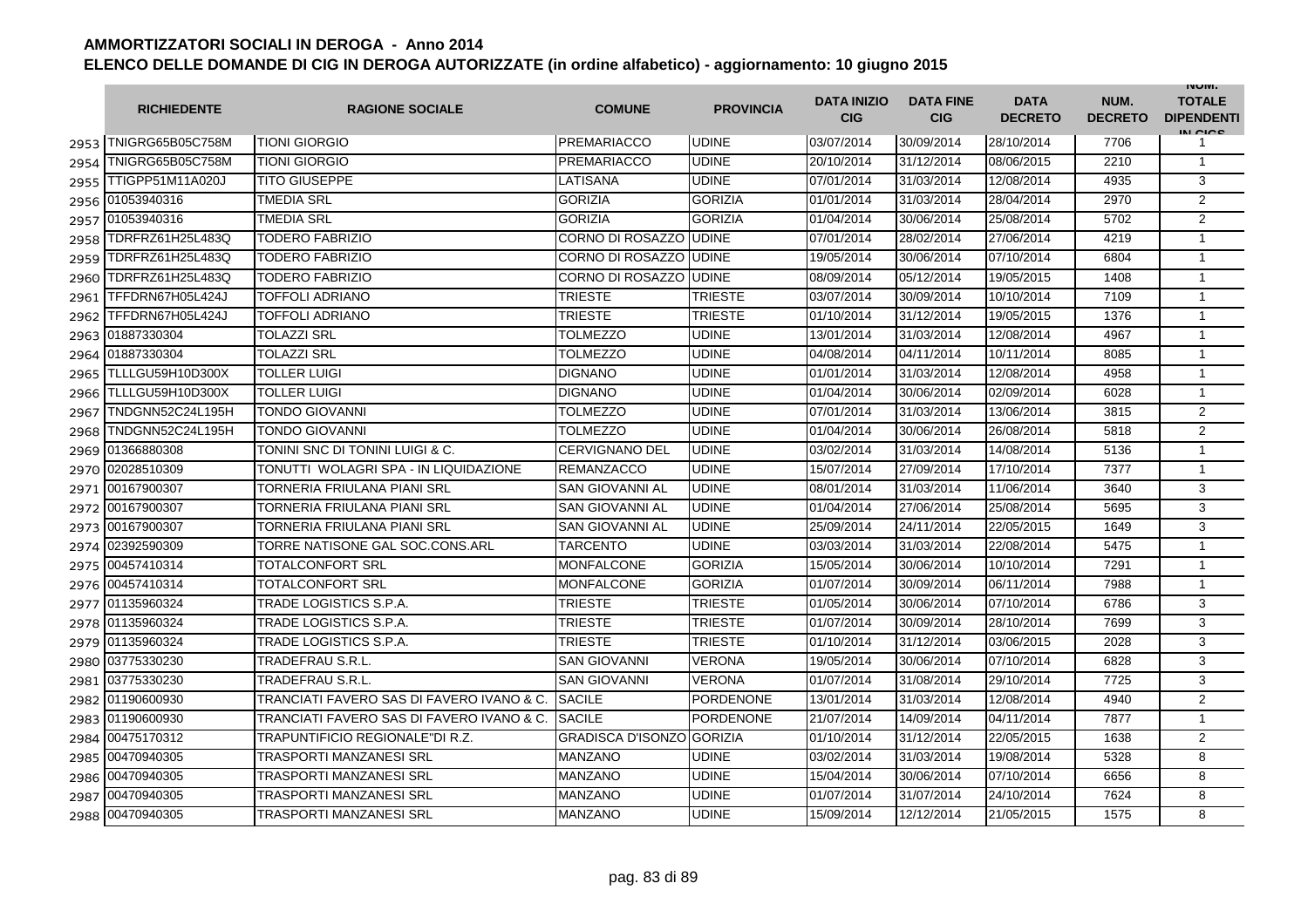|      | <b>RICHIEDENTE</b> | <b>RAGIONE SOCIALE</b>                | <b>COMUNE</b>             | <b>PROVINCIA</b> | <b>DATA INIZIO</b><br><b>CIG</b> | <b>DATA FINE</b><br><b>CIG</b> | <b>DATA</b><br><b>DECRETO</b> | NUM.<br><b>DECRETO</b> | <b>INUIVI.</b><br><b>TOTALE</b><br><b>DIPENDENTI</b><br>IN CICS |
|------|--------------------|---------------------------------------|---------------------------|------------------|----------------------------------|--------------------------------|-------------------------------|------------------------|-----------------------------------------------------------------|
|      | 2989 02413550308   | TRATTORIA BOZZI DI BOZZI CESARINO E   | <b>MOIMACCO</b>           | <b>UDINE</b>     | 13/01/2014                       | 31/03/2014                     | 12/08/2014                    | 4981                   | 1                                                               |
|      | 2990 02413550308   | TRATTORIA BOZZI DI BOZZI CESARINO E   | MOIMACCO                  | <b>UDINE</b>     | 01/04/2014                       | 30/06/2014                     | 25/08/2014                    | 5675                   | $\mathbf{1}$                                                    |
|      | 2991 01610290932   | TRE B ITALIA SRL                      | <b>AZZANO DECIMO</b>      | <b>PORDENONE</b> | 20/01/2014                       | 31/03/2014                     | 13/08/2014                    | 5002                   | $\overline{4}$                                                  |
|      | 2992 01610290932   | TRE B ITALIA SRL                      | <b>AZZANO DECIMO</b>      | <b>PORDENONE</b> | 01/04/2014                       | 30/06/2014                     | 25/08/2014                    | 5628                   | 5                                                               |
|      | 2993 01610290932   | TRE B ITALIA SRL                      | AZZANO DECIMO             | <b>PORDENONE</b> | 01/07/2014                       | 19/08/2014                     | 10/10/2014                    | 7044                   | 5                                                               |
|      | 2994 01610290932   | TRE B ITALIA SRL                      | <b>AZZANO DECIMO</b>      | <b>PORDENONE</b> | 13/10/2014                       | 31/12/2014                     | 08/06/2015                    | 2190                   | 5                                                               |
| 2995 | 02611180361        | <b>TRENKWALDER SRL</b>                | <b>MODENA</b>             | <b>MODENA</b>    | 06/01/2014                       | 14/02/2014                     | 11/06/2014                    | 3631                   | $\mathbf{1}$                                                    |
| 2996 | TLLSDR60D05G163V   | <b>TRETI ARREDAMENTI</b>              | <b>TRICESIMO</b>          | <b>UDINE</b>     | 02/05/2014                       | 30/06/2014                     | 07/10/2014                    | 6765                   | $\mathbf{1}$                                                    |
| 2997 | TLLSDR60D05G163V   | <b>TRETI ARREDAMENTI</b>              | <b>TRICESIMO</b>          | <b>UDINE</b>     | 01/07/2014                       | 30/09/2014                     | 17/10/2014                    | 7388                   | $\mathbf{1}$                                                    |
| 2998 | TLLSDR60D05G163V   | <b>TRETI ARREDAMENTI</b>              | TRICESIMO                 | <b>UDINE</b>     | 01/10/2014                       | 31/12/2014                     | 26/05/2015                    | 1817                   | $\mathbf{1}$                                                    |
| 2999 | 02551040302        | TREU SPEDIZIONI INTERNAZIONALI SRL    | TARVISIO                  | <b>UDINE</b>     | 01/02/2014                       | 31/03/2014                     | 28/08/2014                    | 5917                   | 4                                                               |
| 3000 | 02551040302        | TREU SPEDIZIONI INTERNAZIONALI SRL IN | TARVISIO                  | <b>UDINE</b>     | 01/04/2014                       | 30/06/2014                     | 06/10/2014                    | 6595                   | $\overline{4}$                                                  |
| 3001 | TRVLCU45S18C640P   | <b>TREVISAN LUCIO</b>                 | <b>FIUME VENETO</b>       | <b>PORDENONE</b> | 02/01/2014                       | 31/03/2014                     | 12/08/2014                    | 4989                   | $\mathbf{1}$                                                    |
| 3002 | TRVLCU45S18C640P   | <b>TREVISAN LUCIO</b>                 | <b>FIUME VENETO</b>       | <b>PORDENONE</b> | 25/08/2014                       | 30/09/2014                     | 15/05/2015                    | 1246                   | 1                                                               |
| 3003 | TRVLCU45S18C640P   | <b>TREVISAN LUCIO</b>                 | <b>FIUME VENETO</b>       | <b>PORDENONE</b> | 06/10/2014                       | 31/12/2014                     | 09/06/2015                    | 2248                   | $\mathbf{1}$                                                    |
| 3004 | TRVMRA28P29H531T   | <b>TREVISAN MARIO</b>                 | <b>MONFALCONE</b>         | <b>GORIZIA</b>   | 01/04/2014                       | 30/06/2014                     | 26/08/2014                    | 5839                   | $\overline{2}$                                                  |
| 3005 | TRVMRA28P29H531T   | <b>TREVISAN MARIO</b>                 | <b>MONFALCONE</b>         | <b>GORIZIA</b>   | 01/09/2014                       | 30/11/2014                     | 18/05/2015                    | 1313                   | $\overline{2}$                                                  |
| 3006 | TRVSNT50S01I373W   | <b>TREVISAN SANTE</b>                 | <b>PRATA DI</b>           | <b>PORDENONE</b> | 02/01/2014                       | 31/01/2014                     | 13/06/2014                    | 3695                   | $\mathbf{1}$                                                    |
| 3007 | 02464440300        | TTK S.R.L.                            | <b>PASIAN DI PRATO</b>    | <b>UDINE</b>     | 07/01/2014                       | 31/03/2014                     | 13/08/2014                    | 5024                   | 5                                                               |
| 3008 | 02464440300        | TTK S.R.L                             | <b>PASIAN DI PRATO</b>    | <b>UDINE</b>     | 01/04/2014                       | 30/06/2014                     | 02/09/2014                    | 6013                   | $\overline{4}$                                                  |
| 3009 | 02464440300        | TTK S.R.L                             | <b>PASIAN DI PRATO</b>    | <b>UDINE</b>     | 01/07/2014                       | 31/08/2014                     | 20/10/2014                    | 7437                   | 4                                                               |
| 3010 | 02464440300        | TTK S.R.L                             | <b>PASIAN DI PRATO</b>    | <b>UDINE</b>     | 01/09/2014                       | 30/11/2014                     | 14/05/2015                    | 1183                   | $\overline{2}$                                                  |
| 3011 | 00256680935        | <b>TURCHET PIETRO S.R.L.</b>          | ROVEREDO IN               | <b>PORDENONE</b> | 23/09/2014                       | 22/12/2014                     | 21/05/2015                    | 1574                   | 5                                                               |
| 3012 | TRCLSS75M58G284N   | <b>TURCHETTI ALESSIA</b>              | SAN GIORGIO DI            | <b>UDINE</b>     | 10/01/2014                       | 31/03/2014                     | 13/08/2014                    | 5084                   | $\mathbf{1}$                                                    |
| 3013 | TRCLSS75M58G284N   | <b>TURCHETTI ALESSIA</b>              | <b>SAN GIORGIO DI</b>     | <b>UDINE</b>     | 01/04/2014                       | 30/06/2014                     | 07/10/2014                    | 6646                   | $\mathbf{1}$                                                    |
| 3014 | TRCLSS75M58G284N   | <b>TURCHETTI ALESSIA</b>              | SAN GIORGIO DI            | <b>UDINE</b>     | 01/07/2014                       | 07/09/2014                     | 24/10/2014                    | 7608                   | $\mathbf{1}$                                                    |
| 3015 | TRCLSS75M58G284N   | <b>TURCHETTI ALESSIA</b>              | <b>SAN GIORGIO DI</b>     | <b>UDINE</b>     | 22/09/2014                       | 30/11/2014                     | 26/05/2015                    | 1791                   | $\mathbf{1}$                                                    |
| 3016 | 02028400303        | TURCO MARMI E GRANITI SNC DI TURCO    | CIVIDALE DEL FRIULI UDINE |                  | 13/01/2014                       | 31/03/2014                     | 13/08/2014                    | 5057                   | $\overline{2}$                                                  |
| 3017 | 02028400303        | TURCO MARMI E GRANITI SNC DI TURCO    | <b>CIVIDALE DEL FRIUL</b> | <b>IUDINE</b>    | 01/04/2014                       | 30/06/2014                     | 06/10/2014                    | 6471                   | $\overline{2}$                                                  |
|      | 3018 01195930936   | <b>TUTTO IMPRESE SNC</b>              | <b>ZOPPOLA</b>            | <b>PORDENONE</b> | 01/02/2014                       | 31/03/2014                     | 19/08/2014                    | 5330                   | $\mathbf{1}$                                                    |
| 3019 | 01674910938        | <b>TUTTOFORMAGGI S.R.L.</b>           | MANIAGO                   | <b>PORDENONE</b> | 13/01/2014                       | 31/03/2014                     | 13/06/2014                    | 3808                   | $\overline{2}$                                                  |
|      | 3020 01674910938   | TUTTOFORMAGGI S.R.L.                  | MANIAGO                   | <b>PORDENONE</b> | 01/04/2014                       | 30/06/2014                     | 25/08/2014                    | 5674                   | $\overline{2}$                                                  |
| 3021 | 01674910938        | <b>TUTTOFORMAGGI S.R.L.</b>           | MANIAGO                   | <b>PORDENONE</b> | 01/07/2014                       | 31/07/2014                     | 10/10/2014                    | 7091                   | $\overline{2}$                                                  |
|      | 3022 01674910938   | <b>TUTTOFORMAGGI S.R.L.</b>           | MANIAGO                   | <b>PORDENONE</b> | 01/09/2014                       | 30/11/2014                     | 13/05/2015                    | 1087                   | 2                                                               |
|      | 3023 05391311007   | UMANA SPA SOCIETA' DI FORNITURA DI    | VENEZIA                   | VENEZIA          | 02/01/2014                       | 22/02/2014                     | 13/06/2014                    | 3800                   | $\overline{4}$                                                  |
|      | 3024 05391311007   | UMANA SPA SOCIETA' DI FORNITURA DI    | VENEZIA                   | <b>VENEZIA</b>   | 01/01/2014                       | 31/03/2014                     | 12/08/2014                    | 4979                   | 30                                                              |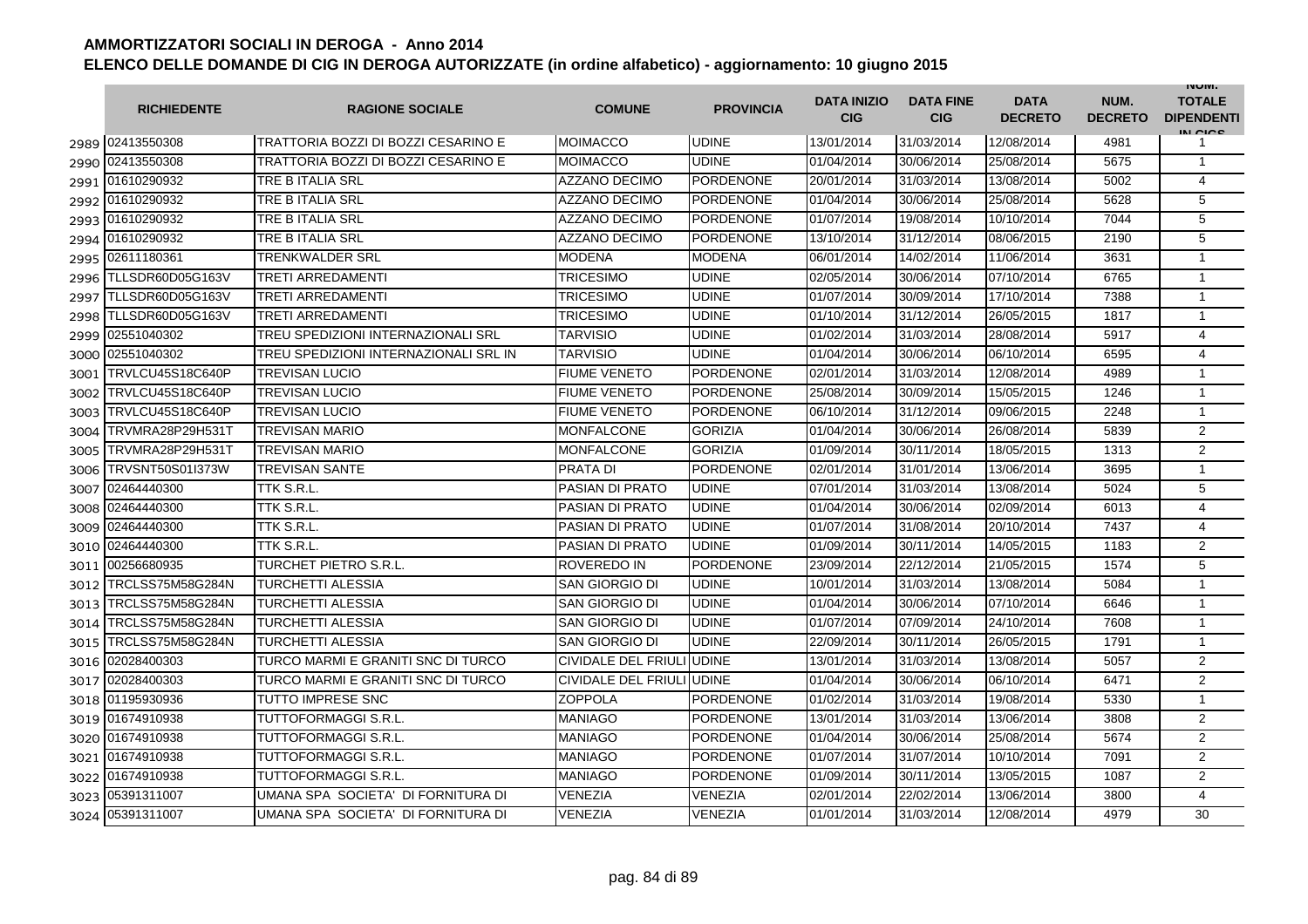|        | <b>RICHIEDENTE</b> | <b>RAGIONE SOCIALE</b>                     | <b>COMUNE</b>         | <b>PROVINCIA</b> | <b>DATA INIZIO</b><br><b>CIG</b> | <b>DATA FINE</b><br><b>CIG</b> | <b>DATA</b><br><b>DECRETO</b> | NUM.<br><b>DECRETO</b> | <b>INUIVI.</b><br><b>TOTALE</b><br><b>DIPENDENTI</b><br>IN CICS |
|--------|--------------------|--------------------------------------------|-----------------------|------------------|----------------------------------|--------------------------------|-------------------------------|------------------------|-----------------------------------------------------------------|
|        | 3025 05391311007   | IUMANA SPA SOCIETA' DI FORNITURA DI        | <b>VENEZIA</b>        | VENEZIA          | 01/01/2014                       | 31/03/2014                     | 12/08/2014                    | 4978                   | 5                                                               |
| 3026   | 05391311007        | UMANA SPA SOCIETA' DI FORNITURA DI         | <b>VENEZIA</b>        | VENEZIA          | 01/01/2014                       | 31/03/2014                     | 12/08/2014                    | 4980                   | 6                                                               |
| 3027   | 05391311007        | UMANA SPA SOCIETA' DI FORNITURA DI         | <b>VENEZIA</b>        | VENEZIA          | 07/01/2014                       | 31/03/2014                     | 14/08/2014                    | 5119                   | 9                                                               |
| 3028   | 05391311007        | UMANA SPA SOCIETA' DI FORNITURA DI         | <b>VENEZIA</b>        | VENEZIA          | 07/01/2014                       | 31/03/2014                     | 14/08/2014                    | 5149                   | 3                                                               |
| 3029   | 05391311007        | UMANA SPA SOCIETA' DI FORNITURA DI         | VENEZIA               | VENEZIA          | 27/01/2014                       | 31/01/2014                     | 20/08/2014                    | 5421                   | $\overline{7}$                                                  |
| 3030   | 05391311007        | UMANA SPA SOCIETA' DI FORNITURA DI         | <b>VENEZIA</b>        | <b>VENEZIA</b>   | 01/02/2014                       | 31/03/2014                     | 22/08/2014                    | 5487                   | $\overline{2}$                                                  |
| 3031   | 05391311007        | UMANA SPA SOCIETA' DI FORNITURA DI         | <b>VENEZIA</b>        | <b>VENEZIA</b>   | 24/02/2014                       | 15/03/2014                     | 28/08/2014                    | 5919                   | 4                                                               |
| 3032   | 05391311007        | UMANA SPA SOCIETA' DI FORNITURA DI         | <b>VENEZIA</b>        | VENEZIA          | 03/03/2014                       | 31/03/2014                     | 28/08/2014                    | 5928                   | $\mathbf{1}$                                                    |
| 3033   | 05391311007        | UMANA SPA SOCIETA' DI FORNITURA DI         | <b>VENEZIA</b>        | VENEZIA          | 13/03/2014                       | 31/03/2014                     | 02/09/2014                    | 5982                   | $\mathbf{1}$                                                    |
| 3034   | 05391311007        | UMANA SPA SOCIETA' DI FORNITURA DI         | VENEZIA               | VENEZIA          | 19/03/2014                       | 30/04/2014                     | 02/09/2014                    | 5989                   | 4                                                               |
| 3035   | 05391311007        | UMANA SPA SOCIETA' DI FORNITURA DI         | VENEZIA               | VENEZIA          | 01/04/2014                       | 30/06/2014                     | 03/09/2014                    | 6043                   | 30                                                              |
| 3036   | 05391311007        | UMANA SPA SOCIETA' DI FORNITURA DI         | <b>VENEZIA</b>        | VENEZIA          | 01/04/2014                       | 30/06/2014                     | 03/09/2014                    | 6046                   | 4                                                               |
| 3037   | 05391311007        | UMANA SPA SOCIETA' DI FORNITURA DI         | <b>VENEZIA</b>        | VENEZIA          | 01/04/2014                       | 30/04/2014                     | 07/10/2014                    | 6650                   | $\mathbf{1}$                                                    |
| 3038   | 05391311007        | UMANA SPA SOCIETA' DI FORNITURA DI         | VENEZIA               | <b>VENEZIA</b>   | 07/04/2014                       | 30/04/2014                     | 07/10/2014                    | 6695                   | 3                                                               |
| 3039   | 05391311007        | UMANA SPA SOCIETA' DI FORNITURA DI         | <b>VENEZIA</b>        | VENEZIA          | 01/05/2014                       | 30/06/2014                     | 08/10/2014                    | 6851                   | $\mathbf{1}$                                                    |
| 3040   | 05391311007        | UMANA SPA SOCIETA' DI FORNITURA DI         | <b>VENEZIA</b>        | <b>VENEZIA</b>   | 01/07/2014                       | 31/08/2014                     | 10/10/2014                    | 7100                   | 4                                                               |
| 3041   | 05391311007        | UMANA SPA SOCIETA' DI FORNITURA DI         | <b>VENEZIA</b>        | VENEZIA          | 01/07/2014                       | 31/07/2014                     | 10/10/2014                    | 7099                   | $\overline{4}$                                                  |
| 3042   | 05391311007        | UMANA SPA SOCIETA' DI FORNITURA DI         | <b>VENEZIA</b>        | <b>VENEZIA</b>   | 01/07/2014                       | 31/07/2014                     | 15/10/2014                    | 7242                   | 29                                                              |
| 3043   | 05391311007        | UMANA SPA SOCIETA' DI FORNITURA DI         | <b>VENEZIA</b>        | VENEZIA          | 01/08/2014                       | 30/09/2014                     | 04/11/2014                    | 7924                   | 11                                                              |
| 3044   | 05391311007        | UMANA SPA SOCIETA' DI FORNITURA DI         | VENEZIA               | VENEZIA          | 01/09/2014                       | 30/11/2014                     | 13/05/2015                    | 1105                   | 28                                                              |
| 3045   | 05391311007        | UMANA SPA SOCIETA' DI FORNITURA DI         | VENEZIA               | VENEZIA          | 01/09/2014                       | 30/11/2014                     | 14/05/2015                    | 1205                   | 4                                                               |
| 3046   | 05391311007        | UMANA SPA SOCIETA' DI FORNITURA DI         | VENEZIA               | VENEZIA          | 03/10/2014                       | 24/11/2014                     | 14/05/2015                    | 1191                   | 4                                                               |
| 3047   | 05391311007        | UMANA SPA SOCIETA' DI FORNITURA DI         | <b>VENEZIA</b>        | VENEZIA          | 22/09/2014                       | 20/12/2014                     | 26/05/2015                    | 1793                   | 2                                                               |
| 3048   | 05391311007        | UMANA SPA SOCIETA' DI FORNITURA DI         | <b>VENEZIA</b>        | VENEZIA          | 06/10/2014                       | 31/12/2014                     | 04/06/2015                    | 2064                   | $\mathbf{1}$                                                    |
| 3049   | 00963060306        | <b>UNIA SRL</b>                            | PAVIA DI UDINE        | <b>UDINE</b>     | 03/06/2014                       | 28/06/2014                     | 08/10/2014                    | 6923                   | 10                                                              |
| 3050   | 00963060306        | <b>UNIA SRL</b>                            | <b>PAVIA DI UDINE</b> | UDINE            | 01/07/2014                       | 30/09/2014                     | 22/10/2014                    | 7515                   | 10                                                              |
| 3051 l | 01127140935        | <b>UNICAR SRL</b>                          | PORDENONE             | <b>PORDENONE</b> | 07/01/2014                       | 31/03/2014                     | 25/06/2014                    | 4075                   | 26                                                              |
| 3052   | 01127140935        | <b>UNICAR SRL</b>                          | <b>PORDENONE</b>      | <b>PORDENONE</b> | 01/04/2014                       | 30/06/2014                     | 06/10/2014                    | 6499                   | 24                                                              |
| 3053   | 01778610301        | UNIFORMA S.R.L.                            | <b>MANZANO</b>        | UDINE            | 24/01/2014                       | 31/03/2014                     | 18/08/2014                    | 5208                   | $\overline{2}$                                                  |
| 3054   | 01778610301        | UNIFORMA S.R.L.                            | <b>MANZANO</b>        | UDINE            | 09/04/2014                       | 30/06/2014                     | 06/10/2014                    | 6555                   | $\overline{2}$                                                  |
| 3055   | 01620700938        | <b>UNIKA SRL</b>                           | <b>PORDENONE</b>      | <b>PORDENONE</b> | 20/01/2014                       | 31/03/2014                     | 18/08/2014                    | 5175                   | 3                                                               |
| 3056   | 01620700938        | <b>UNIKA SRL</b>                           | <b>PORDENONE</b>      | PORDENONE        | 01/04/2014                       | 30/06/2014                     | 07/10/2014                    | 6793                   | 3                                                               |
| 3057   | 01620700938        | UNIKA SRL                                  | <b>PORDENONE</b>      | PORDENONE        | 01/07/2014                       | 31/08/2014                     | 07/10/2014                    | 6795                   | $\mathbf 1$                                                     |
| 3058   | 01261590937        | UNITAL S.N.C. DI PEREZ CLAUDIO -TRASPORTI  | <b>SACILE</b>         | <b>PORDENONE</b> | 03/02/2014                       | 31/03/2014                     | 20/08/2014                    | 5348                   | 6                                                               |
| 3059   | 01261590937        | UNITAL S.N.C. DI PEREZ CLAUDIO - TRASPORTI | <b>SACILE</b>         | PORDENONE        | 01/04/2014                       | 30/06/2014                     | 06/10/2014                    | 6517                   | 6                                                               |
|        | 3060 01261590937   | UNITAL S.N.C. DI PEREZ CLAUDIO - TRASPORTI | <b>SACILE</b>         | <b>PORDENONE</b> | 07/07/2014                       | 30/09/2014                     | 31/10/2014                    | 7816                   | 4                                                               |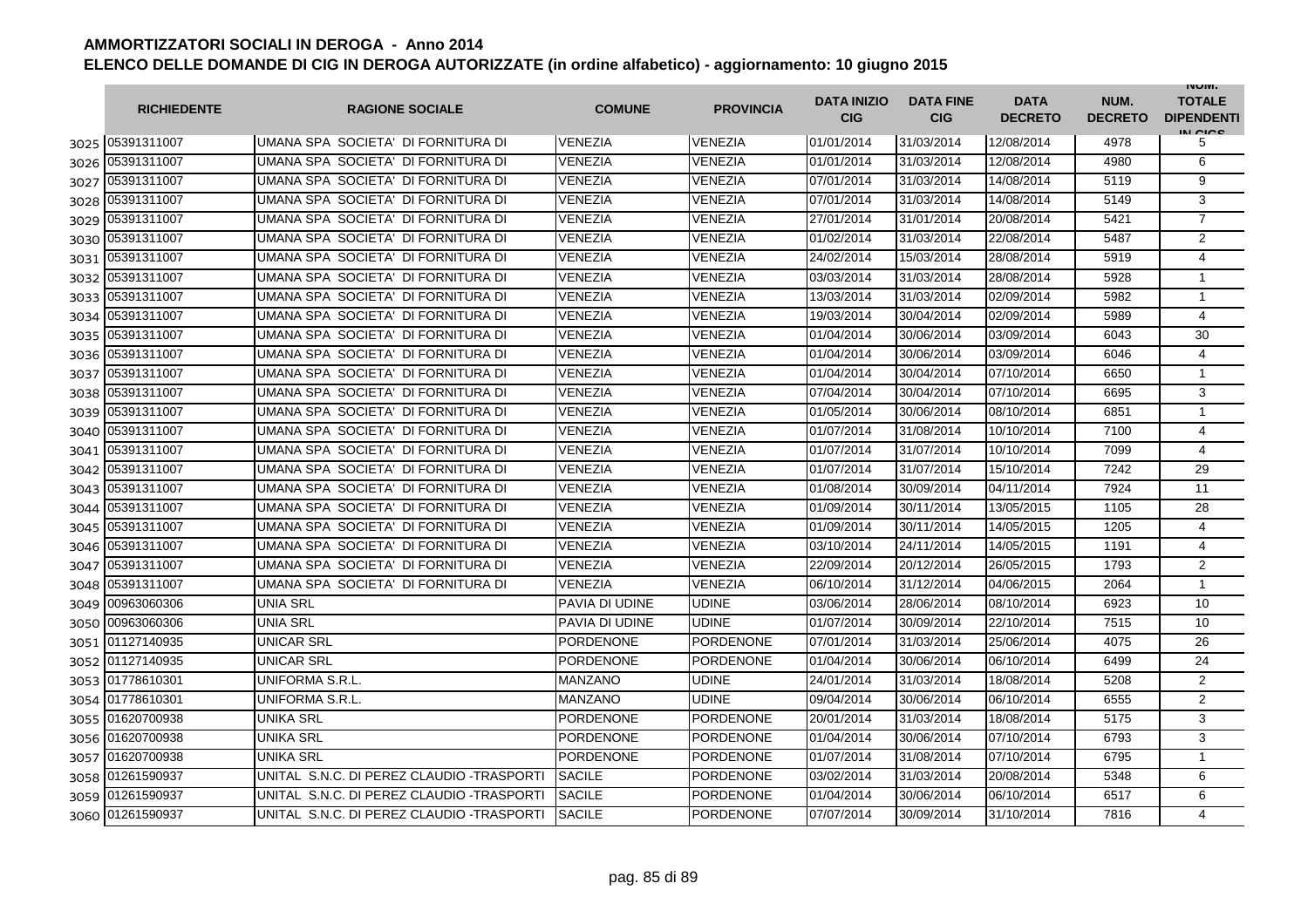|      | <b>RICHIEDENTE</b>    | <b>RAGIONE SOCIALE</b>                             | <b>COMUNE</b>           | <b>PROVINCIA</b> | <b>DATA INIZIO</b><br><b>CIG</b> | <b>DATA FINE</b><br><b>CIG</b> | <b>DATA</b><br><b>DECRETO</b> | NUM.<br><b>DECRETO</b> | <b>INUIVI.</b><br><b>TOTALE</b><br><b>DIPENDENTI</b><br>IN CICE |
|------|-----------------------|----------------------------------------------------|-------------------------|------------------|----------------------------------|--------------------------------|-------------------------------|------------------------|-----------------------------------------------------------------|
|      | 3061 RZUGNE47L13L424  | URIZIO EUGENIO                                     | TRIESTE                 | <b>TRIESTE</b>   | 27/01/2014                       | 31/03/2014                     | 14/08/2014                    | 5145                   | 15                                                              |
|      | 3062 RZUGNE47L13L424I | URIZIO EUGENIO                                     | TRIESTE                 | <b>TRIESTE</b>   | 14/07/2014                       | 30/09/2014                     | 31/10/2014                    | 7788                   | 17                                                              |
|      | 3063 02174530309      | USHUAIA SNC DI SERGIO DANIELE                      | <b>MERETO DI TOMBA</b>  | <b>UDINE</b>     | 01/09/2014                       | 30/11/2014                     | 18/05/2015                    | 1278                   | 5                                                               |
|      | 3064 02357640271      | V.I.P. VERNIC. INDUSTR. PORTOGRUARO SNC            | <b>FONTANAFREDDA</b>    | PORDENONE        | 07/01/2014                       | 31/03/2014                     | 27/06/2014                    | 4228                   | 6                                                               |
|      | 3065 02357640271      | V.I.P. VERNIC. INDUSTR. PORTOGRUARO SNC            | <b>FONTANAFREDDA</b>    | <b>PORDENONE</b> | 01/04/2014                       | 30/06/2014                     | 06/10/2014                    | 6501                   | 6                                                               |
| 3066 | VGNSFN67E30G888L      | V.S. IMPIANTI ELETTRICI DI VIGNANDO                | <b>FONTANAFREDDA</b>    | <b>PORDENONE</b> | 10/02/2014                       | 31/03/2014                     | 18/08/2014                    | 5238                   | $\overline{4}$                                                  |
|      | 3067 00119610939      | VACCHER ADRIANO E C. SNC                           | SAN VITO AL             | <b>PORDENONE</b> | 07/04/2014                       | 30/06/2014                     | 25/08/2014                    | 5609                   | 3                                                               |
| 3068 | 00119610939           | VACCHER ADRIANO E C. SNC                           | <b>SAN VITO AL</b>      | <b>PORDENONE</b> | 01/07/2014                       | 30/09/2014                     | 13/10/2014                    | 7135                   | 3                                                               |
|      | 3069 00119610939      | VACCHER ADRIANO E C. SNC                           | <b>SAN VITO AL</b>      | <b>PORDENONE</b> | 20/10/2014                       | 31/12/2014                     | 08/06/2015                    | 2138                   | 3                                                               |
| 3070 | 00179350939           | VACCHER VALENTINO E C. SNC                         | <b>SAN VITO AL</b>      | <b>PORDENONE</b> | 27/01/2014                       | 31/03/2014                     | 13/06/2014                    | 3830                   | 5                                                               |
| 3071 | 00179350939           | VACCHER VALENTINO E C. SNC                         | SAN VITO AL             | <b>PORDENONE</b> | 14/04/2014                       | 30/06/2014                     | 07/10/2014                    | 6673                   | 5                                                               |
| 3072 | 00179350939           | VACCHER VALENTINO E C. SNC                         | SAN VITO AL             | <b>PORDENONE</b> | 01/07/2014                       | 30/09/2014                     | 23/10/2014                    | 7550                   | 5                                                               |
| 3073 | 00179350939           | VACCHER VALENTINO E C. SNC                         | SAN VITO AL             | <b>PORDENONE</b> | 09/10/2014                       | 31/12/2014                     | 26/05/2015                    | 1759                   | 5                                                               |
| 3074 | VLNCLG65D10A745M      | VALENTINI SALA CARLO GIONATA TRASPORTI             | POLCENIGO               | <b>PORDENONE</b> | 07/01/2014                       | 08/03/2014                     | 10/06/2014                    | 3587                   | 3                                                               |
| 3075 | 01386540932           | VARNIER GINO DI VARNIER M.& C. SAS                 | <b>PORDENONE</b>        | PORDENONE        | 02/01/2014                       | 31/03/2014                     | 13/06/2014                    | 3726                   | 3                                                               |
| 3076 | 01386540932           | VARNIER GINO DI VARNIER M.& C. SAS                 | <b>PORDENONE</b>        | <b>PORDENONE</b> | 01/04/2014                       | 30/06/2014                     | 06/10/2014                    | 6465                   | $\overline{4}$                                                  |
| 3077 | 01386540932           | VARNIER GINO DI VARNIER M.& C. SAS                 | PORDENONE               | <b>PORDENONE</b> | 26/09/2014                       | 24/12/2014                     | 25/05/2015                    | 1726                   | $\overline{4}$                                                  |
| 3078 | VCCFNC56B15L424E      | <b>VECCHIET FRANCO</b>                             | <b>TRIESTE</b>          | <b>TRIESTE</b>   | 01/01/2014                       | 31/03/2014                     | 10/06/2014                    | 3594                   | 4                                                               |
|      | 3079 02337370304      | VEGA VERNICIATURA S.R.L. DI LUCIANO &              | PAVIA DI UDINE          | <b>UDINE</b>     | 07/01/2014                       | 31/03/2014                     | 13/06/2014                    | 3733                   | 5                                                               |
| 3080 | VNDLGN45B13H010X      | <b>VENDRAME LUIGINO</b>                            | <b>PRAVISDOMINI</b>     | <b>PORDENONE</b> | 01/02/2014                       | 31/03/2014                     | 25/08/2014                    | 5525                   | $\mathbf{1}$                                                    |
| 3081 | VNDLGN45B13H010X      | <b>VENDRAME LUIGINO</b>                            | <b>PRAVISDOMINI</b>     | <b>PORDENONE</b> | 02/05/2014                       | 30/06/2014                     | 08/10/2014                    | 6928                   | 1                                                               |
| 3082 | 00245940937           | VENIER SNC DI VENIER SERGIO E LUCIANO              | <b>FIUME VENETO</b>     | <b>PORDENONE</b> | 10/09/2014                       | 06/12/2014                     | 19/05/2015                    | 1389                   | 6                                                               |
|      | 3083 01411410309      | <b>VERITTI DI VERITTI T.&amp; C.SNC</b>            | <b>MOGGIO UDINESE</b>   | <b>UDINE</b>     | 13/01/2014                       | 31/03/2014                     | 12/08/2014                    | 4983                   | $\overline{7}$                                                  |
| 3084 | 01411410309           | <b>VERITTI DI VERITTI T.&amp; C.SNC</b>            | <b>MOGGIO UDINESE</b>   | <b>UDINE</b>     | 01/04/2014                       | 30/06/2014                     | 25/08/2014                    | 5757                   | $\overline{7}$                                                  |
| 3085 | 02197110303           | VERLAST DI ZORZINI DEBORA & C. SNC                 | CORNO DI ROSAZZO        | <b>UDINE</b>     | 07/01/2014                       | 29/03/2014                     | 28/04/2014                    | 2954                   | 3                                                               |
| 3086 | 02197110303           | VERLAST DI ZORZINI DEBORA & C. SNC                 | CORNO DI ROSAZZO IUDINE |                  | 01/04/2014                       | 30/06/2014                     | 25/08/2014                    | 5593                   | 3                                                               |
| 3087 | 02197110303           | VERLAST DI ZORZINI DEBORA & C. SNC                 | CORNO DI ROSAZZO IUDINE |                  | 01/07/2014                       | 31/07/2014                     | 24/10/2014                    | 7625                   | 3                                                               |
| 3088 | 02197110303           | VERLAST DI ZORZINI DEBORA & C. SNC                 | CORNO DI ROSAZZO IUDINE |                  | 29/09/2014                       | 27/12/2014                     | 21/05/2015                    | 1595                   | 3                                                               |
| 3089 | 01342130935           | <b>VERNICIATURA LADY SAS DI PARON VALTER &amp;</b> | <b>BRUGNERA</b>         | <b>PORDENONE</b> | 13/01/2014                       | 31/03/2014                     | 13/08/2014                    | 5063                   | 2                                                               |
|      | 3090 01342130935      | VERNICIATURA LADY SAS DI PARON VALTER &            | <b>BRUGNERA</b>         | <b>PORDENONE</b> | 10/04/2014                       | 30/06/2014                     | 07/10/2014                    | 6719                   | $\mathbf{1}$                                                    |
|      | 3091 01639040300      | VERNICIATURA NUOVA SNC DI FLOREANI L. & C.         | <b>MAJANO</b>           | <b>UDINE</b>     | 13/01/2014                       | 30/03/2014                     | 28/04/2014                    | 2965                   | 3                                                               |
|      | 3092 01639040300      | VERNICIATURA NUOVA SNC DI FLOREANI L. & C.         | <b>MAJANO</b>           | <b>UDINE</b>     | 07/04/2014                       | 30/06/2014                     | 25/08/2014                    | 5631                   | 3                                                               |
|      | 3093 00801500307      | <b>VERONA SRL</b>                                  | <b>BUJA</b>             | <b>UDINE</b>     | 28/07/2014                       | 30/09/2014                     | 07/11/2014                    | 8014                   | $\overline{7}$                                                  |
|      | 3094 00431230317      | VERZEGNASSI EGONE DEI F.LLI VERZEG.                | ROMANS D'ISONZO         | <b>GORIZIA</b>   | 01/04/2014                       | 30/06/2014                     | 26/08/2014                    | 5830                   | 4                                                               |
| 3095 | 00431230317           | VERZEGNASSI EGONE DEI F.LLI VERZEG.                | <b>ROMANS D'ISONZO</b>  | <b>GORIZIA</b>   | 01/07/2014                       | 30/09/2014                     | 15/10/2014                    | 7250                   | 4                                                               |
|      | 3096 00431230317      | VERZEGNASSI EGONE DEI F.LLI VERZEG.                | ROMANS D'ISONZO         | <b>GORIZIA</b>   | 01/10/2014                       | 31/12/2014                     | 22/05/2015                    | 1640                   | 4                                                               |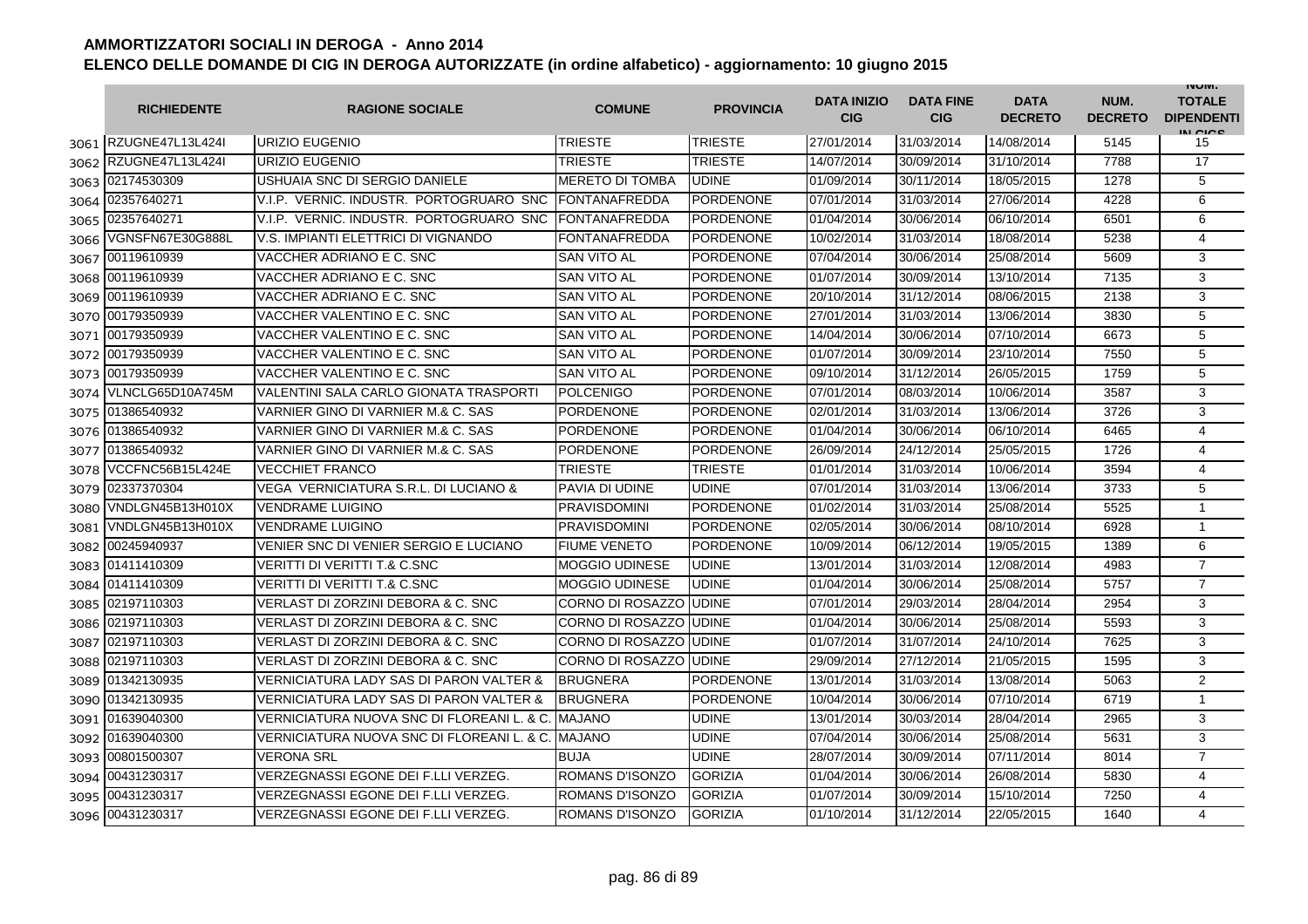|      | <b>RICHIEDENTE</b>    | <b>RAGIONE SOCIALE</b>                   | <b>COMUNE</b>        | <b>PROVINCIA</b> | <b>DATA INIZIO</b><br><b>CIG</b> | <b>DATA FINE</b><br><b>CIG</b> | <b>DATA</b><br><b>DECRETO</b> | NUM.<br><b>DECRETO</b> | <b>INUIVI.</b><br><b>TOTALE</b><br><b>DIPENDENTI</b><br>IN CIGO |
|------|-----------------------|------------------------------------------|----------------------|------------------|----------------------------------|--------------------------------|-------------------------------|------------------------|-----------------------------------------------------------------|
|      | 3097 VRZRRT57L30G284U | <b>VERZEGNASSI ROBERTO</b>               | CAMPOLONGO           | <b>UDINE</b>     | 17/02/2014                       | 31/03/2014                     | 20/08/2014                    | 5418                   | 8                                                               |
| 3098 | VRZRRT57L30G284U      | <b>VERZEGNASSI ROBERTO</b>               | <b>CAMPOLONGO</b>    | <b>UDINE</b>     | 14/04/2014                       | 30/06/2014                     | 07/10/2014                    | 6686                   | 8                                                               |
|      | 3099 VRZRRT57L30G284U | <b>VERZEGNASSI ROBERTO</b>               | <b>CAMPOLONGO</b>    | <b>UDINE</b>     | 01/07/2014                       | 30/09/2014                     | 21/10/2014                    | 7484                   | 8                                                               |
|      | 3100 VRZRRT57L30G284U | <b>VERZEGNASSI ROBERTO</b>               | CAMPOLONGO           | <b>UDINE</b>     | 01/10/2014                       | 31/12/2014                     | 03/06/2015                    | 2026                   | $\overline{4}$                                                  |
|      | 3101 01190640936      | VETRERIA IL VETRAIO DI BUTTIGNOL A. & R. | CORDENONS            | <b>PORDENONE</b> | 20/02/2014                       | 31/03/2014                     | 20/08/2014                    | 5385                   | $\overline{7}$                                                  |
|      | 3102 01190640936      | VETRERIA IL VETRAIO DI BUTTIGNOL A. & R. | <b>CORDENONS</b>     | <b>PORDENONE</b> | 07/04/2014                       | 30/06/2014                     | 25/08/2014                    | 5786                   | $\overline{7}$                                                  |
|      | 3103 01190640936      | VETRERIA IL VETRAIO DI BUTTIGNOL A. & R. | CORDENONS            | <b>PORDENONE</b> | 01/07/2014                       | 30/09/2014                     | 17/10/2014                    | 7393                   | $\overline{7}$                                                  |
|      | 3104 00187430939      | <b>VETRERIA TRAMONTIN S.R.L.</b>         | <b>SAN VITO AL</b>   | <b>PORDENONE</b> | 30/05/2014                       | 30/06/2014                     | 08/10/2014                    | 6867                   | $\overline{7}$                                                  |
|      | 3105 00187430939      | <b>VETRERIA TRAMONTIN S.R.L</b>          | <b>SAN VITO AL</b>   | <b>PORDENONE</b> | 11/07/2014                       | 30/09/2014                     | 21/10/2014                    | 7476                   | $\overline{7}$                                                  |
|      | 3106 01299520302      | <b>VETRI ARTISTICI SNC DI ORTIS</b>      | <b>AMARO</b>         | <b>UDINE</b>     | 13/01/2014                       | 31/03/2014                     | 13/08/2014                    | 5042                   | 5                                                               |
| 3107 | 01299520302           | <b>VETRI ARTISTICI SNC DI ORTIS</b>      | <b>AMARO</b>         | <b>UDINE</b>     | 01/04/2014                       | 29/06/2014                     | 03/10/2014                    | 6449                   | 5                                                               |
| 3108 | 00362840316           | VETROEMME SRL (EX SNC)                   | RONCHI DEI           | <b>GORIZIA</b>   | 07/01/2014                       | 31/03/2014                     | 28/04/2014                    | 2962                   | 8                                                               |
| 3109 | 00362840316           | VETROEMME SRL (EX SNC)                   | RONCHI DEI           | <b>GORIZIA</b>   | 01/04/2014                       | 30/06/2014                     | 25/08/2014                    | 5624                   | 8                                                               |
| 3110 | 00362840316           | VETROEMME SRL (EX SNC)                   | RONCHI DEI           | <b>GORIZIA</b>   | 01/07/2014                       | 31/07/2014                     | 13/10/2014                    | 7151                   | 8                                                               |
| 3111 | 00362840316           | VETROEMME SRL (EX SNC)                   | RONCHI DEI           | <b>GORIZIA</b>   | 01/09/2014                       | 30/09/2014                     | 13/10/2014                    | 7150                   | 8                                                               |
| 3112 | MLLLNA65P19Z133O      | <b>VETROIDEA DI MELLA ALAN</b>           | <b>SACILE</b>        | <b>PORDENONE</b> | 10/02/2014                       | 31/03/2014                     | 18/08/2014                    | 5221                   | $\overline{2}$                                                  |
|      | 3113 MLLLNA65P19Z133O | VETROIDEA DI MELLA ALAN                  | <b>SACILE</b>        | <b>PORDENONE</b> | 01/04/2014                       | 30/06/2014                     | 25/08/2014                    | 5688                   | $\overline{2}$                                                  |
|      | 3114 MLLLNA65P19Z133O | <b>VETROIDEA DI MELLA ALAN</b>           | <b>SACILE</b>        | <b>PORDENONE</b> | 01/07/2014                       | 30/09/2014                     | 22/10/2014                    | 7527                   | $\overline{2}$                                                  |
|      | 3115 01183630324      | <b>VF IMPIANTI SRL</b>                   | TRIESTE              | <b>TRIESTE</b>   | 22/04/2014                       | 30/06/2014                     | 06/10/2014                    | 6532                   | $\mathbf{1}$                                                    |
|      | 3116 01183630324      | <b>VF IMPIANTI SRL</b>                   | TRIESTE              | <b>TRIESTE</b>   | 14/07/2014                       | 30/09/2014                     | 04/11/2014                    | 7921                   | $\mathbf{1}$                                                    |
|      | 3117 01183630324      | <b>VF IMPIANTI SRL</b>                   | TRIESTE              | <b>TRIESTE</b>   | 13/10/2014                       | 31/12/2014                     | 09/06/2015                    | 2252                   | $\mathbf{1}$                                                    |
|      | 3118 01951990306      | <b>VI.PA. SRL UNIPERSONALE</b>           | <b>PORPETTO</b>      | <b>UDINE</b>     | 27/01/2014                       | 28/03/2014                     | 18/08/2014                    | 5245                   | 21                                                              |
|      | 3119 00051940310      | VIATORI STEFANO S.R.L.                   | <b>GORIZIA</b>       | <b>GORIZIA</b>   | 03/03/2014                       | 31/03/2014                     | 22/08/2014                    | 5472                   | $\overline{2}$                                                  |
|      | 3120 00051940310      | <b>VIATORI STEFANO S.R.L.</b>            | <b>GORIZIA</b>       | <b>GORIZIA</b>   | 01/04/2014                       | 30/06/2014                     | 06/10/2014                    | 6584                   | $\overline{2}$                                                  |
| 3121 | 00051940310           | <b>VIATORI STEFANO S.R.L.</b>            | <b>GORIZIA</b>       | <b>GORIZIA</b>   | 07/07/2014                       | 30/09/2014                     | 06/11/2014                    | 8001                   | $\mathbf{1}$                                                    |
| 3122 | 01083880938           | <b>VIDEO PORDENONE SRL</b>               | <b>PORCIA</b>        | <b>PORDENONE</b> | 01/07/2014                       | 30/09/2014                     | 04/11/2014                    | 7904                   | $\overline{4}$                                                  |
| 3123 | 01083880938           | <b>VIDEO PORDENONE SRL</b>               | PORCIA               | <b>PORDENONE</b> | 02/10/2014                       | 31/12/2014                     | 03/06/2015                    | 2020                   | $\mathbf{1}$                                                    |
| 3124 | VZZSFN74D23L483S      | <b>VIEZZI STEFANO</b>                    | UDINE                | <b>UDINE</b>     | 07/02/2014                       | 31/03/2014                     | 20/08/2014                    | 5405                   | 3                                                               |
| 3125 | VZZSFN74D23L483S      | <b>VIEZZI STEFANO</b>                    | UDINE                | <b>UDINE</b>     | 01/04/2014                       | 30/06/2014                     | 03/10/2014                    | 6375                   | 2                                                               |
|      | 3126 01126490315      | VILLA COSTRUZIONI S.R.L.                 | MONFALCONE           | <b>GORIZIA</b>   | 22/09/2014                       | 21/12/2014                     | 21/05/2015                    | 1583                   | $\overline{4}$                                                  |
|      | 3127 00563710938      | VILLABLAR SNC DI CASTELLARIN R.L. & C.   | <b>CASARSA DELLA</b> | PORDENONE        | 11/07/2014                       | 30/09/2014                     | 04/11/2014                    | 7907                   | 1                                                               |
|      | 3128 00563710938      | VILLABLAR SNC DI CASTELLARIN R.L. & C.   | <b>CASARSA DELLA</b> | <b>PORDENONE</b> | 01/10/2014                       | 31/12/2014                     | 25/05/2015                    | 1690                   | $\mathbf{1}$                                                    |
|      | 3129 00768430324      | VIMA CONTROSOFFITTI SRL DI MAGGI-VI      | <b>TRIESTE</b>       | <b>TRIESTE</b>   | 04/11/2014                       | 31/12/2014                     | 08/06/2015                    | 2202                   | 6                                                               |
|      | 3130 00590850939      | <b>VINS VIAGGIARE INSIEME SRL</b>        | <b>SAN VITO AL</b>   | <b>PORDENONE</b> | 01/02/2014                       | 31/03/2014                     | 19/08/2014                    | 5329                   | 3                                                               |
|      | 3131 01356490936      | <b>VIOL ATTILIO SRL - UNIPERSONALE</b>   | <b>PORCIA</b>        | <b>PORDENONE</b> | 07/04/2014                       | 30/06/2014                     | 03/10/2014                    | 6373                   | 3                                                               |
|      | 3132 PLOSFN65R05L424L | <b>VIP AGENCY DI POLO STEFANO</b>        | TRIESTE              | <b>TRIESTE</b>   | 08/09/2014                       | 06/12/2014                     | 19/05/2015                    | 1428                   | 3                                                               |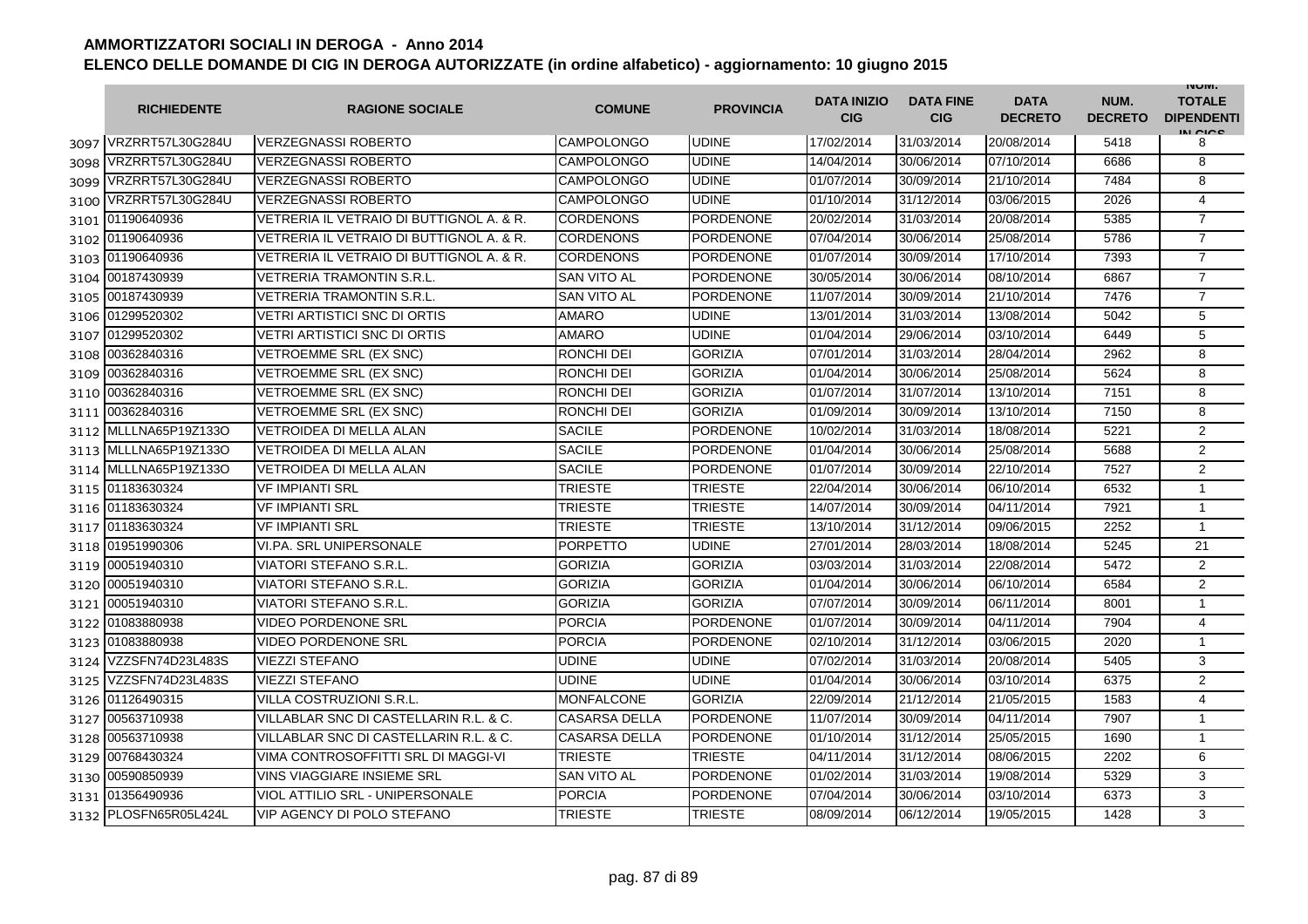|      | <b>RICHIEDENTE</b>    | <b>RAGIONE SOCIALE</b>           | <b>COMUNE</b>             | <b>PROVINCIA</b> | <b>DATA INIZIO</b><br><b>CIG</b> | <b>DATA FINE</b><br><b>CIG</b> | <b>DATA</b><br><b>DECRETO</b> | NUM.<br><b>DECRETO</b> | <b>INUIVI.</b><br><b>TOTALE</b><br><b>DIPENDENTI</b><br>IN CICE |
|------|-----------------------|----------------------------------|---------------------------|------------------|----------------------------------|--------------------------------|-------------------------------|------------------------|-----------------------------------------------------------------|
|      | 3133 00256530304      | VIRGILI ERMIDO & SIRO SNC        | SAN GIOVANNI AL           | <b>UDINE</b>     | 20/01/2014                       | 28/03/2014                     | 14/08/2014                    | 5140                   |                                                                 |
|      | 3134 00256530304      | VIRGILI ERMIDO & SIRO SNC        | <b>SAN GIOVANNI AL</b>    | <b>UDINE</b>     | 14/04/2014                       | 28/06/2014                     | 07/10/2014                    | 6710                   | $\mathbf{1}$                                                    |
|      | 3135 00256530304      | VIRGILI ERMIDO & SIRO SNC        | <b>SAN GIOVANNI AL</b>    | <b>UDINE</b>     | 08/09/2014                       | 29/11/2014                     | 19/05/2015                    | 1379                   | $\mathbf{1}$                                                    |
|      | 3136 01248740936      | VIT SILVIO & C. SNC              | <b>FIUME VENETO</b>       | <b>PORDENONE</b> | 14/04/2014                       | 30/06/2014                     | 07/10/2014                    | 6700                   | $\mathbf{1}$                                                    |
|      | 3137 01248740936      | VIT SILVIO & C. SNC              | <b>FIUME VENETO</b>       | <b>PORDENONE</b> | 01/07/2014                       | 30/09/2014                     | 10/10/2014                    | 7040                   | $\mathbf{1}$                                                    |
|      | 3138 01246260309      | <b>VIVARADIO SRL</b>             | <b>PRADAMANO</b>          | <b>UDINE</b>     | 01/07/2014                       | 30/09/2014                     | 28/10/2014                    | 7700                   | $\overline{4}$                                                  |
|      | 3139 VLPGNN34B10G389O | VOLPETTI GIOVANNI BATTISTA       | <b>CAMPOFORMIDO</b>       | <b>UDINE</b>     | 17/02/2014                       | 31/03/2014                     | 22/08/2014                    | 5450                   | 2                                                               |
|      | 3140 01705770301      | <b>WASH SERVICE SNC</b>          | <b>UDINE</b>              | <b>UDINE</b>     | 03/02/2014                       | 31/03/2014                     | 19/08/2014                    | 5331                   | $\mathbf{1}$                                                    |
|      | 3141 01425360938      | <b>WEGO SRL</b>                  | <b>PORDENONE</b>          | <b>PORDENONE</b> | 10/03/2014                       | 29/03/2014                     | 22/08/2014                    | 5470                   | $\overline{4}$                                                  |
|      | 3142 01425360938      | <b>WEGO SRL</b>                  | PORDENONE                 | PORDENONE        | 07/04/2014                       | 30/06/2014                     | 25/08/2014                    | 5660                   | 8                                                               |
|      | 3143 01425360938      | <b>WEGO SRL</b>                  | PORDENONE                 | PORDENONE        | 01/07/2014                       | 30/09/2014                     | 14/10/2014                    | 7188                   | 8                                                               |
| 3144 | 01425360938           | <b>WEGO SRL</b>                  | PORDENONE                 | <b>PORDENONE</b> | 01/10/2014                       | 31/12/2014                     | 29/05/2015                    | 1972                   | 5                                                               |
| 3145 | 01425360938           | <b>WEGO SRL</b>                  | <b>PORDENONE</b>          | <b>PORDENONE</b> | 03/11/2014                       | 31/12/2014                     | 09/06/2015                    | 2222                   | 5                                                               |
| 3146 | 01038890321           | <b>WIF</b>                       | TRIESTE                   | <b>TRIESTE</b>   | 01/02/2014                       | 31/03/2014                     | 22/08/2014                    | 5485                   | $\mathbf{1}$                                                    |
|      | 3147 01042360311      | <b>WINSAT SRL (EX SKYNET)</b>    | TURRIACO                  | <b>GORIZIA</b>   | 03/02/2014                       | 28/02/2014                     | 20/08/2014                    | 5422                   | 5                                                               |
| 3148 | 01042360311           | <b>WINSAT SRL (EX SKYNET)</b>    | TURRIACO                  | <b>GORIZIA</b>   | 01/03/2014                       | 31/03/2014                     | 22/08/2014                    | 5481                   | 5                                                               |
| 3149 | 01612420305           | WOOD LINE SNC DI VANONE & DONATO | CIVIDALE DEL FRIULI UDINE |                  | 14/02/2014                       | 31/03/2014                     | 22/08/2014                    | 5443                   | 10                                                              |
|      | 3150 01612420305      | WOOD LINE SNC DI VANONE & DONATO | CIVIDALE DEL FRIULI UDINE |                  | 01/04/2014                       | 30/06/2014                     | 06/10/2014                    | 6582                   | 10                                                              |
|      | 3151 01612420305      | WOOD LINE SNC DI VANONE & DONATO | CIVIDALE DEL FRIULI UDINE |                  | 01/07/2014                       | 08/08/2014                     | 17/10/2014                    | 7321                   | 10                                                              |
|      | 3152 01612420305      | WOOD LINE SNC DI VANONE & DONATO | CIVIDALE DEL FRIULI UDINE |                  | 01/10/2014                       | 21/12/2014                     | 29/05/2015                    | 1959                   | 10                                                              |
|      | 3153 02496390309      | <b>WWTS PROJECT SRL</b>          | <b>UDINE</b>              | <b>UDINE</b>     | 01/09/2014                       | 30/11/2014                     | 14/05/2015                    | 1185                   | $\mathbf{1}$                                                    |
|      | 3154 02227370307      | <b>XEDRA SRL</b>                 | <b>SAN GIOVANNI AL</b>    | <b>UDINE</b>     | 15/07/2014                       | 30/09/2014                     | 31/10/2014                    | 7831                   | $\overline{7}$                                                  |
|      | 3155 02227370307      | <b>XEDRA SRL</b>                 | SAN GIOVANNI AL           | <b>UDINE</b>     | 01/10/2014                       | 31/12/2014                     | 21/05/2015                    | 1587                   | $\overline{7}$                                                  |
| 3156 | 00502150303           | Z.P.Z. SNC DI ZANELLO A.& C.     | TALMASSONS                | <b>UDINE</b>     | 13/01/2014                       | 31/03/2014                     | 12/08/2014                    | 4926                   | $\mathbf{1}$                                                    |
| 3157 | 00502150303           | Z.P.Z. SNC DI ZANELLO A.& C.     | TALMASSONS                | <b>UDINE</b>     | 07/04/2014                       | 30/06/2014                     | 03/10/2014                    | 6450                   | $\mathbf{1}$                                                    |
| 3158 | 00502150303           | Z.P.Z. SNC DI ZANELLO A.& C.     | TALMASSONS                | <b>UDINE</b>     | 01/07/2014                       | 31/07/2014                     | 24/10/2014                    | 7616                   | $\mathbf{1}$                                                    |
| 3159 | 00502150303           | Z.P.Z. SNC DI ZANELLO A.& C.     | TALMASSONS                | <b>UDINE</b>     | 08/09/2014                       | 07/12/2014                     | 19/05/2015                    | 1380                   | $\mathbf{1}$                                                    |
|      | 3160 02408900302      | <b>ZAFFIRO MAGNANO SRL</b>       | MAGNANO IN                | <b>UDINE</b>     | 14/04/2014                       | 30/06/2014                     | 06/10/2014                    | 6548                   | 35                                                              |
|      | 3161 02408900302      | ZAFFIRO MAGNANO SRL              | <b>MAGNANO IN</b>         | <b>UDINE</b>     | 01/07/2014                       | 30/09/2014                     | 10/10/2014                    | 7112                   | 28                                                              |
|      | 3162 01399000932      | <b>ZAMPIERI SRL</b>              | SAN QUIRINO               | <b>PORDENONE</b> | 06/01/2014                       | 31/03/2014                     | 11/06/2014                    | 3623                   | $\mathbf{2}$                                                    |
|      | 3163 01399000932      | <b>ZAMPIERI SRL</b>              | <b>SAN QUIRINO</b>        | <b>PORDENONE</b> | 01/04/2014                       | 29/06/2014                     | 06/10/2014                    | 6460                   | $\mathbf{2}$                                                    |
|      | 3164 01399000932      | <b>ZAMPIERI SRL</b>              | <b>SAN QUIRINO</b>        | <b>PORDENONE</b> | 30/06/2014                       | 03/08/2014                     | 22/10/2014                    | 7505                   | 2                                                               |
|      | 3165 01399000932      | <b>ZAMPIERI SRL</b>              | <b>SAN QUIRINO</b>        | <b>PORDENONE</b> | 27/10/2014                       | 21/12/2014                     | 08/06/2015                    | 2144                   | 2                                                               |
|      | 3166 ZNCGRL62S02H657O | <b>ZANCHETTA GABRIELE</b>        | <b>FONTANAFREDDA</b>      | <b>PORDENONE</b> | 08/01/2014                       | 31/03/2014                     | 13/06/2014                    | 3706                   | 3                                                               |
| 3167 | ZNCGRL62S02H657O      | <b>ZANCHETTA GABRIELE</b>        | <b>FONTANAFREDDA</b>      | <b>PORDENONE</b> | 22/04/2014                       | 30/06/2014                     | 07/10/2014                    | 6751                   | 3                                                               |
|      | 3168 ZNCGRL62S02H657O | <b>ZANCHETTA GABRIELE</b>        | <b>FONTANAFREDDA</b>      | <b>PORDENONE</b> | 01/07/2014                       | 09/08/2014                     | 13/10/2014                    | 7131                   | 3                                                               |